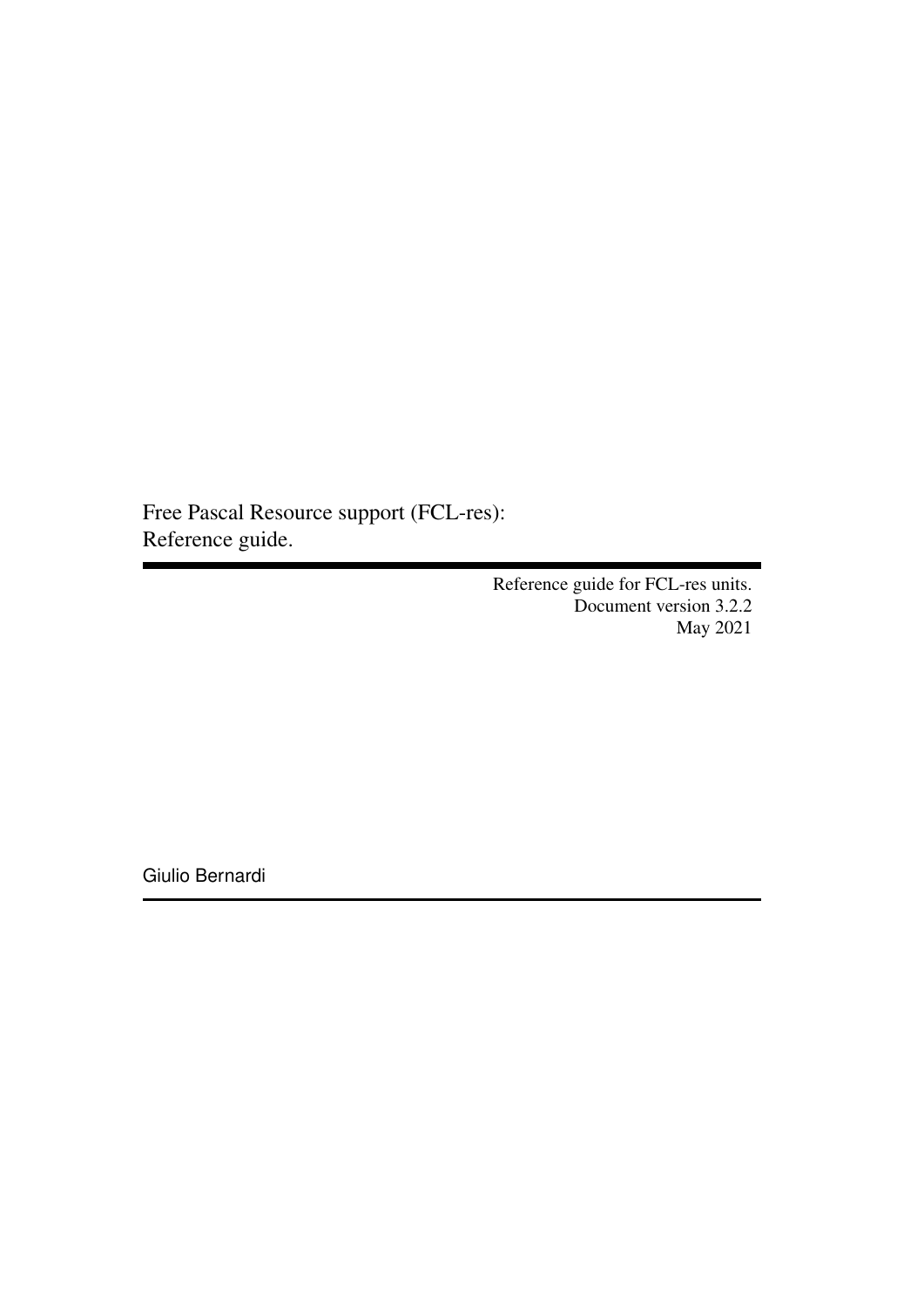# **Contents**

|              | 0.1 | 21                                                          |  |
|--------------|-----|-------------------------------------------------------------|--|
|              | 0.2 | 21                                                          |  |
|              | 0.3 | 27                                                          |  |
|              | 0.4 | 31                                                          |  |
|              | 0.5 | 37                                                          |  |
|              | 0.6 | 40                                                          |  |
| $\mathbf{1}$ |     | Reference for unit 'acceleratorsresource'<br>43             |  |
|              | 1.1 | 43                                                          |  |
|              | 1.2 | 43                                                          |  |
|              | 1.3 | 43                                                          |  |
|              |     | 1.3.1<br>43                                                 |  |
|              |     | 44<br>1.3.2                                                 |  |
|              | 1.4 | 44                                                          |  |
|              | 1.5 | 44                                                          |  |
|              |     | 1.5.1<br>44                                                 |  |
|              |     | 1.5.2<br>45                                                 |  |
|              |     | 1.5.3<br>45                                                 |  |
|              |     | 1.5.4<br>45                                                 |  |
|              |     | 1.5.5<br>45                                                 |  |
|              |     | 1.5.6<br>TAcceleratorsResource.ChangeDescTypeAllowed<br>45  |  |
|              |     | 45<br>1.5.7<br>TAcceleratorsResource.ChangeDescValueAllowed |  |
|              |     | 1.5.8<br>TAcceleratorsResource.NotifyResourcesLoaded<br>46  |  |
|              |     | 1.5.9<br>46                                                 |  |
|              |     | 46<br>1.5.10<br>TAcceleratorsResource.Destroy               |  |
|              |     | 46<br>1.5.11                                                |  |
|              |     | 46<br>1.5.12                                                |  |
|              |     | 46<br>1.5.13                                                |  |
|              |     | 47<br>1.5.14                                                |  |
|              |     | 47                                                          |  |
|              |     | 47                                                          |  |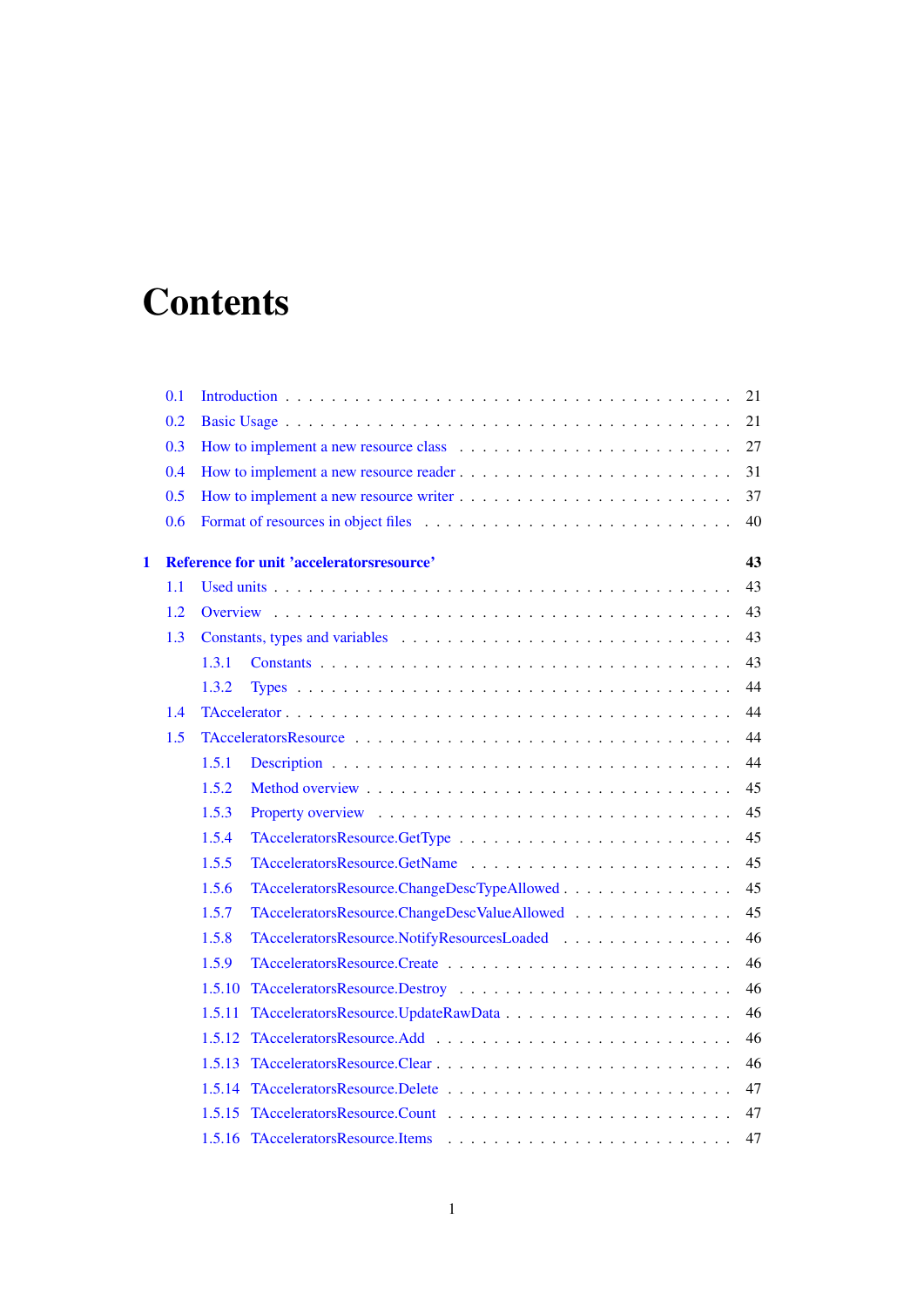| $\mathbf{2}$ |     | Reference for unit 'bitmapresource'              | 48 |
|--------------|-----|--------------------------------------------------|----|
|              | 2.1 |                                                  | 48 |
|              | 2.2 |                                                  | 48 |
|              | 2.3 |                                                  | 48 |
|              |     | 2.3.1                                            | 48 |
|              |     | 2.3.2                                            | 49 |
|              |     | 2.3.3                                            | 49 |
|              |     | 2.3.4                                            | 49 |
|              |     | 2.3.5                                            | 49 |
|              |     | 2.3.6                                            | 49 |
|              |     | 2.3.7                                            | 49 |
|              |     | 2.3.8                                            | 49 |
|              |     | 2.3.9                                            | 50 |
|              |     | 2.3.10                                           | 50 |
|              |     | 2.3.11                                           | 50 |
|              |     | 2.3.12 TBitmapResource.SetCustomBitmapDataStream | 50 |
|              |     | 2.3.13                                           | 51 |
| 3            |     | <b>Reference for unit 'coffreader'</b>           | 52 |
|              | 3.1 |                                                  | 52 |
|              | 3.2 |                                                  | 52 |
|              | 3.3 |                                                  | 52 |
|              |     | 3.3.1                                            | 52 |
|              |     | 3.3.2                                            | 53 |
|              |     | 3.3.3                                            | 53 |
|              |     | 3.3.4                                            | 53 |
|              |     | 3.3.5                                            | 53 |
|              |     | 3.3.6                                            |    |
|              |     | 3.3.7                                            | 53 |
|              |     | 3.3.8                                            | 53 |
|              |     | 3.3.9                                            | 53 |
|              |     |                                                  | 54 |
| 4            |     | <b>Reference for unit 'cofftypes'</b>            | 55 |
|              | 4.1 |                                                  | 55 |
|              | 4.2 |                                                  | 55 |
|              |     | 4.2.1                                            | 55 |
|              |     | 4.2.2                                            | 55 |
|              | 4.3 |                                                  | 56 |
|              | 4.4 |                                                  | 56 |
|              | 4.5 |                                                  | 57 |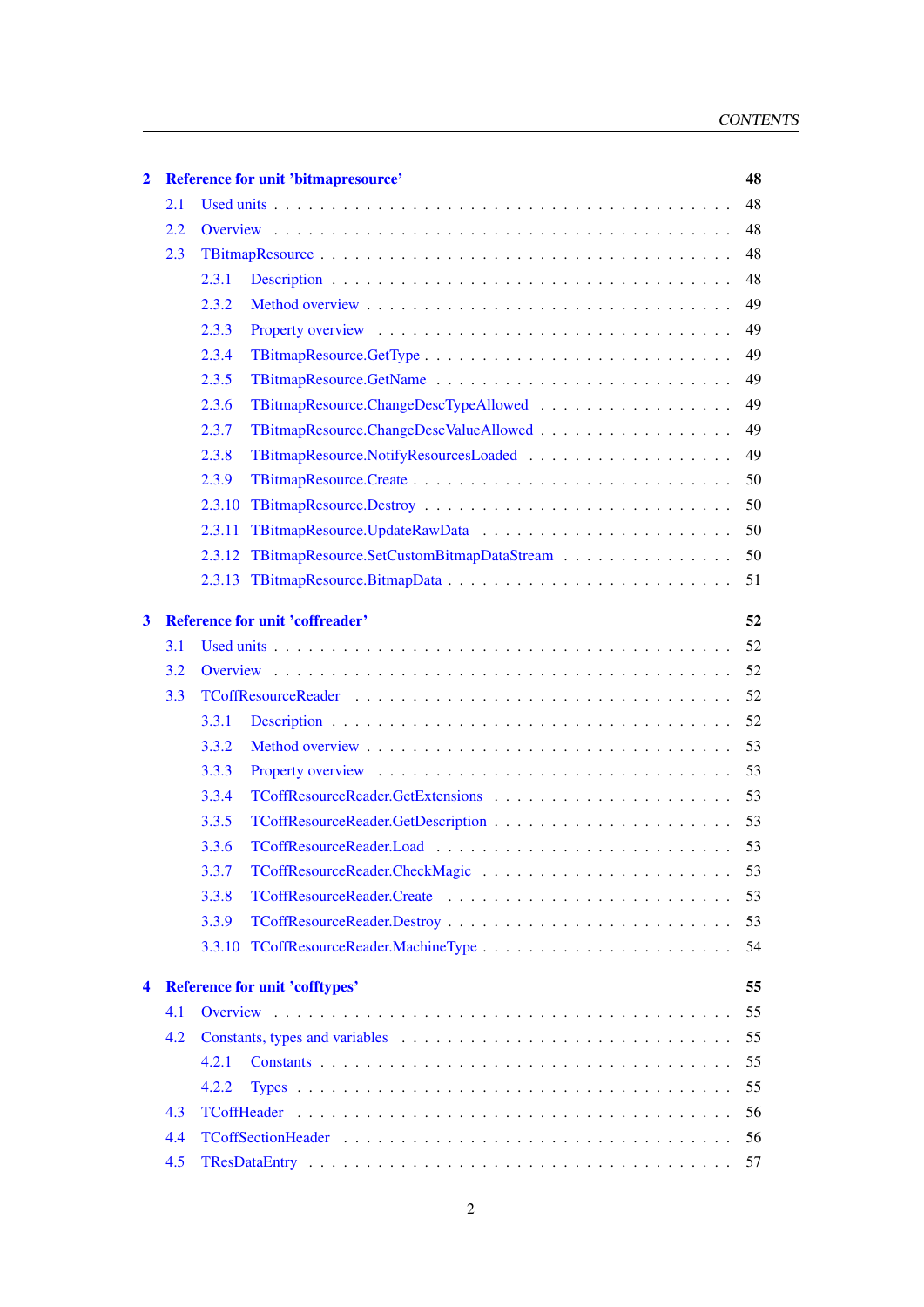|   | 4.6 | 57                                                         |  |
|---|-----|------------------------------------------------------------|--|
|   | 4.7 | 57                                                         |  |
|   | 4.8 | 57                                                         |  |
|   | 4.9 | 58                                                         |  |
| 5 |     | <b>Reference for unit 'coffwriter'</b><br>59               |  |
|   | 5.1 | 59                                                         |  |
|   | 5.2 | 59                                                         |  |
|   | 5.3 | 59                                                         |  |
|   |     | 59<br>5.3.1                                                |  |
|   | 5.4 | 59                                                         |  |
|   | 5.5 | 60                                                         |  |
|   |     | 5.5.1<br>60                                                |  |
|   |     | 5.5.2<br>60                                                |  |
|   |     | 5.5.3<br>60                                                |  |
|   |     | 5.5.4<br>60                                                |  |
|   |     | 5.5.5<br>60                                                |  |
|   |     | 5.5.6<br>60                                                |  |
|   |     | 5.5.7<br>61                                                |  |
|   |     | 5.5.8<br>61                                                |  |
|   |     | 5.5.9<br>61                                                |  |
|   |     | 5.5.10<br>61                                               |  |
|   |     | 5.5.11<br>61                                               |  |
|   |     | 61                                                         |  |
|   |     | 61                                                         |  |
|   |     | 61                                                         |  |
|   | 5.6 | 62                                                         |  |
|   |     | 5.6.1<br>62                                                |  |
|   |     | 62                                                         |  |
|   |     | 5.6.3<br>62                                                |  |
|   |     | 5.6.4<br>TCoffResourceWriter.WriteEmptyCoffHeader<br>62    |  |
|   |     | 5.6.5<br>TCoffResourceWriter.WriteEmptySectionHeader<br>62 |  |
|   |     | 5.6.6<br>63                                                |  |
|   |     | 5.6.7<br>63                                                |  |
|   |     | 5.6.8<br>63                                                |  |
|   |     | 5.6.9<br>63                                                |  |
|   |     | 5.6.10<br>63                                               |  |
|   |     | 5.6.11<br>63                                               |  |
|   |     | TCoffResourceWriter.FixSectionHeader<br>63<br>5.6.12       |  |
|   |     | 5.6.13<br>63                                               |  |
|   |     |                                                            |  |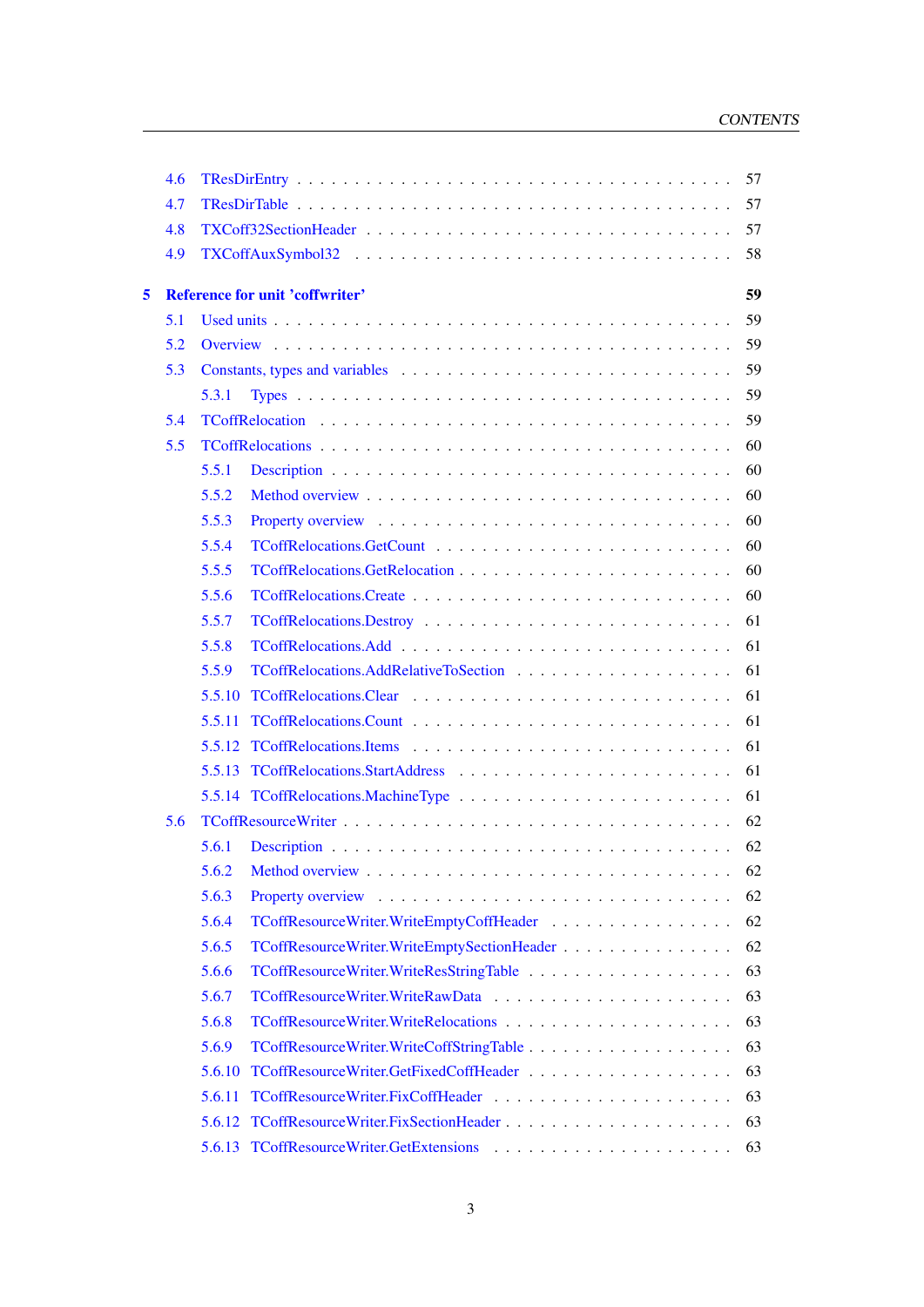|   |     |        | 63                                            |  |
|---|-----|--------|-----------------------------------------------|--|
|   |     |        | 64                                            |  |
|   |     | 5.6.16 | TCoffResourceWriter.PrescanResourceTree<br>64 |  |
|   |     |        | 64                                            |  |
|   |     |        | 64                                            |  |
|   |     |        | 64                                            |  |
|   |     |        | 64                                            |  |
|   |     |        | 5.6.21 TCoffResourceWriter.MachineType<br>64  |  |
|   |     |        | 65                                            |  |
|   | 5.7 |        | 65                                            |  |
|   |     | 5.7.1  | 65                                            |  |
|   |     | 5.7.2  | 65                                            |  |
|   |     | 5.7.3  | 65                                            |  |
|   |     | 5.7.4  | 65                                            |  |
|   |     | 5.7.5  | 65                                            |  |
|   |     | 5.7.6  | 65                                            |  |
|   | 5.8 |        | 65                                            |  |
|   |     | 5.8.1  | 65                                            |  |
|   |     | 5.8.2  | 66                                            |  |
|   |     | 5.8.3  | 66                                            |  |
|   |     | 5.8.4  | TResourceStringTable.Create<br>66             |  |
|   |     | 5.8.5  | 66                                            |  |
|   |     | 5.8.6  | 66                                            |  |
|   |     | 5.8.7  | 66                                            |  |
|   |     | 5.8.8  | 66                                            |  |
|   |     | 5.8.9  | 67                                            |  |
|   |     | 5.8.10 | 67                                            |  |
|   |     |        | 67                                            |  |
|   |     |        | 5.8.12 TResourceStringTable.EndRVA<br>67      |  |
| 6 |     |        | <b>Reference for unit 'dfmreader'</b><br>68   |  |
|   | 6.1 |        | 68                                            |  |
|   | 6.2 |        | 68                                            |  |
|   | 6.3 |        | 68                                            |  |
|   |     | 6.3.1  | 68                                            |  |
|   |     | 6.3.2  | 69                                            |  |
|   |     | 6.3.3  | TDfmResourceReader.GetExtensions<br>69        |  |
|   |     | 6.3.4  | 69                                            |  |
|   |     | 6.3.5  | 69                                            |  |
|   |     | 6.3.6  | 69                                            |  |
|   |     |        |                                               |  |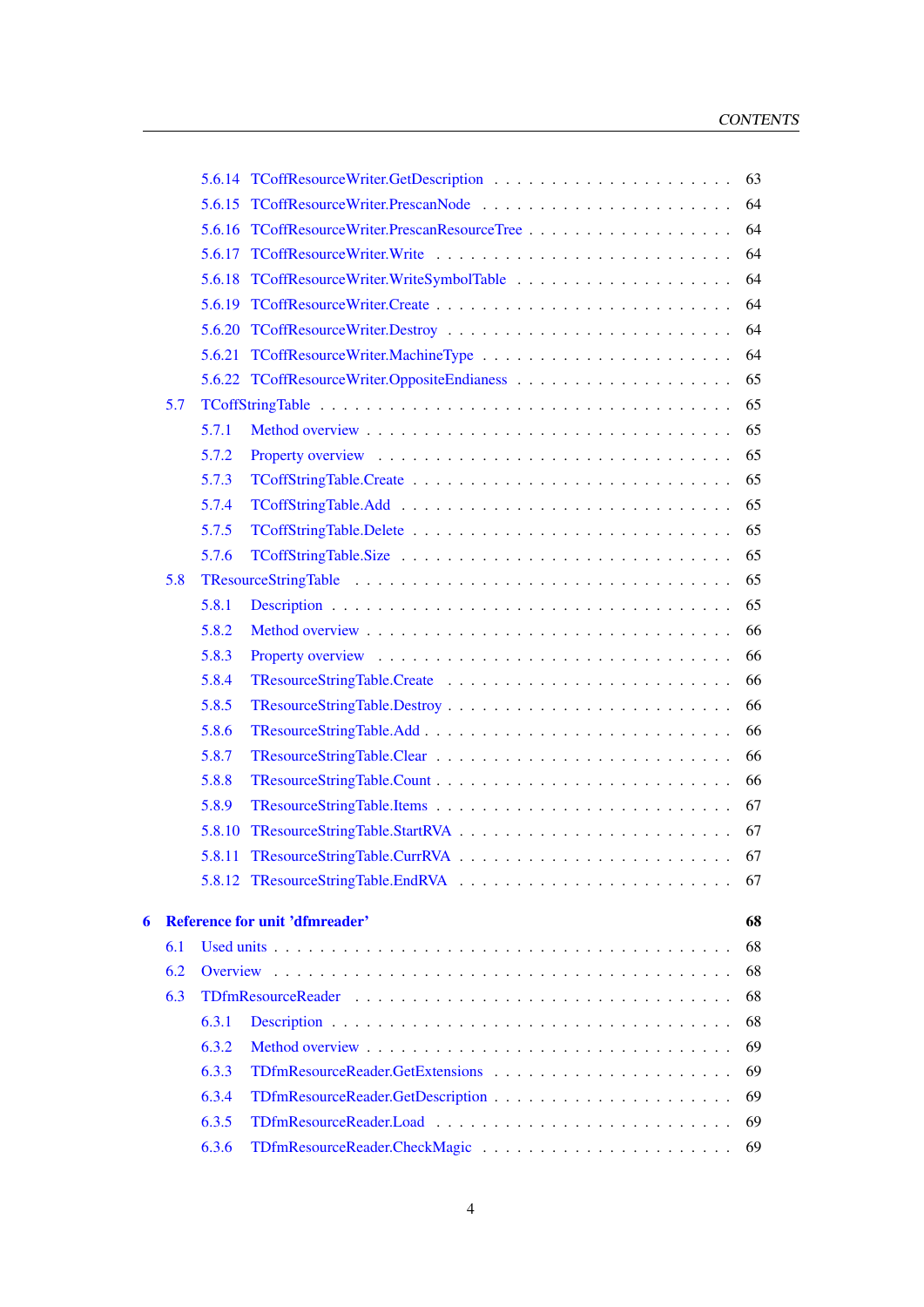|   |     | 6.3.7                                       | 69 |  |  |
|---|-----|---------------------------------------------|----|--|--|
|   |     | 6.3.8                                       | 69 |  |  |
| 7 |     | <b>Reference for unit 'elfconsts'</b><br>70 |    |  |  |
|   | 7.1 |                                             | 70 |  |  |
|   | 7.2 |                                             | 70 |  |  |
|   |     | 7.2.1                                       | 70 |  |  |
|   |     | 7.2.2                                       | 75 |  |  |
|   |     |                                             |    |  |  |
| 8 |     | <b>Reference for unit 'elfreader'</b>       | 76 |  |  |
|   | 8.1 |                                             | 76 |  |  |
|   | 8.2 |                                             | 76 |  |  |
|   | 8.3 |                                             | 76 |  |  |
|   |     | 8.3.1                                       | 76 |  |  |
|   | 8.4 |                                             | 76 |  |  |
|   |     | 8.4.1                                       | 76 |  |  |
|   | 8.5 |                                             | 77 |  |  |
|   |     | 8.5.1                                       | 77 |  |  |
|   | 8.6 |                                             | 77 |  |  |
|   |     | 8.6.1                                       | 77 |  |  |
|   | 8.7 |                                             | 77 |  |  |
|   |     | 8.7.1                                       | 77 |  |  |
|   | 8.8 |                                             | 77 |  |  |
|   |     | 8.8.1                                       | 77 |  |  |
|   |     | 8.8.2                                       | 77 |  |  |
|   |     | 8.8.3                                       | 78 |  |  |
|   |     | 8.8.4                                       | 78 |  |  |
|   |     | 8.8.5                                       | 78 |  |  |
|   |     | 8.8.6                                       | 78 |  |  |
|   |     | 8.8.7                                       | 78 |  |  |
|   |     | 8.8.8                                       | 78 |  |  |
|   |     | 8.8.9                                       | 78 |  |  |
|   |     | 8.8.10                                      | 78 |  |  |
| 9 |     | <b>Reference for unit 'elfwriter'</b>       | 79 |  |  |
|   | 9.1 |                                             | 79 |  |  |
|   | 9.2 |                                             | 79 |  |  |
|   | 9.3 |                                             | 79 |  |  |
|   |     | 9.3.1                                       | 79 |  |  |
|   | 9.4 |                                             | 79 |  |  |
|   |     | 9.4.1                                       | 79 |  |  |
|   |     |                                             |    |  |  |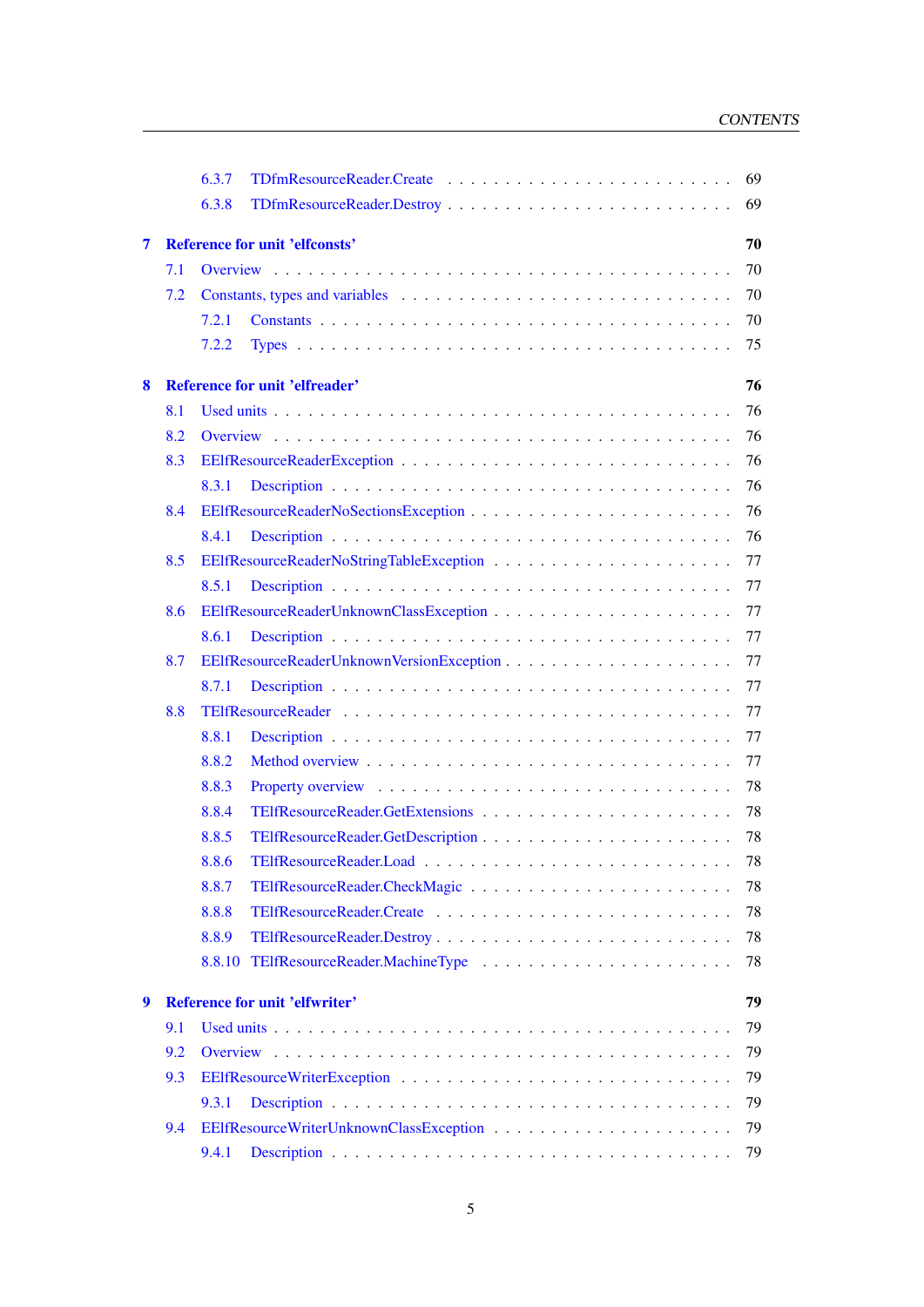| 9.5 |       |                                                   | 80       |
|-----|-------|---------------------------------------------------|----------|
|     | 9.5.1 |                                                   | 80       |
| 9.6 |       |                                                   | 80       |
|     | 9.6.1 |                                                   | 80       |
| 9.7 |       |                                                   | 80       |
|     | 9.7.1 |                                                   | 80       |
|     | 9.7.2 |                                                   | 80       |
|     | 9.7.3 |                                                   | 80       |
|     | 9.7.4 |                                                   | 80       |
|     | 9.7.5 |                                                   | 81       |
|     | 9.7.6 |                                                   | 81       |
|     | 9.7.7 |                                                   | 81       |
|     | 9.7.8 |                                                   | 81       |
|     | 9.7.9 |                                                   | 81       |
|     |       | 10 Reference for unit 'externalreader'            | 82       |
|     |       |                                                   | 82       |
|     |       |                                                   | 82       |
|     |       |                                                   | 82       |
|     |       |                                                   | 82       |
|     |       |                                                   | 83       |
|     |       |                                                   | 83       |
|     |       |                                                   | 83       |
|     |       |                                                   | 83       |
|     |       |                                                   | 83       |
|     |       |                                                   | 83       |
|     |       |                                                   | 83       |
|     |       |                                                   | 83       |
|     |       |                                                   | 84       |
|     |       |                                                   |          |
|     |       | 11 Reference for unit 'externaltypes'             | 85       |
|     |       |                                                   | 85       |
|     |       | 11.2 Description of external resource file format | 85       |
|     |       |                                                   | 87       |
|     |       |                                                   | 87       |
|     |       |                                                   | 88<br>88 |
|     |       |                                                   |          |
|     |       |                                                   | 88       |
|     |       | 12 Reference for unit 'external writer'           | 89       |
|     |       |                                                   | 89       |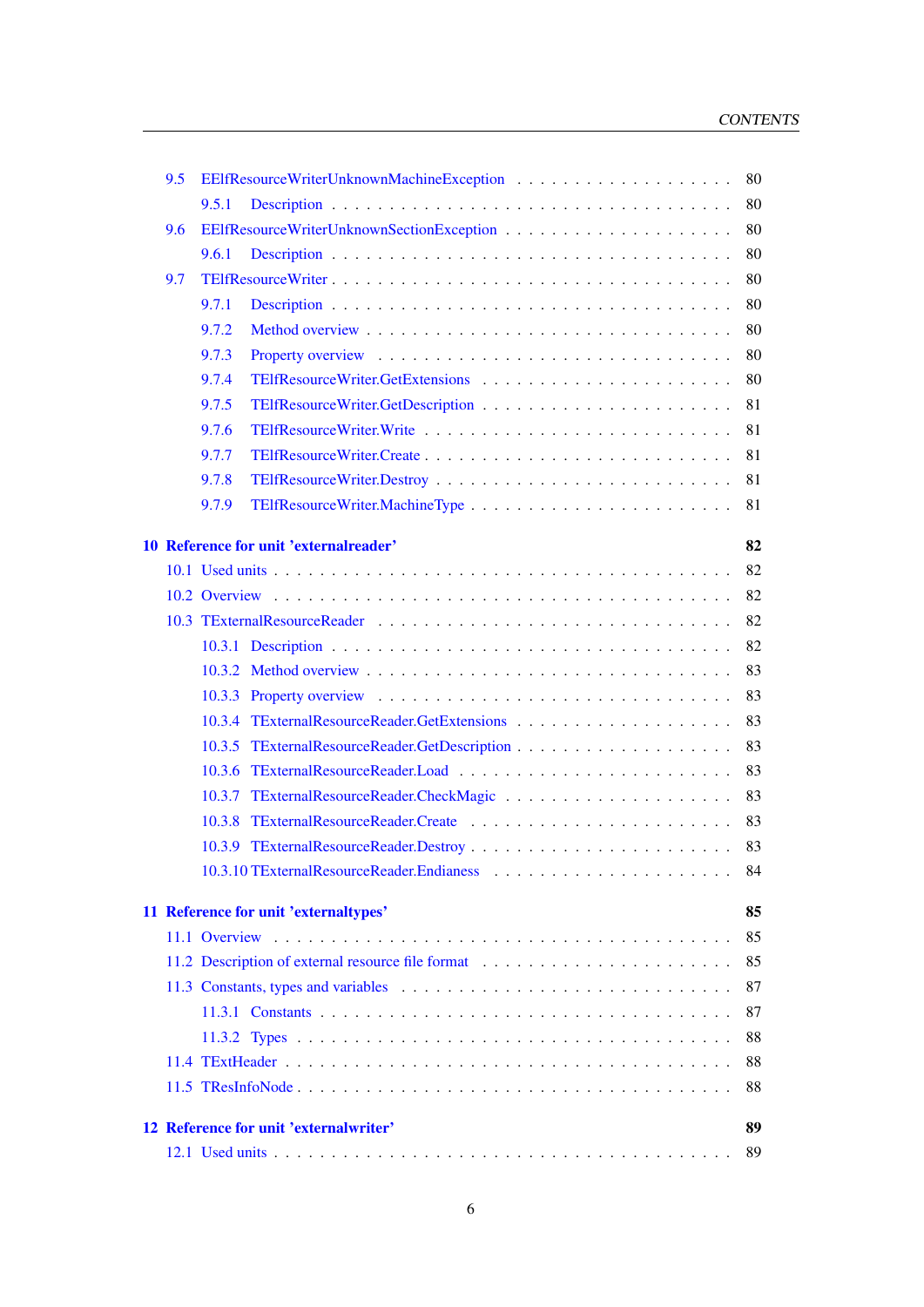|  |                                                     | 89 |
|--|-----------------------------------------------------|----|
|  |                                                     | 89 |
|  |                                                     | 89 |
|  |                                                     | 90 |
|  |                                                     | 90 |
|  |                                                     | 90 |
|  |                                                     | 90 |
|  |                                                     | 90 |
|  |                                                     | 90 |
|  |                                                     | 90 |
|  |                                                     | 90 |
|  |                                                     | 90 |
|  |                                                     | 91 |
|  |                                                     | 91 |
|  |                                                     | 91 |
|  | 13 Reference for unit 'groupcursorresource'         | 92 |
|  |                                                     | 92 |
|  |                                                     | 92 |
|  |                                                     | 92 |
|  |                                                     | 92 |
|  |                                                     | 93 |
|  | 13.3.3 TGroupCursorResource.ReadResourceItemHeader  | 93 |
|  |                                                     | 93 |
|  |                                                     | 93 |
|  |                                                     | 93 |
|  |                                                     | 94 |
|  |                                                     | 94 |
|  |                                                     | 94 |
|  |                                                     | 94 |
|  |                                                     | 94 |
|  | 13.3.12 TGroupCursorResource.ChangeDescTypeAllowed  | 94 |
|  | 13.3.13 TGroupCursorResource.ChangeDescValueAllowed | 94 |
|  |                                                     | 94 |
|  | 14 Reference for unit 'groupiconresource'           | 96 |
|  |                                                     | 96 |
|  |                                                     | 96 |
|  |                                                     | 96 |
|  |                                                     | 96 |
|  |                                                     | 97 |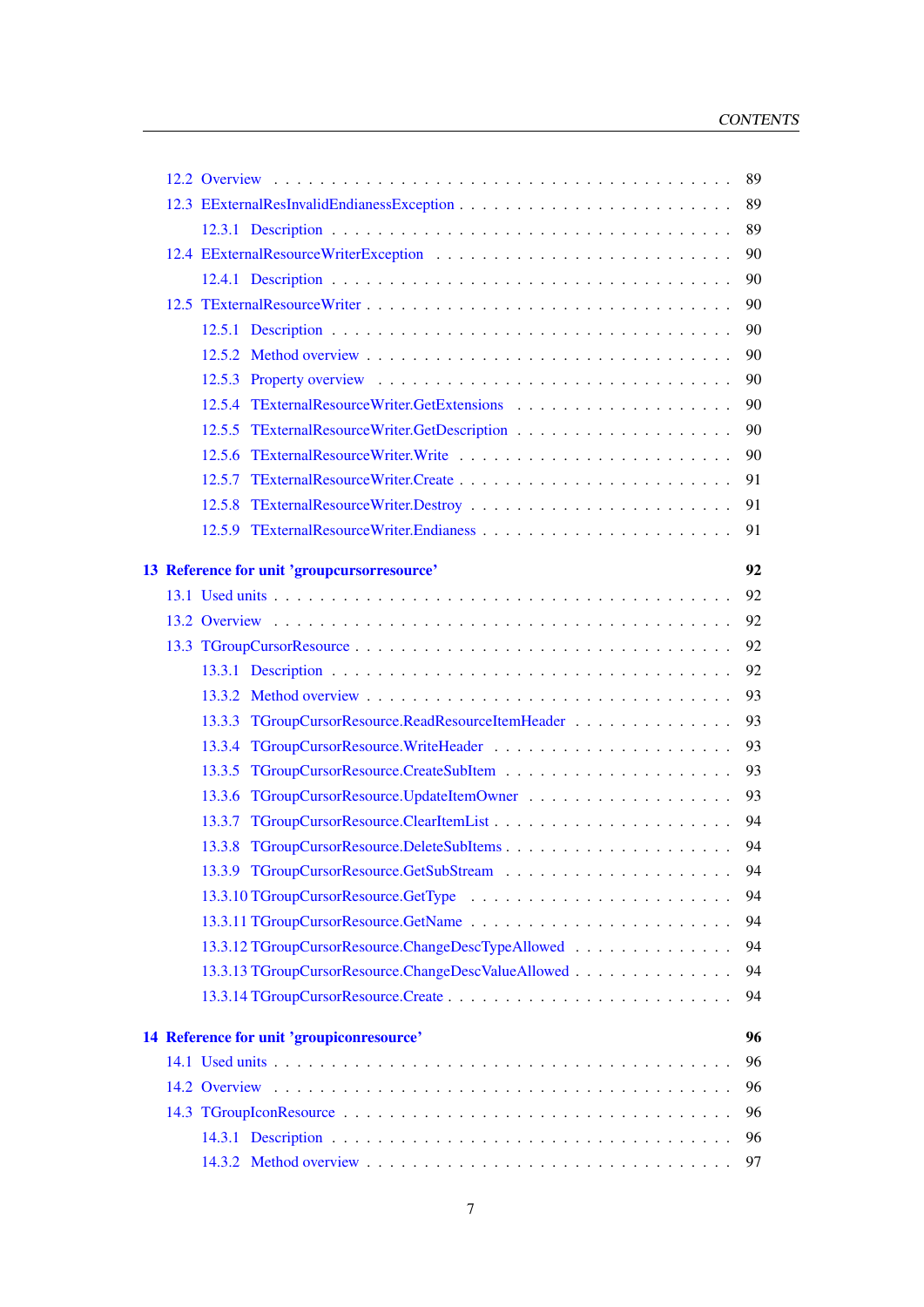|  | 14.3.3 TGroupIconResource.ReadResourceItemHeader<br>97  |
|--|---------------------------------------------------------|
|  | 14.3.4 TGroupIconResource.WriteHeader<br>97             |
|  | 97                                                      |
|  | 97                                                      |
|  | 98                                                      |
|  | 98                                                      |
|  | 98                                                      |
|  | 98                                                      |
|  | 98                                                      |
|  | 14.3.12 TGroupIconResource.ChangeDescTypeAllowed<br>98  |
|  | 14.3.13 TGroupIconResource.ChangeDescValueAllowed<br>98 |
|  | 98                                                      |
|  | 100                                                     |
|  | 15 Reference for unit 'groupresource'                   |
|  |                                                         |
|  |                                                         |
|  |                                                         |
|  |                                                         |
|  |                                                         |
|  |                                                         |
|  |                                                         |
|  |                                                         |
|  |                                                         |
|  |                                                         |
|  |                                                         |
|  |                                                         |
|  |                                                         |
|  |                                                         |
|  | 15.4.7                                                  |
|  |                                                         |
|  |                                                         |
|  |                                                         |
|  |                                                         |
|  |                                                         |
|  |                                                         |
|  |                                                         |
|  |                                                         |
|  |                                                         |
|  |                                                         |
|  |                                                         |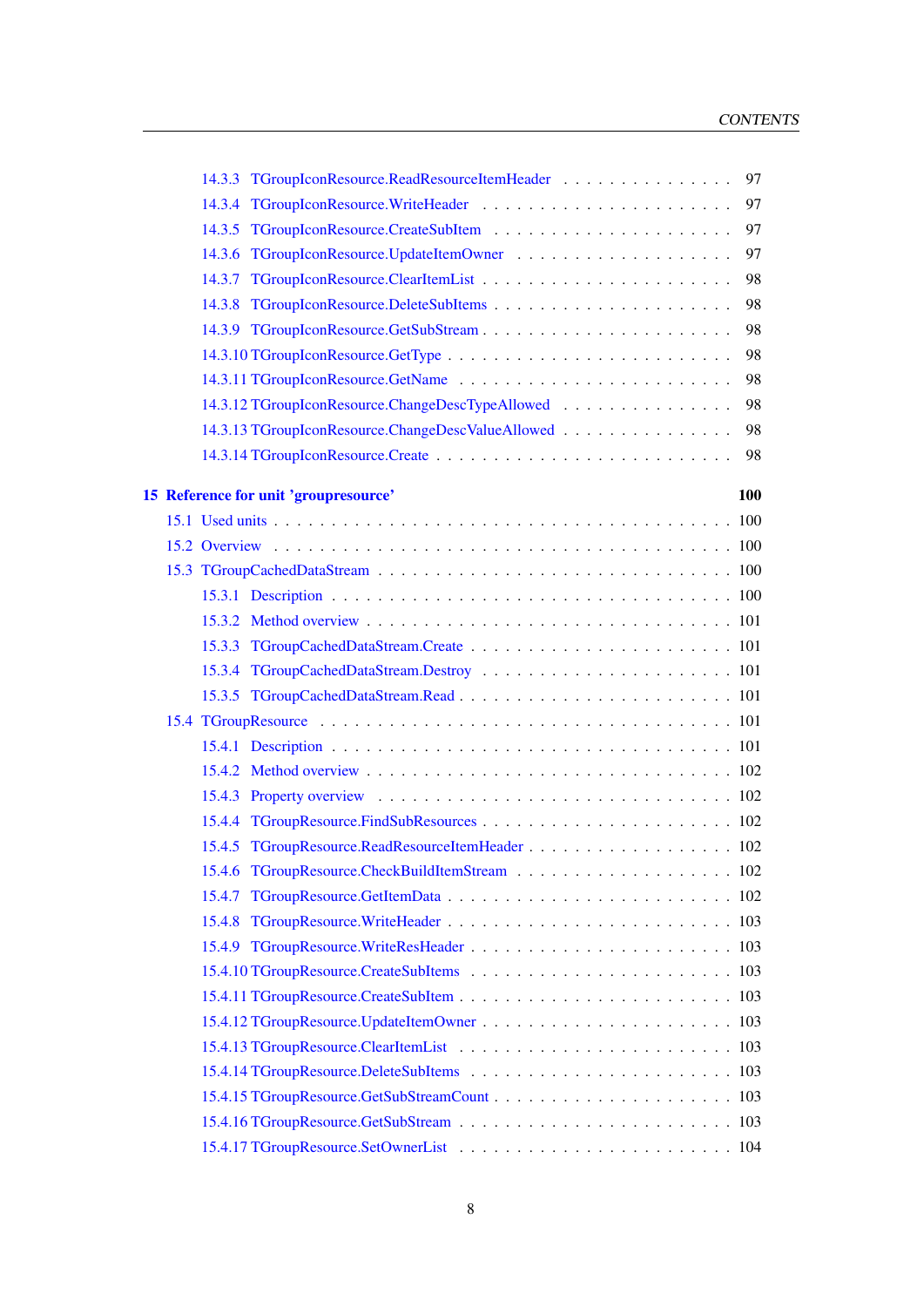| 15.4.21 TGroupResource.SetCustomItemDataStream 104 |     |
|----------------------------------------------------|-----|
|                                                    |     |
|                                                    |     |
| 16 Reference for unit 'machoreader'                | 106 |
|                                                    |     |
|                                                    |     |
|                                                    |     |
|                                                    |     |
|                                                    |     |
|                                                    |     |
|                                                    |     |
|                                                    |     |
|                                                    |     |
|                                                    |     |
|                                                    |     |
|                                                    |     |
|                                                    |     |
| 17 Reference for unit 'machotypes'                 | 109 |
|                                                    |     |
|                                                    |     |
|                                                    |     |
|                                                    |     |
|                                                    |     |
|                                                    |     |
|                                                    |     |
|                                                    |     |
|                                                    |     |
|                                                    |     |
|                                                    |     |
|                                                    |     |
|                                                    |     |
|                                                    |     |
| 18 Reference for unit 'machowriter'                | 115 |
|                                                    | 115 |
|                                                    |     |
|                                                    |     |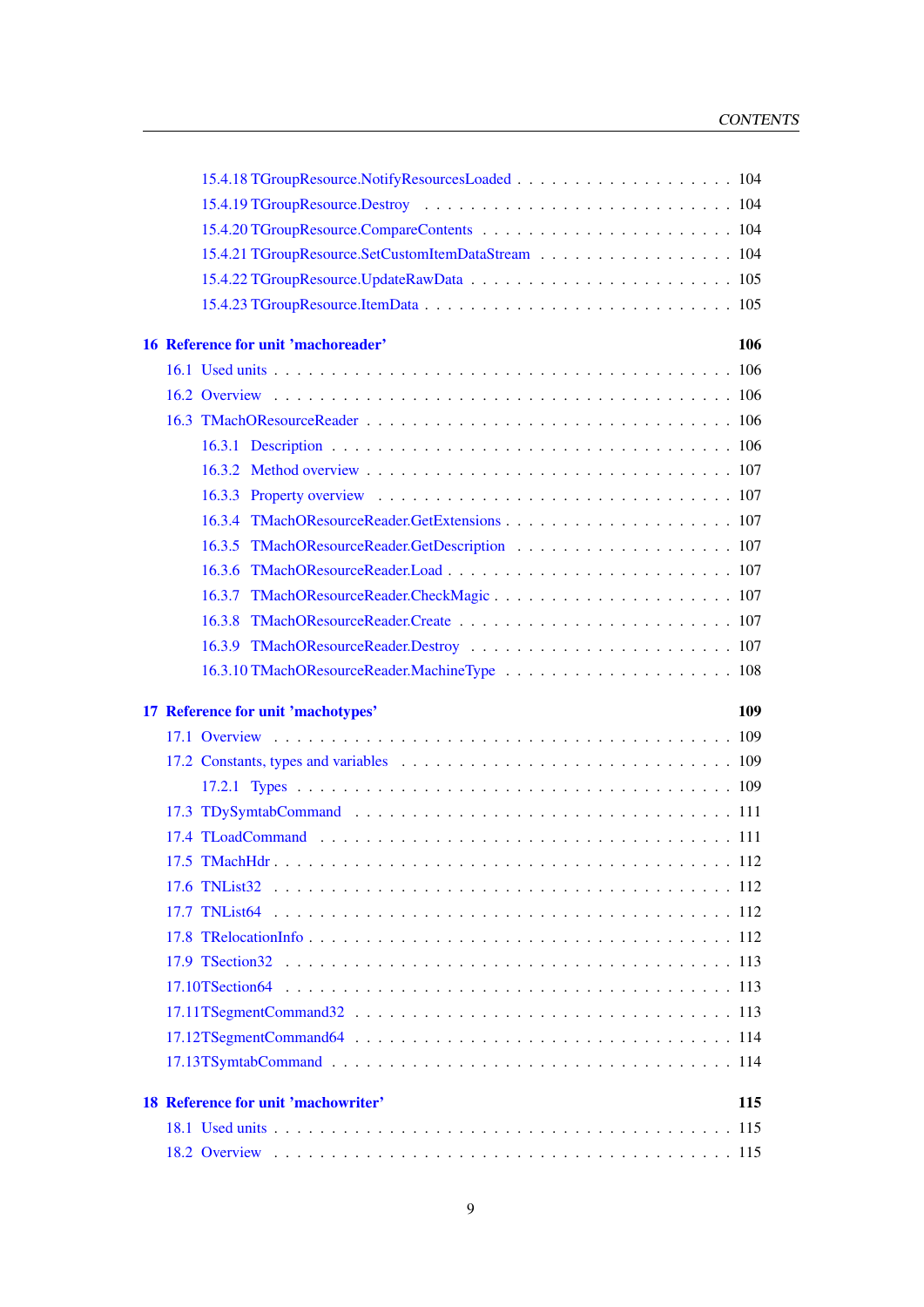|  | 18.5 EMachOResourceWriterSymbolTableWrongOrderException 116 |
|--|-------------------------------------------------------------|
|  | 18.6 EMachOResourceWriterUnknownBitSizeException 116        |
|  |                                                             |
|  |                                                             |
|  |                                                             |
|  |                                                             |
|  |                                                             |
|  |                                                             |
|  |                                                             |
|  |                                                             |
|  |                                                             |
|  |                                                             |
|  |                                                             |
|  | 18.7.10 TMachOResourceWriter.SubMachineType  118            |
|  | 19 Reference for unit 'resdatastream'<br>119                |
|  |                                                             |
|  |                                                             |
|  |                                                             |
|  |                                                             |
|  |                                                             |
|  |                                                             |
|  |                                                             |
|  |                                                             |
|  |                                                             |
|  |                                                             |
|  |                                                             |
|  |                                                             |
|  |                                                             |
|  |                                                             |
|  |                                                             |
|  |                                                             |
|  |                                                             |
|  |                                                             |
|  |                                                             |
|  |                                                             |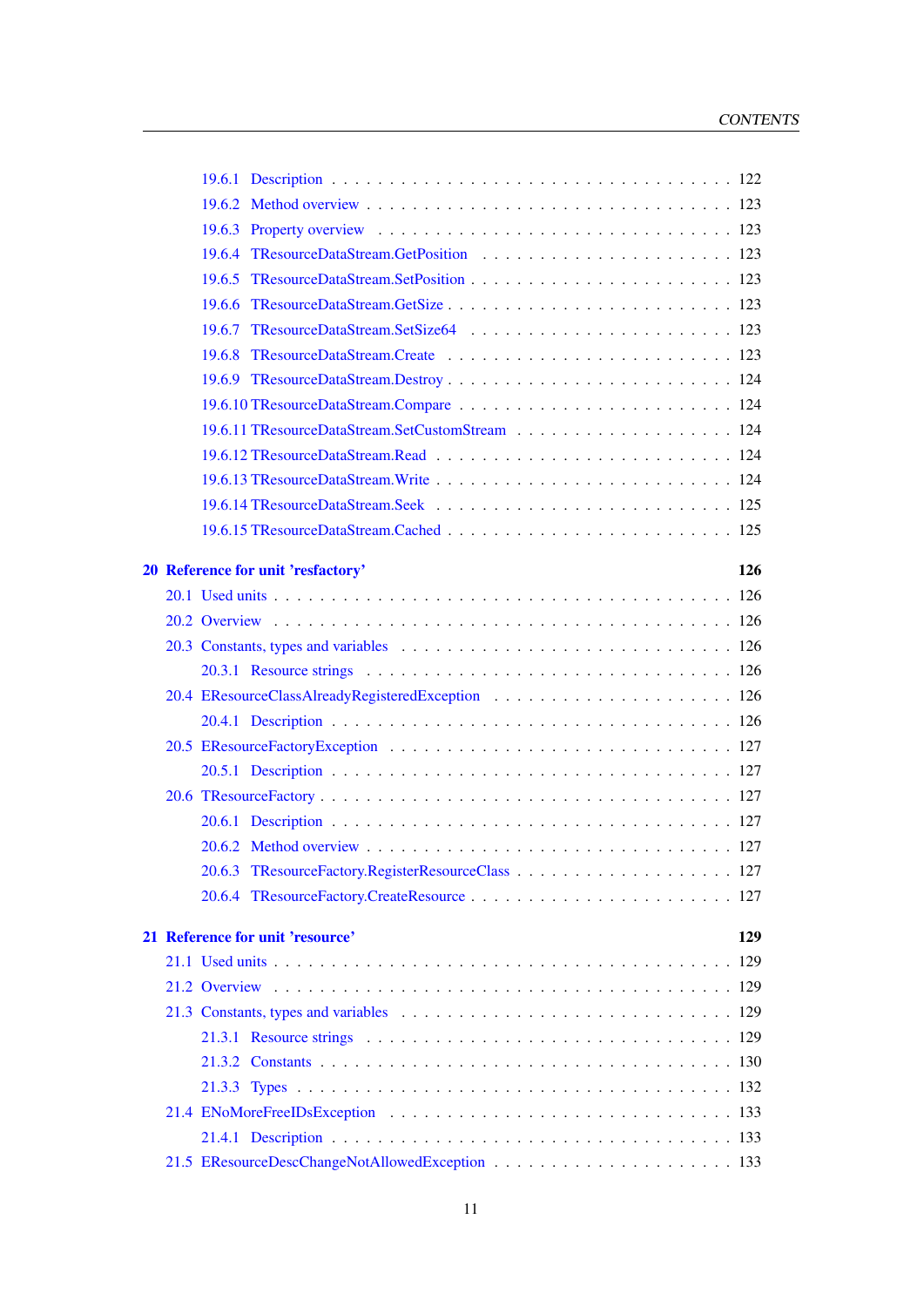| 21.13EResourceReaderUnexpectedEndOfStreamException 135 |
|--------------------------------------------------------|
|                                                        |
|                                                        |
|                                                        |
|                                                        |
|                                                        |
|                                                        |
|                                                        |
|                                                        |
|                                                        |
|                                                        |
|                                                        |
|                                                        |
|                                                        |
|                                                        |
|                                                        |
|                                                        |
| 21.17.9 TAbstractResource.ChangeDescTypeAllowed 138    |
| 21.17.10TAbstractResource.ChangeDescValueAllowed 138   |
|                                                        |
|                                                        |
|                                                        |
|                                                        |
|                                                        |
| 21.17.16TAbstractResource.SetCustomRawDataStream 140   |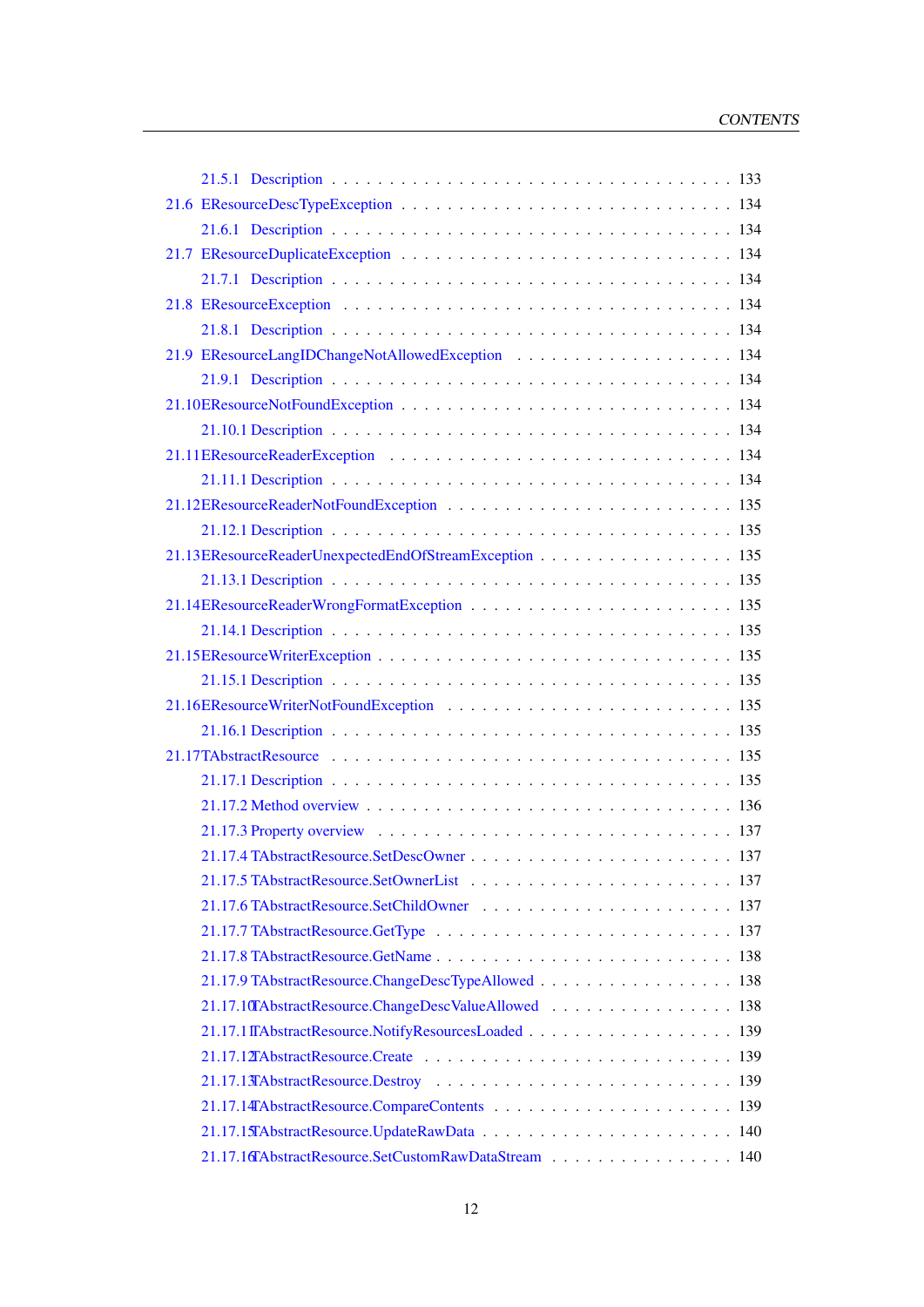| $21.17.17$ Abstract Resource. Type $\ldots \ldots \ldots \ldots \ldots \ldots \ldots \ldots \ldots 141$ |
|---------------------------------------------------------------------------------------------------------|
|                                                                                                         |
|                                                                                                         |
|                                                                                                         |
|                                                                                                         |
|                                                                                                         |
|                                                                                                         |
|                                                                                                         |
|                                                                                                         |
|                                                                                                         |
|                                                                                                         |
|                                                                                                         |
|                                                                                                         |
|                                                                                                         |
|                                                                                                         |
|                                                                                                         |
|                                                                                                         |
|                                                                                                         |
|                                                                                                         |
|                                                                                                         |
|                                                                                                         |
|                                                                                                         |
|                                                                                                         |
| 21.18.8 TAbstractResourceReader.CallSubReaderLoad 147                                                   |
|                                                                                                         |
|                                                                                                         |
|                                                                                                         |
|                                                                                                         |
|                                                                                                         |
|                                                                                                         |
|                                                                                                         |
|                                                                                                         |
|                                                                                                         |
|                                                                                                         |
|                                                                                                         |
|                                                                                                         |
|                                                                                                         |
|                                                                                                         |
|                                                                                                         |
|                                                                                                         |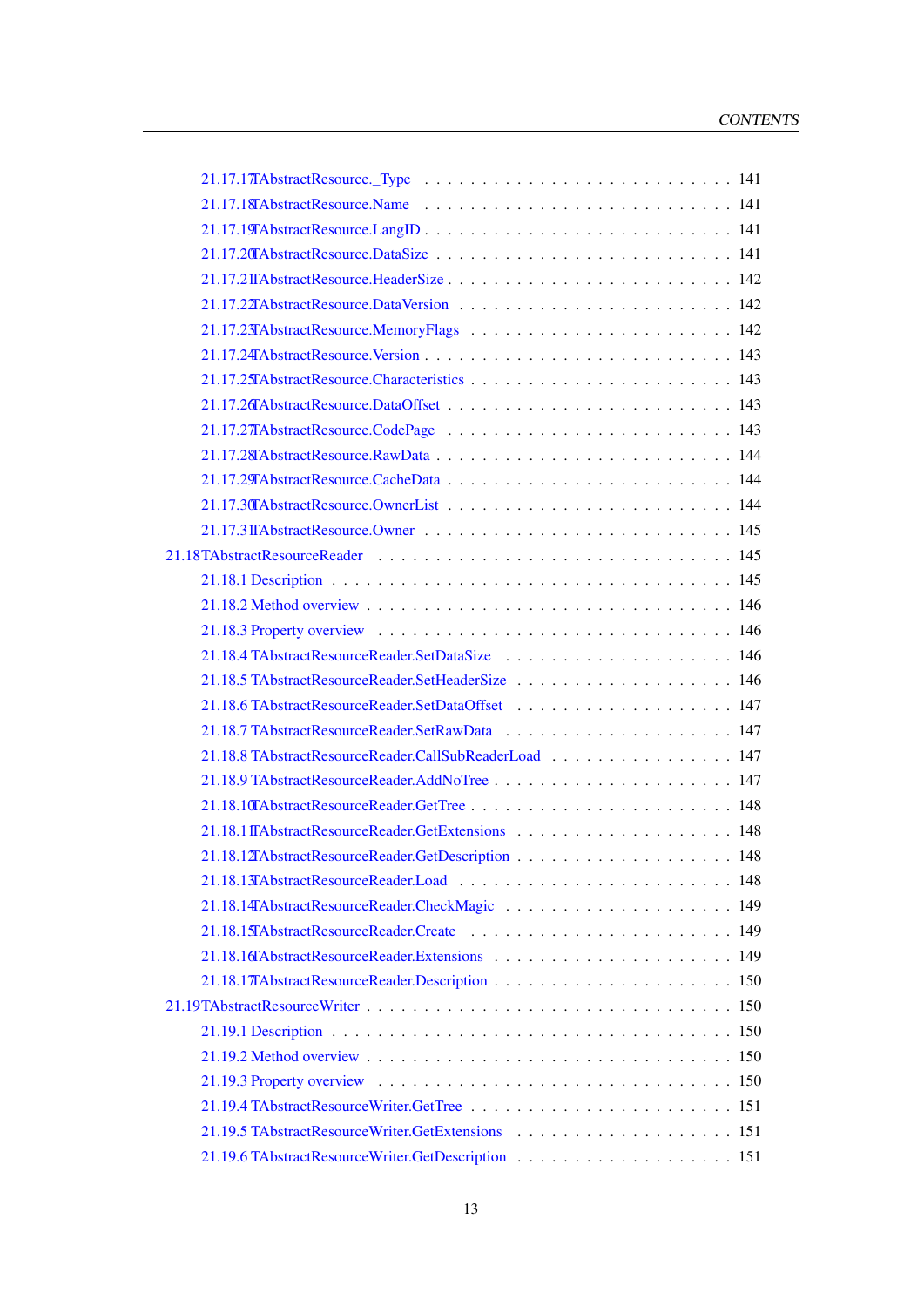| 21.20.5 TGenericResource.ChangeDescTypeAllowed 153                                                                                                                                                                             |  |
|--------------------------------------------------------------------------------------------------------------------------------------------------------------------------------------------------------------------------------|--|
|                                                                                                                                                                                                                                |  |
|                                                                                                                                                                                                                                |  |
| 21.20.8 TGenericResource.Create entertainment and the state of the state of the state of the state of the state of the state of the state of the state of the state of the state of the state of the state of the state of the |  |
|                                                                                                                                                                                                                                |  |
|                                                                                                                                                                                                                                |  |
|                                                                                                                                                                                                                                |  |
|                                                                                                                                                                                                                                |  |
|                                                                                                                                                                                                                                |  |
|                                                                                                                                                                                                                                |  |
|                                                                                                                                                                                                                                |  |
|                                                                                                                                                                                                                                |  |
|                                                                                                                                                                                                                                |  |
|                                                                                                                                                                                                                                |  |
|                                                                                                                                                                                                                                |  |
|                                                                                                                                                                                                                                |  |
|                                                                                                                                                                                                                                |  |
|                                                                                                                                                                                                                                |  |
|                                                                                                                                                                                                                                |  |
|                                                                                                                                                                                                                                |  |
|                                                                                                                                                                                                                                |  |
|                                                                                                                                                                                                                                |  |
|                                                                                                                                                                                                                                |  |
|                                                                                                                                                                                                                                |  |
|                                                                                                                                                                                                                                |  |
|                                                                                                                                                                                                                                |  |
|                                                                                                                                                                                                                                |  |
|                                                                                                                                                                                                                                |  |
|                                                                                                                                                                                                                                |  |
|                                                                                                                                                                                                                                |  |
|                                                                                                                                                                                                                                |  |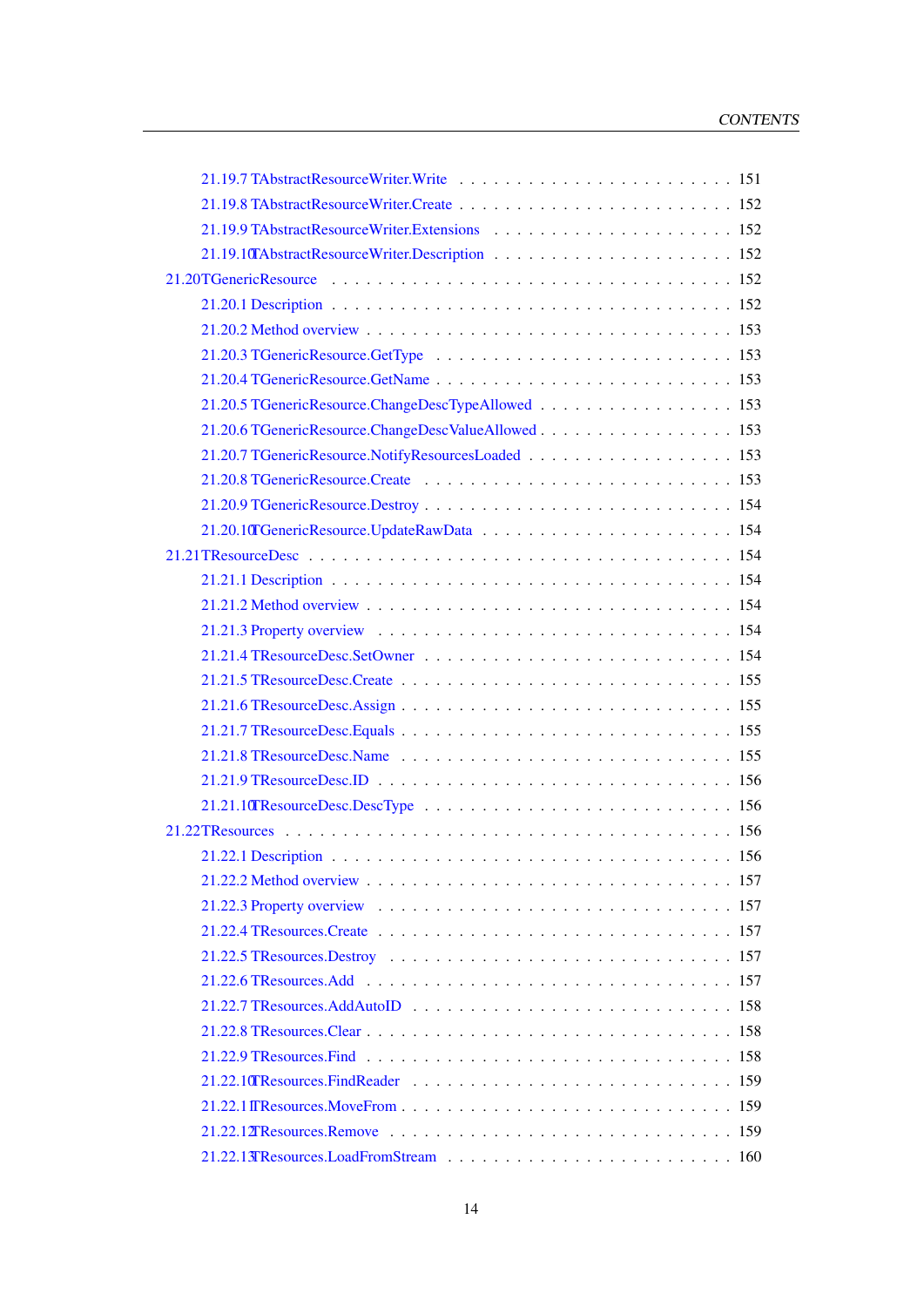|  | 22 Reference for unit 'resourcetree'<br>164                                                                                        |
|--|------------------------------------------------------------------------------------------------------------------------------------|
|  |                                                                                                                                    |
|  |                                                                                                                                    |
|  |                                                                                                                                    |
|  |                                                                                                                                    |
|  |                                                                                                                                    |
|  |                                                                                                                                    |
|  |                                                                                                                                    |
|  |                                                                                                                                    |
|  |                                                                                                                                    |
|  |                                                                                                                                    |
|  |                                                                                                                                    |
|  |                                                                                                                                    |
|  |                                                                                                                                    |
|  |                                                                                                                                    |
|  |                                                                                                                                    |
|  |                                                                                                                                    |
|  |                                                                                                                                    |
|  |                                                                                                                                    |
|  |                                                                                                                                    |
|  |                                                                                                                                    |
|  | $22.3.18$ TResource Tree Node. Find Free ID $\ldots$ , $\ldots$ , $\ldots$ , $\ldots$ , $\ldots$ , $\ldots$ , $\ldots$ , $\ldots$  |
|  |                                                                                                                                    |
|  |                                                                                                                                    |
|  | 22.3.21 TResource Tree Node. Desc $\ldots$ , $\ldots$ , $\ldots$ , $\ldots$ , $\ldots$ , $\ldots$ , $\ldots$ , $\ldots$ , $\ldots$ |
|  |                                                                                                                                    |
|  |                                                                                                                                    |
|  |                                                                                                                                    |
|  |                                                                                                                                    |
|  |                                                                                                                                    |
|  |                                                                                                                                    |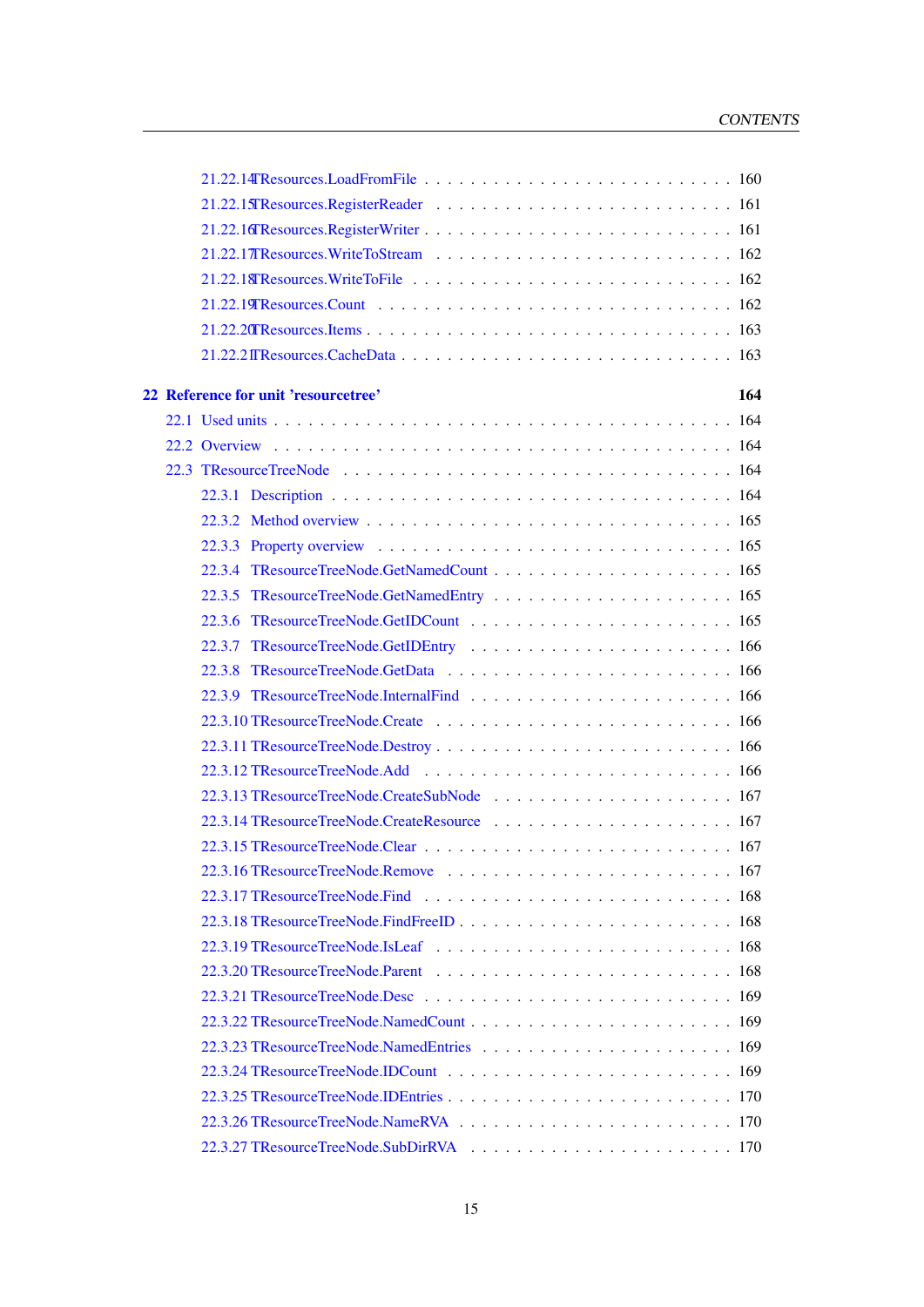| 22.4.3                                      |     |
|---------------------------------------------|-----|
|                                             |     |
|                                             |     |
| 22.4.6                                      |     |
|                                             |     |
| 23 Reference for unit 'resreader'           | 173 |
|                                             |     |
|                                             |     |
|                                             |     |
|                                             |     |
|                                             |     |
|                                             |     |
|                                             |     |
|                                             |     |
|                                             |     |
| 23.3.7                                      |     |
|                                             |     |
| 24 Reference for unit 'reswriter'           | 175 |
|                                             |     |
|                                             |     |
|                                             |     |
|                                             |     |
|                                             |     |
| 24.3.3                                      |     |
|                                             |     |
|                                             |     |
|                                             |     |
| 25 Reference for unit 'stringtableresource' | 177 |
|                                             | 177 |
|                                             |     |
|                                             |     |
|                                             |     |
|                                             |     |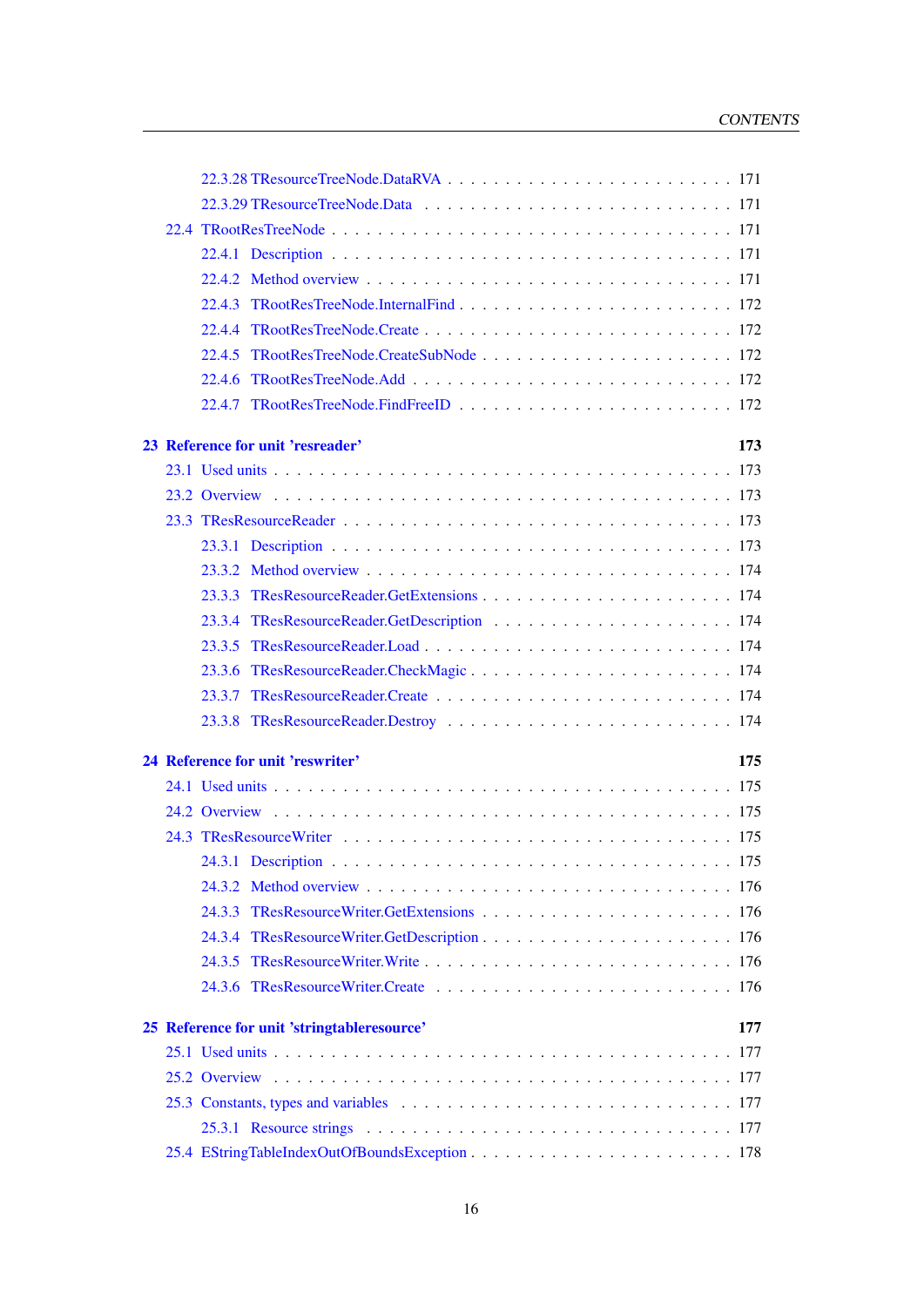|  | 25.7.6 TStringTableResource.ChangeDescTypeAllowed 179  |
|--|--------------------------------------------------------|
|  | 25.7.7 TStringTableResource.ChangeDescValueAllowed 179 |
|  | 25.7.8 TStringTableResource.NotifyResourcesLoaded  179 |
|  |                                                        |
|  |                                                        |
|  |                                                        |
|  |                                                        |
|  |                                                        |
|  |                                                        |
|  |                                                        |
|  | 26 Reference for unit 'versionconsts'<br>182           |
|  |                                                        |
|  |                                                        |
|  |                                                        |
|  |                                                        |
|  | 27 Reference for unit 'versionresource'<br>188         |
|  |                                                        |
|  |                                                        |
|  |                                                        |
|  |                                                        |
|  |                                                        |
|  |                                                        |
|  |                                                        |
|  |                                                        |
|  |                                                        |
|  |                                                        |
|  | 27.5.5                                                 |
|  |                                                        |
|  | 27.5.7 TVersionResource.ChangeDescValueAllowed 190     |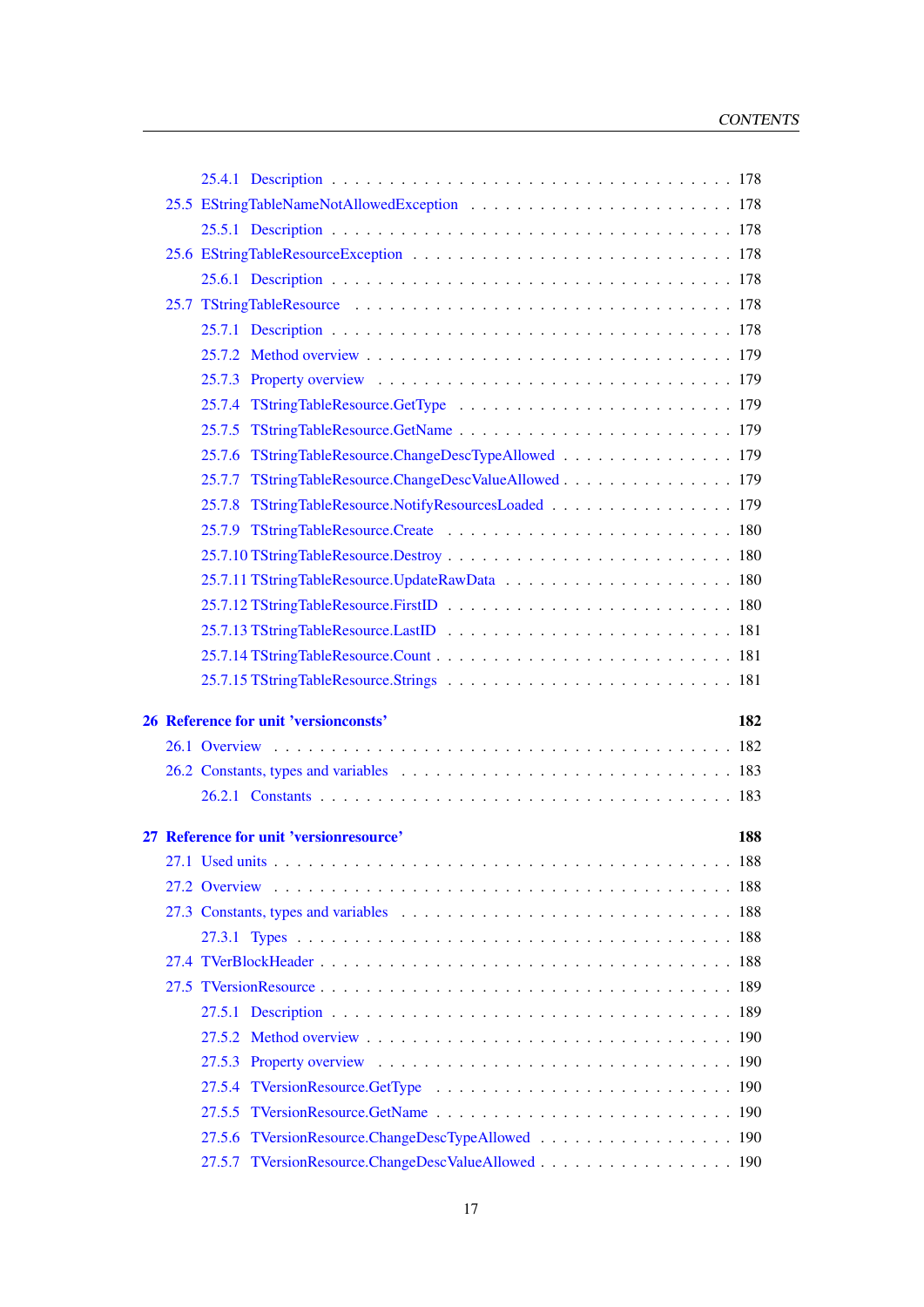|  | 28 Reference for unit 'versiontypes' | 193 |
|--|--------------------------------------|-----|
|  |                                      |     |
|  |                                      |     |
|  |                                      |     |
|  |                                      |     |
|  |                                      |     |
|  |                                      |     |
|  |                                      |     |
|  |                                      |     |
|  |                                      |     |
|  |                                      |     |
|  |                                      |     |
|  |                                      |     |
|  |                                      |     |
|  |                                      |     |
|  |                                      |     |
|  |                                      |     |
|  |                                      |     |
|  |                                      |     |
|  |                                      |     |
|  |                                      |     |
|  |                                      |     |
|  |                                      |     |
|  |                                      |     |
|  |                                      |     |
|  |                                      |     |
|  |                                      |     |
|  |                                      |     |
|  |                                      |     |
|  |                                      |     |
|  |                                      |     |
|  |                                      |     |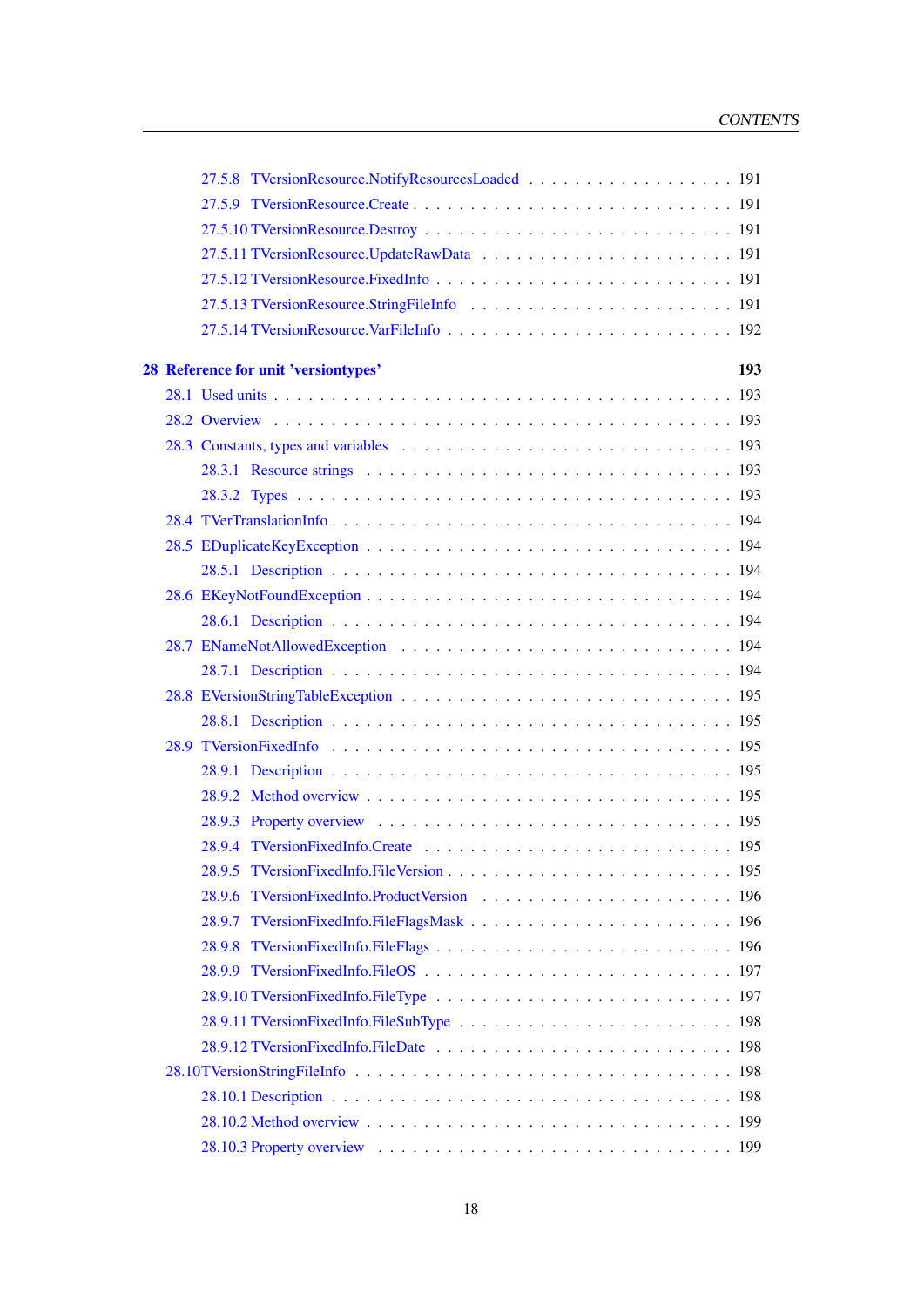[<sup>29</sup> Reference for unit 'winpeimagereader'](#page-208-0) 208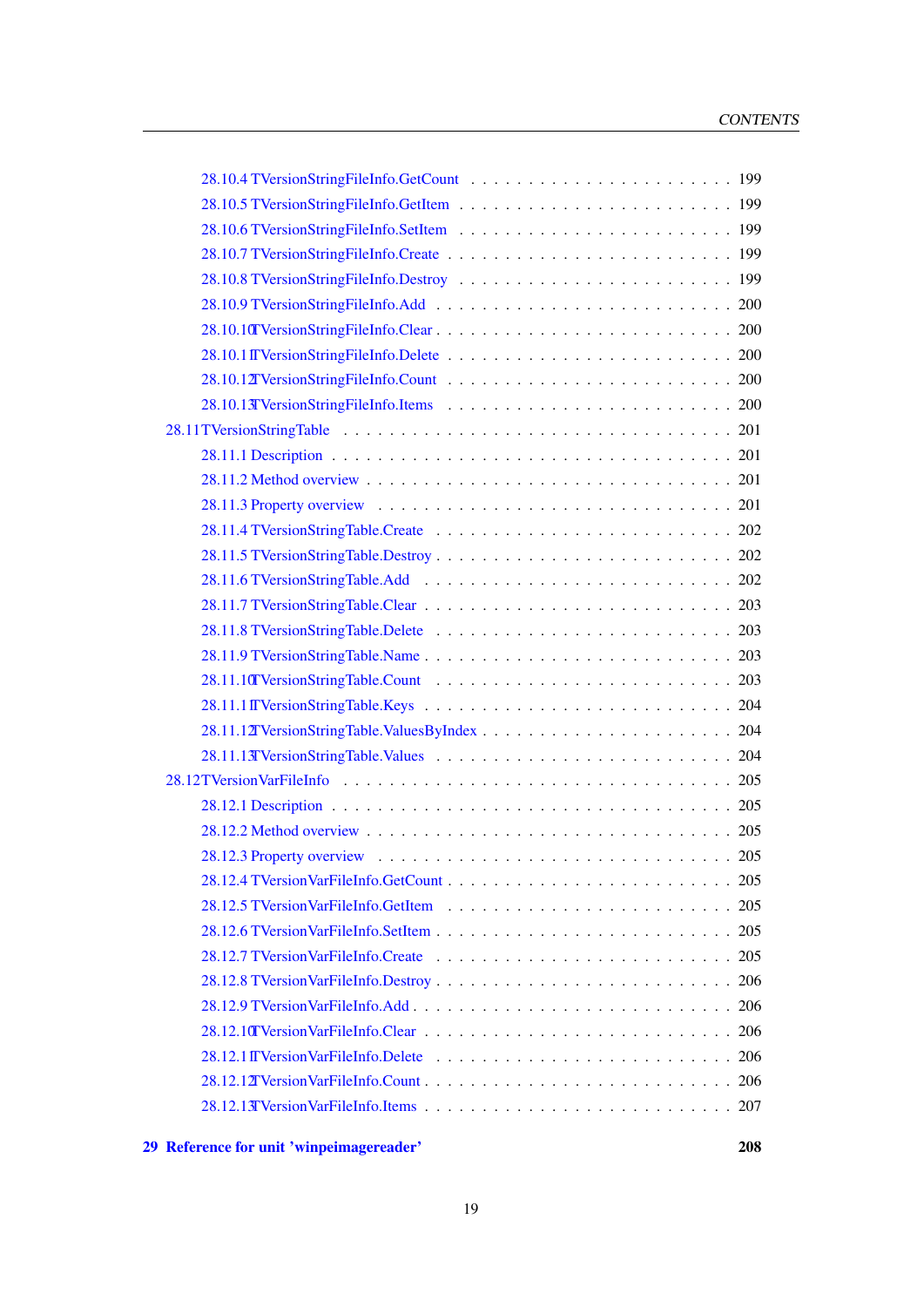| 29.3.3 TWinPEImageResourceReader.CheckDosStub 209     |
|-------------------------------------------------------|
| 29.3.4 TWinPEImageResourceReader.CheckPESignature 209 |
| 29.3.5 TWinPEImageResourceReader.GetExtensions 209    |
| 29.3.6 TWinPEImageResourceReader.GetDescription 209   |
|                                                       |
|                                                       |
|                                                       |
|                                                       |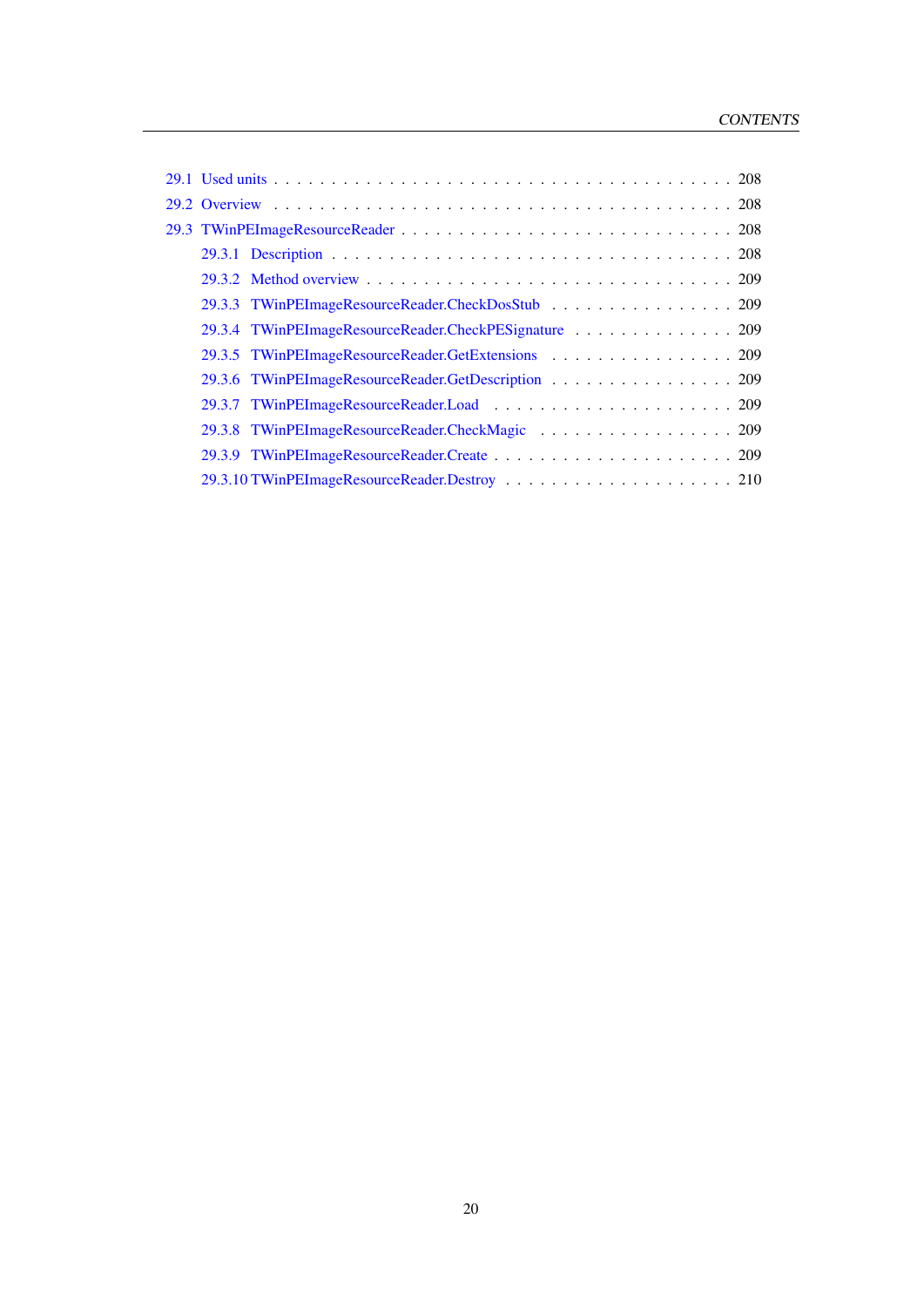## About this guide

This document describes all constants, types, variables, functions and procedures as they are declared in the units that come standard with the FCL-res (Free Pascal Resource support).

Throughout this document, we will refer to functions, types and variables with typewriter font. Functions and procedures gave their own subsections, and for each function or procedure we have the following topics:

Declaration The exact declaration of the function.

Description What does the procedure exactly do?

Errors What errors can occur.

See Also Cross references to other related functions/commands.

# <span id="page-21-0"></span>0.1 Introduction

This package contains a library to easily work with Microsoft Windows resources in a cross-platform way.

Classes are provided to create, load and write resources from/to different file formats in a transparent way, and to handle most common resource types without having to deal with their internal format.

Whenever possible data caching is performed, helped by a copy-on-write mechanism. This improves performance especially when converting big resources from a file format to another.

Since fcl-res architecture is extensible, it's always possible to extend the library with custom resource types or new file readers/writers.

Please note that resources aren't limited to Windows platform: Free Pascal can use them also on ELF and Mach-O targets. Moreover, this library can be useful for cross-compilation purposes even on other targets.

It is highly recommended to read Basic Usage (??) topic if you are approaching this library for the first time.

# <span id="page-21-1"></span>0.2 Basic Usage

#### Resource files and TResources class

One of the most important classes is TResources (??) class, contained in resource (??) unit, which represents a format-independent view of a resource file. In fact, while single resources are important, they are of little use alone, since they can't be read or written to file directly: they need to be contained in a TResources (??) object.

TResources (??) provides methods to read itself from a file or stream, using specific objects that are able to read resource data from such a stream: these are the so called *resource readers*, that descend from TAbstractResourceReader (??).

There are also *resource writers* that do the opposite, and that descend from TAbstractResourceWriter (??).

Usually readers and writers register themselves with TResources (??) in the initialization section of the unit they are implemented in, so you only need to add a certain unit to your program uses clause to let TResources (??) "know" about a particular file format.

Let's see a very simple example: a program that converts a .res file to an object file in COFF format (the object file format used by Microsoft Windows).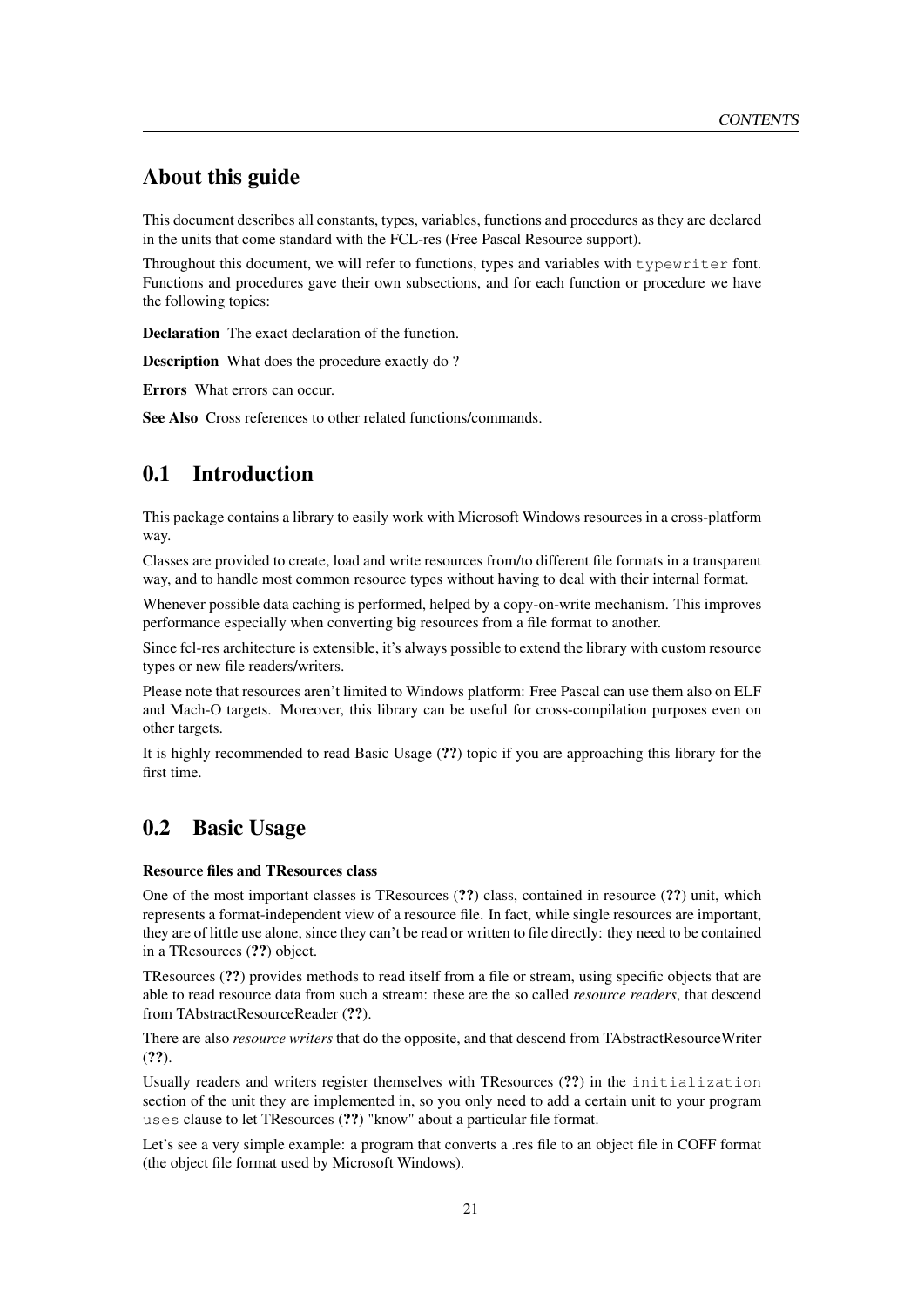```
program res1;
{$mode objfpc}
uses
 Classes, SysUtils, resource, resreader, coffwriter;
var
 resources : TResources;
begin
 resources:=TResources.Create;
 resources.LoadFromFile('myresource.res');
 resources.WriteToFile('myobject.o');
 resources.Free;
end.
```
As you can see, the code is trivial. Note that resreader and coffwriter units were added to the uses clause of the program: this way, the resource reader for .res files and the resource writer for COFF files have been registered, letting the resources object know how to handle these file types.

There are cases where one doesn't want to let the TResources (??) object to choose readers and writers by itself. In fact, while generally it is a good idea to let TResources (??) probe all readers it knows to find one able to read the input file, this isn't true when it comes to write files: writers are selected based on the file extension, so if you are trying to write a file with .o extension you can't be sure about which writer will be selected: it could be the COFF or the ELF writer (it depends on which writer gets registered first). Moreover, writers generally make an object file for the host architecture, so if you are running the program on a i386 machine it will produce a COFF or ELF file for i386.

The solution is to provide TResources (??) with a specific writer. In the following example the reader is automatically chosen among various readers, and we use a specific writer to produce an ELF file for SPARC.

```
program res2;
{$mode objfpc}
uses
 Classes, SysUtils, resource,
 resreader, coffreader, elfreader, winpeimagereader, //readers
 elfwriter, elfconsts;
var
 resources : TResources;
 writer : TElfResourceWriter;
begin
 resources:=TResources.Create;
 resources.LoadFromFile(paramstr(1));
 writer:=TElfResourceWriter.Create;
 writer.MachineType:=emtsparc;
 resources.WriteToFile(ChangeFileExt(paramstr(1),'.o'),writer);
 resources.Free;
 writer.Free;
end.
```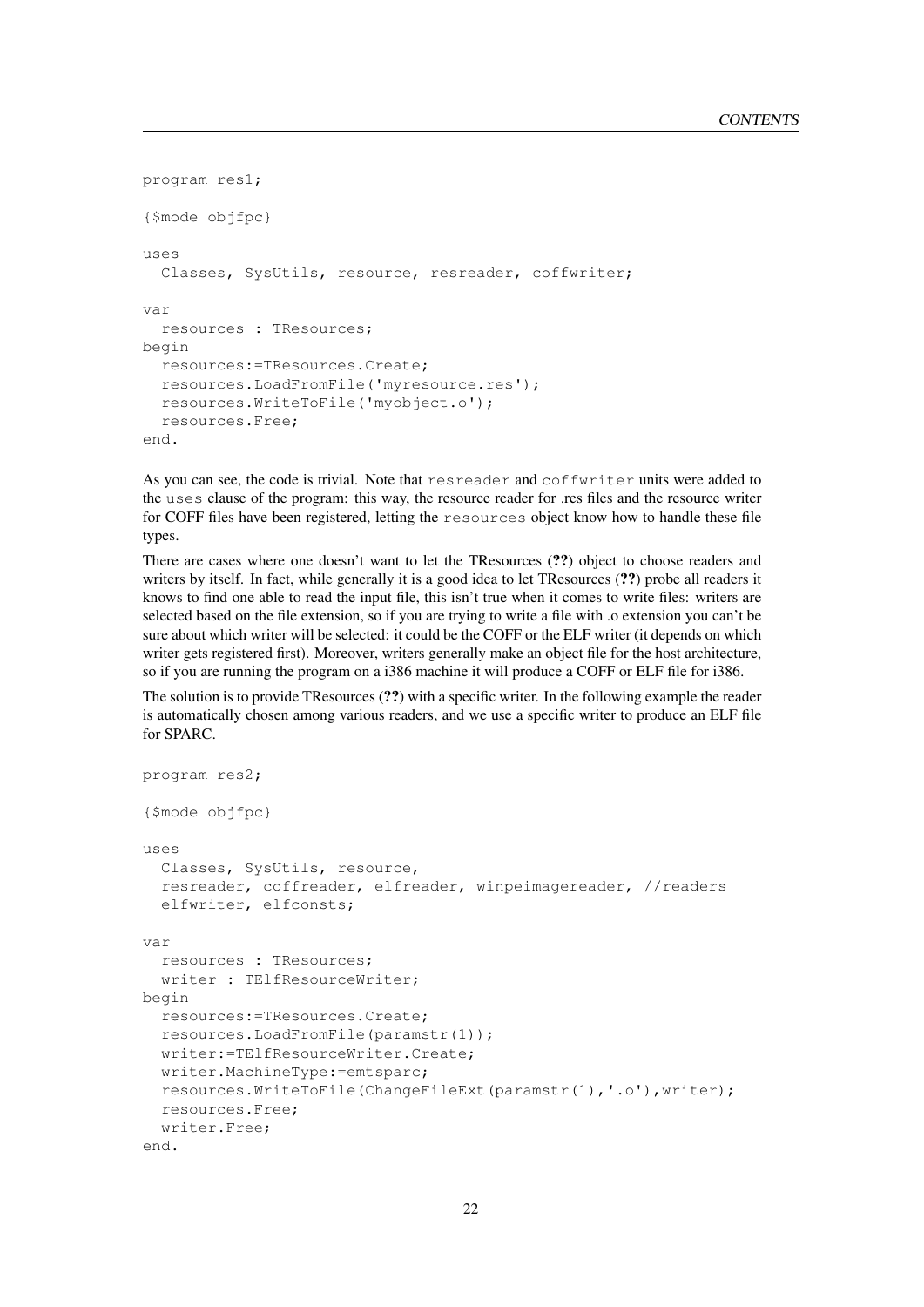Note that the file to convert is taken from the command line. Its format is automatically detected among res (resreader (??)), coff (coffreader (??)), elf (elfreader (??)), PE (winpeimagereader (??), e.g. a Windows exe or dll), and is written as an ELF file for SPARC. Note that we had to use elfconsts (??) unit since we used emtsparc (??) constant to specify the machine type of the object file to generate.

With a small change to the above program we can let the user know which reader was selected to read the input file: we can use TResources.FindReader (??) class method to obtain the appropriate reader for a given stream.

```
program res3;
{$mode objfpc}
uses
 Classes, SysUtils, resource,
 resreader, coffreader, elfreader, winpeimagereader, //readers
 elfwriter, elfconsts;
var
 resources : TResources;
 writer : TElfResourceWriter;
 reader : TAbstractResourceReader;
 inFile : TFileStream;
begin
 resources:=TResources.Create;
 inFile:=TFileStream.Create(paramstr(1), fmOpenRead or fmShareDenyNone);
 reader:=TResources.FindReader(inFile);
 writeln('Selected reader: ', reader. Description);
 resources.LoadFromStream(inFile,reader);
 writer:=TElfResourceWriter.Create;
 writer.MachineType:=emtsparc;
 resources.WriteToFile(ChangeFileExt(paramstr(1),'.o'),writer);
 resources.Free;
 reader.Free;
 writer.Free;
 inFile.Free;
end.
```
#### Output example:

user@localhost:~\$ ./res3 myresource.res Selected reader: .res resource reader user@localhost:~\$

### Single resources

You can do more with resources than simply converting between file formats.

TResources.Items (??) property provides a simple way to access all resources contained in the TResources (??) object.

In the following example we read a resource file and then dump each resource data in a file whose name is built from type and name of the dumped resource.

program res4;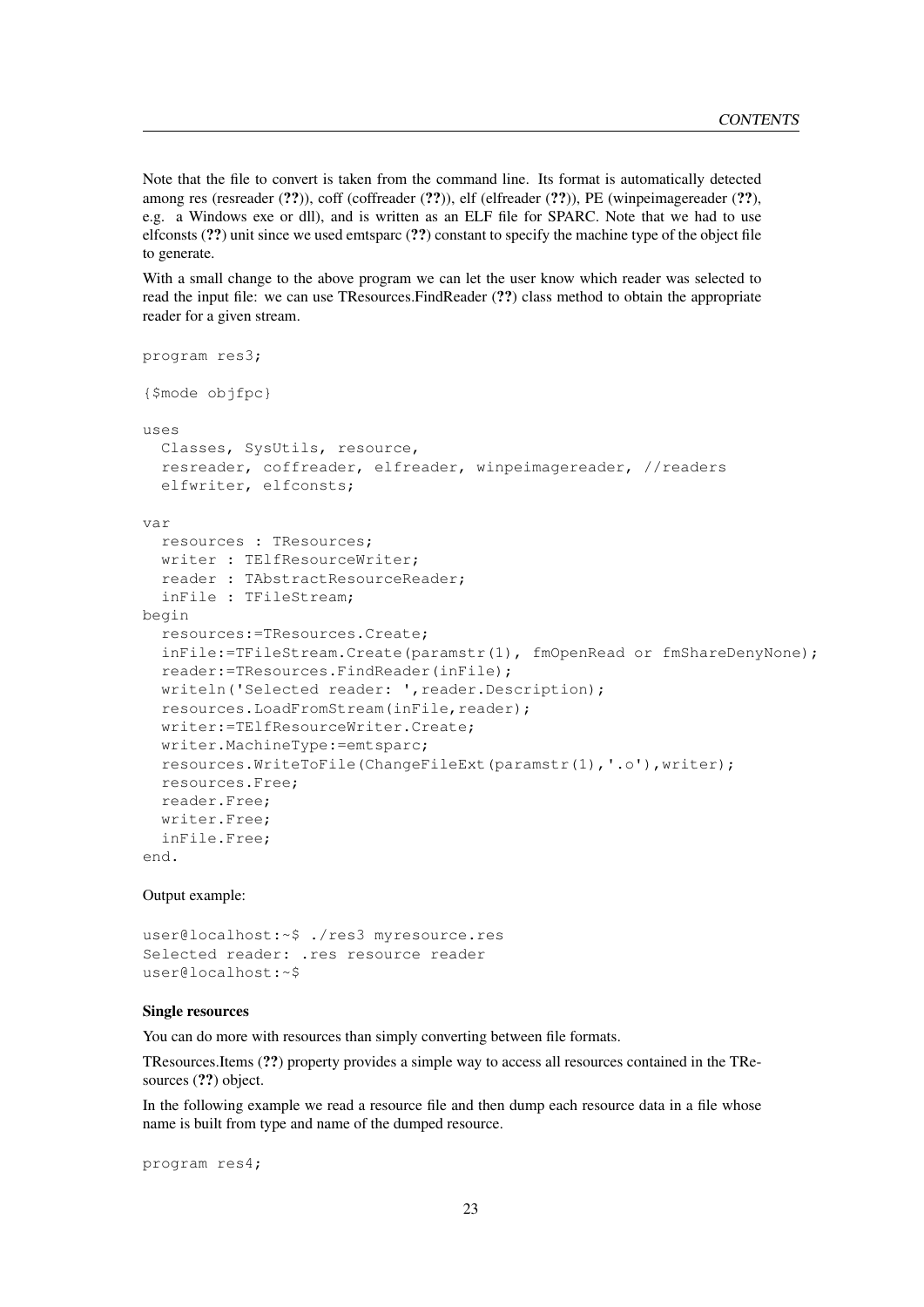```
{$mode objfpc}
11505Classes, SysUtils, resource, resreader;
var
  resources : TResources;
  dumpFile : TFileStream;
  i : integer;
  fname : string;
begin
  resources:=TResources.Create;
  resources.LoadFromFile('myresource.res');
  for i:=0 to resources.Count-1 do
  begin
    fname:=resources[i]._Type.Name+'_'+resources[i].Name.Name;
    dumpFile:=TFileStream.Create(fname,fmCreate or fmShareDenyWrite);
    dumpFile.CopyFrom(resources[i].RawData,resources[i].RawData.Size);
    dumpFile.Free;
  end;
  resources.Free;
end.
```
This code simply copies the content of each resource's RawData (??) stream to a file stream, whose name is *resourcetype\_resourcename*.

Resource raw data isn't always what one expected, however. While some resource types simply contain a copy of a file in their raw data, other types do some processing, so that dumping raw data doesn't result in a file in the format one expected.

E.g. a resource of type RT\_MANIFEST (??) is of the former type: its raw data is like an XML manifest file. On the other hand, in a resource of type RT\_BITMAP (??) the RawData (??) stream isn't like a BMP file.

For this reason, several classes (descendants of TAbstractResource (??)) are provided to handle the peculiarities of this or that resource type. Much like it's done with readers and writers, resource classes can be registered: adding the unit that contains a resource class to the uses clause of your program registers that class. This way, when resources are read from a file, they are created with the class that is registered for their type (the class responsible to do this is TResourceFactory (??), but probably you won't need to use it unless you're implementing a new resource reader or resource class).

In the following example, we read a resource file and then dump data of each resource of type RT\_BITMAP (??) as a BMP file.

```
program res5;
{$mode objfpc}
uses
 Classes, SysUtils, resource, resreader, bitmapresource;
var
 resources : TResources;
 dumpFile : TFileStream;
```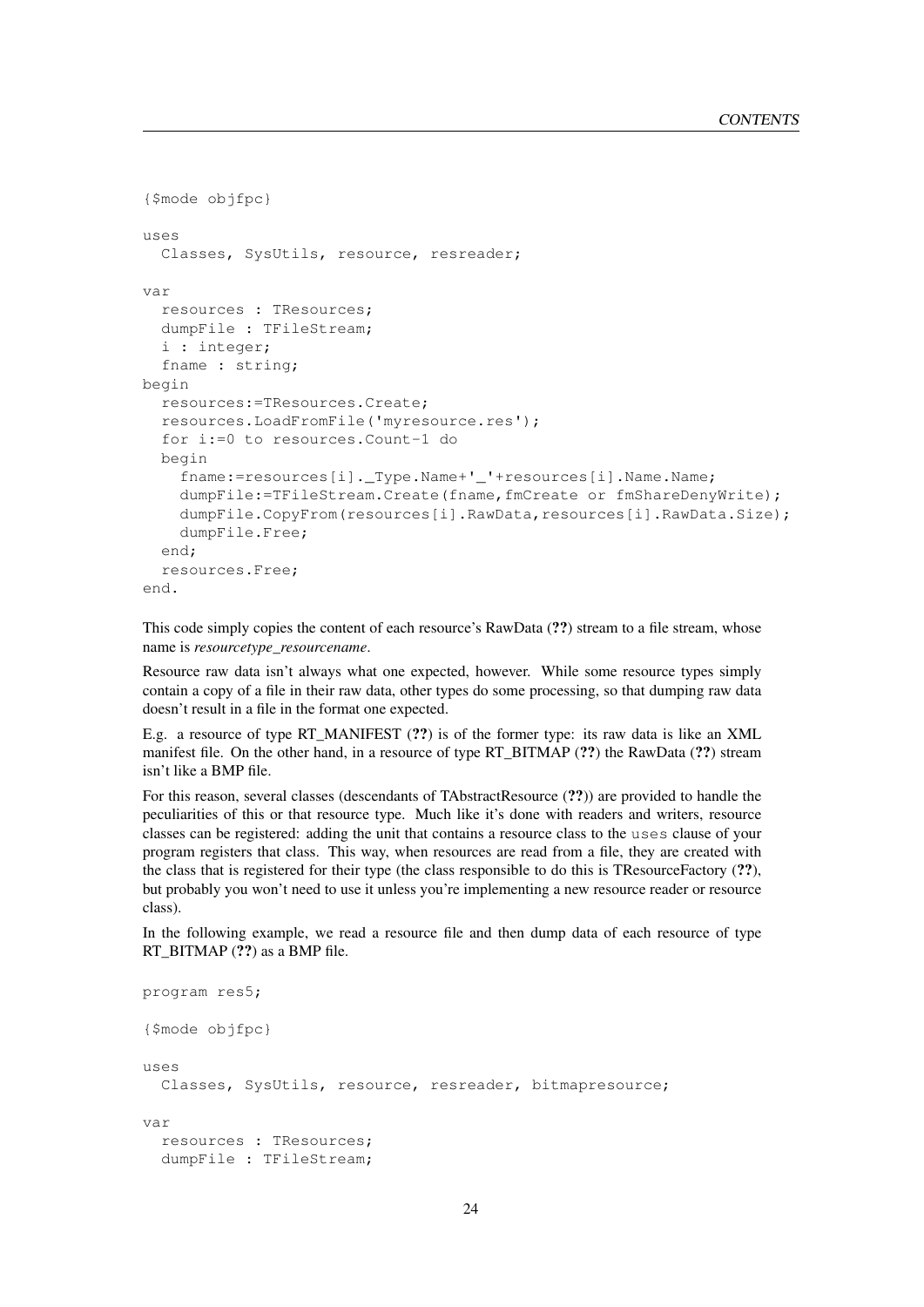```
i : integer;
 fname : string;
begin
 resources:=TResources.Create;
 resources.LoadFromFile('myresource.res');
 for i:=0 to resources.Count-1 do
    if resources[i] is TBitmapResource then
      with resources[i] as TBitmapResource do
      begin
        fname:=Name.Name+'.bmp';
        dumpFile:=TFileStream.Create(fname,fmCreate or fmShareDenyWrite);
        dumpFile.CopyFrom(BitmapData,BitmapData.Size);
        dumpFile.Free;
      end;
 resources.Free;
end.
```
Note that we included bitmapresource (??) in the uses clause of our program. This way, resources of type RT\_BITMAP (??) are created from TBitmapResource (??) class. This class provides a stream, BitmapData (??) that allows resource raw data to be accessed as if it was a bmp file.

We can of course do the opposite. In the following code we are creating a manifest resource from manifest.xml file.

```
program res6;
{$mode objfpc}
uses
 Classes, SysUtils, resource, reswriter;
var
 resources : TResources;
 inFile : TFileStream;
 res : TGenericResource;
 rname, rtype : TResourceDesc;
begin
 inFile:=TFileStream.Create('manifest.xml',fmOpenRead or fmShareDenyNone);
 rtype:=TResourceDesc.Create(RT_MANIFEST);
 rname:=TResourceDesc.Create(1);
 res:=TGenericResource.Create(rtype,rname);
 rtype.Free; //no longer needed
 rname.Free;
 res.SetCustomRawDataStream(inFile);
 resources:=TResources.Create;
 resources.Add(res);
 resources.WriteToFile('myresource.res');
 resources.Free; //frees res as well
 inFile.Free;
end.
```
Note that resources of type RT\_MANIFEST (??) contain a straight copy of a xml file, so TGenericResource (??) class fits our needs. TGenericResource (??) is a basic implementation of TAbstractResource (??). It is the default class used by TResourceFactory (??) when it must create a resource whose type wasn't registered with any resource class.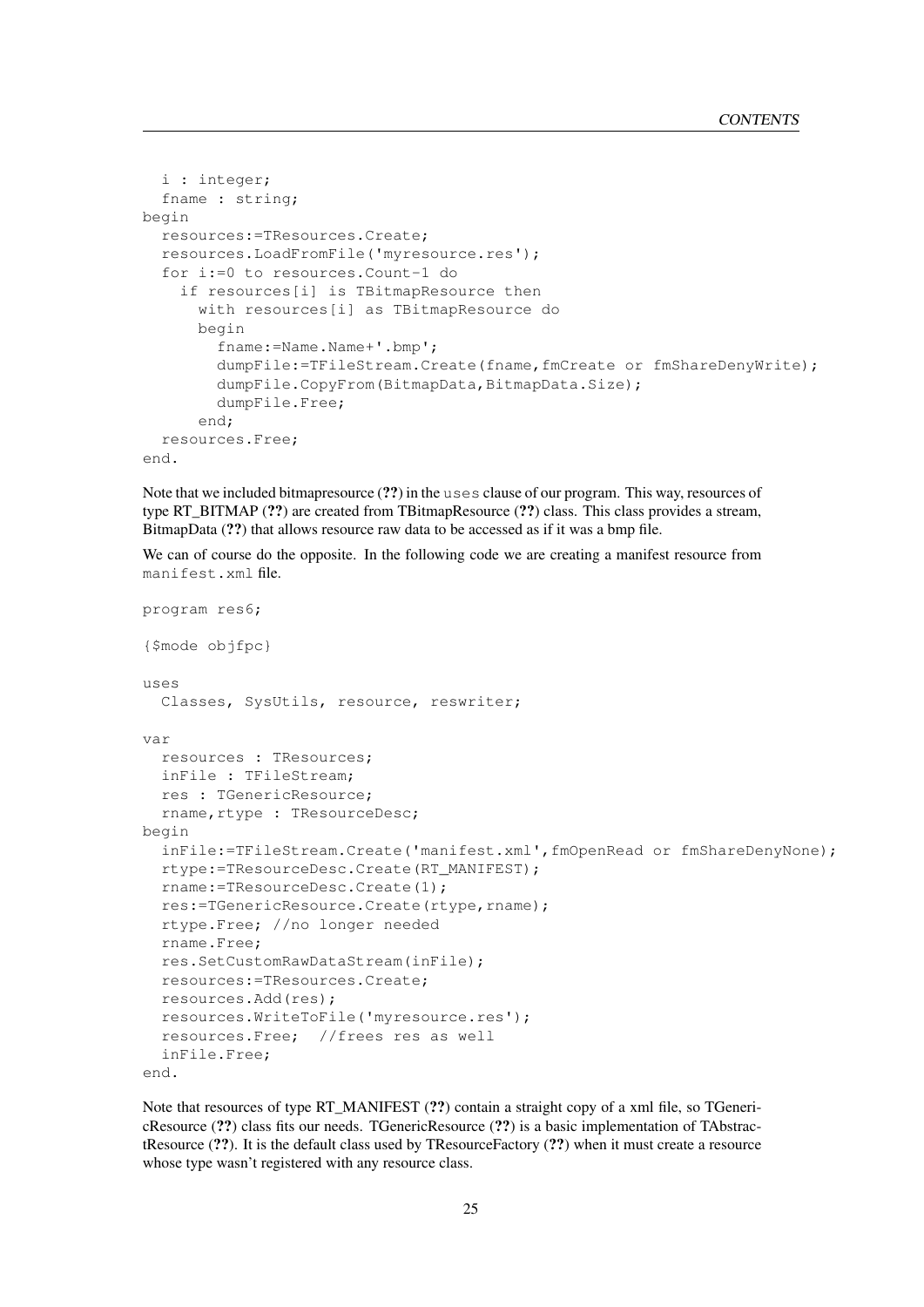Please note that instead of copying inFile contents to RawData (??) we used SetCustomRaw-DataStream (??) method: it sets a stream as the underlying stream for RawData (??), so that when final resource file is written, data is read directly from the original file.

Let's see a similar example, in which we use a specific class instead of TGenericResource  $(?)$ . In the following code we are creating a resource containing the main program icon, which is read from mainicon.ico file.

```
program res7;
{$mode objfpc}
11505Classes, SysUtils, resource, reswriter, groupiconresource;
var
 resources : TResources;
 inFile : TFileStream;
 iconres : TGroupIconResource;
 name : TResourceDesc;
begin
 inFile:=TFileStream.Create('mainicon.ico',fmOpenRead or fmShareDenyNone);
 name:=TResourceDesc.Create('MAINICON');
 //type is always RT_GROUP_ICON for this resource class
 iconres:=TGroupIconResource.Create(nil,name);
 iconres.SetCustomItemDataStream(inFile);
 resources:=TResources.Create;
 resources.Add(iconres);
 resources.WriteToFile('myicon.res');
 resources.Free; //frees iconres as well
 inFile.Free;
 name.Free;
end.
```
In this program we created a new TGroupIconResource (??) with 'MAINICON' as name, and we loaded its contents from file 'mainicon.ico'. Please note that RT\_GROUP\_ICON (??) resource raw data doesn't contain a .ico file, so we have to write to ItemData (??) which is a ico-like stream. As we did for res6 program, we tell the resource to use our stream as the underlying stream for resource data: the only difference is that we are using TGroupResource.SetCustomItemDataStream (??) instead of TAbstractResource.SetCustomRawDataStream (??) method, for obvious reasons.

#### Other resource types

There are other resource types that allow to easily deal with resource data. E.g. TVersionResource (??) makes it easy to create and read version information for Windows executables and dlls, TStringTableResource (??) deals with string tables, and so on.

#### Data caching

Whenever possible, fcl-res tries to avoid to duplicate data. Generally a reader doesn't copy resource data from the original stream to RawData (??) stream: instead, it only informs the resource about where its raw data is in the original stream. RawData (??) uses a caching system so that it appears as a stream while it only redirects operations to its underlying stream, with a copy-on-write mechanism. Of course this behaviour can be controlled by the user. For further information, see TAbstractResource (??) and TAbstractResource.RawData (??).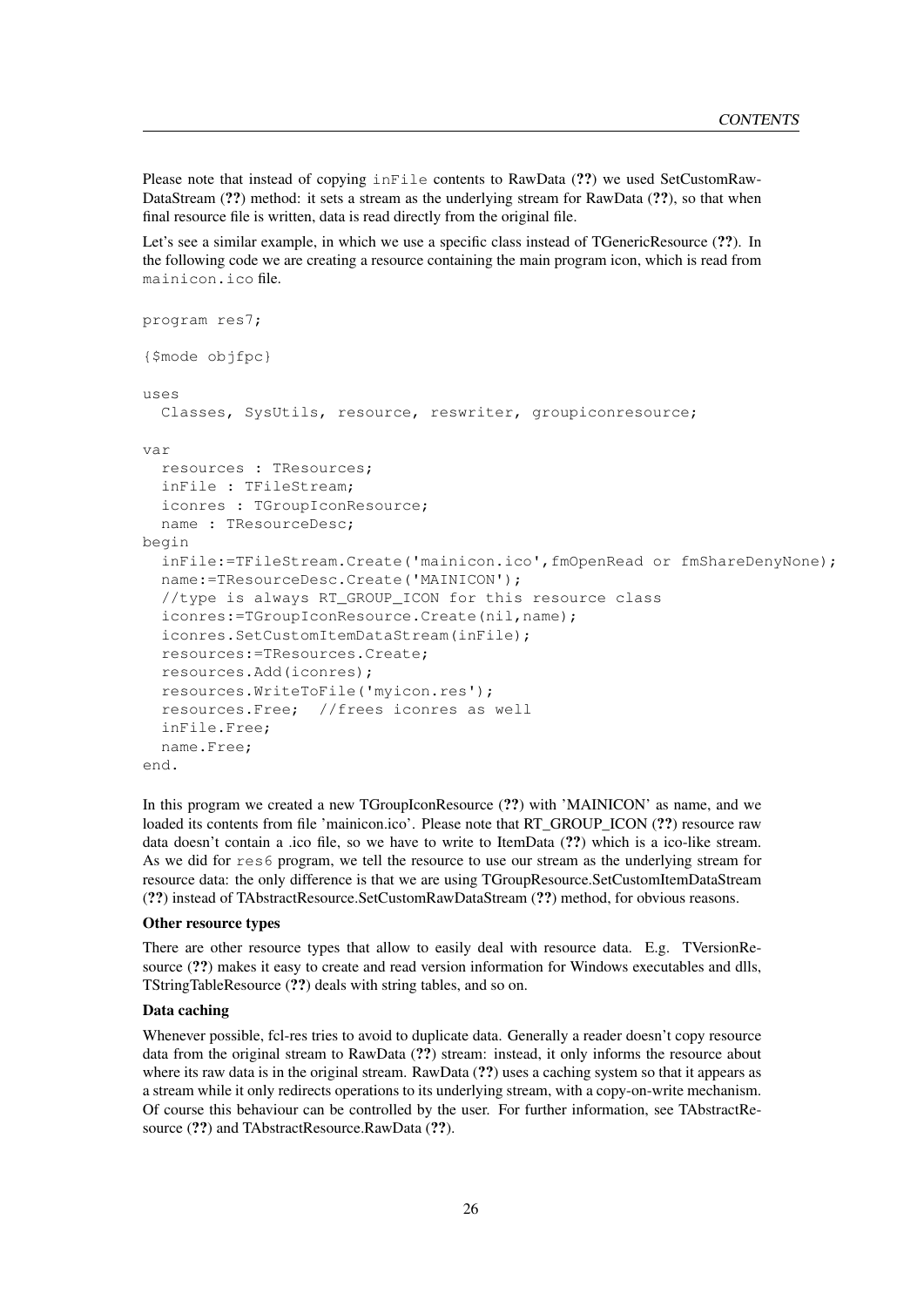## <span id="page-27-0"></span>0.3 How to implement a new resource class

Remark This chapter assumes you have some experience in using this library.

#### Some considerations

Usually, a specific resource class is needed when resource data is encoded in a specific binary format that makes working with RawData (??) uncomfortable.

However, there aren't many reasons to design a new binary format requiring a specific resource class: the classes provided with this package exist for compatibility with Microsoft Windows, but in the general case one should avoid such approach.

In Microsoft Windows, some resource types have a specific format, and the operating system supports them at runtime making it easy to access that kind of data: e.g. icons and bitmaps are stored in resources in a format that is slightly different from the one found in regular files, but the operating system allows the user to easily load them using LoadImage function, without having to deal with their internal format. Other resource types are used to obtain information about the executable: RT\_VERSION (??) resource type and RT\_GROUP\_ICON (??) contain version information and program icon that can be displayed in Windows Explorer, respectively.

Using this kind of resources in a cross-platform perspective doesn't make much sense however, since there is no support by other operating systems for these types of resources (and for resources in general), and this means that it's up to you to provide support at runtime for these binary formats. So if you need to store images as resources it's better to use TGenericResource (??) and store an image in PNG format (for instance), which can be read by existing libraries at runtime, instead of creating a RT\_BITMAP (??) resource with TBitmapResource (??), since libraries that read BMP files can't handle that resource contents.

New resource classes thus make sense when you want to add support for existing Windows-specific resources, e.g. because you are writing a resource compiler or editor, but in the general case they should be avoided.

Now that you've been warned, let's start with the topic of this chapter.

#### How to implement a new resource class

A resource class is a descendant of TAbstractResource (??), and it's usually implemented in a unit named typeresource, where *type* is resource type.

If you are implementing a new resource class, you are doing it to provide additional methods or properties to utilize resource data. You resource class must thus be able to read its RawData (??) stream format and write data back to it when it is requested to do so.

Generally, your class shouldn't create private objects, records or memory buffers to provide these specific means of accessing data until it's requested to do so (lazy loading), and it should free these things when it is requested to write back data to the RawData (??) stream.

We'll see these points in more detail, using TAcceleratorsResource (??) as an example.

TAcceleratorsResource (??) holds a collection of accelerators. An accelerator is a record defined as follows:

```
type
 TAccelerator = packed record
    Flags : word;
    Ansi : word;
    Id : word;
    padding : word;
 end;
```
The resource simply contains accelerators, one immediately following the other. Last accelerator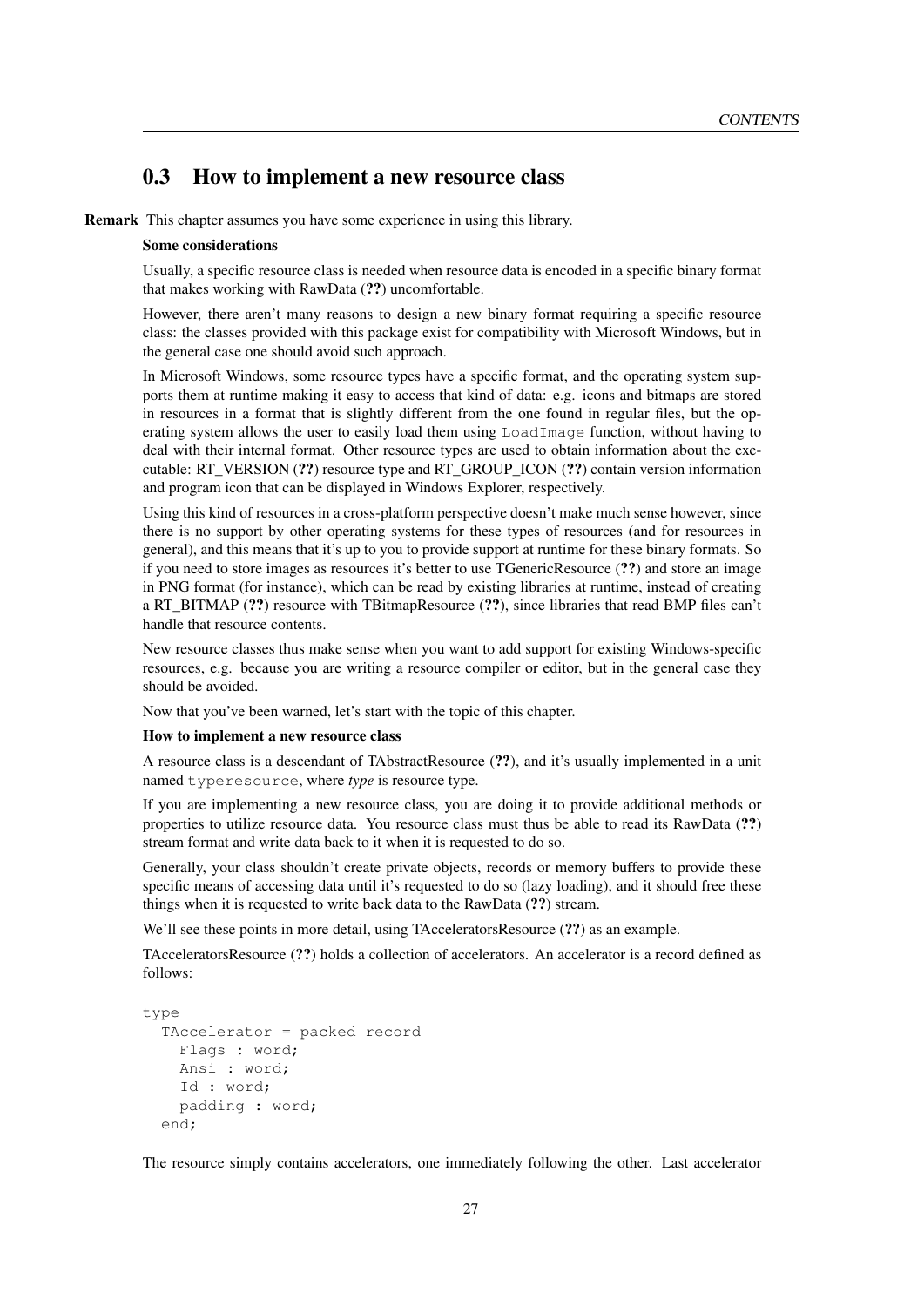must have \$80 in its flags.

To provide easy access to the elements it contains, our accelerator resource class exposes these methods and properties in its public section:

```
procedure Add(aItem : TAccelerator);
procedure Clear;
procedure Delete(aIndex : integer);
property Count : integer read GetCount;
property Items[index : integer] : TAccelerator read GetItem write SetItem; default;
```
We must also implement abstract methods (and an abstract constructor) of TAbstractResource (??):

```
protected
 function GetType : TResourceDesc; override;
 function GetName : TResourceDesc; override;
 function ChangeDescTypeAllowed(aDesc : TResourceDesc) : boolean; override;
 function ChangeDescValueAllowed(aDesc : TResourceDesc) : boolean; override;
 procedure NotifyResourcesLoaded; override;
public
 constructor Create(aType,aName : TResourceDesc); override;
 procedure UpdateRawData; override;
```
The protected methods are very easy to implement, so let's start from them. For GetType (??) and GetName (??), we need to add two private fields, fType and fName, of type TResourceDesc (??). We create them in the constructor and destroy them in the destructor. Type will always be RT\_ACCELERATOR (??). We make the parameterless constructor of TAbstractResource (??) public, using 1 as the resource name, while in the other constructor we use the name passed as parameter, ignoring the type (since it must always be RT\_ACCELERATOR (??)).

So, GetType (??), GetName (??), the constructors and the destructor are implemented as follows:

```
function TAcceleratorsResource.GetType: TResourceDesc;
begin
 Result:=fType;
end;
function TAcceleratorsResource.GetName: TResourceDesc;
begin
 Result:=fName;
end;
constructor TAcceleratorsResource.Create;
begin
 inherited Create;
 fType:=TResourceDesc.Create(RT_ACCELERATOR);
 fName:=TResourceDesc.Create(1);
 SetDescOwner(fType);
 SetDescOwner(fName);
end;
constructor TAcceleratorsResource.Create(aType, aName: TResourceDesc);
begin
 Create;
  fName.Assign(aName);
```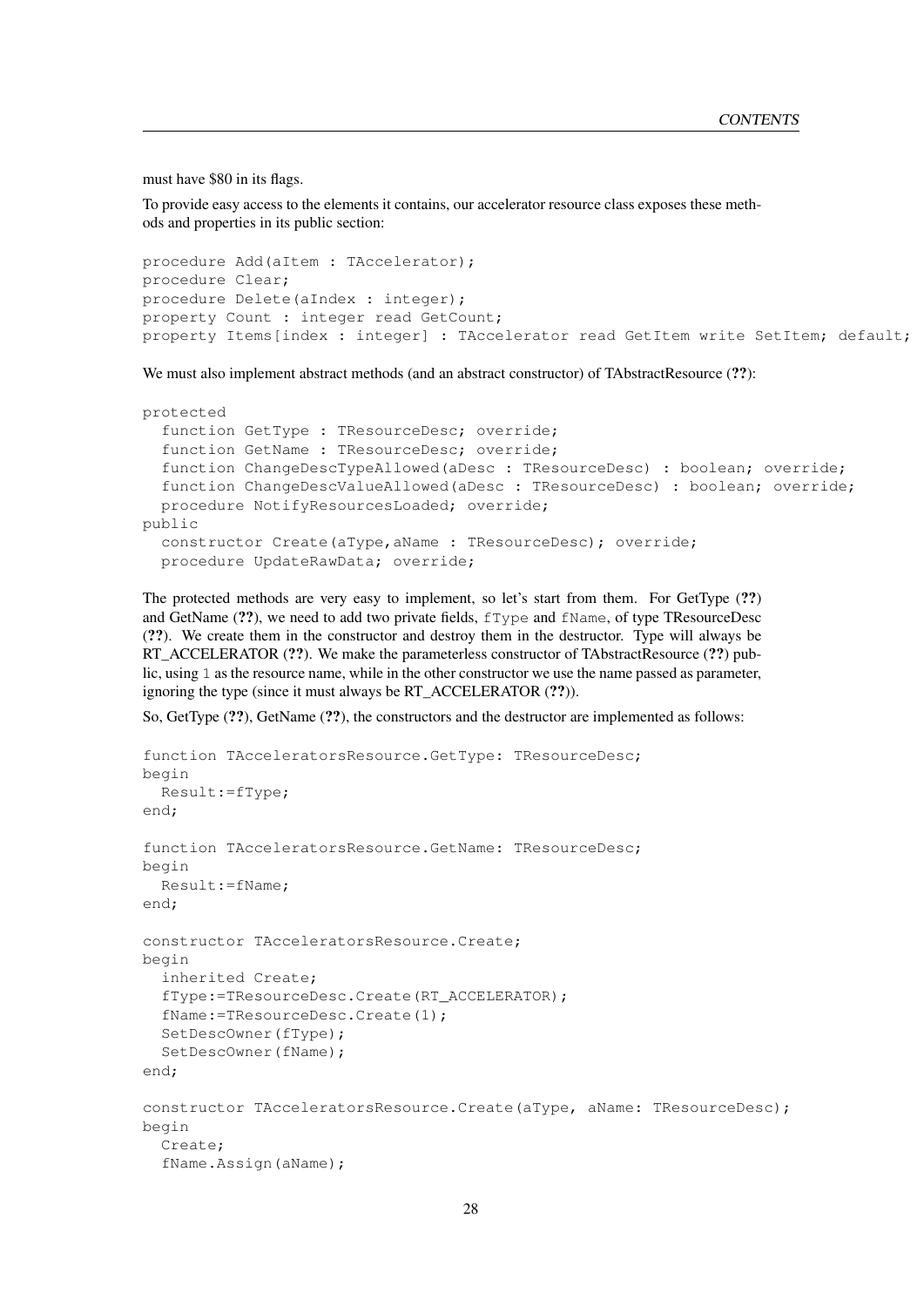```
end;
destructor TAcceleratorsResource.Destroy;
begin
  fType.Free;
  fName.Free;
  inherited Destroy;
end;
```
Note that we used SetDescOwner (??) to let type and name know the resource that owns them.

Now ChangeDescTypeAllowed (??) and ChangeDescValueAllowed (??) come. As we said, resource type must be RT\_ACCELERATOR (??), always. Thus, we only allow name to change value or type:

```
function TAcceleratorsResource.ChangeDescTypeAllowed(aDesc: TResourceDesc): boolean;
begin
 Result:=aDesc=fName;
end;
function TAcceleratorsResource.ChangeDescValueAllowed(aDesc: TResourceDesc): boolean;
begin
 Result:=aDesc=fName;
end;
```
NotifyResourcesLoaded (??) is called by TResources (??) when it finishes loading all resources. Since we are not interested in this fact, we simply leave this method empty. This method is useful for resources that "own" other resources, like TGroupIconResource (??) and TGroupCursorResource (??) (note: you should not implement resource types that depend on other resources: it complicates things a lot and gives you a lot of headaches).

Now, let's see the more interesting - and more difficult - part: providing an easy way to deal with accelerators.

As we said earlier, we must implement some methods and properties to do so. Surely we'll need a list to hold pointers to accelerator records, but we must think a little bit about how this list is created, populated, written to RawData (??) and so on.

When the object is created, we don't have to create (yet) single accelerator records, as said before; but if the user tries to access them we must do it. If the object is created and its RawData (??) contains data (e.g. because a reader has created the resource when loading a resource file) and the user tries to access an accelerator, we must create accelerators from RawData (??) contents. So, until a user tries to access accelerators our class doesn't do anything, while when the user does so it "lazy-loads" data, or creates empty structures if RawData (??) is empty.

When data is loaded, RawData (??) contents aren't considered anymore. When, however, our resource is requested to update RawData (??) (that is, when UpdateRawData (??) method is invoked), our "lazy-loaded" data must be freed. In fact, a user could ask our resource to update raw data, then he/she could modify it directly and then could use our resource's specialized methods and properties to do further processing: for this reason, when RawData (??) is written, other buffered things must be freed, so that they'll created again from RawData (??) if needed.

Note that other resource classes could behave differently: e.g. TBitmapResource (??) uses a copyon-write mechanism on top of RawData (??) to insert a BMP file header at the beginning of the stream, but it doesn't copy RawData (??) contents whenever possible.

Coming back to our TAcceleratorsResource (??) example, let's see how to implement this behaviour.

Let's add a fList field in the private section of our class: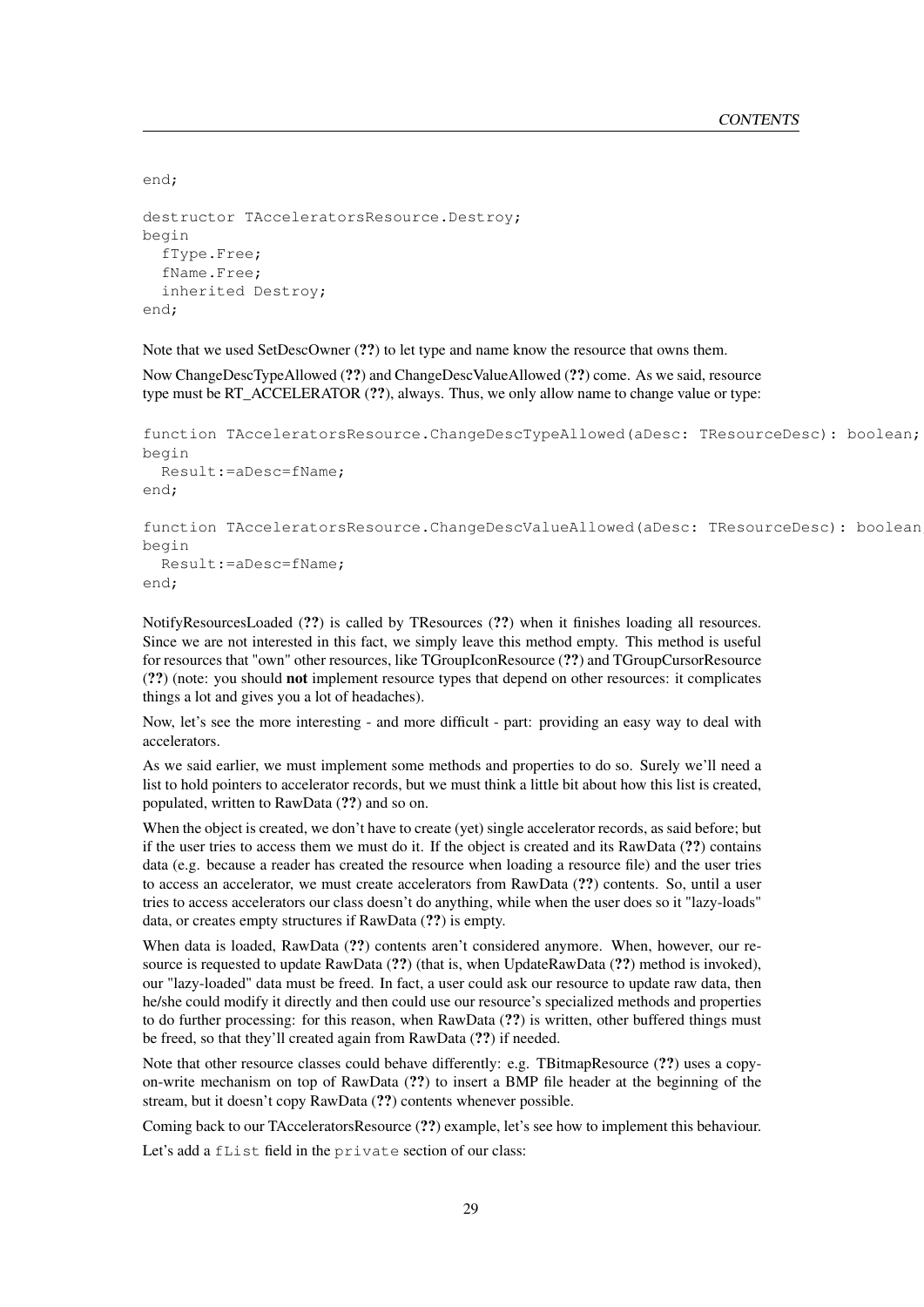```
fList : TFPList;
```
In the constructor, we set this field to  $n$  i 1: we use it to check if data has been loaded from RawData (??) or not. Consequently in the destructor we'll free the list only if it's not  $n \in \mathbb{N}$ .

```
destructor TAcceleratorsResource.Destroy;
begin
 fType.Free;
 fName.Free;
 if fList<>nil then
 begin
   Clear;
    fList.Free;
 end;
 inherited Destroy;
end;
```
(we did not implement Clear method yet: we'll see it later).

We said that our resource must load data only when needed; to do this we add a private method, CheckDataLoaded that ensures that data is loaded. This method is called by whatever method needs to operate on the list: if data has already been loaded it will quickly return, otherwise it will load data.

```
procedure TAcceleratorsResource.CheckDataLoaded;
var acc : TAccelerator;
    tot, i : integer;
    p : PAccelerator;
begin
 if fList<>nil then exit;
 fList:=TFPList.Create;
 if RawData.Size=0 then exit;
 RawData.Position:=0;
 tot:=RawData.Size div 8;
 for i:=1 to tot do
 begin
    RawData.ReadBuffer(acc,sizeof(acc));
    GetMem(p,sizeof(TAccelerator));
    p^*: =acc;
    fList.Add(p);
 end;
end;
```
If fList is not nil data is already loaded, so exit. Otherwise, create the list. If RawData (??) is empty we don't need to load anything, so exit. Otherwise allocate room for accelerators, read them from the stream, and add them to the list.

Note that if we are running on a big endian system we should swap the bytes we read, e.g. calling SwapEndian function, but for simplicity this is omitted.

The counterpart of CheckDataLoaded is UpdateRawData (??). When it is called, data from the list must be written back to RawData (??), and the list and its contents must be freed:

```
procedure TAcceleratorsResource.UpdateRawData;
var acc : TAccelerator;
```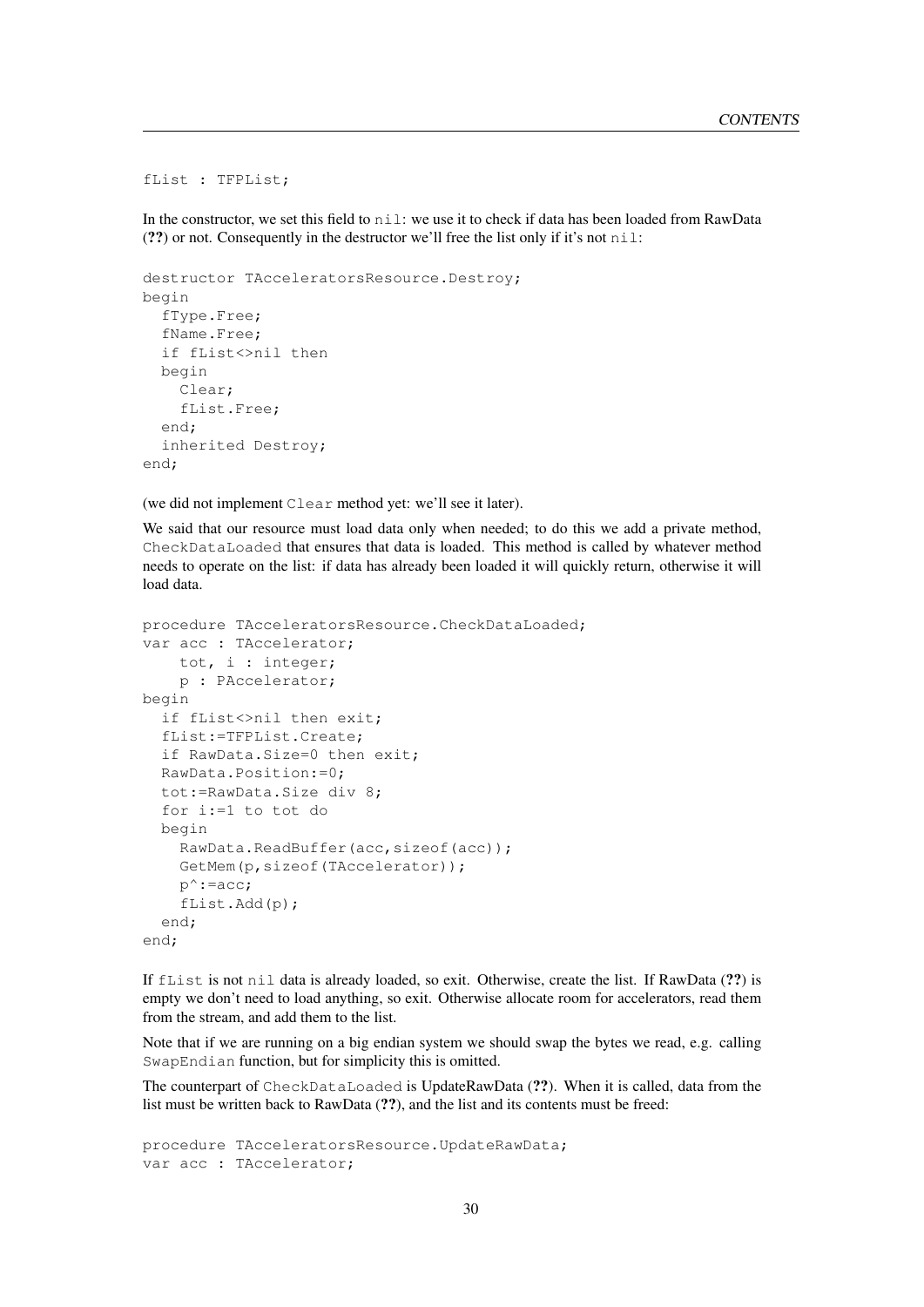```
i : integer;
begin
  if fList=nil then exit;
  RawData.Size:=0;
  RawData.Position:=0;
  for i:=0 to fList.Count-1 do
  begin
    acc:=PAccelerator(fList[i])^;
    // $80 means 'this is the last entry', so be sure only the last one has this bit
    if i=Count-1 then acc.Flags:=acc.Flags or $80
    else acc.Flags:=acc.Flags and $7F;
    RawData.WriteBuffer(acc,sizeof(acc));
  end;
  Clear;
  FreeAndNil(fList);
end;
```
If fList is nil data hasn't been loaded, so RawData (??) is up to date, so exit. Otherwise, write each accelerator (ensuring that only last one has \$80 flag set), clear the list, free it and set it to nil. Again, if we are on a big endian system we should swap each accelerator contents before writing it, but for simplicity this is omitted.

Other methods we named earlier (Add, Delete, Clear) are trivial to implement: remember only to call CheckDataLoaded before doing anything. The same is true for accessor methods of relevant properties (Count, Items).

If you are curious, you can check the full implementation of TAcceleratorsResource (??) looking at source code.

## <span id="page-31-0"></span>0.4 How to implement a new resource reader

Remark This chapter assumes you have some experience in using this library.

We'll see how to implement a reader for a new resource file format. A resource reader is a descendant of TAbstractResourceReader (??), and it's usually implemented in a unit named namereader, where *name* is file format name.

Suppose we must write a reader for file format *foo*; we could start with a unit like this:

```
unit fooreader;
{$MODE OBJFPC} {$H+}
interface
uses
 Classes, SysUtils, resource;
type
 TFooResourceReader = class(TAbstractResourceReader)
 protected
    function GetExtensions : string; override;
    function GetDescription : string; override;
    procedure Load(aResources : TResources; aStream : TStream); override;
```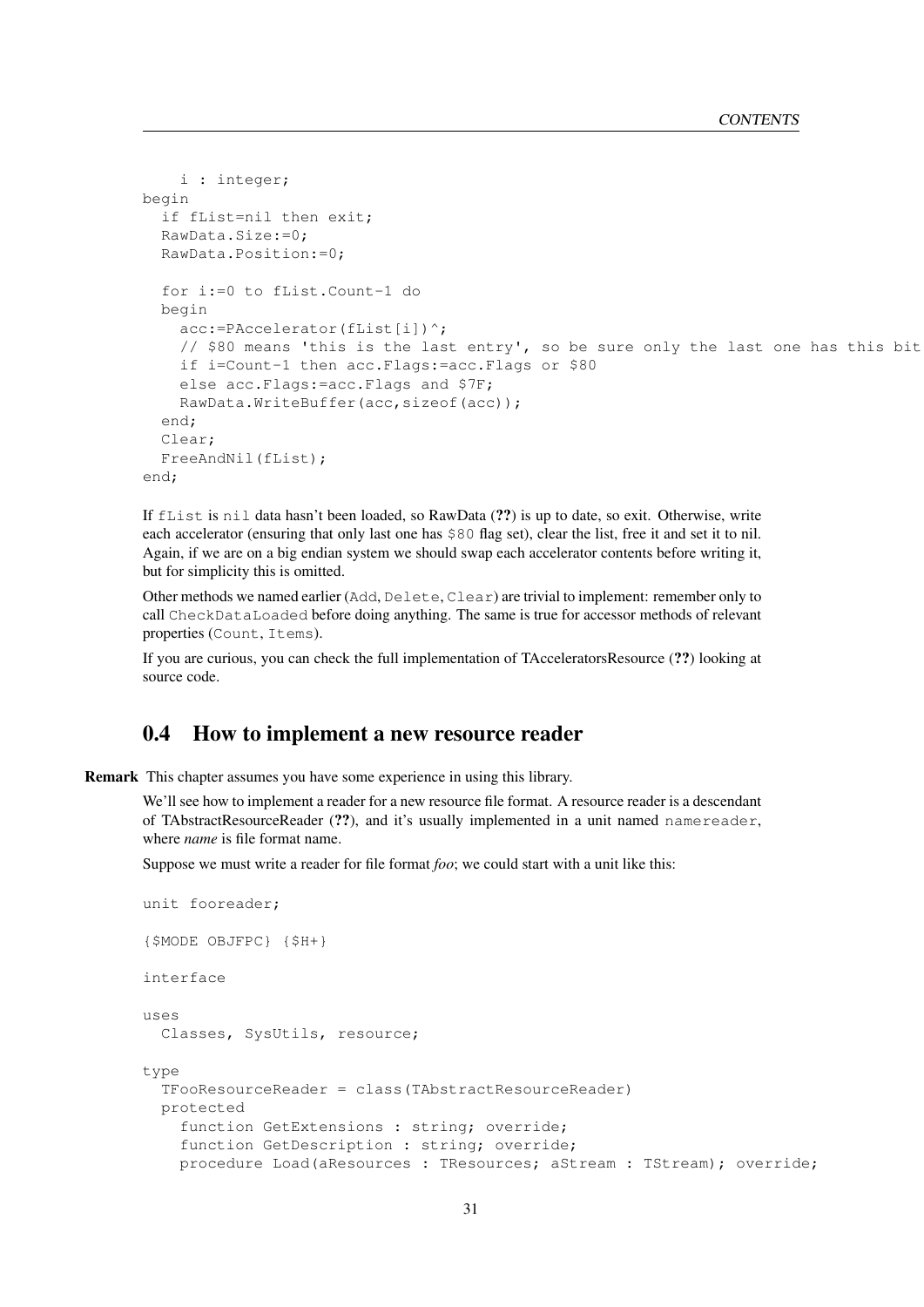```
function CheckMagic(aStream : TStream) : boolean; override;
  public
    constructor Create; override;
  end;
implementation
function TFooResourceReader.GetExtensions: string;
begin
end;
function TFooResourceReader.GetDescription: string;
begin
end;
procedure TFooResourceReader.Load(aResources: TResources; aStream: TStream);
begin
end;
function TFooResourceReader.CheckMagic(aStream: TStream): boolean;
begin
end;
constructor TFooResourceReader.Create;
begin
end;
initialization
  TResources.RegisterReader('.foo',TFooResourceReader);
end.
Note that in the initialization section, TFooResourceReader is registered for extension
.foo.
We must implement abstract methods of TAbstractResourceReader (??). Let's start with the simpler
ones, GetExtensions (??) and GetDescription (??).
function TFooResourceReader.GetExtensions: string;
begin
```

```
end;
function TFooResourceReader.GetDescription: string;
begin
 Result:='FOO resource reader';
end;
```
Result:='.foo';

Now let's see CheckMagic (??) method. This method is called with a stream as a parameter, and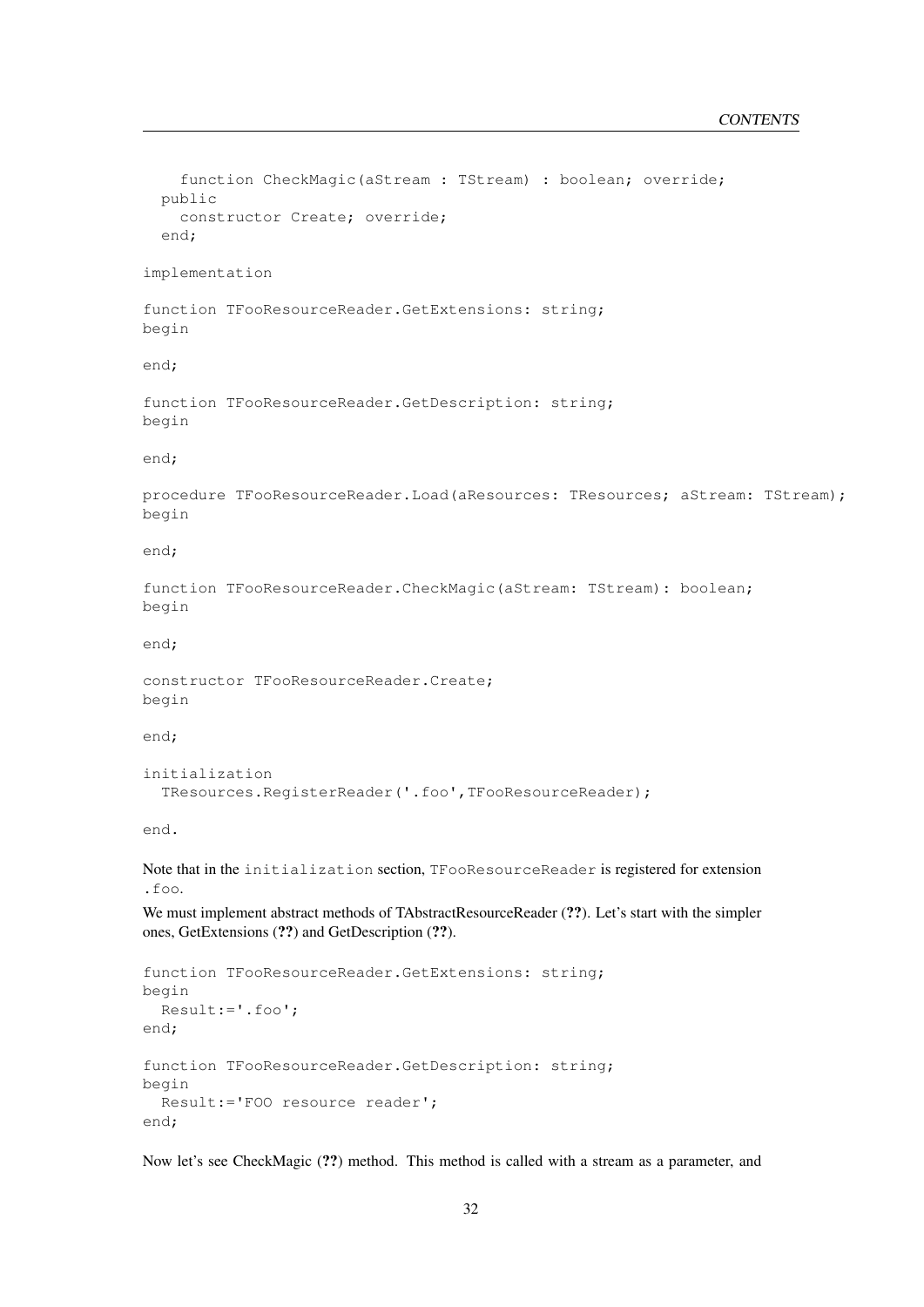the reader must return true if it recognizes the stream as a valid one. Usually this means checking some magic number or header.

```
function TFooResourceReader.CheckMagic(aStream: TStream): boolean;
var signature : array<sup>[0..3]</sup> of char;
begin
  Result:=false;
  try
    aStream.ReadBuffer(signature[0],4);
  except
    on e : EReadError do exit;
  end;
  Result:=signature='FOO*';
end;
```
Suppose our foo files start with a 4-byte signature  $\prime$  FOO $\star$ . This method checks the signature and returns true if it is verified. Note that it catches EReadError exception raised by TStream: this way, if the stream is too short it returns false (as it should, since magic is not valid) instead of letting the exception to propagate.

Now let's see Load (??). This method must read the stream and create resources in the TResources (??) object, with information about their name, type, position and size of their raw data, and so on.

```
procedure TFooResourceReader.Load(aResources: TResources; aStream: TStream);
begin
 if not CheckMagic(aStream) then
   raise EResourceReaderWrongFormatException.Create('');
 try
   ReadResources(aResources,aStream);
 except
   on e : EReadError do
      raise EResourceReaderUnexpectedEndOfStreamException.Create('');
 end;
end;
```
First of all, this method checks file magic number, calling CheckMagic (??) method we already implemented. This is necessary since CheckMagic (??) is not called before Load (??): CheckMagic (??) is invoked by TResources (??) when probing a stream, while Load (??) is invoked when loading resources (so if the user passed a reader object to a TResources (??) object, CheckMagic (??) is never called). Note also that the stream is always at its starting position when these methods are called.

If magic number is ok, our method invokes another method to do the actual loading. If during this process the stream can't be read, an EResourceReaderUnexpectedEndOfStreamException (??) exception is raised.

So, let's implement the private method which will load resources.

Suppose that our foo format is very simple:

- the header is made by the 4-byte signature we already saw, a longword holding the number of resources in the file, and other 8 bytes of padding.
- each resource has a 16-byte header containing:
	- a longword for the resource type (only IDs are allowed for types)
	- a longword for the resource name (only IDs are allowed for names)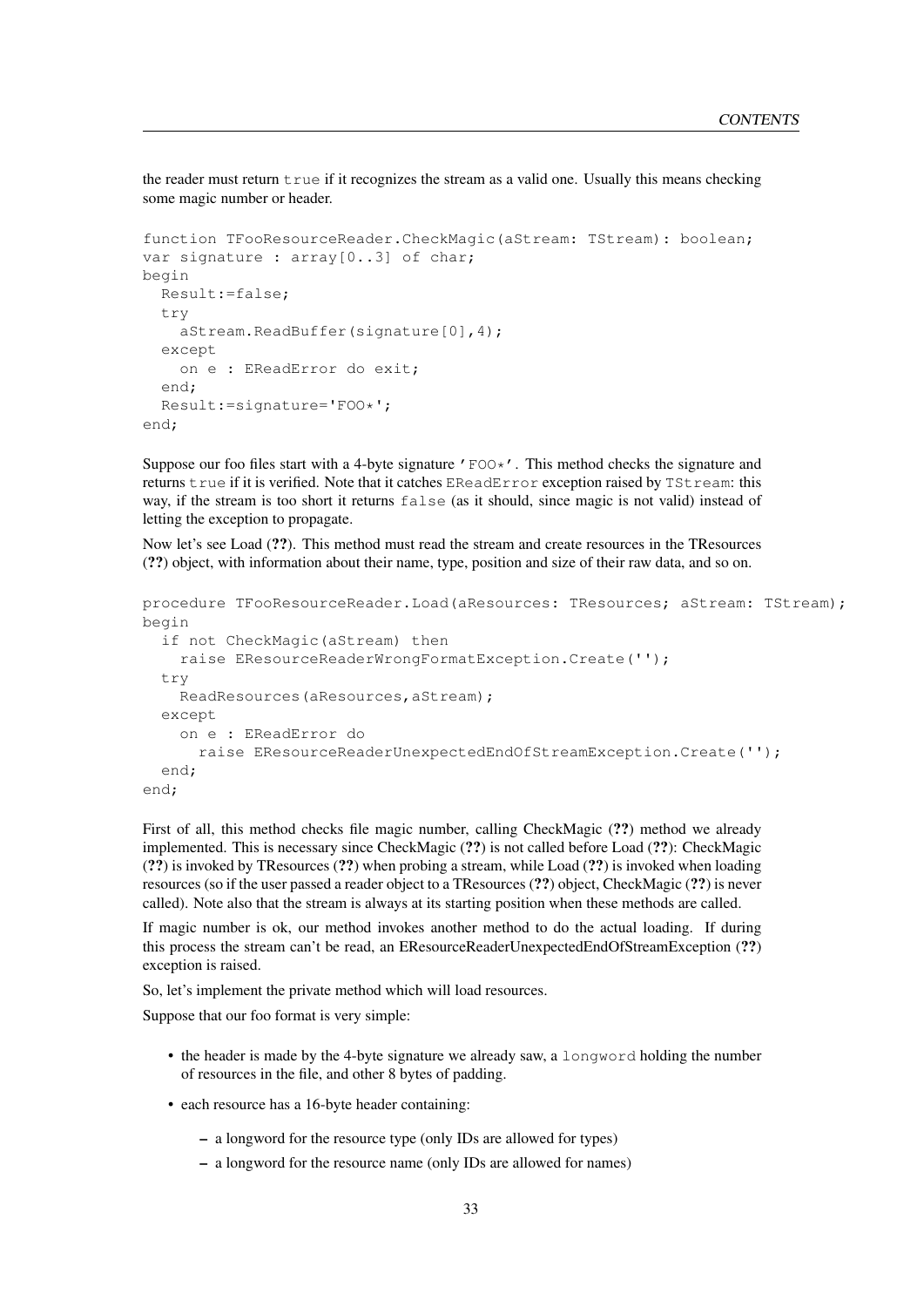- a longword for the language ID
- a longword for the size of the resource data
- after the resource header immediately comes the resource data, possibly padded so that it ends on a 4 byte boundary.
- file format is little-endian

To start with, our method will be:

```
procedure TFooResourceReader.ReadResources(aResources: TResources; aStream: TStream);
var Count, i: longword;
    aType, aName, aLangID : longword;
    aDataSize : longword;
begin
  //read remaining file header
 aStream.ReadBuffer(Count, sizeof(Count));
 aStream.Seek(8,soFromCurrent);
 for i:=1 to Count do
 begin
    //read resource header
    aStream.ReadBuffer(aType,sizeof(aType));
    aStream.ReadBuffer(aName,sizeof(aName));
    aStream.ReadBuffer(aLangID,sizeof(aLangID));
    aStream.ReadBuffer(aDataSize,sizeof(aDataSize));
 end;
end;
```
Since in Load (??) we called CheckMagic (??), which read the first 4 bytes of the header, we must read the remaining 12: we read the number of resources, and we skip the other 8 bytes of padding.

Then, for each resource, we read the resource header. Note that if we are running on a big endian system we should swap the bytes we read, e.g. calling SwapEndian function, but for simplicity this is omitted.

Now, we should create a resource. Of which class? Well, we must use resfactory (??) unit. In fact it contains TResourceFactory (??) class, which is an expert in creating resources of the right class: when the user adds a unit containing a resource class to the uses clause of its program, the resource class registers itself with TResourceFactory (??). This way it knows how to map resource types to resource classes.

We need to have type and name of the resource to create as TResourceDesc  $(?)$  objects: instead of creating and destroying these objects for each resource, we'll create a couple in the creator of our reader and we'll destroy them in the destructor, so that they will live for the whole life of our reader. Let's name them workType and workName.

Our code becomes:

```
uses
 resfactory;
procedure TFooResourceReader.ReadResources(aResources: TResources; aStream: TStream)
var Count, i: longword;
    aType, aName, aLangID : longword;
```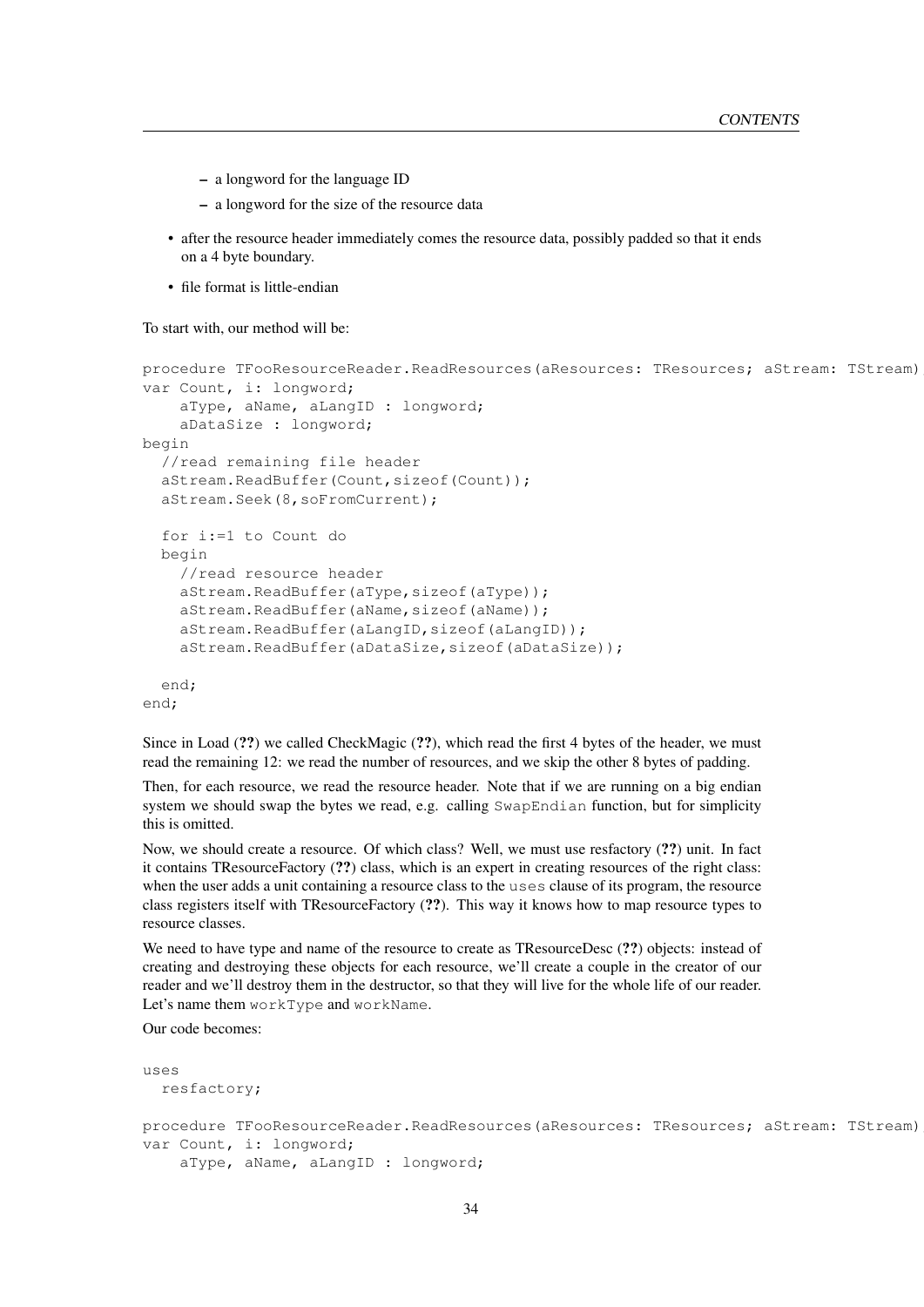```
aDataSize : longword;
    aRes : TAbstractResource;
begin
  //read remaining file header
 aStream.ReadBuffer(Count, sizeof(Count));
 aStream.Seek(8,soFromCurrent);
 for i:=1 to Count do
 begin
    //read resource header
    aStream.ReadBuffer(aType,sizeof(aType));
    aStream.ReadBuffer(aName,sizeof(aName));
    aStream.ReadBuffer(aLangID,sizeof(aLangID));
    aStream.ReadBuffer(aDataSize,sizeof(aDataSize));
    //create the resource
    workType.ID:=aType;
    workName.ID:=aName;
    aRes:=TResourceFactory.CreateResource(workType,workName);
    SetDataSize(aRes, aDataSize);
    SetDataOffset(aRes, aStream. Position);
    aRes.LangID:=aLangID;
 end;
```

```
end;
```
Note that after the resource has been created we set its data size and data offset. Data offset is the current position in the stream, since in our FOO file format resource data immediately follows resource header.

What else do we need to do? Of course we must create RawData  $(?)$  stream for our resource, so that raw data can be accessed with the caching mechanism. We will create a TResourceDataStream (??) object, telling it which resource and stream it is associated to, which its size will be and which class its underlying cached stream must be created from.

So we add resdatastream (??) to the uses clause, declare another local variable

```
aRawData : TResourceDataStream;
```
and add these lines in the for loop

```
aRawData:=TResourceDataStream.Create(aStream, aRes, aRes.DataSize, TCachedResourceDataS
SetRawData(aRes, aRawData);
```
That is, aRawData will create its underlying stream as a TCachedResourceDataStream (??) over the portion of aStream that starts at current position and ends after aRes.DataSize bytes.

We almost finished: now we must add the newly created resource to the TResources  $(?)$  object and move stream position to the next resource header. Complete code for ReadResources method is:

```
procedure TFooResourceReader.ReadResources(aResources: TResources; aStream: TStream)
var Count, i: longword;
   aType, aName, aLangID : longword;
   aDataSize : longword;
   aRes : TAbstractResource;
```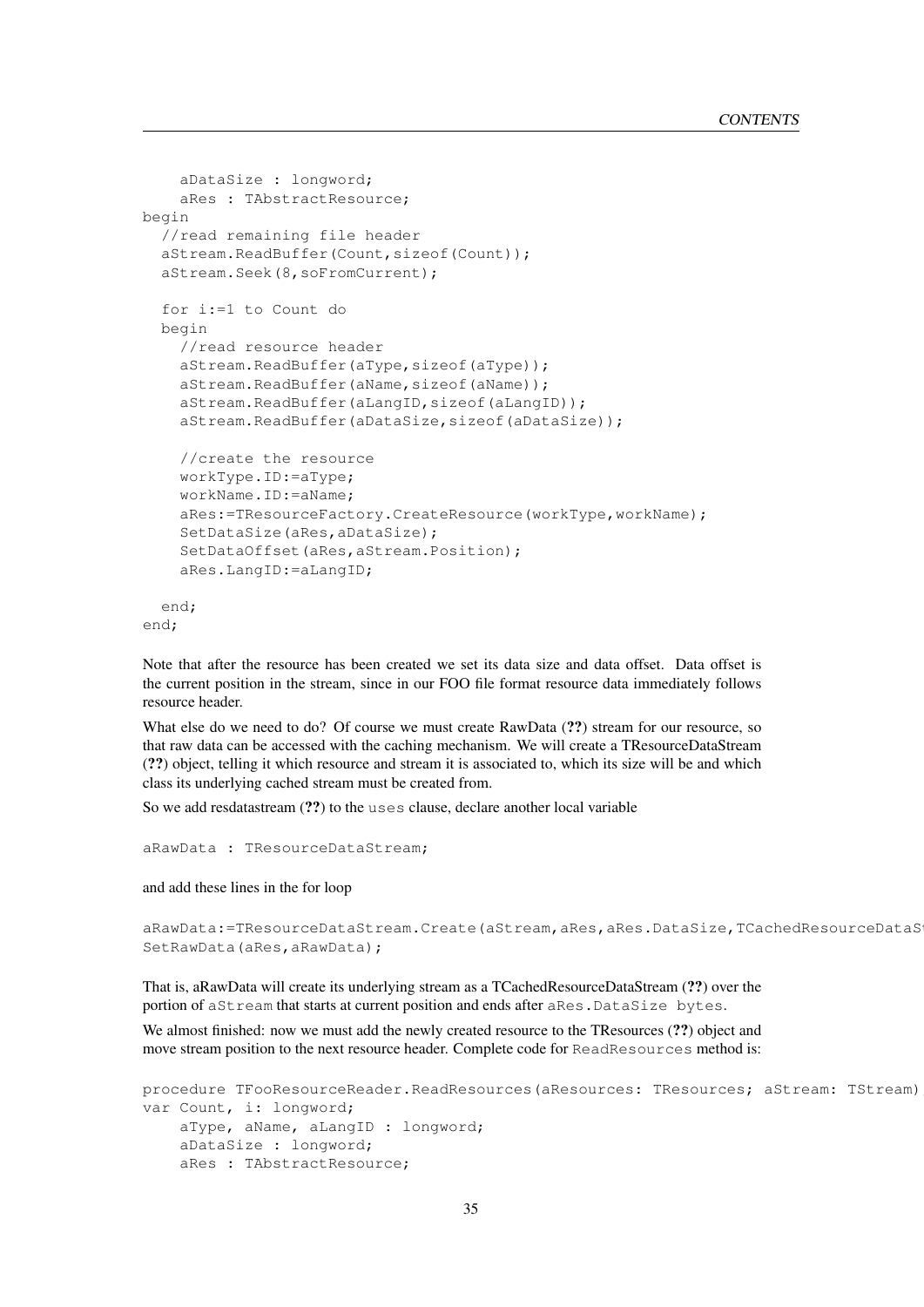```
aRawData : TResourceDataStream;
begin
  //read remaining file header
 aStream.ReadBuffer(Count, sizeof(Count));
 aStream.Seek(8,soFromCurrent);
 for i:=1 to Count do
 begin
    //read resource header
    aStream.ReadBuffer(aType,sizeof(aType));
    aStream.ReadBuffer(aName,sizeof(aName));
    aStream.ReadBuffer(aLangID,sizeof(aLangID));
    aStream.ReadBuffer(aDataSize,sizeof(aDataSize));
    //create the resource
    workType.ID:=aType;
    workName.ID:=aName;
    aRes:=TResourceFactory.CreateResource(workType,workName);
    SetDataSize(aRes,aDataSize);
    SetDataOffset(aRes, aStream.Position);
    aRes.LangID:=aLangID;
    //set raw data
    aRawData:=TResourceDataStream.Create(aStream,aRes,aRes.DataSize,TCachedResourceD
    SetRawData(aRes,aRawData);
    //add to aResources
    try
      aResources.Add(aRes);
    except
      on e : EResourceDuplicateException do
      begin
        aRes.Free;
        raise;
      end;
    end;
    //go to next resource header
    aStream.Seek(aDataSize,soFromCurrent);
    Align4Bytes(aStream);
 end;
end;
```
Align4Bytes is a private method (not shown for simplicity) that sets stream position to the next multiple of 4 if needed, since FOO file format specifies that resource data must be padded to end on a 4 byte boundary.

Note: We have used Add (??) method to populate the TResources (??) object. More complex file formats store resources in a tree hierarchy; since TResources (??) internally stores resources in this way too, a reader can choose to acquire a reference to the internal tree used by the TResources (??) object (see TAbstractResourceReader.GetTree (??)), populate it and notify the TResources (??) object about the added resources (see TAbstractResourceReader.AddNoTree (??)). For these file formats resources can be loaded faster, since there is no overhead involved in keeping a separate resource tree in the reader.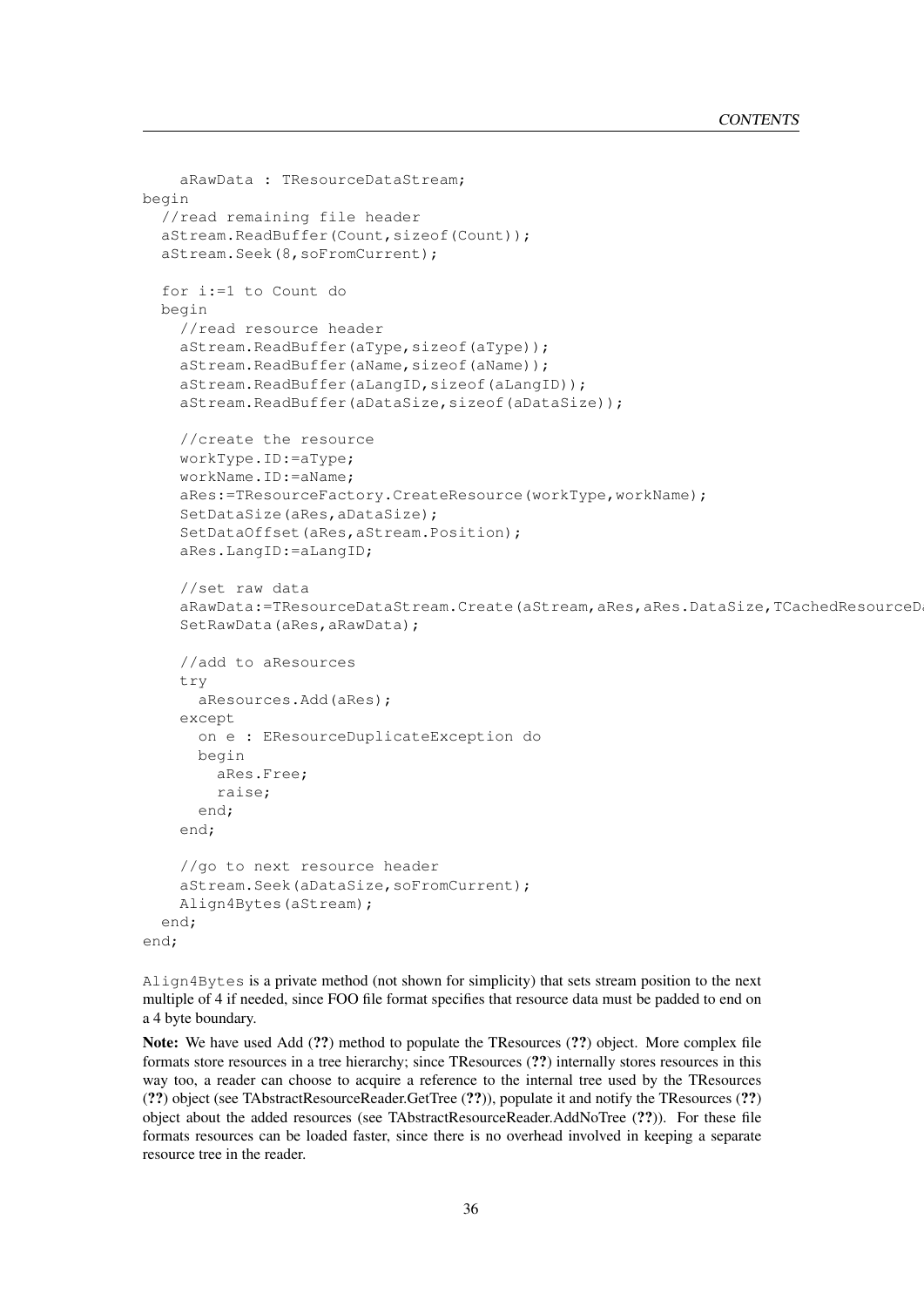That's all. Now you should be able to create a real resource reader.

## 0.5 How to implement a new resource writer

Remark This chapter assumes you have some experience in using this library.

We'll see how to implement a writer for a new resource file format. A resource writer is a descendant of TAbstractResourceWriter (??), and it's usually implemented in a unit named namewriter, where *name* is file format name.

Suppose we must write a writer for file format *foo*; we could start with a unit like this:

```
unit foowriter;
{$MODE OBJFPC} {$H+}
interface
uses
  Classes, SysUtils, resource;
type
  TFooResourceWriter = class (TAbstractResourceWriter)
 protected
    function GetExtensions : string; override;
    function GetDescription : string; override;
    procedure Write(aResources : TResources; aStream : TStream); override;
  public
    constructor Create; override;
  end;
implementation
function TFooResourceWriter.GetExtensions: string;
begin
end;
function TFooResourceWriter.GetDescription: string;
begin
end;
procedure TFooResourceWriter.Write(aResources: TResources; aStream: TStream);
begin
end;
constructor TFooResourceWriter.Create;
begin
end;
initialization
```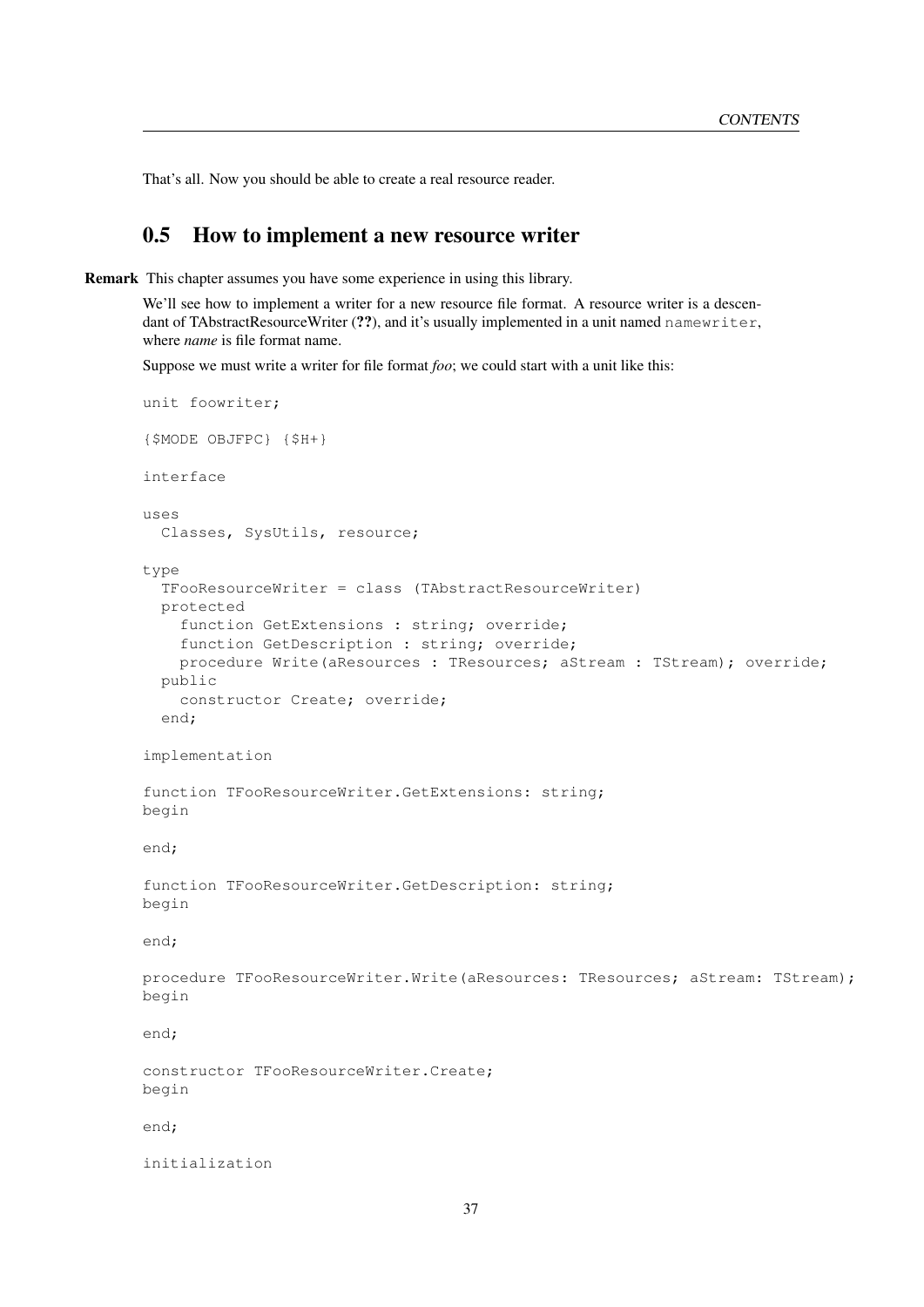```
TResources.RegisterWriter('.foo',TFooResourceWriter);
```
end.

Note that in the initialization section, TFooResourceWriter is registered for extension .foo.

We must implement abstract methods of TAbstractResourceWriter (??). Let's start with the simpler ones, GetExtensions (??) and GetDescription (??).

```
function TFooResourceWriter.GetExtensions: string;
begin
  Result:='.foo';
end;
function TFooResourceWriter.GetDescription: string;
begin
  Result:='FOO resource writer';
end;
```
Now let's see Write (??). This method must write all resources in the TResources (??) object to the stream.

Suppose that our foo format is very simple:

- the header is made by a 4-byte signature ( $FOO*$ ), a longword holding the number of resources in the file, and other 8 bytes of padding.
- each resource has a 16-byte header containing:
	- a longword for the resource type (only IDs are allowed for types)
	- a longword for the resource name (only IDs are allowed for names)
	- a longword for the language ID
	- a longword for the size of the resource data
- after the resource header immediately comes the resource data, possibly padded so that it ends on a 4 byte boundary.
- file format is little-endian

Our Write (??) method could be something like this:

```
procedure TFooResourceWriter.Write(aResources: TResources; aStream: TStream);
var i : integer;
begin
  WriteFileHeader(aStream,aResources);
  for i:=0 to aResources.Count-1 do
    WriteResource(aStream, aResources[i]);
end;
```
So we must implement WriteFileHeader, which writes the 16-byte file header, and WriteResource, which writes a single resource with its header.

Let's start from the first one: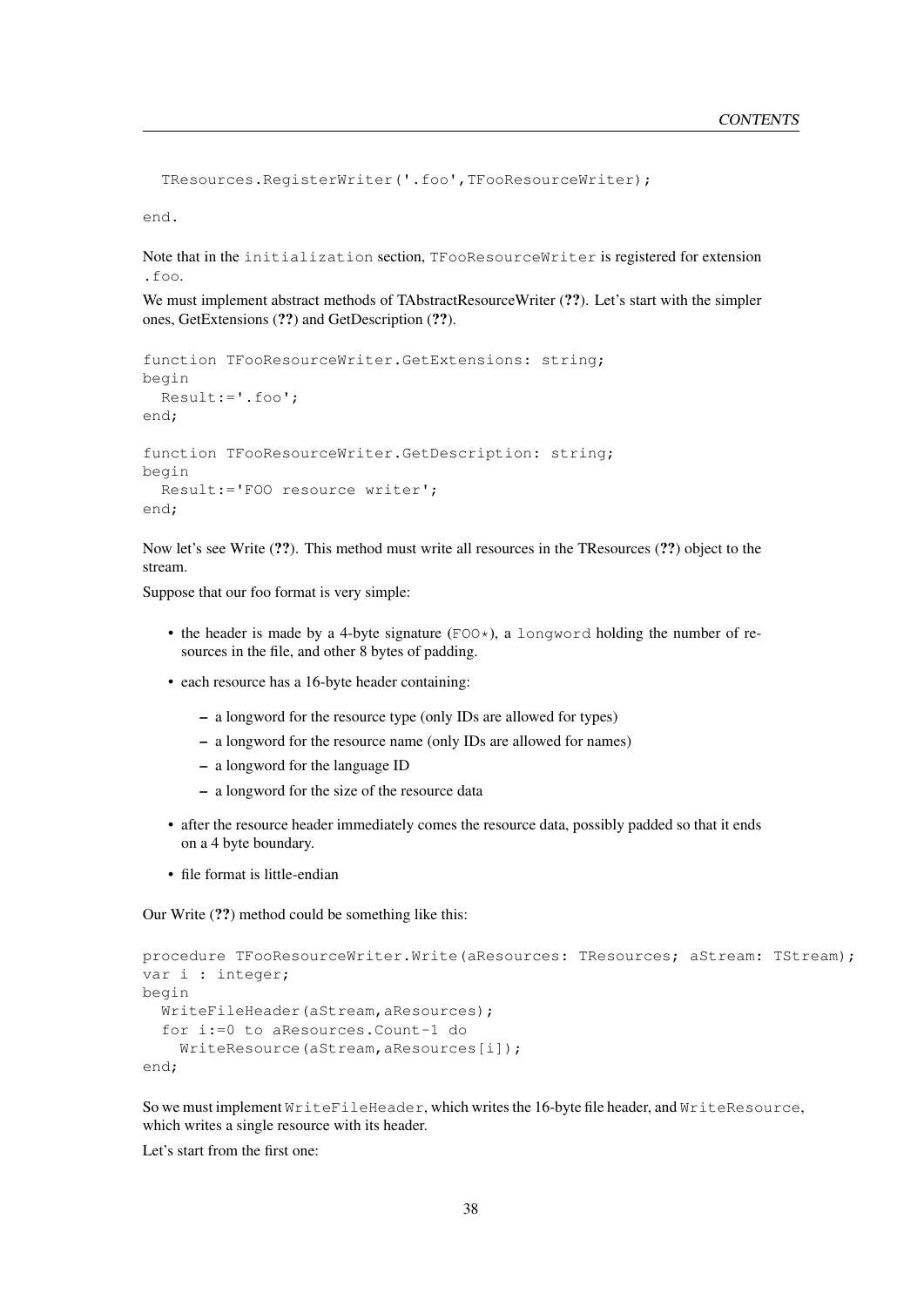```
procedure TFooResourceWriter.WriteFileHeader(aStream: TStream; aResources: TResource
var signature : array<sup>[0..3]</sup> of char;
    rescount : longword;
    padding : qword;
begin
  signature:='FOO*';
  rescount:=aResources.Count;
  padding:=0;
  aStream.WriteBuffer(signature[0],4);
  aStream.WriteBuffer(rescount, sizeof(rescount));
  aStream.WriteBuffer(padding, sizeof(padding));
end;
```
This code simply writes the file header as defined in foo format. Note that if we are running on a big endian system we should swap bytes before writing, e.g. calling SwapEndian function, but for simplicity this is omitted.

Now WriteResource comes. This method could be like this:

```
procedure TFooResourceWriter.WriteResource(aStream: TStream; aResource: TAbstractRes
var aType : longword;
   aName : longword;
   aLangID : longword;
   aDataSize : longword;
begin
 aType:=aResource._Type.ID;
 aName:=aResource.Name.ID;
 aLangID:=aResource.LangID;
 aDataSize:=aResource.RawData.Size;
  //write resource header
 aStream.WriteBuffer(aType,sizeof(aType));
 aStream.WriteBuffer(aName, sizeof(aName));
 aStream.WriteBuffer(aLangID,sizeof(aLangID));
 aStream.WriteBuffer(aDataSize,sizeof(aDataSize));
 //write resource data
 aResource.RawData.Position:=0;
 aStream.CopyFrom(aResource.RawData,aResource.RawData.Size);
 //align data so that it ends on a 4-byte boundary
 Align4Bytes(aStream);
end;
```
We write the 16-byte resource header, and then resource data. Note that if resources have been loaded from a stream and the user didn't modify resource data, we are copying data directly from the original stream.

Align4Bytes is a private method (not shown for simplicity) that writes some padding bytes to the stream if needed, since FOO file format specifies that resource data must be padded to end on a 4 byte boundary. Again, we didn't consider endianess for simplicity. And finally, note that foo format only supports IDs for types and names, so if one of them is a name (that is, a string) this code might cause exceptions to be raised.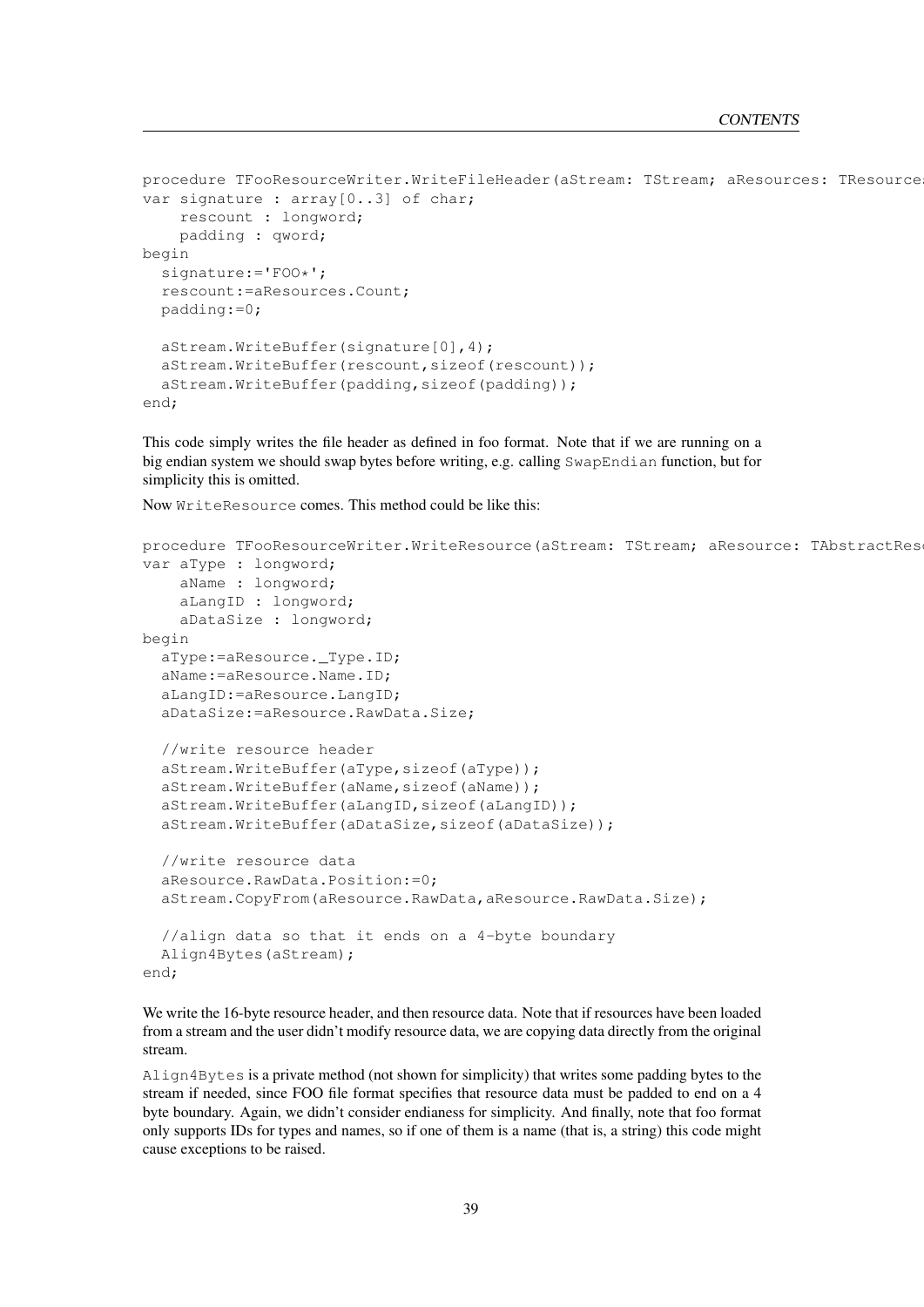Note: More complex file formats store resources in a tree hierarchy; since TResources (??) internally stores resources in this way too, a writer can choose to acquire a reference to the internal tree used by the TResources (??) object (see TAbstractResourceWriter.GetTree (??)) and use it directly. For these file formats resources can be written faster, since there is no overhead involved in building a separate resource tree in the writer.

That's all. Now you should be able to create a real resource writer.

## 0.6 Format of resources in object files

#### Introduction

This appendix describes the format in which resources are stored in object files. This doesn't apply to PECOFF file format, where a format already exists and is well described in documentation from **Microsoft** 

On Microsoft Windows, resources are natively supported by the operating system. On other systems, Free Pascal RTL provides access to resources, which are embedded in the executable file in the format that is here described.

This appendix doesn't describe a particular object file format implementation (e.g. ELF or Mach-O), but the layout of the sections involved in supporting resources: the way these sections are actually laid out on a file are subject to the rules of the hosting object file format.

For external resource file details, see Description of external resource file format (??)

#### Conventions

In this document, data sizes are specified with pascal-style data types. They are the following:

Table 1:

| Name     | <b>Meaning</b>                            |
|----------|-------------------------------------------|
| longword | Unsigned 32 bit integer.                  |
| ptruint  | Unsigned integer of the size of a pointer |

Byte order is the one of the target machine.

All data structures in the sections must be aligned on machine boundaries (4 bytes for 32 bit machines, 8 bytes for 64 bit machines).

Note that all pointers must be valid at runtime. This means that relocations must be written to the object file so that the linker can relocate pointers to the addresses they will have at runtime. Note also that pointers to strings are really pointers, and not offsets to the beginning of the string table.

#### Resource sections

Free Pascal uses two sections to store resource information:

- fpc.resources. This is a data section that contains all required structures. It must be writable.
- fpc.rehandles. This is a bss section whose size must be equal to (total number of  $resources) * (size of pointer)$ . It must be writable.

The rest of this chapter will describe the contents of fpc.resources section.

#### Resource section layout

The fpc.resources section consists of these parts: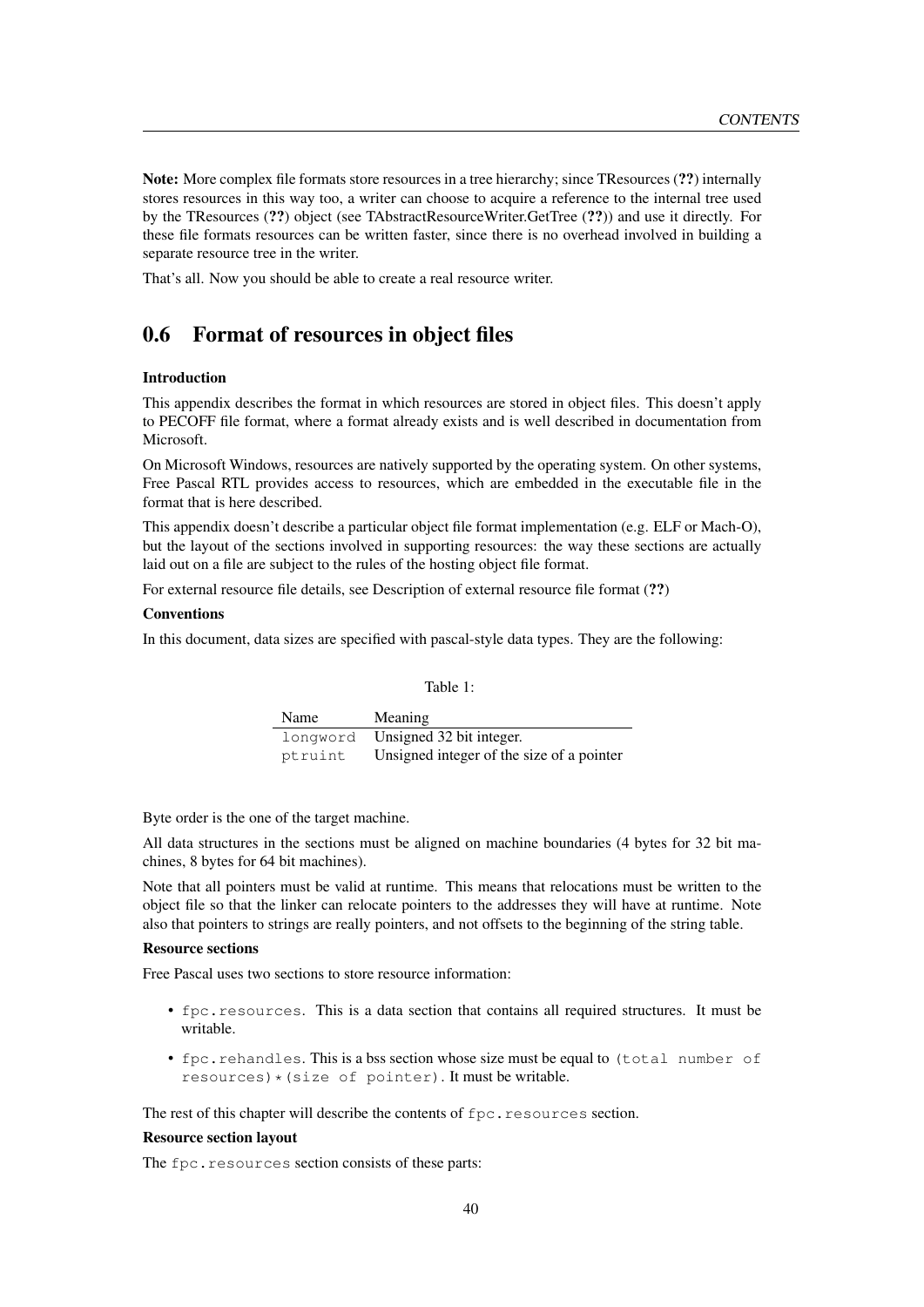- The initial header
- The resource tree, in the form of nodes
- The string table, which can be optional
- The resource data

#### The initial header

The fpc.resources section starts with this header:

| Table |
|-------|
|-------|

| Name        | Offset   | Length  | Description                                            |  |
|-------------|----------|---------|--------------------------------------------------------|--|
| rootptr     | $\theta$ | ptruint | Pointer to the root node.                              |  |
| count       | 4/8      |         | longword Total number of resources.                    |  |
| usedhandles | 8/12     |         | longword Used at runtime. Set to zero in object files. |  |
| handles     | 12/16    | ptruint | Pointer to the first byte of fpc. reshandles section.  |  |

#### The resource tree

Immediately following the initial header, the resource tree comes. It is made up by nodes that represent resource types, names and language ids.

Data is organized so that resource information (type, name and language id) is represented by a tree: root node contains resource types, that in turn contain resource names, which contain language ids, which describe resource data.

Given a node, its sub-nodes are ordered as follows:

- First the "named" nodes (nodes that use a string as identifier) come, then the id ones (nodes that use an integer as identifier).
- Named nodes are alphabetically sorted, in ascending order.
- Id nodes are sorted in ascending order.

In the file, all sub-nodes of a node are written in the order described above. Then, all sub-nodes of the first sub-node are written, and so on.

#### Example:

There are three resources:

- 1. a BITMAP resource with name MYBITMAP and language id \$0409
- 2. a BITMAP resource with name 1 and language id 0
- 3. a resource with type MYTYPE and name 1 and language id 0

Nodes are laid out this way (note that BITMAP resources have type 2):

root | MYTYPE 2 | 1 | 0 | MYBITMAP 1 | \$0409 | 0

That is, types (MYTYPE is a string, so it comes before 2 which is BITMAP), then names for MYTYPE (1), then language id for resource 3 (0), then names for BITMAP (MYBITMAP and 1), then language id for resource 1 (\$0409), then language id for resource 2 (0).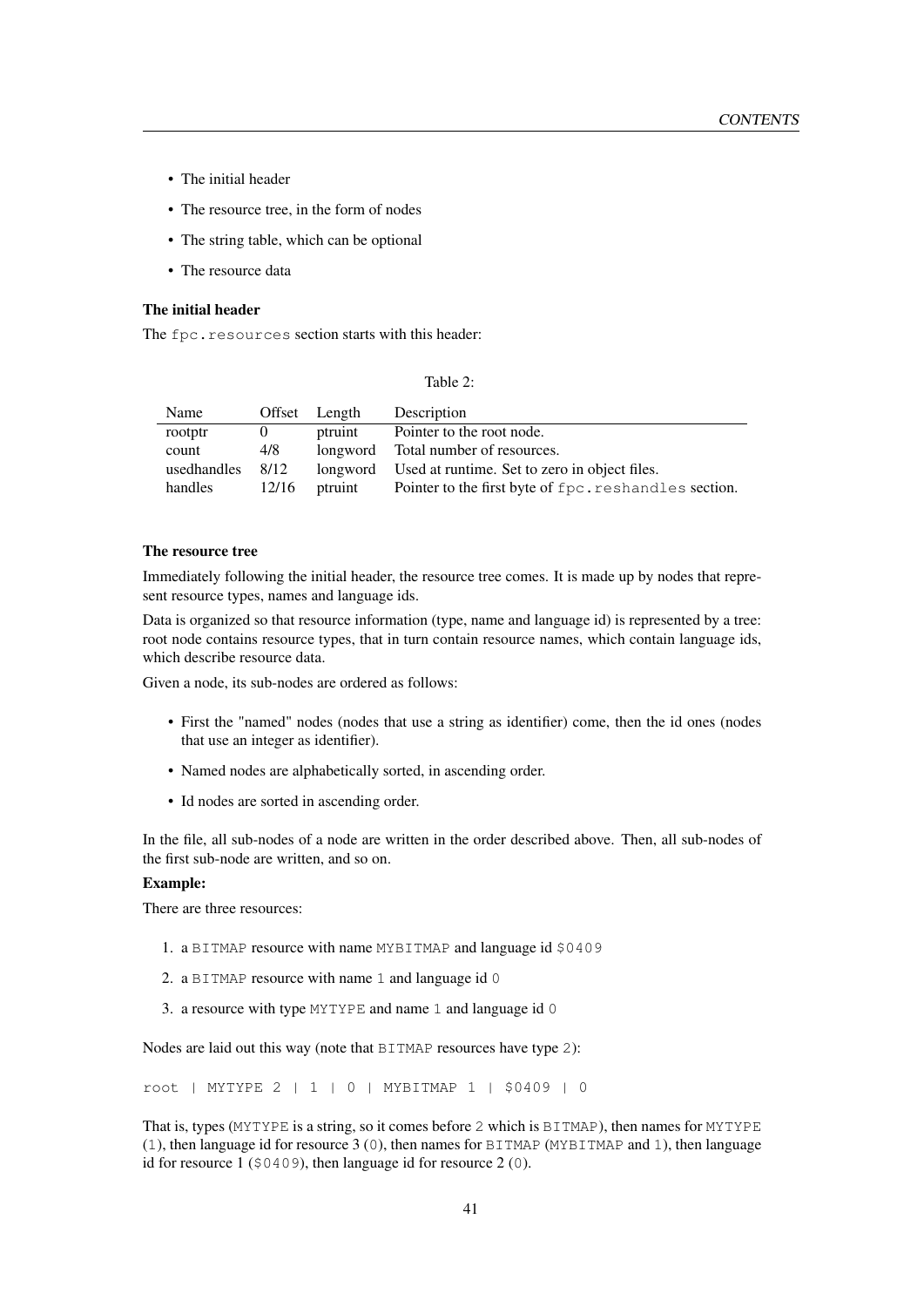#### Node format

Table 3:

| Name        |       | Offset Length | Description                             |
|-------------|-------|---------------|-----------------------------------------|
| nameid      |       | ptruint       | name pointer, integer id or language id |
| ncount      | 4/8   | longword      | named sub-nodes count                   |
| idcountsize | 8/12  | longword      | id sub-nodes count or resource size     |
| subptr      | 12/16 | ptruint       | pointer to first sub-node               |

If the node is identified by a string, nameid is a pointer to the null-terminated string holding the name. If it is identified by an id, nameid is that id. Language id nodes are always identified by and ID.

ncount is the number of named sub-nodes of this node (nodes that are identified by a string).

idcountsize is the number of id sub-nodes of this node (nodes that are identified by an integer id). For language id nodes, this field holds the size of the resource data.

subptr is an pointer to the first subnode of this node. Note that it allows to access every subnode of this node, since subnodes of a node always come one after the other. For language id nodes, subptr is the pointer to the resource data.

#### The string table

The string table is used to store strings used for resource types and names. If all resources use integer ids for name and types, it may not be present in the file.

The string table simply contains null-terminated strings, one after the other.

If present, the string table always contains a  $\theta$  (zero) at the beginning. This way, the empty string is located at the first byte of the string table.

#### The resource data

This part of the file contains raw resource data. As written before, all data structures must be aligned on machine boundaries, so if a resource data size is not a multiple of 4 (for 32 bit machines) or 8 (for 64 bit machines), bytes of padding must be inserted after that resource data.

#### Exported symbols

Object files containing resources must export a pointer to the first byte of fpc.resources section. The name of this symbol is FPC\_RESSYMBOL.

#### Mach-O specific notes

fpc.resources and fpc.reshandles sections are to be contained in a \_\_DATA segment.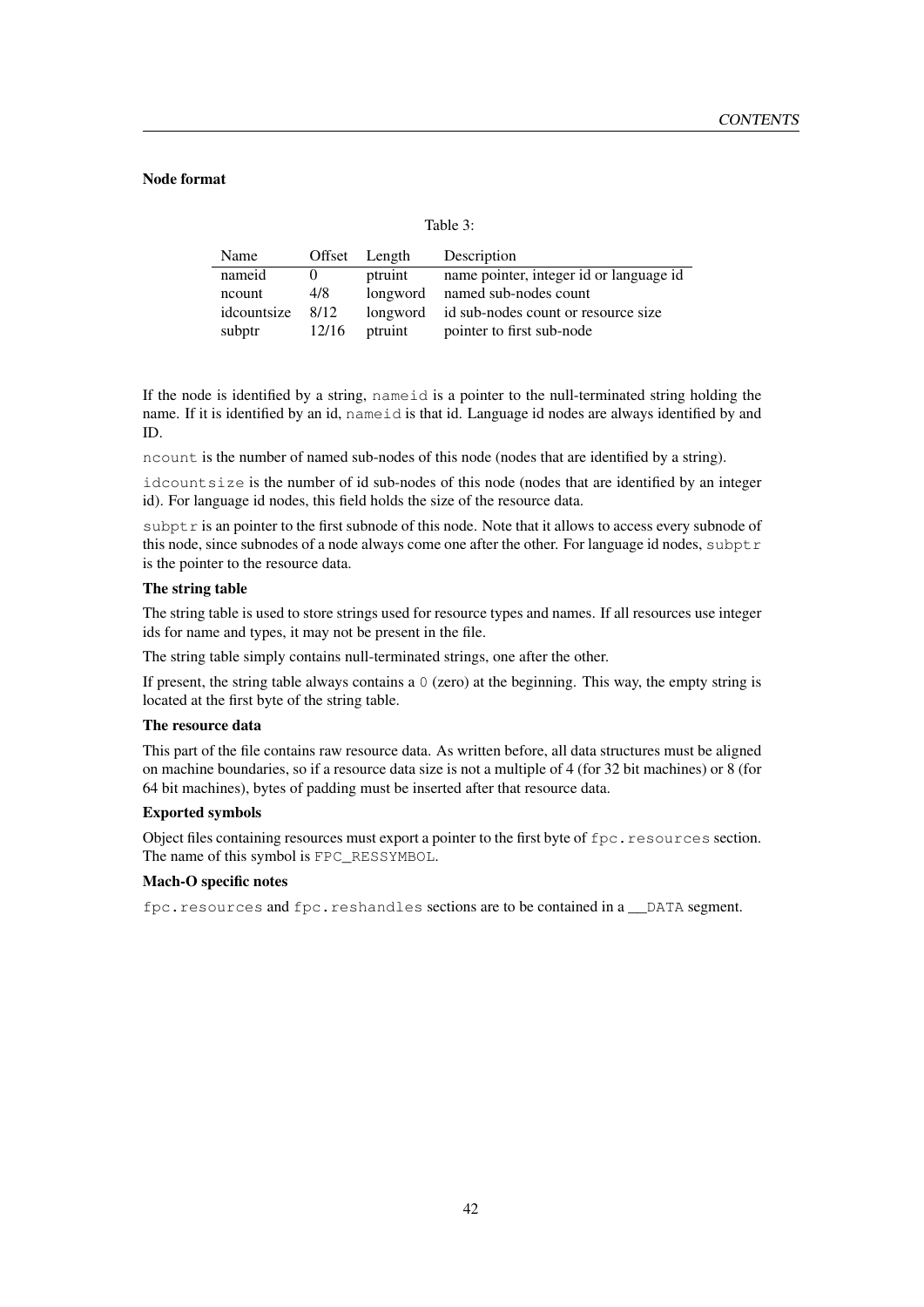# <span id="page-43-0"></span>Reference for unit 'acceleratorsresource'

## 1.1 Used units

Table 1.1: Used units by unit 'acceleratorsresource'

| Name     | Page |
|----------|------|
| Classes  | …    |
| resource | 129  |
| sysutils | 77   |

## 1.2 Overview

This unit contains TAcceleratorsResource [\(44\)](#page-44-0), a TAbstractResource [\(43\)](#page-43-0) descendant specialized in handling resource of type RT\_ACCELERATOR [\(43\)](#page-43-0).

Adding this unit to a program's uses clause registers class TAcceleratorsResource [\(44\)](#page-44-0) for type RT\_ACCELERATOR [\(43\)](#page-43-0) with TResourceFactory (43).

## 1.3 Constants, types and variables

## <span id="page-43-1"></span>**1.3.1 Constants**

 $FAlt = 16$ 

This flag is valid only if the key is a virtual key.

 $FControl = 8$ 

This flag is valid only if the key is a virtual key.

FNoInvert = 2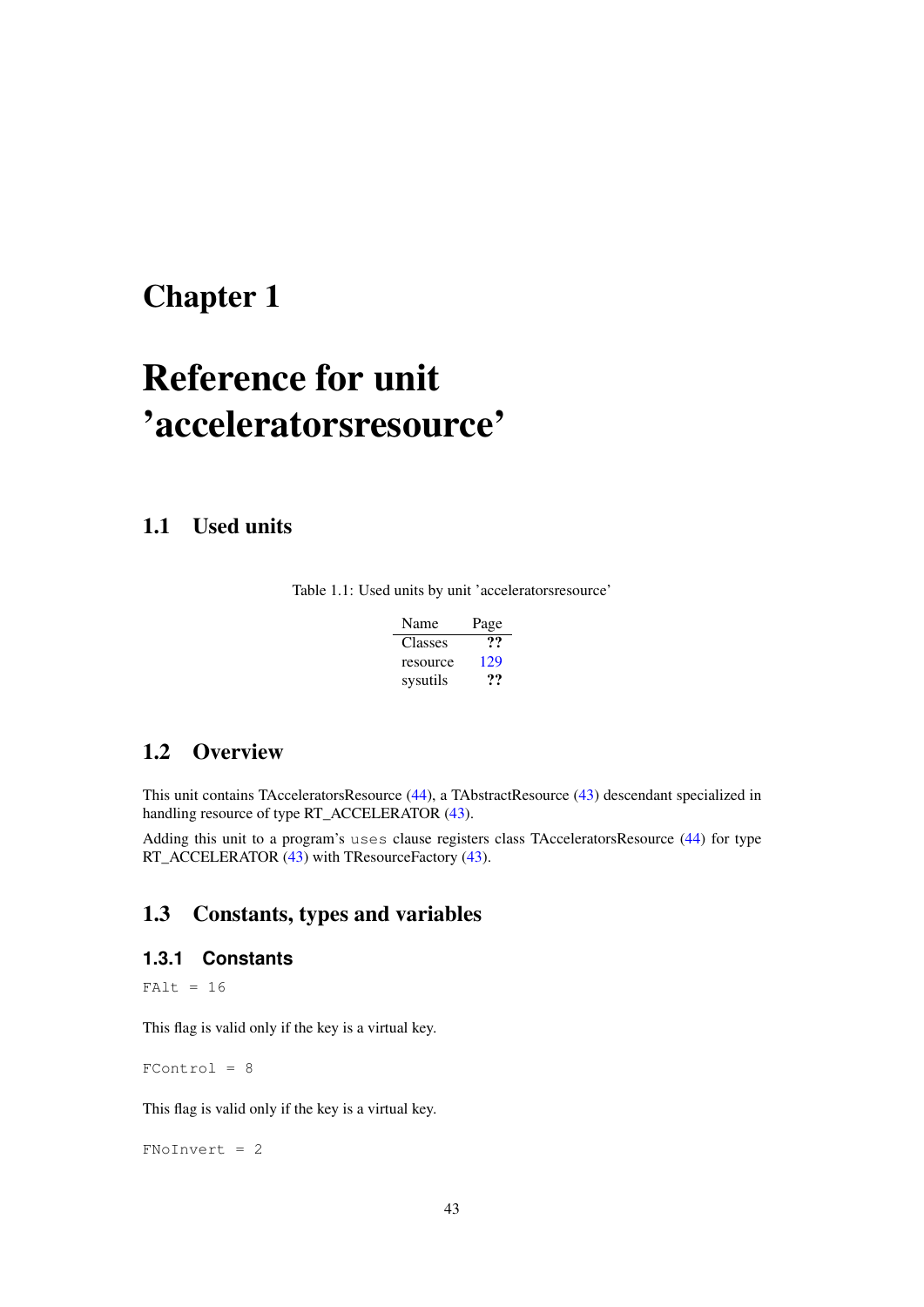This flag is obsolete and is provided only for compatibility with 16 bit Windows.

 $FShift = 4$ 

This flag is valid only if the key is a virtual key.

FVirtKey = 1

When this flag is set, the accelerator key is a virtual key code. Otherwise, it is a ASCII character

## **1.3.2 Types**

PAccelerator = ^TAccelerator

A pointer to a TAccelerator record

## <span id="page-44-1"></span>1.4 TAccelerator

```
TAccelerator = packed record
 Flags : Word;
 Ansi : Word;
 Id
  : Word;
 padding : Word;
end
```
A single accelerator entry in the accelerator table resource.

The key associated with the accelerator is represented by Ansi field: it can be a character or a virtual-key code (in the latter case, FVirtKey [\(44\)](#page-43-1) flag must be active).

The accelerator is identified by the value of id field.

Flags is a combination of the following values:

- FVirtKey [\(44\)](#page-43-1)
- FShift  $(44)$
- FNoInvert [\(44\)](#page-43-1)
- FControl [\(43\)](#page-43-1)
- FAlt  $(43)$

## <span id="page-44-0"></span>1.5 TAcceleratorsResource

### **1.5.1 Description**

This class represents a resource of type RT\_ACCELERATOR [\(43\)](#page-43-0).

An accelerator table resource is a collection of accelerators (represented by TAccelerator [\(44\)](#page-44-1) records).

An accelerator represents a keystroke that can be associated with some action.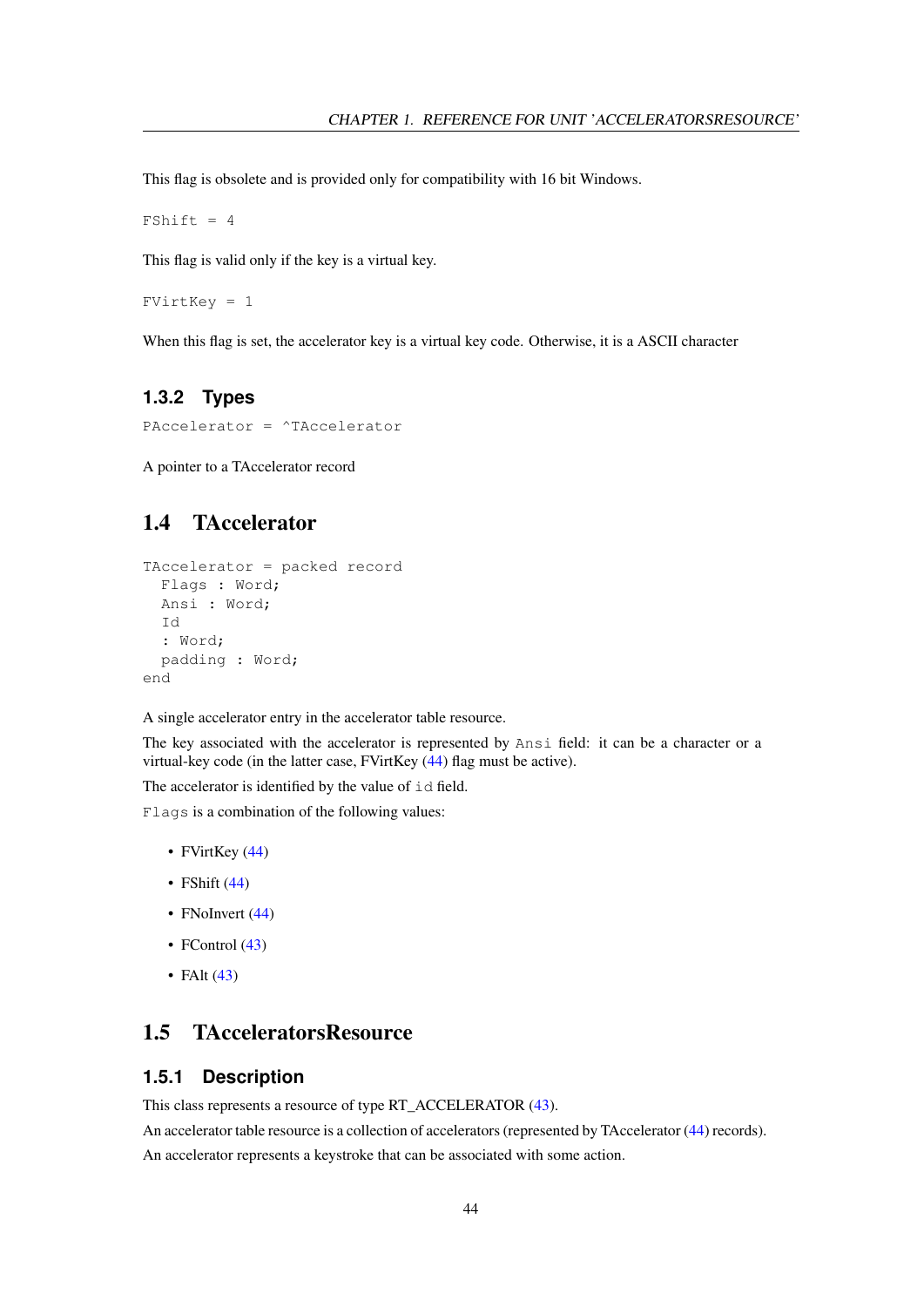This resource type is very Microsoft Windows-specific, so it might not be of interest for many users.

Methods are provided to add, delete and modify single accelerators.

Remark This class doesn't allow its type to be changed to anything else than RT\_ACCELERATOR [\(43\)](#page-43-0). Attempts to do so result in a EResourceDescChangeNotAllowedException [\(43\)](#page-43-0).

## **1.5.2 Method overview**

| Page | Method                 | Description                              |
|------|------------------------|------------------------------------------|
| 46   | Add                    | Adds a new accelerator to the table      |
| 45   | ChangeDescTypeAllowed  |                                          |
| 45   | ChangeDescValueAllowed |                                          |
| 46   | Clear                  | Empties the accelerator table            |
| 46   | Create                 | Creates a new accelerator table resource |
| 47   | Delete                 | Deletes an accelerator from the table    |
| 46   | Destroy                |                                          |
| 45   | GetName                |                                          |
| 45   | GetType                |                                          |
| 46   | NotifyResourcesLoaded  |                                          |
| 46   | <b>UpdateRawData</b>   |                                          |

#### **1.5.3 Property overview**

|      |       |    | Page Properties Access Description         |
|------|-------|----|--------------------------------------------|
| - 47 | Count |    | The number of accelerators in the table    |
| - 47 | Items | rw | Indexed array of accelerators in the table |

## <span id="page-45-3"></span>**1.5.4 TAcceleratorsResource.GetType**

```
Declaration: function GetType : TResourceDesc; Override
```
Visibility: protected

#### <span id="page-45-2"></span>**1.5.5 TAcceleratorsResource.GetName**

Declaration: function GetName : TResourceDesc; Override

Visibility: protected

#### <span id="page-45-0"></span>**1.5.6 TAcceleratorsResource.ChangeDescTypeAllowed**

```
Declaration: function ChangeDescTypeAllowed(aDesc: TResourceDesc) : Boolean
                                        ; Override
```
Visibility: protected

#### <span id="page-45-1"></span>**1.5.7 TAcceleratorsResource.ChangeDescValueAllowed**

```
Declaration: function ChangeDescValueAllowed(aDesc: TResourceDesc) : Boolean
                                         ; Override
```
Visibility: protected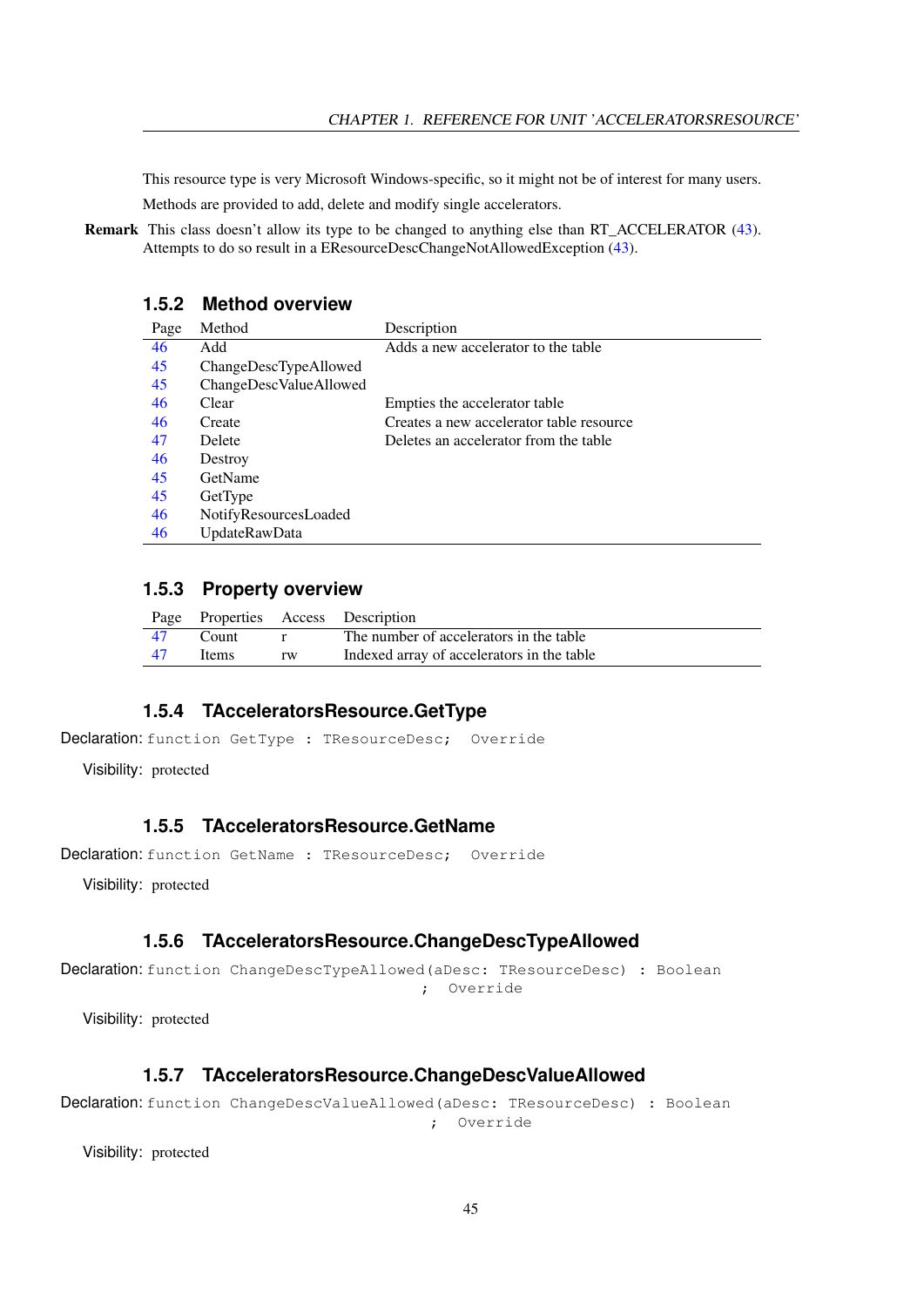## <span id="page-46-4"></span>**1.5.8 TAcceleratorsResource.NotifyResourcesLoaded**

Declaration: procedure NotifyResourcesLoaded; Override

Visibility: protected

#### <span id="page-46-2"></span>**1.5.9 TAcceleratorsResource.Create**

Synopsis: Creates a new accelerator table resource

```
Declaration: constructor Create; Override
         constructor Create(aType: TResourceDesc; aName: TResourceDesc)
                           ; Override
```
Visibility: public

```
Description: Please note that aType parameter is not used, since this class always uses RT_ACCELERATOR
            (43) as type.
```
#### <span id="page-46-3"></span>**1.5.10 TAcceleratorsResource.Destroy**

Declaration: destructor Destroy: Override

Visibility: public

#### <span id="page-46-5"></span>**1.5.11 TAcceleratorsResource.UpdateRawData**

```
Declaration: procedure UpdateRawData; Override
```
Visibility: public

## <span id="page-46-0"></span>**1.5.12 TAcceleratorsResource.Add**

Synopsis: Adds a new accelerator to the table

Declaration: procedure Add(aItem: TAccelerator)

Visibility: public

See also: TAcceleratorsResource.Items [\(47\)](#page-47-2)

## <span id="page-46-1"></span>**1.5.13 TAcceleratorsResource.Clear**

Synopsis: Empties the accelerator table

Declaration: procedure Clear

Visibility: public

See also: TAcceleratorsResource.Items [\(47\)](#page-47-2), TAcceleratorsResource.Delete [\(47\)](#page-47-0)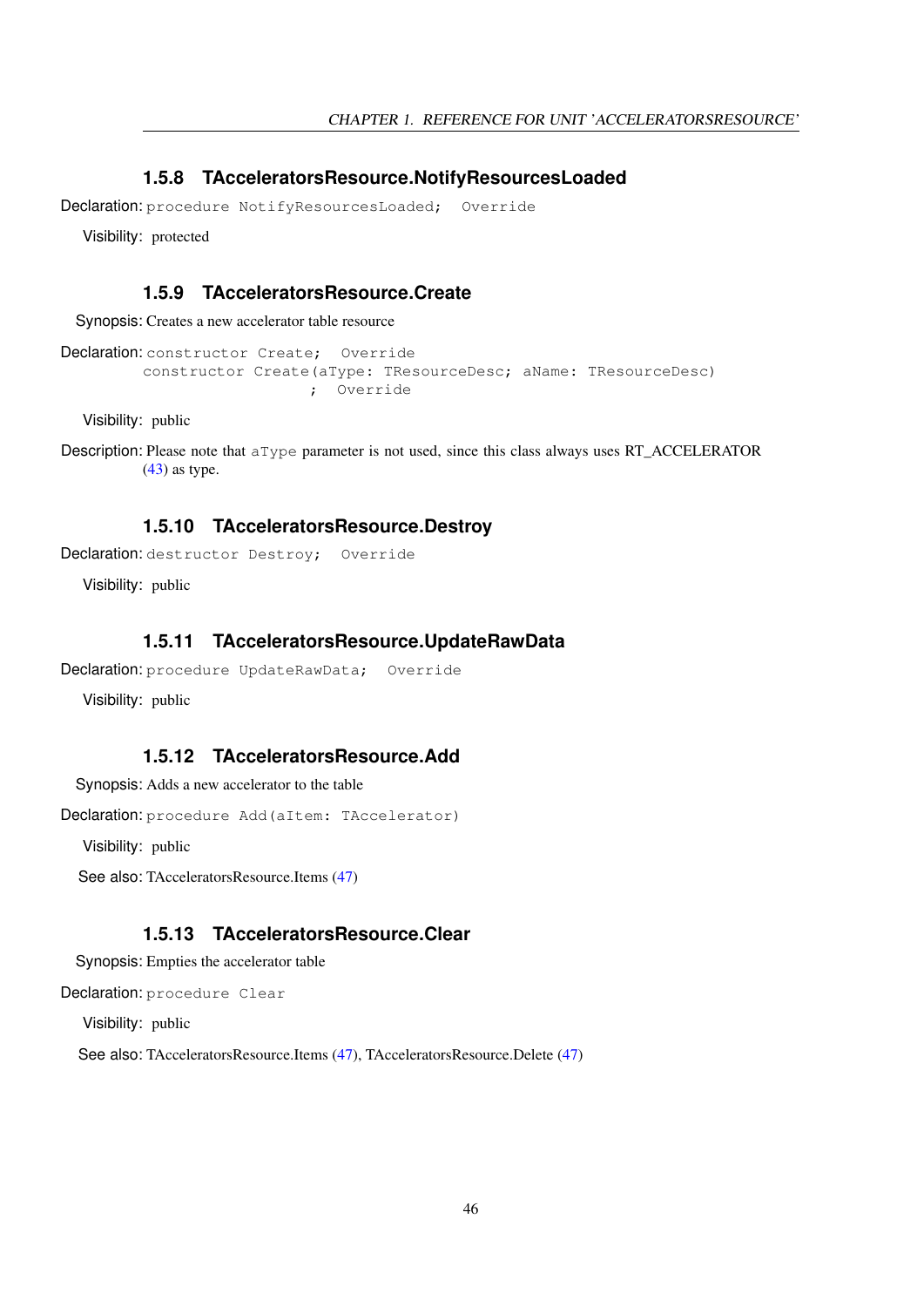## <span id="page-47-0"></span>**1.5.14 TAcceleratorsResource.Delete**

Synopsis: Deletes an accelerator from the table

```
Declaration: procedure Delete(aIndex: Integer)
```
Visibility: public

See also: TAcceleratorsResource.Items [\(47\)](#page-47-2), TAcceleratorsResource.Clear [\(46\)](#page-46-1)

## <span id="page-47-1"></span>**1.5.15 TAcceleratorsResource.Count**

Synopsis: The number of accelerators in the table

Declaration: Property Count : Integer

Visibility: public

Access: Read

See also: TAcceleratorsResource.Items [\(47\)](#page-47-2)

## <span id="page-47-2"></span>**1.5.16 TAcceleratorsResource.Items**

Synopsis: Indexed array of accelerators in the table

Declaration: Property Items [index: Integer]: TAccelerator; default

Visibility: public

Access: Read,Write

Description: This property can be used to access all accelerators in the object.

Remark This array is 0-based: valid elements range from 0 to Count [\(47\)](#page-47-1)-1.

Remark If you need to access RawData [\(43\)](#page-43-0) after you added, deleted or modified accelerators, be sure to call UpdateRawData [\(43\)](#page-43-0) first. This isn't needed however when resource is written to a stream, since TResources [\(43\)](#page-43-0) takes care of it.

See also: TAcceleratorsResource.Count [\(47\)](#page-47-1), TAccelerator [\(44\)](#page-44-1)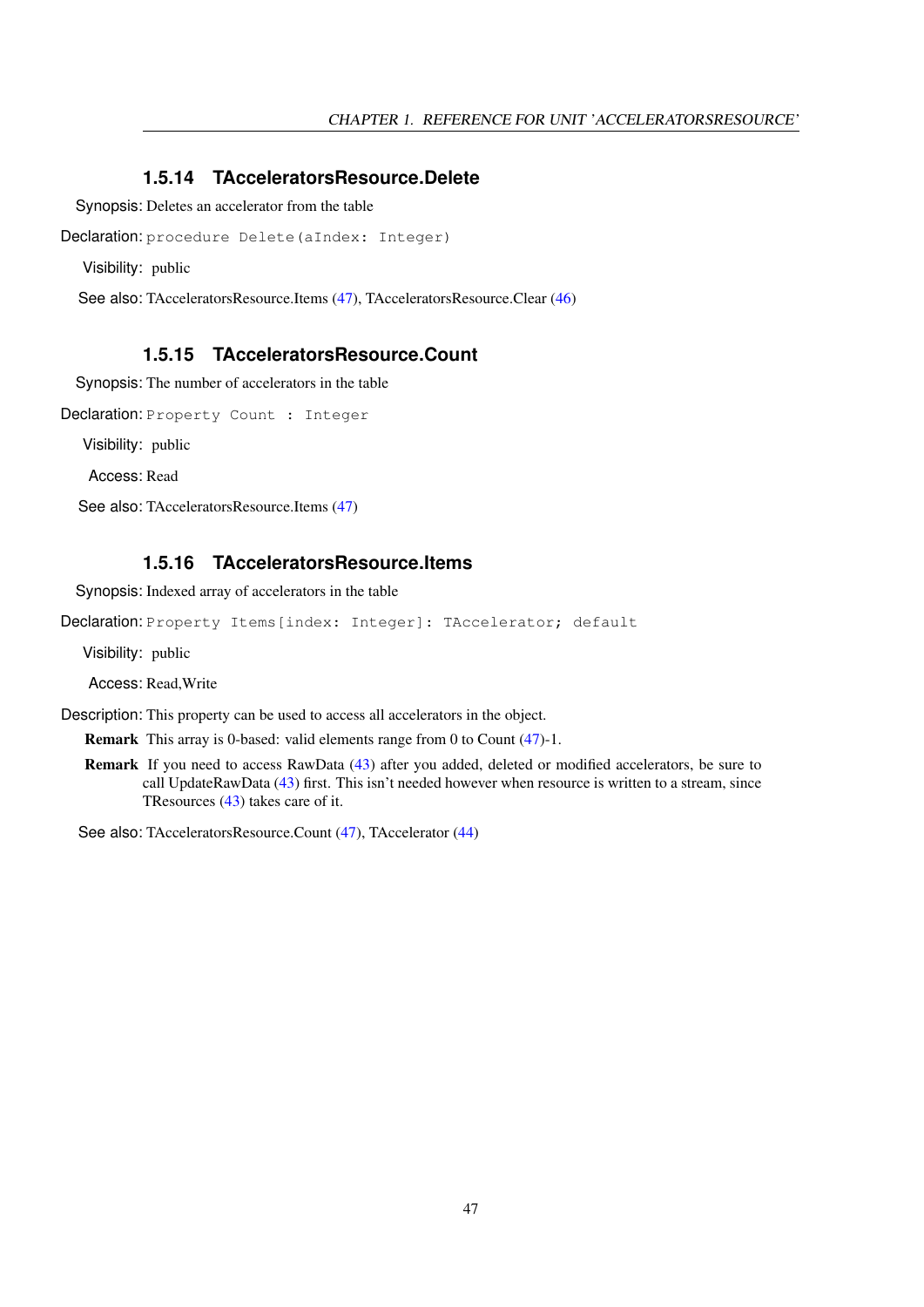# <span id="page-48-1"></span>Reference for unit 'bitmapresource'

## 2.1 Used units

Table 2.1: Used units by unit 'bitmapresource'

| Name     | Page |
|----------|------|
| Classes  | 77   |
| resource | 129  |
| sysutils | 77   |

## 2.2 Overview

This unit contains TBitmapResource [\(48\)](#page-48-0), a TAbstractResource [\(48\)](#page-48-1) descendant specialized in handling resource of type RT\_BITMAP [\(48\)](#page-48-1).

Adding this unit to a program's uses clause registers class TBitmapResource [\(48\)](#page-48-0) for type RT\_BITMAP [\(48\)](#page-48-1) with TResourceFactory [\(48\)](#page-48-1).

## <span id="page-48-0"></span>2.3 TBitmapResource

## **2.3.1 Description**

This class represents a resource of type RT\_BITMAP [\(48\)](#page-48-1).

A bitmap resource contents is very similar to a BMP file. However some differences exists, so RawData [\(48\)](#page-48-1) is not appropriate if you need to read and write BMP data. Instead, BitmapData [\(51\)](#page-51-0) property gives access to a BMP file-like stream.

Remark This class doesn't allow its type to be changed to anything else than RT\_BITMAP [\(48\)](#page-48-1). Attempts to do so result in a EResourceDescChangeNotAllowedException [\(48\)](#page-48-1).

See also: BitmapData [\(51\)](#page-51-0), TAbstractResource.RawData [\(48\)](#page-48-1)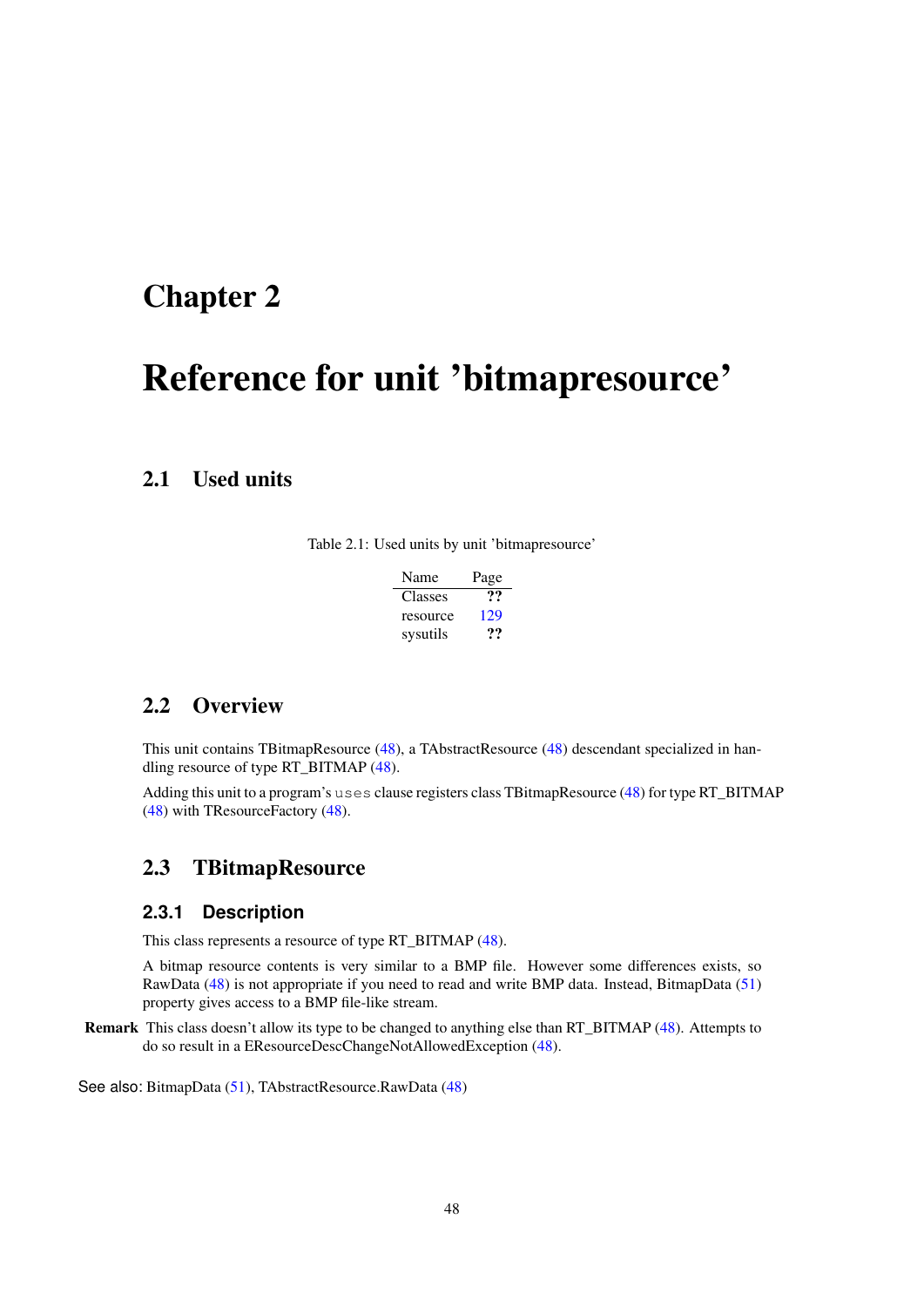| Page | Method                    | Description                                       |
|------|---------------------------|---------------------------------------------------|
| 49   | ChangeDescTypeAllowed     |                                                   |
| 49   | ChangeDescValueAllowed    |                                                   |
| 50   | Create                    | Creates a new bitmap resource                     |
| 50   | Destroy                   |                                                   |
| 49   | GetName                   |                                                   |
| 49   | GetType                   |                                                   |
| 49   | NotifyResourcesLoaded     |                                                   |
| 50   | SetCustomBitmapDataStream | Sets a custom stream as the underlying stream for |
|      |                           | BitmapData                                        |
| 50   | UpdateRawData             |                                                   |

## **2.3.2 Method overview**

## **2.3.3 Property overview**

| Page Properties Access Description |                               |
|------------------------------------|-------------------------------|
| BitmapData r                       | Resource data as a BMP stream |

## <span id="page-49-3"></span>**2.3.4 TBitmapResource.GetType**

Declaration: function GetType : TResourceDesc; Override

Visibility: protected

#### <span id="page-49-2"></span>**2.3.5 TBitmapResource.GetName**

```
Declaration: function GetName : TResourceDesc; Override
```
Visibility: protected

## <span id="page-49-0"></span>**2.3.6 TBitmapResource.ChangeDescTypeAllowed**

Declaration: function ChangeDescTypeAllowed(aDesc: TResourceDesc) : Boolean ; Override

Visibility: protected

#### <span id="page-49-1"></span>**2.3.7 TBitmapResource.ChangeDescValueAllowed**

Declaration: function ChangeDescValueAllowed(aDesc: TResourceDesc) : Boolean ; Override

Visibility: protected

## <span id="page-49-4"></span>**2.3.8 TBitmapResource.NotifyResourcesLoaded**

Declaration: procedure NotifyResourcesLoaded; Override

Visibility: protected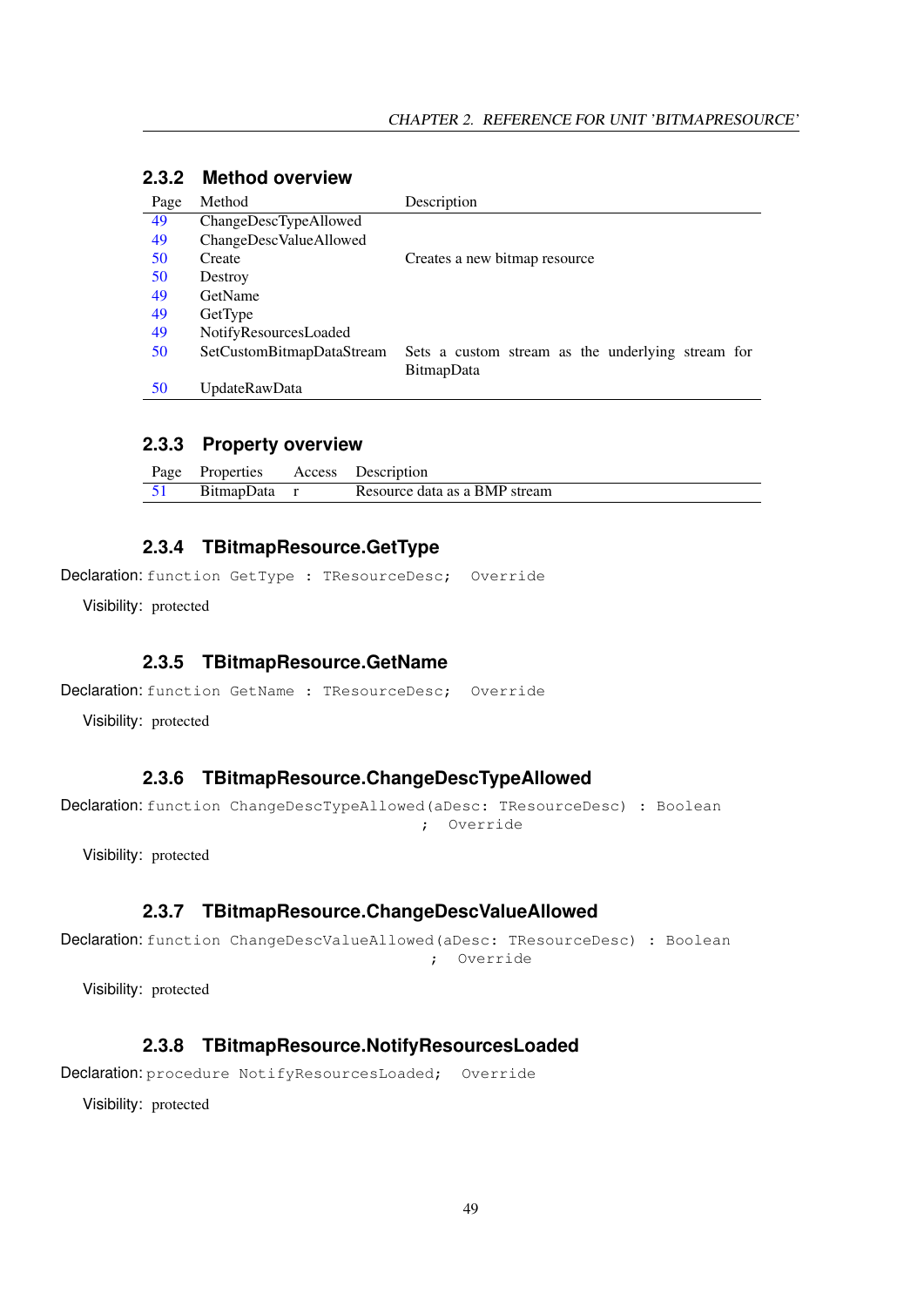## <span id="page-50-0"></span>**2.3.9 TBitmapResource.Create**

Synopsis: Creates a new bitmap resource

```
Declaration: constructor Create; Override
         constructor Create(aType: TResourceDesc; aName: TResourceDesc)
                           ; Override
```
Visibility: public

Description: Please note that  $aType$  parameter is not used, since this class always uses RT BITMAP [\(48\)](#page-48-1) as type.

#### <span id="page-50-1"></span>**2.3.10 TBitmapResource.Destroy**

```
Declaration: destructor Destroy; Override
```
Visibility: public

## <span id="page-50-3"></span>**2.3.11 TBitmapResource.UpdateRawData**

Declaration: procedure UpdateRawData; Override

Visibility: public

## <span id="page-50-2"></span>**2.3.12 TBitmapResource.SetCustomBitmapDataStream**

Synopsis: Sets a custom stream as the underlying stream for BitmapData

Declaration: procedure SetCustomBitmapDataStream (aStream: TStream)

Visibility: public

Description: This method allows the user to use a custom stream as the underlying stream for BitmapData [\(51\)](#page-51-0). This is useful when you want a TBitmapResource [\(48\)](#page-48-0) to be created from a bmp file for which you have a stream.

#### Sample code

This code creates a resource containing a bitmap

```
var
  aName : TResourceDesc;
  aRes : TBitmapResource;
  aFile : TFileStream;
 Resources : TResources;
begin
 Resources:=TResources.Create;
  aName:=TResourceDesc.Create('MYBITMAP');
  aRes:=TBitmapResource.Create(nil,aName); //type is always RT_BITMAP
  aName.Free; //not needed anymore
  aFile:=TFileStream.Create('mybitmap.bmp',fmOpenRead or fmShareDenyNone);
  aRes.SetCustomBitmapDataStream(aFile);
  Resources.Add(aRes);
  Resources.WriteToFile('myresource.res');
  Resources.Free; //it destroys aRes as well.
```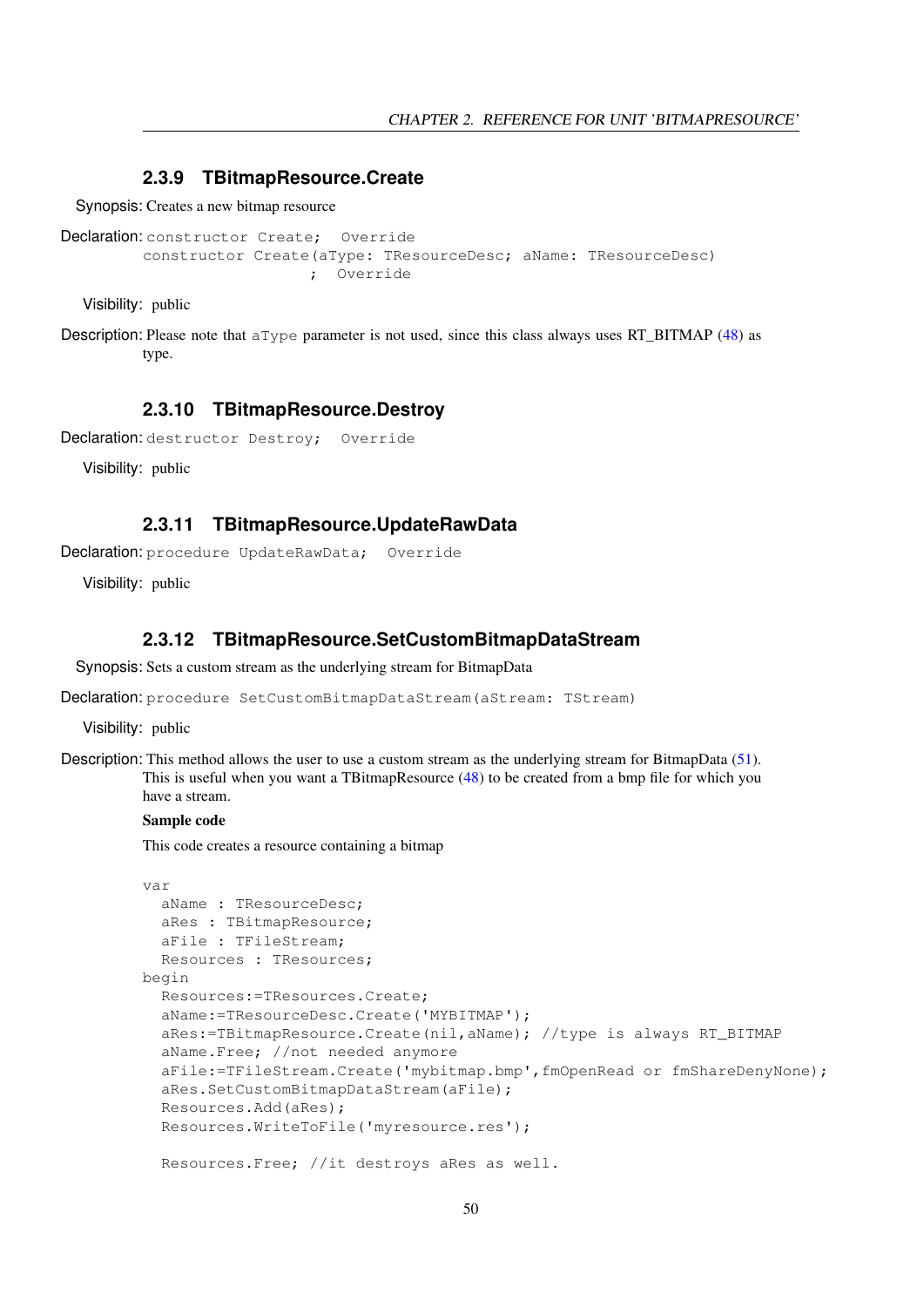aFile.Free; end;

See also: TBitmapResource.BitmapData [\(51\)](#page-51-0), TAbstractResource.UpdateRawData [\(48\)](#page-48-1)

## <span id="page-51-0"></span>**2.3.13 TBitmapResource.BitmapData**

Synopsis: Resource data as a BMP stream

Declaration: Property BitmapData : TStream

Visibility: public

Access: Read

Description: BitmapData [\(51\)](#page-51-0) property gives access to resource data in a BMP file-like stream, unlike RawData [\(48\)](#page-48-1).

BitmapData [\(51\)](#page-51-0) does not create a copy of RawData [\(48\)](#page-48-1) so memory usage is generally kept limited.

You can also set a custom stream as the underlying stream for BitmapData [\(51\)](#page-51-0) via SetCustomBitmap-DataStream [\(50\)](#page-50-2), much like SetCustomRawDataStream [\(48\)](#page-48-1) does for RawData [\(48\)](#page-48-1). This is useful when you want a TBitmapResource [\(48\)](#page-48-0) to be created from a bmp file for which you have a stream.

- Remark If you need to access RawData [\(48\)](#page-48-1) after you modified BitmapData [\(51\)](#page-51-0), be sure to call UpdateRawData [\(48\)](#page-48-1) first. This isn't needed however when resource is written to a stream, since TResources [\(48\)](#page-48-1) takes care of it.
- See also: TBitmapResource.SetCustomBitmapDataStream [\(50\)](#page-50-2), TAbstractResource.RawData [\(48\)](#page-48-1), TAbstractResource.UpdateRawData [\(48\)](#page-48-1)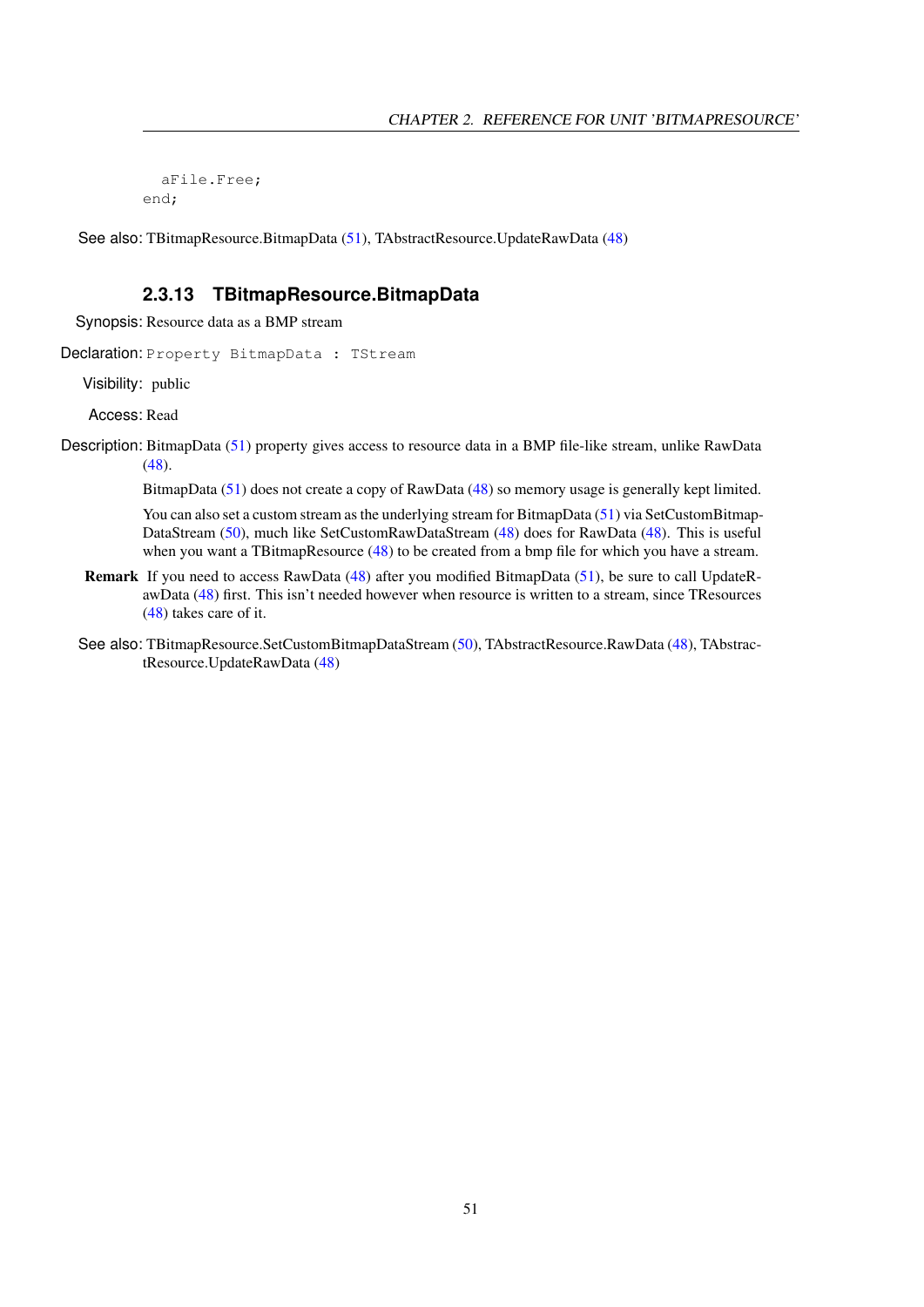# <span id="page-52-1"></span>Reference for unit 'coffreader'

## 3.1 Used units

|  |  |  |  |  | Table 3.1: Used units by unit 'coffreader' |
|--|--|--|--|--|--------------------------------------------|
|--|--|--|--|--|--------------------------------------------|

| Name         | Page |
|--------------|------|
| Classes      | 99   |
| cofftypes    | 55   |
| resource     | 129  |
| resourcetree | 164  |
| sysutils     | 77   |

## 3.2 Overview

This unit contains TCoffResourceReader [\(52\)](#page-52-0), a TAbstractResourceReader [\(52\)](#page-52-1) descendant that is able to read COFF object files containing resources.

Adding this unit to a program's uses clause registers class TCoffResourceReader [\(52\)](#page-52-0) with TResources  $(52)$ .

## <span id="page-52-0"></span>3.3 TCoffResourceReader

#### **3.3.1 Description**

This class provides a reader for COFF object files containing resources.

COFF is the file format used by Microsoft Windows object files. Usually resources get stored in a object file that can be given to a linker to produce an executable.

After an object file has been read, MachineType [\(54\)](#page-54-0) property holds the machine type the object file was built for.

Remark This reader is not able to read full PE images. Use TWinPEImageResourceReader [\(52\)](#page-52-1) instead.

See also: TCoffResourceReader.MachineType [\(54\)](#page-54-0), TAbstractResourceReader [\(52\)](#page-52-1), TWinPEImageResourceReader [\(52\)](#page-52-1), TCoffResourceWriter [\(52\)](#page-52-1)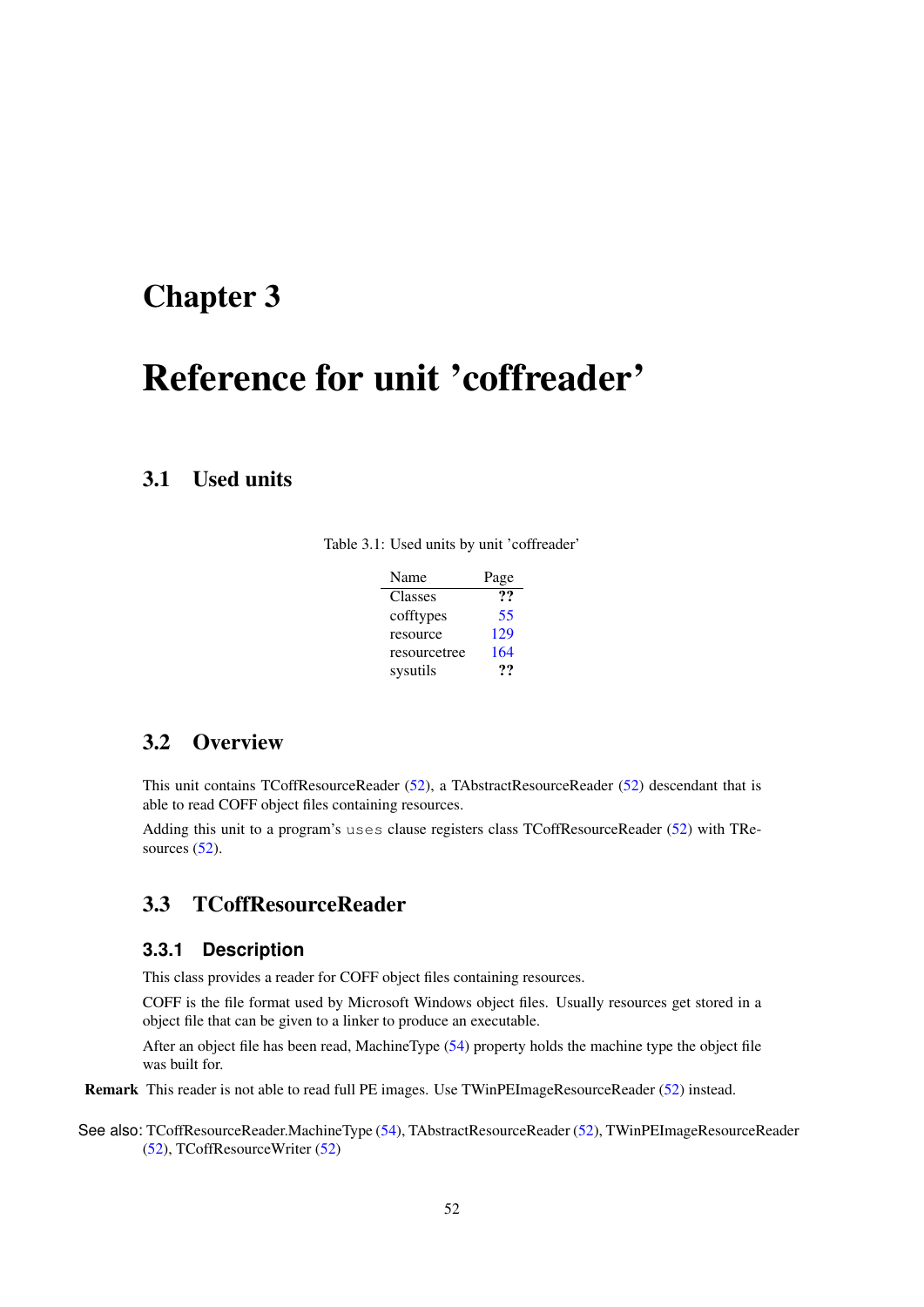## **3.3.2 Method overview**

|    |                | Description |
|----|----------------|-------------|
| 53 | CheckMagic     |             |
| 53 | Create         |             |
| 53 | Destroy        |             |
| 53 | GetDescription |             |
| 53 | GetExtensions  |             |
| 53 | Load           |             |

### **3.3.3 Property overview**

| Page Properties | Access Description                  |
|-----------------|-------------------------------------|
| MachineType r   | The machine type of the object file |

## <span id="page-53-4"></span>**3.3.4 TCoffResourceReader.GetExtensions**

```
Declaration: function GetExtensions : string; Override
```
Visibility: protected

## <span id="page-53-3"></span>**3.3.5 TCoffResourceReader.GetDescription**

```
Declaration: function GetDescription : string; Override
```
Visibility: protected

## <span id="page-53-5"></span>**3.3.6 TCoffResourceReader.Load**

```
Declaration: procedure Load (aResources: TResources; aStream: TStream); Override
```
Visibility: protected

#### <span id="page-53-0"></span>**3.3.7 TCoffResourceReader.CheckMagic**

Declaration: function CheckMagic(aStream: TStream) : Boolean; Override

Visibility: protected

#### <span id="page-53-1"></span>**3.3.8 TCoffResourceReader.Create**

```
Declaration: constructor Create; Override
```
Visibility: public

## <span id="page-53-2"></span>**3.3.9 TCoffResourceReader.Destroy**

Declaration: destructor Destroy; Override

Visibility: public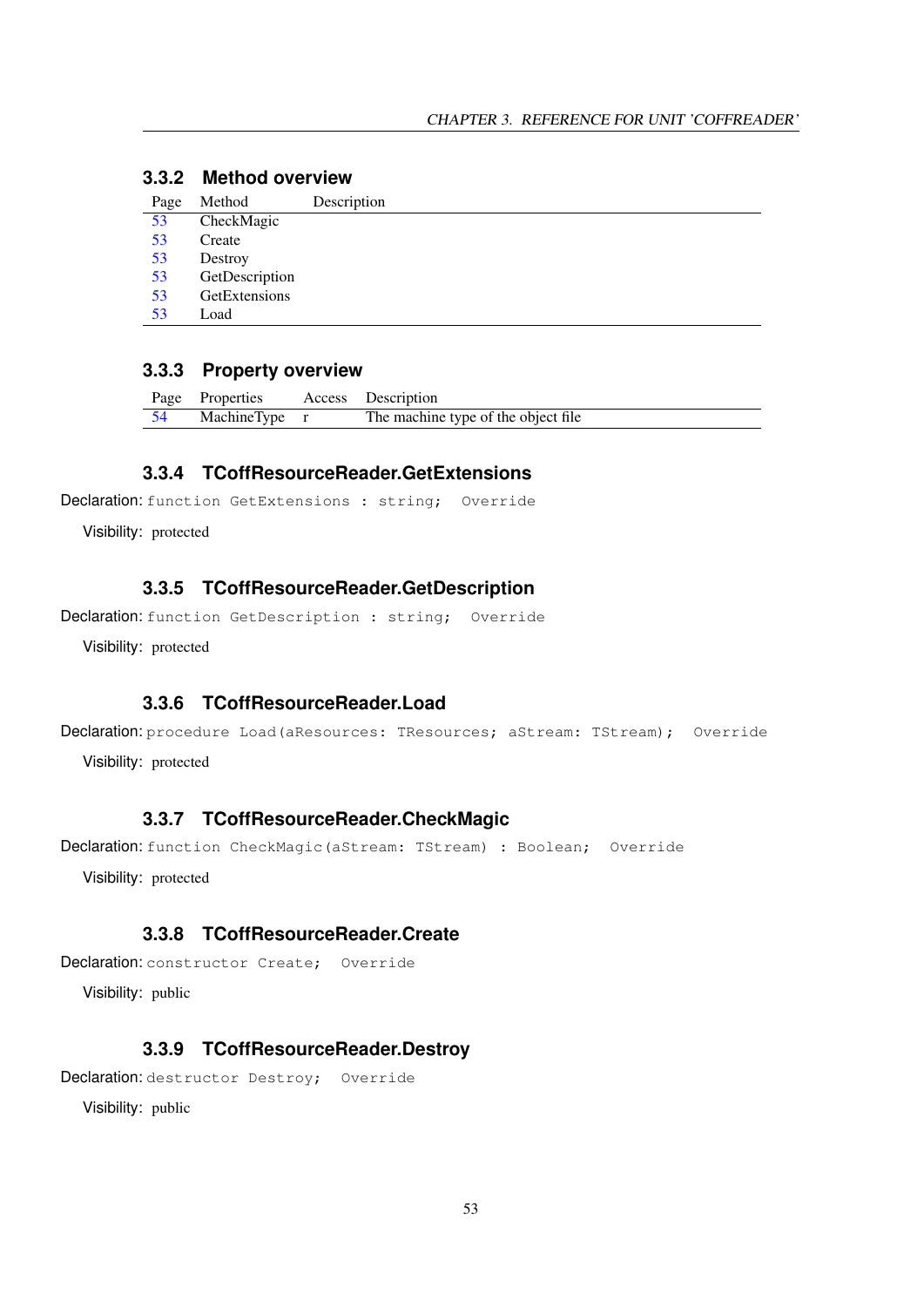## <span id="page-54-0"></span>**3.3.10 TCoffResourceReader.MachineType**

Synopsis: The machine type of the object file

Declaration: Property MachineType : TCoffMachineType

Visibility: public

Access: Read

Description: This property holds the machine type of the object file that has been read.

Remark Obviously, this property is meaningful only after an object file has been read.

See also: TCoffMachineType [\(52\)](#page-52-1)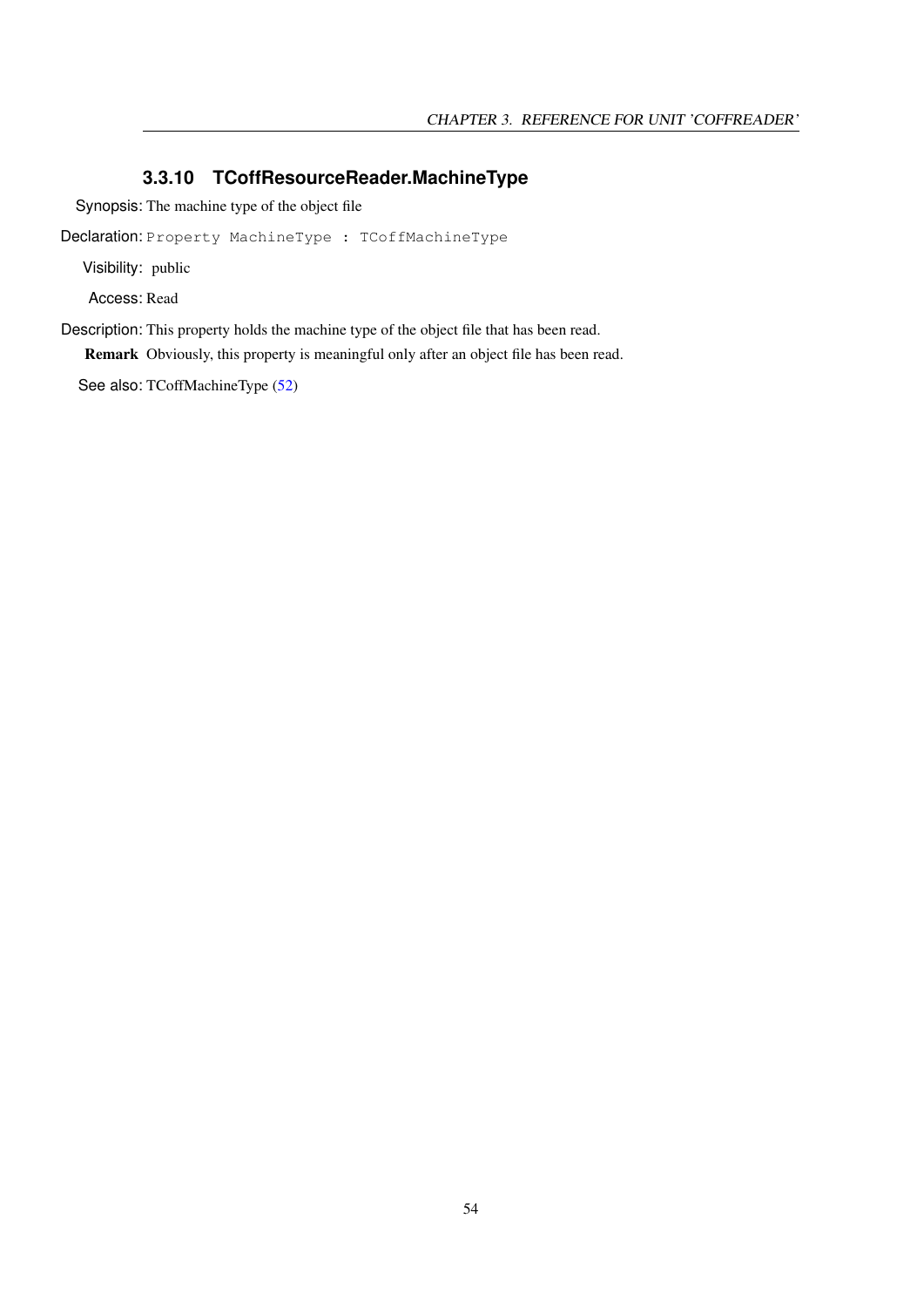# <span id="page-55-0"></span>Reference for unit 'cofftypes'

## 4.1 Overview

These types are used internally by TCoffResourceWriter [\(55\)](#page-55-0) and TCoffResourceReader [\(55\)](#page-55-0). The only type of interest for the user is TCoffMachineType [\(55\)](#page-55-1).

## 4.2 Constants, types and variables

#### **4.2.1 Constants**

RSRCSectName : TSectionName =  $\cdot$ .rsrc $+$  +  $\#0$  +  $\#0$  +  $\#0$ 

## <span id="page-55-1"></span>**4.2.2 Types**

 $\mathcal{L}_{\mathcal{A}}$ 

 $TCGfMachineType = (cmti386,cmtarm,cntx8664,cntppc32aix,cntppc64aix)$ 

cmtaarch64)

Table 4.1: Enumeration values for type TCoffMachineType

| Value       | Explanation |
|-------------|-------------|
| cmtaarch64  |             |
| cmtarm      | ARM         |
| cmti386     | Intel i386  |
| cmtppc32aix |             |
| cmtppc64aix |             |
| cmtx8664    | AMD x86 64  |

This enumeration specifies the COFF machine type.

It is used by TCoffResourceWriter [\(55\)](#page-55-0) to specify the machine type of the generated object file and by TCoffResourceReader [\(55\)](#page-55-0) to read the machine type of the object file that has been read.

TCoffSectionTable = TCoffSymtableEntry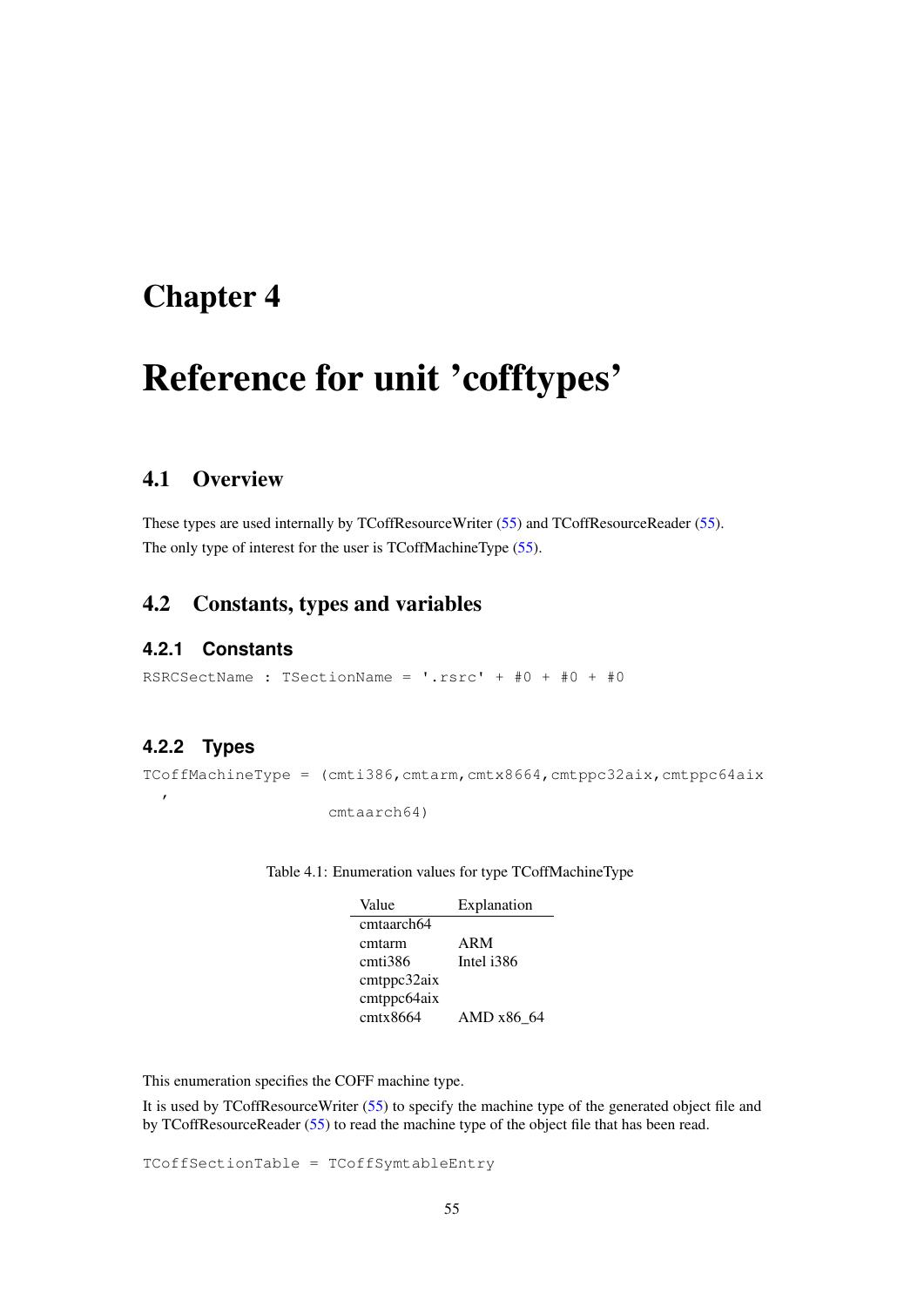```
TCoffSymtableEntry = packed record
case Byte of
1: (
 Name : TSectionName
  ;
 Value : LongWord;
 SectionNumber : Word;
 _type : Word;
 StorageClass
 : Byte;
 NumAuxSymbol : Byte;
);
2: (
 n_name : TSectionName;
 n_value : LongWord;
 n_scnum : Word;
 n_type : Word;
 n_sclass
 : Byte;
 n_numaux : Byte;
);
end
```
 $Array = Array[0..7]$  of Char

## 4.3 TCoffHeader

```
TCoffHeader = packed record
 Machine : Word;
 NumSects : Word;
 TimeStamp : LongWord;
  SymTablePtr : LongWord;
  SymNum : LongWord
  ;
 OptHdrSize : Word;
  Characteristics : Word;
end
```
## 4.4 TCoffSectionHeader

```
TCoffSectionHeader = packed record
 Name : TSectionName;
 VirtualSize
 : LongWord;
 VirtualAddress : LongWord;
 SizeOfRawData : LongWord
 ;
 PointerToRawData : LongWord;
 PointerToRelocations : LongWord
```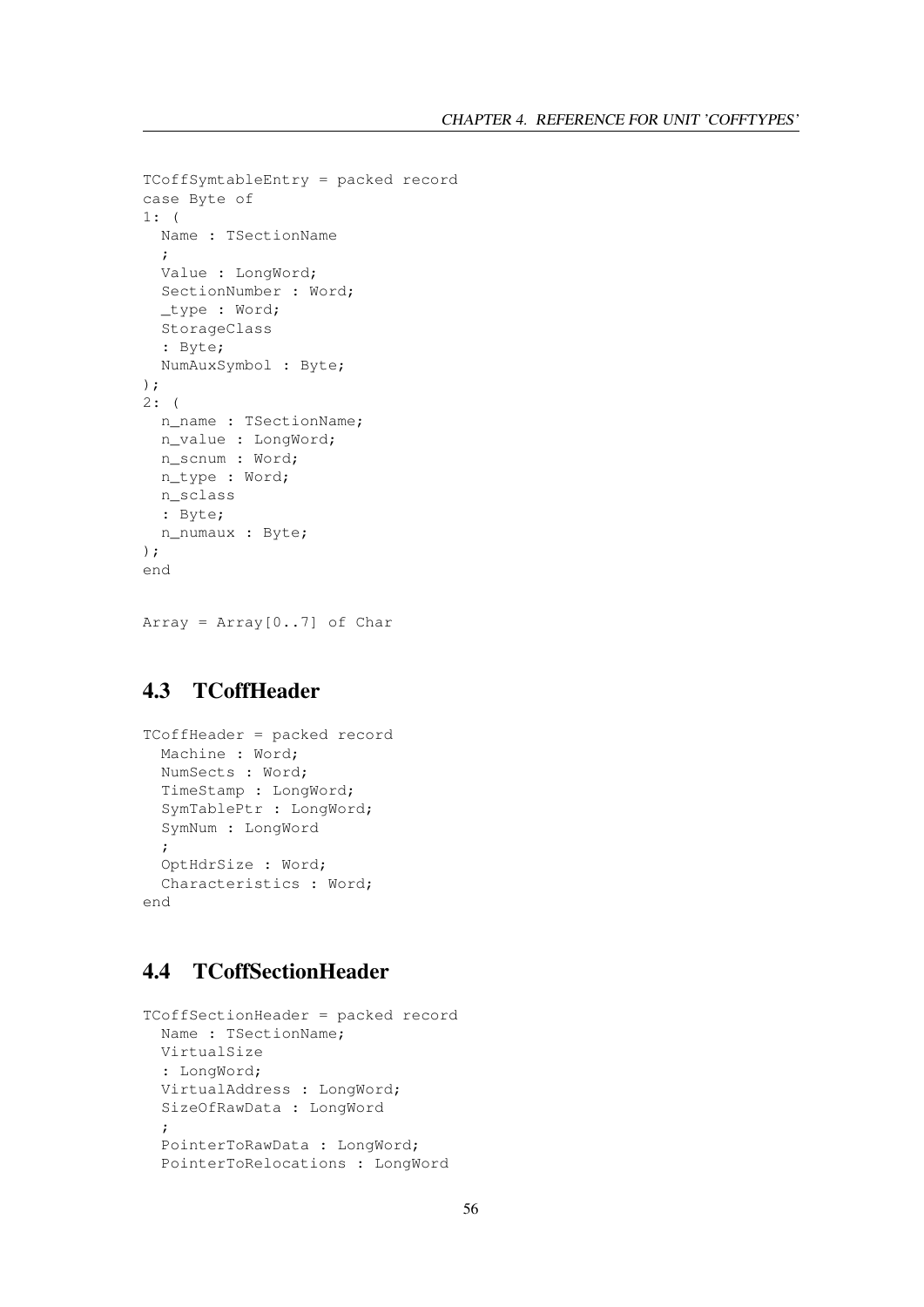```
;
 PointerToLineNumbers : LongWord;
 NumberOfRelocations : Word
 ;
 NumberOfLineNumbers : Word;
 Characteristics : LongWord;
end
```
## 4.5 TResDataEntry

```
TResDataEntry = packed record
 DataRVA : LongWord;
 Size : LongWord
 ;
 Codepage : LongWord;
 Reserved : LongWord;
end
```
## 4.6 TResDirEntry

```
TResDirEntry = packed record
 NameID : LongWord;
 DataSubDirRVA
 : LongWord;
end
```
## 4.7 TResDirTable

```
TResDirTable = packed record
 Characteristics : LongWord;
 TimeStamp
  : LongWord;
 VerMajor : Word;
 VerMinor : Word;
 NamedEntriesCount
 : Word;
 IDEntriesCount : Word;
end
```
## 4.8 TXCoff32SectionHeader

```
TXCoff32SectionHeader = packed record
 s_name : TSectionName;
 s_paddr
```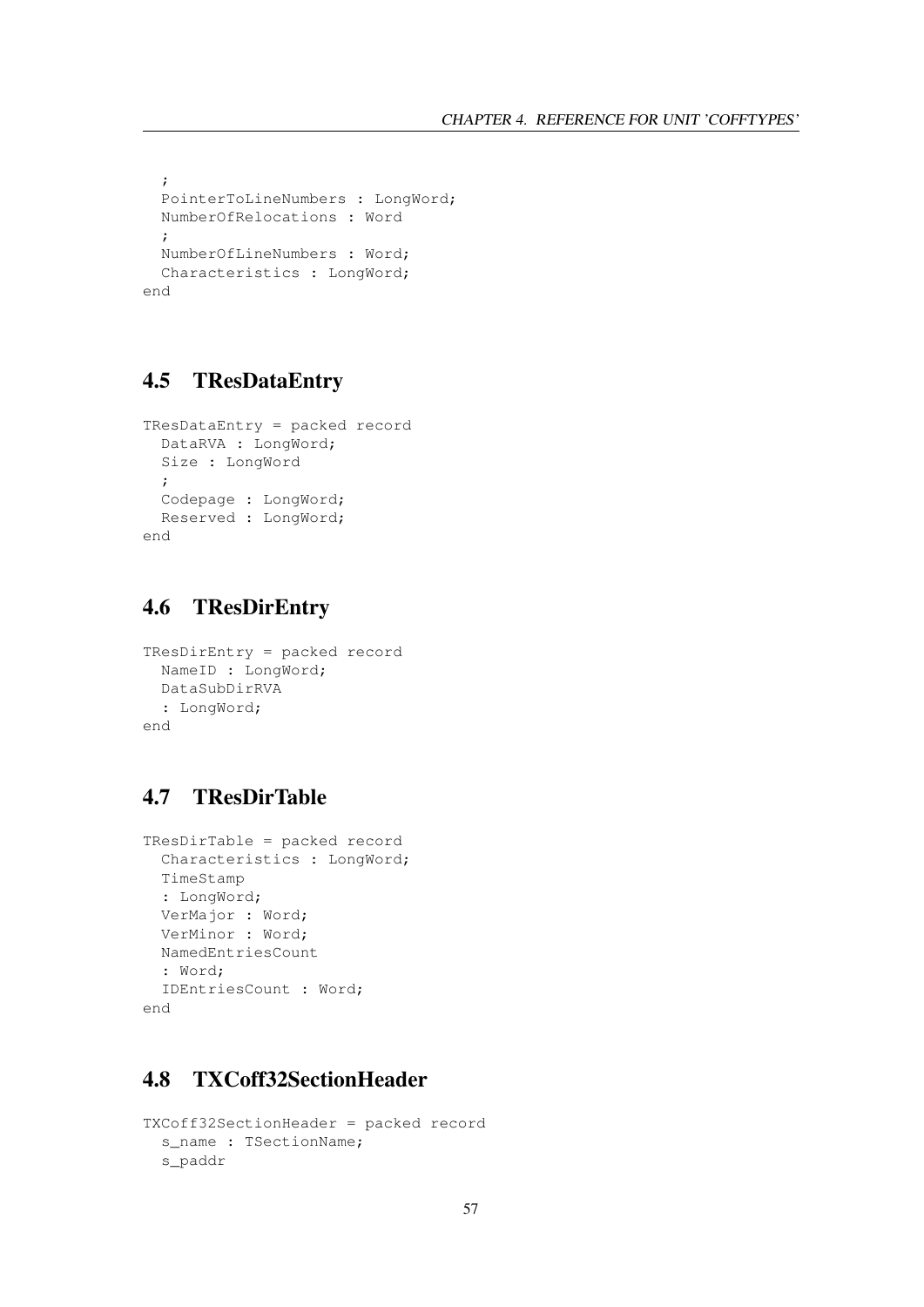```
: LongWord;
 s_vaddr : LongWord;
 s_<br>s_size : LongWord;
 s_scnptr
 : LongWord;
 s_relptr : LongWord;
 s_lnnoptr : LongWord;
 s_nreloc
 : Word;
 s_nlnno : Word;
 s_flags : LongWord;
end
```
## 4.9 TXCoffAuxSymbol32

```
TXCoffAuxSymbol32 = packed record
 x_scnlen : LongWord;
 x_parmhash
 : LongWord;
 x_snhash : Word;
 x_smtyp : Byte;
 x_smclas : Byte
 ;
 x_stab : LongWord;
 x_snstab : Word;
end
```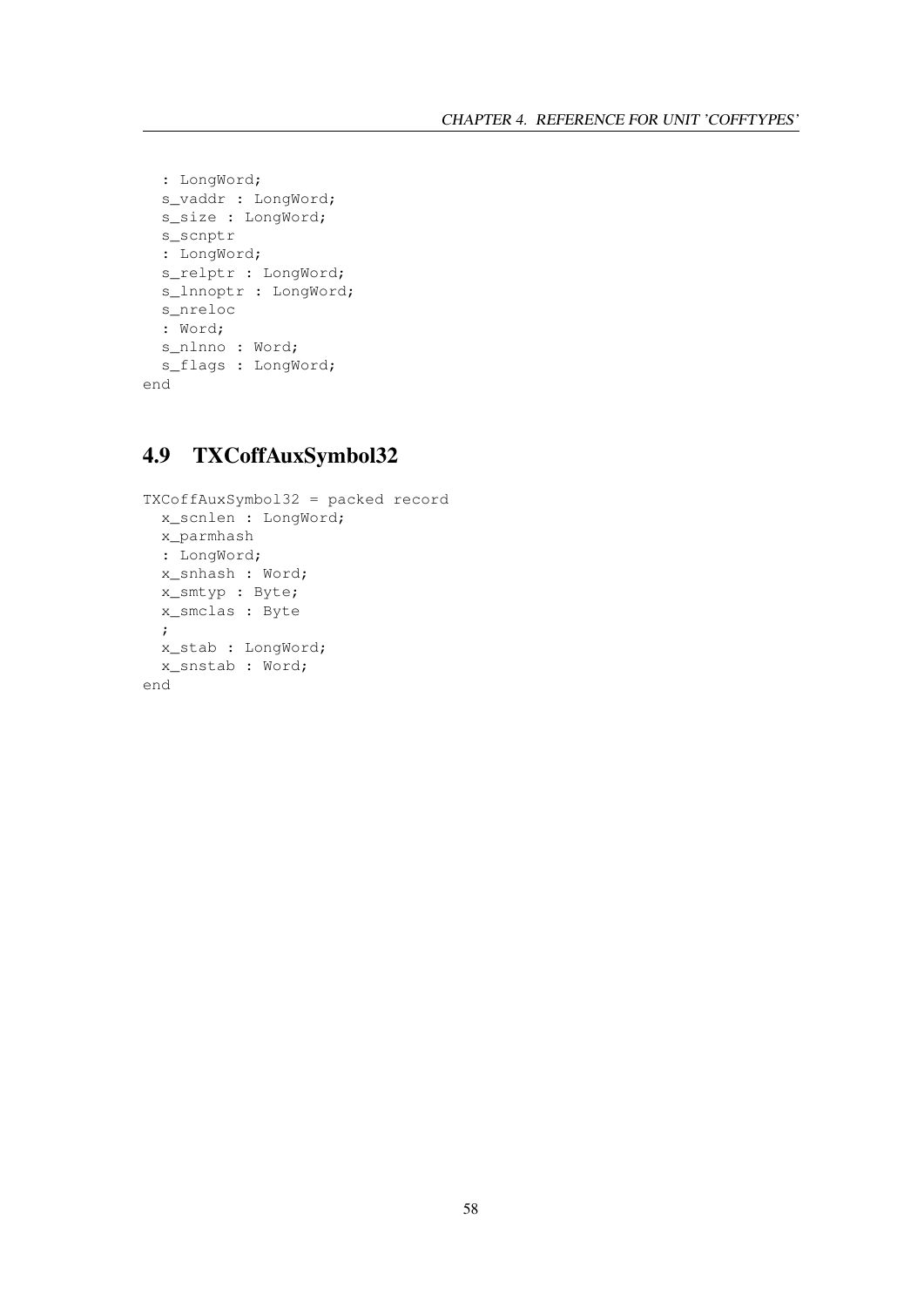# <span id="page-59-0"></span>Reference for unit 'coffwriter'

## 5.1 Used units

|  |  |  |  | Table 5.1: Used units by unit 'coffwriter' |
|--|--|--|--|--------------------------------------------|
|--|--|--|--|--------------------------------------------|

| Name         | Page |
|--------------|------|
| Classes      | 99   |
| cofftypes    | 55   |
| resource     | 129  |
| resourcetree | 164  |
| sysutils     | …    |

## 5.2 Overview

This unit contains TCoffResourceWriter [\(62\)](#page-62-0), a TAbstractResourceWriter [\(59\)](#page-59-0) descendant that is able to write COFF object files containing resources.

Adding this unit to a program's uses clause registers class TCoffResourceWriter [\(62\)](#page-62-0) with TResources  $(59)$ .

## 5.3 Constants, types and variables

## **5.3.1 Types**

PCoffRelocation = ^TCoffRelocation

This type is used internally by TCoffResourceWriter [\(62\)](#page-62-0).

## 5.4 TCoffRelocation

```
TCoffRelocation = packed record
 VirtualAddress : LongWord;
 SymTableIndex
```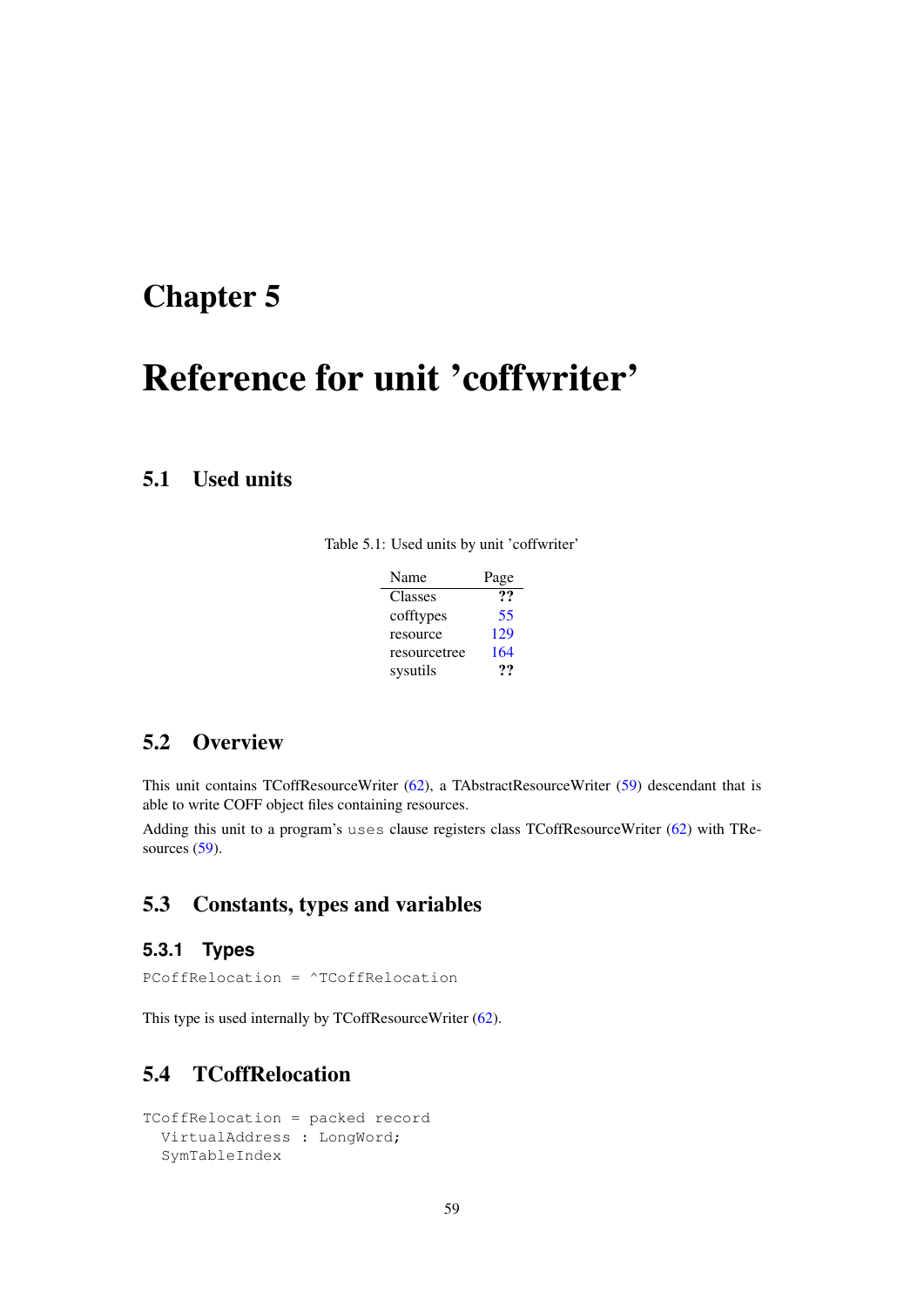```
: LongWord;
  _type : Word;
end
```
This record is used internally by TCoffResourceWriter [\(62\)](#page-62-0).

## 5.5 TCoffRelocations

## **5.5.1 Description**

This class is used internally by TCoffResourceWriter [\(62\)](#page-62-0).

## **5.5.2 Method overview**

| 61<br>Add<br>61<br>AddRelativeToSection<br>61<br>Clear<br>60<br>Create<br>61<br>Destroy<br>60<br>GetCount | Page | Method        | Description |
|-----------------------------------------------------------------------------------------------------------|------|---------------|-------------|
|                                                                                                           |      |               |             |
|                                                                                                           |      |               |             |
|                                                                                                           |      |               |             |
|                                                                                                           |      |               |             |
|                                                                                                           |      |               |             |
|                                                                                                           |      |               |             |
|                                                                                                           | 60   | GetRelocation |             |

#### **5.5.3 Property overview**

| Page | Properties     |    | Access Description |
|------|----------------|----|--------------------|
| 61   | Count          |    |                    |
| 61   | Items          |    |                    |
| 61   | MachineType rw |    |                    |
| 61   | StartAddress   | rw |                    |
|      |                |    |                    |

## <span id="page-60-1"></span>**5.5.4 TCoffRelocations.GetCount**

Declaration: function GetCount : Integer

Visibility: protected

## <span id="page-60-2"></span>**5.5.5 TCoffRelocations.GetRelocation**

```
Declaration: function GetRelocation(index: Integer) : PCoffRelocation
```
Visibility: protected

## <span id="page-60-0"></span>**5.5.6 TCoffRelocations.Create**

Declaration: constructor Create(aMachineType: TCoffMachineType)

Visibility: public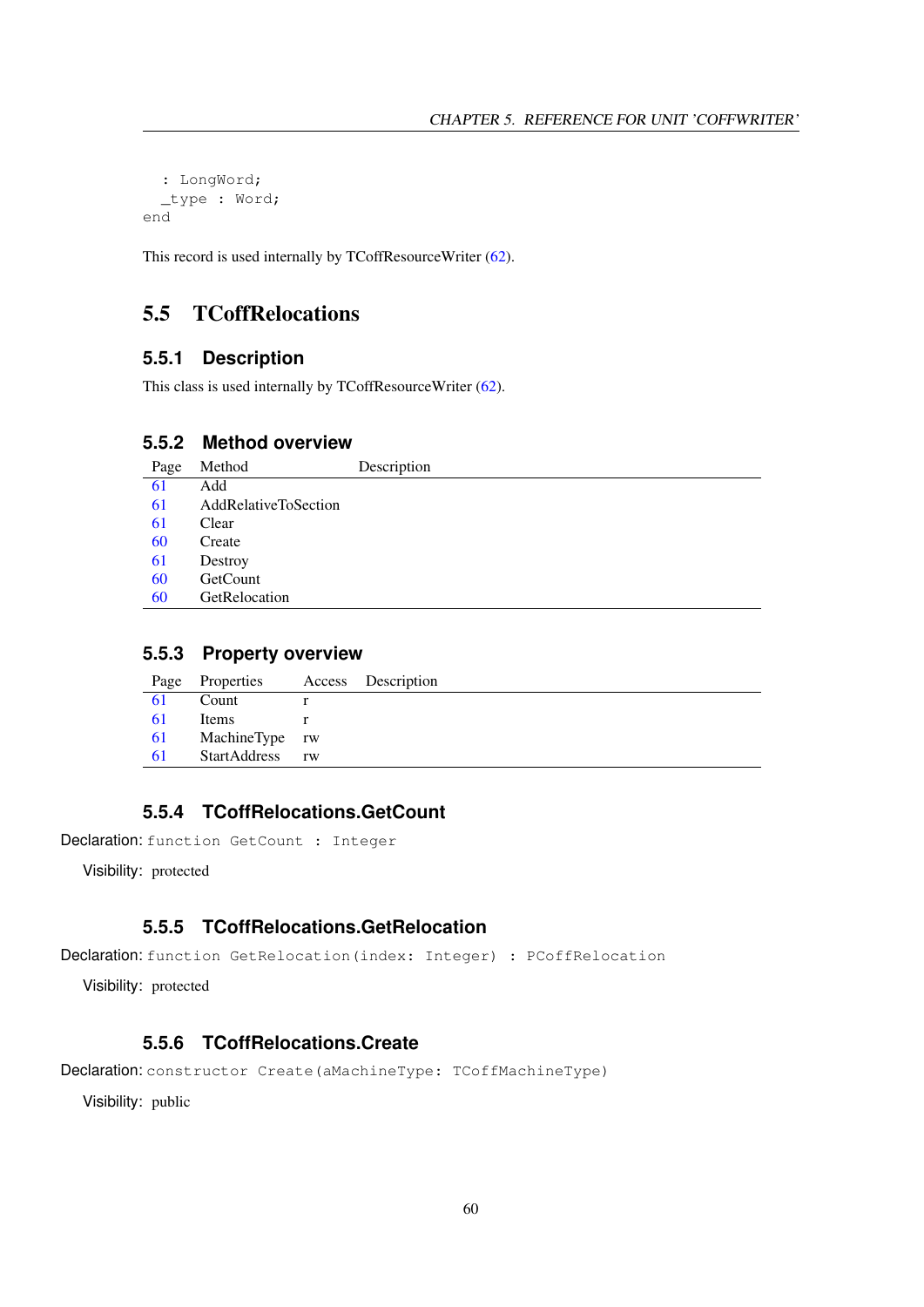## <span id="page-61-3"></span>**5.5.7 TCoffRelocations.Destroy**

Declaration: destructor Destroy; Override

Visibility: public

## <span id="page-61-0"></span>**5.5.8 TCoffRelocations.Add**

Declaration: procedure Add(aAddress: LongWord; aType: Word; aSymTableIndex: LongWord) Visibility: public

## <span id="page-61-1"></span>**5.5.9 TCoffRelocations.AddRelativeToSection**

```
Declaration: procedure AddRelativeToSection (aAddress: LongWord;
                                         aSectSymTableIndex: LongWord)
```
Visibility: public

## <span id="page-61-2"></span>**5.5.10 TCoffRelocations.Clear**

Declaration: procedure Clear

Visibility: public

## <span id="page-61-4"></span>**5.5.11 TCoffRelocations.Count**

Declaration: Property Count : Integer

Visibility: public

Access: Read

## <span id="page-61-5"></span>**5.5.12 TCoffRelocations.Items**

Declaration: Property Items[index: Integer]: PCoffRelocation; default

Visibility: public

Access: Read

## <span id="page-61-7"></span>**5.5.13 TCoffRelocations.StartAddress**

Declaration: Property StartAddress : LongWord

Visibility: public

Access: Read,Write

#### <span id="page-61-6"></span>**5.5.14 TCoffRelocations.MachineType**

Declaration: Property MachineType : TCoffMachineType Visibility: public Access: Read,Write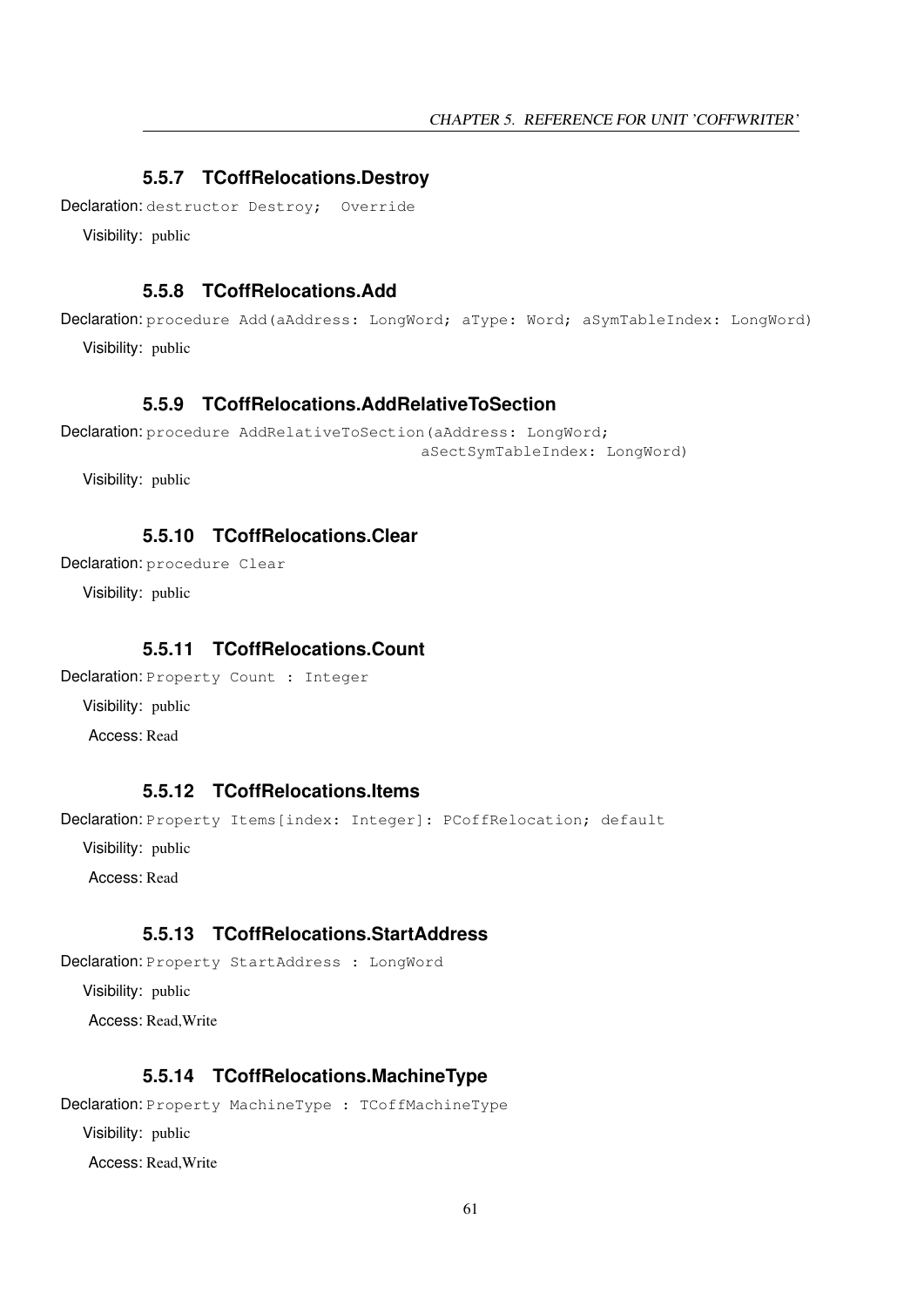## <span id="page-62-0"></span>5.6 TCoffResourceWriter

#### **5.6.1 Description**

This class provides a writer for COFF object files containing resources.

COFF is the file format used by Microsoft Windows object files. Usually resources get stored in a object file that can be given to a linker to produce an executable.

MachineType [\(64\)](#page-64-0) property can be used to set the machine type of the object file to generate.

See also: TCoffResourceWriter.MachineType [\(64\)](#page-64-0), TAbstractResourceWriter [\(59\)](#page-59-0), TCoffResourceWriter [\(59\)](#page-59-0)

| Page | Method                  | Description |
|------|-------------------------|-------------|
| 64   | Create                  |             |
| 64   | Destroy                 |             |
| 63   | FixCoffHeader           |             |
| 63   | FixSectionHeader        |             |
| 63   | GetDescription          |             |
| 63   | GetExtensions           |             |
| 63   | GetFixedCoffHeader      |             |
| 64   | PrescanNode             |             |
| 64   | PrescanResourceTree     |             |
| 64   | Write                   |             |
| 63   | WriteCoffStringTable    |             |
| 62   | WriteEmptyCoffHeader    |             |
| 62   | WriteEmptySectionHeader |             |
| 63   | WriteRawData            |             |
| 63   | WriteRelocations        |             |
| 63   | WriteResStringTable     |             |
| 64   | WriteSymbolTable        |             |

#### **5.6.2 Method overview**

## **5.6.3 Property overview**

|    | Page Properties      |    | Access Description                  |
|----|----------------------|----|-------------------------------------|
| 64 | MachineType          | rw | The machine type of the object file |
|    | OppositeEndianess rw |    |                                     |

## <span id="page-62-1"></span>**5.6.4 TCoffResourceWriter.WriteEmptyCoffHeader**

Declaration: procedure WriteEmptyCoffHeader(aStream: TStream)

Visibility: protected

#### <span id="page-62-2"></span>**5.6.5 TCoffResourceWriter.WriteEmptySectionHeader**

```
Declaration: procedure WriteEmptySectionHeader(aStream: TStream); Virtual
```
Visibility: protected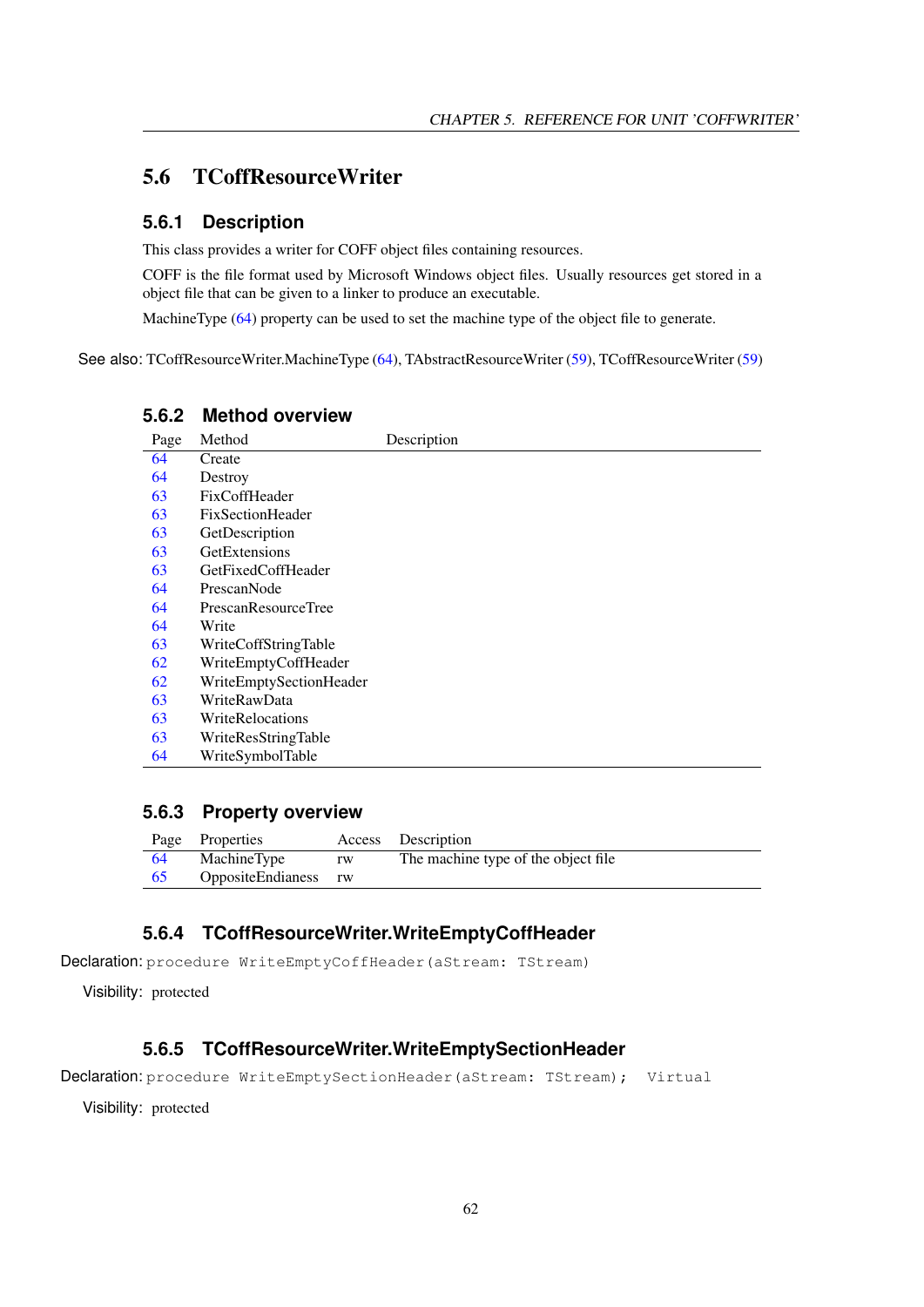## <span id="page-63-8"></span>**5.6.6 TCoffResourceWriter.WriteResStringTable**

Declaration: procedure WriteResStringTable(aStream: TStream); Virtual Visibility: protected

## <span id="page-63-6"></span>**5.6.7 TCoffResourceWriter.WriteRawData**

Declaration: procedure WriteRawData(aStream: TStream)

Visibility: protected

#### <span id="page-63-7"></span>**5.6.8 TCoffResourceWriter.WriteRelocations**

Declaration: procedure WriteRelocations(aStream: TStream)

Visibility: protected

#### <span id="page-63-5"></span>**5.6.9 TCoffResourceWriter.WriteCoffStringTable**

Declaration: procedure WriteCoffStringTable(aStream: TStream)

Visibility: protected

#### <span id="page-63-4"></span>**5.6.10 TCoffResourceWriter.GetFixedCoffHeader**

```
Declaration: function GetFixedCoffHeader : TCoffHeader; Virtual
  Visibility: protected
```
#### <span id="page-63-0"></span>**5.6.11 TCoffResourceWriter.FixCoffHeader**

Declaration: procedure FixCoffHeader(aStream: TStream)

Visibility: protected

## <span id="page-63-1"></span>**5.6.12 TCoffResourceWriter.FixSectionHeader**

Declaration: procedure FixSectionHeader(aStream: TStream; aResources: TResources) ; Virtual

Visibility: protected

## <span id="page-63-3"></span>**5.6.13 TCoffResourceWriter.GetExtensions**

Declaration: function GetExtensions : string; Override Visibility: protected

## <span id="page-63-2"></span>**5.6.14 TCoffResourceWriter.GetDescription**

Declaration: function GetDescription : string; Override

Visibility: protected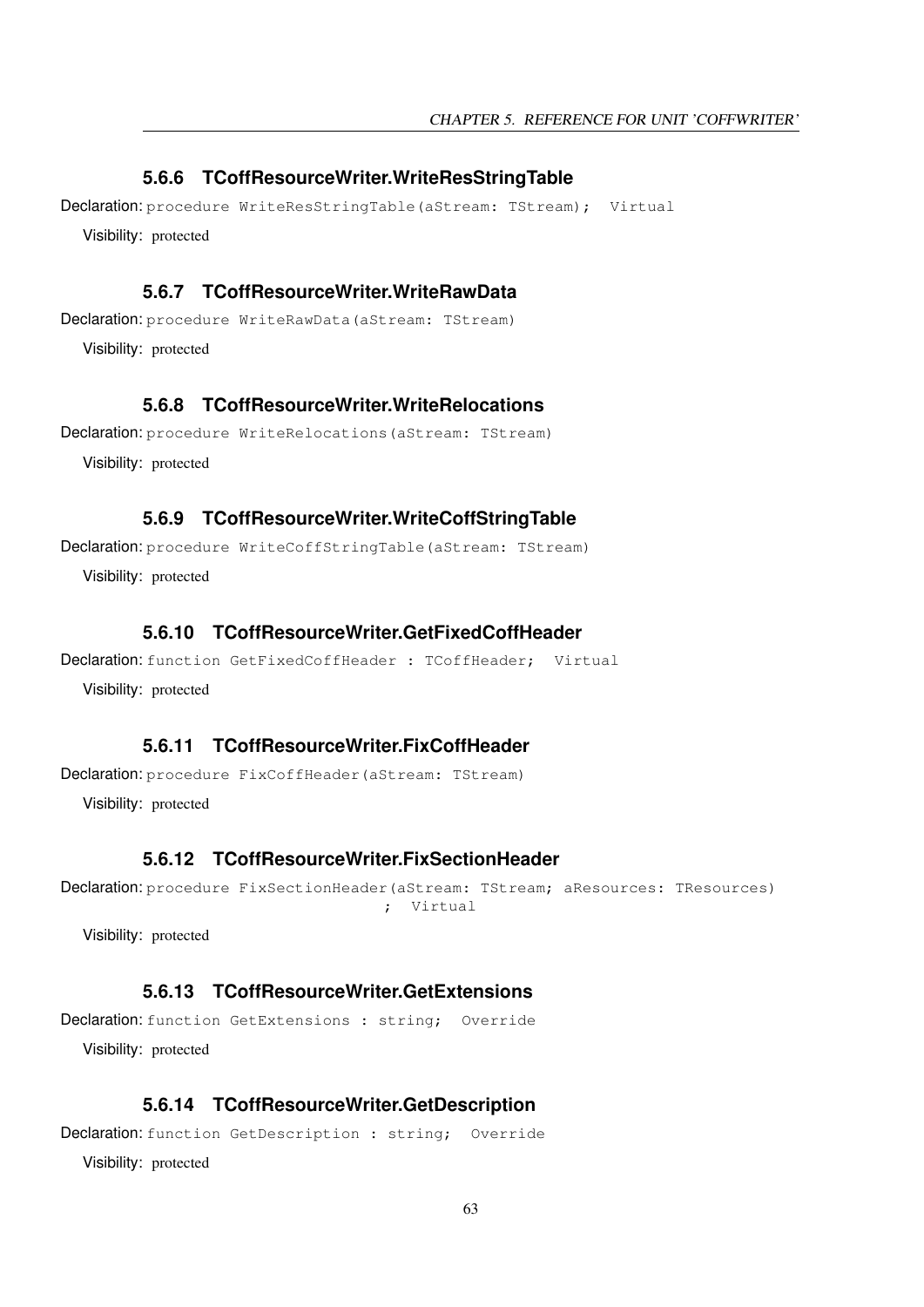#### <span id="page-64-3"></span>**5.6.15 TCoffResourceWriter.PrescanNode**

Declaration: function PrescanNode(aNode: TResourceTreeNode; aNodeSize: LongWord) : LongWord; Virtual

Visibility: protected

## <span id="page-64-4"></span>**5.6.16 TCoffResourceWriter.PrescanResourceTree**

Declaration: procedure PrescanResourceTree: Virtual

Visibility: protected

## <span id="page-64-5"></span>**5.6.17 TCoffResourceWriter.Write**

Declaration: procedure Write(aResources: TResources; aStream: TStream); Override

Visibility: protected

#### <span id="page-64-6"></span>**5.6.18 TCoffResourceWriter.WriteSymbolTable**

Declaration: procedure WriteSymbolTable(aStream: TStream; aResources: TResources) ; Virtual

Visibility: protected

## <span id="page-64-1"></span>**5.6.19 TCoffResourceWriter.Create**

Declaration: constructor Create; Override

Visibility: public

#### <span id="page-64-2"></span>**5.6.20 TCoffResourceWriter.Destroy**

Declaration: destructor Destroy; Override

Visibility: public

#### <span id="page-64-0"></span>**5.6.21 TCoffResourceWriter.MachineType**

Synopsis: The machine type of the object file

Declaration: Property MachineType : TCoffMachineType

Visibility: public

Access: Read,Write

Description: This property can be used to set the machine type of the object file to write.

See also: TCoffMachineType [\(59\)](#page-59-0)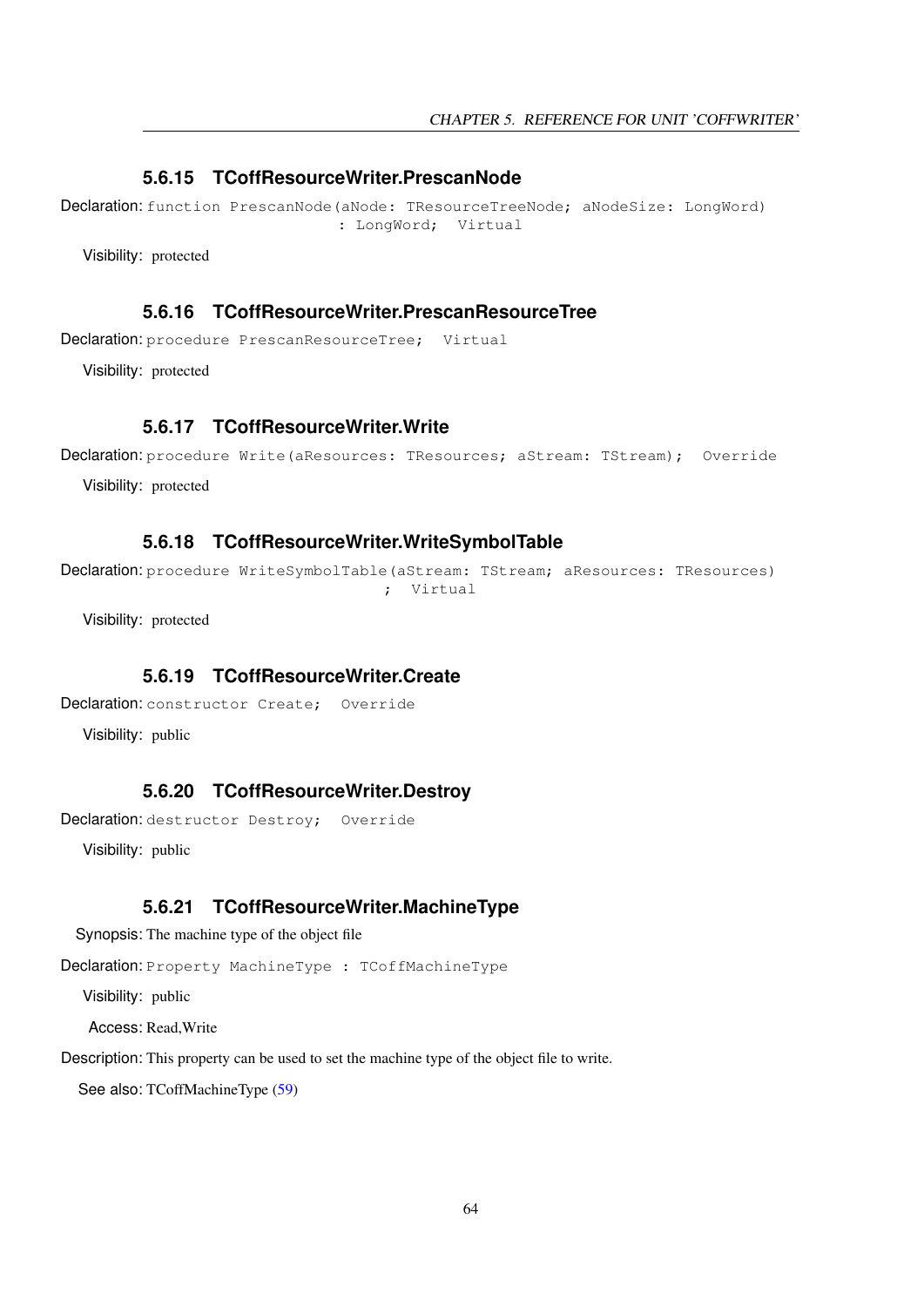## <span id="page-65-0"></span>**5.6.22 TCoffResourceWriter.OppositeEndianess**

Declaration: Property OppositeEndianess : Boolean

Visibility: public

Access: Read,Write

## 5.7 TCoffStringTable

## **5.7.1 Method overview**

|     |        | Page Method Description |
|-----|--------|-------------------------|
| 65  | Add    |                         |
| -65 | Create |                         |
| -65 | Delete |                         |
|     |        |                         |

## **5.7.2 Property overview**

|      |      | Page Properties Access Description |
|------|------|------------------------------------|
| - 65 | Size |                                    |

## <span id="page-65-2"></span>**5.7.3 TCoffStringTable.Create**

Declaration: constructor Create

Visibility: public

#### <span id="page-65-1"></span>**5.7.4 TCoffStringTable.Add**

```
Declaration: function Add(const S: string) : Integer; Override
```
Visibility: public

## <span id="page-65-3"></span>**5.7.5 TCoffStringTable.Delete**

```
Declaration: procedure Delete(Index: Integer); Override
```
Visibility: public

## <span id="page-65-4"></span>**5.7.6 TCoffStringTable.Size**

Declaration: Property Size : ptruint

Visibility: public

Access: Read

## 5.8 TResourceStringTable

#### **5.8.1 Description**

This class is used internally by TCoffResourceWriter [\(62\)](#page-62-0).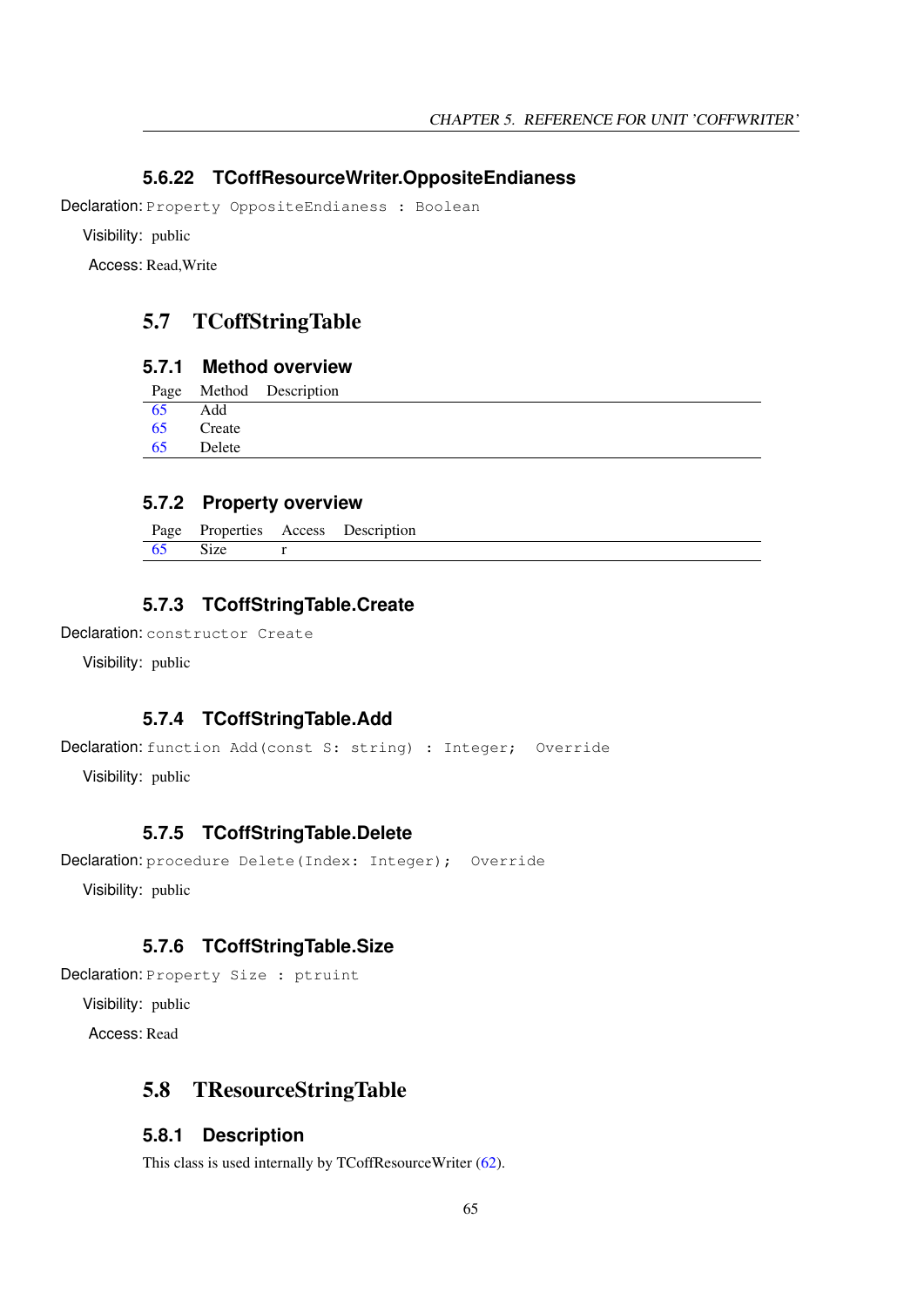|    |           | Page Method Description |
|----|-----------|-------------------------|
| 66 | Add       |                         |
|    | 66 Clear  |                         |
|    | 66 Create |                         |
| 66 | Destroy   |                         |
|    |           |                         |

## **5.8.2 Method overview**

## **5.8.3 Property overview**

| Page |              |              | Properties Access Description |
|------|--------------|--------------|-------------------------------|
| 66   | Count        | $\Gamma$     |                               |
| 67   | CurrRVA      | $\mathbf{r}$ |                               |
| 67   | EndRVA r     |              |                               |
| 67   | <b>Items</b> | r            |                               |
| 67   | StartRVA     | rw           |                               |
|      |              |              |                               |

## <span id="page-66-2"></span>**5.8.4 TResourceStringTable.Create**

```
Declaration: constructor Create
```
Visibility: public

## <span id="page-66-3"></span>**5.8.5 TResourceStringTable.Destroy**

```
Declaration: destructor Destroy; Override
```
Visibility: public

## <span id="page-66-0"></span>**5.8.6 TResourceStringTable.Add**

```
Declaration: procedure Add(s: string)
```
Visibility: public

## <span id="page-66-1"></span>**5.8.7 TResourceStringTable.Clear**

```
Declaration: procedure Clear
```
Visibility: public

## <span id="page-66-4"></span>**5.8.8 TResourceStringTable.Count**

```
Declaration: Property Count : Integer
```
Visibility: public

Access: Read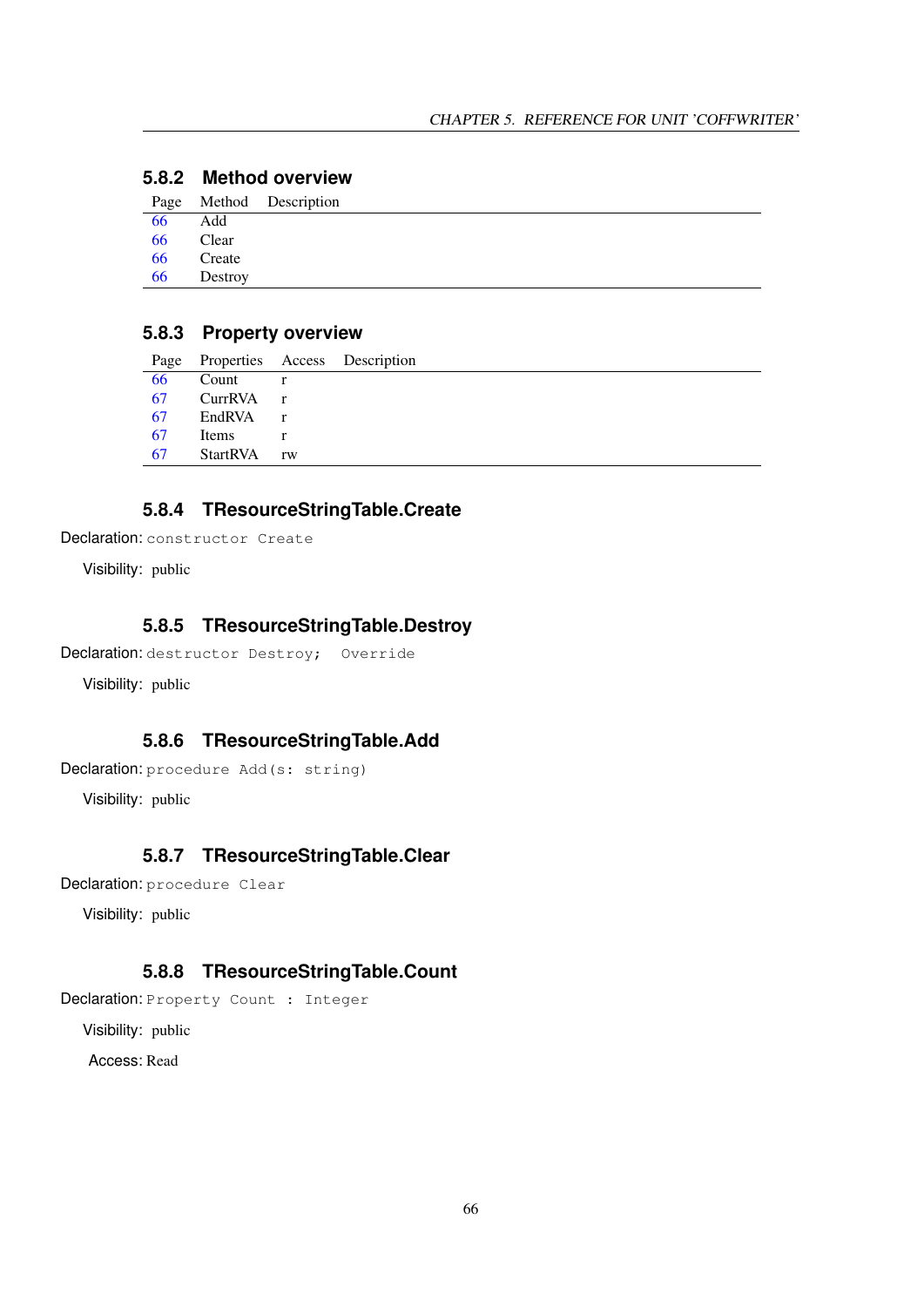## <span id="page-67-2"></span>**5.8.9 TResourceStringTable.Items**

Declaration: Property Items [index: Integer]: string; default

Visibility: public

Access: Read

## <span id="page-67-3"></span>**5.8.10 TResourceStringTable.StartRVA**

Declaration: Property StartRVA : LongWord

Visibility: public

Access: Read,Write

## <span id="page-67-0"></span>**5.8.11 TResourceStringTable.CurrRVA**

Declaration: Property CurrRVA : LongWord

Visibility: public

Access: Read

## <span id="page-67-1"></span>**5.8.12 TResourceStringTable.EndRVA**

Declaration: Property EndRVA : LongWord

Visibility: public

Access: Read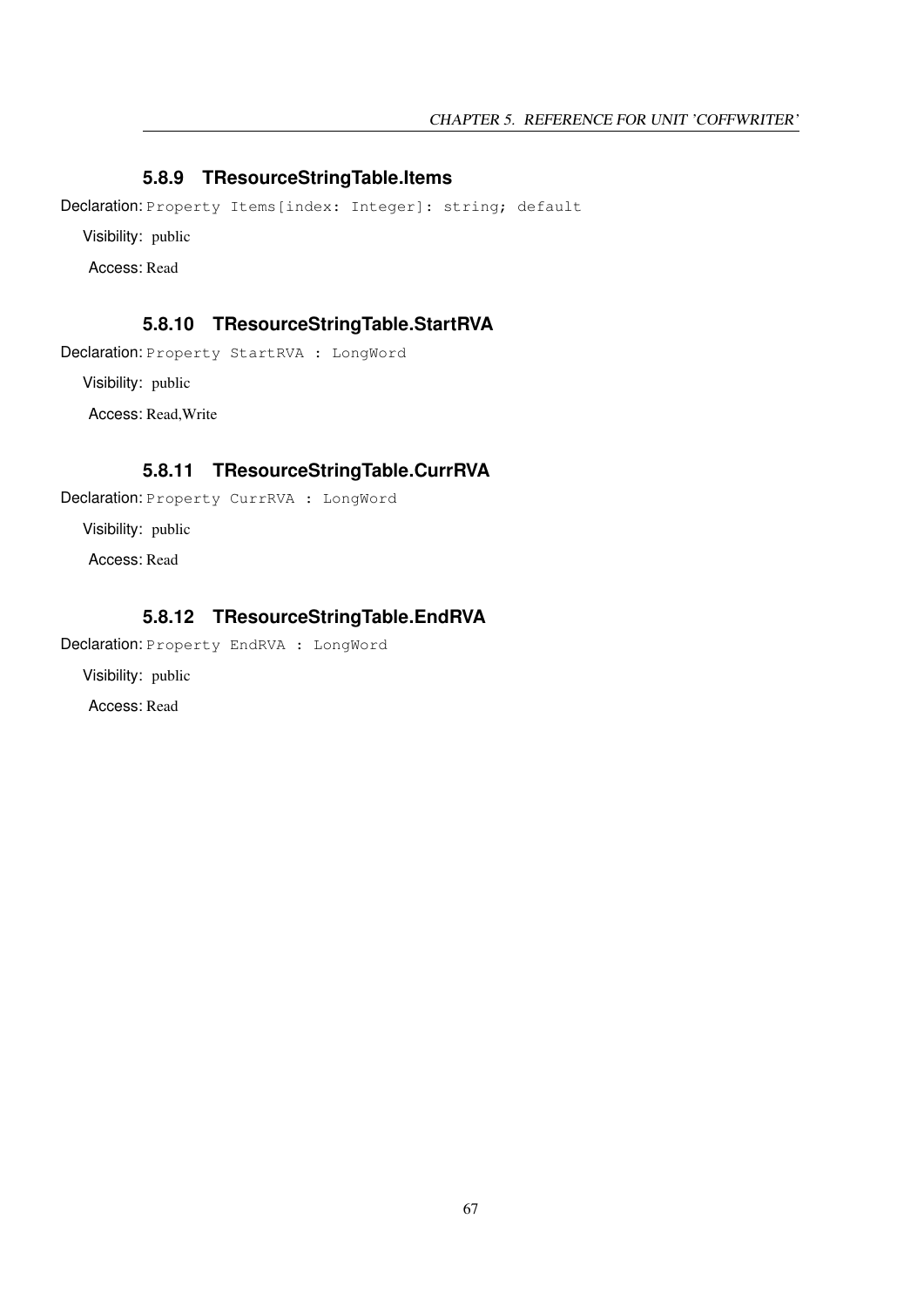# <span id="page-68-1"></span>Reference for unit 'dfmreader'

## 6.1 Used units

Table 6.1: Used units by unit 'dfmreader'

| Name     | Page |
|----------|------|
| Classes  | ??   |
| resource | 129  |
| sysutils | 77   |

## 6.2 Overview

This unit contains TDfmResourceReader [\(68\)](#page-68-0), a TAbstractResourceReader [\(68\)](#page-68-1) descendant used to compile DFM files to resources.

Adding this unit to a program's uses clause registers class TDfmResourceReader [\(68\)](#page-68-0) with TResources [\(68\)](#page-68-1).

## <span id="page-68-0"></span>6.3 TDfmResourceReader

## **6.3.1 Description**

This class isn't a proper resource reader. It provides a quick way to create a resource file from a DFM/XFM/LFM file, similar to what Delphi does with constructs like  $\{\$R \star dfm\}$ .

This class reads a DFM, XFM or LFM file, compiles it to binary format if it isn't, and stores it in a resource of type RT\_RCDATA [\(68\)](#page-68-1) with the name of the form specified in the DFM file.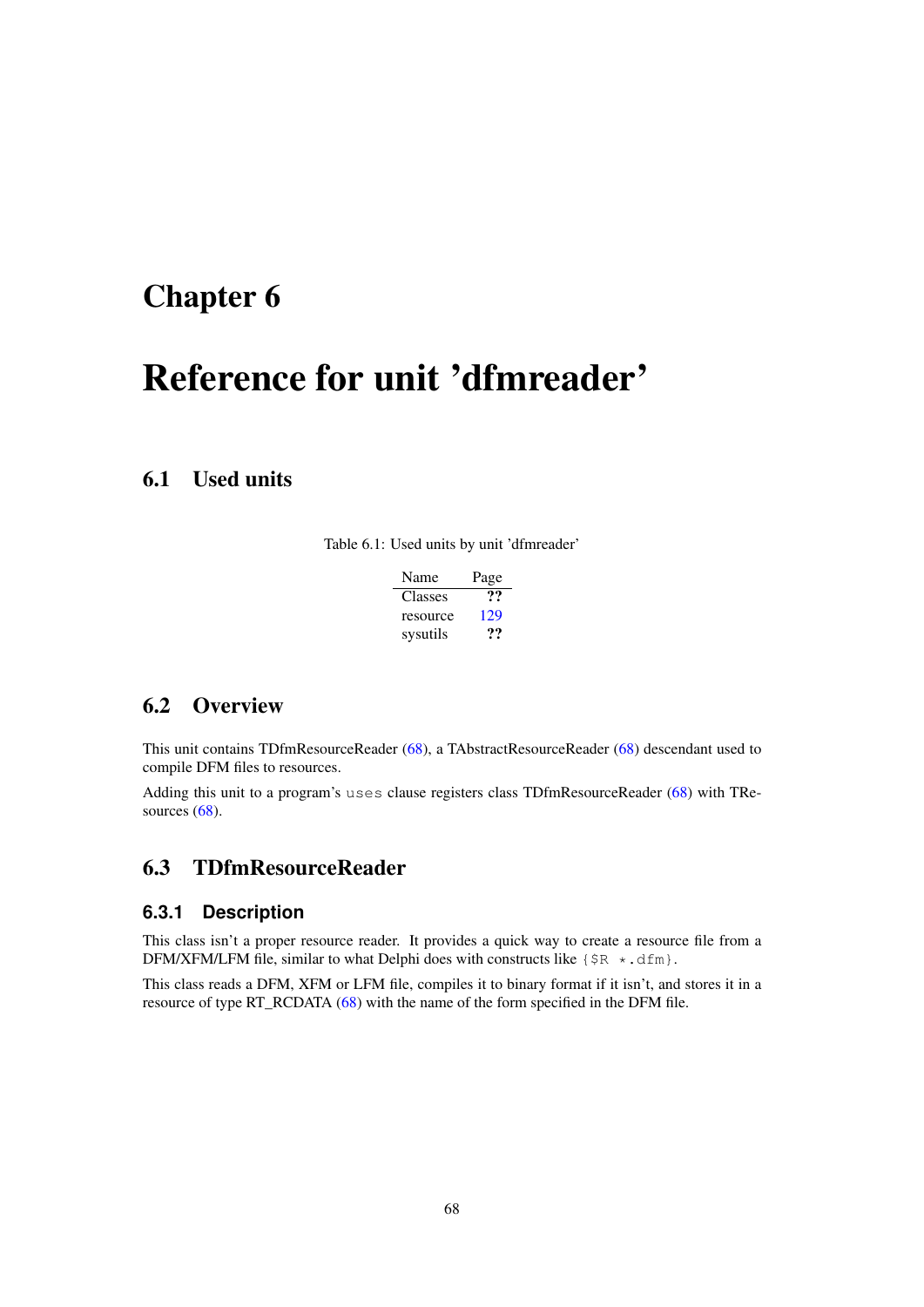## **6.3.2 Method overview**

| Page | Method         | Description |
|------|----------------|-------------|
| 69   | CheckMagic     |             |
| 69   | Create         |             |
| 69   | Destroy        |             |
| 69   | GetDescription |             |
| 69   | GetExtensions  |             |
| 69   | Load           |             |

## <span id="page-69-4"></span>**6.3.3 TDfmResourceReader.GetExtensions**

Declaration: function GetExtensions : string; Override

Visibility: protected

## <span id="page-69-3"></span>**6.3.4 TDfmResourceReader.GetDescription**

Declaration: function GetDescription : string; Override

Visibility: protected

## <span id="page-69-5"></span>**6.3.5 TDfmResourceReader.Load**

Declaration: procedure Load (aResources: TResources; aStream: TStream); Override Visibility: protected

#### <span id="page-69-0"></span>**6.3.6 TDfmResourceReader.CheckMagic**

```
Declaration: function CheckMagic(aStream: TStream) : Boolean; Override
```
Visibility: protected

## <span id="page-69-1"></span>**6.3.7 TDfmResourceReader.Create**

Declaration: constructor Create; Override

Visibility: public

## <span id="page-69-2"></span>**6.3.8 TDfmResourceReader.Destroy**

Declaration: destructor Destroy; Override

Visibility: public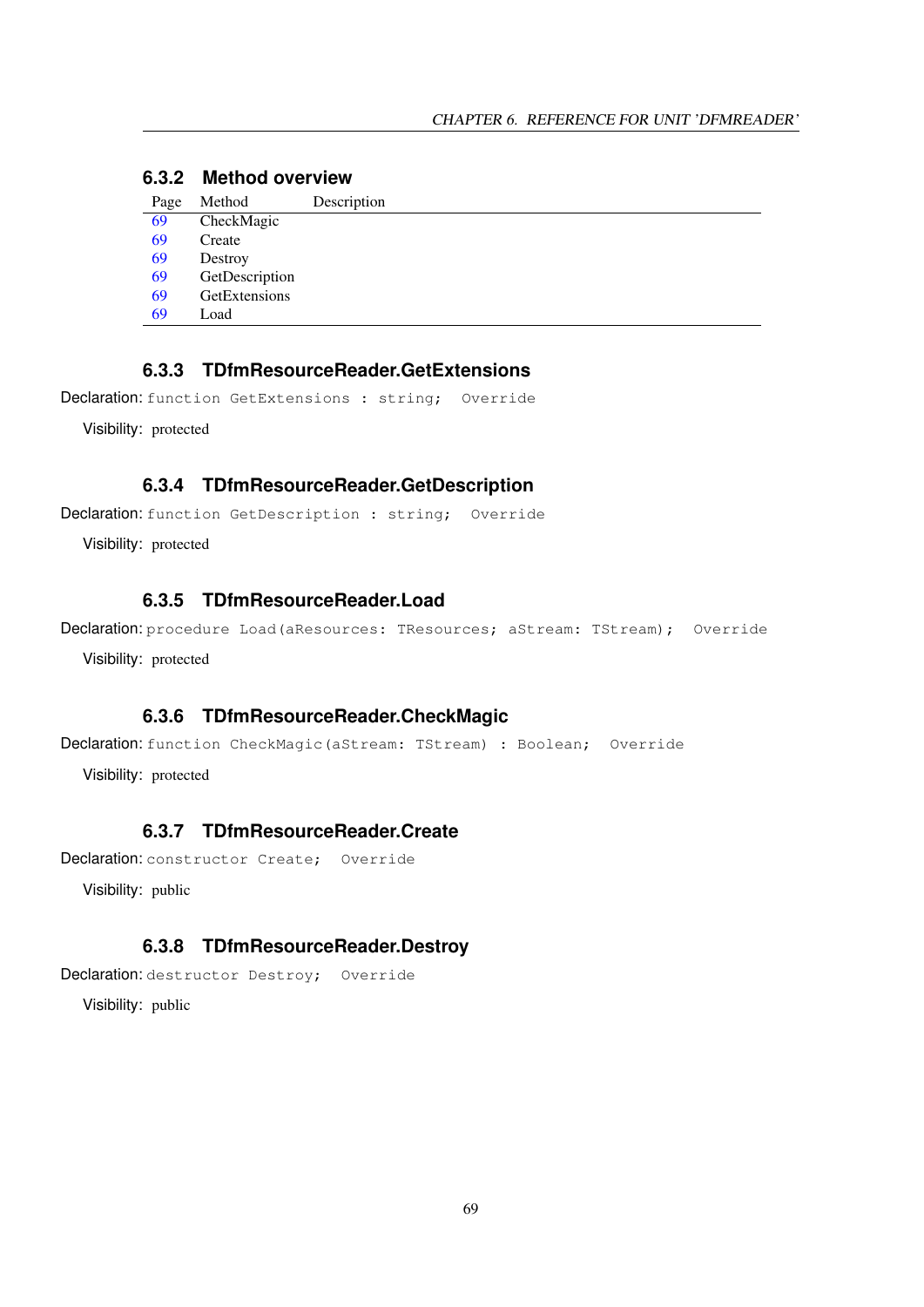# <span id="page-70-0"></span>Reference for unit 'elfconsts'

## 7.1 Overview

These constants are used internally by TElfResourceWriter [\(70\)](#page-70-0) and TElfResourceReader [\(70\)](#page-70-0). The only type of interest for the user is TElfMachineType [\(75\)](#page-75-0).

## 7.2 Constants, types and variables

#### **7.2.1 Constants**

 $EF\_IA\_64\_AB164 = $10$  $ELFCLASS32 = 1$  $ELFCLASS64 = 2$ ELFCLASSNONE = 0 ELFDATA2LSB = 1  $ELFDATA2MSB = 2$  $ELFDATANONE = 0$ ELFMAGIC =  $chr(S7f)$  + 'ELF' ELFOSABI\_ARM = 97 ELFOSABI\_FREEBSD = 9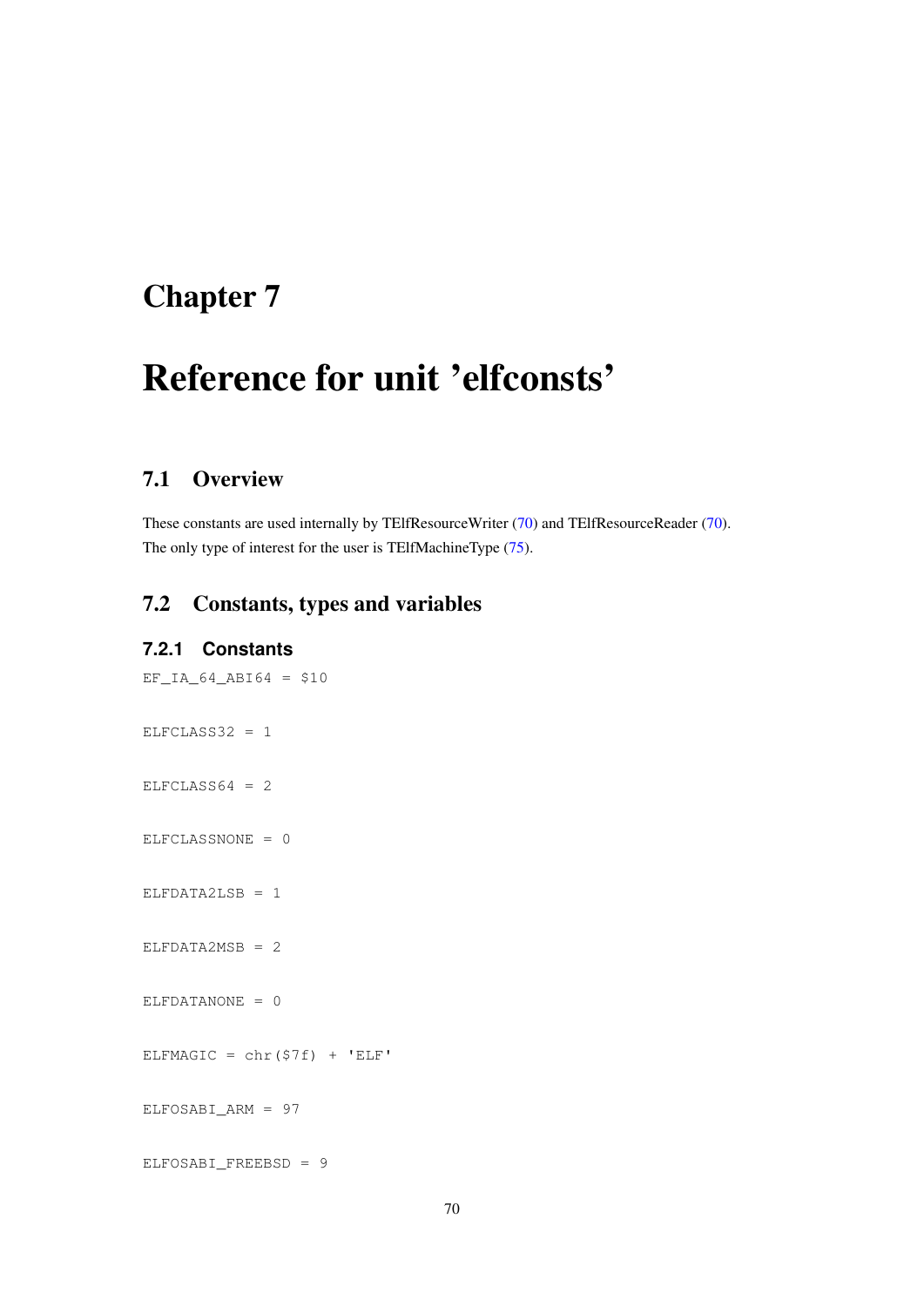```
ELFOSABI_LINUX = 3
ELFOSABI_NONE = 0
EM_386 = 3EM_68K = 4EM\_AARCH64 = 183EM\_ALPHA = $9026EM\_ARM = 40EM_IA_64 = 50EM_MIPS = 8EM_MIPS_RS3_LE = 10EM_MIPS_X = 51EM_NONE = 0EM_PPC = 20EM_PPC64 = 21EM\_SPARC = 2EM_X86_64 = 62ET CORE = 4
ET_DYN = 3ET<sub>EXEC</sub> = 2
```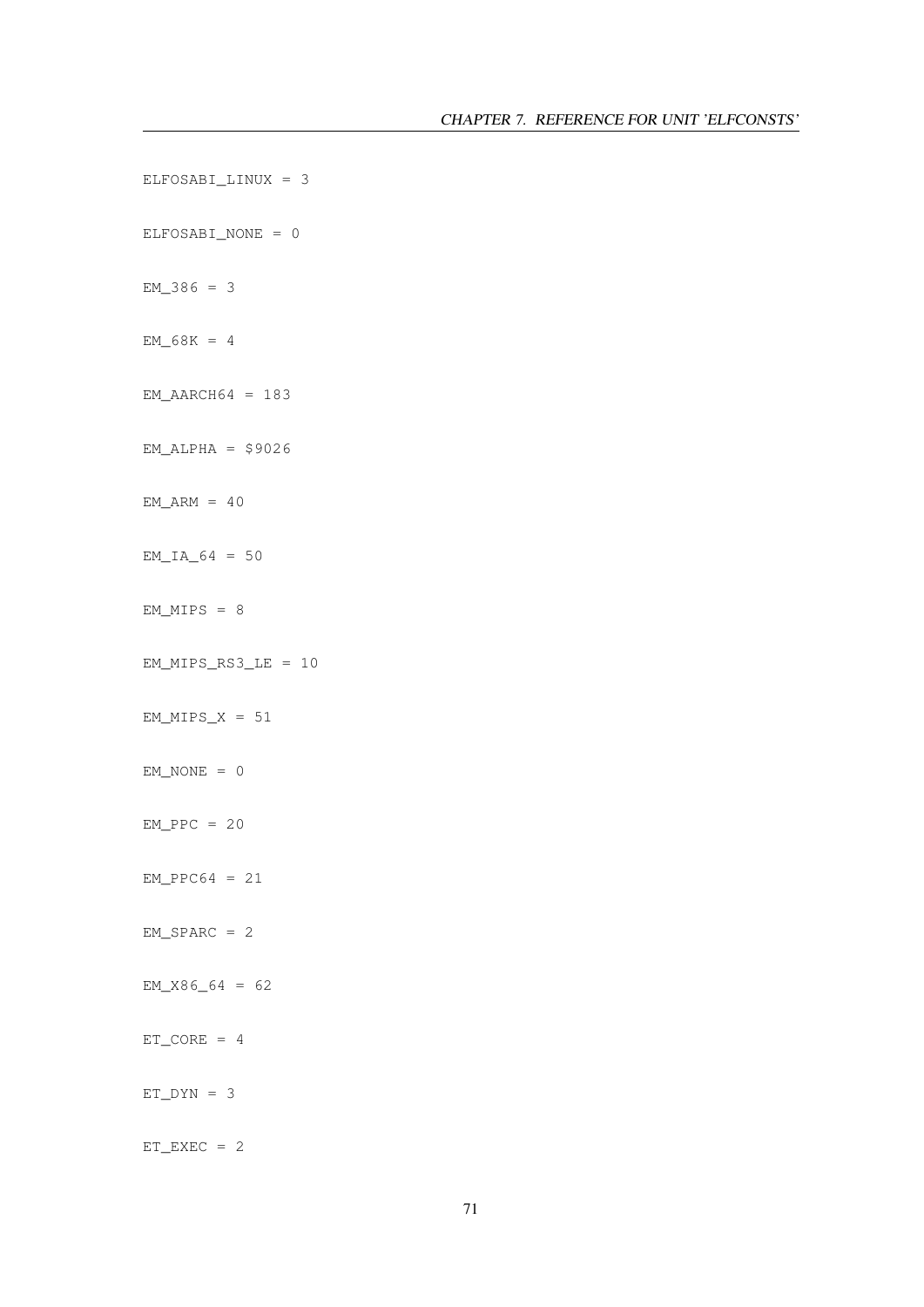```
ET_HIOS = $feff
ET_HIPROC = $ffff
ET\_LOOS = $fe00ET_LOPROC = $ff00
ET_NONE = 0ET_REL = 1EV_CURRENT = 1EV_NONE = 0HANDLESECT_IDX = 2
HandlesSectName = 'fpc.reshandles'
RsrcSectName = 'fpc.resources'
RSRCSECT_IDX = 1
R_386_32 = 1
R_68K_32 = 1
R_{AARCH64\ ABS64} = 257R_ALPHA_REFQUAD = 2
R\_ARM\_ABS32 = 2R_IA64_IDIR64LSB = $27R_MIPS_32 = 2
```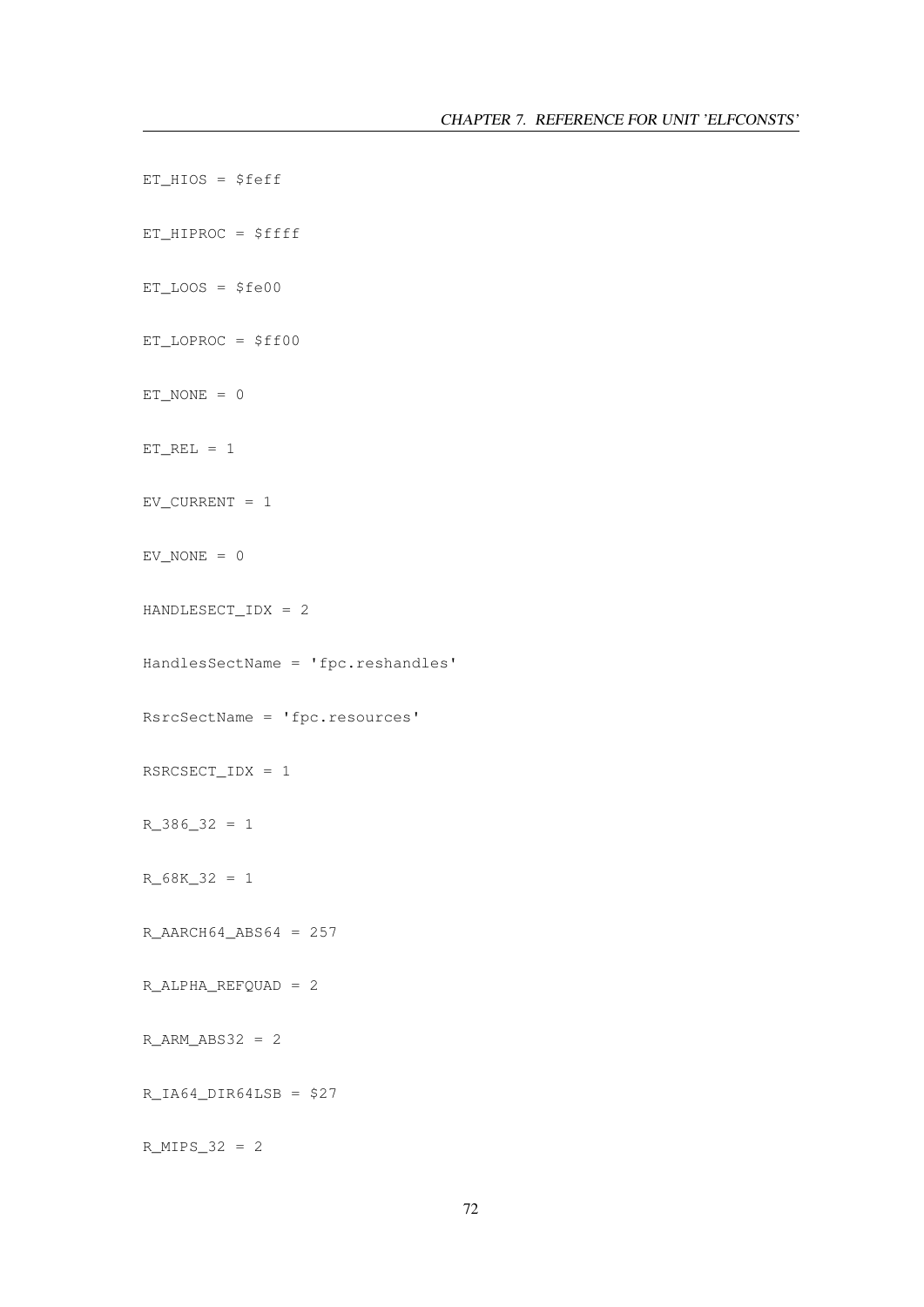```
R_PPC_ADDR32 = 1R_SPARC_32 = 3
R_X86_64_64 = 1SHF\_ALLOC = 2SHF_EXECINSTR = 4
SHF_MASKOS = $0f000000SHF_MASKPROC = $f0000000
SHF_WRITE = 1
SHT_DYNAMIC = 6
SHT_DYNSYM = 11
SHT_HASH = 5
SHT_HIOS = $fffffffSHT_HIPROC = $7fffffff
SHT_LOOS = $80000000
SHT_LOPROC = $70000000
SHT_NOBITS = 8
SHT_NOTE = 7
SHT_NULL = 0
```
 $R_PPC64\rule{0pt}{0pt}$   $R_PPC64\rule{0pt}{0pt}$   $R_PPC64\rule{0pt}{0pt}$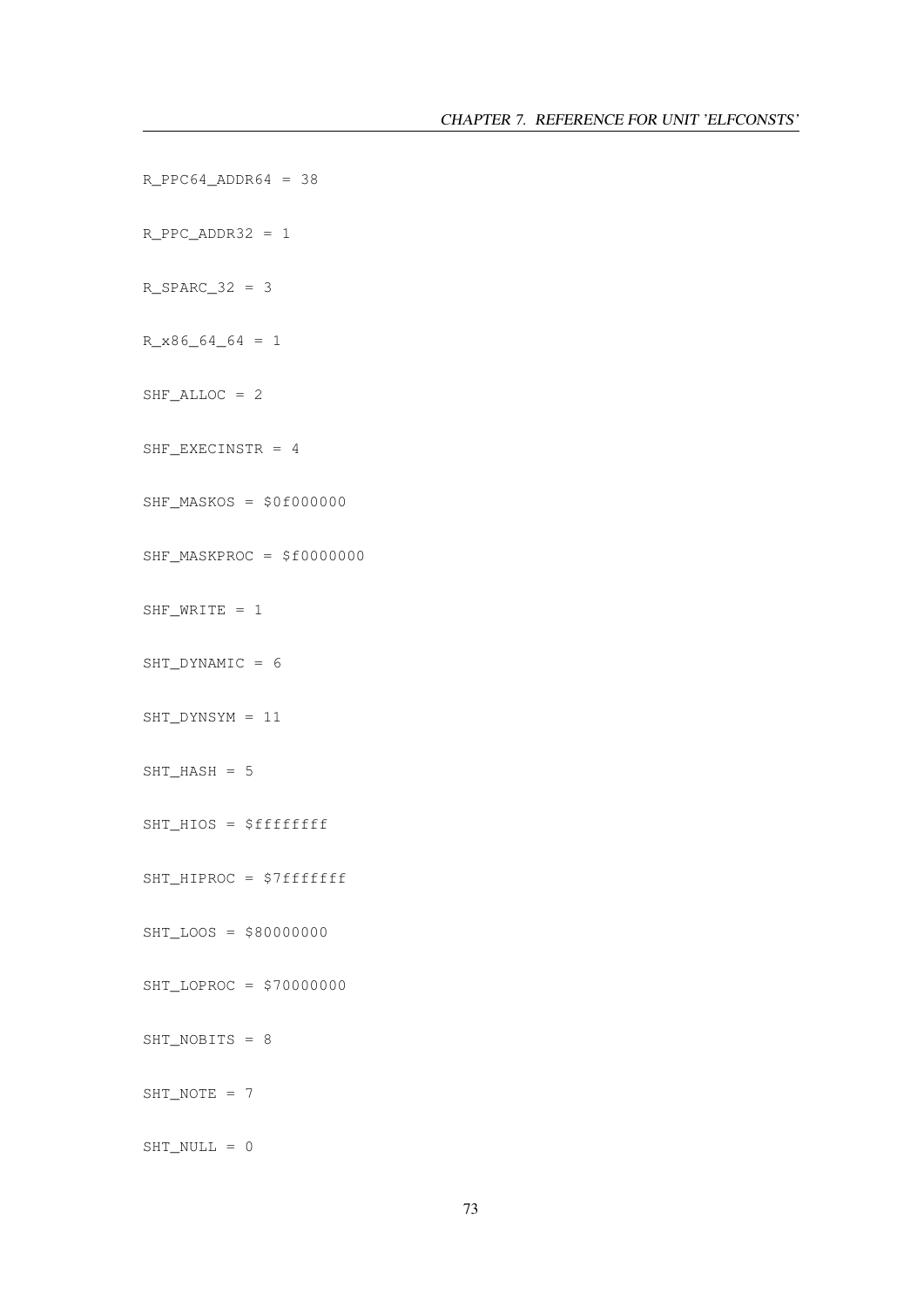- SHT\_PROGBITS = 1
- $SHT_REL = 9$
- SHT\_RELA = 4
- SHT\_SHLIB = 10
- SHT\_STRTAB = 3
- SHT\_SYMTAB = 2
- STB\_GLOBAL = 1
- $STB_HIOS = 12$
- STB\_HIPROC = 15
- STB LOCAL  $= 0$
- $STB\_LOOS = 10$
- STB\_LOPROC = 13
- $STB_WEAK = 2$
- STT\_COMMON = 5
- STT\_FILE = 4
- STT\_FUNC = 2
- STT  $HIOS = 12$
- STT\_HIPROC = 15
- $STT\_LOOS = 10$
- STT\_LOPROC = 13
- STT\_NOTYPE = 0
- STT\_OBJECT = 1
- STT\_SECTION = 3
- STT\_SPARC\_REGISTER = 13

 $STT_TLS = 6$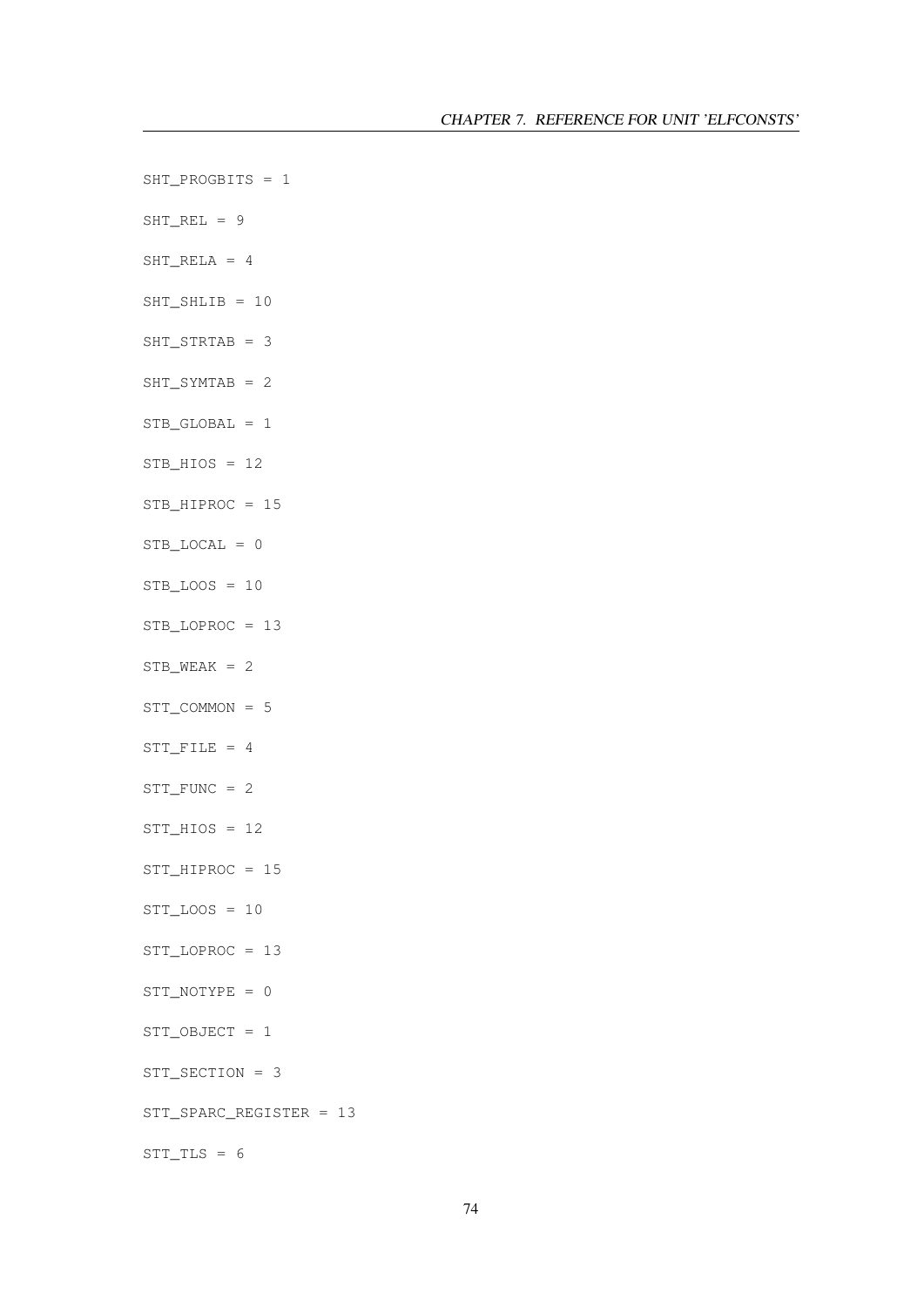# **7.2.2 Types**

,

,

TElfMachineType = (emtnone, emtsparc, emti386, emtm68k, emtppc, emtppc64

emtarm, emtarmeb, emtia64, emtx86\_64, emtalpha, emtmips

emtmipsel,emtppc64le,emtaarch64)

Table 7.1: Enumeration values for type TElfMachineType

| Value      | Explanation                 |
|------------|-----------------------------|
| emtaarch64 |                             |
| emtalpha   | DEC Alpha machine type      |
| emtarm     | ARM machine type            |
| emtarmeb   | ARM Big Endian machine type |
| emti386    | Intel 386 machine type      |
| emtia64    | Intel IA-64 machine type    |
| emtm68k    | Motorola 68000 machine type |
| emtmips    |                             |
| emtmipsel  |                             |
| emtnone    | Invalid machine type        |
| emtppc     | PowerPC machine type        |
| emtppc64   | PowerPC 64 machine type     |
| emtppc64le |                             |
| emtsparc   | Sparc machine type          |
| emtx86_64  | AMD x86_64 machine type     |

This enumeration specifies the ELF machine type.

It is used by TElfResourceWriter [\(70\)](#page-70-0) to specify the machine type of the generated object file and by TElfResourceReader [\(70\)](#page-70-0) to read the machine type of the object file that has been read.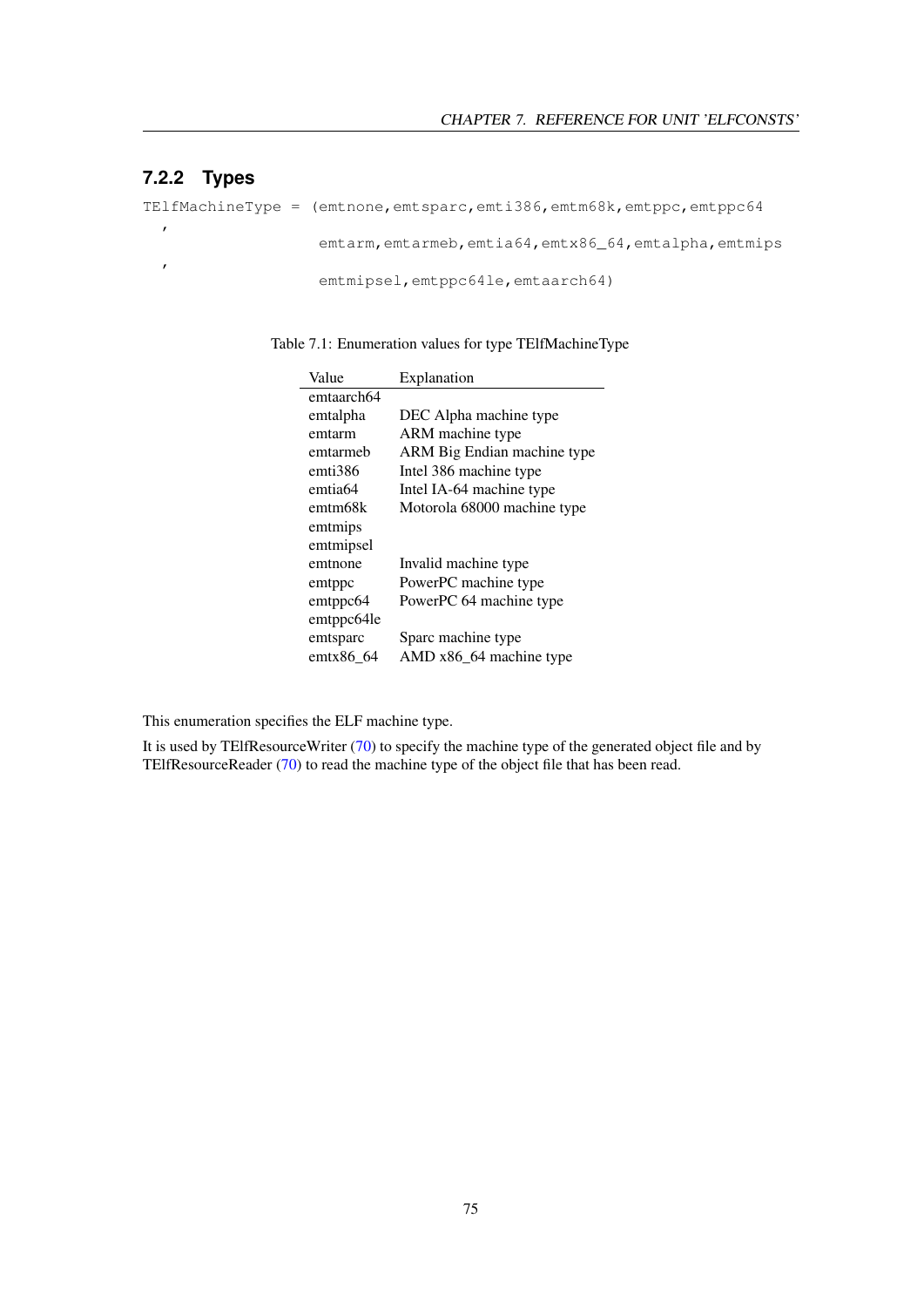# <span id="page-76-0"></span>Reference for unit 'elfreader'

# 8.1 Used units

Table 8.1: Used units by unit 'elfreader'

| Name      | Page |
|-----------|------|
| Classes   | ??   |
| elfconsts | 70   |
| elftypes  | ??   |
| resource  | 129  |
| sysutils  | 77   |

# 8.2 Overview

This unit contains TElfResourceReader [\(77\)](#page-77-0), a TAbstractResourceReader [\(76\)](#page-76-0) descendant that is able to read ELF object files containing resources.

Adding this unit to a program's uses clause registers class TElfResourceReader [\(77\)](#page-77-0) with TRe-sources [\(76\)](#page-76-0).

# 8.3 EElfResourceReaderException

### **8.3.1 Description**

Base class for elf resource reader-related exceptions

# 8.4 EElfResourceReaderNoSectionsException

### **8.4.1 Description**

This exception is raised by Load [\(76\)](#page-76-0) method of TElfResourceReader [\(77\)](#page-77-0) when no section headers are found.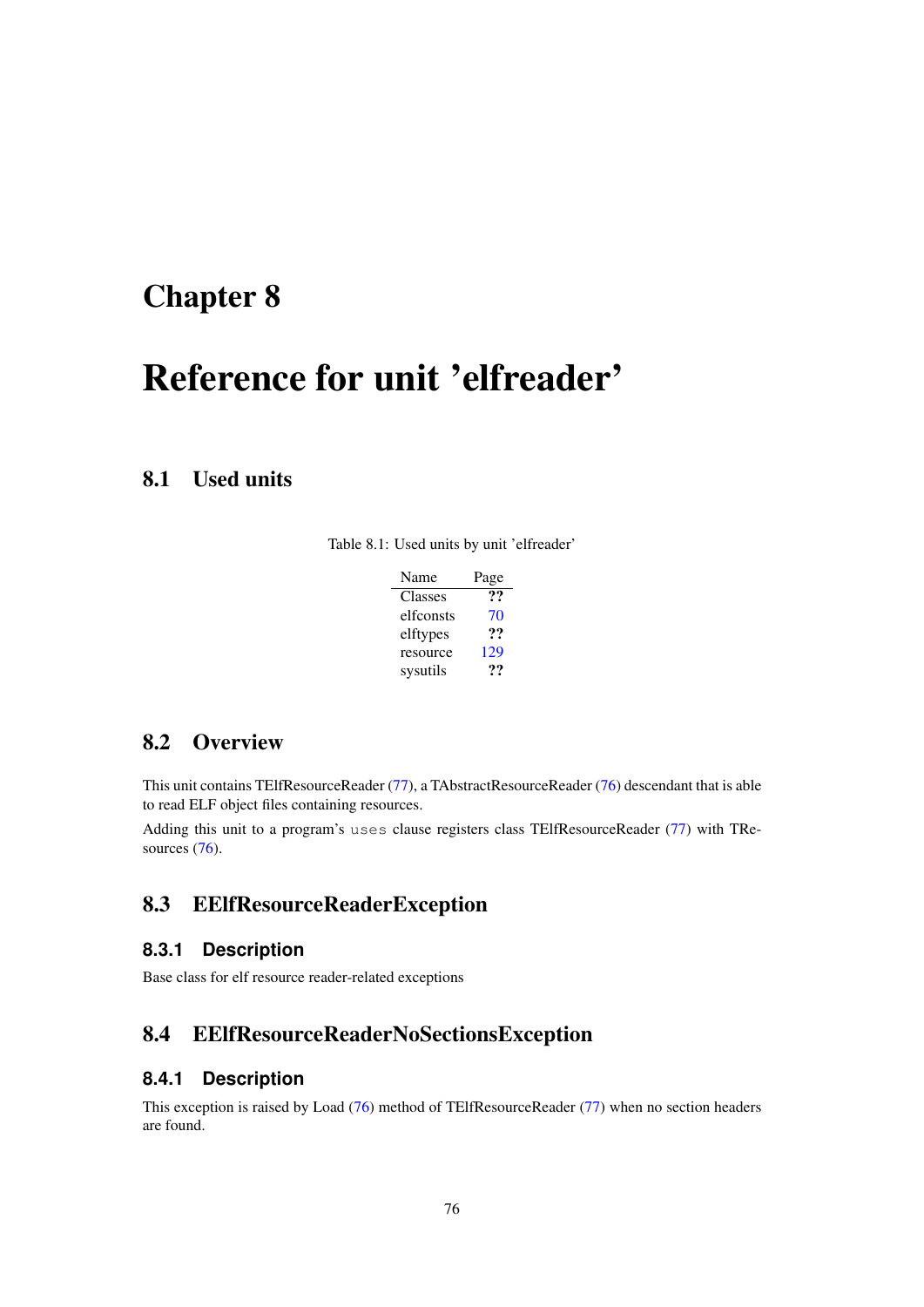# 8.5 EElfResourceReaderNoStringTableException

# **8.5.1 Description**

This exception is raised by Load [\(76\)](#page-76-0) method of TElfResourceReader [\(77\)](#page-77-0) when no ELF string table is found.

# 8.6 EElfResourceReaderUnknownClassException

# **8.6.1 Description**

This exception is raised by Load [\(76\)](#page-76-0) method of TElfResourceReader [\(77\)](#page-77-0) when class field of ELF header is neither ELFCLASS32 [\(76\)](#page-76-0) nor ELFCLASS64 (76).

# 8.7 EElfResourceReaderUnknownVersionException

# **8.7.1 Description**

This exception is raised by Load [\(76\)](#page-76-0) method of TElfResourceReader [\(77\)](#page-77-0) when version field of ELF header is not 1.

# <span id="page-77-0"></span>8.8 TElfResourceReader

## **8.8.1 Description**

This class provides a reader for ELF object files and images containing resources.

ELF is the file format used by unices and other operating systems for object files and image files (executables, dynamic libraries and so on). Free Pascal can store resources in ELF files in its own format.

After an object file has been read, MachineType [\(78\)](#page-78-0) property holds the machine type the object file was built for.

Remark This reader can't read ELF files without section headers. These are however very rare.

See also: TElfResourceReader.MachineType [\(78\)](#page-78-0), TAbstractResourceReader [\(76\)](#page-76-0), TElfResourceWriter [\(76\)](#page-76-0), Format of resources in object files [\(76\)](#page-76-0)

## **8.8.2 Method overview**

| Page | Method         | Description |
|------|----------------|-------------|
| 78   | CheckMagic     |             |
| 78   | Create         |             |
| 78   | Destroy        |             |
| 78   | GetDescription |             |
| 78   | GetExtensions  |             |
| 78   | Load           |             |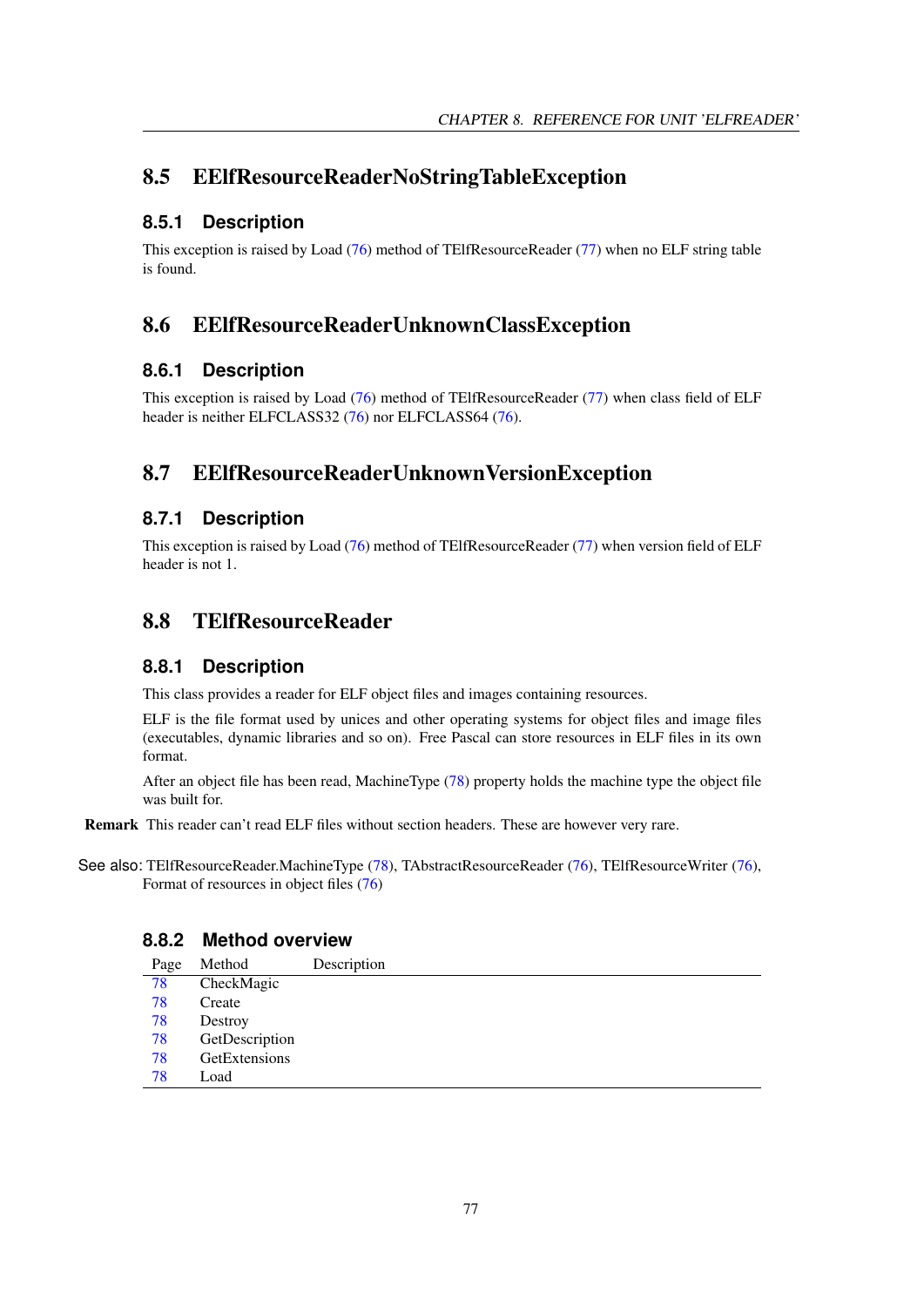### **8.8.3 Property overview**

| Page Properties | Access Description                  |
|-----------------|-------------------------------------|
| MachineType r   | The machine type of the object file |

### <span id="page-78-5"></span>**8.8.4 TElfResourceReader.GetExtensions**

```
Declaration: function GetExtensions : string; Override
```
Visibility: protected

### <span id="page-78-4"></span>**8.8.5 TElfResourceReader.GetDescription**

```
Declaration: function GetDescription : string; Override
```
Visibility: protected

## <span id="page-78-6"></span>**8.8.6 TElfResourceReader.Load**

```
Declaration: procedure Load (aResources: TResources; aStream: TStream); Override
  Visibility: protected
```
### <span id="page-78-1"></span>**8.8.7 TElfResourceReader.CheckMagic**

```
Declaration: function CheckMagic (aStream: TStream) : Boolean; Override
  Visibility: protected
```
### <span id="page-78-2"></span>**8.8.8 TElfResourceReader.Create**

```
Declaration: constructor Create: Override
  Visibility: public
```
### <span id="page-78-3"></span>**8.8.9 TElfResourceReader.Destroy**

```
Declaration: destructor Destroy; Override
  Visibility: public
```
### <span id="page-78-0"></span>**8.8.10 TElfResourceReader.MachineType**

Synopsis: The machine type of the object file

Declaration: Property MachineType : TElfMachineType

Visibility: public

Access: Read

Description: This property holds the machine type of the object file that has been read. Remark Obviously, this property is meaningful only after an object file has been read.

See also: TElfMachineType [\(76\)](#page-76-0)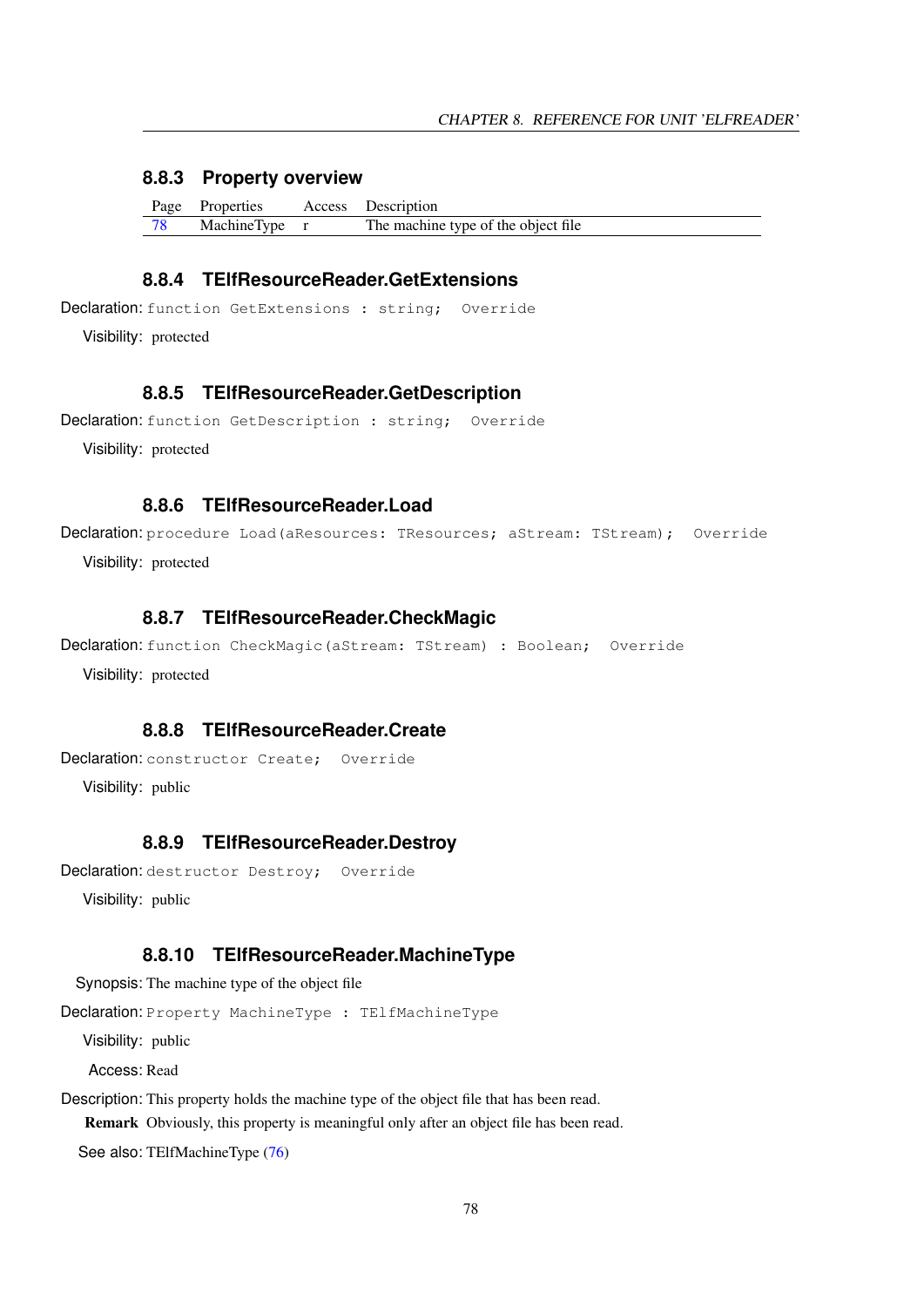# <span id="page-79-0"></span>Reference for unit 'elfwriter'

# 9.1 Used units

Table 9.1: Used units by unit 'elfwriter'

| Name      | Page |
|-----------|------|
| Classes   | "    |
| elfconsts | 70   |
| elftypes  | ??   |
| resource  | 129  |
| sysutils  | 77   |

# 9.2 Overview

This unit contains TElfResourceWriter [\(80\)](#page-80-0), a TAbstractResourceWriter [\(79\)](#page-79-0) descendant that is able to write ELF object files containing resources.

Adding this unit to a program's uses clause registers class TElfResourceWriter [\(80\)](#page-80-0) with TRe-sources [\(79\)](#page-79-0).

# 9.3 EElfResourceWriterException

### **9.3.1 Description**

Base class for elf resource writer-related exceptions

# 9.4 EElfResourceWriterUnknownClassException

### **9.4.1 Description**

If this exception is raised, an internal error occurred.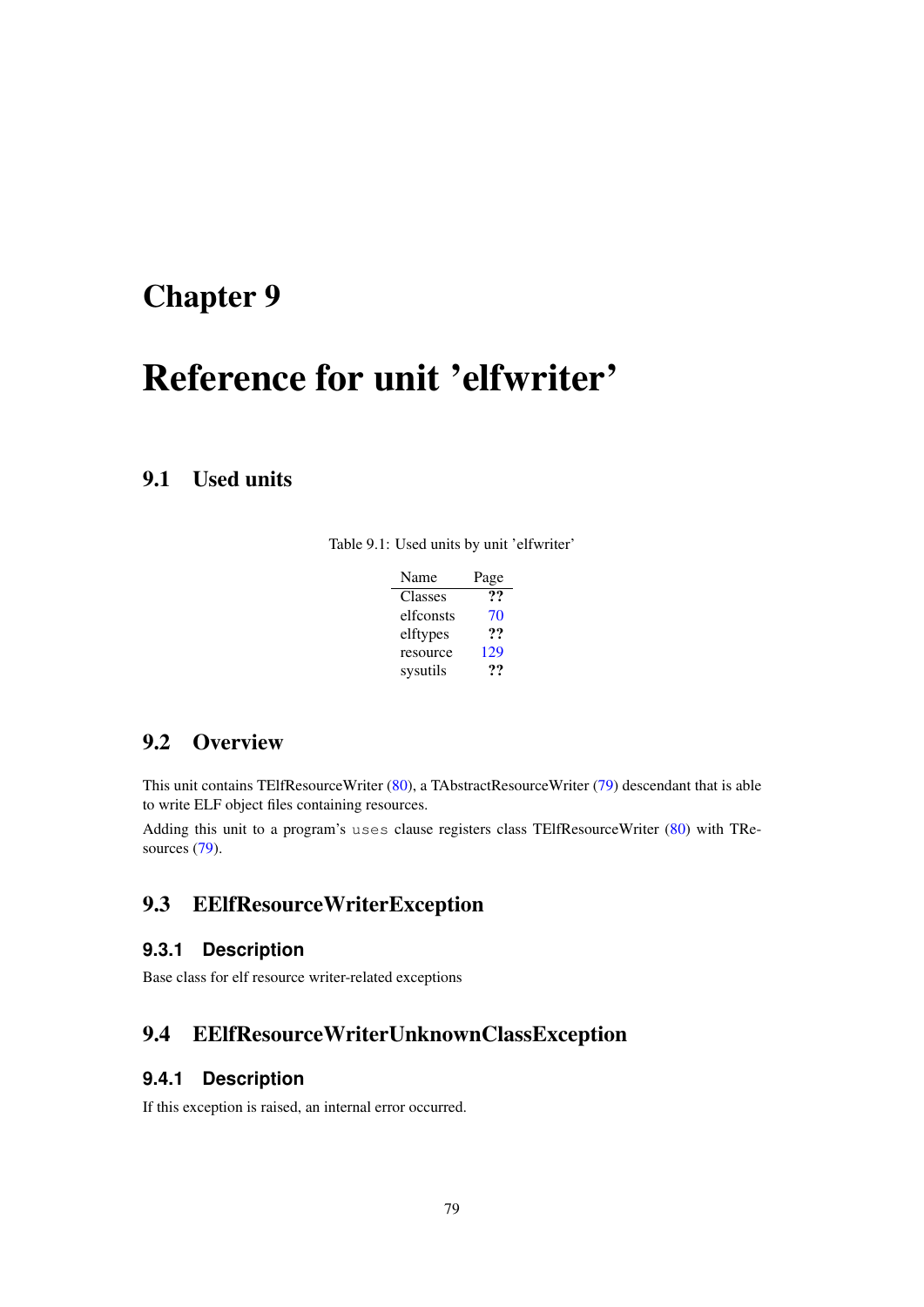# <span id="page-80-2"></span>9.5 EElfResourceWriterUnknownMachineException

### **9.5.1 Description**

This exception is raised when an attempt is made to set TElfResourceWriter.MachineType [\(81\)](#page-81-0) to an unknown machine type.

See also: TElfResourceWriter.MachineType [\(81\)](#page-81-0)

# 9.6 EElfResourceWriterUnknownSectionException

### **9.6.1 Description**

If this exception is raised, an internal error occurred.

## <span id="page-80-0"></span>9.7 TElfResourceWriter

### **9.7.1 Description**

This class provides a writer for ELF object files and images containing resources.

ELF is the file format used by unices and other operating systems for object files and image files (executables, dynamic libraries and so on). Free Pascal can store resources in ELF files in its own format.

MachineType [\(81\)](#page-81-0) property can be used to set the machine type of the object file to generate.

See also: TElfResourceWriter.MachineType [\(81\)](#page-81-0), TAbstractResourceWriter [\(79\)](#page-79-0), TElfResourceReader (79), Format of resources in object files [\(79\)](#page-79-0)

### **9.7.2 Method overview**

| Page | Method         | Description |
|------|----------------|-------------|
| 81   | Create         |             |
| 81   | Destroy        |             |
| 81   | GetDescription |             |
| 80   | GetExtensions  |             |
| 81   | Write          |             |
|      |                |             |

### **9.7.3 Property overview**

| Page Properties | Access Description                  |
|-----------------|-------------------------------------|
| MachineType rw  | The machine type of the object file |

## <span id="page-80-1"></span>**9.7.4 TElfResourceWriter.GetExtensions**

Declaration: function GetExtensions : string; Override

Visibility: protected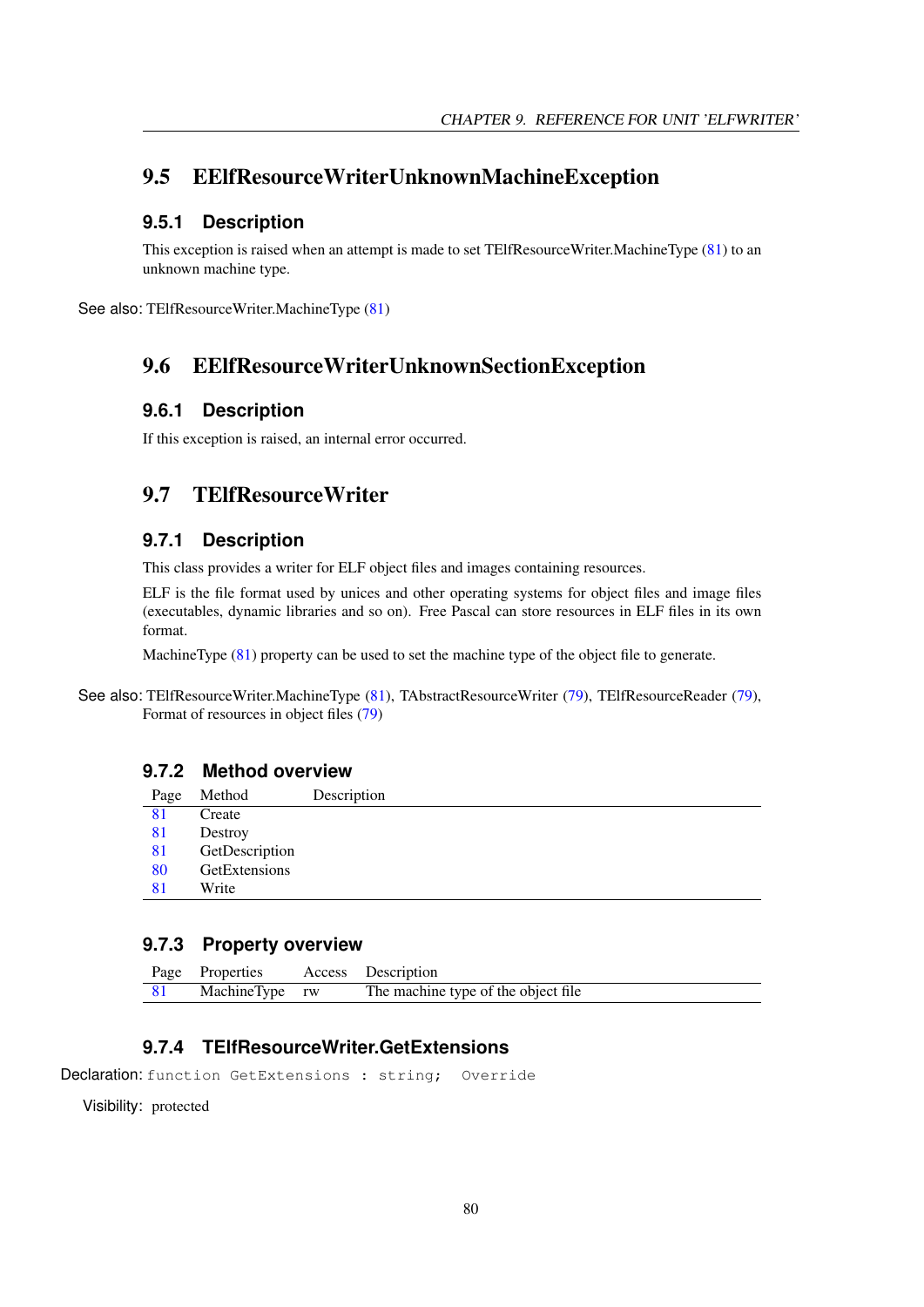### <span id="page-81-3"></span>**9.7.5 TElfResourceWriter.GetDescription**

Declaration: function GetDescription : string; Override

Visibility: protected

### <span id="page-81-4"></span>**9.7.6 TElfResourceWriter.Write**

Declaration: procedure Write(aResources: TResources; aStream: TStream); Override

Visibility: protected

### <span id="page-81-1"></span>**9.7.7 TElfResourceWriter.Create**

Declaration: constructor Create: Override

Visibility: public

### <span id="page-81-2"></span>**9.7.8 TElfResourceWriter.Destroy**

Declaration: destructor Destroy; Override

Visibility: public

### <span id="page-81-0"></span>**9.7.9 TElfResourceWriter.MachineType**

Synopsis: The machine type of the object file

Declaration: Property MachineType : TElfMachineType

Visibility: public

Access: Read,Write

Description: This property can be used to set the machine type of the object file to write.

If an attempt is made to set MachineType to an unsupported value, an EElfResourceWriterUnknown-MachineException [\(80\)](#page-80-2) exception is raised.

See also: TElfMachineType [\(79\)](#page-79-0), EElfResourceWriterUnknownMachineException [\(80\)](#page-80-2)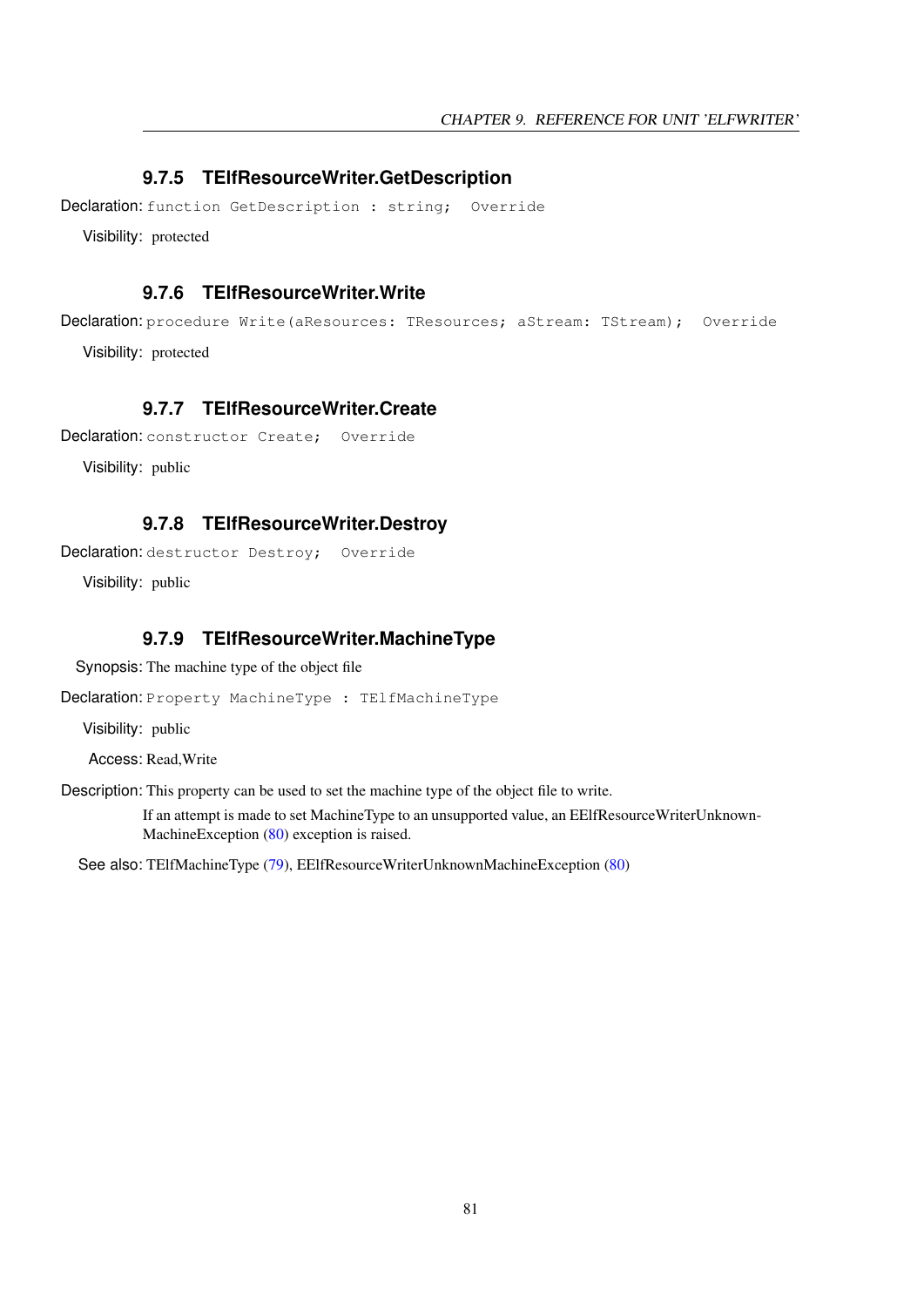# <span id="page-82-1"></span>Reference for unit 'externalreader'

# 10.1 Used units

Table 10.1: Used units by unit 'externalreader'

| Name          | Page |
|---------------|------|
| Classes       | 99   |
| externaltypes | 85   |
| resource      | 129  |
| resourcetree  | 164  |
| sysutils      | 79   |

# 10.2 Overview

This unit contains TExternalResourceReader [\(82\)](#page-82-0), a TAbstractResourceReader [\(82\)](#page-82-1) descendant that is able to read standalone resource files in a Free Pascal-specific format.

Adding this unit to a program's uses clause registers class TExternalResourceReader [\(82\)](#page-82-0) with TResources [\(82\)](#page-82-1).

### See also

Free Pascal external resource file format description [\(82\)](#page-82-1)

# <span id="page-82-0"></span>10.3 TExternalResourceReader

### **10.3.1 Description**

This class provides a reader for .fpcres files: they are standalone files containing resources.

Standalone files are files that don't get linked with the final executable. They are used as a fallback solution on all those platforms for which an internal resource format is not available.

At runtime the resource file is read by Free Pascal RTL to provide resource support to the application.

After an external file has been read, Endianess [\(84\)](#page-84-0) property holds the byte order used in the file.

See also: TExternalResourceReader.Endianess [\(84\)](#page-84-0), TAbstractResourceReader [\(82\)](#page-82-1), TExternalResourceWriter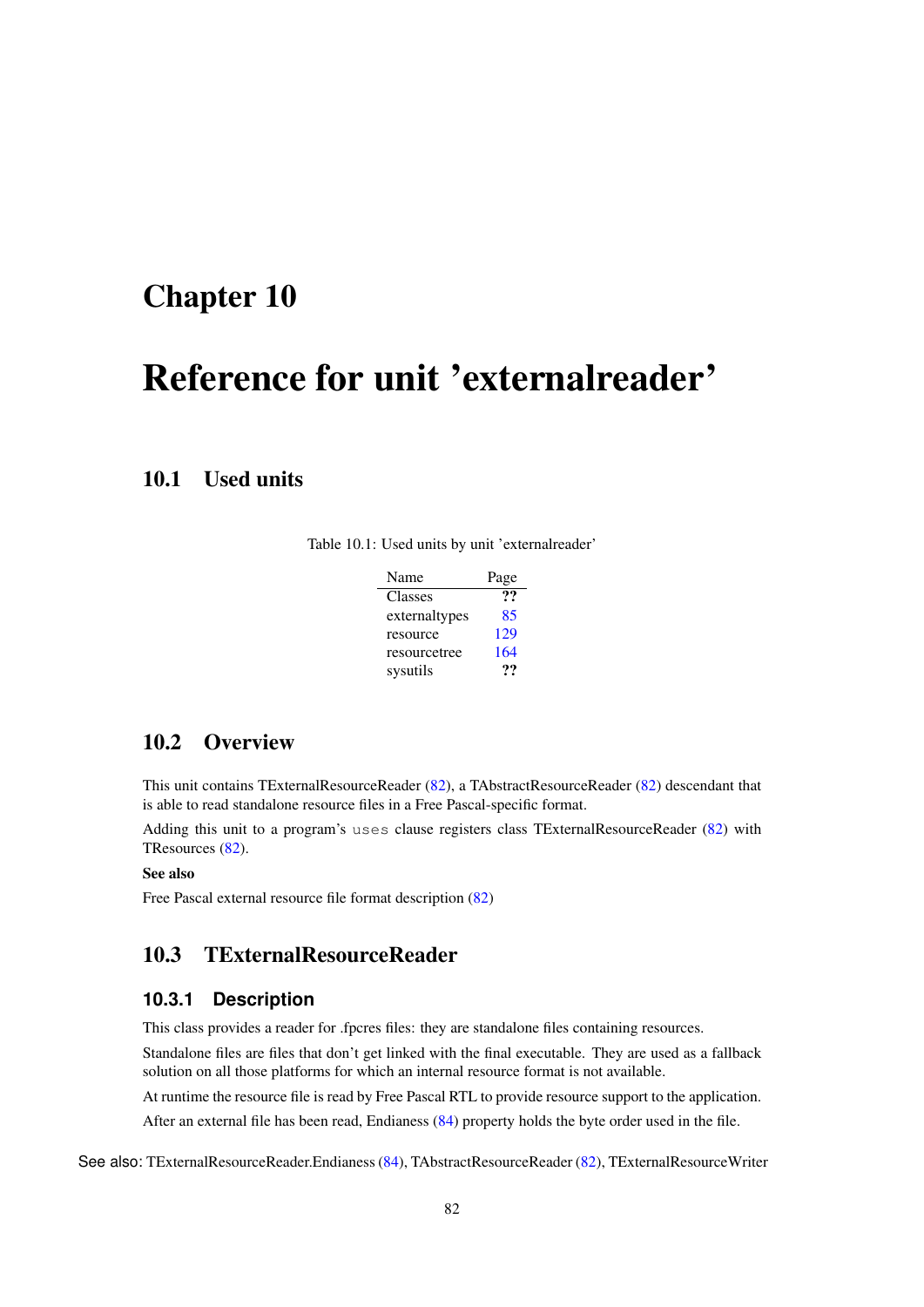[\(82\)](#page-82-1)

### **10.3.2 Method overview**

| Page | Method         | Description |
|------|----------------|-------------|
| 83   | CheckMagic     |             |
| 83   | Create         |             |
| 83   | Destroy        |             |
| 83   | GetDescription |             |
| 83   | GetExtensions  |             |
| 83   | Load           |             |

### **10.3.3 Property overview**

|             | Page Properties Access Description |
|-------------|------------------------------------|
| Endianess r | The byte order used in the file    |

### <span id="page-83-4"></span>**10.3.4 TExternalResourceReader.GetExtensions**

Declaration: function GetExtensions : string; Override

Visibility: protected

### <span id="page-83-3"></span>**10.3.5 TExternalResourceReader.GetDescription**

```
Declaration: function GetDescription : string; Override
```
Visibility: protected

### <span id="page-83-5"></span>**10.3.6 TExternalResourceReader.Load**

Declaration: procedure Load (aResources: TResources; aStream: TStream); Override

Visibility: protected

### <span id="page-83-0"></span>**10.3.7 TExternalResourceReader.CheckMagic**

```
Declaration: function CheckMagic (aStream: TStream) : Boolean; Override
```
Visibility: protected

### <span id="page-83-1"></span>**10.3.8 TExternalResourceReader.Create**

Declaration: constructor Create; Override

Visibility: public

### <span id="page-83-2"></span>**10.3.9 TExternalResourceReader.Destroy**

Declaration: destructor Destroy; Override

Visibility: public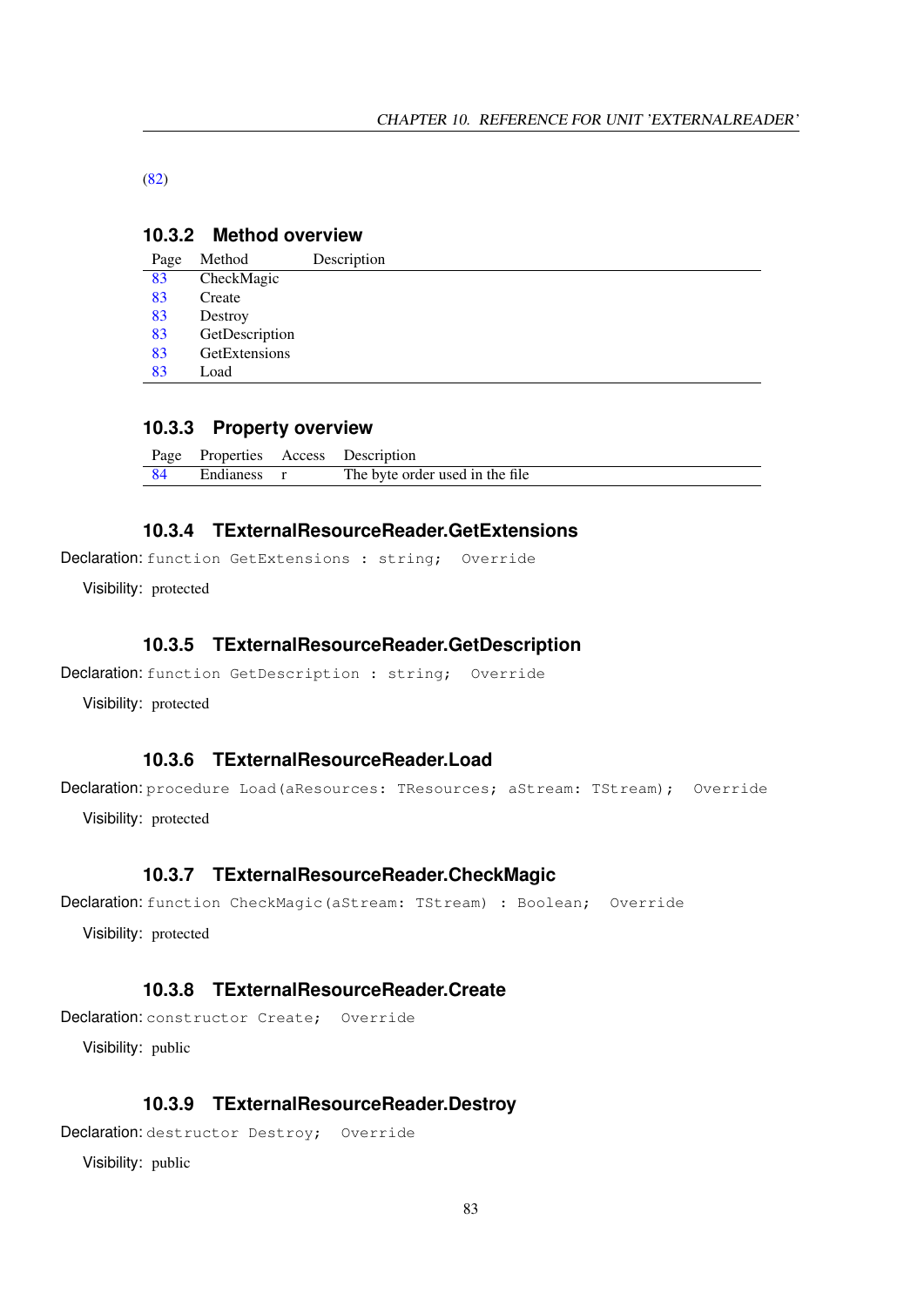### <span id="page-84-0"></span>**10.3.10 TExternalResourceReader.Endianess**

Synopsis: The byte order used in the file

Declaration: Property Endianess : Byte

Visibility: public

Access: Read

Description: This property holds the byte order (endianess) of the file that has been read. Remark Obviously, this property is meaningful only after a file has been read.

See also: EXT\_ENDIAN\_BIG [\(82\)](#page-82-1), EXT\_ENDIAN\_LITTLE [\(82\)](#page-82-1)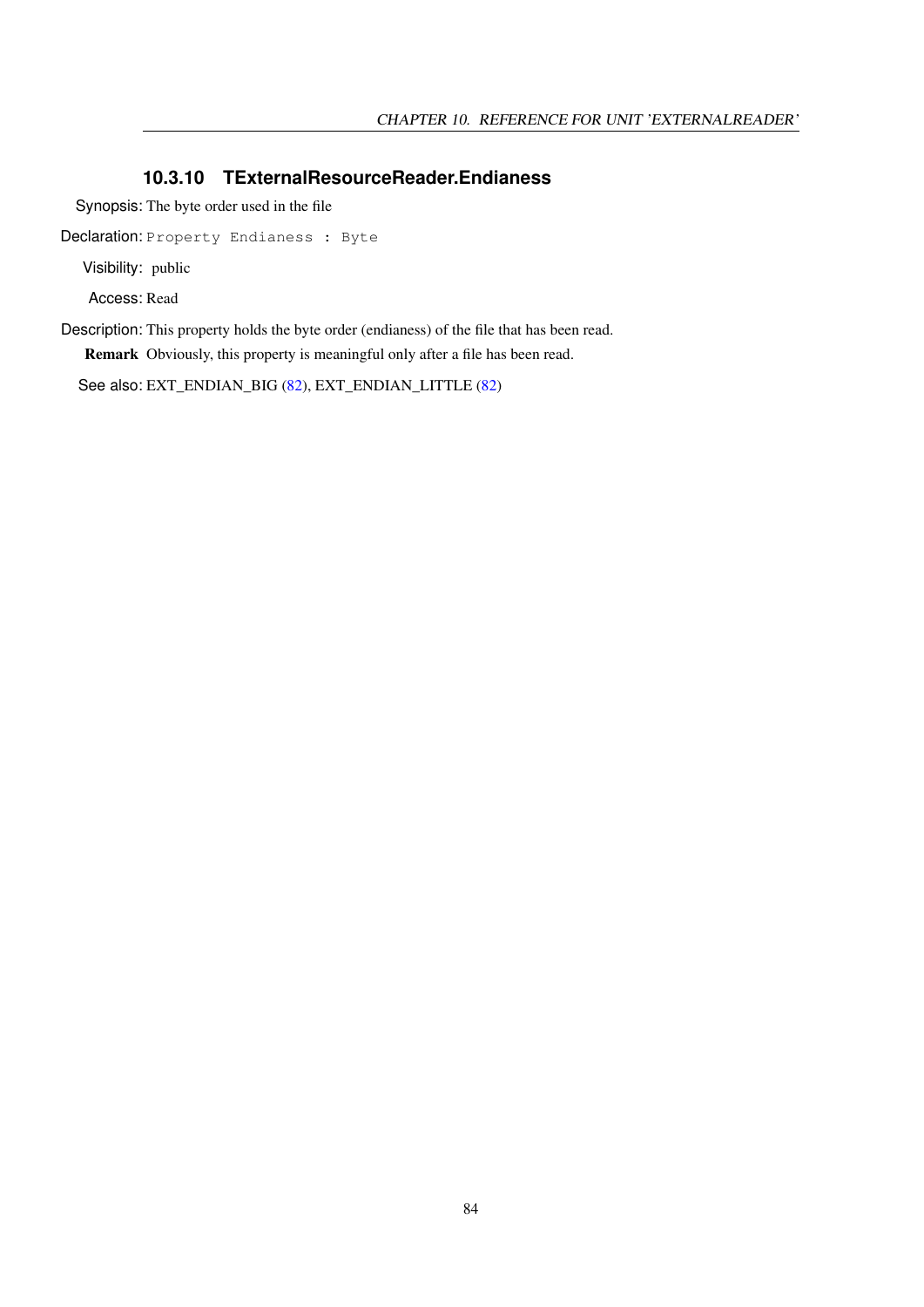# <span id="page-85-0"></span>Reference for unit 'externaltypes'

# 11.1 Overview

These types are used internally by TExternalResourceReader [\(85\)](#page-85-0) and TExternalResourceWriter  $(85).$  $(85).$ 

Two constants are of interest: EXT\_ENDIAN\_BIG [\(88\)](#page-87-0) and EXT\_ENDIAN\_LITTLE [\(88\)](#page-87-0).

## 11.2 Description of external resource file format

#### Introduction

An external resource file (.fpcres extension) provides resource support for those systems where a resource format suitable to be embedded in an object file isn't available.

The file format is designed in a way similar to other internal resource formats. The file is opened at program startup and is mapped in the program address space. Offsets in the file are easily converted to pointers at runtime since those offsets represent a displacement from a base address (the starting address where the file is mapped). Differences from an internal file format hence lie in the fact that resources aren't mapped in the program address space by the program loader but by Free Pascal RTL, and data must be accessed with a displacement mechanism instead of absolute pointers.

For internal resources details, see Format of resources in object files [\(85\)](#page-85-0)

#### File layout

An external resource file consists of these parts:

- The initial header, containing various file information
- The resource tree, in the form of nodes
- The string table, which can be optional
- The resource data

The header is made up by initial header, resource tree and string table (if present).

#### Conventions

In this document, data sizes are specified with pascal-style data types. They are the following: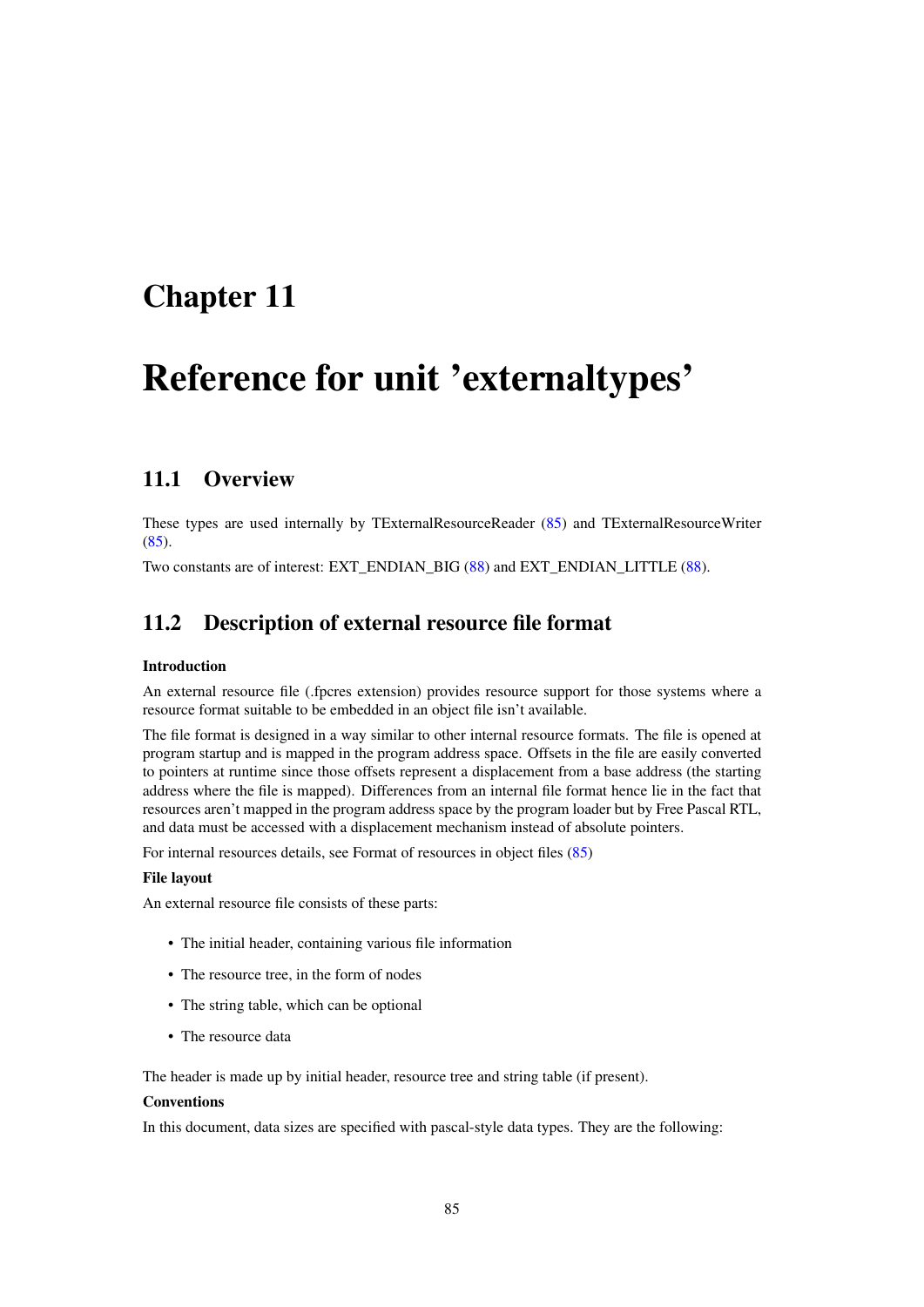Table 11.1:

| Name     | Meaning                  |
|----------|--------------------------|
| byte     | Unsigned 8 bit integer.  |
| longword | Unsigned 32 bit integer. |
| qword    | Unsigned 64 bit integer. |

Byte order used in the file is specified in the initial header.

All data structures in the file must be aligned on qword boundaries.

#### The initial header

An external resource file starts with this header:

| Table 11.2: |  |  |
|-------------|--|--|
|-------------|--|--|

| Name      | Offset | Length   | Description                                            |
|-----------|--------|----------|--------------------------------------------------------|
| magic     | 0      | 6        | Six ASCII characters that form the string FPCRES       |
| version   | 6      | byte     | File format version. Currently it is 1.                |
| endianess |        | byte     | Byte order. 1 for big endian, 2 for little endian      |
| count     | 8      | longword | Number of resources in the file                        |
| nodesize  | 12     | longword | Size of header up to the string table, excluded        |
| hdrsize   | 16     | longword | Full size of header (up to the string table, included) |
| reserved  | 20.    | 12       | Must be zero                                           |

Note that byte order of the file can be read in the endianess field of the header. All data fields longer than a byte are written with the byte order specified in endianess.

If no resource name or type is identified by strings, string table is optional. When this is the case, nodesize and hdrsize have the same value.

### The resource tree

Immediately following the initial header, the resource tree comes. It is made up by nodes that represent resource types, names and language ids.

Data is organized so that resource information (type, name and language id) is represented by a tree: root node contains resource types, that in turn contain resource names, which contain language ids, which describe resource data.

Given a node, its sub-nodes are ordered as follows:

- First the "named" nodes (nodes that use a string as identifier) come, then the id ones (nodes that use an integer as identifier).
- Named nodes are alphabetically sorted, in ascending order.
- Id nodes are sorted in ascending order.

In the file, all sub-nodes of a node are written in the order described above. Then, all sub-nodes of the first sub-node are written, and so on.

#### Example:

There are three resources:

1. a BITMAP resource with name MYBITMAP and language id \$0409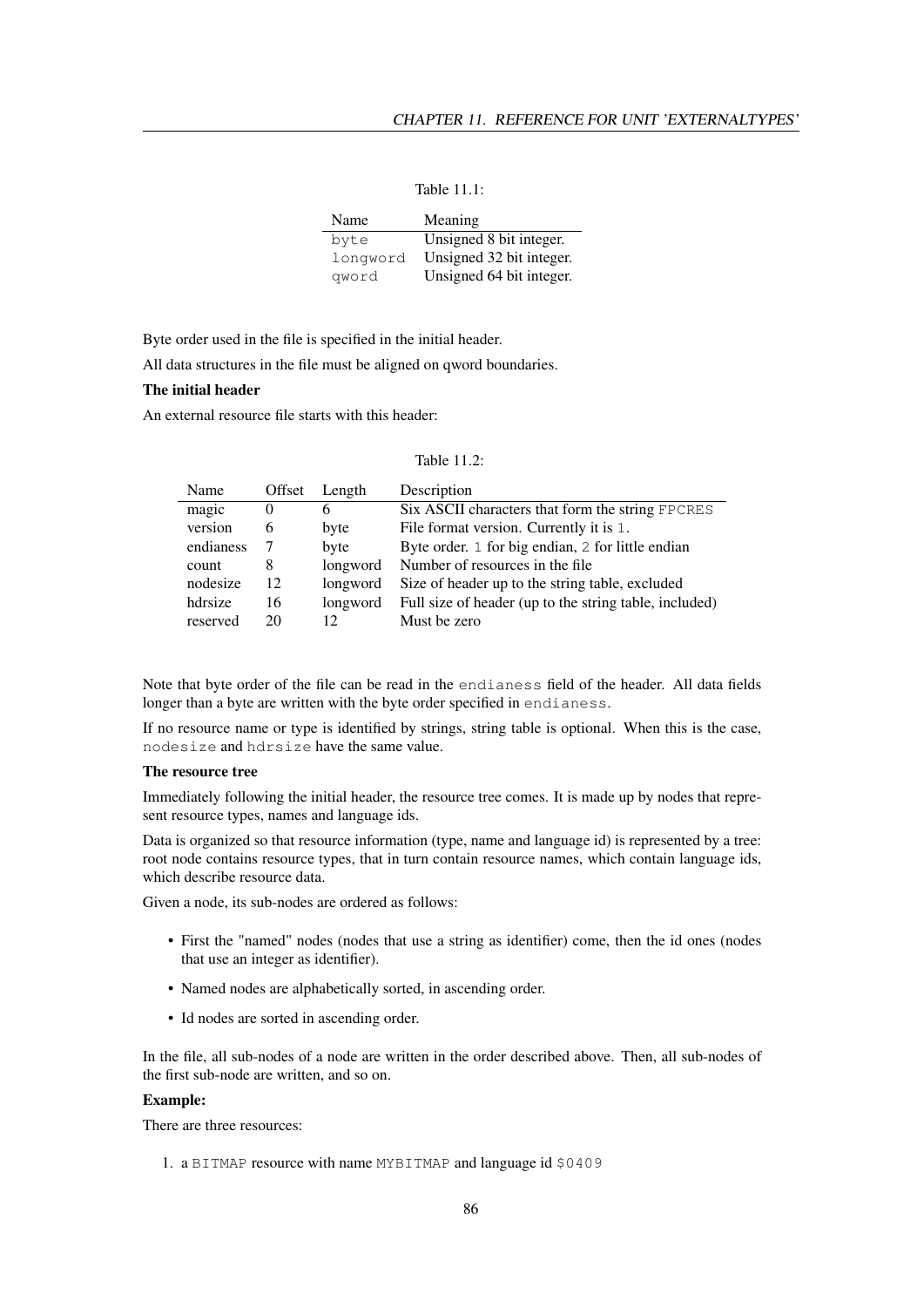- 2. a BITMAP resource with name 1 and language id 0
- 3. a resource with type MYTYPE and name 1 and language id 0

Nodes are laid out this way (note that BITMAP resources have type 2):

root | MYTYPE 2 | 1 | 0 | MYBITMAP 1 | \$0409 | 0

That is, types (MYTYPE is a string, so it comes before 2 which is BITMAP), then names for MYTYPE (1), then language id for resource 3 (0), then names for BITMAP (MYBITMAP and 1), then language id for resource 1 (\$0409), then language id for resource 2 (0).

#### Node format

| Table 11.3: |  |
|-------------|--|
|             |  |

| Name        |                | Offset Length | Description                                     |
|-------------|----------------|---------------|-------------------------------------------------|
| nameid      |                |               | longword name offset, integer id or language id |
| ncount      | $\overline{4}$ |               | longword named sub-nodes count                  |
| idcountsize | - 8            |               | longword id sub-nodes count or resource size    |
| subptr      | 12             |               | longword offset to first sub-node               |

Note that all offset are always relative to the beginning of the file.

If the node is identified by a string, nameid is an offset to the null-terminated string holding the name. If it is identified by an id, nameid is that id. Language id nodes are always identified by and ID.

ncount is the number of named sub-nodes of this node (nodes that are identified by a string).

idcountsize is the number of id sub-nodes of this node (nodes that are identified by an integer id). For language id nodes, this field holds the size of the resource data.

subptr is an offset to the first subnode of this node. Note that it allows to access every subnode of this node, since subnodes of a node always come one after the other. For language id nodes, subptr is the offset to the resource data.

### The string table

The string table is used to store strings used for resource types and names. If all resources use integer ids for name and types, it may not be present in the file.

The string table simply contains null-terminated strings, one after the other.

If present, the string table always contains a  $\theta$  (zero) at the beginning. This way, the empty string is located at the offset of the string table (whose value is held in nodesize field of the initial header).

#### The resource data

This part of the file contains raw resource data. As written before, all data structures must be aligned on qword boundaries, so if a resource data size is not a multiple of 8, bytes of padding must be inserted after that resource data.

### 11.3 Constants, types and variables

### <span id="page-87-0"></span>**11.3.1 Constants**

EXTERNAL\_RESMAGIC : TExternalResMagic = 'FPCRES'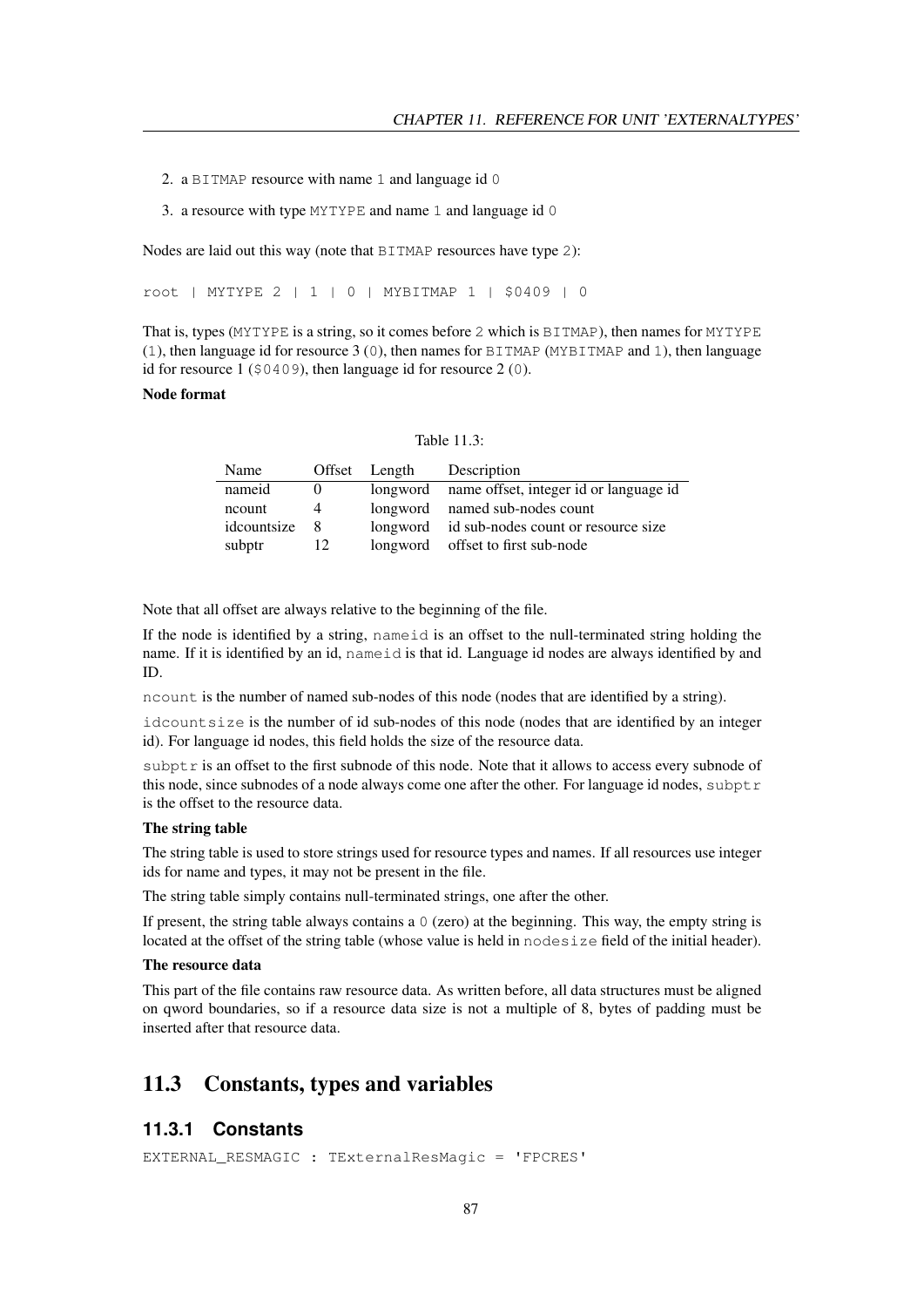This value is used for TExtHeader.magic [\(88\)](#page-88-0).

```
EXT_CURRENT_VERSION = 1
```
This value is used for TExtHeader.version [\(88\)](#page-88-0).

EXT\_ENDIAN\_BIG = 1

This value is used for TExtHeader.endianess [\(88\)](#page-88-0).

EXT ENDIAN LITTLE =  $2$ 

This value is used for TExtHeader.endianess [\(88\)](#page-88-0).

### **11.3.2 Types**

Array =  $Array[1..6]$  of Char

Type used for the magic identifier in external resource files

# <span id="page-88-0"></span>11.4 TExtHeader

```
TExtHeader = packed record
 magic : TExternalResMagic;
 version
 : Byte;
 endianess : Byte;
 count : LongWord;
 nodesize : LongWord
 ;
 hdrsize : LongWord;
 reserved1 : LongWord;
 reserved2 : LongWord
 ;
 reserved3 : LongWord;
end
```
This header describes the data structure present at the beginning of an external resource file.

# 11.5 TResInfoNode

```
TResInfoNode = packed record
 nameid : LongWord;
 ncount : LongWord
  ;
 idcountsize : LongWord;
 subptr : LongWord;
end
```
This record represents a node used in a resource tree. A node contains information about a certain resource type, name or language id.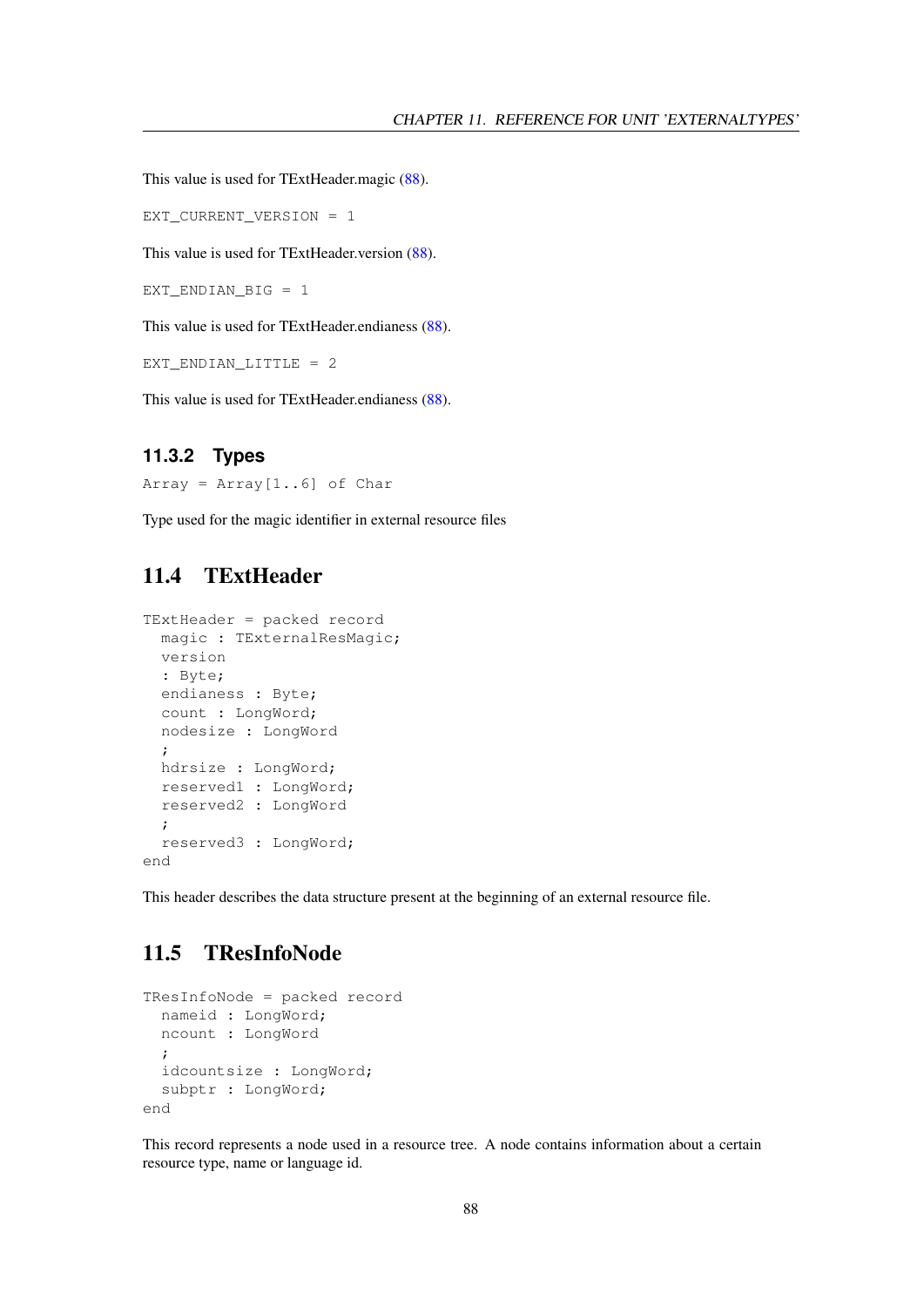# <span id="page-89-0"></span>Reference for unit 'externalwriter'

# 12.1 Used units

Table 12.1: Used units by unit 'externalwriter'

| Name          | Page |
|---------------|------|
| Classes       | ??   |
| externaltypes | 85   |
| resource      | 129  |
| resourcetree  | 164  |
| strtable      | 99   |
| sysutils      | 79   |

# 12.2 Overview

This unit contains TExternalResourceWriter [\(90\)](#page-90-0), a TAbstractResourceWriter [\(89\)](#page-89-0) descendant that is able to write standalone resource files in a Free Pascal-specific format.

Adding this unit to a program's uses clause registers class TExternalResourceWriter [\(90\)](#page-90-0) with TResources [\(89\)](#page-89-0).

### See also

Free Pascal external resource file format description [\(89\)](#page-89-0)

## <span id="page-89-1"></span>12.3 EExternalResInvalidEndianessException

### **12.3.1 Description**

This exception is raised when an attempt is made to set Endianess [\(91\)](#page-91-0) property of a TExternalRe-sourceWriter [\(90\)](#page-90-0) object to a value other than EXT\_ENDIAN\_BIG  $(89)$  or EXT\_ENDIAN\_LITTLE [\(89\)](#page-89-0).

See also: TExternalResourceWriter.Endianess [\(91\)](#page-91-0)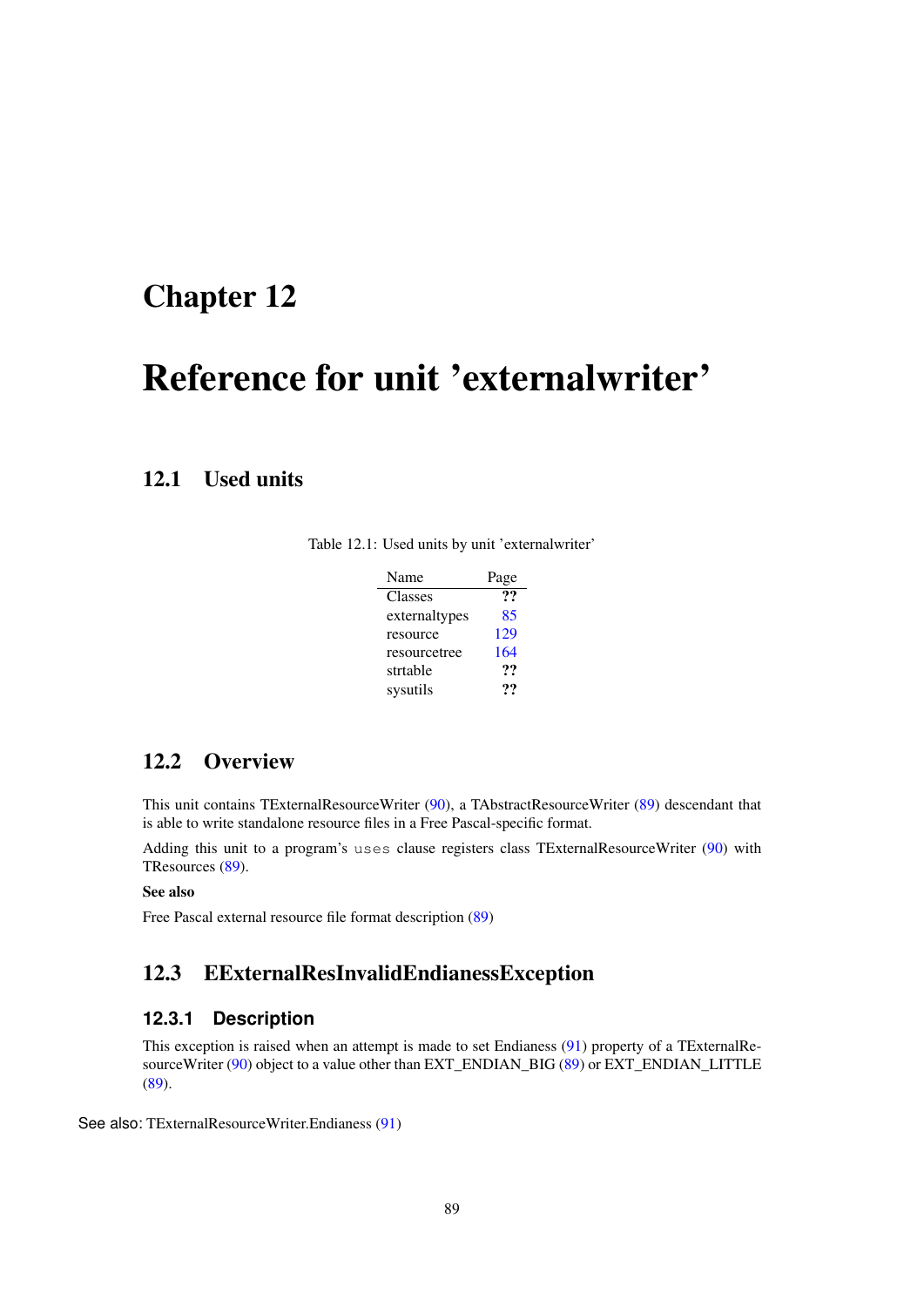# 12.4 EExternalResourceWriterException

### **12.4.1 Description**

Base class for external resource writer-related exceptions

# <span id="page-90-0"></span>12.5 TExternalResourceWriter

### **12.5.1 Description**

This class provides a writer for .fpcres files: they are standalone files containing resources.

Standalone files are files that don't get linked with the final executable. They are used as a fallback solution on all those platforms for which an internal resource format is not available.

At runtime the resource file is read by Free Pascal RTL to provide resource support to the application.

Endianess [\(91\)](#page-91-0) property can be used to set the byte order to use in the file to generate.

See also: TExternalResourceWriter.Endianess [\(91\)](#page-91-0), TAbstractResourceWriter [\(89\)](#page-89-0), TExternalResourceReader [\(89\)](#page-89-0)

### **12.5.2 Method overview**

| Page | Method         | Description |
|------|----------------|-------------|
| 91   | Create         |             |
| 91   | Destroy        |             |
| 90   | GetDescription |             |
| 90   | GetExtensions  |             |
| 90   | Write          |             |
|      |                |             |

### **12.5.3 Property overview**

|      |              | Page Properties Access Description |
|------|--------------|------------------------------------|
| - 91 | Endianess rw | The byte order to use in the file. |

### <span id="page-90-2"></span>**12.5.4 TExternalResourceWriter.GetExtensions**

Declaration: function GetExtensions : string; Override

Visibility: protected

### <span id="page-90-1"></span>**12.5.5 TExternalResourceWriter.GetDescription**

Declaration: function GetDescription : string; Override

Visibility: protected

### <span id="page-90-3"></span>**12.5.6 TExternalResourceWriter.Write**

Declaration: procedure Write (aResources: TResources; aStream: TStream); Override

Visibility: protected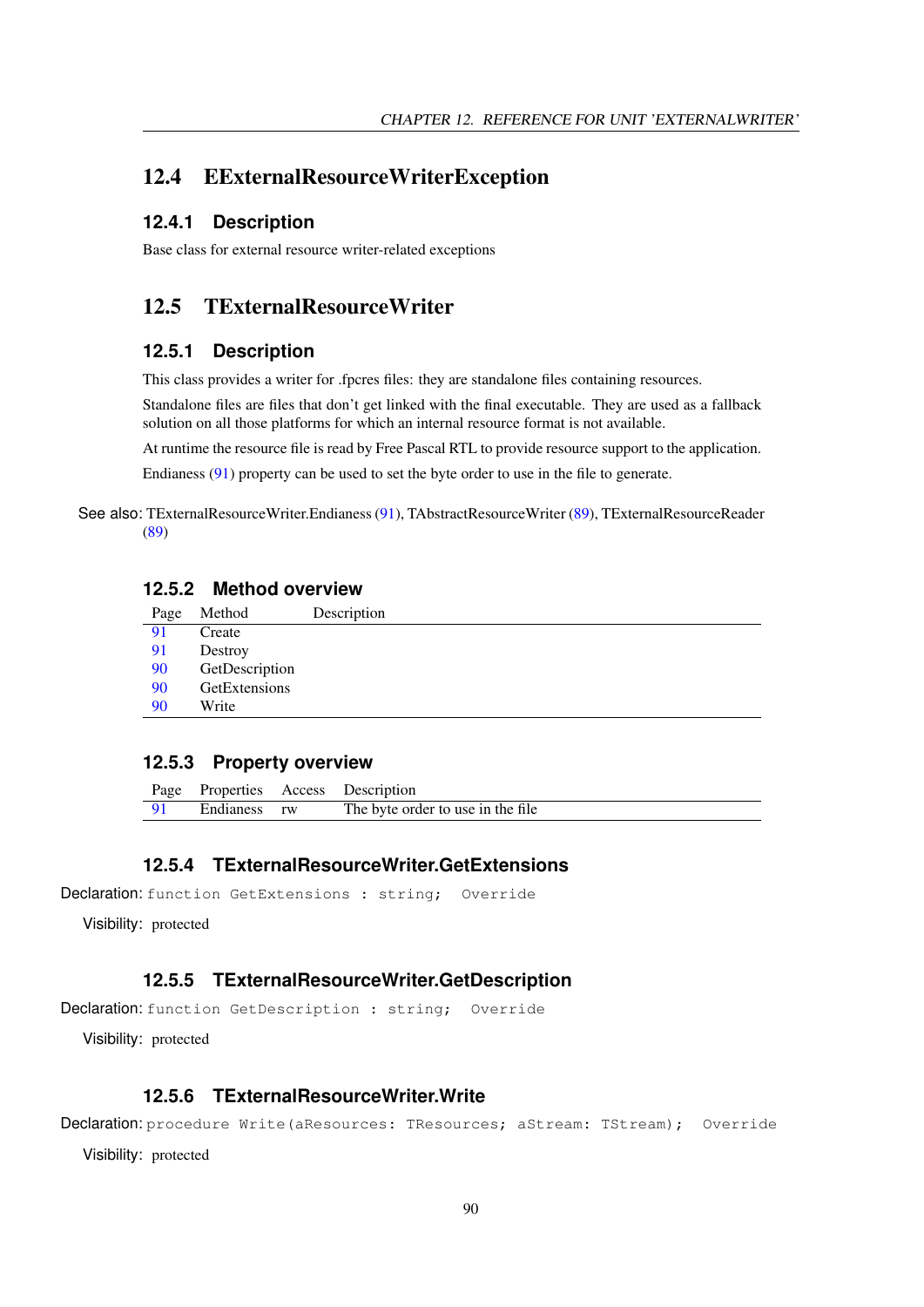## <span id="page-91-1"></span>**12.5.7 TExternalResourceWriter.Create**

Declaration: constructor Create: Override

Visibility: public

### <span id="page-91-2"></span>**12.5.8 TExternalResourceWriter.Destroy**

Declaration: destructor Destroy; Override

Visibility: public

### <span id="page-91-0"></span>**12.5.9 TExternalResourceWriter.Endianess**

Synopsis: The byte order to use in the file

Declaration: Property Endianess : Byte

Visibility: public

Access: Read,Write

Description: This property can be used to set the byte order (endianess) of the file to write.

Remark If a value other than EXT\_ENDIAN\_BIG [\(89\)](#page-89-0) or EXT\_ENDIAN\_LITTLE (89) is used, an EExternalResInvalidEndianessException [\(89\)](#page-89-1) exception is raised.

See also: EXT\_ENDIAN\_BIG [\(89\)](#page-89-0), EXT\_ENDIAN\_LITTLE [\(89\)](#page-89-0)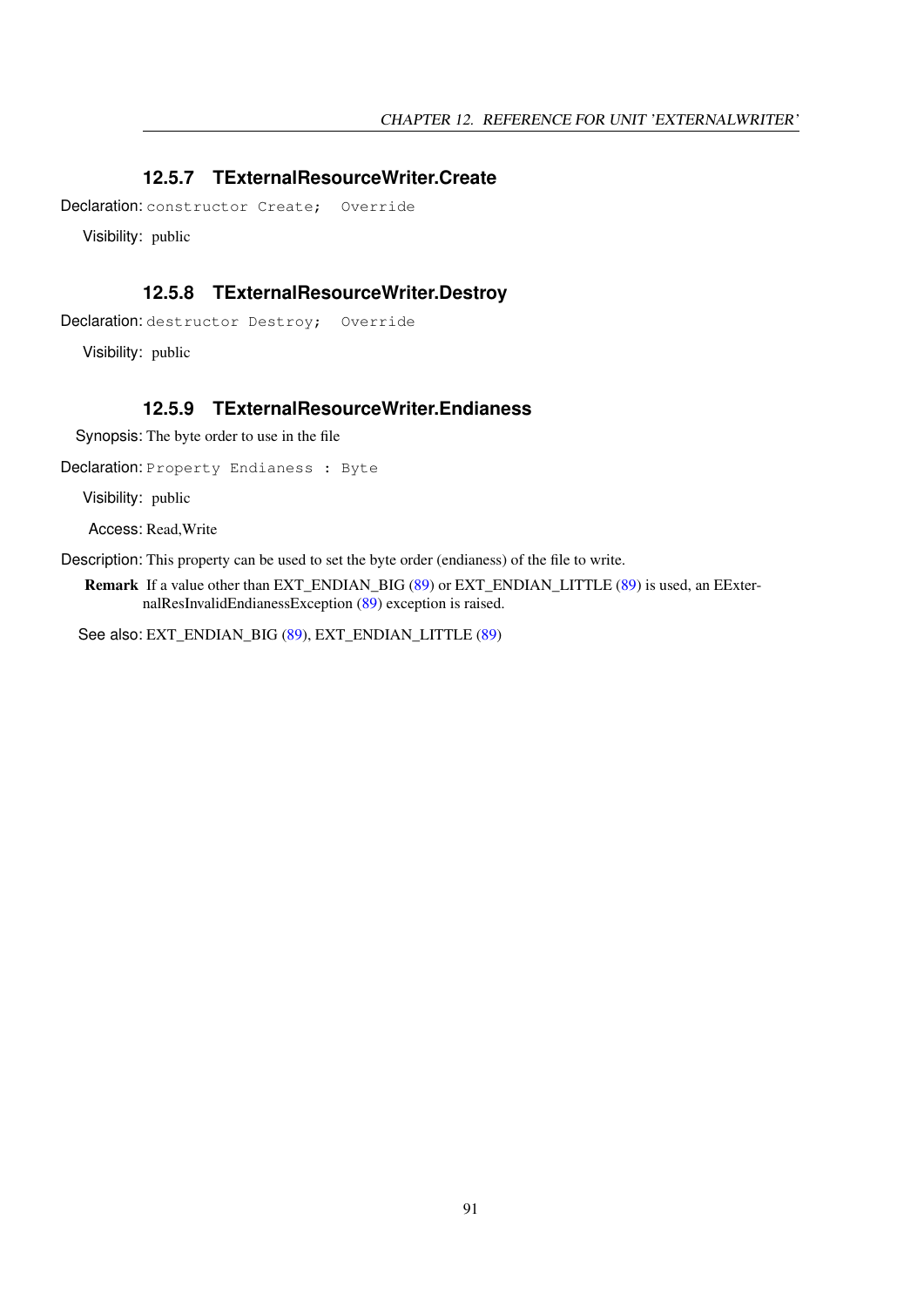# <span id="page-92-1"></span>Reference for unit 'groupcursorresource'

13.1 Used units

| Table 13.1: Used units by unit 'groupcursorresource' |  |
|------------------------------------------------------|--|
|------------------------------------------------------|--|

| Name          | Page |
|---------------|------|
| Classes       | 99   |
| groupresource | 100  |
| resource      | 129  |
| sysutils      | …    |

# 13.2 Overview

This unit contains TGroupCursorResource [\(92\)](#page-92-0), a TAbstractResource [\(92\)](#page-92-1) descendant specialized in handling resource of type RT\_GROUP\_CURSOR [\(92\)](#page-92-1).

Adding this unit to a program's uses clause registers class TGroupCursorResource [\(92\)](#page-92-0) for type RT\_GROUP\_CURSOR [\(92\)](#page-92-1) with TResourceFactory [\(92\)](#page-92-1).

# <span id="page-92-0"></span>13.3 TGroupCursorResource

### **13.3.1 Description**

This class represents a resource of type RT\_GROUP\_CURSOR [\(92\)](#page-92-1).

Resources of this type are strictly related to .cur files: typically a resource compiler creates resources of this type when it is instructed to insert a cursor from a .cur file.

There is although a big difference between .cur files and cursor resources: a .cur file contains a cursor, which is made of several different images (for different sizes and color depth), but while a file of this type is self-contained, when it comes to resources data is scattered over several different resources: an RT\_GROUP\_CURSOR [\(92\)](#page-92-1) resource only contains information about the single images, which are contained each in a different resource of type RT\_CURSOR [\(92\)](#page-92-1). The single resources are pretty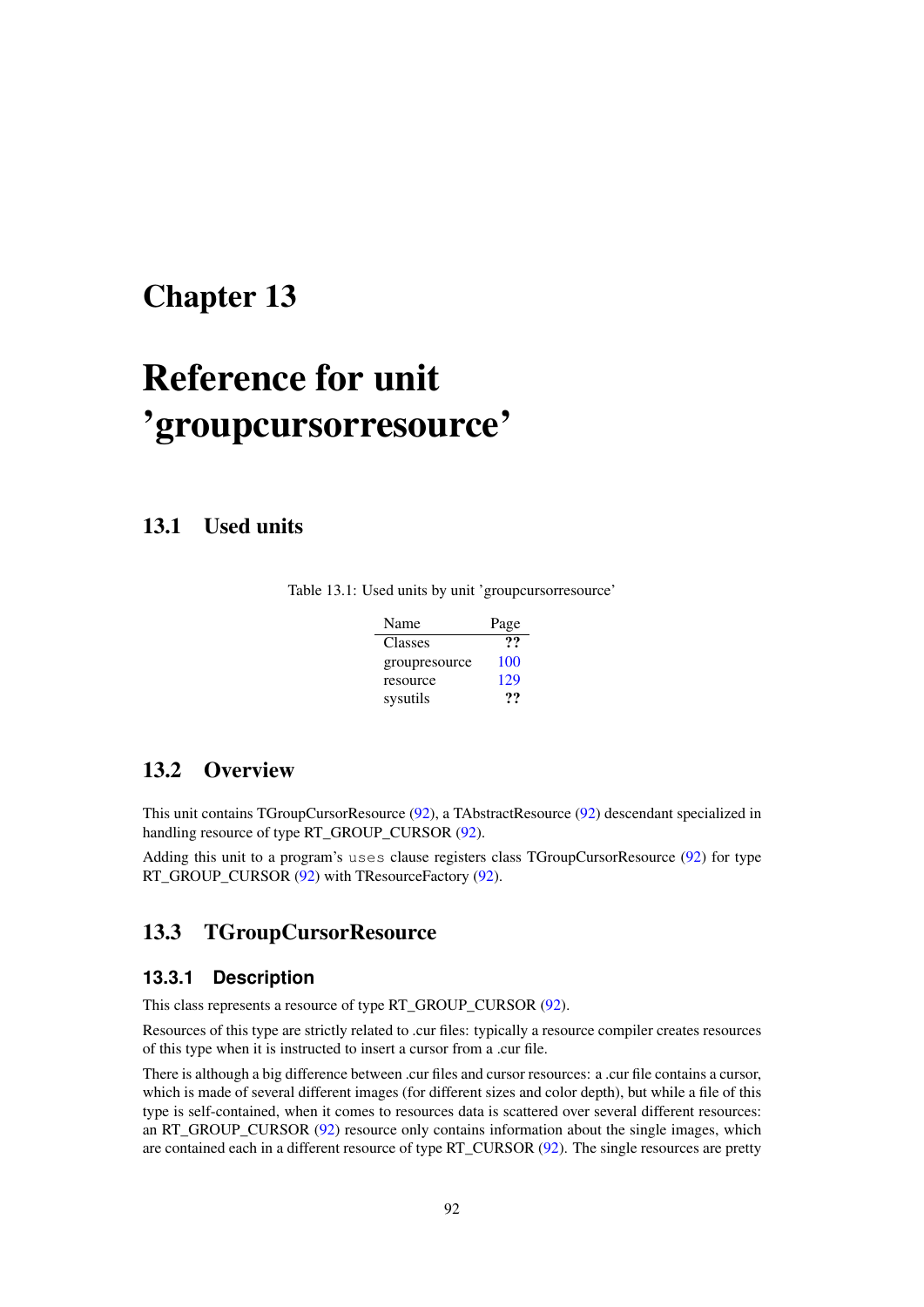unuseful alone, since they only consist of raw image data: they must be accessed in the contest of the RT\_GROUP\_CURSOR [\(92\)](#page-92-1) resource, which provides information about them.

TGroupCursorResource [\(92\)](#page-92-0) provides a way to handle a cursor as if it was a .cur file, via ItemData [\(92\)](#page-92-1) property. Single cursor resources are automatically created or destroyed as needed.

Remark This class doesn't allow its type to be changed to anything else than RT\_GROUP\_CURSOR [\(92\)](#page-92-1). Attempts to do so result in a EResourceDescChangeNotAllowedException [\(92\)](#page-92-1).

See also: TGroupResource.ItemData [\(92\)](#page-92-1), TGroupIconResource [\(92\)](#page-92-1)

### **13.3.2 Method overview**

| Page | Method                 | Description                         |
|------|------------------------|-------------------------------------|
| 94   | ChangeDescTypeAllowed  |                                     |
| 94   | ChangeDescValueAllowed |                                     |
| 94   | ClearItemList          |                                     |
| 94   | Create                 | Creates a new group cursor resource |
| 93   | CreateSubItem          |                                     |
| 94   | <b>DeleteSubItems</b>  |                                     |
| 94   | GetName                |                                     |
| 94   | GetSubStream           |                                     |
| 94   | GetType                |                                     |
| 93   | ReadResourceItemHeader |                                     |
| 93   | UpdateItemOwner        |                                     |
| 93   | WriteHeader            |                                     |

### <span id="page-93-1"></span>**13.3.3 TGroupCursorResource.ReadResourceItemHeader**

Declaration: procedure ReadResourceItemHeader; Override

Visibility: protected

### <span id="page-93-3"></span>**13.3.4 TGroupCursorResource.WriteHeader**

Declaration: procedure WriteHeader(aStream: TStream); Override

Visibility: protected

### <span id="page-93-0"></span>**13.3.5 TGroupCursorResource.CreateSubItem**

```
Declaration: procedure CreateSubItem; Override
```
Visibility: protected

### <span id="page-93-2"></span>**13.3.6 TGroupCursorResource.UpdateItemOwner**

Declaration: procedure UpdateItemOwner(index: Integer); Override

Visibility: protected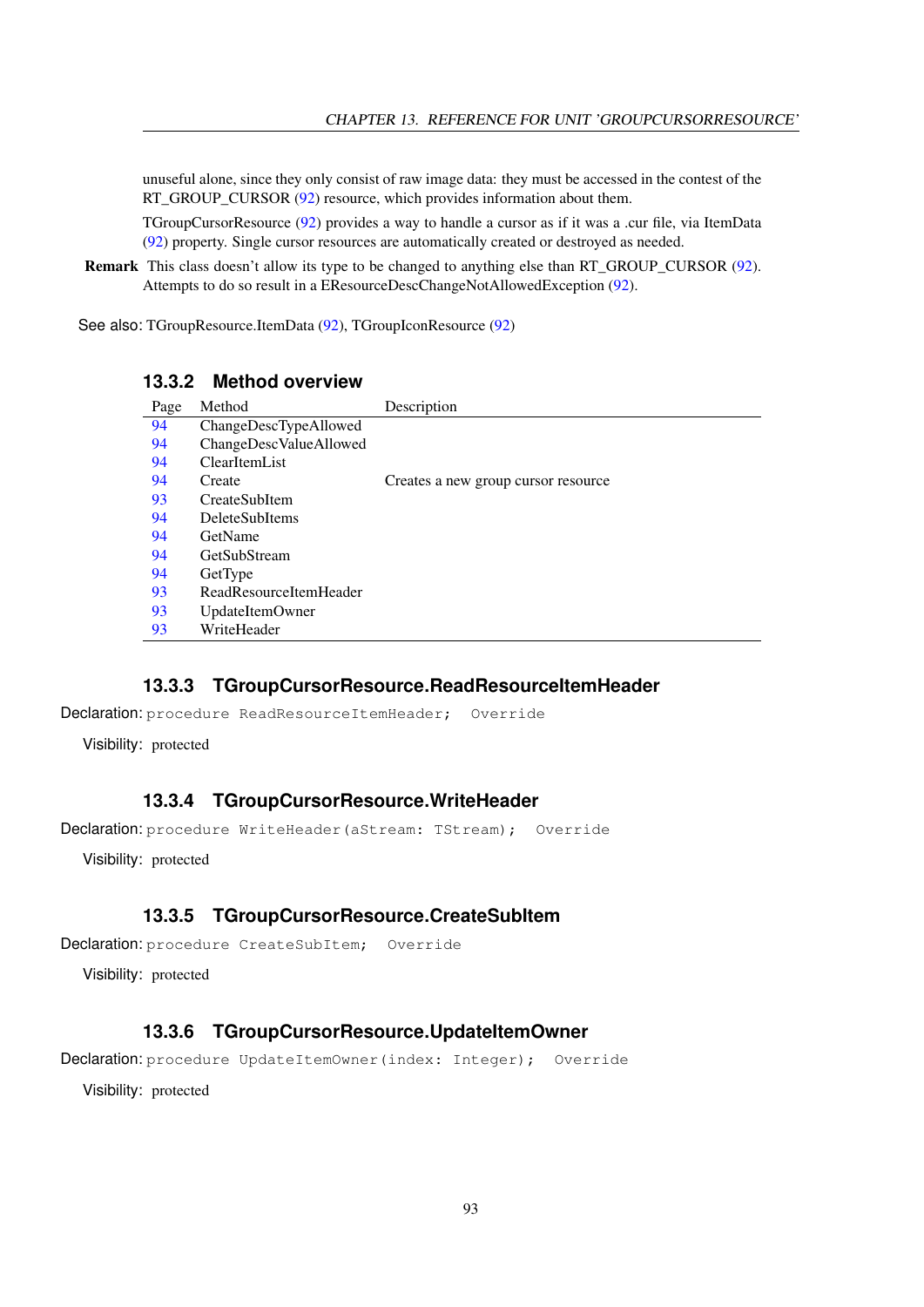### <span id="page-94-2"></span>**13.3.7 TGroupCursorResource.ClearItemList**

Declaration: procedure ClearItemList; Override

Visibility: protected

### <span id="page-94-4"></span>**13.3.8 TGroupCursorResource.DeleteSubItems**

Declaration: procedure DeleteSubItems; Override

Visibility: protected

### <span id="page-94-6"></span>**13.3.9 TGroupCursorResource.GetSubStream**

Declaration: function GetSubStream(const index: Integer; out aSize: Int64) : TStream ; Override

Visibility: protected

### <span id="page-94-7"></span>**13.3.10 TGroupCursorResource.GetType**

Declaration: function GetType : TResourceDesc; Override

Visibility: protected

### <span id="page-94-5"></span>**13.3.11 TGroupCursorResource.GetName**

Declaration: function GetName : TResourceDesc; Override

Visibility: protected

### <span id="page-94-0"></span>**13.3.12 TGroupCursorResource.ChangeDescTypeAllowed**

Declaration: function ChangeDescTypeAllowed(aDesc: TResourceDesc) : Boolean ; Override

Visibility: protected

### <span id="page-94-1"></span>**13.3.13 TGroupCursorResource.ChangeDescValueAllowed**

Declaration: function ChangeDescValueAllowed(aDesc: TResourceDesc) : Boolean ; Override

Visibility: protected

### <span id="page-94-3"></span>**13.3.14 TGroupCursorResource.Create**

Synopsis: Creates a new group cursor resource

Declaration: constructor Create; Override constructor Create(aType: TResourceDesc; aName: TResourceDesc) ; Override

Visibility: public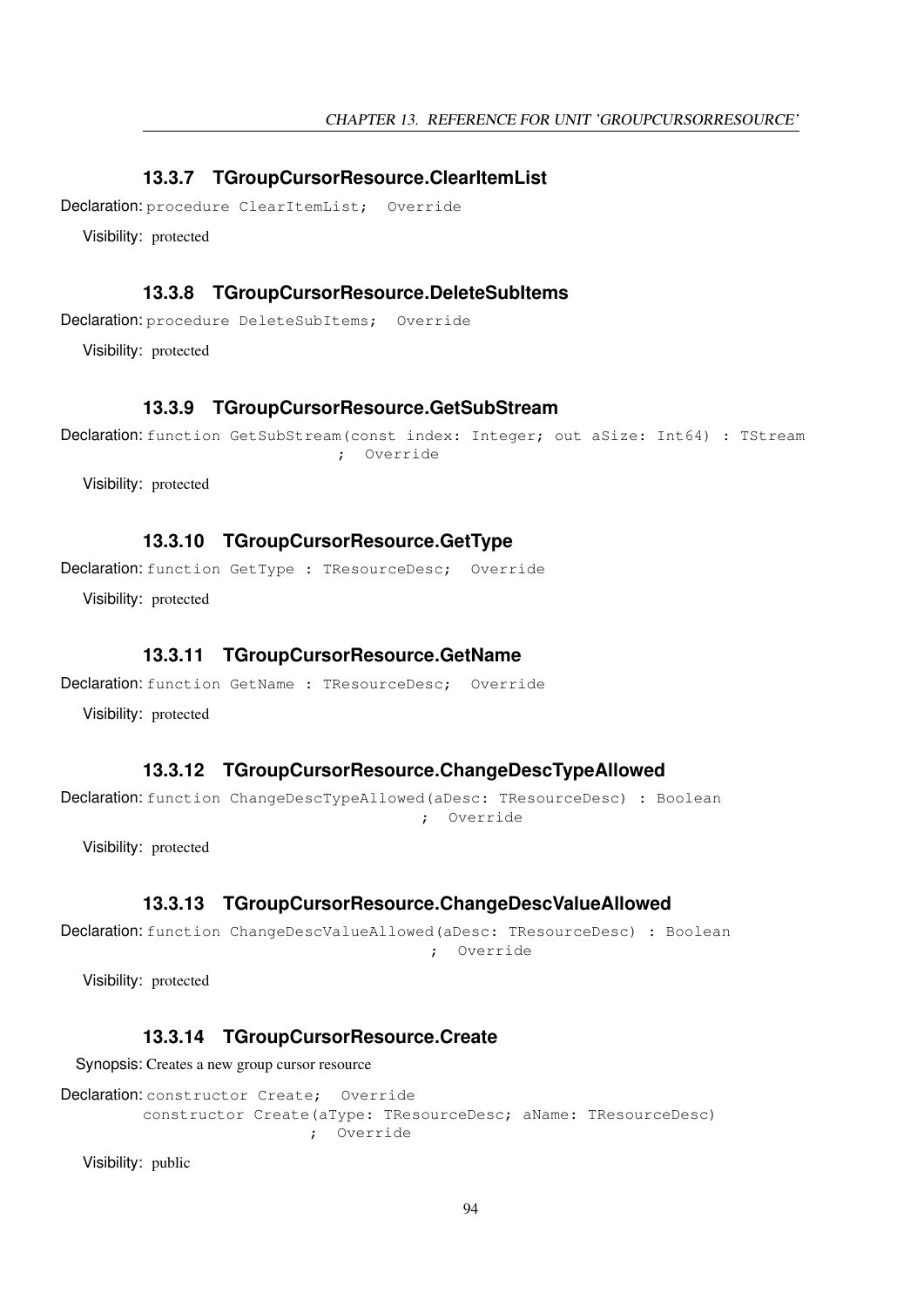Description: Please note that a Type parameter is not used, since this class always uses RT\_GROUP\_CURSOR [\(92\)](#page-92-1) as type.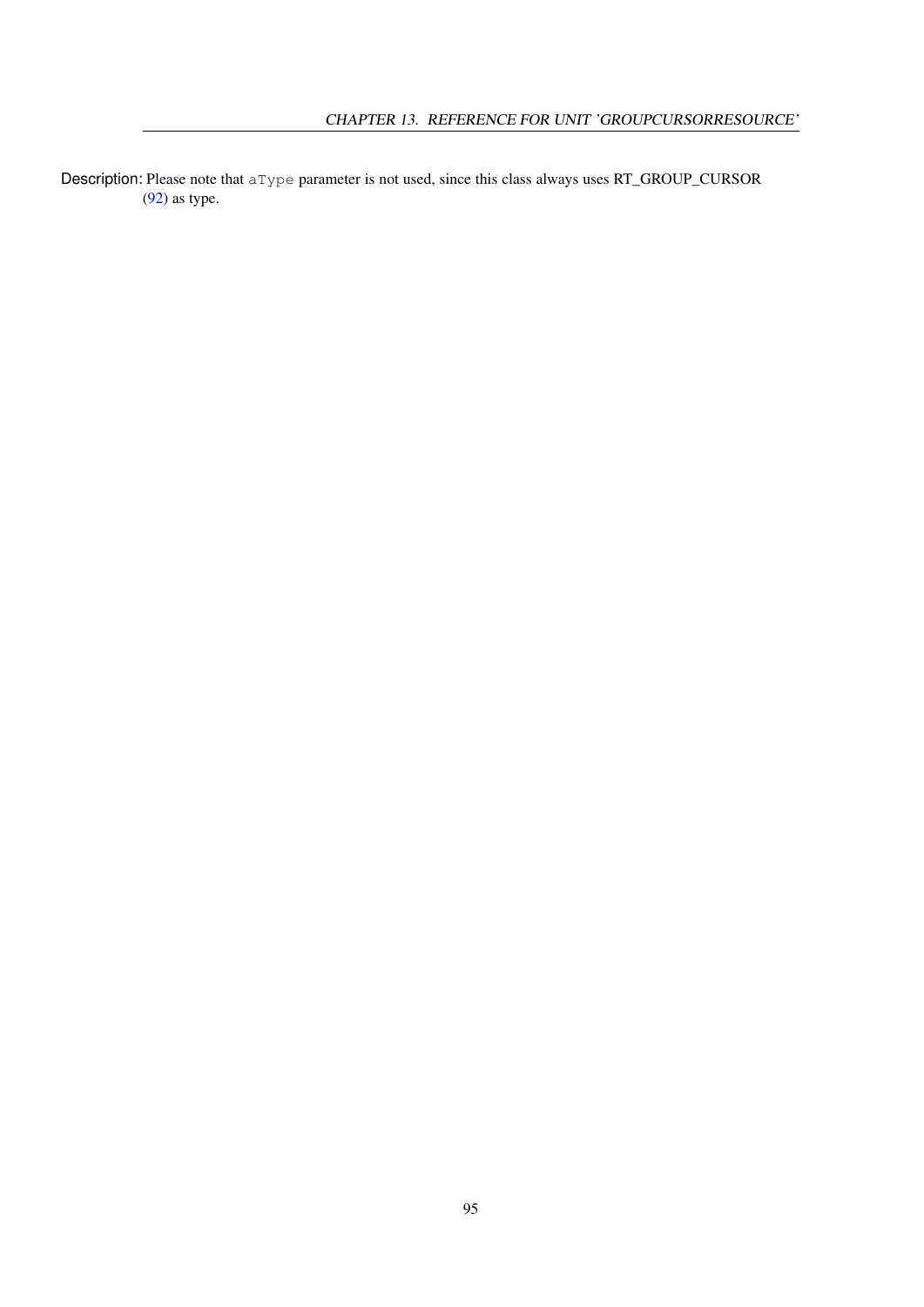# <span id="page-96-1"></span>Reference for unit 'groupiconresource'

14.1 Used units

|  |  |  |  |  | Table 14.1: Used units by unit 'groupiconresource' |  |
|--|--|--|--|--|----------------------------------------------------|--|
|--|--|--|--|--|----------------------------------------------------|--|

| Name          | Page |
|---------------|------|
| Classes       | 99   |
| groupresource | 100  |
| resource      | 129  |
| sysutils      | …    |

# 14.2 Overview

This unit contains TGroupIconResource [\(96\)](#page-96-0), a TAbstractResource [\(96\)](#page-96-1) descendant specialized in handling resource of type RT\_GROUP\_ICON [\(96\)](#page-96-1).

Adding this unit to a program's uses clause registers class TGroupIconResource [\(96\)](#page-96-0) for type RT\_GROUP\_ICON [\(96\)](#page-96-1) with TResourceFactory (96).

# <span id="page-96-0"></span>14.3 TGroupIconResource

### **14.3.1 Description**

This class represents a resource of type RT\_GROUP\_ICON [\(96\)](#page-96-1).

Resources of this type are strictly related to .ico files: typically a resource compiler creates resources of this type when it is instructed to insert an icon from an .ico file.

There is although a big difference between .ico files and icon resources: an .ico file contains an icon, which is made of several different images (for different sizes and color depth), but while a file of this type is self-contained, when it comes to resources data is scattered over several different resources: an RT\_GROUP\_ICON [\(96\)](#page-96-1) resource only contains information about the single images, which are contained each in a different resource of type RT\_ICON [\(96\)](#page-96-1). The single resources are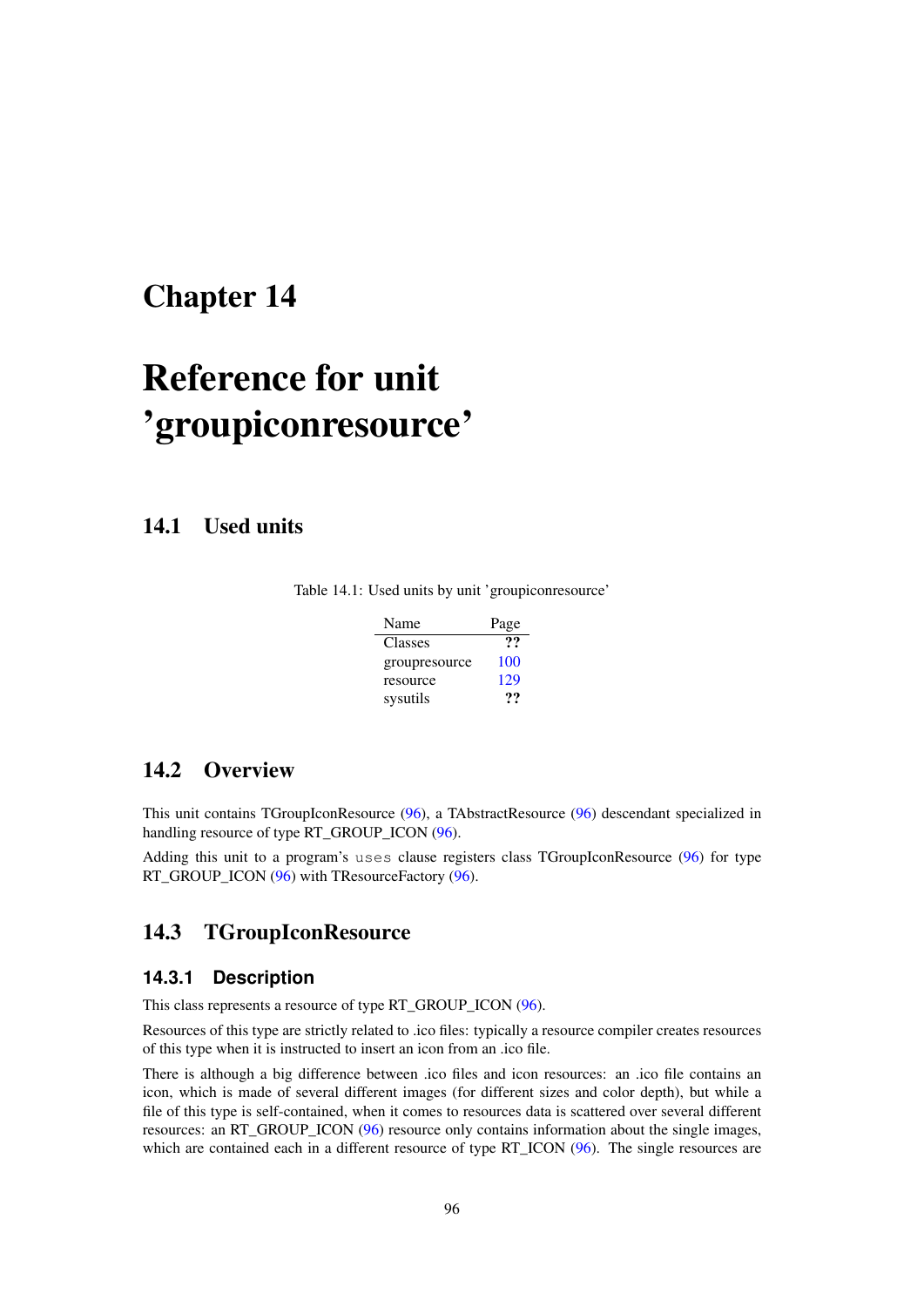pretty unuseful alone, since they only consist of raw image data: they must be accessed in the contest of the RT\_GROUP\_ICON [\(96\)](#page-96-1) resource, which provides information about them.

TGroupIconResource [\(96\)](#page-96-0) provides a way to handle an icon as if it was a .ico file, via ItemData [\(96\)](#page-96-1) property. Single icon resources are automatically created or destroyed as needed.

Remark This class doesn't allow its type to be changed to anything else than RT\_GROUP\_ICON [\(96\)](#page-96-1). Attempts to do so result in a EResourceDescChangeNotAllowedException [\(96\)](#page-96-1).

See also: TGroupResource.ItemData [\(96\)](#page-96-1), TGroupCursorResource [\(96\)](#page-96-1)

### **14.3.2 Method overview**

| Page | Method                 | Description                       |
|------|------------------------|-----------------------------------|
| 98   | ChangeDescTypeAllowed  |                                   |
| 98   | ChangeDescValueAllowed |                                   |
| 98   | ClearItemList          |                                   |
| 98   | Create                 | Creates a new group icon resource |
| 97   | CreateSubItem          |                                   |
| 98   | <b>DeleteSubItems</b>  |                                   |
| 98   | GetName                |                                   |
| 98   | GetSubStream           |                                   |
| 98   | GetType                |                                   |
| 97   | ReadResourceItemHeader |                                   |
| 97   | UpdateItemOwner        |                                   |
| 97   | WriteHeader            |                                   |

### <span id="page-97-1"></span>**14.3.3 TGroupIconResource.ReadResourceItemHeader**

Declaration: procedure ReadResourceItemHeader; Override

Visibility: protected

### <span id="page-97-3"></span>**14.3.4 TGroupIconResource.WriteHeader**

Declaration: procedure WriteHeader(aStream: TStream); Override

Visibility: protected

### <span id="page-97-0"></span>**14.3.5 TGroupIconResource.CreateSubItem**

```
Declaration: procedure CreateSubItem; Override
```
Visibility: protected

### <span id="page-97-2"></span>**14.3.6 TGroupIconResource.UpdateItemOwner**

Declaration: procedure UpdateItemOwner(index: Integer); Override

Visibility: protected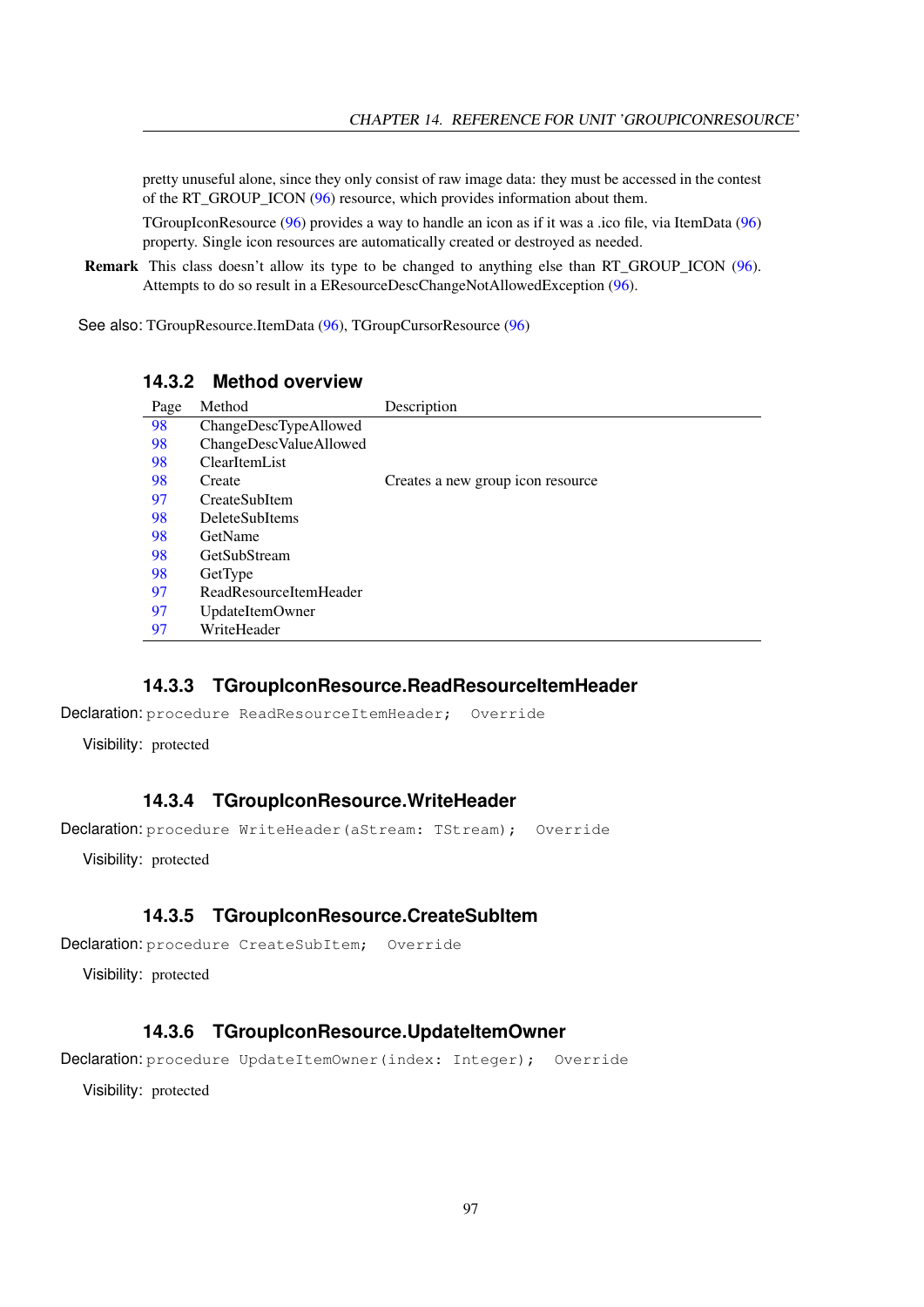### <span id="page-98-2"></span>**14.3.7 TGroupIconResource.ClearItemList**

Declaration: procedure ClearItemList; Override

Visibility: protected

### <span id="page-98-4"></span>**14.3.8 TGroupIconResource.DeleteSubItems**

Declaration: procedure DeleteSubItems; Override

Visibility: protected

### <span id="page-98-6"></span>**14.3.9 TGroupIconResource.GetSubStream**

```
Declaration: function GetSubStream(const index: Integer; out aSize: Int64) : TStream
                              ; Override
```
Visibility: protected

### <span id="page-98-7"></span>**14.3.10 TGroupIconResource.GetType**

Declaration: function GetType : TResourceDesc; Override

Visibility: protected

### <span id="page-98-5"></span>**14.3.11 TGroupIconResource.GetName**

Declaration: function GetName : TResourceDesc; Override

Visibility: protected

### <span id="page-98-0"></span>**14.3.12 TGroupIconResource.ChangeDescTypeAllowed**

Declaration: function ChangeDescTypeAllowed(aDesc: TResourceDesc) : Boolean ; Override

Visibility: protected

### <span id="page-98-1"></span>**14.3.13 TGroupIconResource.ChangeDescValueAllowed**

```
Declaration: function ChangeDescValueAllowed(aDesc: TResourceDesc) : Boolean
                                         ; Override
```
Visibility: protected

### <span id="page-98-3"></span>**14.3.14 TGroupIconResource.Create**

Synopsis: Creates a new group icon resource

```
Declaration: constructor Create; Override
         constructor Create(aType: TResourceDesc; aName: TResourceDesc)
                           ; Override
```
Visibility: public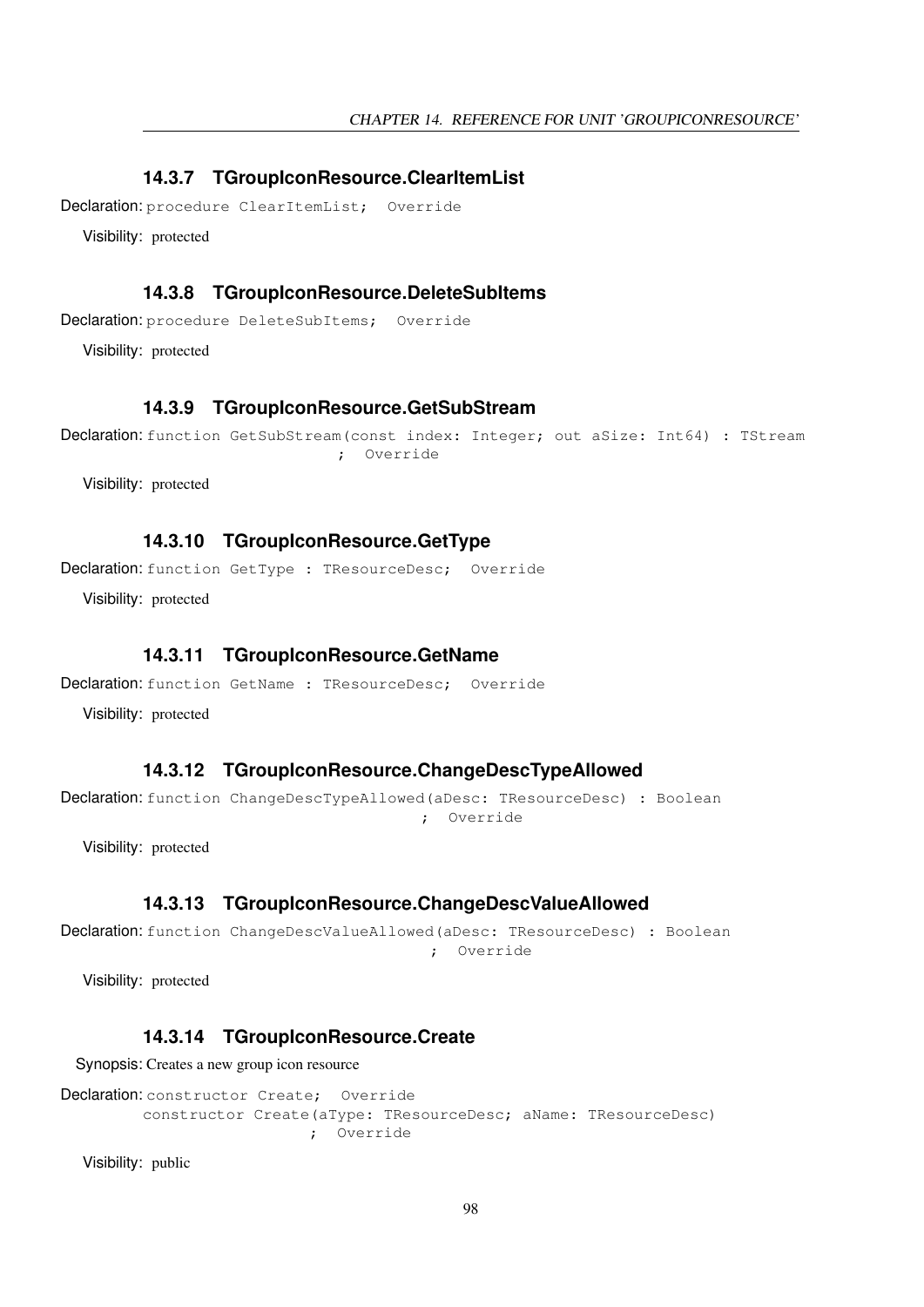Description: Please note that aType parameter is not used, since this class always uses RT\_GROUP\_ICON [\(96\)](#page-96-1) as type.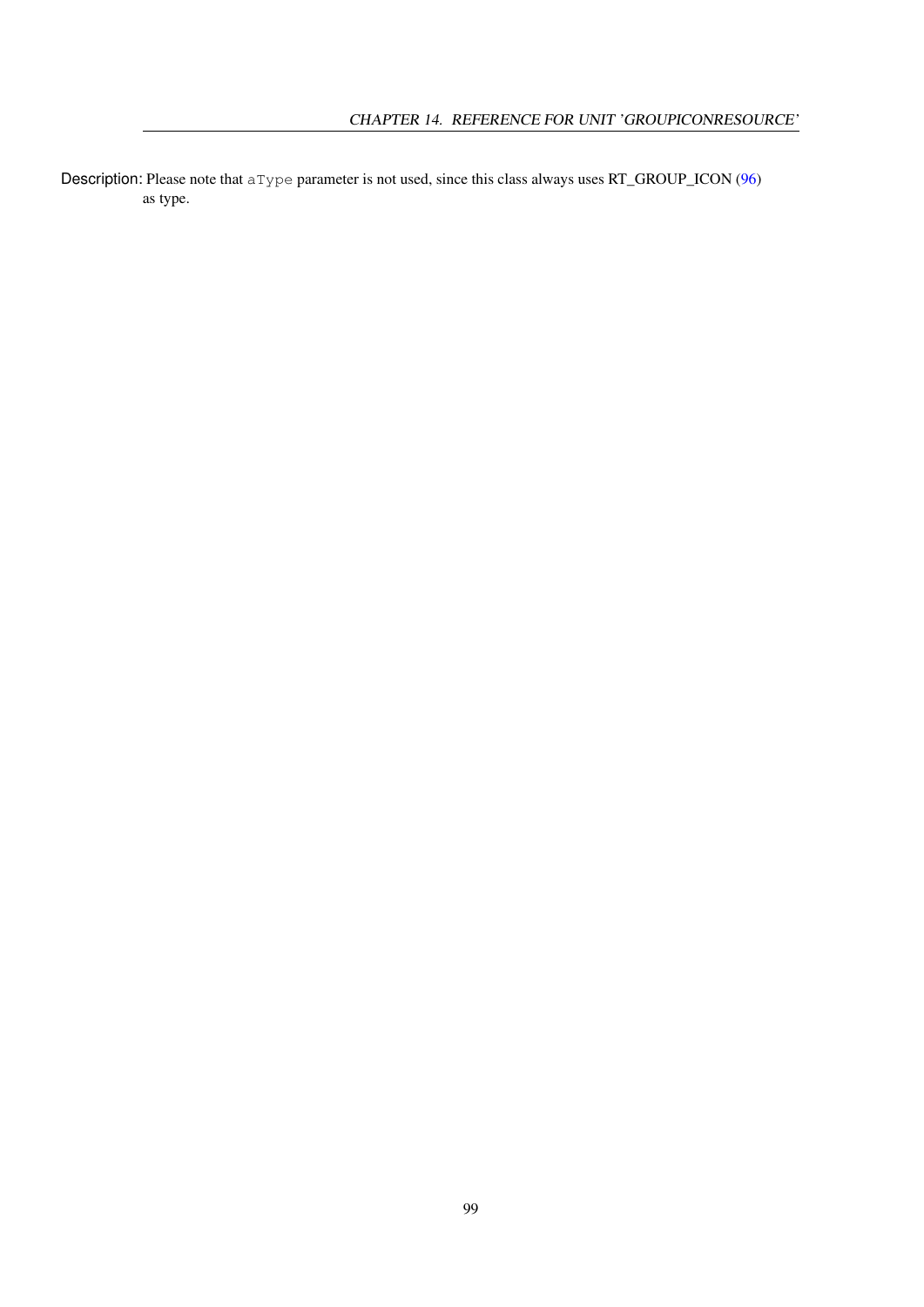# <span id="page-100-0"></span>Reference for unit 'groupresource'

## 15.1 Used units

Table 15.1: Used units by unit 'groupresource'

| Name          | Page |
|---------------|------|
| Classes       | ??   |
| resdatastream | 119  |
| resource      | 129  |
| sysutils      | 77   |

# 15.2 Overview

This unit contains TGroupResource [\(101\)](#page-101-0) and TGroupCachedDataStream [\(100\)](#page-100-1), two classes used for resources of type RT\_GROUP\_ICON [\(100\)](#page-100-0) and RT\_GROUP\_CURSOR [\(100\)](#page-100-0).

The former is an abstract resource class which is implemented by TGroupIconResource [\(100\)](#page-100-0) and TGroupCursorResource [\(100\)](#page-100-0), and the latter is a TCachedDataStream [\(100\)](#page-100-0) descendant used to provide .ico/.cur like streams for resource classes mentioned earlier.

This unit shouldn't be of interest for the user, who should look at documentation for groupiconre-source [\(100\)](#page-100-0) and groupcursorresource (100) units instead.

## <span id="page-100-1"></span>15.3 TGroupCachedDataStream

### **15.3.1 Description**

This class is used by TGroupResource [\(101\)](#page-101-0) descendants to provide an .ico/.cur like stream.

Unlike TCachedResourceDataStream [\(100\)](#page-100-0), which provides a stream-like interface over a portion of another stream, this class lets multiple stream to be seen as one: this way, several RT\_ICON [\(100\)](#page-100-0) or RT\_CURSOR [\(100\)](#page-100-0) resources can appear like a single .ico or .cur file.

See also: TGroupResource [\(101\)](#page-101-0), TGroupIconResource [\(100\)](#page-100-0), TGroupCursorResource (100), TCachedDataStream [\(100\)](#page-100-0), TCachedResourceDataStream [\(100\)](#page-100-0)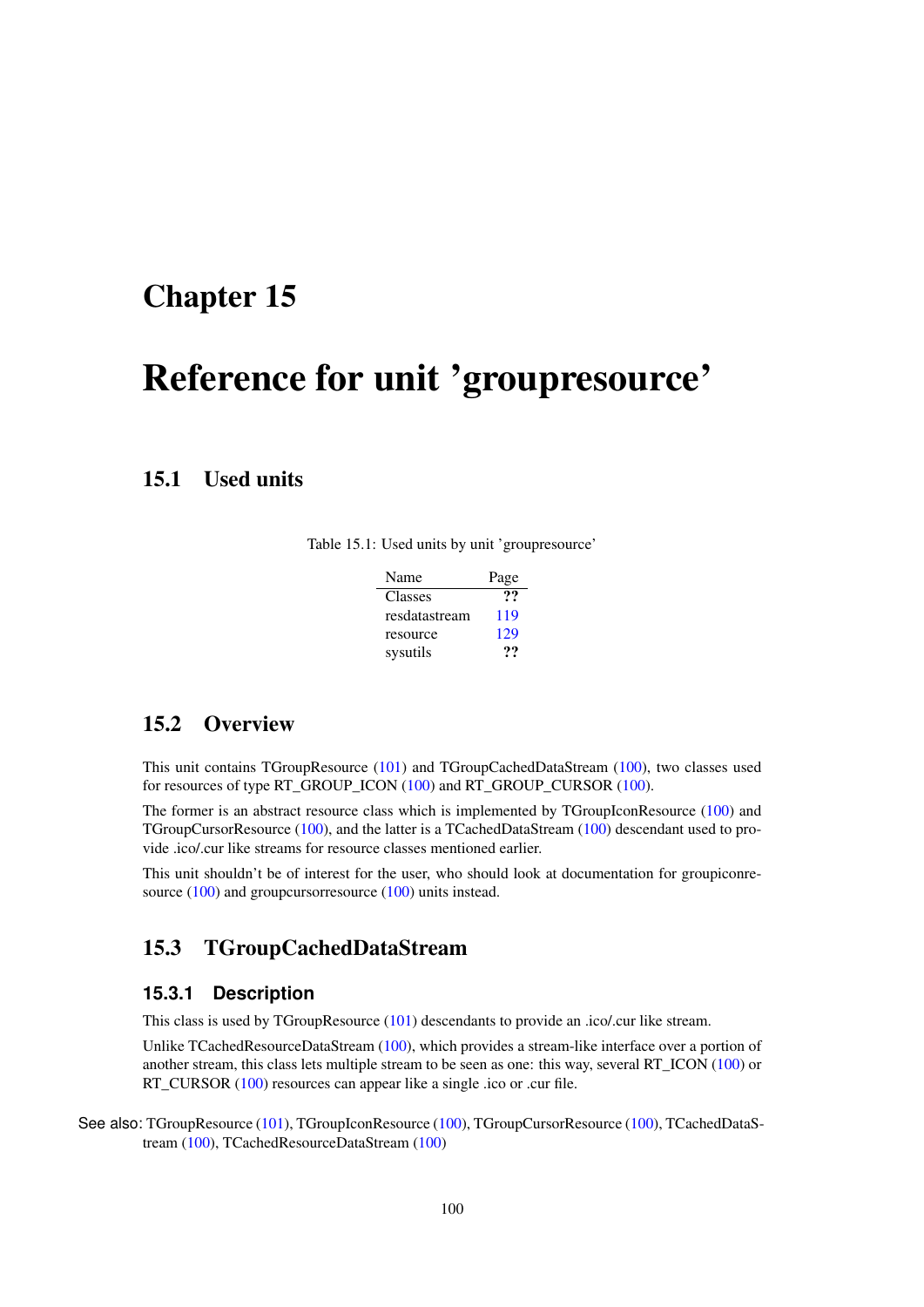### **15.3.2 Method overview**

|          |             | Page Method Description |
|----------|-------------|-------------------------|
|          | 101 Create  |                         |
|          | 101 Destroy |                         |
| 101 Read |             |                         |

### <span id="page-101-1"></span>**15.3.3 TGroupCachedDataStream.Create**

Declaration: constructor Create (aStream: TStream; aResource: TAbstractResource; aSize: Int64); Override

Visibility: public

### <span id="page-101-2"></span>**15.3.4 TGroupCachedDataStream.Destroy**

Declaration: destructor Destroy; Override

Visibility: public

### <span id="page-101-3"></span>**15.3.5 TGroupCachedDataStream.Read**

Declaration: function Read(var Buffer; Count: LongInt) : LongInt; Override

Visibility: public

### <span id="page-101-0"></span>15.4 TGroupResource

### **15.4.1 Description**

This class provides common functionalities that are extended by TGroupIconResource [\(100\)](#page-100-0) and TGroupCursorResource [\(100\)](#page-100-0).

Resources of type RT\_GROUP\_ICON [\(100\)](#page-100-0) and RT\_GROUP\_CURSOR [\(100\)](#page-100-0) represent a .ico or .cur file, respectively. However, data isn't contained in a single resource, but it's scattered over several different resources. That is, a .ico file contains an icon, which is made of several different images (for different sizes and color depth); when it is represented as a resource, however, the RT\_GROUP\_ICON [\(100\)](#page-100-0) resource only contains information about the single images, which are contained each in a different resource of type RT\_ICON [\(100\)](#page-100-0). The single resources are pretty unuseful alone, since they only consist of raw image data: they must be accessed in the contest of the RT\_GROUP\_ICON [\(100\)](#page-100-0) resource, which provides information about them.

TGroupIconResource [\(100\)](#page-100-0) and TGroupCursorResource [\(100\)](#page-100-0) provide a way to handle resources of these types as if they were .ico or .cur files. This class implements common functionalities, since icons and cursors are very similar.

Remark An object of this class should never be directly instantiated: use a descendant class instead.

See also: TGroupIconResource [\(100\)](#page-100-0), TGroupCursorResource [\(100\)](#page-100-0)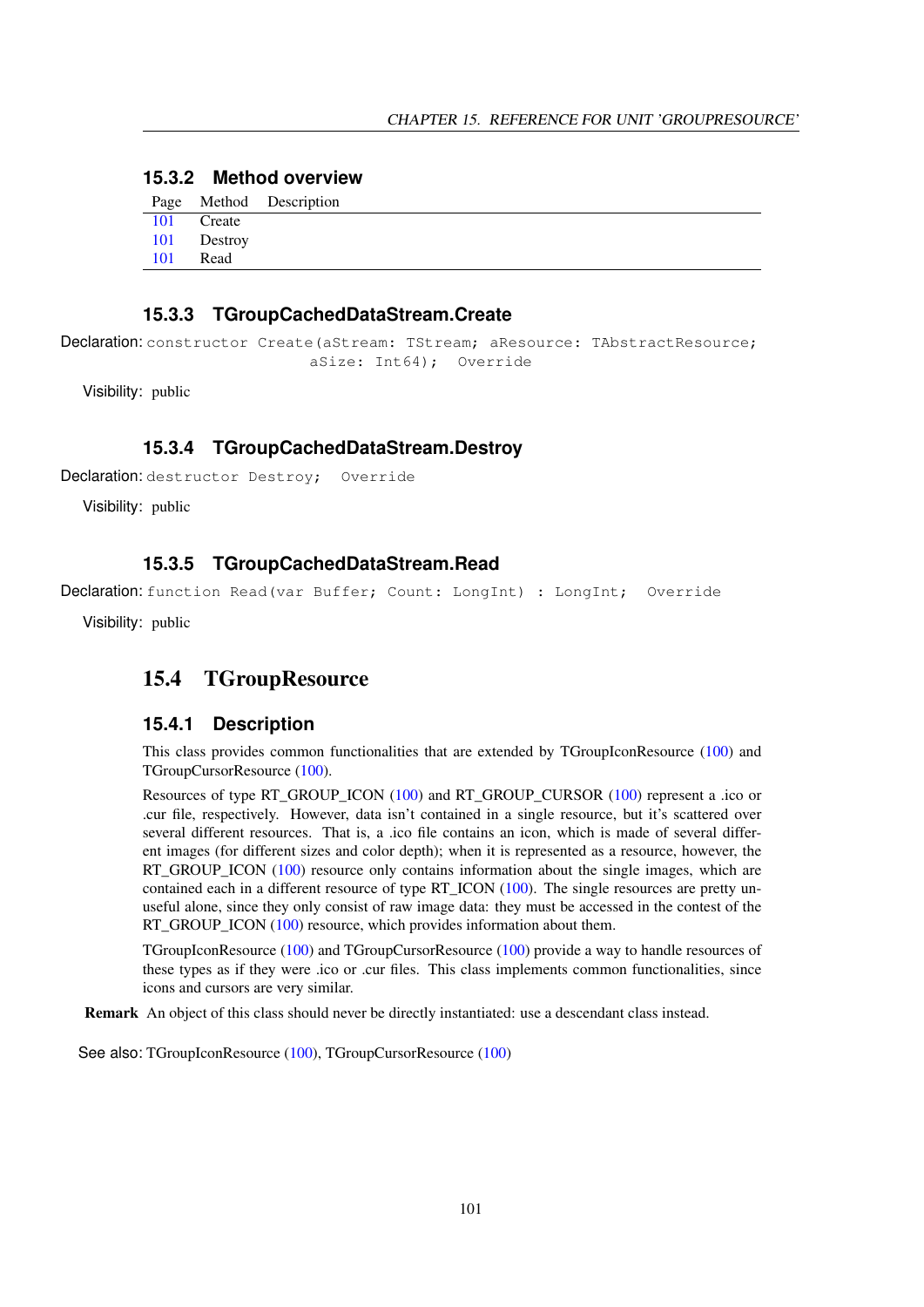| Page | Method                        | Description                                                |
|------|-------------------------------|------------------------------------------------------------|
| 102  | CheckBuildItemStream          |                                                            |
| 103  | ClearItemList                 |                                                            |
| 104  | CompareContents               |                                                            |
| 103  | <b>CreateSubItem</b>          |                                                            |
| 103  | CreateSubItems                |                                                            |
| 103  | DeleteSubItems                |                                                            |
| 104  | Destroy                       |                                                            |
| 102  | <b>FindSubResources</b>       |                                                            |
| 102  | GetItemData                   |                                                            |
| 103  | GetSubStream                  |                                                            |
| 103  | <b>GetSubStreamCount</b>      |                                                            |
| 104  | NotifyResourcesLoaded         |                                                            |
| 102  | <b>ReadResourceItemHeader</b> |                                                            |
| 104  | SetCustomItemDataStream       | Sets a custom stream as the underlying stream for ItemData |
| 104  | SetOwnerList                  |                                                            |
| 103  | UpdateItemOwner               |                                                            |
| 105  | UpdateRawData                 |                                                            |
| 103  | WriteHeader                   |                                                            |
| 103  | WriteResHeader                |                                                            |

### **15.4.2 Method overview**

### **15.4.3 Property overview**

|                | Page Properties Access Description |
|----------------|------------------------------------|
| 105 ItemData r | Resource data as an ICO/CUR stream |

# <span id="page-102-1"></span>**15.4.4 TGroupResource.FindSubResources**

Declaration: procedure FindSubResources

Visibility: protected

### <span id="page-102-3"></span>**15.4.5 TGroupResource.ReadResourceItemHeader**

Declaration: procedure ReadResourceItemHeader; Virtual; Abstract

Visibility: protected

### <span id="page-102-0"></span>**15.4.6 TGroupResource.CheckBuildItemStream**

```
Declaration: procedure CheckBuildItemStream
```
Visibility: protected

### <span id="page-102-2"></span>**15.4.7 TGroupResource.GetItemData**

Declaration: function GetItemData : TStream

Visibility: protected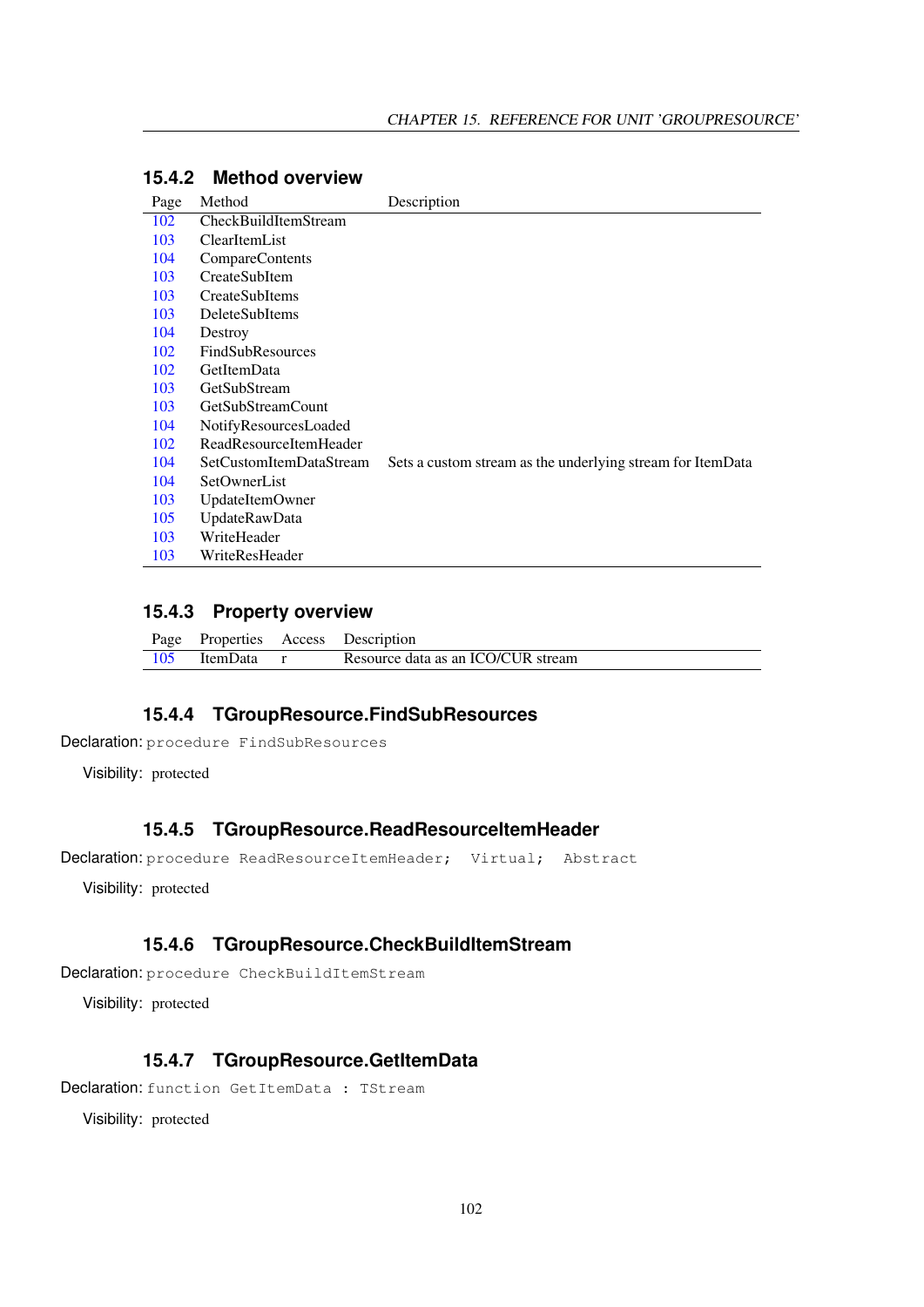### <span id="page-103-7"></span>**15.4.8 TGroupResource.WriteHeader**

Declaration: procedure WriteHeader(aStream: TStream); Virtual; Abstract Visibility: protected

### <span id="page-103-8"></span>**15.4.9 TGroupResource.WriteResHeader**

Declaration: function WriteResHeader : Word

Visibility: protected

### <span id="page-103-2"></span>**15.4.10 TGroupResource.CreateSubItems**

```
Declaration: procedure CreateSubItems
```
Visibility: protected

### <span id="page-103-1"></span>**15.4.11 TGroupResource.CreateSubItem**

Declaration: procedure CreateSubItem; Virtual; Abstract

Visibility: protected

### <span id="page-103-6"></span>**15.4.12 TGroupResource.UpdateItemOwner**

```
Declaration: procedure UpdateItemOwner(index: Integer); Virtual; Abstract
  Visibility: protected
```
### <span id="page-103-0"></span>**15.4.13 TGroupResource.ClearItemList**

Declaration: procedure ClearItemList; Virtual; Abstract

Visibility: protected

### <span id="page-103-3"></span>**15.4.14 TGroupResource.DeleteSubItems**

```
Declaration: procedure DeleteSubItems; Virtual; Abstract
  Visibility: protected
```
### <span id="page-103-5"></span>**15.4.15 TGroupResource.GetSubStreamCount**

Declaration: function GetSubStreamCount : Integer Visibility: protected

### <span id="page-103-4"></span>**15.4.16 TGroupResource.GetSubStream**

Declaration: function GetSubStream(const index: Integer; out aSize: Int64) : TStream ; Virtual; Abstract

Visibility: protected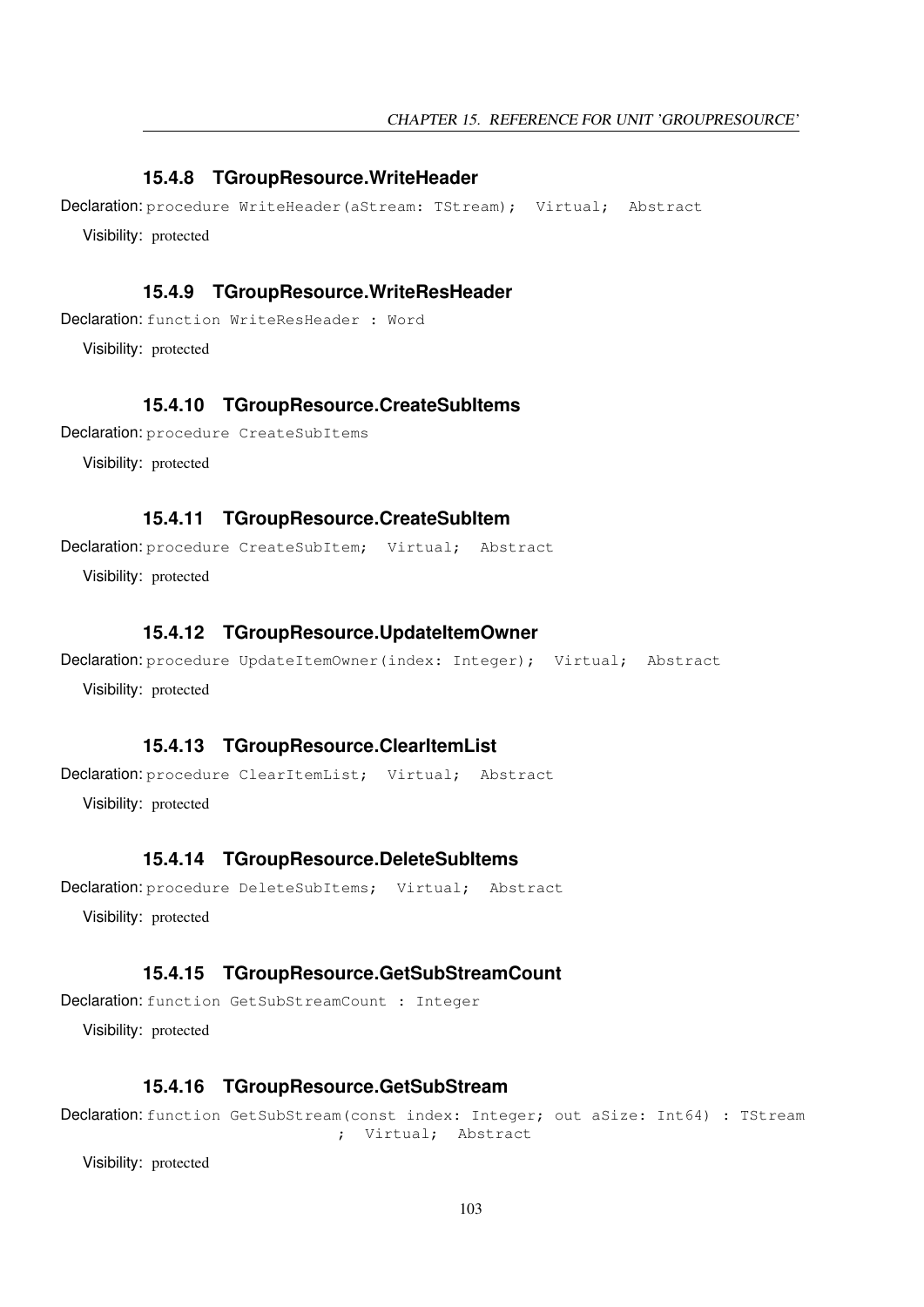### <span id="page-104-4"></span>**15.4.17 TGroupResource.SetOwnerList**

Declaration: procedure SetOwnerList(aResources: TResources); Override

Visibility: protected

### <span id="page-104-2"></span>**15.4.18 TGroupResource.NotifyResourcesLoaded**

Declaration: procedure NotifyResourcesLoaded; Override

Visibility: protected

### <span id="page-104-1"></span>**15.4.19 TGroupResource.Destroy**

Synopsis:

Declaration: destructor Destroy; Override

Visibility: public

Description:

### <span id="page-104-0"></span>**15.4.20 TGroupResource.CompareContents**

```
Declaration: function CompareContents(aResource: TAbstractResource) : Boolean
                                  ; Override
```
Visibility: public

### <span id="page-104-3"></span>**15.4.21 TGroupResource.SetCustomItemDataStream**

Synopsis: Sets a custom stream as the underlying stream for ItemData

Declaration: procedure SetCustomItemDataStream(aStream: TStream)

Visibility: public

Description: This method allows the user to use a custom stream as the underlying stream for ItemData [\(105\)](#page-105-1). This is useful when you want a TGroupIconResource [\(100\)](#page-100-0) or TGroupCursorResource [\(100\)](#page-100-0) to be created from a ico or cur file for which you have a stream.

#### Sample code

This code creates a resource containing an icon

```
var
  aName : TResourceDesc;
  aRes : TGroupIconResource;
  aFile : TFileStream;
 Resources : TResources;
begin
  Resources:=TResources.Create;
  aName:=TResourceDesc.Create('MAINICON');
  aRes:=TGroupIconResource.Create(nil,aName); //type is always RT_GROUP_ICON
  aName.Free; //not needed anymore
  aFile:=TFileStream.Create('mainicon.ico',fmOpenRead or fmShareDenyNone);
```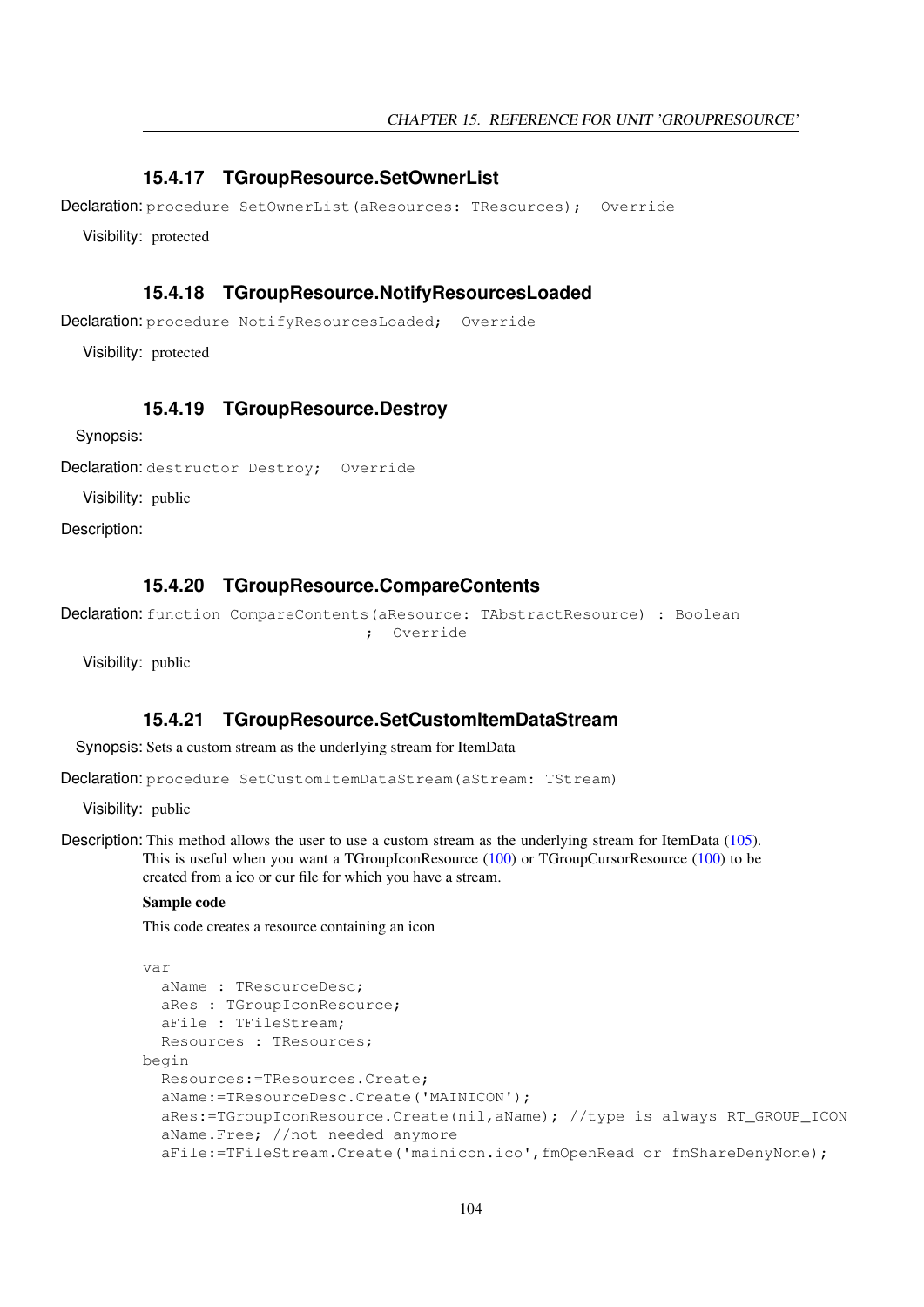```
aRes.SetCustomItemDataStream(aFile);
 Resources.Add(aRes);
 Resources.WriteToFile('myresource.res');
 Resources.Free; //it destroys aRes as well.
 aFile.Free;
end;
```

```
(105)(100), TGroupCursorResource (100), TAb-
     stractResource.UpdateRawData (100)
```
### <span id="page-105-0"></span>**15.4.22 TGroupResource.UpdateRawData**

```
Declaration: procedure UpdateRawData; Override
```
Visibility: public

### <span id="page-105-1"></span>**15.4.23 TGroupResource.ItemData**

Synopsis: Resource data as an ICO/CUR stream

Declaration: Property ItemData : TStream

Visibility: public

Access: Read

Description: This property gives access to resource data in a (ICO or CUR) file-like stream, unlike RawData [\(100\)](#page-100-0).

> The exact format of the stream (ico or cur) is determined by the descendant class of TGroupResource [\(101\)](#page-101-0) that is used.

ItemData does not create a copy of RawData [\(100\)](#page-100-0) so memory usage is generally kept limited.

You can also set a custom stream as the underlying stream for ItemData via SetCustomItemDataStream [\(104\)](#page-104-3), much like SetCustomRawDataStream [\(100\)](#page-100-0) does for RawData [\(100\)](#page-100-0). This is useful when you want a TGroupIconResource [\(100\)](#page-100-0) or TGroupCursorResource (100) to be created from a ico or cur file for which you have a stream.

- Remark If you need to access RawData [\(100\)](#page-100-0) after you modified ItemData, be sure to call UpdateRawData [\(100\)](#page-100-0) first. This isn't needed however when resource is written to a stream, since TResources [\(100\)](#page-100-0) takes care of it.
- See also: TGroupResource.SetCustomItemDataStream [\(104\)](#page-104-3), TGroupIconResource [\(100\)](#page-100-0), TGroupCursorResource [\(100\)](#page-100-0), TAbstractResource.RawData [\(100\)](#page-100-0), TAbstractResource.UpdateRawData [\(100\)](#page-100-0)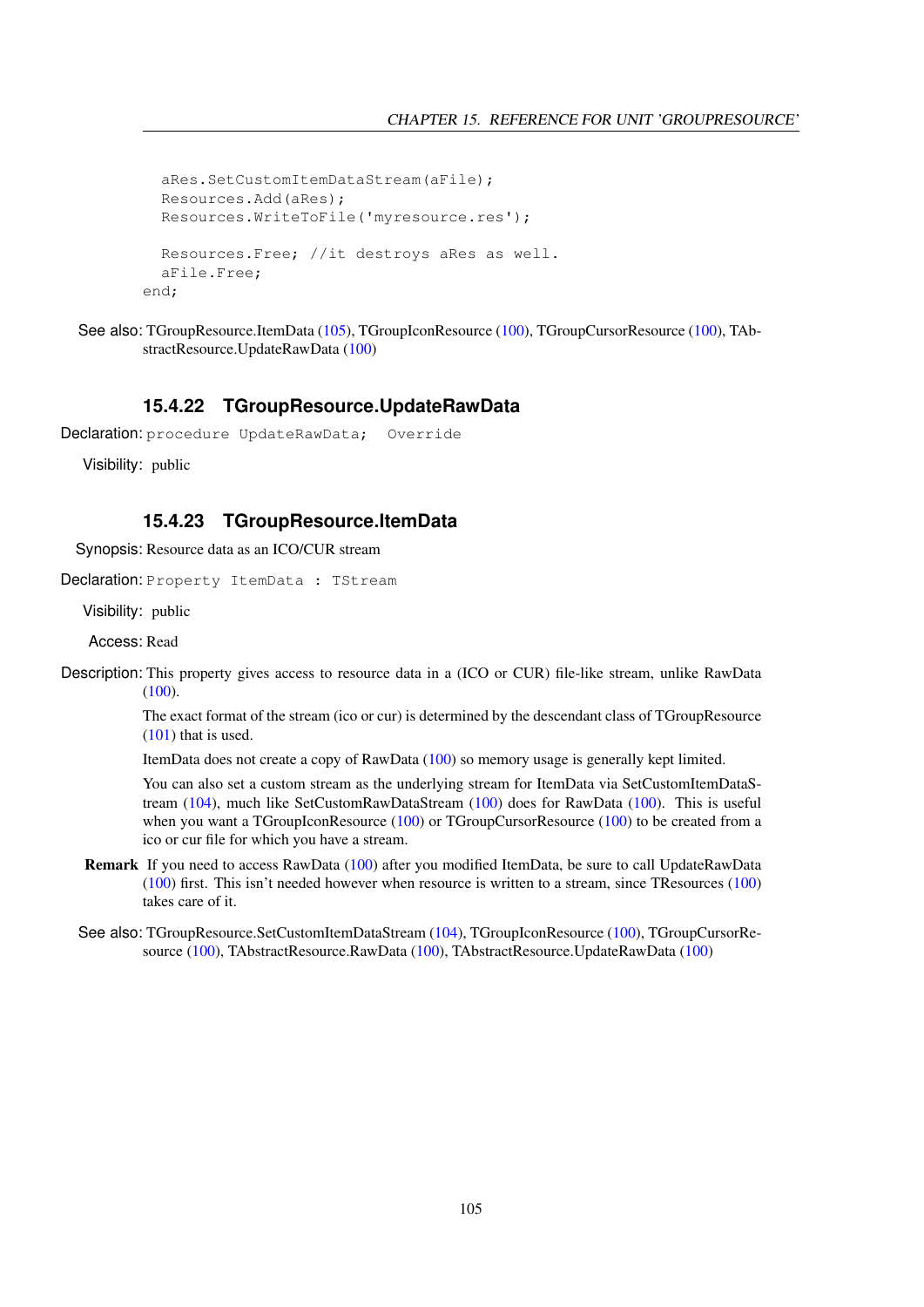# <span id="page-106-1"></span>Reference for unit 'machoreader'

# 16.1 Used units

|  |  |  |  |  |  |  | Table 16.1: Used units by unit 'machoreader' |
|--|--|--|--|--|--|--|----------------------------------------------|
|--|--|--|--|--|--|--|----------------------------------------------|

| Name       | Page |
|------------|------|
| Classes    | יי   |
| machotypes | 109  |
| resource   | 129  |
| sysutils   | 77   |

# 16.2 Overview

This unit contains TMachOResourceReader [\(106\)](#page-106-0), a TAbstractResourceReader [\(106\)](#page-106-1) descendant that is able to read Mach-O object files containing resources.

Adding this unit to a program's uses clause registers class TMachOResourceReader [\(106\)](#page-106-0) with TResources [\(106\)](#page-106-1).

## <span id="page-106-0"></span>16.3 TMachOResourceReader

### **16.3.1 Description**

This class provides a reader for Mach-O object files and images containing resources.

Mach-O is the file format used by Darwin and Mac OS X for object files and image files (executables, dynamic libraries and so on). Free Pascal can store resources in Mach-O files in its own format.

After an object file has been read, MachineType [\(108\)](#page-108-0) property holds the machine type the object file was built for.

- Remark This reader can't read multiple-architecture Mach-O files (like universal binary). To read a particular Mach-O file in a multiple-architecture file, extract it with lipo command.
- See also: TMachOResourceReader.MachineType [\(108\)](#page-108-0), TAbstractResourceReader [\(106\)](#page-106-1), TMachOResourceWriter [\(106\)](#page-106-1), Format of resources in object files [\(106\)](#page-106-1)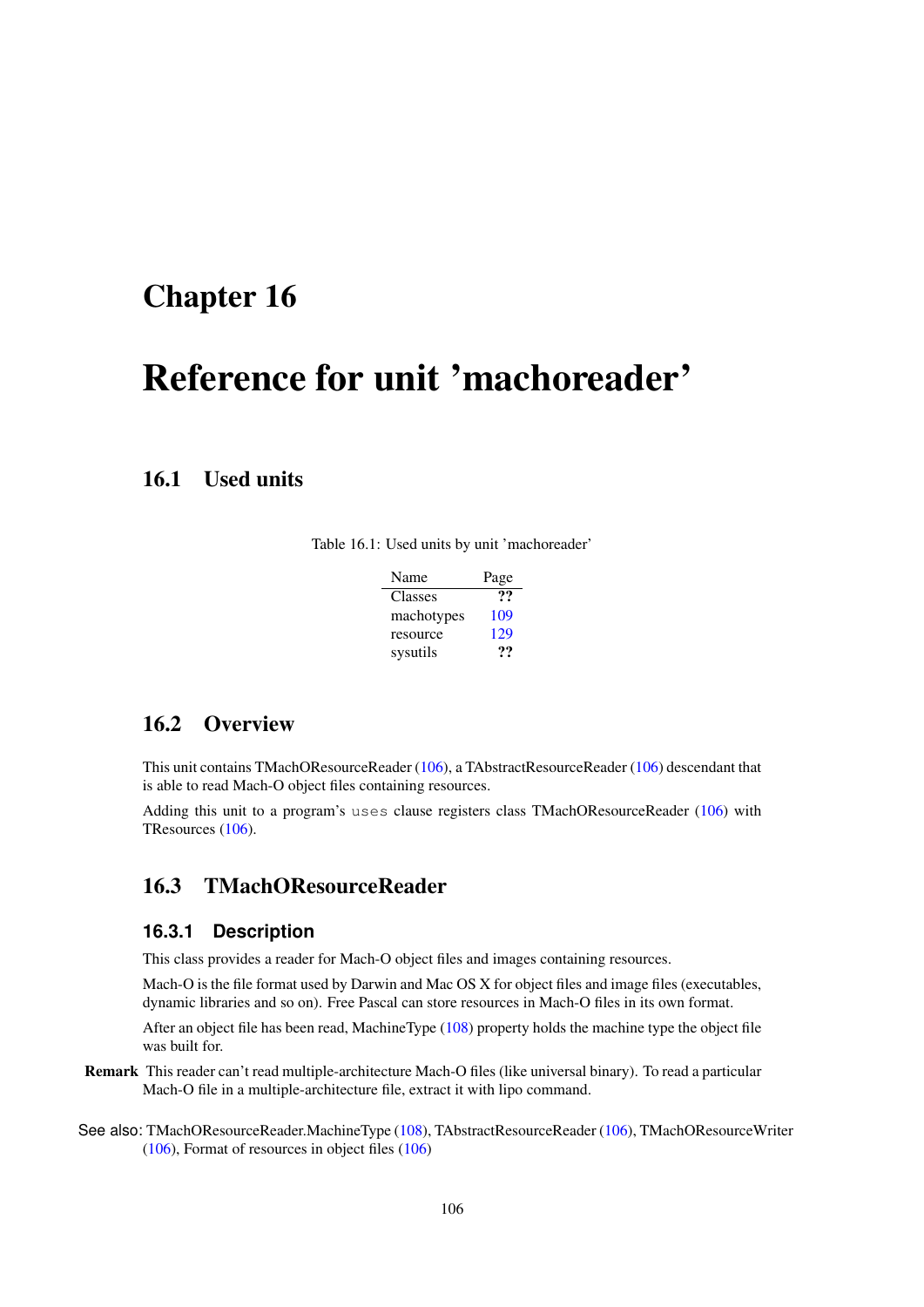## **16.3.2 Method overview**

| Page | Method         | Description |
|------|----------------|-------------|
| 107  | CheckMagic     |             |
| 107  | Create         |             |
| 107  | Destroy        |             |
| 107  | GetDescription |             |
| 107  | GetExtensions  |             |
| 107  | Load           |             |
|      |                |             |

### **16.3.3 Property overview**

|     | Page Properties | Access Description                  |
|-----|-----------------|-------------------------------------|
| 108 | MachineType r   | The machine type of the object file |

### <span id="page-107-4"></span>**16.3.4 TMachOResourceReader.GetExtensions**

Declaration: function GetExtensions : string; Override

Visibility: protected

### <span id="page-107-3"></span>**16.3.5 TMachOResourceReader.GetDescription**

Declaration: function GetDescription : string; Override

Visibility: protected

### <span id="page-107-5"></span>**16.3.6 TMachOResourceReader.Load**

Declaration: procedure Load (aResources: TResources; aStream: TStream); Override

Visibility: protected

### <span id="page-107-0"></span>**16.3.7 TMachOResourceReader.CheckMagic**

Declaration: function CheckMagic(aStream: TStream) : Boolean; Override

Visibility: protected

### <span id="page-107-1"></span>**16.3.8 TMachOResourceReader.Create**

Declaration: constructor Create; Override

Visibility: public

### <span id="page-107-2"></span>**16.3.9 TMachOResourceReader.Destroy**

Declaration: destructor Destroy; Override

Visibility: public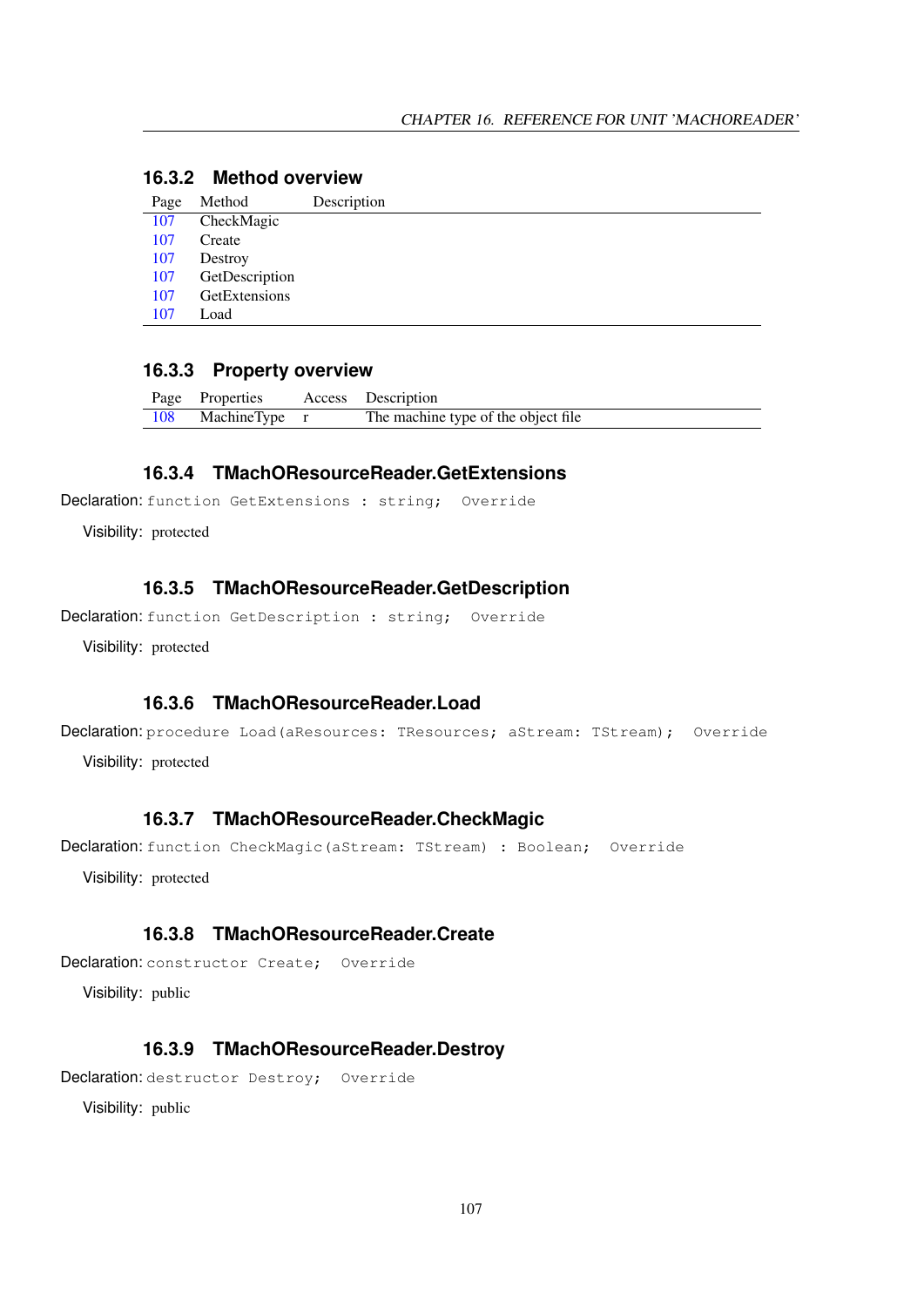#### **16.3.10 TMachOResourceReader.MachineType**

Synopsis: The machine type of the object file

Declaration: Property MachineType : TMachOMachineType

Visibility: public

Access: Read

Description: This property holds the machine type of the object file that has been read.

Remark Obviously, this property is meaningful only after an object file has been read.

See also: TMachOMachineType [\(106\)](#page-106-0)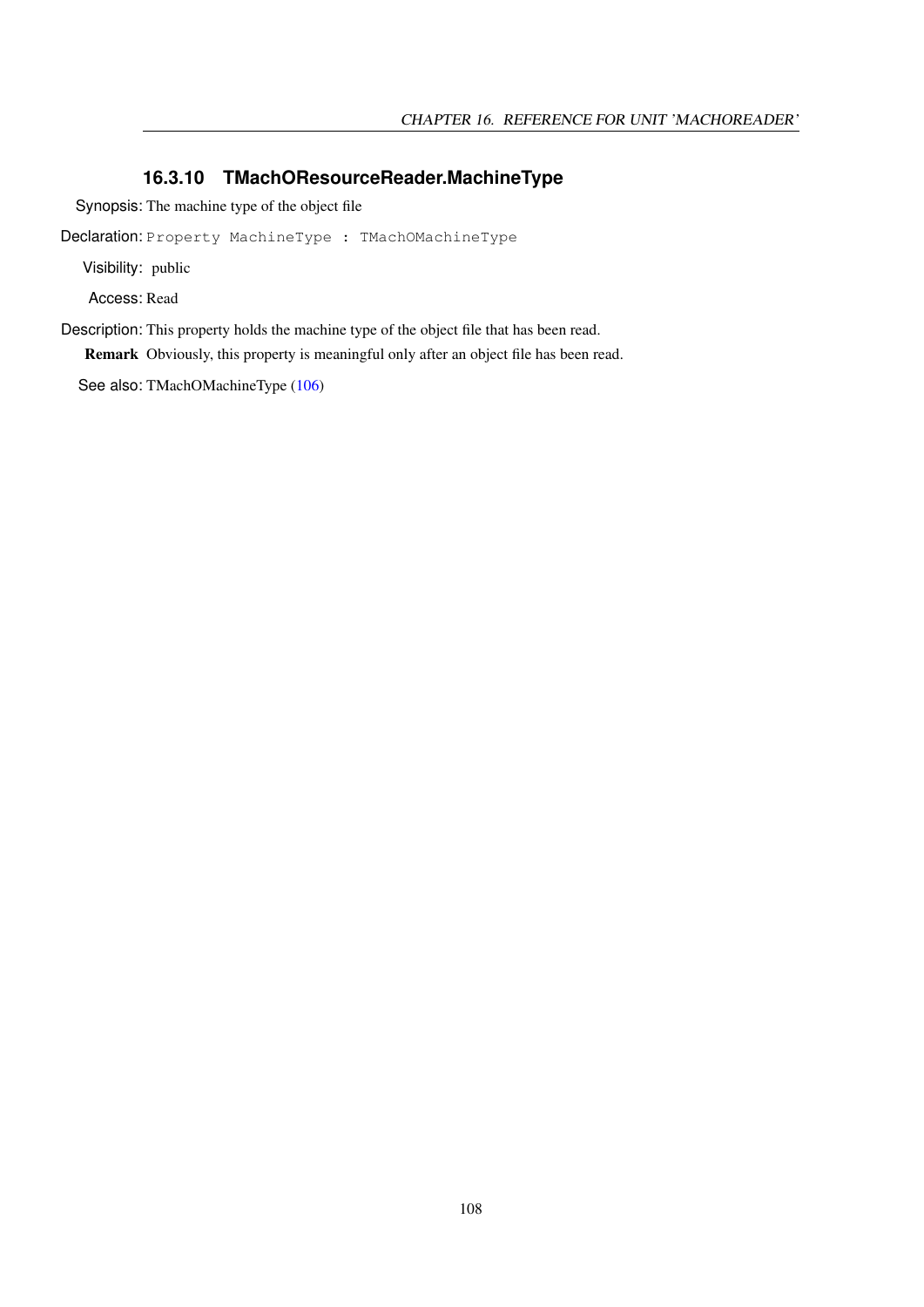## <span id="page-109-0"></span>Chapter 17

# Reference for unit 'machotypes'

## 17.1 Overview

These constants are used internally by TMachOResourceWriter [\(109\)](#page-109-0) and TMachOResourceReader [\(109\)](#page-109-0).

The only type of interest for the user is TMachOMachineType [\(109\)](#page-109-1).

## 17.2 Constants, types and variables

#### <span id="page-109-1"></span>**17.2.1 Types**

```
PNList32 = ^TNList32
PNList64 = ^{\circ}TNList64
PRelocationInfo = ^TRelocationInfo
TMachOMachineType = (mmtpowerpc,mmtpowerpc64,mmti386,mmtx86_64,mmtarm
  ,
                      mmtarm64)
```
Table 17.1: Enumeration values for type TMachOMachineType

| Value        | Explanation             |
|--------------|-------------------------|
| mmtarm       |                         |
| mmtarm64     |                         |
| mmti386      | Intel 386 machine type  |
| mmtpowerpc   | PowerPC machine type    |
| mmtpowerpc64 | PowerPC 64 machine type |
| mmtx86 64    | AMD x86_64 machine type |

This enumeration specifies the Mach-O machine type.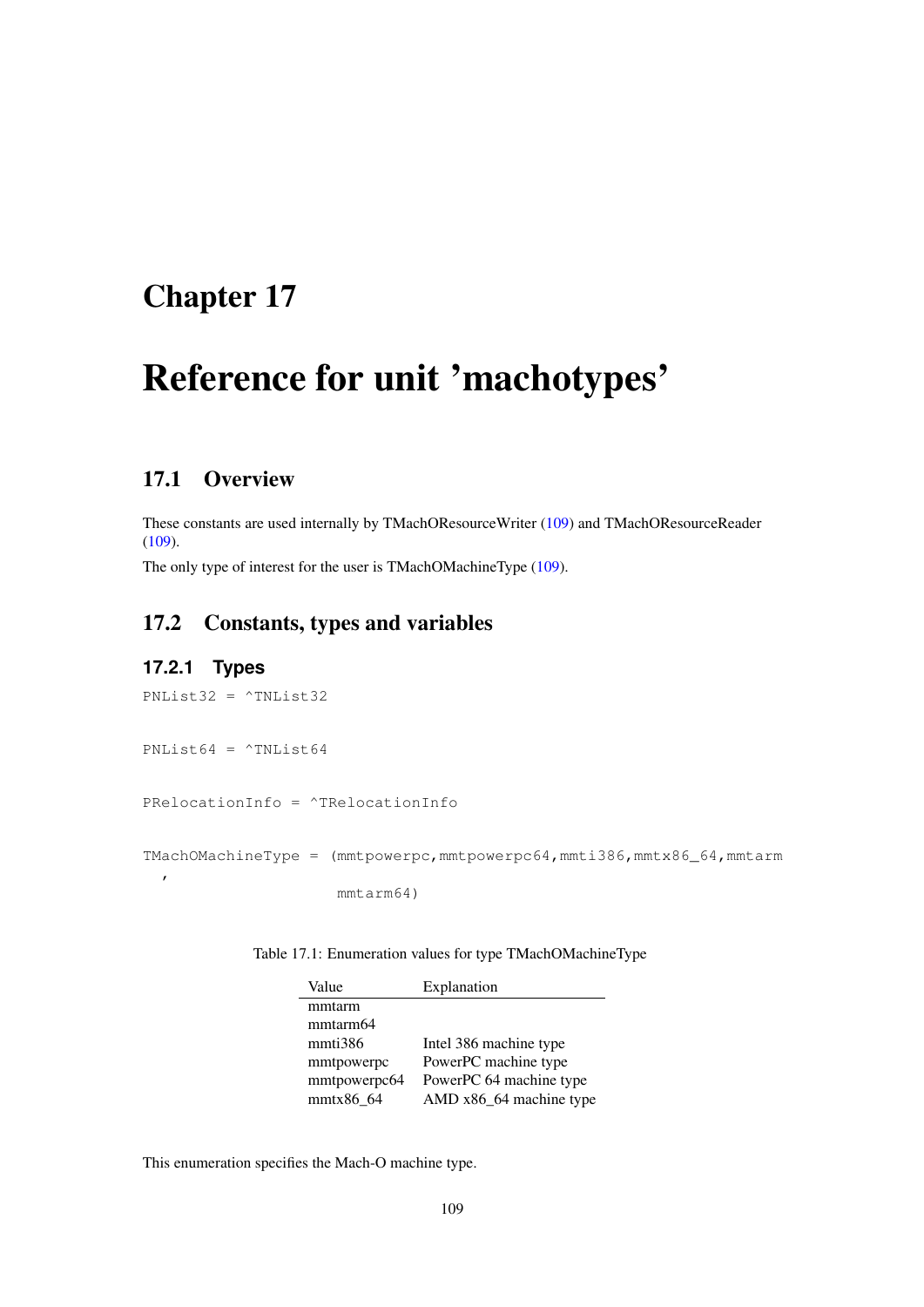It is used by TMachOResourceWriter [\(109\)](#page-109-0) to specify the machine type of the generated object file and by TMachOResourceReader [\(109\)](#page-109-0) to read the machine type of the object file that has been read.

TMachOSubMachineType386 = (msm386\_all)

,

Table 17.2: Enumeration values for type TMachOSubMachineType386

Value Explanation msm386\_all

TMachOSubMachineTypeAarch64 = (msmaarch64\_all)

Table 17.3: Enumeration values for type TMachOSubMachineTypeAarch64

Value Explanation msmaarch64\_all

TMachOSubMachineTypeArm = (msmarm\_all,msmarm\_v4t,msmarm\_v6,msmarm\_v5tej

msmarm\_xscale, msmarm\_v7)

Table 17.4: Enumeration values for type TMachOSubMachineTypeArm

Value Explanation msmarm\_all msmarm\_v4t msmarm\_v5tej msmarm\_v6 msmarm\_v7 msmarm\_xscale

TMachOSubMachineTypePowerPC = (msmppc\_all)

Table 17.5: Enumeration values for type TMachOSubMachineTypePowerPC

Value Explanation msmppc\_all

TMachOSubMachineTypePowerPC64 = (msmppc64\_all)

Table 17.6: Enumeration values for type TMachOSubMachineTypePowerPC64

Value Explanation msmppc64\_all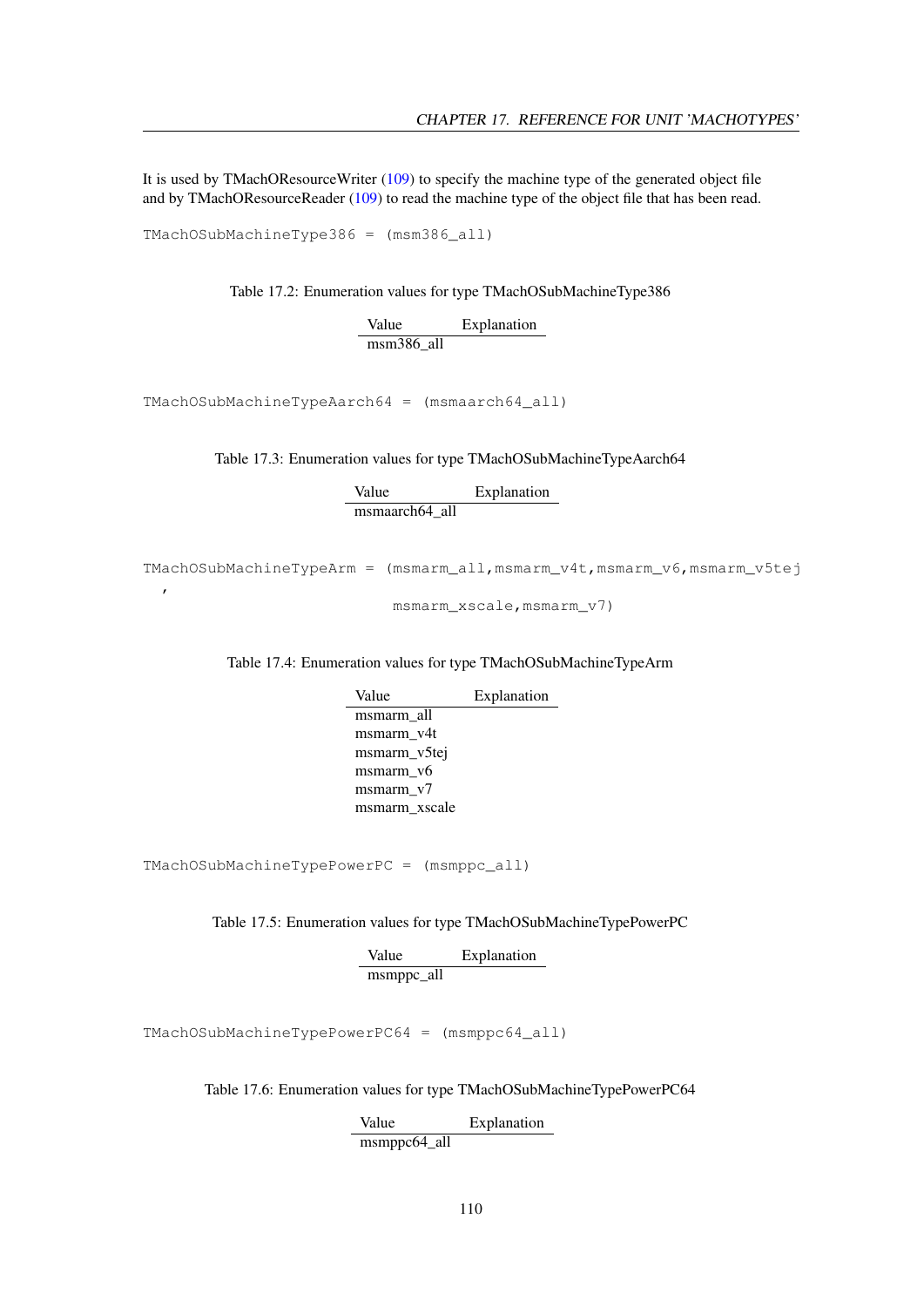TMachOSubMachineTypex64 = (msmx64\_all)

Table 17.7: Enumeration values for type TMachOSubMachineTypex64

Value Explanation msmx64\_all

Array =  $Array[0..15]$  of Char

## 17.3 TDySymtabCommand

```
TDySymtabCommand = record
 ilocalsym : LongWord;
 nlocalsym : LongWord
 ;
 iextdefsym : LongWord;
 nextdefsym : LongWord;
 iundefsym :
 LongWord;
 nundefsym : LongWord;
 tocoff : LongWord;
 ntoc : LongWord
 ;
 modtaboff : LongWord;
 nmodtab : LongWord;
 extrefsymoff : LongWord
 ;
 nextrefsyms : LongWord;
 indirectsymoff : LongWord;
 nindirectsyms
 : LongWord;
 extreloff : LongWord;
 nextrel : LongWord;
 locreloff
 : LongWord;
 nlocrel : LongWord;
end
```
## 17.4 TLoadCommand

```
TLoadCommand = record
 cmd : LongWord;
  cmdsize : LongWord;
end
```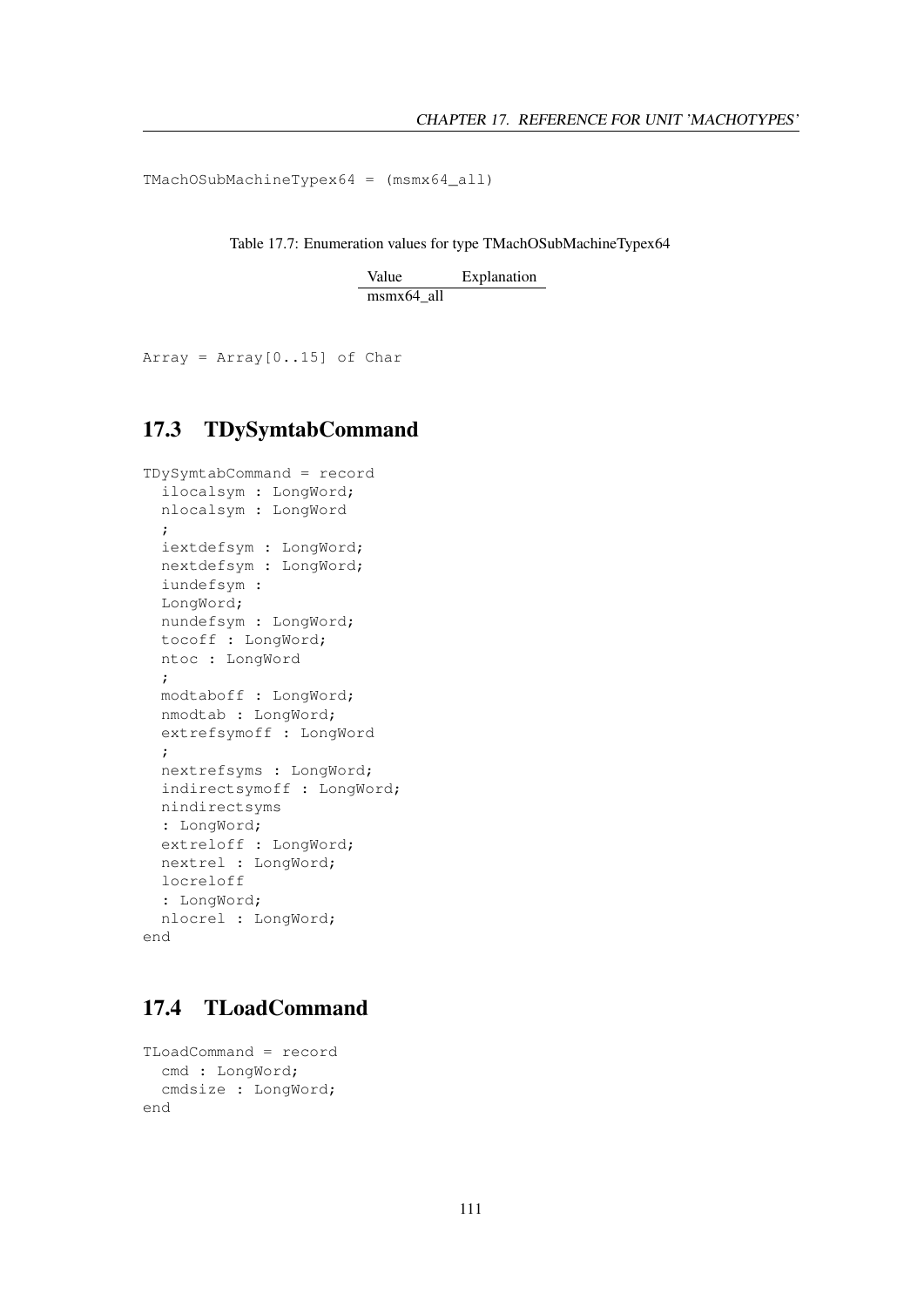## 17.5 TMachHdr

```
TMachHdr = record
 magic : LongWord;
 cputype : LongInt;
 cpusubtype
  : LongInt;
 filetype : LongWord;
 ncmds : LongWord;
 sizeofcmds
 : LongWord;
 flags : LongWord;
end
```
## 17.6 TNList32

```
TNList32 = record
 strx : LongWord;
 _type : Byte;
 sect : Byte
 ;
 desc : Word;
 value : LongWord;
end
```
## 17.7 TNList64

```
TNList64 = record
 strx : LongWord;
 _type : Byte;
 sect : Byte
 ;
 desc : Word;
 value : QWord;
end
```
## 17.8 TRelocationInfo

```
TRelocationInfo = record
 address : LongWord;
 flags : LongWord
 ;
end
```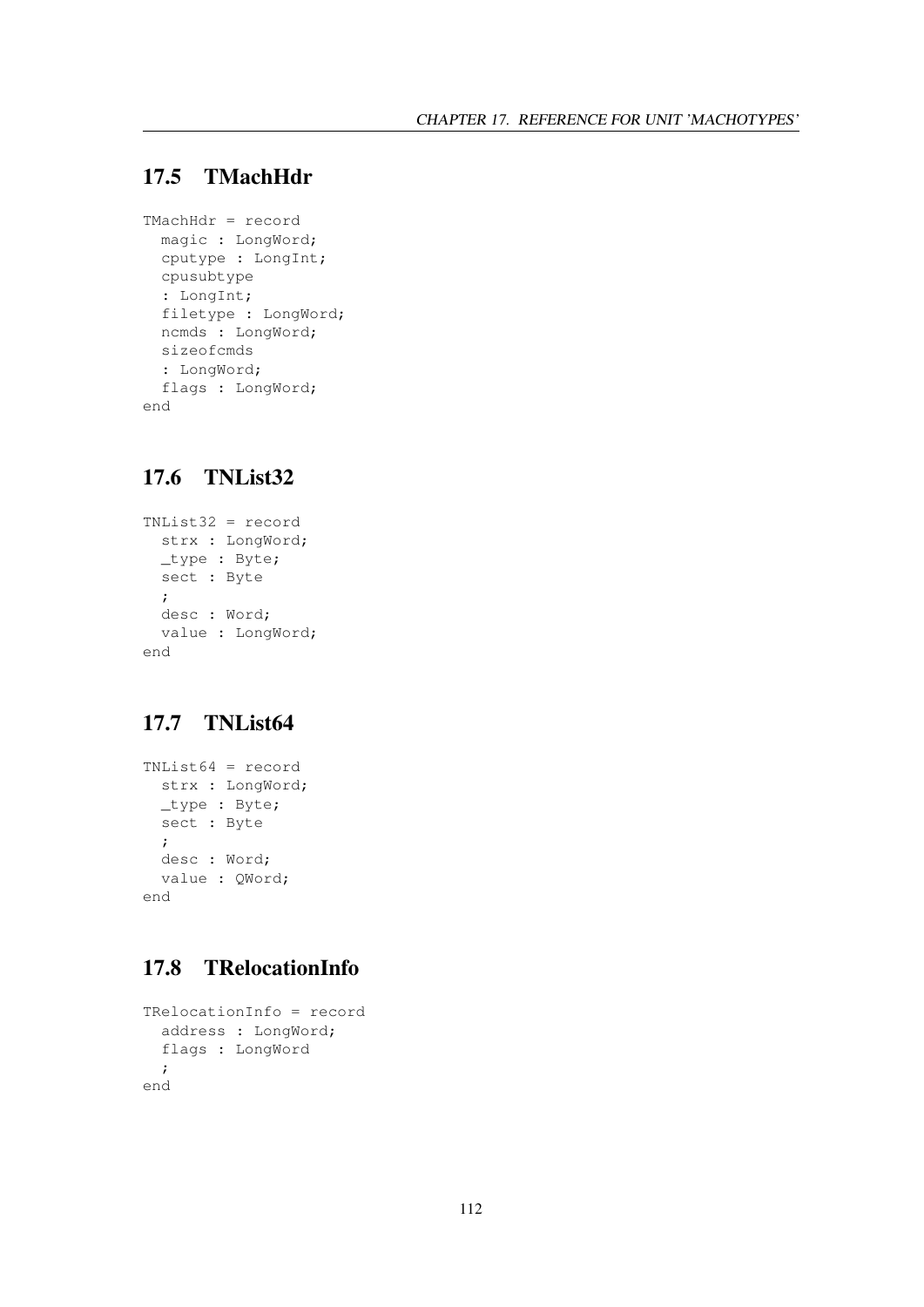## 17.9 TSection32

```
TSection32 = record
 sectname : TSeqSectName;
 segname : TSegSectName
 ;
 addr : LongWord;
 size : LongWord;
 offset : LongWord;
 align
 : LongWord;
 reloff : LongWord;
 nreloc : LongWord;
 flags : LongWord
 ;
 reserved1 : LongWord;
 reserved2 : LongWord;
end
```
## 17.10 TSection64

```
TSection64 = record
 sectname : TSegSectName;
 segname : TSegSectName
 ;
 addr : QWord;
 size : QWord;
 offset : LongWord;
 align : LongWord
  ;
 reloff : LongWord;
 nreloc : LongWord;
 flags : LongWord;
 reserved1 : LongWord;
 reserved2 : LongWord;
 reserved3 : LongWord
 ;
end
```
## 17.11 TSegmentCommand32

```
TSegmentCommand32 = record
 name : TSegSectName;
 vmaddr : LongWord
 ;
 vmsize : LongWord;
 fileoff : LongWord;
 filesize : LongWord
 ;
```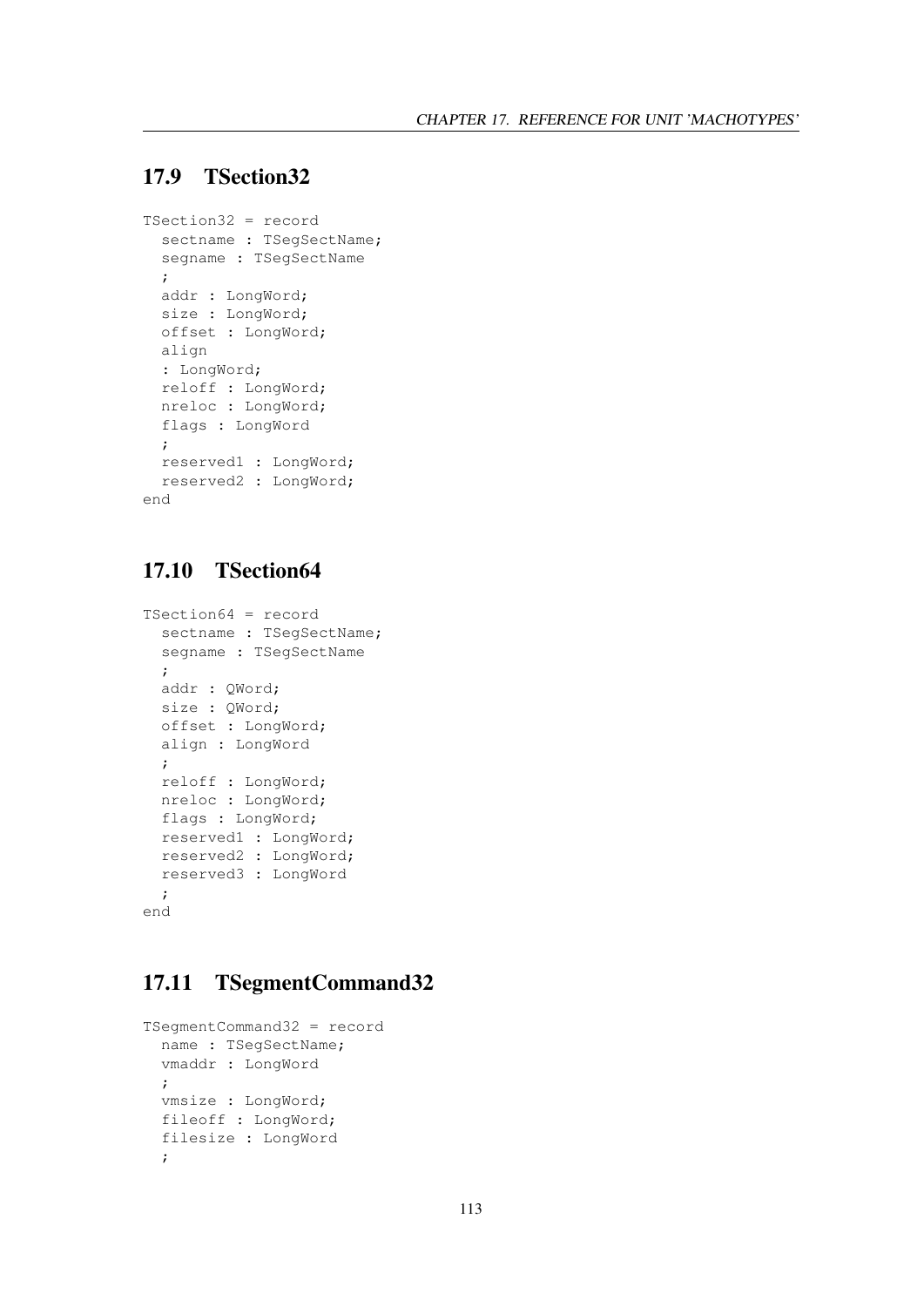```
maxprot : LongInt;
 initprot : LongInt;
 nsects : LongWord;
  flags : LongWord;
end
```
## 17.12 TSegmentCommand64

```
TSegmentCommand64 = record
 name : TSegSectName;
 vmaddr : QWord
 ;
 vmsize : QWord;
 fileoff : QWord;
 filesize : QWord;
 maxprot
 : LongInt;
 initprot : LongInt;
 nsects : LongWord;
 flags : LongWord
  ;
end
```
## 17.13 TSymtabCommand

```
TSymtabCommand = record
 symoff : LongWord;
 nsyms : LongWord;
 stroff : LongWord;
 strsize : LongWord;
end
```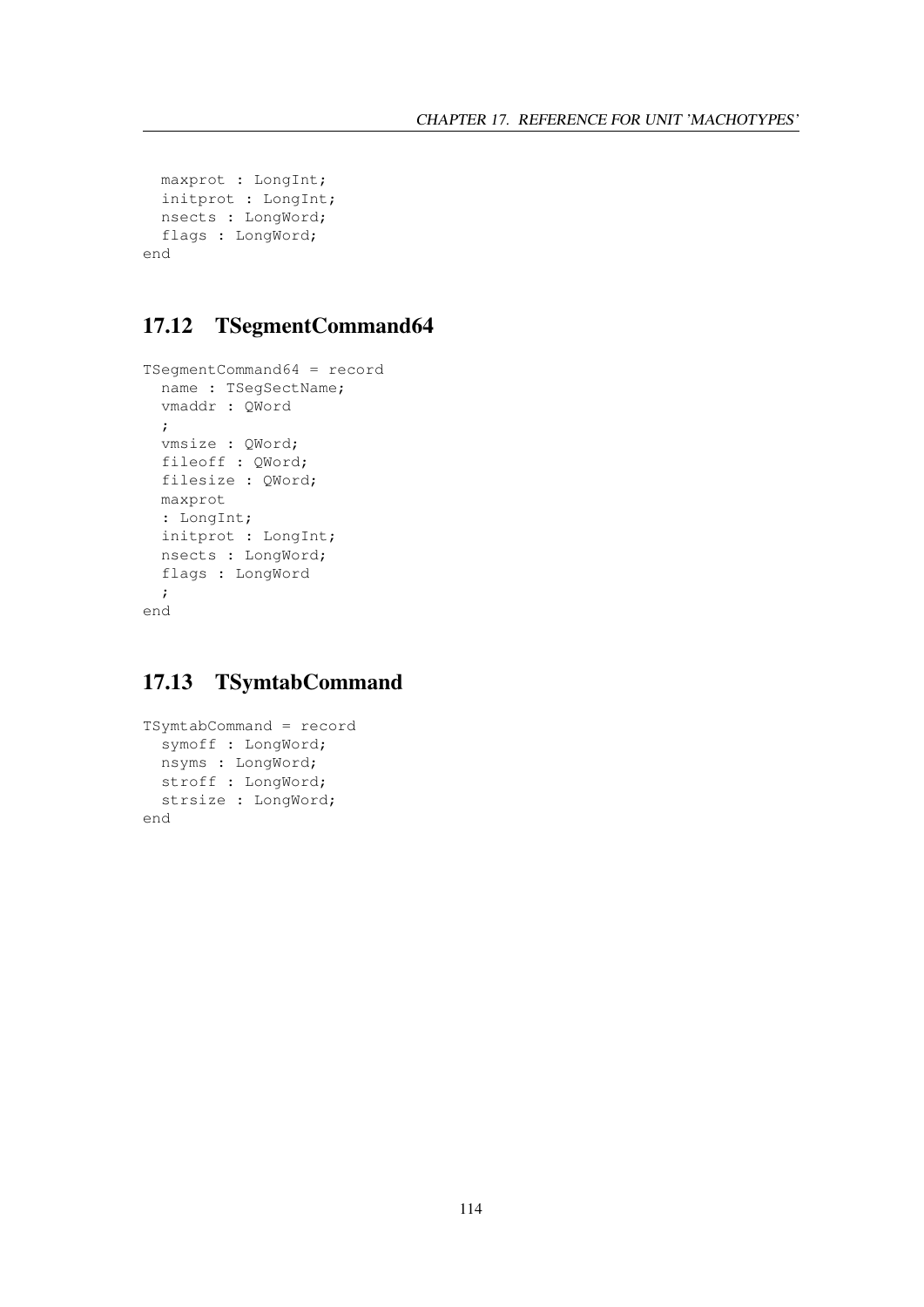## <span id="page-115-0"></span>Chapter 18

# Reference for unit 'machowriter'

## 18.1 Used units

|  |  |  |  |  |  |  | Table 18.1: Used units by unit 'machowriter' |  |
|--|--|--|--|--|--|--|----------------------------------------------|--|
|--|--|--|--|--|--|--|----------------------------------------------|--|

| Name       | Page |
|------------|------|
| Classes    | יי   |
| machotypes | 109  |
| resource   | 129  |
| sysutils   | …    |

## 18.2 Overview

This unit contains TMachOResourceWriter [\(116\)](#page-116-0), a TAbstractResourceWriter [\(115\)](#page-115-0) descendant that is able to write Mach-O object files containing resources.

Adding this unit to a program's uses clause registers class TMachOResourceWriter [\(116\)](#page-116-0) with TResources [\(115\)](#page-115-0).

## 18.3 Constants, types and variables

#### **18.3.1 Types**

```
TMachoSubMachineType = record
case TMachOMachineType of
msmppc_all
 : (
  fPpcSubType : TMachOSubMachineTypePowerPC;
);
msmppc64_all:
 (fPpc64SubType : TMachOSubMachineTypePowerPC64;
);
msm386_all
 : (
```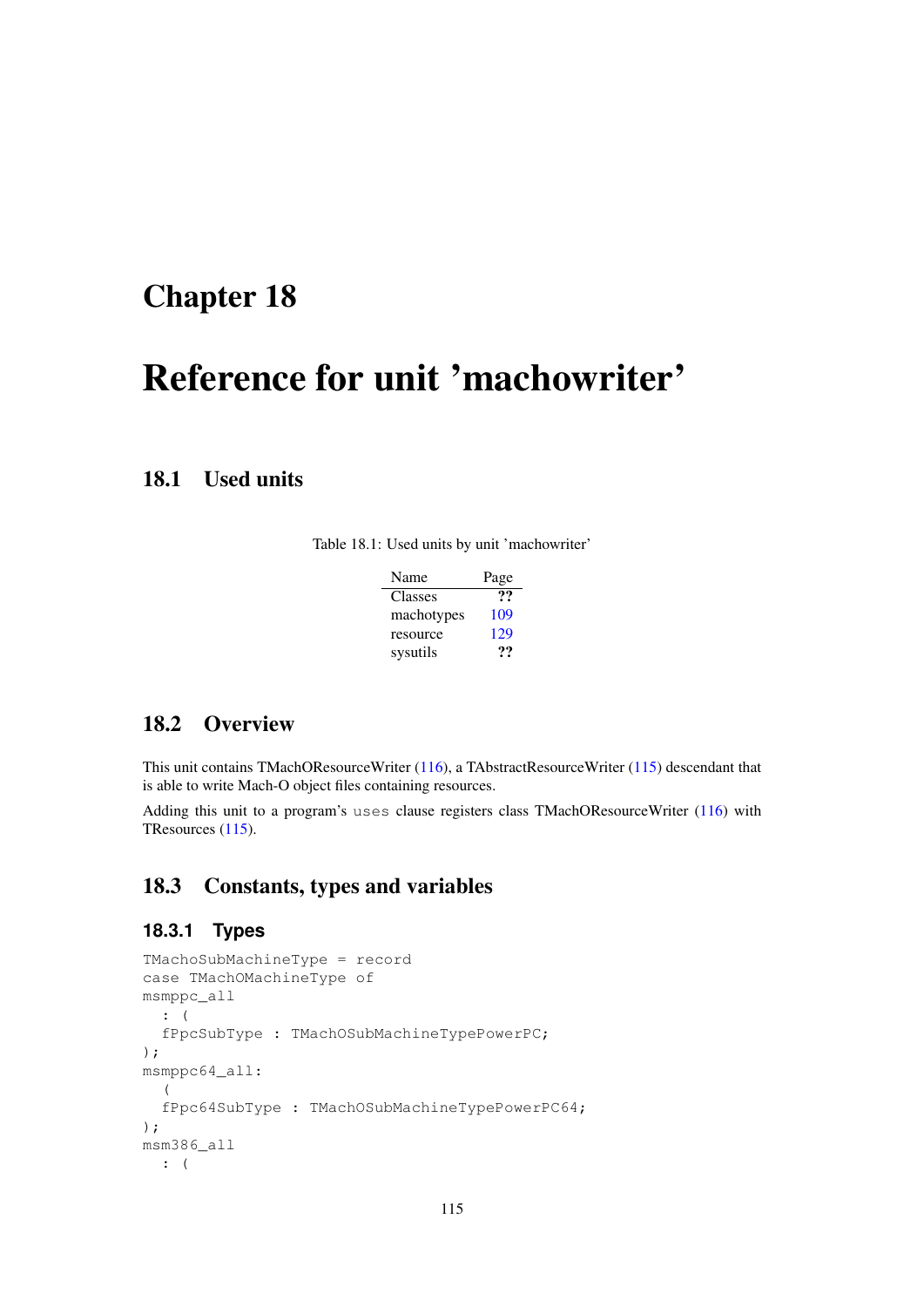```
f386SubType : TMachOSubMachineType386;
);
msmx64_all: (
  fX64SubType
  : TMachOSubMachineTypex64;
);
mmtarm: (
  fArmSubType : TMachOSubMachineTypeArm
  ;
);
mmtarm64: (
  fArm64SubType : TMachOSubMachineTypeAarch64;
)
  ;
end
```
## 18.4 EMachOResourceWriterException

#### **18.4.1 Description**

Base class for Mach-O resource writer-related exceptions

## 18.5 EMachOResourceWriterSymbolTableWrongOrderException

### 18.6 EMachOResourceWriterUnknownBitSizeException

#### **18.6.1 Description**

If this exception is raised, an internal error occurred.

## <span id="page-116-0"></span>18.7 TMachOResourceWriter

#### **18.7.1 Description**

This class provides a writer for Mach-O object files and images containing resources.

Mach-O is the file format used by Darwin and Mac OS X for object files and image files (executables, dynamic libraries and so on). Free Pascal can store resources in Mach-O files in its own format.

MachineType [\(117\)](#page-117-0) property can be used to set the machine type of the object file to generate.

#### See also: TMachOResourceWriter.MachineType [\(117\)](#page-117-0), TAbstractResourceWriter [\(115\)](#page-115-0), TMachOResourceReader [\(115\)](#page-115-0), Format of resources in object files [\(115\)](#page-115-0)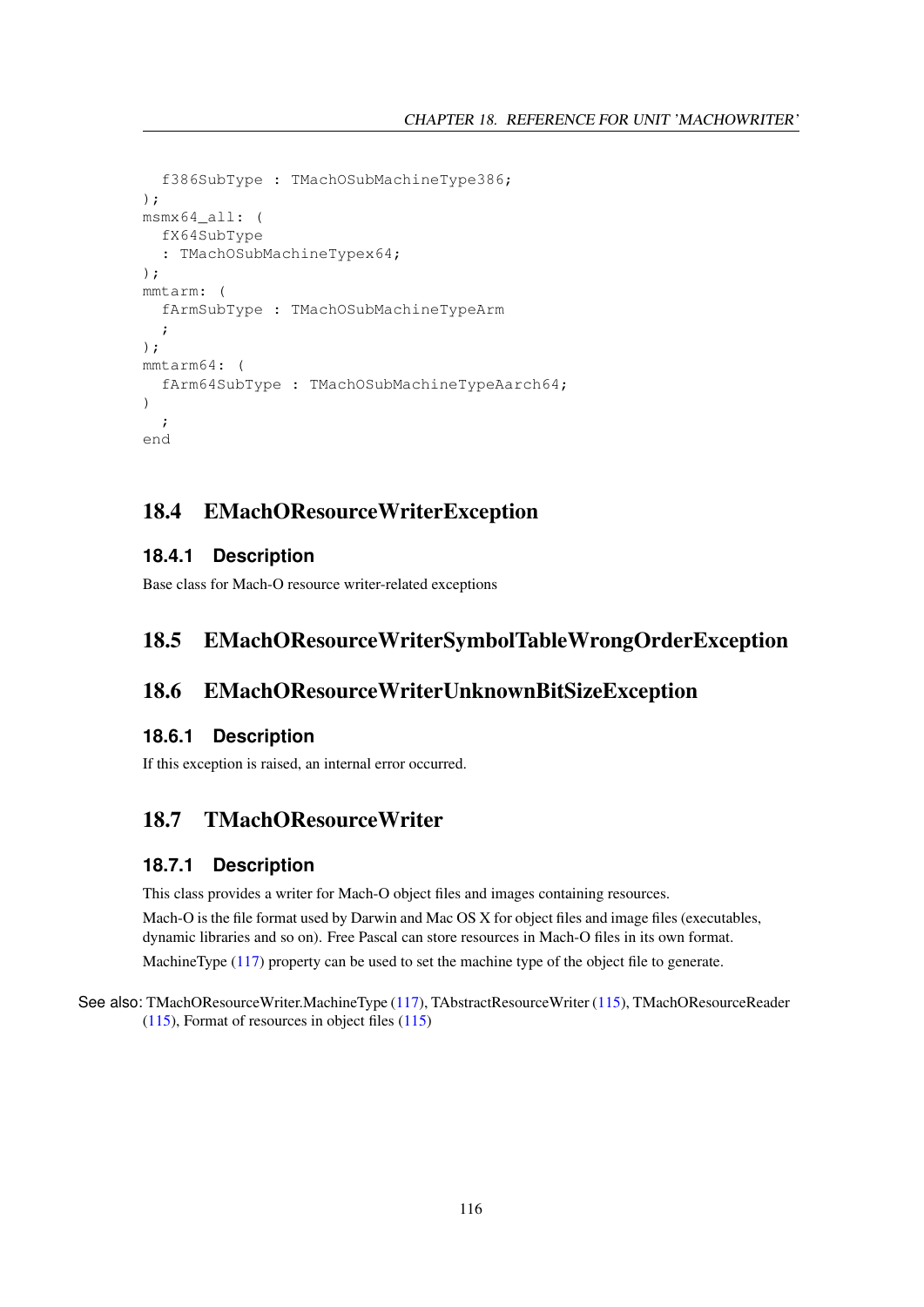## **18.7.2 Method overview**

| Page | Method         | Description |
|------|----------------|-------------|
| 117  | Create         |             |
| 117  | Destroy        |             |
| 117  | GetDescription |             |
| 117  | GetExtensions  |             |
| 117  | Write          |             |
|      |                |             |

#### **18.7.3 Property overview**

|     | Page Properties   |    | Access Description                  |
|-----|-------------------|----|-------------------------------------|
| 117 | MachineType       | rw | The machine type of the object file |
| 118 | SubMachineType rw |    |                                     |

#### <span id="page-117-4"></span>**18.7.4 TMachOResourceWriter.GetExtensions**

```
Declaration: function GetExtensions : string; Override
```
Visibility: protected

## <span id="page-117-3"></span>**18.7.5 TMachOResourceWriter.GetDescription**

Declaration: function GetDescription : string; Override

Visibility: protected

#### <span id="page-117-5"></span>**18.7.6 TMachOResourceWriter.Write**

```
Declaration: procedure Write(aResources: TResources; aStream: TStream); Override
  Visibility: protected
```
## <span id="page-117-1"></span>**18.7.7 TMachOResourceWriter.Create**

Declaration: constructor Create; Override

Visibility: public

#### <span id="page-117-2"></span>**18.7.8 TMachOResourceWriter.Destroy**

```
Declaration: destructor Destroy; Override
```
Visibility: public

#### <span id="page-117-0"></span>**18.7.9 TMachOResourceWriter.MachineType**

Synopsis: The machine type of the object file

Declaration: Property MachineType : TMachOMachineType

Visibility: public

Access: Read,Write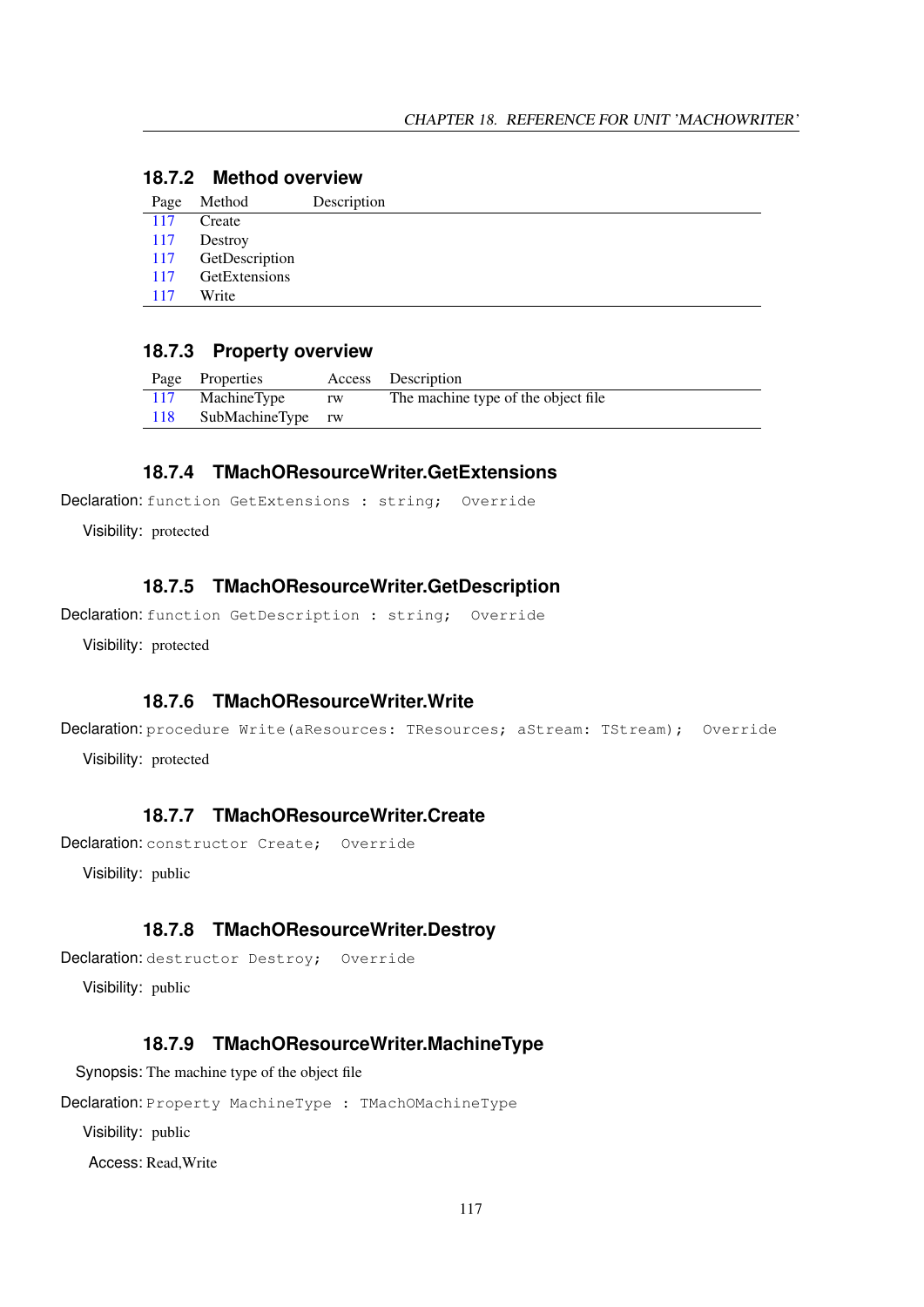Description: This property can be used to set the machine type of the object file to write.

See also: TMachOMachineType [\(115\)](#page-115-0)

## <span id="page-118-0"></span>**18.7.10 TMachOResourceWriter.SubMachineType**

Declaration: Property SubMachineType : TMachoSubMachineType

Visibility: public Access: Read,Write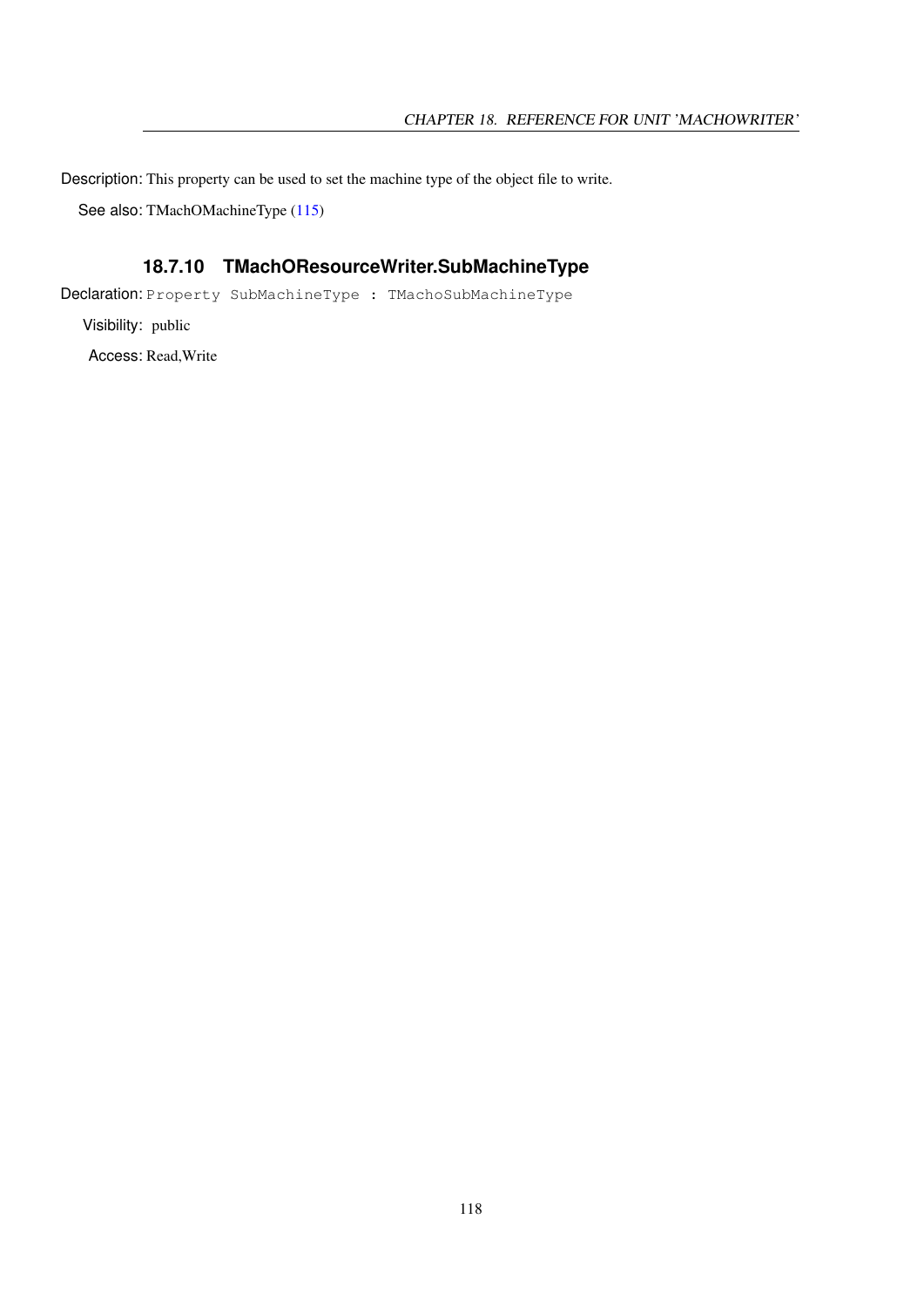## <span id="page-119-0"></span>Chapter 19

# Reference for unit 'resdatastream'

## 19.1 Used units

Table 19.1: Used units by unit 'resdatastream'

| Name     | Page |
|----------|------|
| Classes  | ??   |
| resource | 129  |
| sysutils | 77   |

## 19.2 Overview

This unit contains various streams that are used to provide copy-on-write mechanism for TAbstractResource.RawData [\(119\)](#page-119-0), via more levels of indirection.

Main class is TResourceDataStream [\(122\)](#page-122-0), which is the stream used for TAbstractResource.RawData [\(119\)](#page-119-0). This class uses an underlying stream, to which it redirects operations.

At a lower level, a TCachedDataStream [\(120\)](#page-120-0) descendant provides a layer between the original stream and the TResourceDataStream [\(122\)](#page-122-0).

## 19.3 Constants, types and variables

## **19.3.1 Types**

TCachedStreamClass = Class of TCachedDataStream

Cached stream metaclass

TUnderlyingStreamType = (usCached, usMemory, usCustom)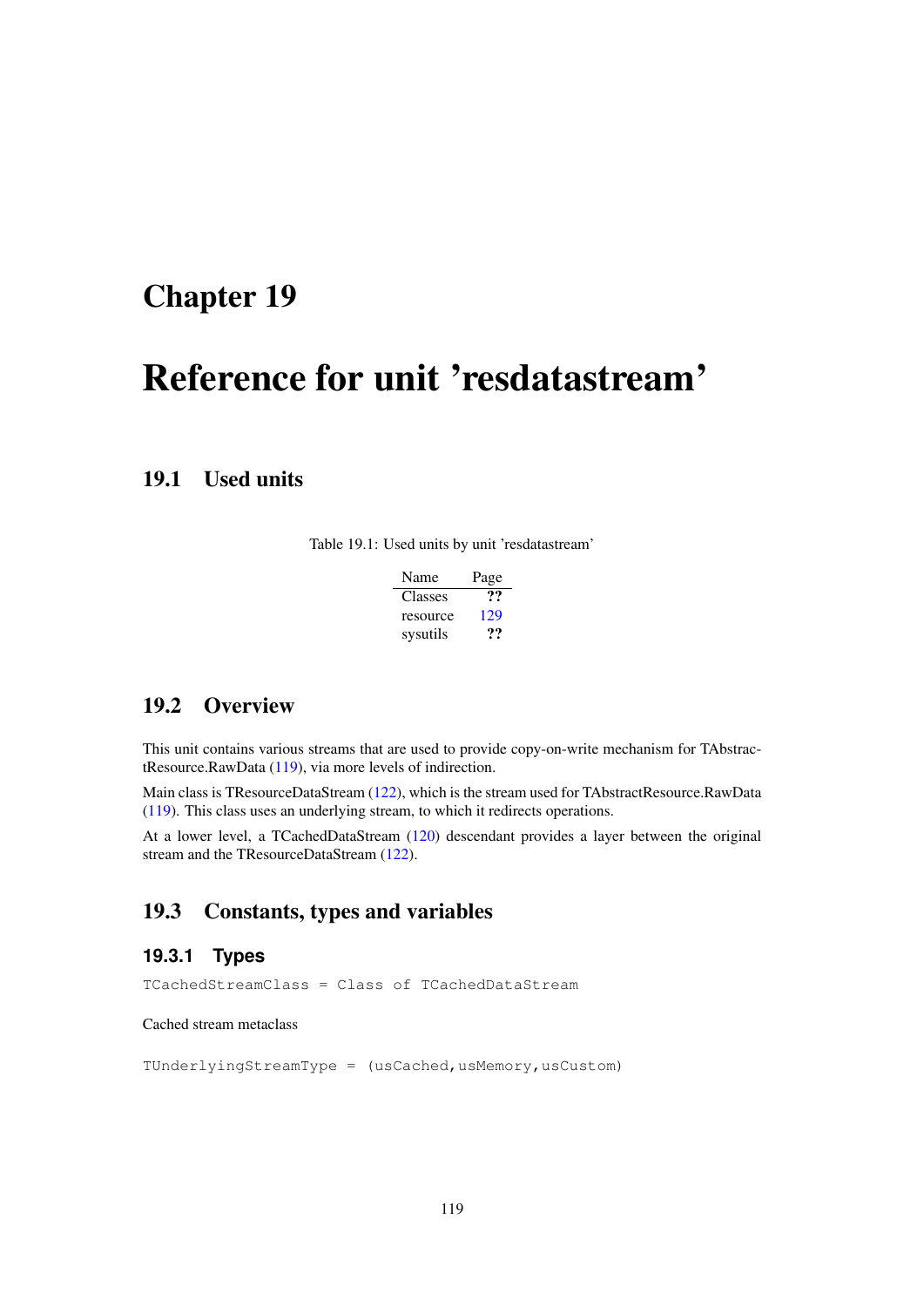| Value    | Explanation                                                     |
|----------|-----------------------------------------------------------------|
| usCached | The underlying stream is a TCachedResourceDataStream descendant |
| usCustom | The underlying stream is a custom stream                        |
| usMemory | The underlying stream is a memory stream                        |

Table 19.2: Enumeration values for type TUnderlyingStreamType

The type of the underlying stream of TResourceDataStream

## <span id="page-120-0"></span>19.4 TCachedDataStream

#### **19.4.1 Description**

This abstract class provides basic cached stream functionalities.

A cached stream is a read-only stream that operates on a portion of another stream. That is, it creates a "window" on the original stream from which to read data. Since it is a read-only stream, trying to write to the stream or to set its size cause an EInvalidOperation exception to be raised.

This class is used by TResourceDataStream [\(122\)](#page-122-0) to access the raw data of a resource. When an attempt to write to the stream is detected, TResourceDataStream [\(122\)](#page-122-0) replaces it with a memory stream and copies the contents of the cached stream to the memory one, thus providing a copy-onwrite mechanism.

Remark An object of this class should never be directly instantiated: use a descendant class instead.

See also: TResourceDataStream [\(122\)](#page-122-0), TCachedResourceDataStream [\(121\)](#page-121-0)

#### **19.4.2 Method overview**

| Page | Method                | Description          |
|------|-----------------------|----------------------|
| 121  | Create                | Creates a new object |
| 120  | GetPosition           |                      |
| 121  | GetSize               |                      |
| 121  | Seek                  |                      |
| 120  | SetPosition           |                      |
| 121  | SetSize <sub>64</sub> |                      |
| 121  | Write                 |                      |
|      |                       |                      |

## <span id="page-120-1"></span>**19.4.3 TCachedDataStream.GetPosition**

Declaration: function GetPosition : Int64; Override

Visibility: protected

#### <span id="page-120-2"></span>**19.4.4 TCachedDataStream.SetPosition**

```
Declaration: procedure SetPosition(const Pos: Int64); Override
```
Visibility: protected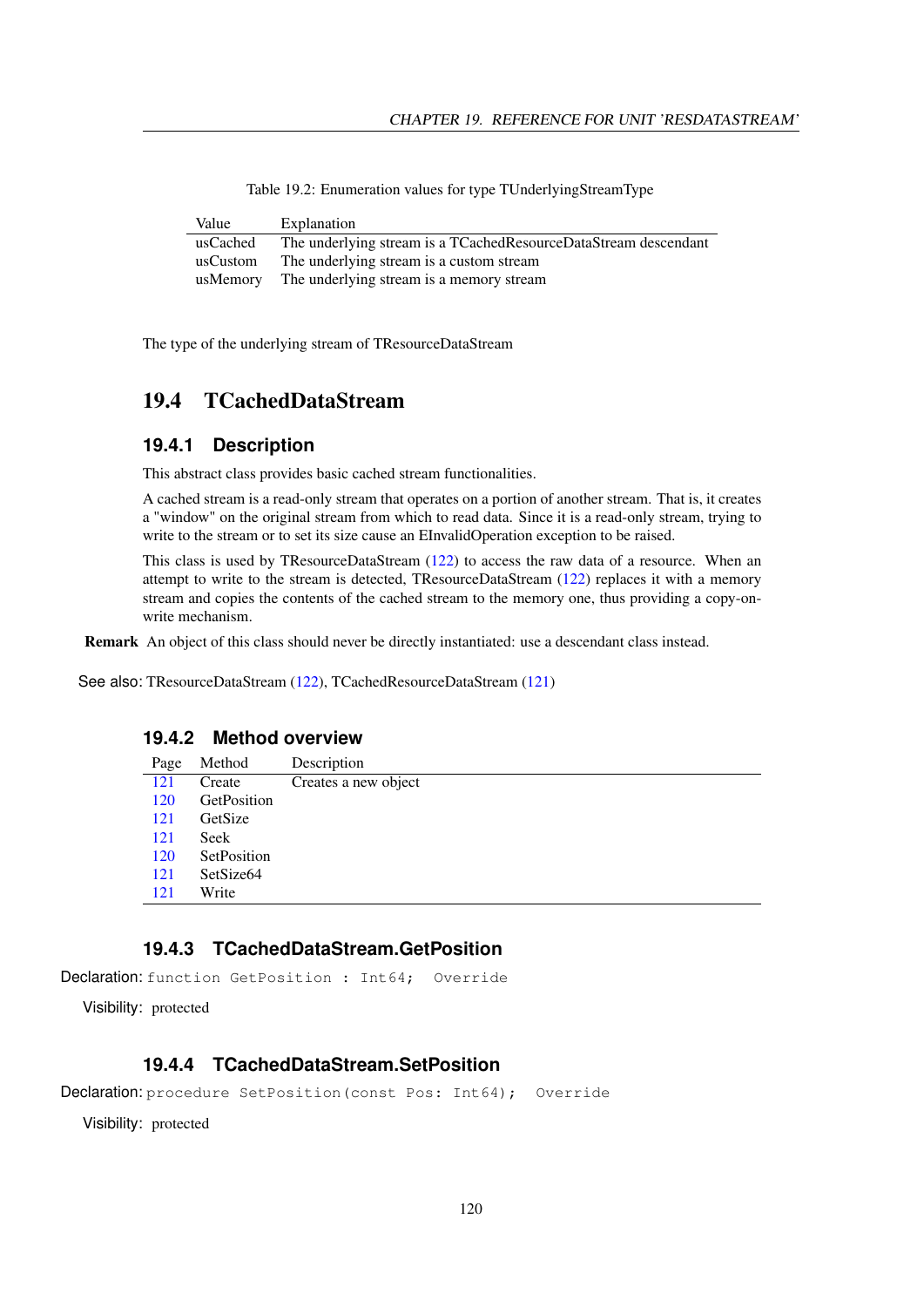#### <span id="page-121-2"></span>**19.4.5 TCachedDataStream.GetSize**

Declaration: function GetSize : Int64: Override

Visibility: protected

#### <span id="page-121-4"></span>**19.4.6 TCachedDataStream.SetSize64**

Declaration: procedure SetSize64 (const NewSize: Int64); Override

Visibility: protected

#### <span id="page-121-1"></span>**19.4.7 TCachedDataStream.Create**

Synopsis: Creates a new object

Declaration: constructor Create(aStream: TStream; aResource: TAbstractResource; aSize: Int64); Virtual

Visibility: public

Description: A new cached stream is created on top of the  $aSt$  ream stream.

See also: TCachedDataStream [\(120\)](#page-120-0), TResourceDataStream [\(122\)](#page-122-0), TResourceDataStream.Create [\(123\)](#page-123-0)

#### <span id="page-121-5"></span>**19.4.8 TCachedDataStream.Write**

Declaration: function Write(const Buffer; Count: LongInt) : LongInt; Override

Visibility: public

#### <span id="page-121-3"></span>**19.4.9 TCachedDataStream.Seek**

```
Declaration: function Seek (const Offset: Int64; Origin: TSeekOrigin) : Int64
                       ; Override
```
Visibility: public

## <span id="page-121-0"></span>19.5 TCachedResourceDataStream

#### **19.5.1 Description**

This class provides an implementation of TCachedDataStream [\(120\)](#page-120-0).

Usually resource readers create a TResourceDataStream [\(122\)](#page-122-0) with a TCachedResourceDataStream as the underlying stream.

See also: TCachedDataStream [\(120\)](#page-120-0), TResourceDataStream [\(122\)](#page-122-0)

#### **19.5.2 Method overview**

|     |            | Page Method Description |
|-----|------------|-------------------------|
|     | 122 Create |                         |
| 122 | Read       |                         |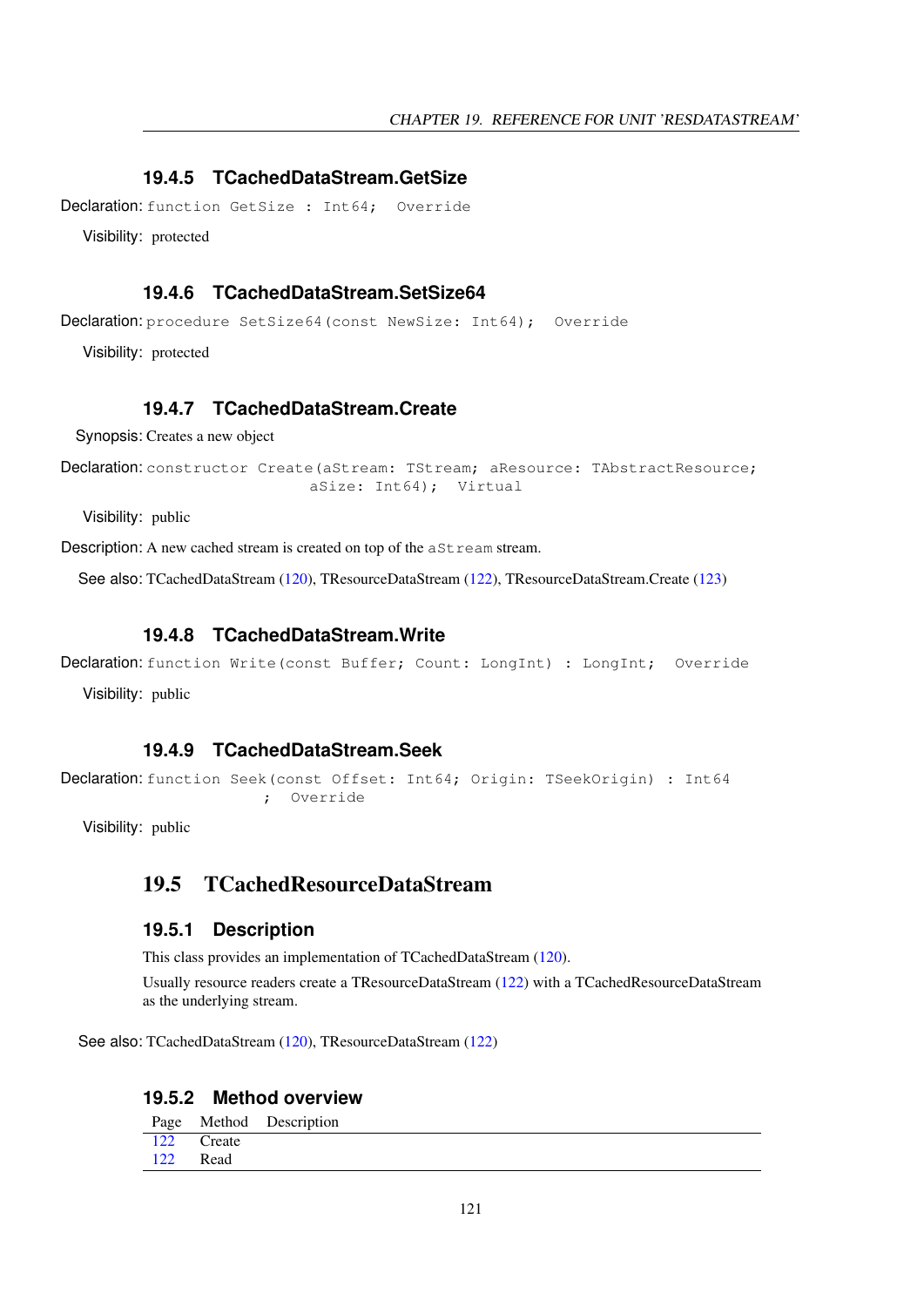#### <span id="page-122-1"></span>**19.5.3 TCachedResourceDataStream.Create**

Declaration: constructor Create(aStream: TStream: aResource: TAbstractResource: aSize: Int64); Override

Visibility: public

#### <span id="page-122-2"></span>**19.5.4 TCachedResourceDataStream.Read**

Declaration: function Read(var Buffer; Count: LongInt) : LongInt; Override

Visibility: public

## <span id="page-122-0"></span>19.6 TResourceDataStream

#### **19.6.1 Description**

This class provides the copy-on-write mechanism of TAbstractResource.RawData [\(119\)](#page-119-0), via more levels of indirection.

It uses an underlying stream, to which it redirects operations.

The underlying stream can be a TCachedDataStream [\(120\)](#page-120-0) descendant, a memory stream or a custom stream. Usually when a resource is loaded from a stream, the underlying stream is a TCached-DataStream [\(120\)](#page-120-0) descendant, which provides a read-only stream-like interface over a portion of the original stream (that is, the part of the original stream where resource data resides). When TRe-sourceDataStream [\(122\)](#page-122-0) is requested to write data, it replaces the underlying stream with a memory stream, whose contents are copied from the previous underlying stream: this way, copy-on-write functionality can be achieved.

As said before, third possibility is to have a custom stream as the underlying stream: a user can set this stream via TAbstractResource.SetCustomRawDataStream [\(119\)](#page-119-0) method, which in turn calls TResourceDataStream.SetCustomStream [\(124\)](#page-124-0)

Figure: Levels of indirection



See also: TCachedDataStream [\(120\)](#page-120-0), TResourceDataStream.Create [\(123\)](#page-123-0), TResourceDataStream.SetCustomStream [\(124\)](#page-124-0)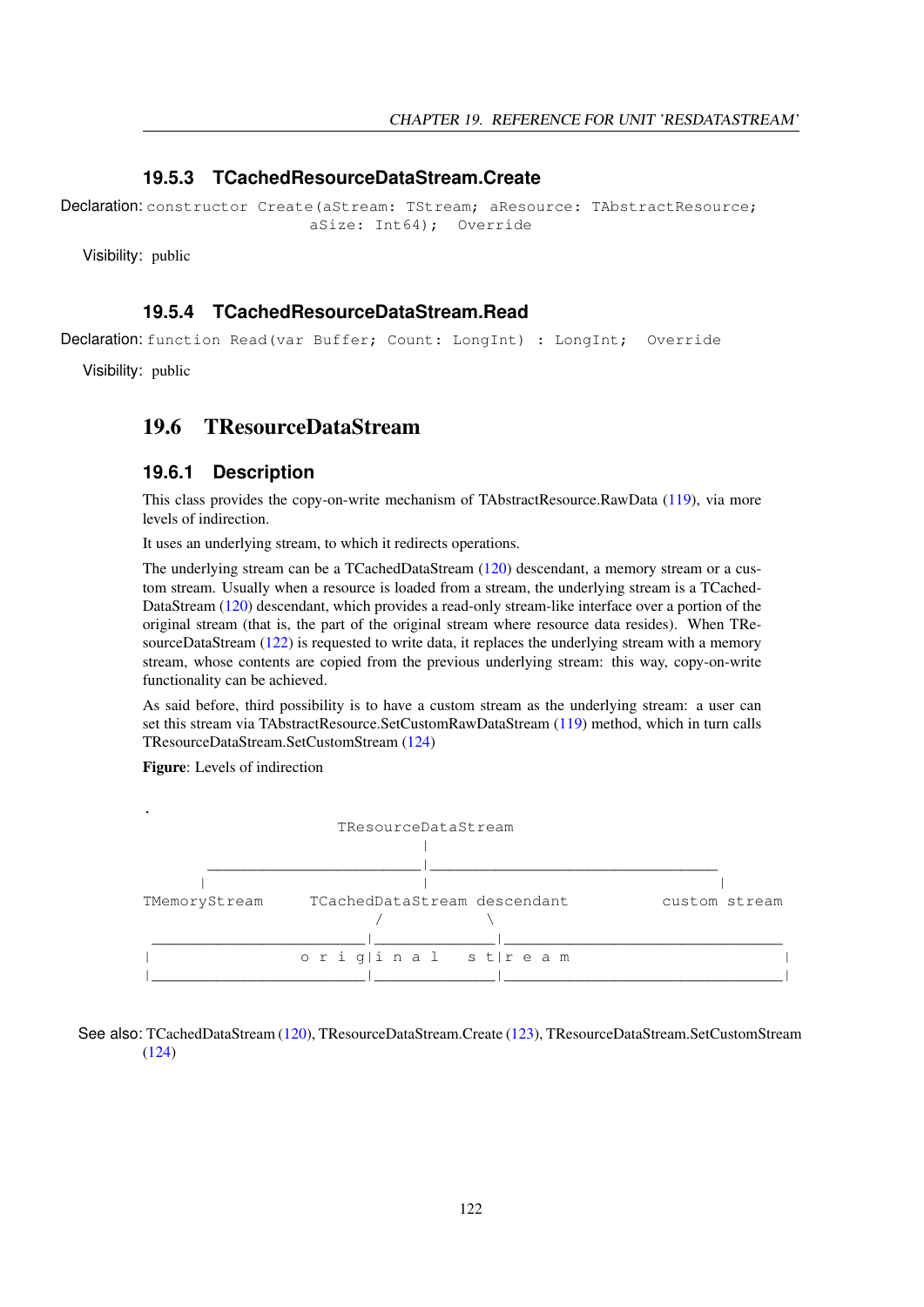| Page | Method                | Description                                   |
|------|-----------------------|-----------------------------------------------|
| 124  | Compare               | Compares the stream to another one            |
| 123  | Create                | Creates a new object                          |
| 124  | Destroy               |                                               |
| 123  | GetPosition           |                                               |
| 123  | GetSize               |                                               |
| 124  | Read                  |                                               |
| 125  | Seek                  |                                               |
| 124  | SetCustomStream       | Sets a custom stream as the underlying stream |
| 123  | SetPosition           |                                               |
| 123  | SetSize <sub>64</sub> |                                               |
| 124  | Write                 |                                               |

#### **19.6.2 Method overview**

#### **19.6.3 Property overview**

|  | Page Properties Access Description                               |
|--|------------------------------------------------------------------|
|  | 125 Cached rw Controls the copy-on-write behaviour of the stream |

#### <span id="page-123-1"></span>**19.6.4 TResourceDataStream.GetPosition**

Declaration: function GetPosition : Int64; Override

Visibility: protected

#### <span id="page-123-3"></span>**19.6.5 TResourceDataStream.SetPosition**

```
Declaration: procedure SetPosition (const Pos: Int64); Override
```
Visibility: protected

#### <span id="page-123-2"></span>**19.6.6 TResourceDataStream.GetSize**

```
Declaration: function GetSize : Int64; Override
```
Visibility: protected

#### <span id="page-123-4"></span>**19.6.7 TResourceDataStream.SetSize64**

```
Declaration: procedure SetSize64 (const NewSize: Int64); Override
```
Visibility: protected

#### <span id="page-123-0"></span>**19.6.8 TResourceDataStream.Create**

Synopsis: Creates a new object

Declaration: constructor Create(aStream: TStream; aResource: TAbstractResource; aSize: Int64; aClass: TCachedStreamClass)

Visibility: public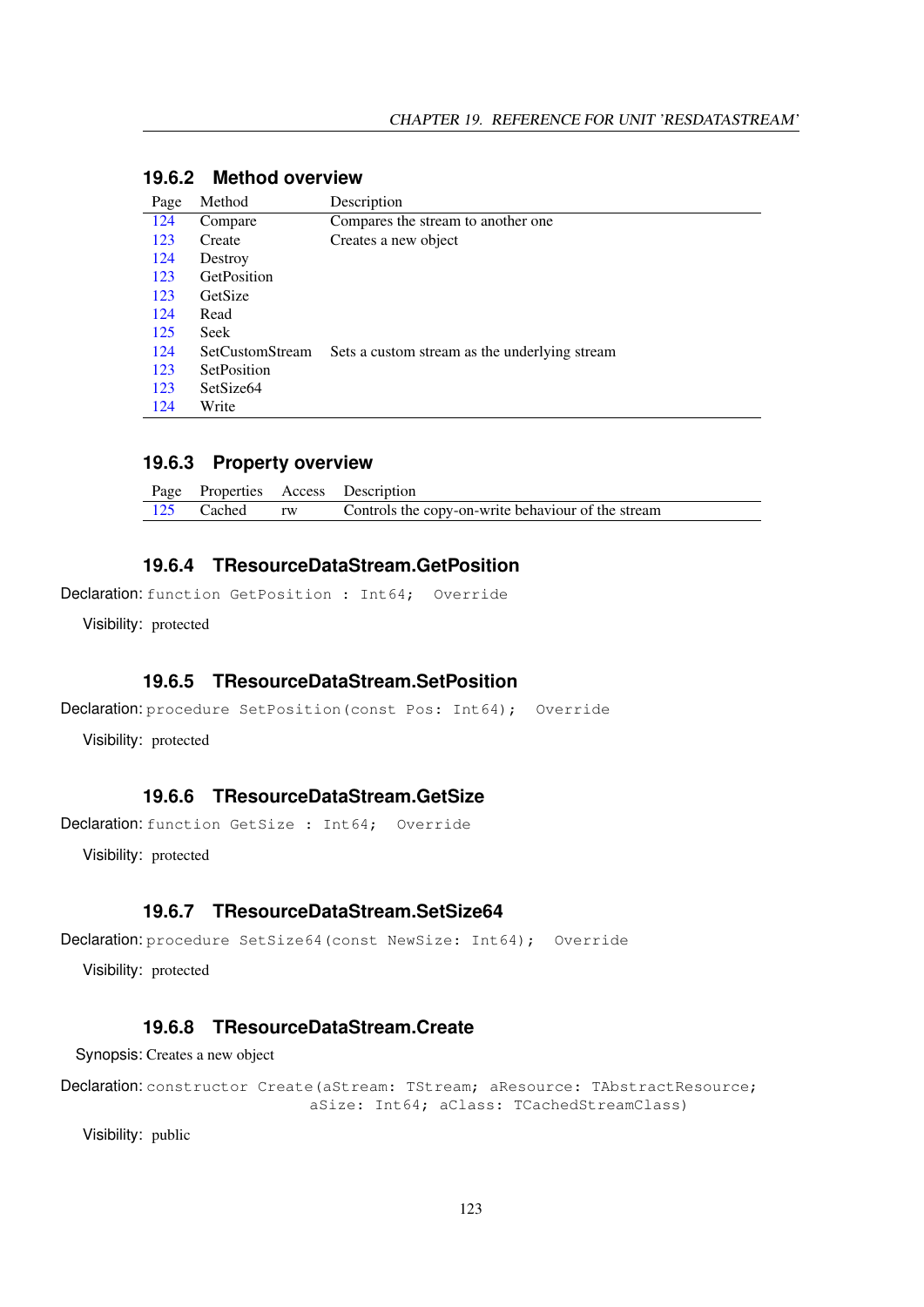Description: A new TResourceDataStream [\(122\)](#page-122-0) object is created.

If aStream is nil, the underlying stream is a memory stream. Otherwise, a cached stream of the class specified in aClass is created and set as the underlying stream.

See also: TResourceDataStream [\(122\)](#page-122-0), TCachedDataStream [\(120\)](#page-120-0), TResourceDataStream.SetCustomStream [\(124\)](#page-124-0)

#### <span id="page-124-2"></span>**19.6.9 TResourceDataStream.Destroy**

Declaration: destructor Destroy; Override

Visibility: public

#### <span id="page-124-1"></span>**19.6.10 TResourceDataStream.Compare**

Synopsis: Compares the stream to another one

Declaration: function Compare(aStream: TStream) : Boolean

Visibility: public

Description: This methods compares the stream with  $a$ Stream. If they are of the same length and their contents are the same, true is returned, false otherwise.

See also: TAbstractResource.CompareContents [\(119\)](#page-119-0)

#### <span id="page-124-0"></span>**19.6.11 TResourceDataStream.SetCustomStream**

Synopsis: Sets a custom stream as the underlying stream

Declaration: procedure SetCustomStream (aStream: TStream)

Visibility: public

Description: This method sets a custom stream as the underlying stream.

If aStream is nil, a new memory stream is used as the underlying stream. This can be used to remove a previously set custom stream as the underlying stream.

Usually it is called by TAbstractResource.SetCustomRawDataStream [\(119\)](#page-119-0).

See also: TResourceDataStream [\(122\)](#page-122-0), TAbstractResource.SetCustomRawDataStream [\(119\)](#page-119-0)

#### <span id="page-124-3"></span>**19.6.12 TResourceDataStream.Read**

Declaration: function Read(var Buffer; Count: LongInt) : LongInt; Override

Visibility: public

#### <span id="page-124-4"></span>**19.6.13 TResourceDataStream.Write**

Declaration: function Write(const Buffer; Count: LongInt) : LongInt; Override Visibility: public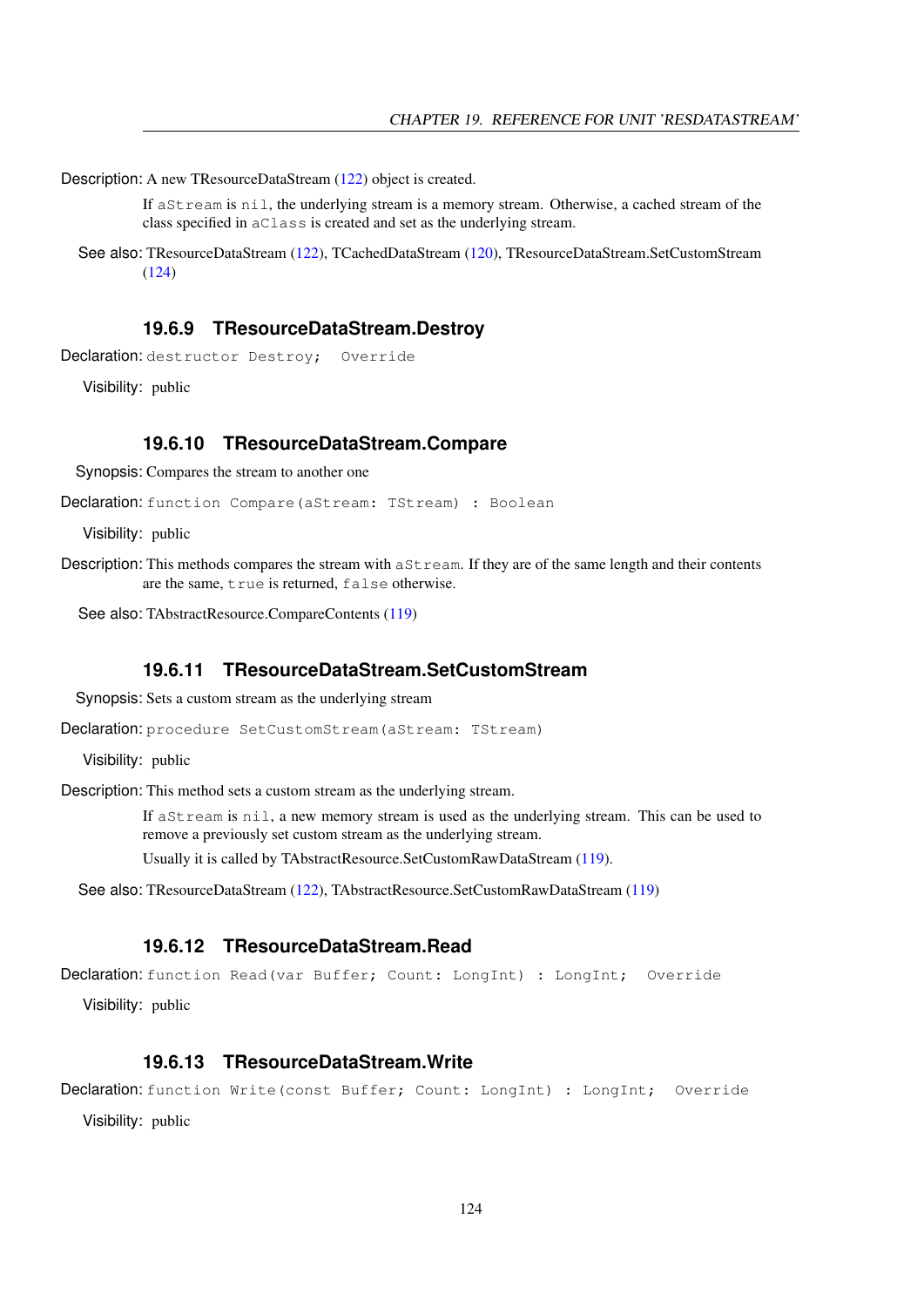#### <span id="page-125-0"></span>**19.6.14 TResourceDataStream.Seek**

```
Declaration: function Seek (const Offset: Int64; Origin: TSeekOrigin) : Int64
                      ; Override
```
Visibility: public

#### <span id="page-125-1"></span>**19.6.15 TResourceDataStream.Cached**

Synopsis: Controls the copy-on-write behaviour of the stream

Declaration: Property Cached : Boolean

Visibility: public

Access: Read,Write

Description: When this property is set to true, a cached stream is used as the underlying stream for read operations. If it is set to false, no caching is performed and data is always copied to a memory stream.

Note that this property does nothing if the underlying stream is a custom stream.

By default this property is true.

See also: TResourceDataStream [\(122\)](#page-122-0), TAbstractResource.CacheData [\(119\)](#page-119-0)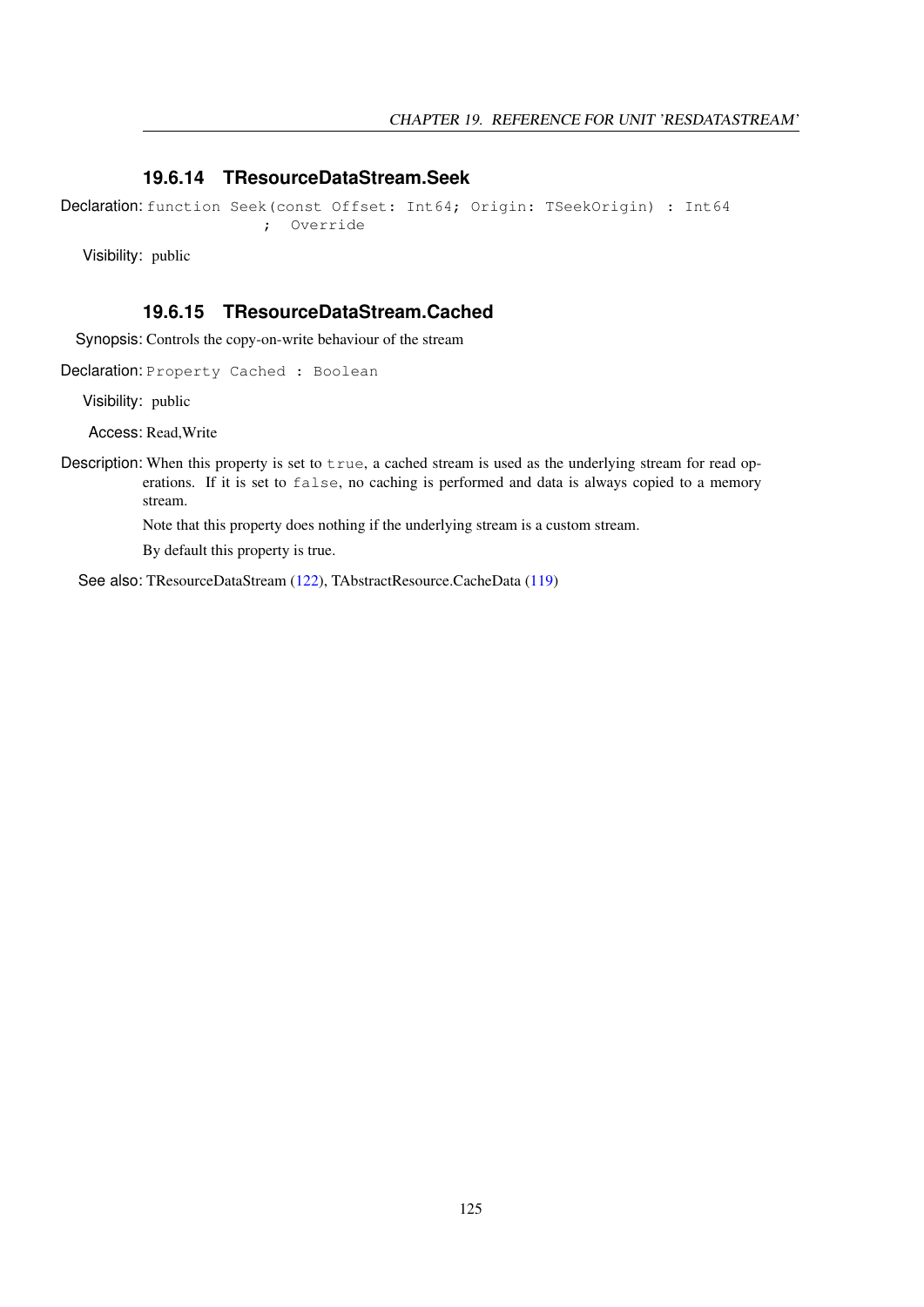## <span id="page-126-0"></span>Chapter 20

# Reference for unit 'resfactory'

## 20.1 Used units

Table 20.1: Used units by unit 'resfactory'

| Name     | Page |
|----------|------|
| Classes  | …    |
| resource | 129  |
| sysutils | 77   |

## 20.2 Overview

This unit contains a factory class that provides an easy way to create resources of the right class. Resource classes can be registered with TResourceFactory [\(127\)](#page-127-0) so that the class knows how to create a resource of a specific type.

## 20.3 Constants, types and variables

#### **20.3.1 Resource strings**

```
SAlreadyRegistered =
  'A resource class for the type %s is already registered.'
```
## <span id="page-126-1"></span>20.4 EResourceClassAlreadyRegisteredException

#### **20.4.1 Description**

This exception is raised by class method RegisterResourceClass [\(127\)](#page-127-1) of TResourceFactory [\(127\)](#page-127-0) when an attempt is made to register a class for an already registered type.

See also: TResourceFactory.RegisterResourceClass [\(127\)](#page-127-1)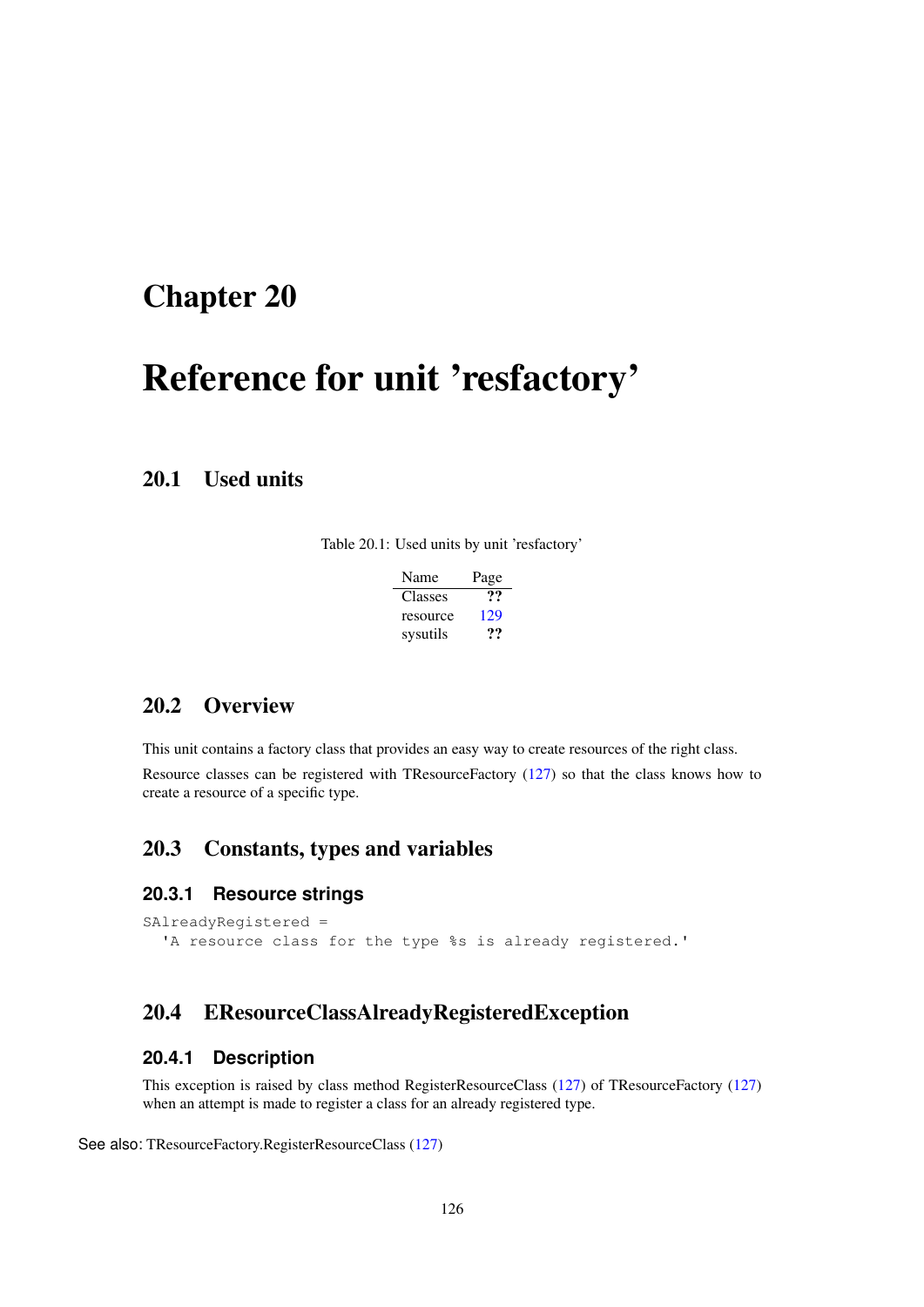### 20.5 EResourceFactoryException

#### **20.5.1 Description**

Base class for resource factory-related exceptions

## <span id="page-127-0"></span>20.6 TResourceFactory

#### **20.6.1 Description**

Resources are represented by descendants of TAbstractResource [\(126\)](#page-126-0). Some applications don't need specialized resource classes, and a TGenericResource [\(126\)](#page-126-0) can be enough. On the other hand, sometimes it is required that a resource of a specific type is created with a more specialized class. This class provides a centralized point for the creation of resources.

TResourceFactory [\(127\)](#page-127-0) holds a list of registered classes with an associated resource type. When it is requested to create a resource for a given type, it creates a resource of the class associated with that type. If no class matching that type is found, TGenericResource [\(126\)](#page-126-0) is used.

Usually each resource class registers itself in the initialization section of the unit in which it is implemented.

See also: TResourceFactory.RegisterResourceClass [\(127\)](#page-127-2), TResourceFactory.CreateResource (127), TAbstractResource [\(126\)](#page-126-0), TGenericResource [\(126\)](#page-126-0)

#### **20.6.2 Method overview**

|     | Page Method    | Description                                      |
|-----|----------------|--------------------------------------------------|
| 127 | CreateResource | Creates a new resource                           |
| 127 |                | RegisterResourceClass Registers a resource class |

#### <span id="page-127-1"></span>**20.6.3 TResourceFactory.RegisterResourceClass**

Synopsis: Registers a resource class

```
Declaration: class procedure RegisterResourceClass (aType: TResID;
                                              aClass: TResourceClass); Overload
         class procedure RegisterResourceClass(aType: TResName;
                                              aClass: TResourceClass); Overload
         class procedure RegisterResourceClass(aType: TResourceDesc;
                                              aClass: TResourceClass); Overload
```
Visibility: public

Description: This class method registers a resource class for the given resource type.

Errors: If a class has already been registered for the given resource type, an EResourceClassAlreadyRegisteredException [\(126\)](#page-126-1) exception is raised.

See also: TResourceFactory [\(127\)](#page-127-0)

#### <span id="page-127-2"></span>**20.6.4 TResourceFactory.CreateResource**

Synopsis: Creates a new resource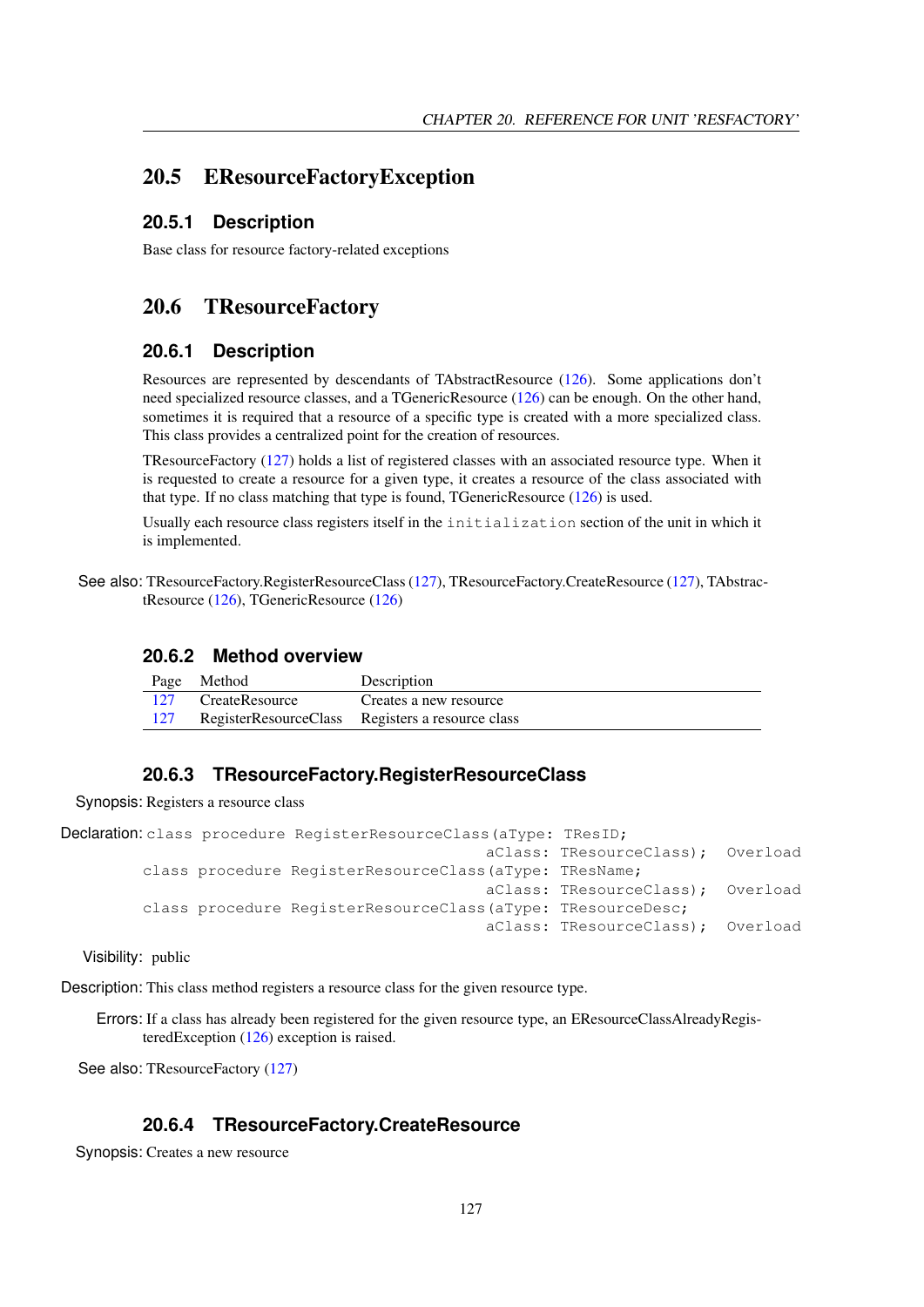Declaration: class function CreateResource(aType: TResourceDesc; aName: TResourceDesc) : TAbstractResource

Visibility: public

Description: This class method creates a new resource of the class associated with the given type, and sets its name and type based on the values passed as parameters.

> If no class matching the given type is found, the resource is created with TGenericResource [\(126\)](#page-126-0) class.

See also: TResourceFactory [\(127\)](#page-127-1), TResourceFactory.RegisterResourceClass (127), TGenericResource [\(126\)](#page-126-0)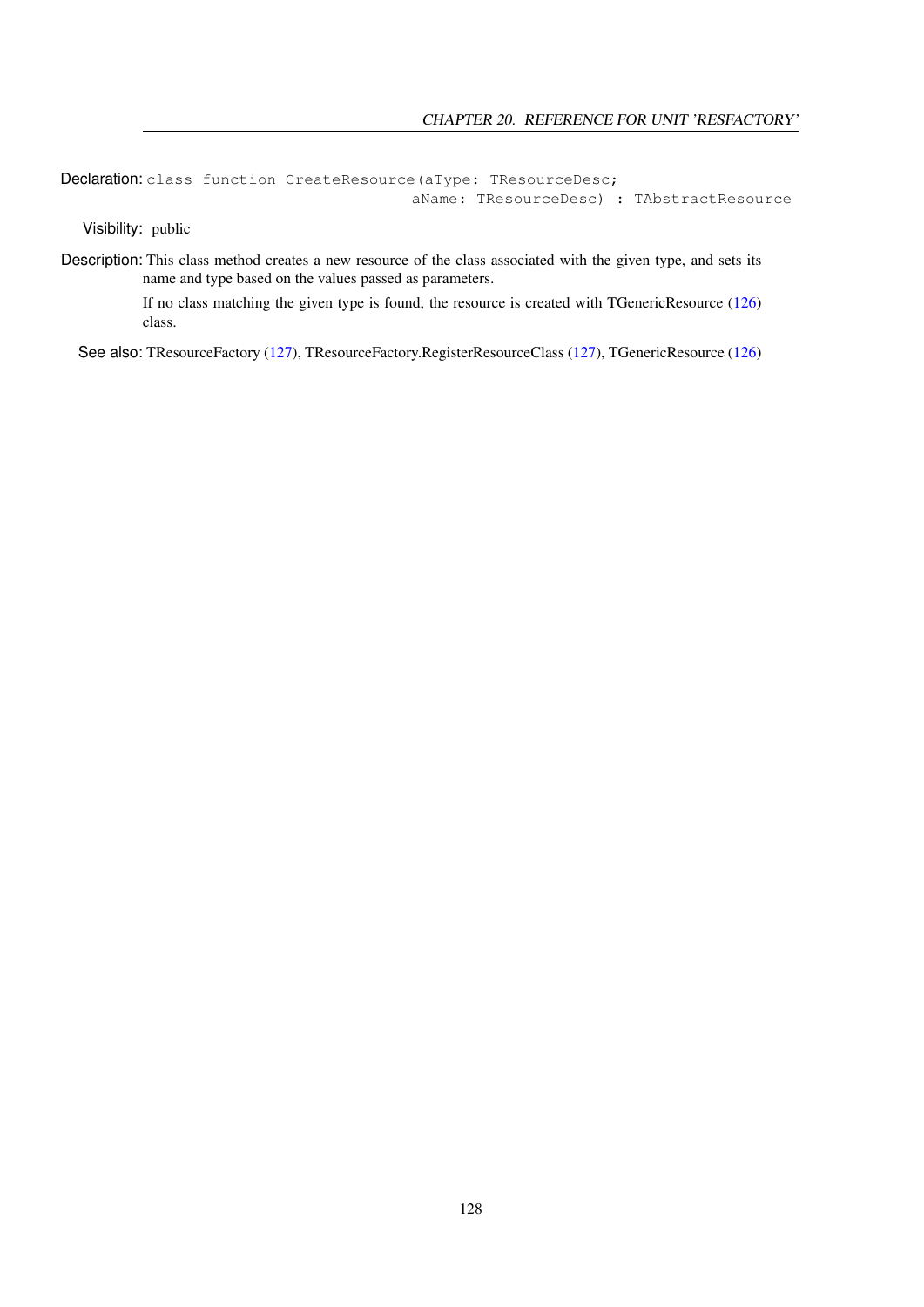## <span id="page-129-0"></span>Chapter 21

# Reference for unit 'resource'

## 21.1 Used units

Table 21.1: Used units by unit 'resource'

| <b>Name</b>    | Page |
|----------------|------|
| <b>Classes</b> | ??   |
| sysutils       | ??   |

## 21.2 Overview

This unit contains base classes needed to work with resources.

Single resources are represented by an instance of a TAbstractResource [\(135\)](#page-135-0) descendant. They are grouped in a TResources [\(156\)](#page-156-0) instance which can be read (written) to (from) a stream via a TAbstractResourceReader [\(145\)](#page-145-0) (TAbstractResourceWriter [\(150\)](#page-150-0)) descendant.

TGenericResource [\(152\)](#page-152-0) provides a basic implementation of TAbstractResource [\(135\)](#page-135-0).

## 21.3 Constants, types and variables

#### **21.3.1 Resource strings**

```
SDescChangeNotAllowed = 'Cannot modify %s resource description'
SLangIDChangeNotAllowed = 'Cannot modify %s resource language ID'
SReaderNotFoundExt =
  'Cannot find resource reader for extension ''%s'''
SReaderNotFoundProbe =
  'Cannot find a resource reader: unknown format.'
```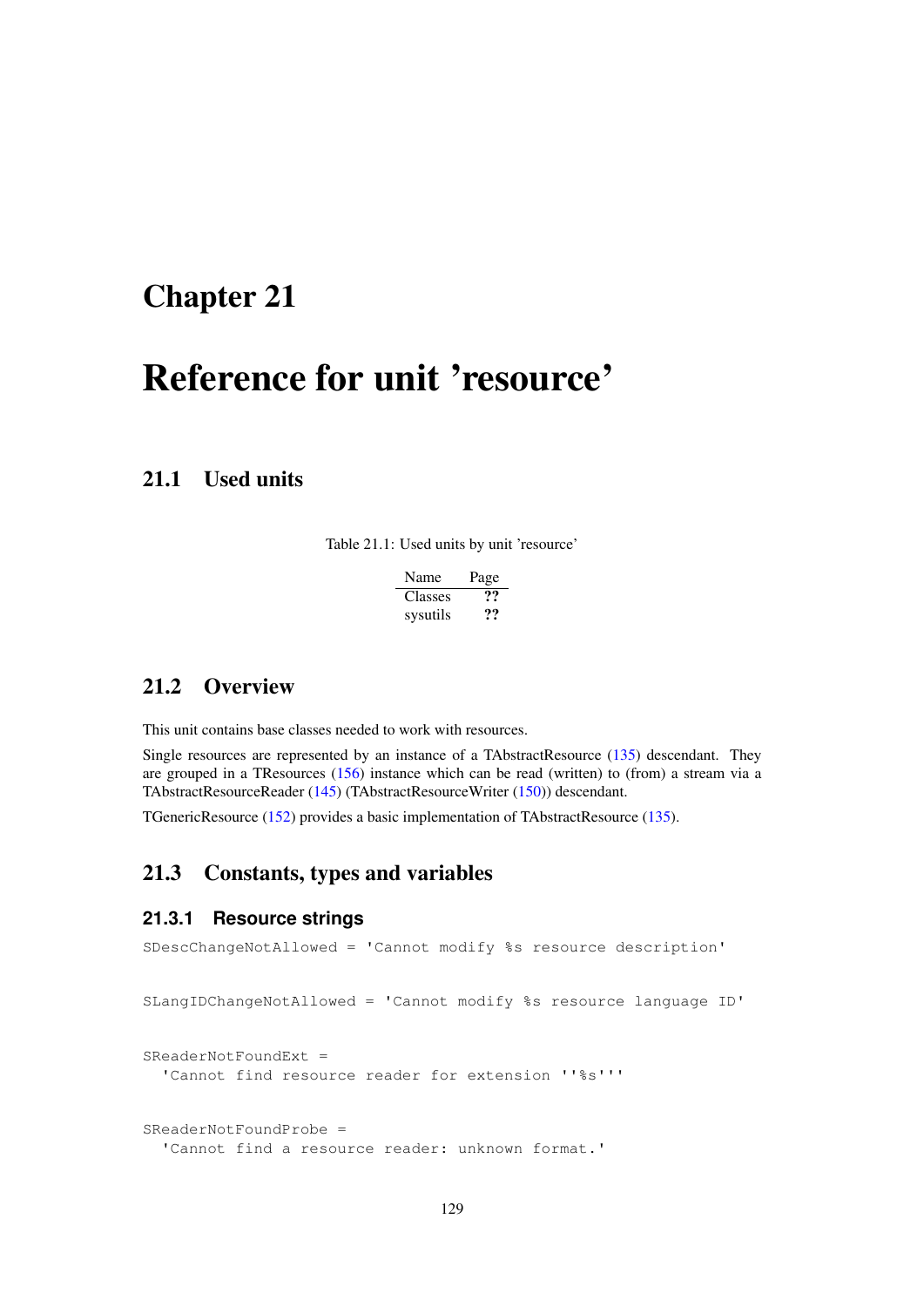```
SResDuplicate =
  'Duplicate resource: Type = %s, Name = %s, Lang ID = %.4x'
SResourceNotFound = 'Cannot find resource: Type = 8s, Name = 8s'SResourceNotFoundLang =
 'Cannot find resource: Type = %s, Name = %s, Lang ID = %.4x'
SWriterNotFoundExt =
  'Cannot find resource writer for extension ''%s'''
```
## <span id="page-130-0"></span>**21.3.2 Constants**

```
CREATEPROCESS_MANIFEST_RESOURCE_ID = 1
```

```
ISOLATIONAWARE_MANIFEST_RESOURCE_ID = 2
```

```
ISOLATIONAWARE_NOSTATICIMPORT_MANIFEST_RESOURCE_ID = 3
```
MAXIMUM\_RESERVED\_MANIFEST\_RESOURCE\_ID = 16

```
MF DISCARDABLE = $1000
```
This flag is ignored by Windows and Free Pascal RTL. It's provided for compatibility with 16-bit Windows.

 $MF$  MOVEABLE = \$0010

This flag is ignored by Windows and Free Pascal RTL. It's provided for compatibility with 16-bit Windows.

 $MF$  PRELOAD = \$0040

This flag is ignored by Windows and Free Pascal RTL. It's provided for compatibility with 16-bit Windows.

 $MF$  PURE = \$0020

This flag is ignored by Windows and Free Pascal RTL. It's provided for compatibility with 16-bit Windows.

MINIMUM\_RESERVED\_MANIFEST\_RESOURCE\_ID = 1

RT\_ACCELERATOR = 9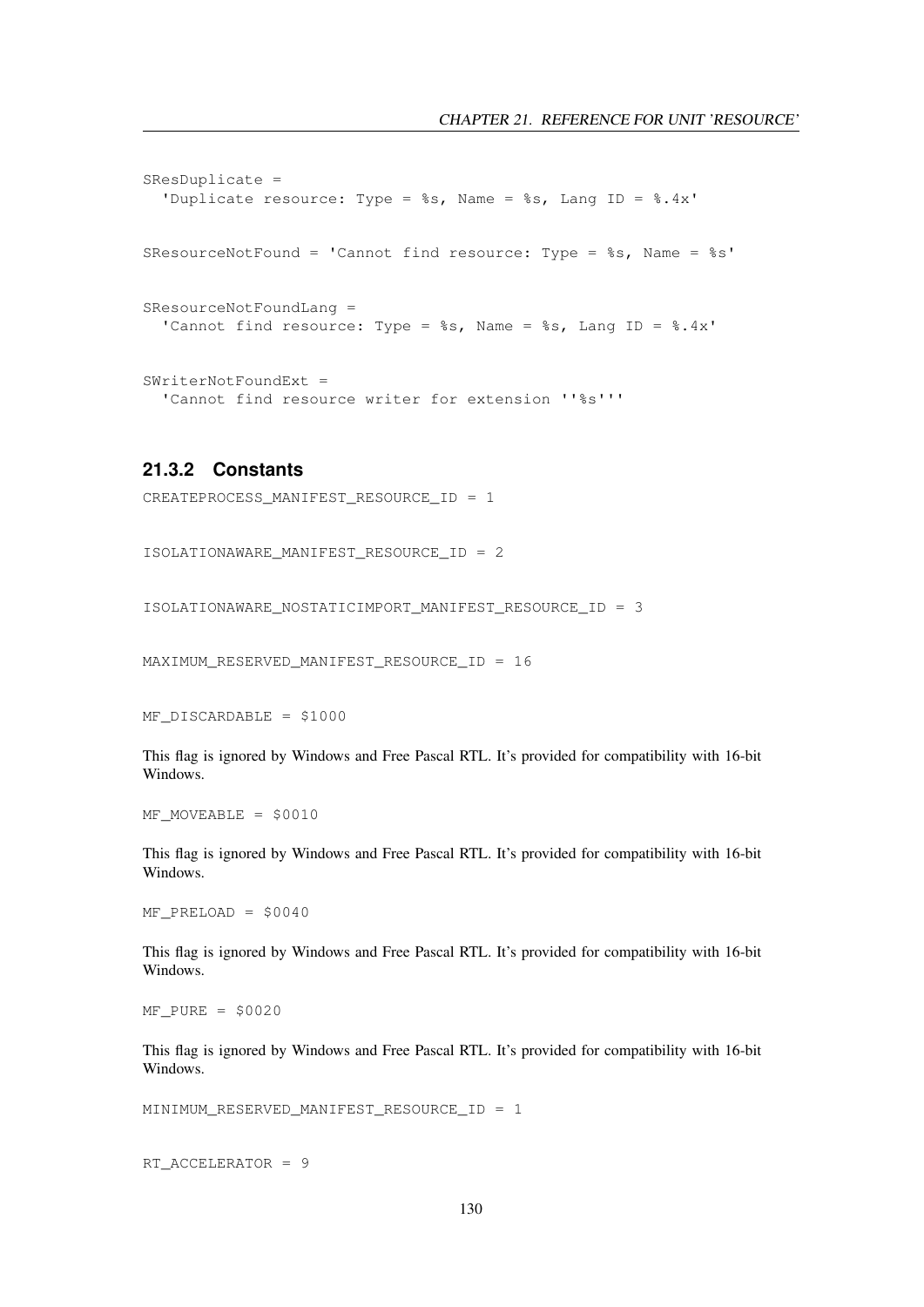Accelerator table resource

RT\_ANICURSOR = 21

This resource type contains raw binary data taken from a .ani file

RT\_ANIICON = 22

This resource type contains raw binary data taken from a .ani file

RT\_BITMAP = 2

Bitmap resource

RT  $CURSOR = 1$ 

A single image in a cursor. Don't use it directly.

RT\_DIALOG = 5

Dialog resource

RT\_DLGINCLUDE = 17

This resource is used internally by resource compilers but will never appear in compiled form

RT\_DLGINIT = 240

RT FONT =  $8$ 

This resource type is obsolete and never appears in 32 bit resources.

RT\_FONTDIR = 7

This resource type is obsolete and never appears in 32 bit resources.

RT\_GROUP\_CURSOR = 12

This resource type contains a cursor and it's the equivalent of a .cur file

Remark Please note that is is made up of several RT\_CURSOR [\(131\)](#page-130-0) resources (the single cursor images) that shouldn't be accessed singularly.

RT\_GROUP\_ICON = 14

This resource type contains an icon and it's the equivalent of a .ico file

Remark Please note that is is made up of several RT\_ICON [\(132\)](#page-130-0) resources (the single icon images) that shouldn't be accessed singularly.

 $RT\_HTML = 23$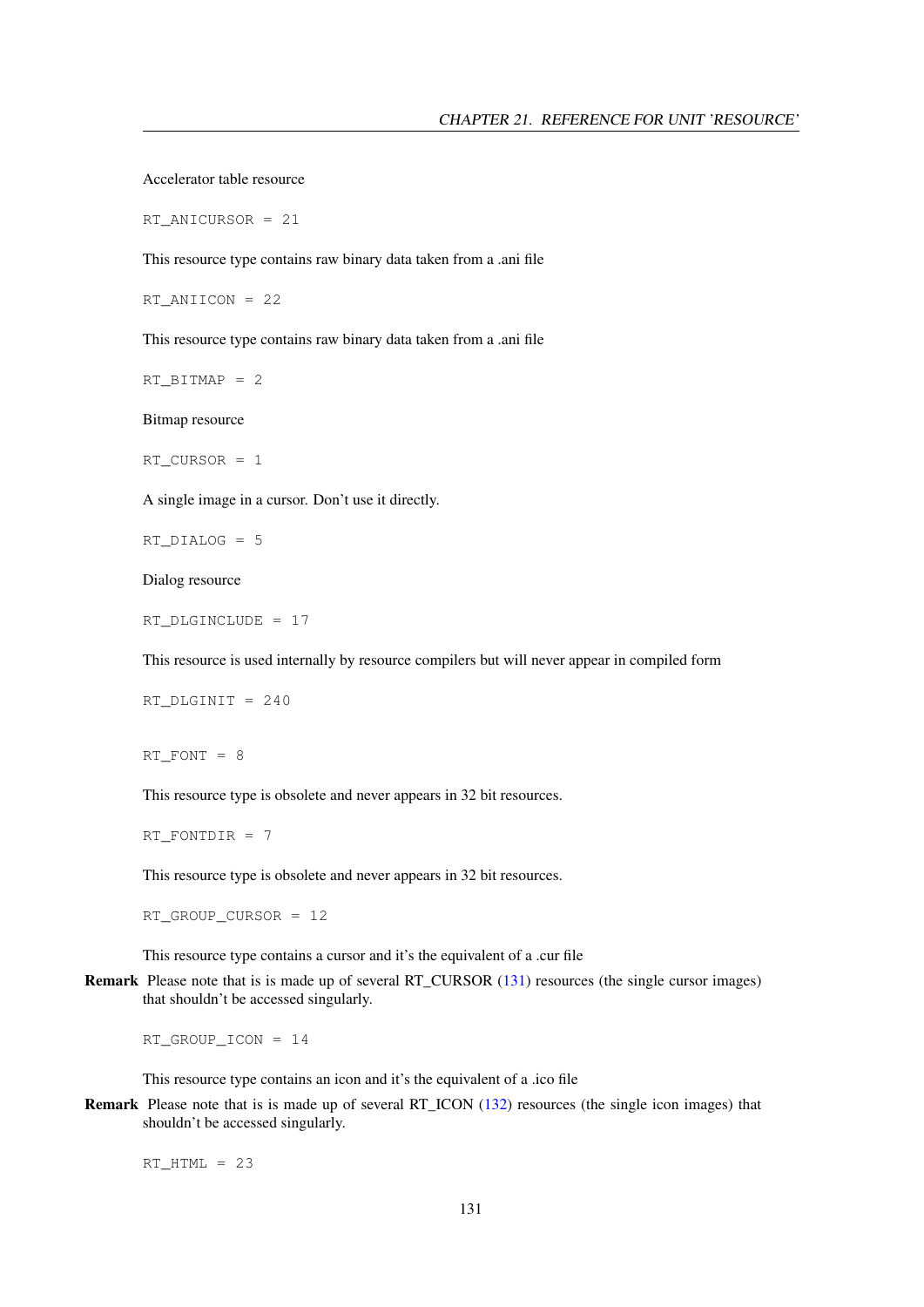This resource type contains an HTML file.

 $RT\_ICON = 3$ 

A single image in a icon. Don't use it directly.

RT\_MANIFEST =  $24$ 

This resource contains data taken from a .manifest file

Remark Resource name must be one of CREATEPROCESS\_MANIFEST\_RESOURCE\_ID [\(130\)](#page-130-0) (mainly used for executables), ISOLATIONAWARE\_MANIFEST\_RESOURCE\_ID [\(130\)](#page-130-0) or ISOLATION-AWARE\_NOSTATICIMPORT\_MANIFEST\_RESOURCE\_ID [\(130\)](#page-130-0) (mainly used for DLLs)

RT\_MENU = 4

Menu resource

RT\_MESSAGETABLE = 11

Message table resource

RT\_PLUGPLAY = 19

Plug and Play resource

RT\_RCDATA = 10

This resource type contains arbitrary binary data Note that Delphi dfm files are stored in compiled form as a RCDATA resource

RT STRING =  $6$ 

String table resource

RT\_VERSION = 16

This resource defines version information which is visible when viewing properties of a Windows executable or DLL.

 $RT_VXD = 20$ 

VXD resource

#### <span id="page-132-0"></span>**21.3.3 Types**

TDescType = (dtName,dtID)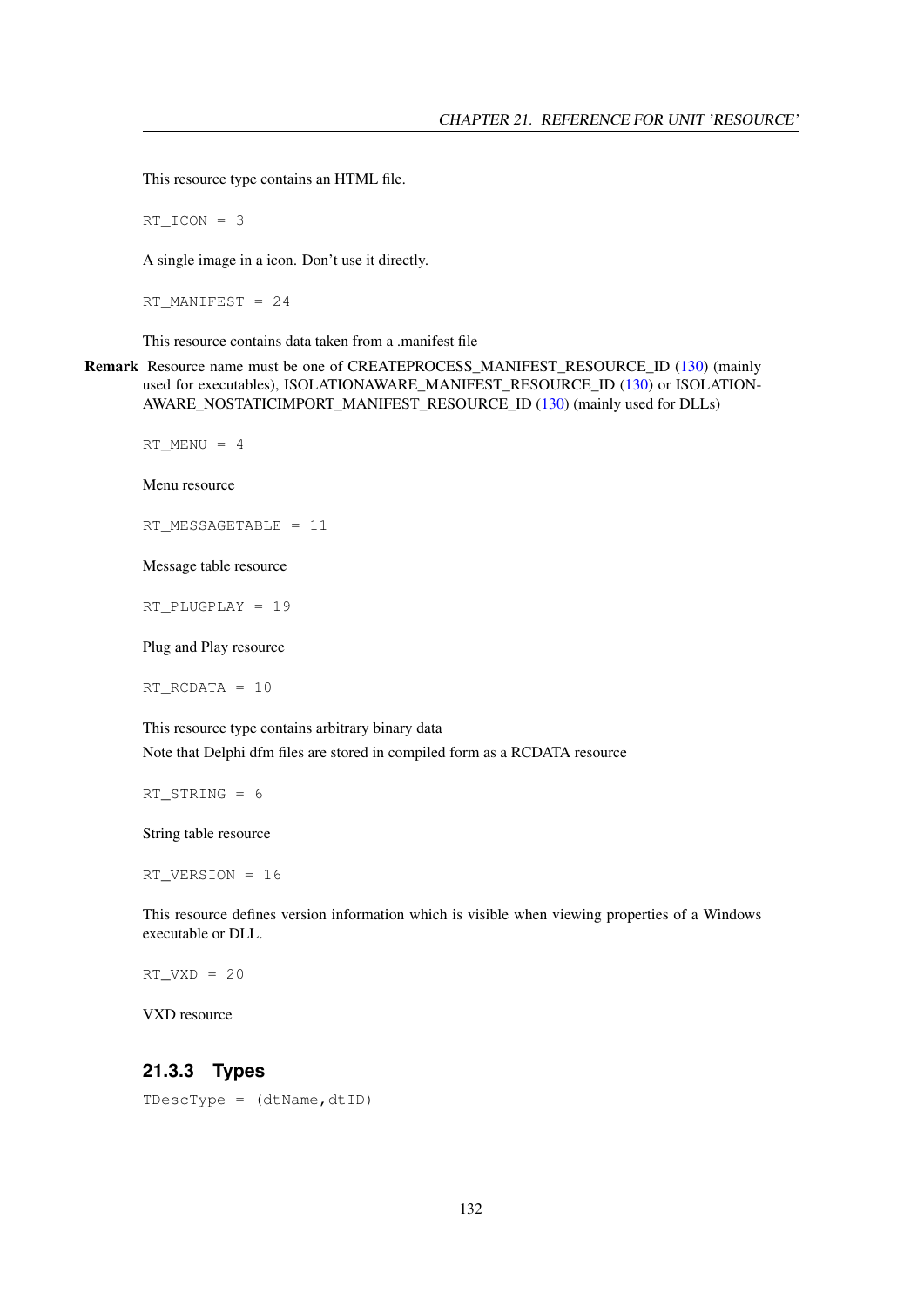| Table 21.2: Enumeration values for type TDescType |  |  |  |
|---------------------------------------------------|--|--|--|
|---------------------------------------------------|--|--|--|

| Value  | Explanation                           |
|--------|---------------------------------------|
| dtID   | The resource type or name is an ID    |
| dtName | The resource type or name is a string |

The type of a resource type or name

TLangID = Word

A resource language ID

TResID = LongWord

A resource type or name in ID form

TResName = String

A resource type or name in string form

TResourceClass = Class of TAbstractResource

Resource metaclass

TResourceReaderClass = Class of TAbstractResourceReader

Resource reader metaclass

TResourceWriterClass = Class of TAbstractResourceWriter

Resource writer metaclass

## 21.4 ENoMoreFreeIDsException

#### **21.4.1 Description**

This exception is raised by TResources.AddAutoID [\(158\)](#page-158-0) method when it is not possible to generate an ID to use as a name for the given resource, because all possible 65536 IDs are already assigned to resources of the same type as the given one.

See also: TResources.AddAutoID [\(158\)](#page-158-0)

## <span id="page-133-0"></span>21.5 EResourceDescChangeNotAllowedException

#### **21.5.1 Description**

This exception is raised when a resource description (either type or name) is tried to be changed, but the resource class doesn't allow it.

See also: TAbstractResource.\_Type [\(141\)](#page-141-1), TAbstractResource.Name (141)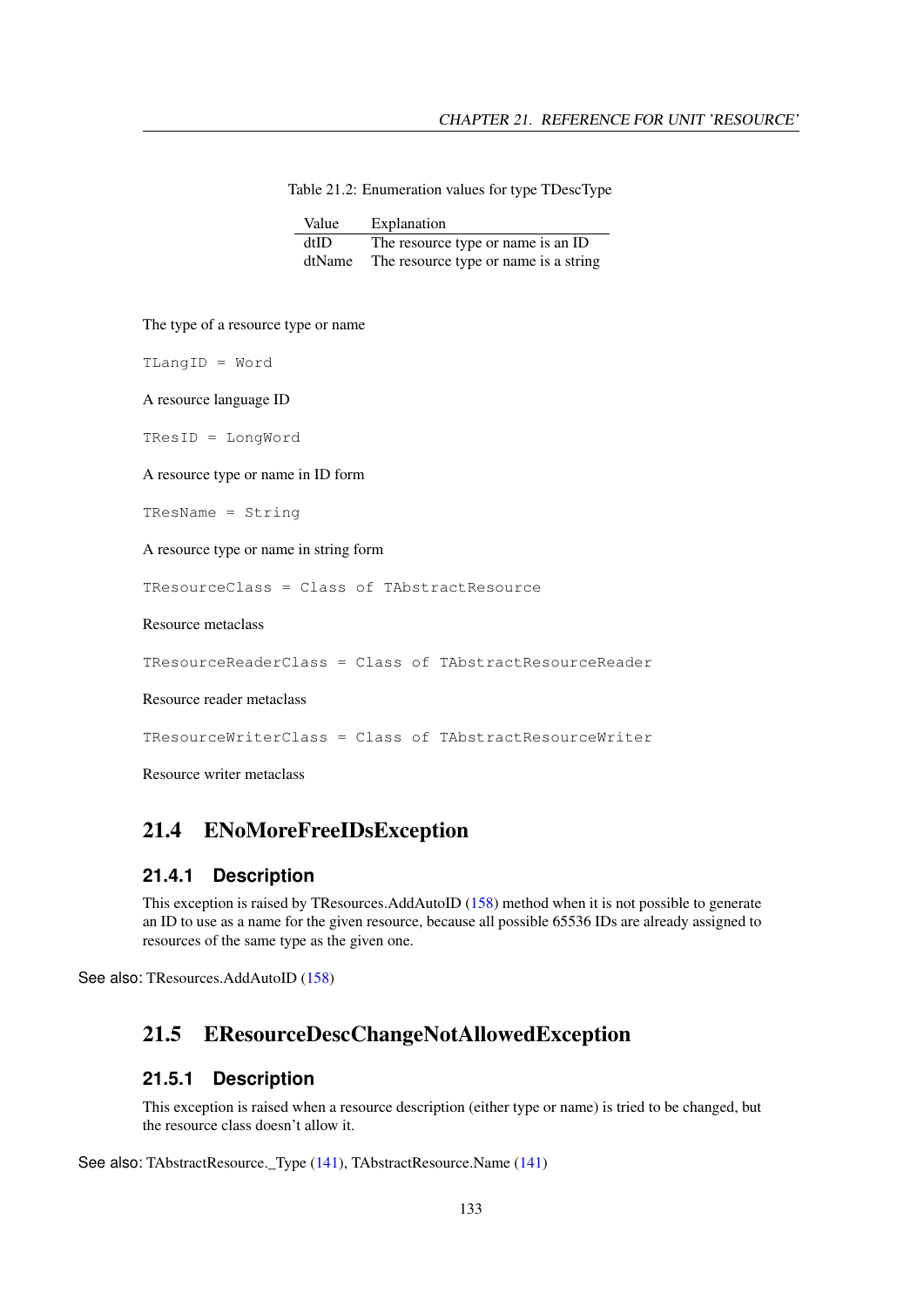## 21.6 EResourceDescTypeException

#### **21.6.1 Description**

This exception is raised when a resource description is of type dtName [\(133\)](#page-132-0) and TResourceDesc.ID [\(156\)](#page-156-1) property is read.

See also: TResourceDesc.ID [\(156\)](#page-156-1)

## 21.7 EResourceDuplicateException

#### **21.7.1 Description**

This exception is raised when a resource is being added to a TResources [\(156\)](#page-156-0) object, but another resource with the same type, name and language ID already exists.

See also: TResources.Add [\(157\)](#page-157-0), TResources.MoveFrom [\(159\)](#page-159-0)

## 21.8 EResourceException

#### **21.8.1 Description**

Base class for resource-related exceptions

## <span id="page-134-0"></span>21.9 EResourceLangIDChangeNotAllowedException

#### **21.9.1 Description**

This exception is raised when the resource language ID is tried to be changed, but the resource is contained in a TResources [\(156\)](#page-156-0) object.

See also: TAbstractResource.LangID [\(141\)](#page-141-2)

## 21.10 EResourceNotFoundException

#### **21.10.1 Description**

This exception is raised when searching for a resource in a TResources [\(156\)](#page-156-0) object fails.

See also: TResources.Find [\(158\)](#page-158-1), TResources.Remove [\(159\)](#page-159-1)

## 21.11 EResourceReaderException

#### **21.11.1 Description**

Base class for resource reader-related exceptions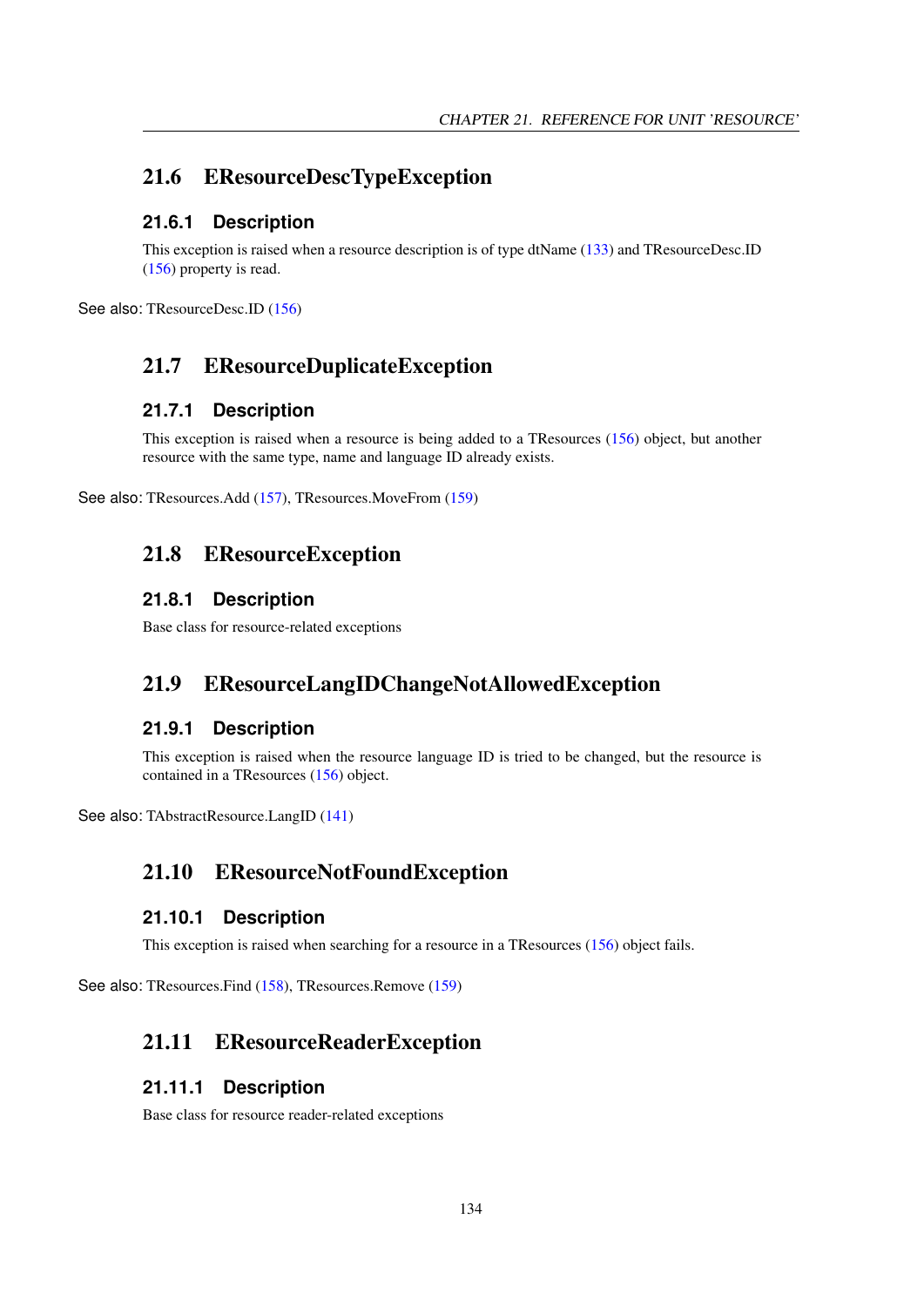## 21.12 EResourceReaderNotFoundException

#### **21.12.1 Description**

This exception is raised when no TAbstractResourceReader [\(145\)](#page-145-0) descendant able to read a stream was found.

See also: TResources.FindReader [\(159\)](#page-159-2), TResources.LoadFromStream [\(160\)](#page-160-0), TResources.LoadFromFile [\(160\)](#page-160-1)

## 21.13 EResourceReaderUnexpectedEndOfStreamException

#### **21.13.1 Description**

This exception is raised by Load [\(148\)](#page-148-0) method of a TAbstractResourceReader [\(145\)](#page-145-0) descendant when the stream it was asked to read resources from ended prematurely.

See also: TAbstractResourceReader.Load [\(148\)](#page-148-0)

## 21.14 EResourceReaderWrongFormatException

#### **21.14.1 Description**

This exception is raised by Load [\(148\)](#page-148-0) method of a TAbstractResourceReader [\(145\)](#page-145-0) descendant when the stream it was asked to read resources from is not in the format it supports.

See also: TAbstractResourceReader.Load [\(148\)](#page-148-0)

## 21.15 EResourceWriterException

#### **21.15.1 Description**

Base class for resource writer-related exceptions

## 21.16 EResourceWriterNotFoundException

#### **21.16.1 Description**

This exception is raised by WriteToFile [\(162\)](#page-162-0) method of TResources [\(156\)](#page-156-0) when no TAbstractResourceWriter [\(150\)](#page-150-0) descendant matching filename extension was found.

See also: TResources.WriteToFile [\(162\)](#page-162-0)

## <span id="page-135-0"></span>21.17 TAbstractResource

## **21.17.1 Description**

This is the base class that represents a resource.

A resource is identified by its type [\(141\)](#page-141-0), name [\(141\)](#page-141-1) and language ID [\(141\)](#page-141-2) even if some file formats or operating systems don't consider the latter.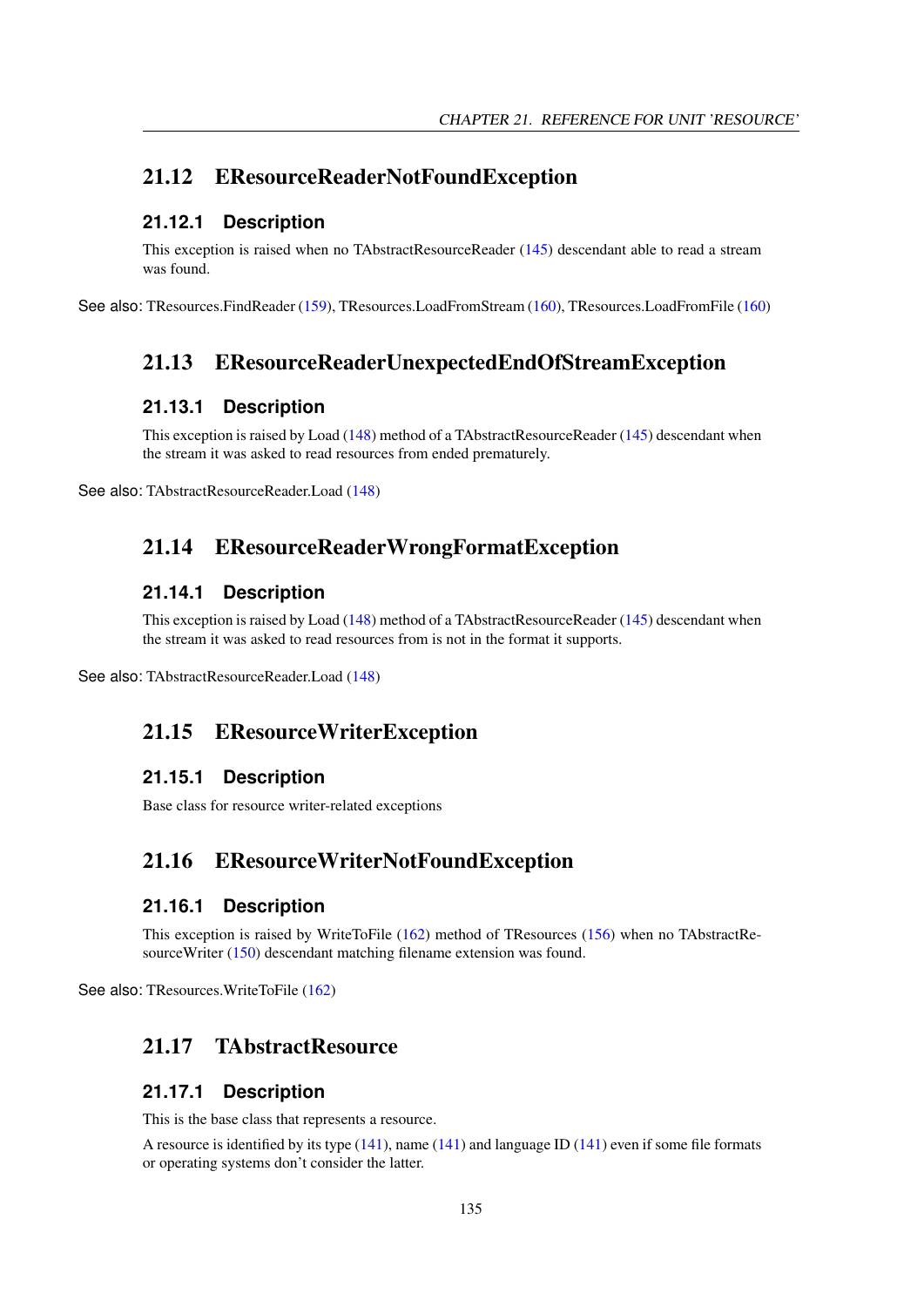There are also additional properties that aren't always present in all file formats, so their values aren't always meaningful: however, they can be used to display detailed information when possible.

Every resource has a RawData [\(144\)](#page-144-0) stream that holds resource data. This stream uses a copy-on-write mechanism: if the resource has been read from a stream or file, RawData [\(144\)](#page-144-0) redirects read operations to the original stream. This is particularly useful when a resource file must be converted from a format to another, or when more resource files must be merged, since (potentially large) resource data is directly copied from the original to the destination stream without the need of allocating a lot of memory.

When resource data is encoded in a resource-specific format, RawData [\(144\)](#page-144-0) can be uncomfortable: it's often better to use a more specialized descendant class that provides additional properties and methods.

Resources cannot be read or written alone from/to a stream: they need to be contained in a TResources [\(156\)](#page-156-0) object, which represents an abstract view of a resource file.

Usually each descendant registers itself with TResourceFactory [\(129\)](#page-129-0) class in the initialization section of the unit in which it is implemented: this way TResourceFactory [\(129\)](#page-129-0) class can know which class to use to instantiate a resource of a given type.

Remark An object of this class should never be directly instantiated: use a descendant class instead.

See also: TGenericResource [\(152\)](#page-152-0), TAcceleratorsResource [\(129\)](#page-129-0), TBitmapResource [\(129\)](#page-129-0), TGroupCursor-Resource [\(129\)](#page-129-0), TGroupIconResource [\(129\)](#page-129-0), TStringTableResource [\(129\)](#page-129-0), TVersionResource [\(129\)](#page-129-0), TResources [\(156\)](#page-156-0), TResourceFactory [\(129\)](#page-129-0)

| Page | Method                 | Description                                                     |
|------|------------------------|-----------------------------------------------------------------|
| 138  | ChangeDescTypeAllowed  | Reports whether changing the type of resource type or           |
|      |                        | name is allowed                                                 |
| 138  | ChangeDescValueAllowed | Reports whether changing the value of resource type or          |
|      |                        | name is allowed                                                 |
| 139  | CompareContents        | Compares the contents of the resource to the contents of        |
|      |                        | another one                                                     |
| 139  | Create                 | Creates a new resource                                          |
| 139  | Destroy                | Destroys the object                                             |
| 138  | GetName                | Returns the name of the resource                                |
| 137  | GetType                | Returns the type of the resource                                |
| 139  | NotifyResourcesLoaded  | Tells the resource that all resources have been loaded          |
| 137  | SetChildOwner          | Protected method to let a resource set itself as the owner of   |
|      |                        | a sub-resource                                                  |
| 140  | SetCustomRawDataStream | Sets a custom stream as the underlying stream for RawData       |
| 137  | <b>SetDescOwner</b>    | Sets this resource as the owner of the given TResourceDesc      |
| 137  | SetOwnerList           | Protected method to let a resource list set itself as the owner |
|      |                        | of the resource                                                 |
| 140  | UpdateRawData          | Updates RawData stream.                                         |

#### **21.17.2 Method overview**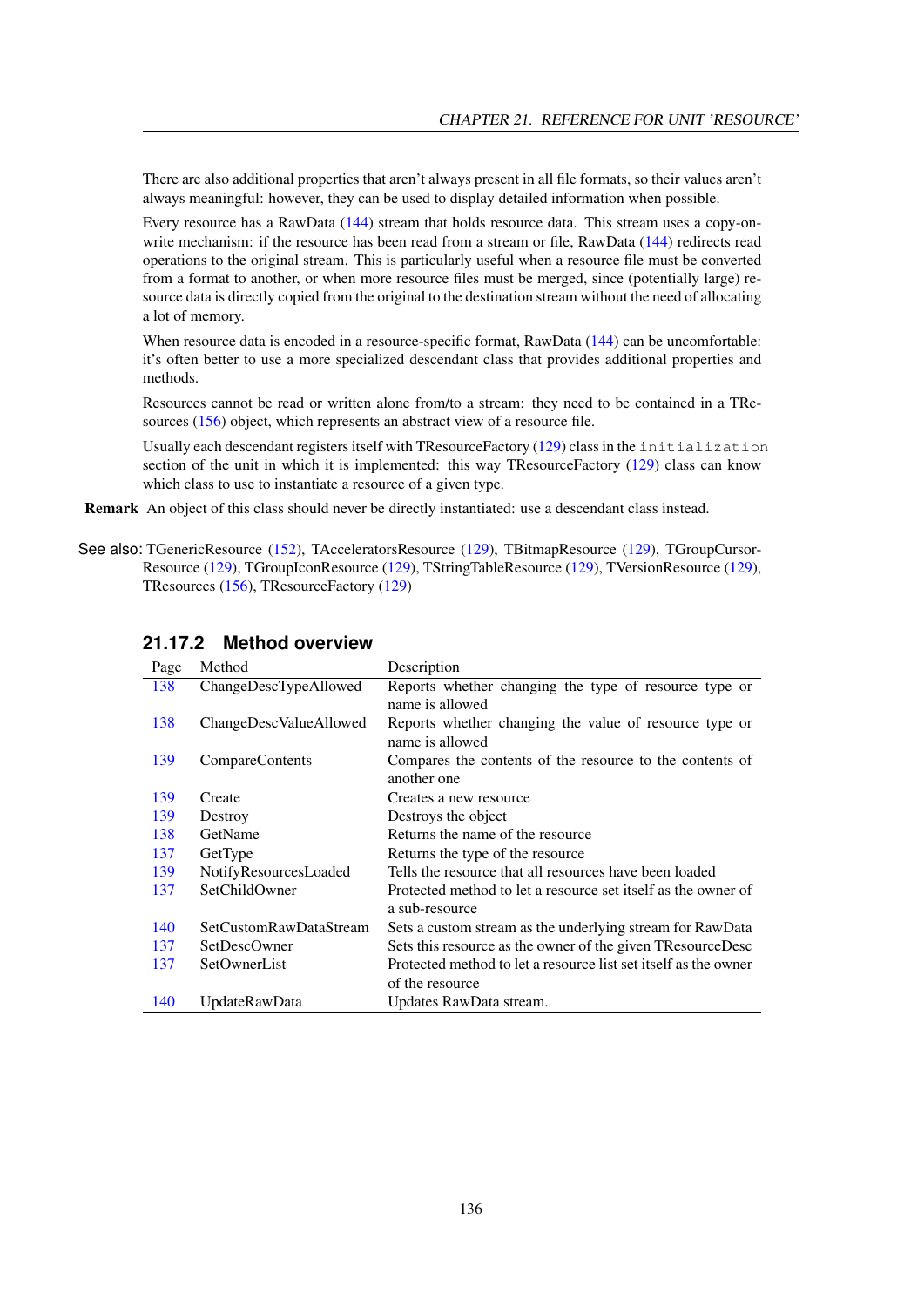| Page | <b>Properties</b>      | Access | Description                                                  |
|------|------------------------|--------|--------------------------------------------------------------|
| 144  | CacheData              | rw     | Controls the copy-on-write behaviour of the resource         |
| 143  | <b>Characteristics</b> | rw     | A user defined piece of data                                 |
| 143  | CodePage               | rw     | The code page of the resource                                |
| 143  | DataOffset             | r      | The offset of resource data from the beginning of the stream |
| 141  | DataSize               | r      | The size of resource raw data                                |
| 142  | <b>DataVersion</b>     | rw     | The version of the resource data                             |
| 142  | HeaderSize             | r      | The size of resource header                                  |
| 141  | LangID                 | rw     | The language ID of the resource                              |
| 142  | MemoryFlags            | rw     | The memory flags of the resource                             |
| 141  | Name                   | r      | The name of the resource.                                    |
| 145  | Owner                  | r      | The owner of this resource.                                  |
| 144  | OwnerList              | r      | The resource list that owns this resource                    |
| 144  | RawData                | r      | The raw resource data stream                                 |
| 141  | $\angle$ Type          | r      | The type of the resource.                                    |
| 143  | Version                | rw     | A user defined version number                                |

#### **21.17.3 Property overview**

### <span id="page-137-2"></span>**21.17.4 TAbstractResource.SetDescOwner**

Synopsis: Sets this resource as the owner of the given TResourceDesc

Declaration: procedure SetDescOwner(aDesc: TResourceDesc)

Visibility: protected

Description: This method is provided so that descendants of TAbstractResource [\(135\)](#page-135-0) can set themselves as the owners of the given TResourceDesc

#### <span id="page-137-3"></span>**21.17.5 TAbstractResource.SetOwnerList**

Synopsis: Protected method to let a resource list set itself as the owner of the resource

Declaration: procedure SetOwnerList (aResources: TResources); Virtual

Visibility: protected

#### <span id="page-137-1"></span>**21.17.6 TAbstractResource.SetChildOwner**

Synopsis: Protected method to let a resource set itself as the owner of a sub-resource

Declaration: procedure SetChildOwner(aChild: TAbstractResource)

Visibility: protected

#### <span id="page-137-0"></span>**21.17.7 TAbstractResource.GetType**

Synopsis: Returns the type of the resource

Declaration: function GetType : TResourceDesc; Virtual; Abstract

Visibility: protected

Description: Descendant classes must implement this method to provide access to the resource type.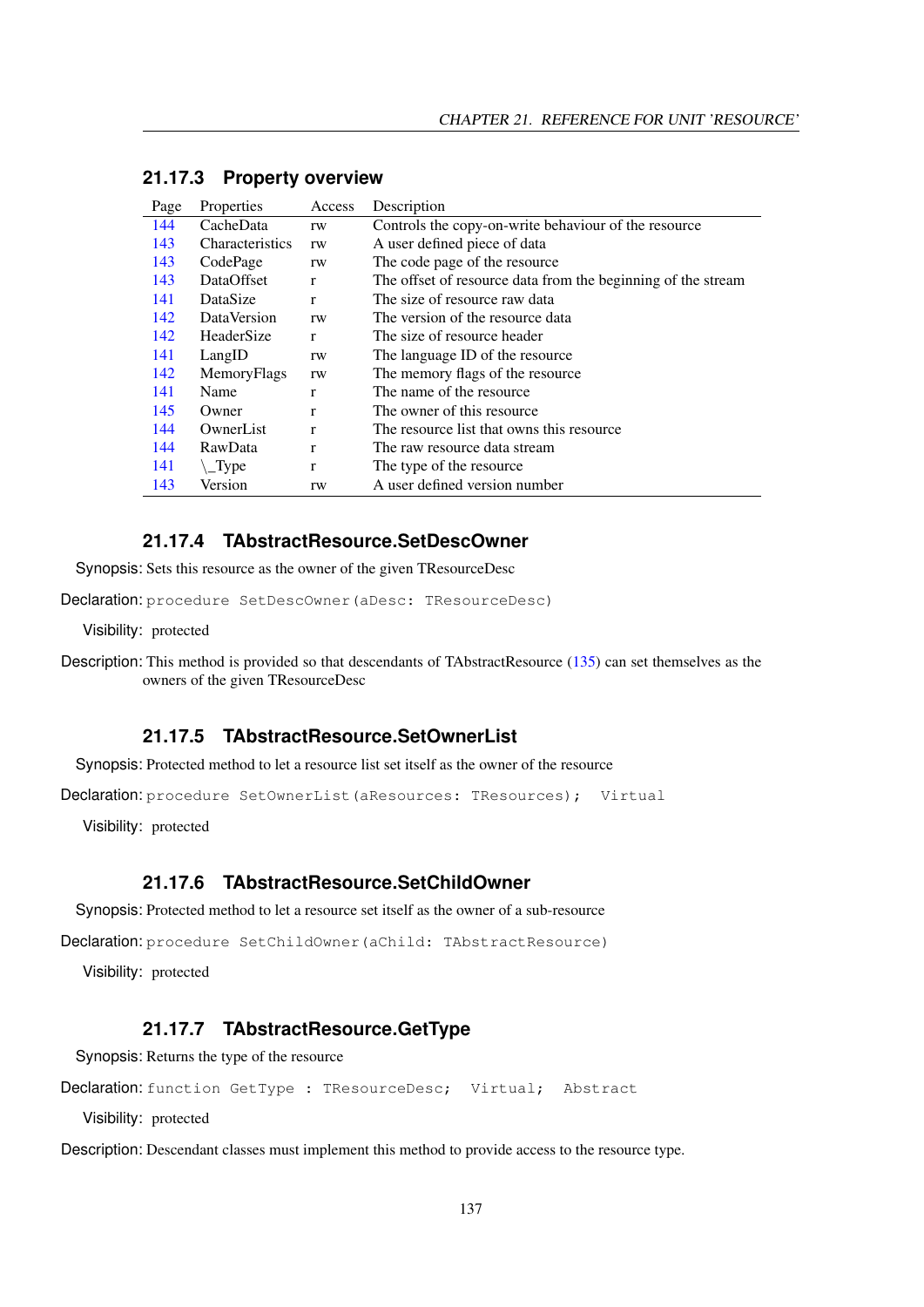#### <span id="page-138-2"></span>**21.17.8 TAbstractResource.GetName**

Synopsis: Returns the name of the resource

Declaration: function GetName : TResourceDesc; Virtual; Abstract

Visibility: protected

Description: Descendant classes must implement this method to provide access to the resource name.

#### <span id="page-138-0"></span>**21.17.9 TAbstractResource.ChangeDescTypeAllowed**

Synopsis: Reports whether changing the type of resource type or name is allowed

```
Declaration: function ChangeDescTypeAllowed(aDesc: TResourceDesc) : Boolean; Virtual
                                       ; Abstract
```
Visibility: protected

Description: Descendant classes must implement this method to declare if the resource allows changing the type of one of its resource description (type or name): that is, if it allows one of its descriptions type to change from dtName  $(133)$  to dtID  $(133)$  or vice versa.

#### Example:

A certain resource class allows its name only to be changed: e.g. a TBitmapResource [\(129\)](#page-129-0) doesn't want its type to be anything else than RT\_BITMAP [\(131\)](#page-130-0). It then allows changing the type of the description only if the description is the resource name:

Result:=aDesc=fName;

See also: TAbstractResource.ChangDescValueAllowed [\(135\)](#page-135-0)

#### <span id="page-138-1"></span>**21.17.10 TAbstractResource.ChangeDescValueAllowed**

Synopsis: Reports whether changing the value of resource type or name is allowed

```
Declaration: function ChangeDescValueAllowed(aDesc: TResourceDesc) : Boolean
                                         ; Virtual; Abstract
```
Visibility: protected

Description: Descendant classes must implement this method to declare if the resource allows changing the value of one of its resource description (type or name).

#### Example:

A certain resource class allows its name only to be changed: e.g. a TBitmapResource [\(129\)](#page-129-0) doesn't want its type to be anything else than RT\_BITMAP [\(131\)](#page-130-0). It then allows changing the value of the description only if the description is the resource name:

Result:=aDesc=fName;

See also: TAbstractResource.ChangDescTypeAllowed [\(135\)](#page-135-0)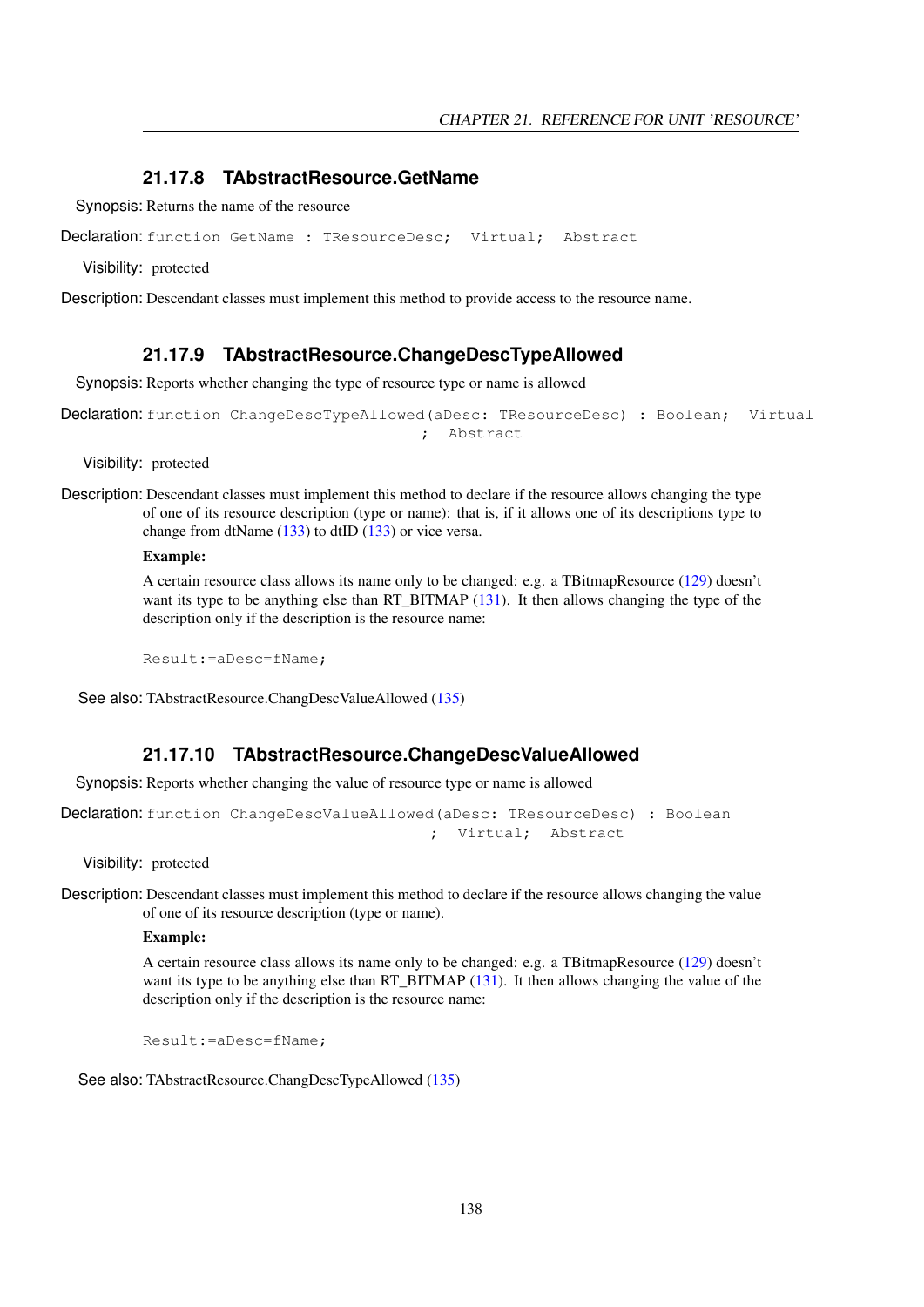#### <span id="page-139-3"></span>**21.17.11 TAbstractResource.NotifyResourcesLoaded**

Synopsis: Tells the resource that all resources have been loaded

Declaration: procedure NotifyResourcesLoaded; Virtual; Abstract

Visibility: protected

Description: This method is called by a TResources [\(156\)](#page-156-0) object when the loading of all resources from a stream has completed.

#### Example:

A Group resource (e.g. TGroupIconResource [\(129\)](#page-129-0)) can use this method to find all its sub-resources, since all resources have been loaded from a stream.

#### <span id="page-139-1"></span>**21.17.12 TAbstractResource.Create**

Synopsis: Creates a new resource

```
Declaration: constructor Create; Virtual; Overload
        constructor Create(aType: TResourceDesc; aName: TResourceDesc); Virtual
                          ; Abstract; Overload
```
Visibility: protected

Description: A new resource is created with the given type and name.

Remark Please note that the resource doesn't take ownership of the TResourceDesc [\(154\)](#page-154-0) objects passed as parameters, it simply copies them: it's user responsibility to free them when no longer needed.

#### <span id="page-139-2"></span>**21.17.13 TAbstractResource.Destroy**

Synopsis: Destroys the object

```
Declaration: destructor Destroy; Override
```
Visibility: public

## <span id="page-139-0"></span>**21.17.14 TAbstractResource.CompareContents**

Synopsis: Compares the contents of the resource to the contents of another one

```
Declaration: function CompareContents (aResource: TAbstractResource) : Boolean
                                  ; Virtual
```
Visibility: public

Description: This methods compares the contents of the resource with the ones of aResource. If they are of the same length and their contents are the same, true is returned, false otherwise.

> Usually this methods compares the contents of the two RawData [\(144\)](#page-144-0) streams, calling TResource-DataStream.Compare [\(129\)](#page-129-0), but descendent classes can implement a different algorithm.

See also: TResourceDataStream.Compare [\(129\)](#page-129-0)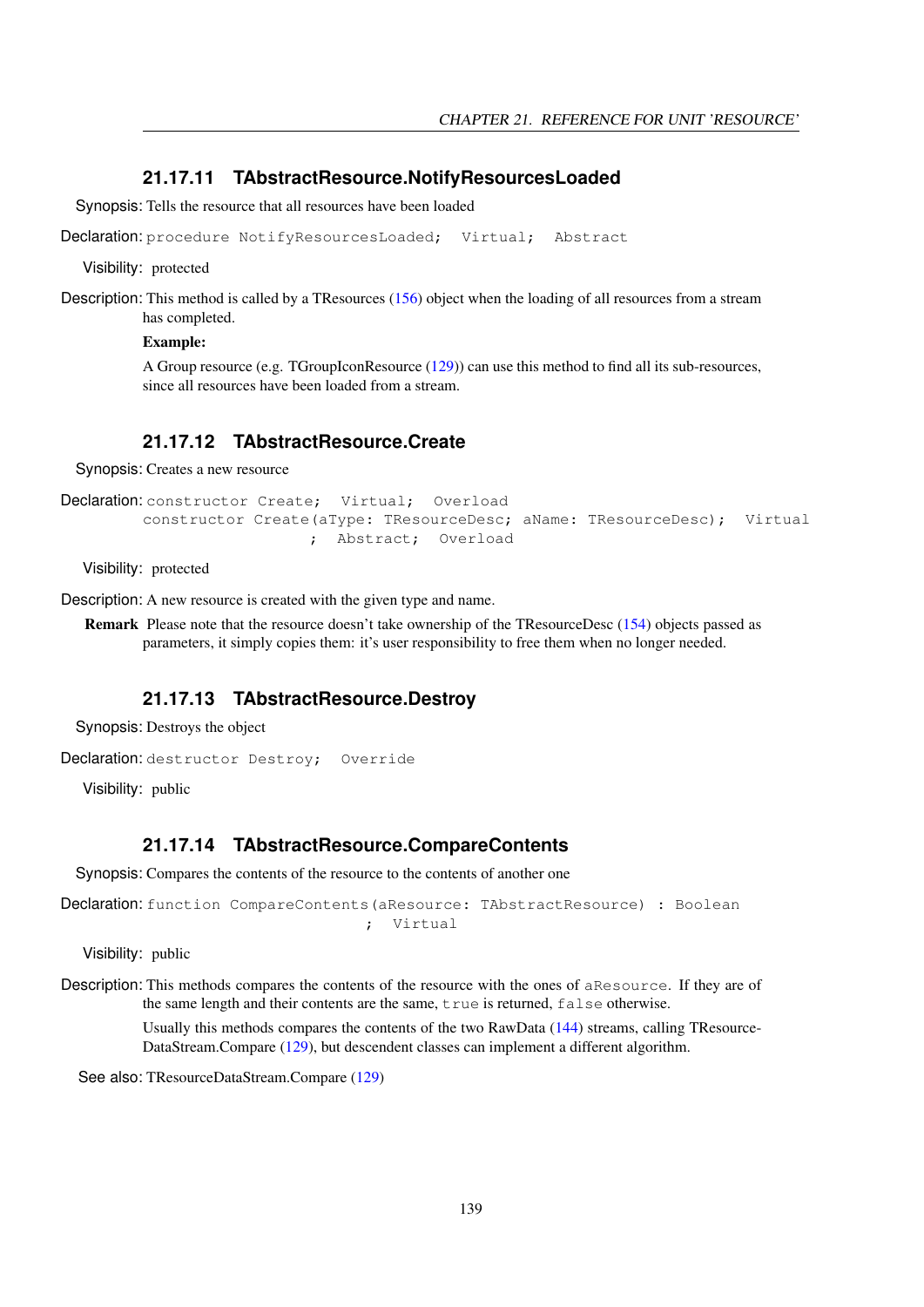#### <span id="page-140-1"></span>**21.17.15 TAbstractResource.UpdateRawData**

Synopsis: Updates RawData stream.

Declaration: procedure UpdateRawData; Virtual; Abstract

Visibility: public

- Description: When operating on resource data with more high-level streams than RawData [\(144\)](#page-144-0) (e.g: TBitmapResource.BitmapData [\(129\)](#page-129-0)) RawData contents are no longer valid. This method ensures that RawData [\(144\)](#page-144-0) stream is properly synchronized with the contents of the higher-level stream.
	- Remark Normally a resource writer doesn't need to call this method when it is about to write the resource data to a stream, since TResources [\(156\)](#page-156-0) class takes care of this before telling the resource writer to write resources to a stream.

See also: TAbstractResource.RawData [\(144\)](#page-144-0)

#### <span id="page-140-0"></span>**21.17.16 TAbstractResource.SetCustomRawDataStream**

Synopsis: Sets a custom stream as the underlying stream for RawData

Declaration: procedure SetCustomRawDataStream(aStream: TStream)

Visibility: public

Description: Normally, RawData [\(144\)](#page-144-0) uses a memory stream or the original resource stream (e.g. the original file containing the resource) as its underlying stream. This method allows the user to use a custom stream as the underlying stream. This can be useful when a resource must be created from the contents of an original file as-is.

> If aStream is nil, a new memory stream is used as the underlying stream. This can be used to remove a previously set custom stream as the underlying stream.

#### Sample code

This code creates a resource containing an html file

```
var
 aType, aName : TResourceDesc;
 aRes : TGenericResource;
 aFile : TFileStream;
begin
 aType:=TResourceDesc.Create(RT_HTML);
 aName:=TResourceDesc.Create('index');
 aRes:=TGenericResource.Create(aType,aName);
 aFile:=TFileStream.Create('index.html',fmOpenRead or fmShareDenyNone);
 aRes.SetCustomRawDataStream(aFile);
 //do something...
 aRes.Free;
 aFile.Free;
 aType.Free;
 aName.Free;
end;
```
See also: TAbstractResource.RawData [\(144\)](#page-144-0)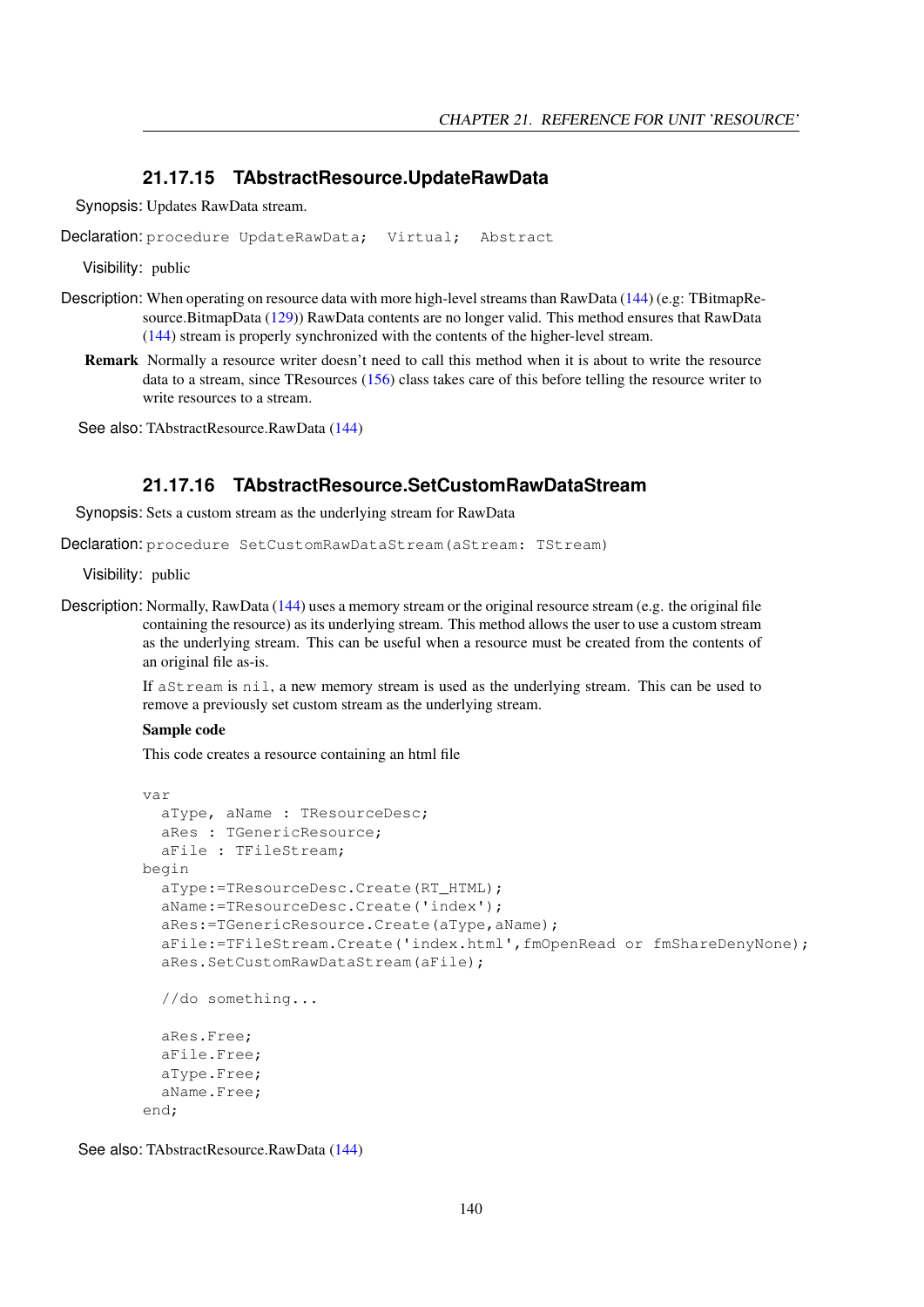#### <span id="page-141-0"></span>**21.17.17 TAbstractResource.\_Type**

Synopsis: The type of the resource

Declaration: Property \_Type : TResourceDesc

Visibility: public

Access: Read

Des Reption: Please note that some TAbstractResource [\(135\)](#page-135-0) descendants don't allow resource type to be changed (e.g: it's not possible for a TBitmapResource [\(129\)](#page-129-0) to have a type other than RT\_BITMAP [\(131\)](#page-130-0)). If it is the case, an EResourceDescChangeNotAllowedException [\(133\)](#page-133-0) exception is raised.

Moreover, if the resource is contained in a TResources [\(156\)](#page-156-0) object, type change is not allowed.

See also: TAbstractResource.ChangeDescTypeAllowed [\(138\)](#page-138-0), TAbstractResource.ChangeDescValueAllowed [\(138\)](#page-138-1)

#### <span id="page-141-1"></span>**21.17.18 TAbstractResource.Name**

Synopsis: The name of the resource

Declaration: Property Name : TResourceDesc

Visibility: public

Access: Read

Destription: Remark Please note that some TAbstractResource [\(135\)](#page-135-0) descendants don't allow resource name to be changed (e.g: a TStringTableResource [\(129\)](#page-129-0) name is determined by the range of strings' ID it contains). If it is the case, an EResourceDescChangeNotAllowedException [\(133\)](#page-133-0) exception is raised.

Moreover, if the resource is contained in a TResources [\(156\)](#page-156-0) object, name change is not allowed.

See also: TAbstractResource.ChangeDescTypeAllowed [\(138\)](#page-138-0), TAbstractResource.ChangeDescValueAllowed [\(138\)](#page-138-1)

#### <span id="page-141-2"></span>**21.17.19 TAbstractResource.LangID**

Synopsis: The language ID of the resource

Declaration: Property LangID : TLangID

Visibility: public

Access: Read,Write

Des Remark Please note that if the resource is contained in a TResources [\(156\)](#page-156-0) object, language ID change is not allowed: trying to do so results in an EResourceLangIDChangeNotAllowedException [\(134\)](#page-134-0) exception being raised.

## <span id="page-141-3"></span>**21.17.20 TAbstractResource.DataSize**

Synopsis: The size of resource raw data

Declaration: Property DataSize : LongWord

Visibility: public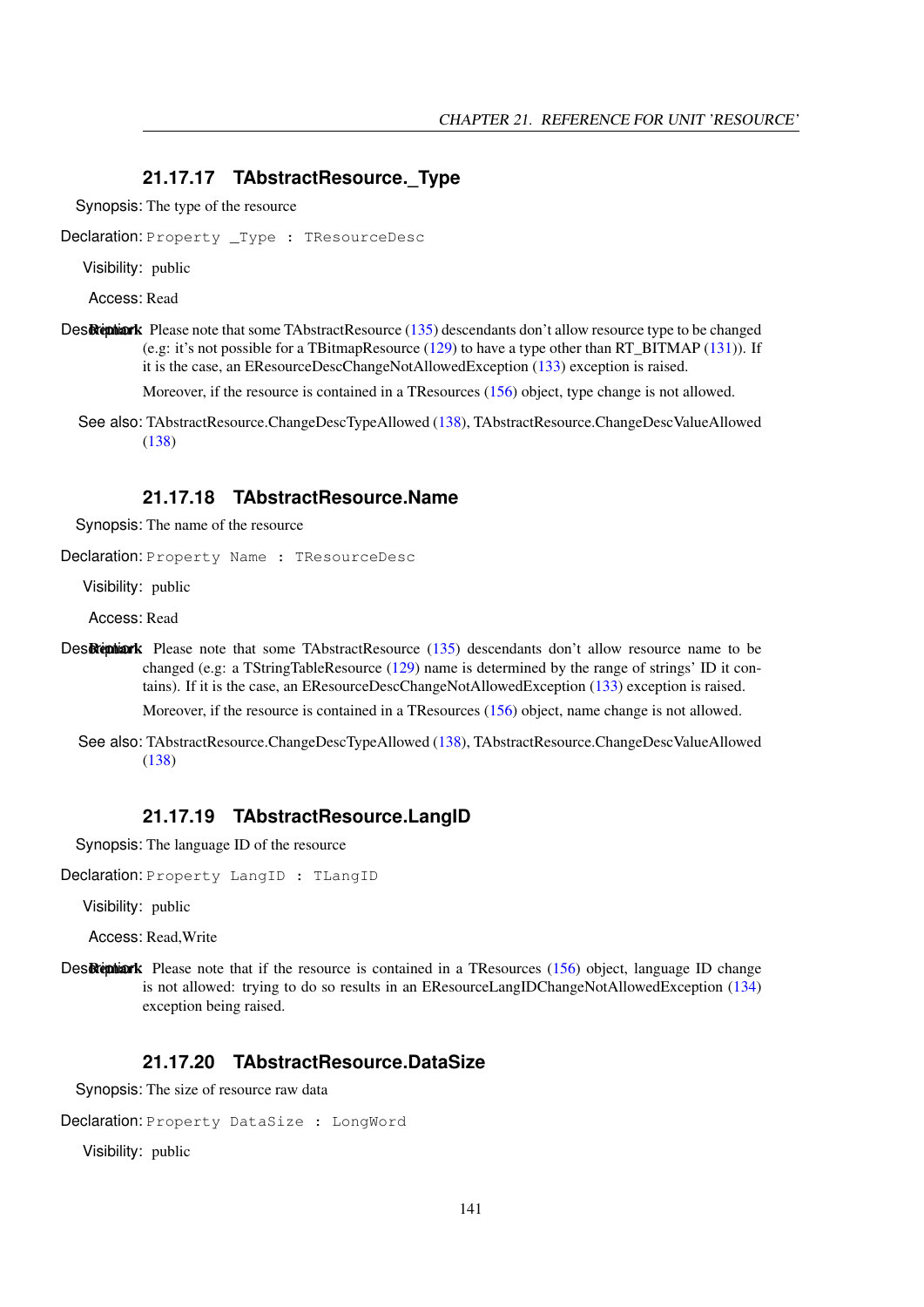Access: Read

Description: DataSize is the length, in bytes, of the resource data, accessible via RawData [\(144\)](#page-144-0) property.

See also: TAbstractResource.RawData [\(144\)](#page-144-0), TAbstractResource.DataOffset [\(143\)](#page-143-2)

#### <span id="page-142-1"></span>**21.17.21 TAbstractResource.HeaderSize**

Synopsis: The size of resource header

Declaration: Property HeaderSize : LongWord

Visibility: public

Access: Read

Description: This property is not always meaningful, since not all file formats support it. Its value, when nonzero, can be used for information purposes.

#### <span id="page-142-0"></span>**21.17.22 TAbstractResource.DataVersion**

Synopsis: The version of the resource data

Declaration: Property DataVersion : LongWord

Visibility: public

Access: Read,Write

Description: This property is not always meaningful, since not all file formats support it.

Its value, when nonzero, can be used for information purposes.

#### <span id="page-142-2"></span>**21.17.23 TAbstractResource.MemoryFlags**

Synopsis: The memory flags of the resource

Declaration: Property MemoryFlags : Word

Visibility: public

Access: Read,Write

Description: This field is a combination of the following flags

•MF\_MOVEABLE [\(130\)](#page-130-0) •MF\_PURE [\(130\)](#page-130-0) •MF\_PRELOAD [\(130\)](#page-130-0) •MF\_DISCARDABLE [\(130\)](#page-130-0)

By default, a newly created resource has MF\_MOVEABLE [\(130\)](#page-130-0) and MF\_DISCARDABLE [\(130\)](#page-130-0) flags set.

Remark Please note that memory flags are ignored by Windows and Free Pascal RTL. They are provided only for compatibility with 16-bit Windows.

This property is not always meaningful, since not all file formats support it.

Its value, when nonzero, can be used for information purposes.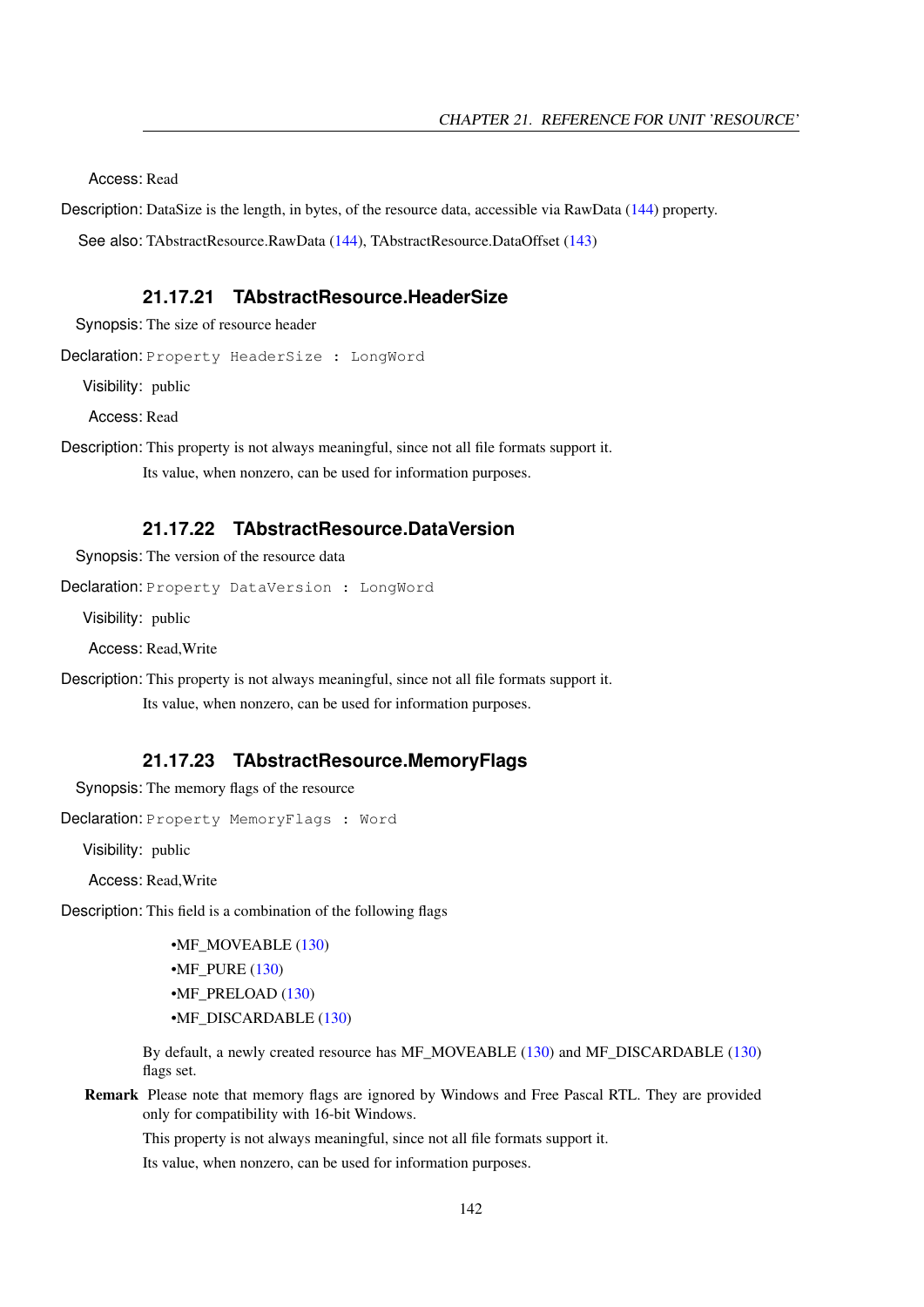#### <span id="page-143-3"></span>**21.17.24 TAbstractResource.Version**

Synopsis: A user defined version number

Declaration: Property Version : LongWord

Visibility: public

Access: Read,Write

Description: A tool that writes resource files can write version information in this field.

This property is not always meaningful, since not all file formats support it.

Its value, when nonzero, can be used for information purposes.

See also: TAbstractResource.Characteristics [\(143\)](#page-143-0)

#### <span id="page-143-0"></span>**21.17.25 TAbstractResource.Characteristics**

Synopsis: A user defined piece of data

Declaration: Property Characteristics : LongWord

Visibility: public

Access: Read,Write

Description: A tool that writes resource files can write arbitrary data in this field.

This property is not always meaningful, since not all file formats support it. Its value, when nonzero, can be used for information purposes.

See also: TAbstractResource.Version [\(143\)](#page-143-3)

#### <span id="page-143-2"></span>**21.17.26 TAbstractResource.DataOffset**

Synopsis: The offset of resource data from the beginning of the stream

Declaration: Property DataOffset : LongWord

Visibility: public

Access: Read

Description: A reader sets this property to let the resource know where its raw data begins in the resource stream.

See also: TAbstractResource.RawData [\(144\)](#page-144-0), TAbstractResource.DataSize [\(141\)](#page-141-3)

#### <span id="page-143-1"></span>**21.17.27 TAbstractResource.CodePage**

Synopsis: The code page of the resource

Declaration: Property CodePage : LongWord

Visibility: public

Access: Read,Write

Description: This property is not always meaningful, since not all file formats support it.

Its value, when nonzero, can be used for information purposes.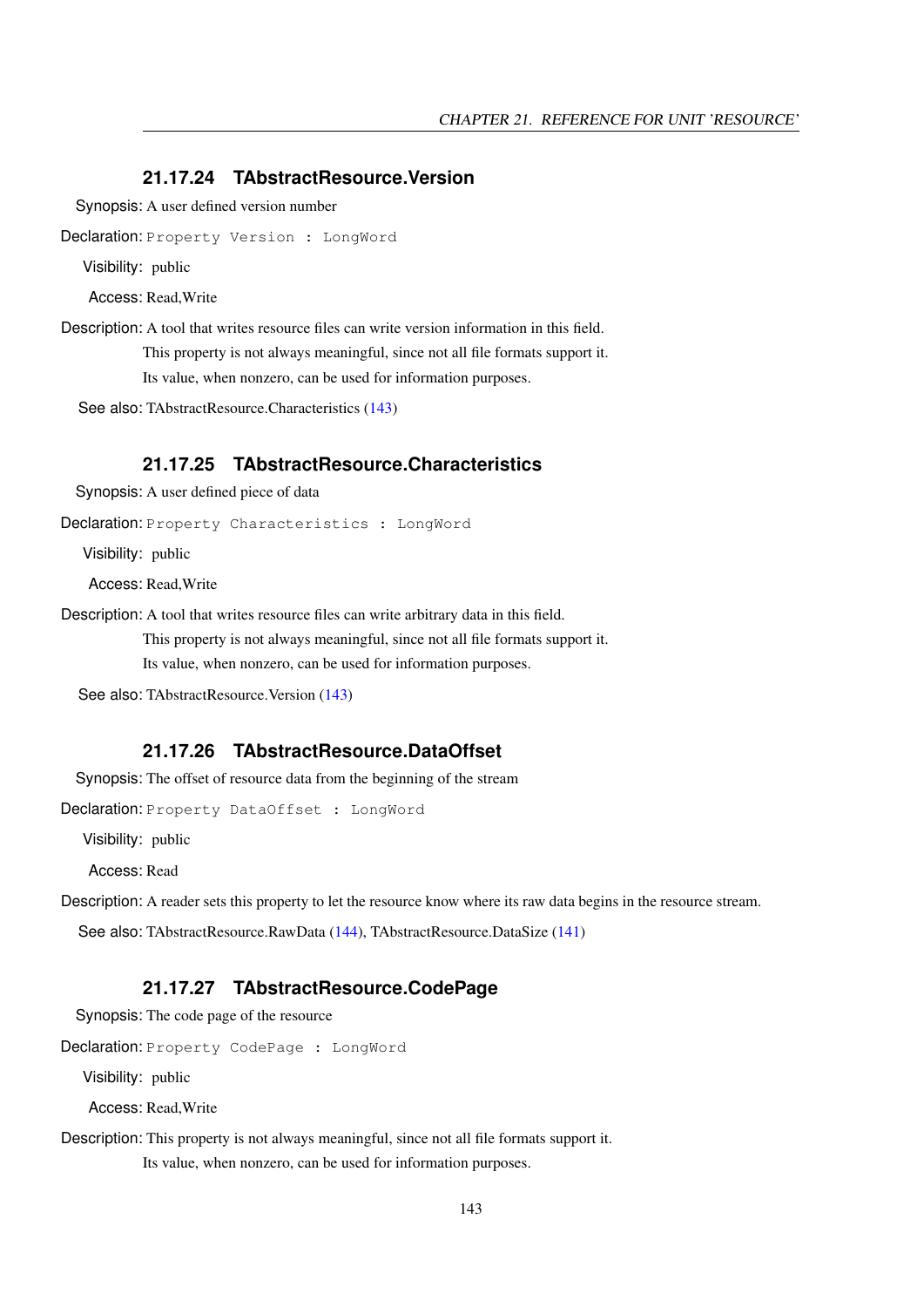#### <span id="page-144-1"></span>**21.17.28 TAbstractResource.RawData**

Synopsis: The raw resource data stream

Declaration: Property RawData : TStream

Visibility: public

Access: Read

Description: This property provides access to the resource raw data in a stream-like way.

When a resource has been read from a stream, RawData redirects read operations to the original stream. When RawData is written to, a copy-on-write mechanism copies data from the original stream to a memory stream.

The copy-on-write behaviour can be controlled via CacheData [\(144\)](#page-144-0) property.

Note that for some predefined resource types there are better ways to read and write resource data: some resource types use specific formats, so RawData might not always be what one expected. E.g. in a resource of type RT\_BITMAP [\(131\)](#page-130-0), RawData doesn't contain a valid BMP file: in this case it's better to use BitmapData [\(129\)](#page-129-0) stream of TBitmapResource [\(129\)](#page-129-0) class to work with a BMP-like stream.

Remark When writing to a "specialized" stream in a descendant class (like the TBitmapResource.BitmapData [\(129\)](#page-129-0) stream mentioned earlier), RawData contents might not be valid anymore. If you need to access RawData again, be sure to call UpdateRawData [\(140\)](#page-140-0) method first.

Usually there isn't much penalty in using specialized streams in descendant classes, since data isn't duplicated in two or more streams, whenever possible. So, having a very large bitmap resource and reading/writing it via TBitmapResource.BitmapData [\(129\)](#page-129-0) doesn't mean the bitmap is allocated two times.

See also: TAbstractResource.CacheData [\(144\)](#page-144-0), TAbstractResource.UpdateRawData [\(140\)](#page-140-0), TAbstractResource.SetCustomRawDataStrea  $(140)$ 

#### <span id="page-144-0"></span>**21.17.29 TAbstractResource.CacheData**

Synopsis: Controls the copy-on-write behaviour of the resource

Declaration: Property CacheData : Boolean

Visibility: public

Access: Read,Write

Description: When CacheData is true, copy-on-write mechanism of RawData [\(144\)](#page-144-1) is enabled.

Setting CacheData to false forces the raw resource data to be loaded in memory without performing any caching.

By default, CacheData is true.

See also: TAbstractResource.RawData [\(144\)](#page-144-1), TResources.CacheData [\(163\)](#page-163-0)

#### **21.17.30 TAbstractResource.OwnerList**

Synopsis: The resource list that owns this resource

Declaration: Property OwnerList : TResources

Visibility: public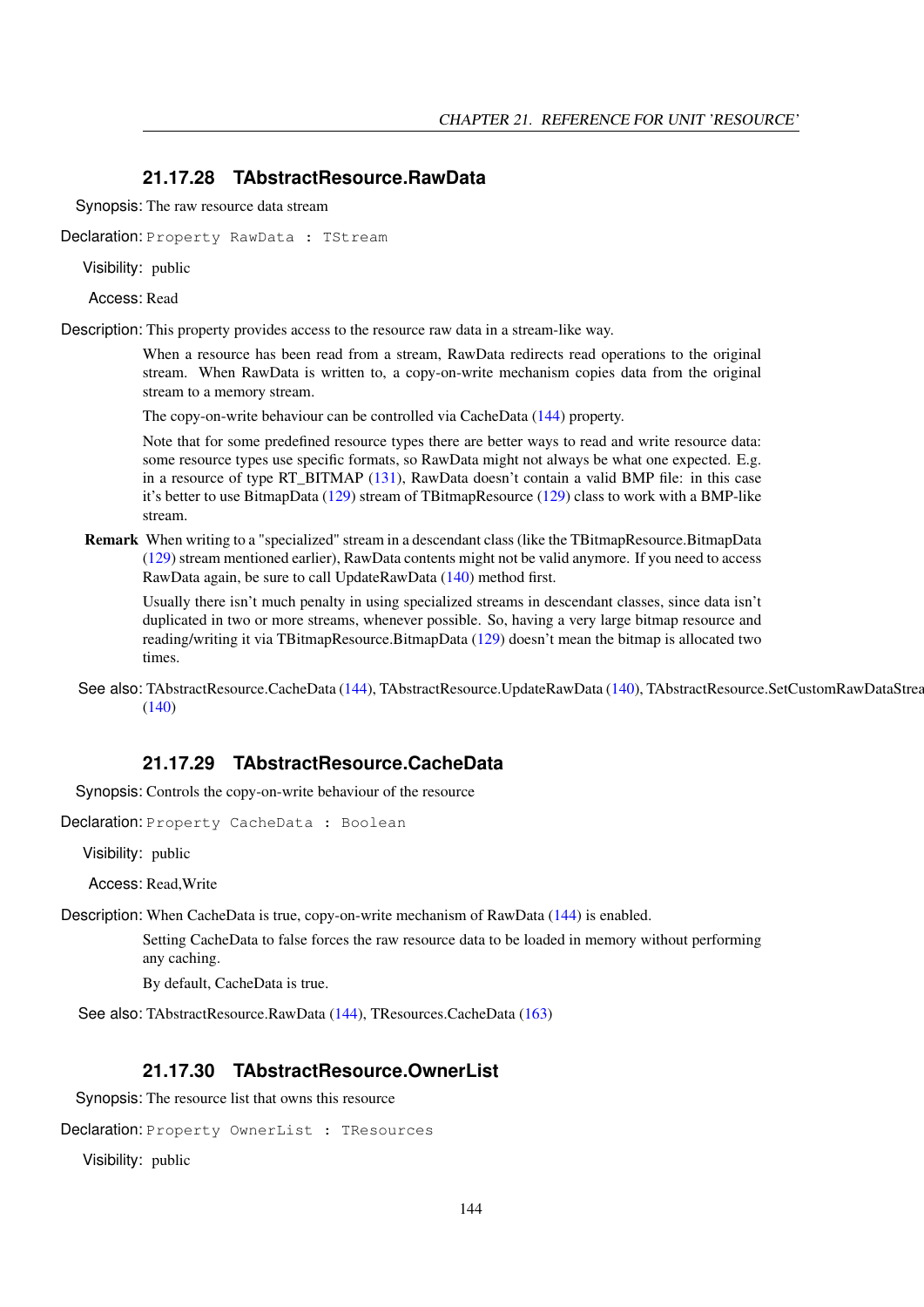Access: Read

Description: This property identifies the TResources [\(156\)](#page-156-0) object to which this resource belongs to.

This property can be nil if the resource isn't part of a resource list.

#### **21.17.31 TAbstractResource.Owner**

Synopsis: The owner of this resource

Declaration: Property Owner : TAbstractResource

Visibility: public

Access: Read

Description: This property is meaningful only for those sub-resources that are part of a larger *group resource*.

Example: an icon is made by a RT\_GROUP\_ICON [\(131\)](#page-130-0) resource and many RT\_ICON [\(132\)](#page-130-0) re-sources that hold single-image data. Each RT\_ICON [\(132\)](#page-130-0) resource has a pointer to the RT\_GROUP\_ICON [\(131\)](#page-130-0) resource in its Owner property.

## <span id="page-145-0"></span>21.18 TAbstractResourceReader

#### **21.18.1 Description**

This is the base class that represents a resource reader.

A resource reader is an object whose job is to populate a TResources [\(156\)](#page-156-0) object with resources read from a stream in a specific format.

Typically, a TResources [\(156\)](#page-156-0) object invokes CheckMagic [\(149\)](#page-149-0) method of the resource reader when it's searching for a reader able to read a certain stream, and Load [\(148\)](#page-148-0) method when it wants the reader to read data from the stream.

Usually each resource reader registers itself with TResources [\(156\)](#page-156-0) class in the initialization section of the unit in which it is implemented: this way a TResources [\(156\)](#page-156-0) object can find it when probing a stream that is to be read.

Remark An object of this class should never be directly instantiated: use a descendant class instead.

See also: TResources [\(156\)](#page-156-0), TAbstractResource [\(135\)](#page-135-0), TAbstractResourceWriter [\(150\)](#page-150-0), TResResourceReader [\(129\)](#page-129-0), TCoffResourceReader [\(129\)](#page-129-0), TWinPEResourceReader [\(129\)](#page-129-0), TElfResourceReader [\(129\)](#page-129-0), TExternalResourceReader [\(129\)](#page-129-0), TDfmResourceReader [\(129\)](#page-129-0)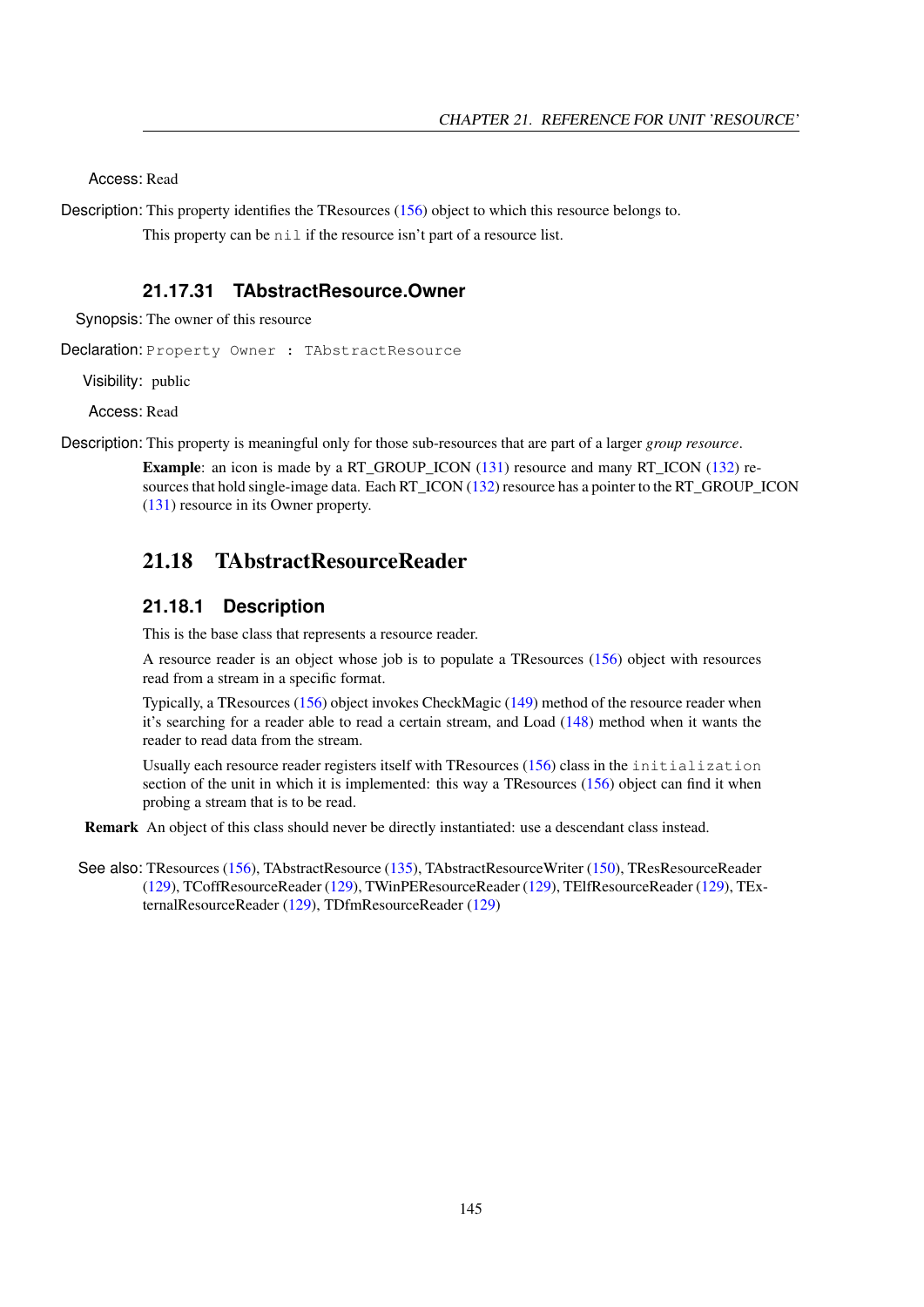| Page | Method               | Description                                                                  |
|------|----------------------|------------------------------------------------------------------------------|
| 147  | AddNoTree            | Adds a resource without updating the internal tree                           |
| 147  | CallSubReaderLoad    | Calls another reader's Load (148) method                                     |
| 149  | CheckMagic           | Checks whether a stream is in a format the reader recognizes                 |
| 149  | Create               | Creates a new reader object                                                  |
| 148  | GetDescription       | Returns the description of the reader                                        |
| 148  | GetExtensions        | Returns the extensions the reader is registered for                          |
| 148  | GetTree              | Gets the internal resource tree of a TResources object                       |
| 148  | Load                 | Loads resources from a stream                                                |
| 147  | <b>SetDataOffset</b> | Protected method to let a reader set a resource DataOffset (143)<br>property |
| 146  | SetDataSize          | Protected method to let a reader set a resource DataSize (141)<br>property   |
| 146  | <b>SetHeaderSize</b> | Protected method to let a reader set a resource HeaderSize (142)<br>property |
| 147  | SetRawData           | Protected method to let a reader set a resource RawData (144)<br>property    |

## **21.18.2 Method overview**

#### **21.18.3 Property overview**

|     | Page Properties Access Description |                                                         |
|-----|------------------------------------|---------------------------------------------------------|
|     | 150 Description r                  | The reader description                                  |
| 149 | Extensions r                       | The extensions of file types the reader is able to read |

#### <span id="page-146-0"></span>**21.18.4 TAbstractResourceReader.SetDataSize**

Synopsis: Protected method to let a reader set a resource DataSize [\(141\)](#page-141-0) property

Declaration: procedure SetDataSize(aResource: TAbstractResource; aValue: LongWord)

Visibility: protected

- Description: This method allows a descendant class to set DataSize [\(141\)](#page-141-0) property of a resource that is being loaded.
	- See also: TAbstractResourceReader.SetHeaderSize [\(146\)](#page-146-1), TAbstractResourceReader.SetDataOffset [\(147\)](#page-147-2), TAbstractResourceReader.SetRawData [\(147\)](#page-147-3)

#### <span id="page-146-1"></span>**21.18.5 TAbstractResourceReader.SetHeaderSize**

Synopsis: Protected method to let a reader set a resource HeaderSize [\(142\)](#page-142-0) property

Declaration: procedure SetHeaderSize(aResource: TAbstractResource; aValue: LongWord)

Visibility: protected

- Description: This method allows a descendant class to set HeaderSize [\(142\)](#page-142-0) property of a resource that is being loaded.
	- See also: TAbstractResourceReader.SetDataSize [\(146\)](#page-146-0), TAbstractResourceReader.SetDataOffset [\(147\)](#page-147-2), TAbstractResourceReader.SetRawData [\(147\)](#page-147-3)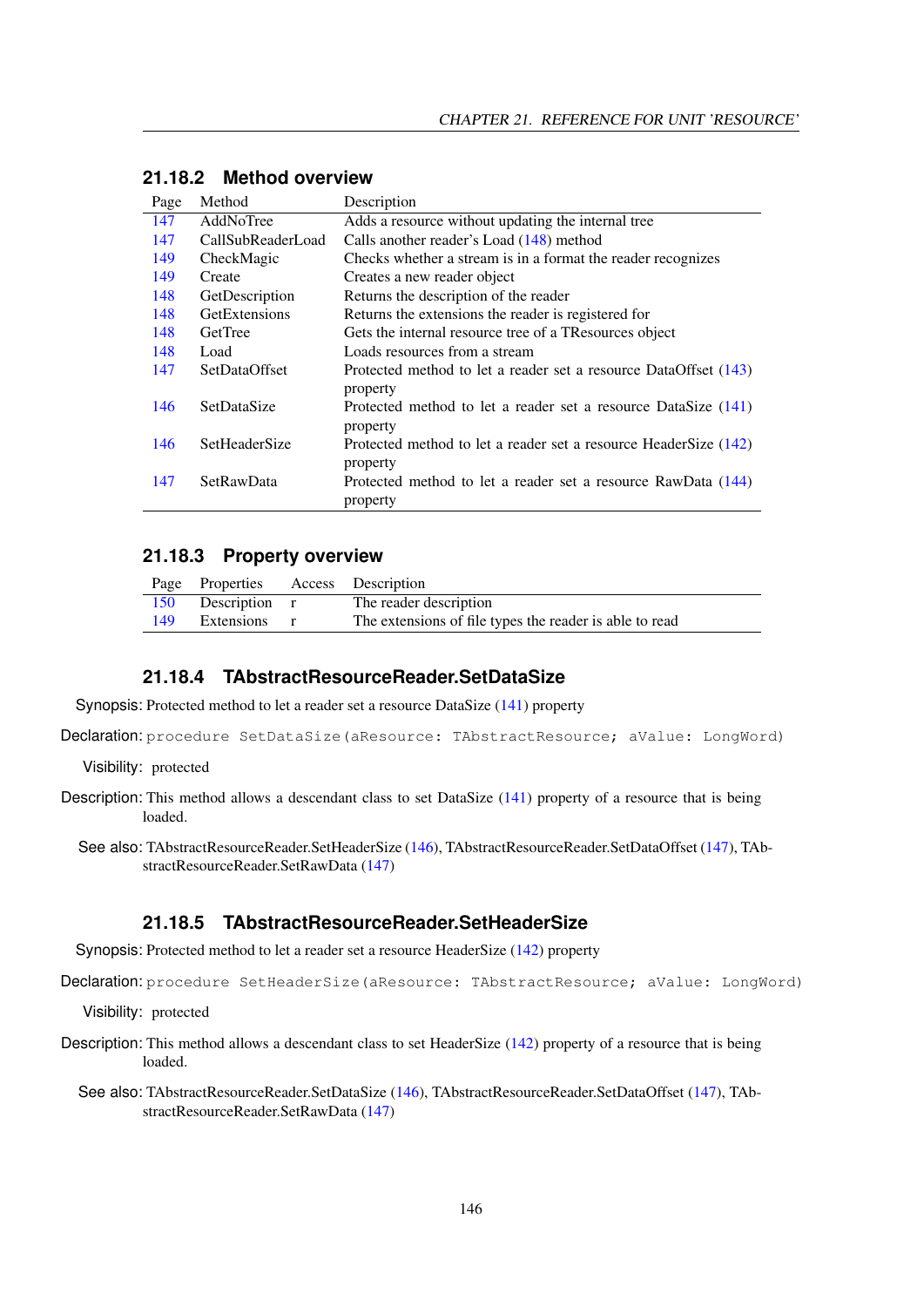#### <span id="page-147-2"></span>**21.18.6 TAbstractResourceReader.SetDataOffset**

Synopsis: Protected method to let a reader set a resource DataOffset [\(143\)](#page-143-0) property

Declaration: procedure SetDataOffset (aResource: TAbstractResource; aValue: LongWord)

Visibility: protected

- Description: This method allows a descendant class to set DataOffset [\(143\)](#page-143-0) property of a resource that is being loaded.
	- See also: TAbstractResourceReader.SetDataSize [\(146\)](#page-146-0), TAbstractResourceReader.SetHeaderSize [\(146\)](#page-146-1), TAbstractResourceReader.SetRawData [\(147\)](#page-147-3)

#### <span id="page-147-3"></span>**21.18.7 TAbstractResourceReader.SetRawData**

Synopsis: Protected method to let a reader set a resource RawData [\(144\)](#page-144-1) property

Declaration: procedure SetRawData (aResource: TAbstractResource; aStream: TStream)

Visibility: protected

- Description: This method allows a descendant class to set RawData [\(144\)](#page-144-1) property of a resource that is being loaded.
	- See also: TAbstractResourceReader.SetDataSize [\(146\)](#page-146-0), TAbstractResourceReader.SetHeaderSize [\(146\)](#page-146-1), TAbstractResourceReader.SetDataOffset [\(147\)](#page-147-2)

#### <span id="page-147-1"></span>**21.18.8 TAbstractResourceReader.CallSubReaderLoad**

Synopsis: Calls another reader's Load [\(148\)](#page-148-0) method

```
Declaration: procedure CallSubReaderLoad(aReader: TAbstractResourceReader;
                                     aResources: TResources; aStream: TStream)
```
Visibility: protected

Description: This method allows a descendant class to call another reader's Load [\(148\)](#page-148-0) method. This can be useful when a reader needs to use another one.

#### <span id="page-147-0"></span>**21.18.9 TAbstractResourceReader.AddNoTree**

Synopsis: Adds a resource without updating the internal tree

Declaration: procedure AddNoTree (aResources: TResources; aResource: TAbstractResource)

Visibility: protected

Description: This protected method is used by descendents of TAbstractResourceReader [\(145\)](#page-145-0) after they add new resources to the internal resource tree used by a TResources [\(156\)](#page-156-0) object. Calling this method notifies the TResources [\(156\)](#page-156-0) object about the newly-added resource.

See also: TAbstractResourceReader.GetTree [\(148\)](#page-148-3), TRootResTreeNode [\(171\)](#page-171-0)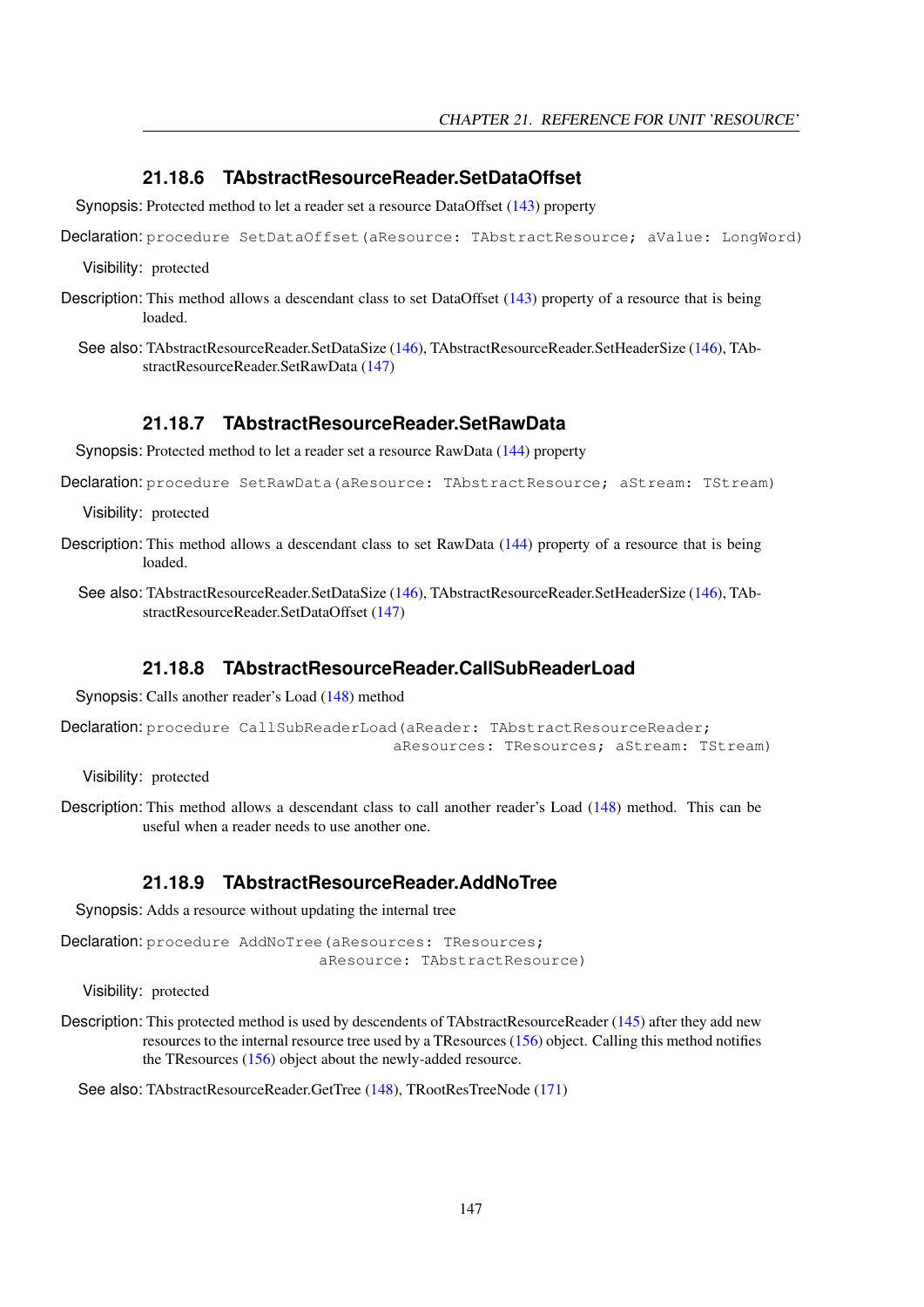#### <span id="page-148-3"></span>**21.18.10 TAbstractResourceReader.GetTree**

Synopsis: Gets the internal resource tree of a TResources object

Declaration: function GetTree(aResources: TResources) : TObject

Visibility: protected

Description: This protected method can be used by descendents of TAbstractResourceReader [\(145\)](#page-145-0) to obtain the internal resource tree used by a TResources [\(156\)](#page-156-0) object. The internal resource tree is an instance of TRootResTreeNode [\(171\)](#page-171-0).

> Some resource readers can improve their performance if, instead of calling TResources.Add [\(157\)](#page-157-0), add themselves resources to the internal tree used by a TResources [\(156\)](#page-156-0) object.

Remark After adding a resource to a resource tree, a reader must always call AddNoTree [\(147\)](#page-147-0) method to let the TResources [\(156\)](#page-156-0) object know about the newly-added resource.

See also: TAbstractResourceReader.AddNoTree [\(147\)](#page-147-0), TRootResTreeNode [\(171\)](#page-171-0)

#### <span id="page-148-2"></span>**21.18.11 TAbstractResourceReader.GetExtensions**

Synopsis: Returns the extensions the reader is registered for

Declaration: function GetExtensions : string; Virtual; Abstract

Visibility: protected

Description: Descendant classes must implement this method to provide access to Extensions [\(149\)](#page-149-2) property.

See also: TAbstractResourceReader.Extensions [\(149\)](#page-149-2)

#### <span id="page-148-1"></span>**21.18.12 TAbstractResourceReader.GetDescription**

Synopsis: Returns the description of the reader

Declaration: function GetDescription : string; Virtual; Abstract

Visibility: protected

Description: Descendant classes must implement this method to provide access to Description [\(150\)](#page-150-1) property.

See also: TAbstractResourceReader.Description [\(150\)](#page-150-1)

#### <span id="page-148-0"></span>**21.18.13 TAbstractResourceReader.Load**

Synopsis: Loads resources from a stream

```
Declaration: procedure Load (aResources: TResources; aStream: TStream); Virtual
                       ; Abstract
```
Visibility: protected

Description: A TResources [\(156\)](#page-156-0) object invokes this method when it needs to be loaded from a stream, passing itself as the aResources parameter and the stream as the aStream parameter.

aStream position is already correctly set: the reader must start to read from there.

Descendant classes must ensure that the the stream is in a format they recognize, otherwise an EResourceReaderWrongFormatException [\(135\)](#page-135-1) exception must be raised.

Each resource is then created, read from the stream and added to the TResources [\(156\)](#page-156-0) object.

When reading a resource, a reader must: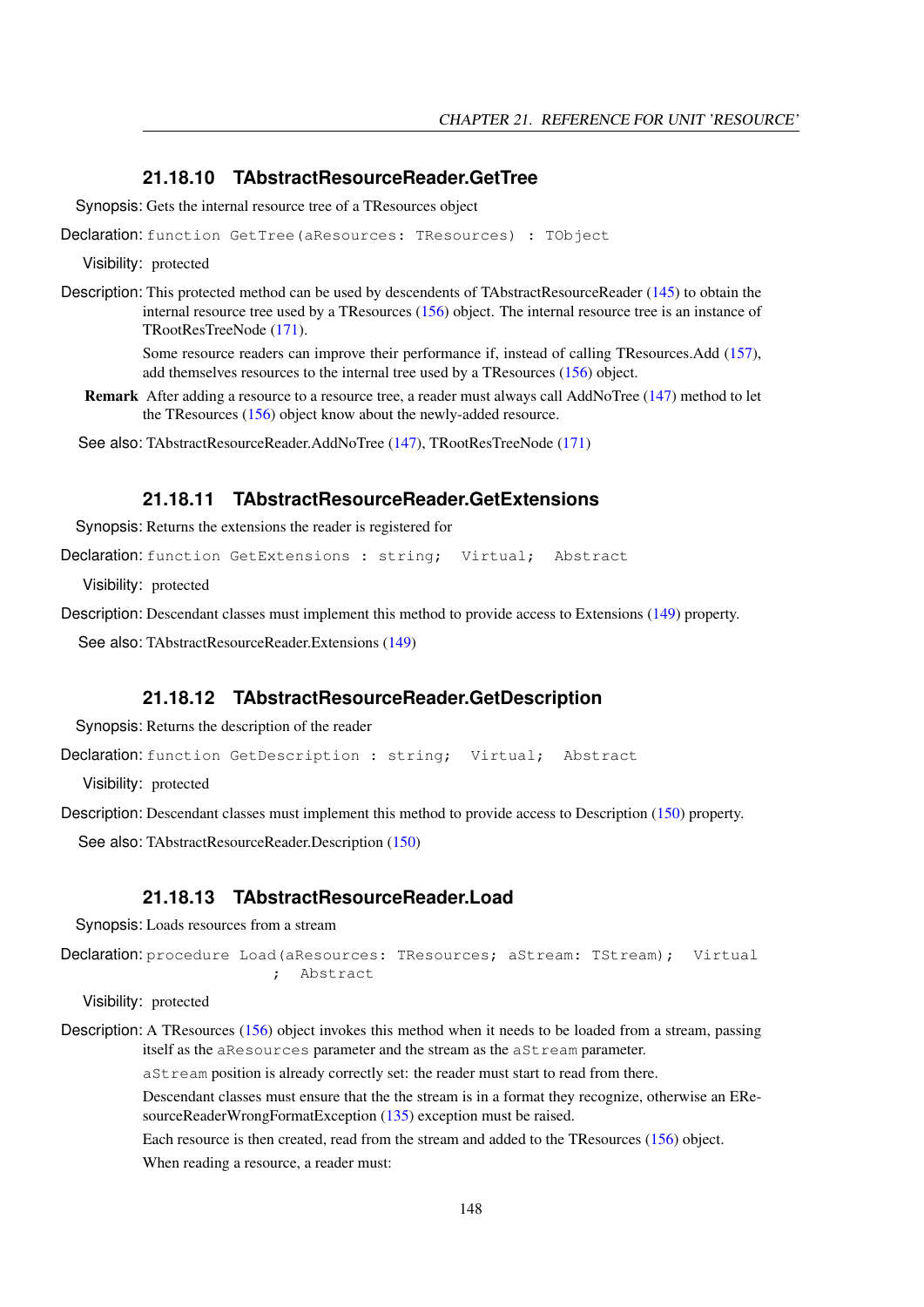•Create the resource via TResourceFactory.CreateResource [\(129\)](#page-129-0) class method with the correct type and name.

•Set at least the following resource properties:

- –DataSize [\(141\)](#page-141-0), via SetDataSize [\(146\)](#page-146-0) method.
- –DataOffset [\(143\)](#page-143-0), via SetDataSize [\(147\)](#page-147-2) method. This is the offset of the resource data from the beginning of the stream.
- –RawData [\(144\)](#page-144-1). The reader must create a TResourceDataStream [\(129\)](#page-129-0) object and assign it to the resource via SetRawData [\(147\)](#page-147-3) method.
- Errors: If the stream is in a format not recognized by the reader, a EResourceReaderWrongFormatException [\(135\)](#page-135-1) exception must be raised.

If the stream ends prematurely, a EResourceReaderUnexpectedEndOfStreamException [\(135\)](#page-135-2) exception must be raised.

See also: TResources [\(156\)](#page-156-0), TResources.LoadFromStream [\(160\)](#page-160-1), TResources.LoadFromFile (160), TAbstractResource [\(135\)](#page-135-0), TAbstractResource.DataSize [\(141\)](#page-141-0), TAbstractResource.DataOffset [\(143\)](#page-143-0), TAbstractResource.RawData [\(144\)](#page-144-1), TAbstractResourceReader.SetDataSize [\(146\)](#page-146-0), TAbstractResourceReader.SetDataOffset [\(147\)](#page-147-2), TAbstractResourceReader.SetRawData [\(147\)](#page-147-3), TAbstractResourceReader.CheckMagic [\(149\)](#page-149-0), TResourceDataStream [\(129\)](#page-129-0)

#### <span id="page-149-0"></span>**21.18.14 TAbstractResourceReader.CheckMagic**

Synopsis: Checks whether a stream is in a format the reader recognizes

```
Declaration: function CheckMagic (aStream: TStream) : Boolean; Virtual; Abstract
```
Visibility: protected

Description: A TResources [\(156\)](#page-156-0) object invokes this method when it is searching for a reader able to read a stream, passing that stream as the aSt ream parameter.

aStream position is already correctly set: the reader must start to read from there.

This method should read the minimum amount of information needed to recognize the contents of a stream as a valid format: it usually means reading a magic number or a file header.

See also: TAbstractResourceReader.Load [\(148\)](#page-148-0), TResources.FindReader [\(159\)](#page-159-0), TResources.LoadFromStream [\(160\)](#page-160-0), TResources.LoadFromFile [\(160\)](#page-160-1)

#### <span id="page-149-1"></span>**21.18.15 TAbstractResourceReader.Create**

Synopsis: Creates a new reader object

```
Declaration: constructor Create; Virtual; Abstract
```
Visibility: public

#### <span id="page-149-2"></span>**21.18.16 TAbstractResourceReader.Extensions**

Synopsis: The extensions of file types the reader is able to read

Declaration: Property Extensions : string

Visibility: public

Access: Read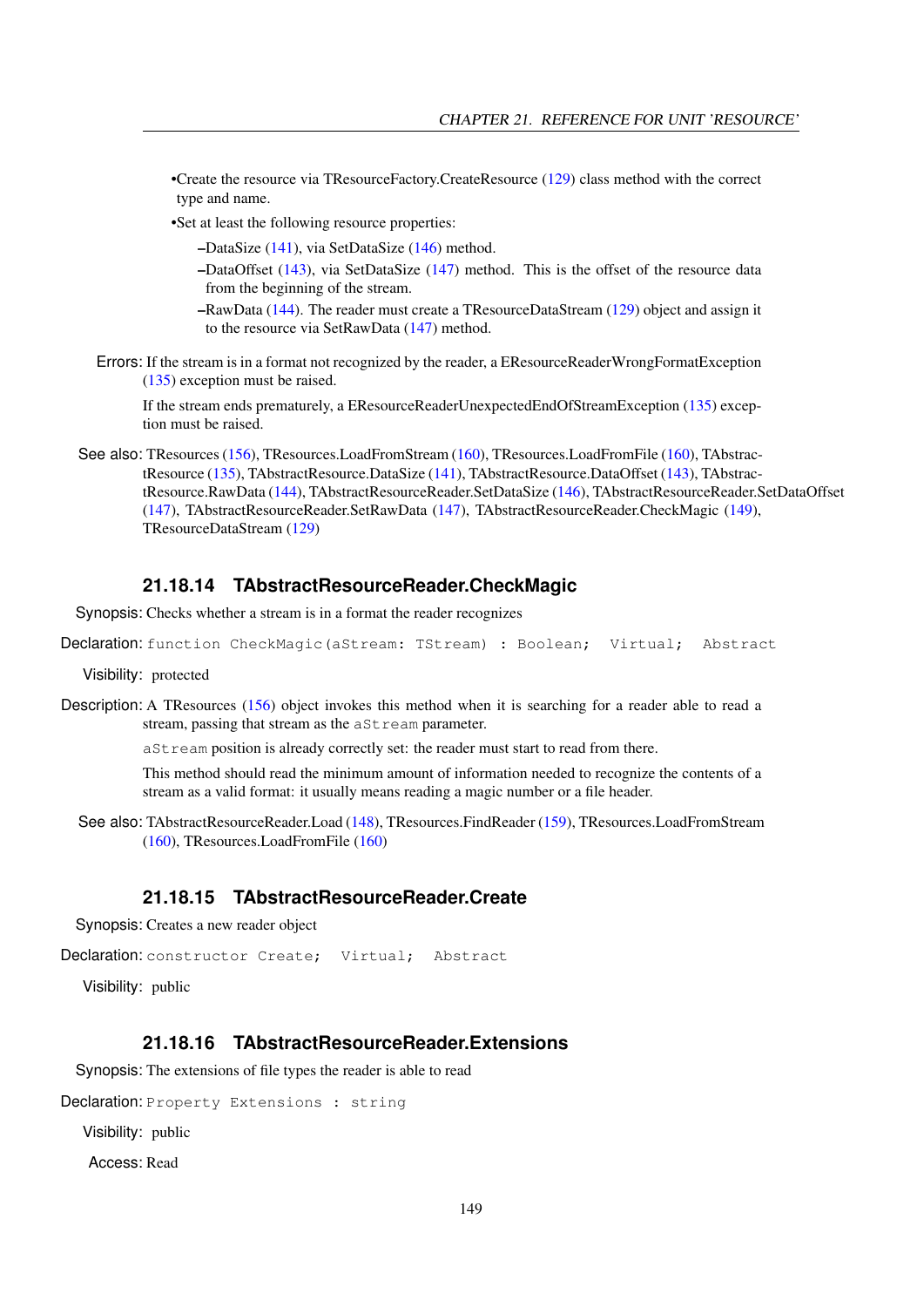Description: This property is a string made of space-separated file extensions (each including the leading dot), all lowercase.

This property signals which file types the reader is able to read.

#### <span id="page-150-1"></span>**21.18.17 TAbstractResourceReader.Description**

Synopsis: The reader description

Declaration: Property Description : string

Visibility: public

Access: Read

Description: This property provides a textual description of the reader, e.g. "FOO resource reader"

## <span id="page-150-0"></span>21.19 TAbstractResourceWriter

#### **21.19.1 Description**

This is the base class that represents a resource writer.

A resource writer is an object whose job is to write all resources contained in a TResources [\(156\)](#page-156-0) object to a stream in a specific format.

Typically, a TResources [\(156\)](#page-156-0) object invokes Write [\(151\)](#page-151-0) method of the resource writer when it wants the writer to write data to a stream.

Usually each resource writer registers itself with TResources [\(156\)](#page-156-0) class in the initialization section of the unit in which it is implemented: this way a TResources [\(156\)](#page-156-0) object can find it when it is asked to write itself to a file, and no writer was specified (the writer is found based on the extension of the file to write to).

Remark An object of this class should never be directly instantiated: use a descendant class instead.

See also: TResources [\(156\)](#page-156-0), TAbstractResource [\(135\)](#page-135-0), TAbstractResourceReader [\(145\)](#page-145-0), TResResourceWriter [\(129\)](#page-129-0), TCoffResourceWriter [\(129\)](#page-129-0), TElfResourceWriter [\(129\)](#page-129-0), TExternalResourceWriter [\(129\)](#page-129-0)

#### **21.19.2 Method overview**

| Page | Method         | Description                                            |
|------|----------------|--------------------------------------------------------|
| 152  | Create         | Creates a new writer object                            |
| 151  | GetDescription | Returns the description of the writer                  |
| 151  | GetExtensions  | Returns the extensions the writer is registered for    |
| 151  | <b>GetTree</b> | Gets the internal resource tree of a TResources object |
| 151  | Write          | Writes resources to a stream                           |

#### **21.19.3 Property overview**

|     | Page Properties Access Description |              |                                                          |
|-----|------------------------------------|--------------|----------------------------------------------------------|
|     | 152 Description r                  |              | The writer description                                   |
| 152 | Extensions                         | $\mathbf{r}$ | The extensions of file types the writer is able to write |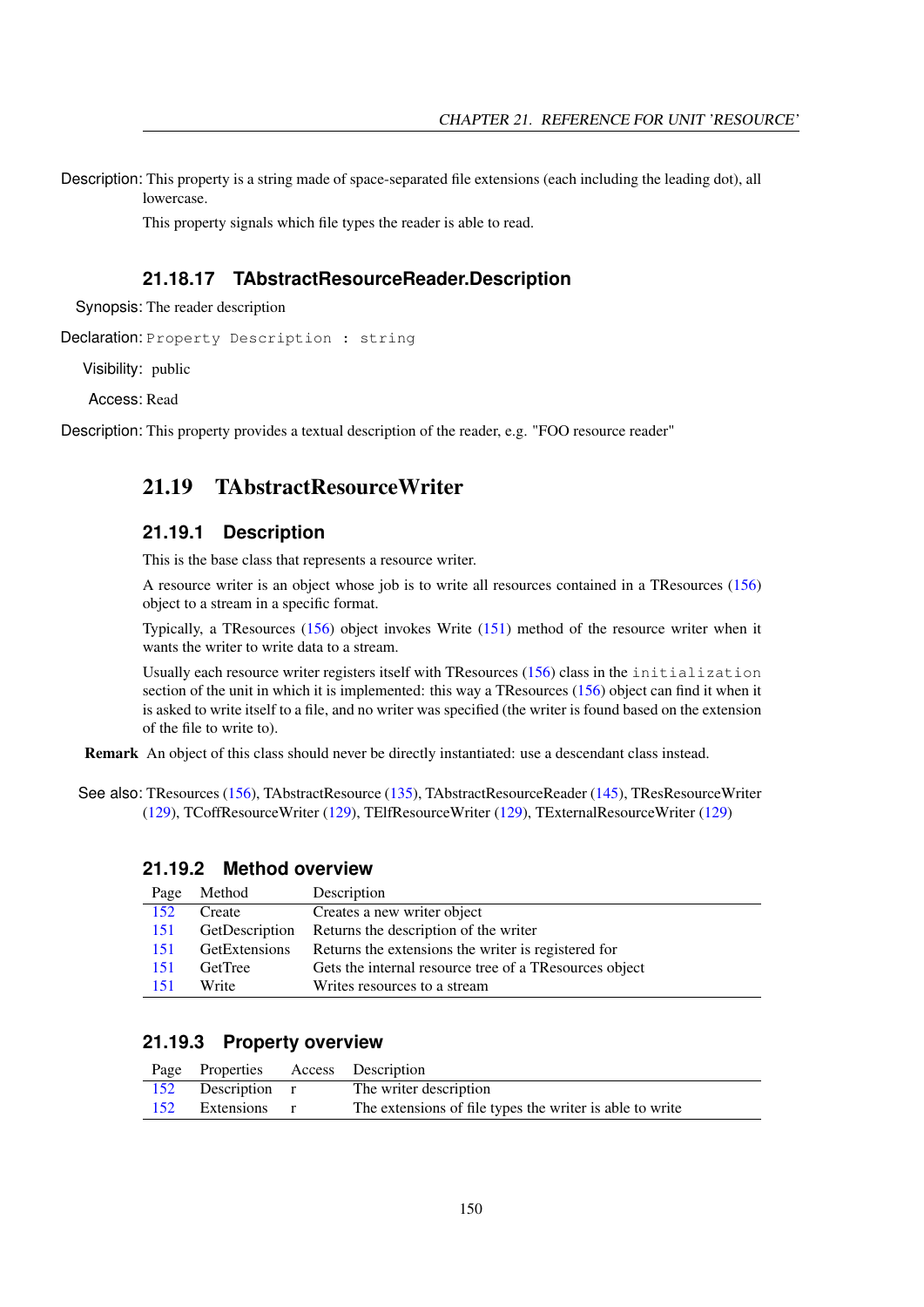#### <span id="page-151-3"></span>**21.19.4 TAbstractResourceWriter.GetTree**

Synopsis: Gets the internal resource tree of a TResources object

Declaration: function GetTree(aResources: TResources) : TObject

Visibility: protected

Description: This protected method can be used by descendents of TAbstractResourceWriter [\(150\)](#page-150-0) to obtain the internal resource tree used by a TResources [\(156\)](#page-156-0) object. The internal resource tree is an instance of TRootResTreeNode [\(171\)](#page-171-0).

> Some resource writers need to order resources with a tree structure before writing them to a file. Instead of doing this work themselves, they can use the already-ordered internal resource tree of the TResources [\(156\)](#page-156-0) object they must write.

See also: TRootResTreeNode [\(171\)](#page-171-0)

#### <span id="page-151-2"></span>**21.19.5 TAbstractResourceWriter.GetExtensions**

Synopsis: Returns the extensions the writer is registered for

Declaration: function GetExtensions : string; Virtual; Abstract

Visibility: protected

Description: Descendant classes must implement this method to provide access to Extensions [\(152\)](#page-152-2) property.

See also: TAbstractResourceWriter.Extensions [\(152\)](#page-152-2)

#### <span id="page-151-1"></span>**21.19.6 TAbstractResourceWriter.GetDescription**

Synopsis: Returns the description of the writer

Declaration: function GetDescription : string; Virtual; Abstract

Visibility: protected

Description: Descendant classes must implement this method to provide access to Description [\(152\)](#page-152-1) property.

See also: TAbstractResourceWriter.Description [\(152\)](#page-152-1)

#### <span id="page-151-0"></span>**21.19.7 TAbstractResourceWriter.Write**

Synopsis: Writes resources to a stream

```
Declaration: procedure Write(aResources: TResources; aStream: TStream); Virtual
                        ; Abstract
```
Visibility: protected

Description: A TResources [\(156\)](#page-156-0) object invokes this method when it needs to be written to a stream, passing itself as the aResources parameter and the stream as the aStream parameter.

aStream position is already correctly set: the writer must start to write from there.

A writer must write data in the way specified by the format it supports: usually this means writing a header and all resources contained in the TResources [\(156\)](#page-156-0) object.

For each resource, a writer should write some information about the resource (like type and name) in a way defined by the format it implements, and the resource data, which is accessible by RawData [\(144\)](#page-144-1) property of the resource.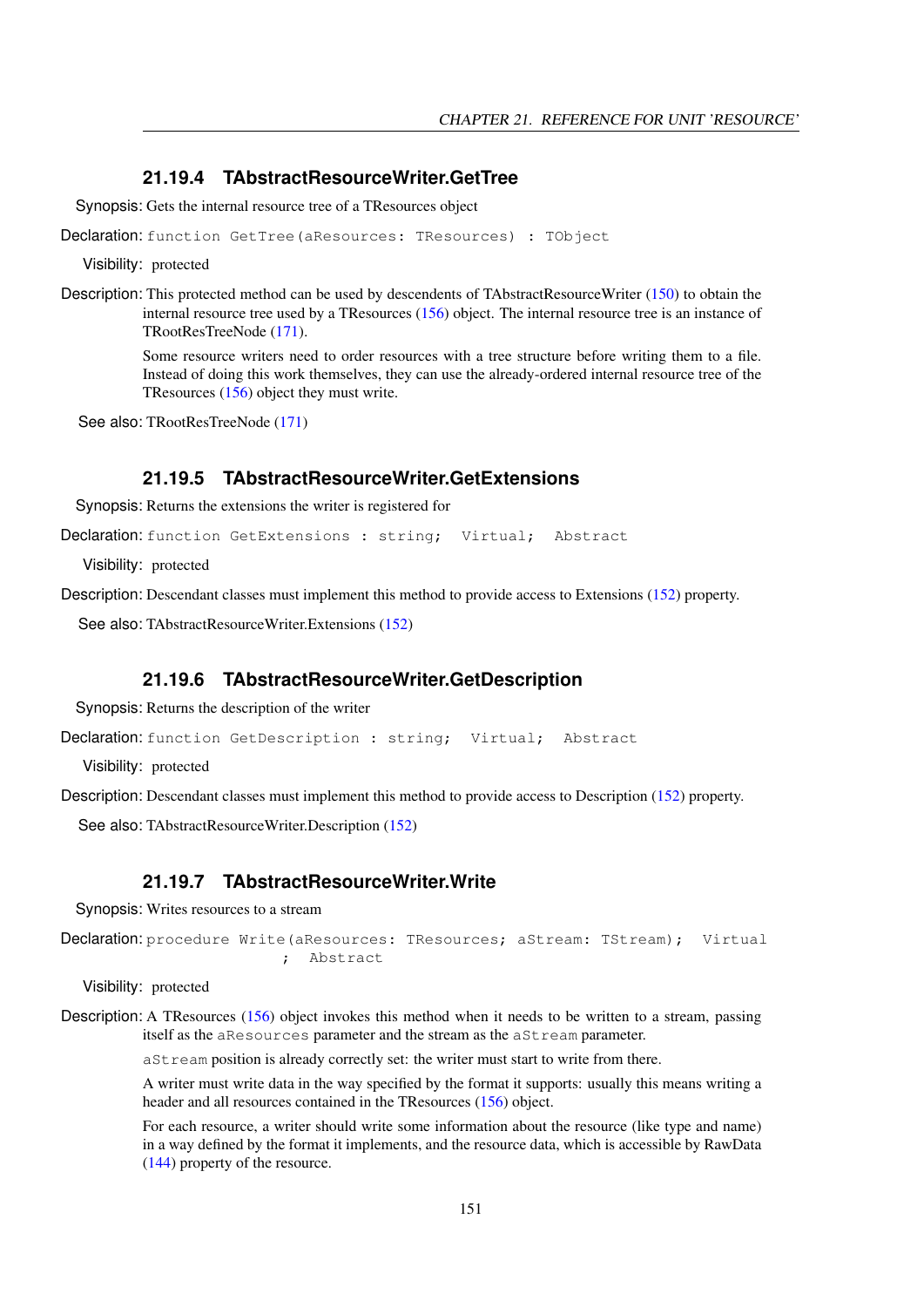See also: TResources [\(156\)](#page-156-0), TResources.WriteToStream [\(162\)](#page-162-0), TResources.WriteToFile [\(162\)](#page-162-1), TAbstractResource [\(135\)](#page-135-0), TAbstractResource.DataSize [\(141\)](#page-141-0), TAbstractResource.RawData [\(144\)](#page-144-1)

#### <span id="page-152-0"></span>**21.19.8 TAbstractResourceWriter.Create**

Synopsis: Creates a new writer object

Declaration: constructor Create; Virtual; Abstract

Visibility: public

## <span id="page-152-2"></span>**21.19.9 TAbstractResourceWriter.Extensions**

Synopsis: The extensions of file types the writer is able to write

Declaration: Property Extensions : string

Visibility: public

Access: Read

Description: This property is a string made of space-separated file extensions (each including the leading dot), all lowercase.

This property signals which file types the writer is able to write.

#### <span id="page-152-1"></span>**21.19.10 TAbstractResourceWriter.Description**

Synopsis: The writer description

Declaration: Property Description : string

Visibility: public

Access: Read

Description: This property provides a textual description of the writer, e.g. "FOO resource writer"

## 21.20 TGenericResource

#### **21.20.1 Description**

This class represents a generic resource.

It is suitable to use in all situations where a higher level class is not needed (e.g. the resource raw data is made of arbitrary data) or when total low-level control is desirable.

This class is also the default one that is used by TResourceFactory [\(129\)](#page-129-0) when it finds no class matching the given type.

See also: TResourceFactory.CreateResource [\(129\)](#page-129-0)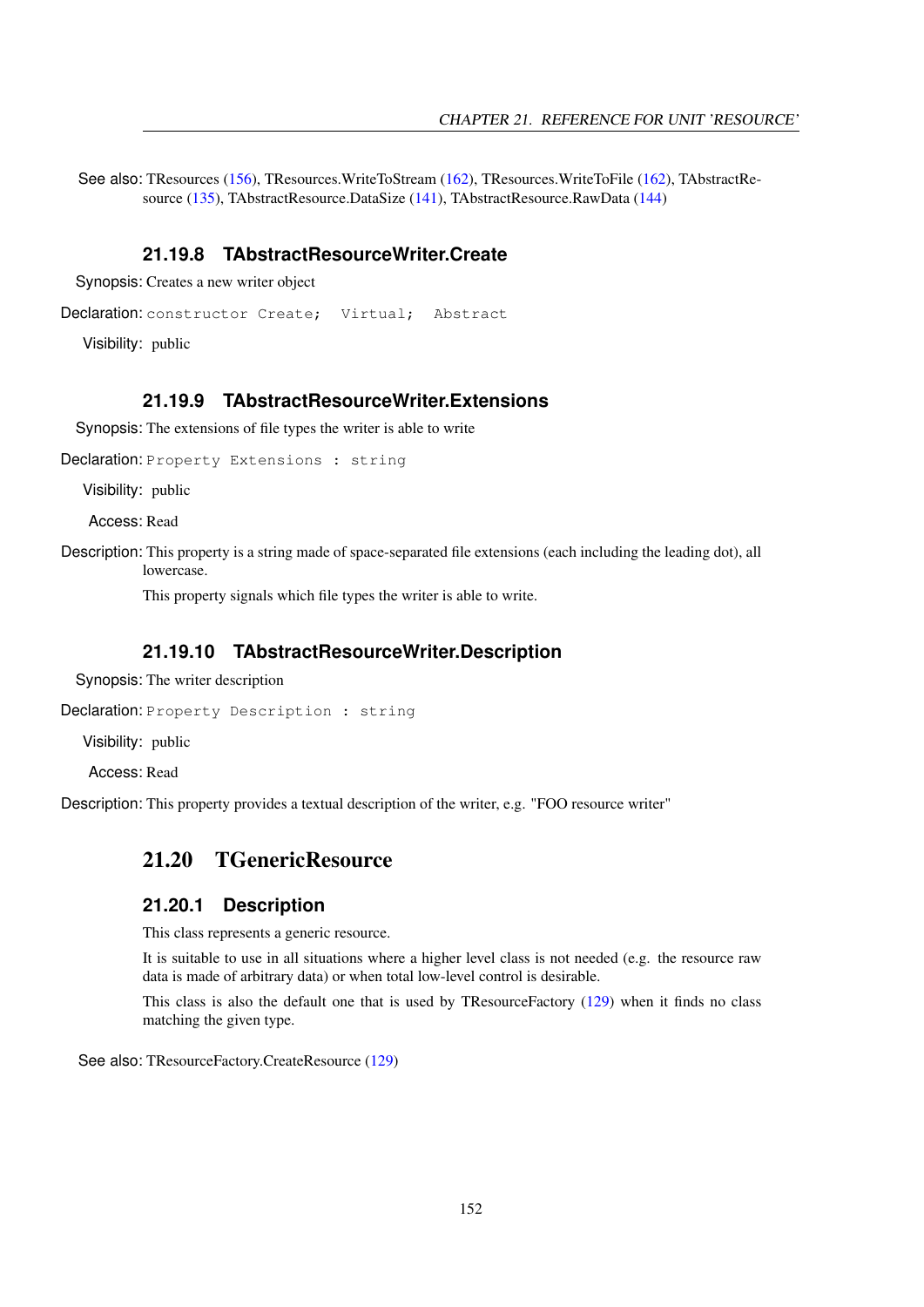#### **21.20.2 Method overview**

| Page | Method                 | Description |
|------|------------------------|-------------|
| 153  | ChangeDescTypeAllowed  |             |
| 153  | ChangeDescValueAllowed |             |
| 153  | Create                 |             |
| 154  | Destroy                |             |
| 153  | GetName                |             |
| 153  | GetType                |             |
| 153  | NotifyResourcesLoaded  |             |
| 154  | <b>UpdateRawData</b>   |             |

#### <span id="page-153-4"></span>**21.20.3 TGenericResource.GetType**

Declaration: function GetType : TResourceDesc; Override

Visibility: protected

#### <span id="page-153-3"></span>**21.20.4 TGenericResource.GetName**

Declaration: function GetName : TResourceDesc; Override

Visibility: protected

## <span id="page-153-0"></span>**21.20.5 TGenericResource.ChangeDescTypeAllowed**

Declaration: function ChangeDescTypeAllowed(aDesc: TResourceDesc) : Boolean ; Override

Visibility: protected

#### <span id="page-153-1"></span>**21.20.6 TGenericResource.ChangeDescValueAllowed**

Declaration: function ChangeDescValueAllowed(aDesc: TResourceDesc) : Boolean ; Override

Visibility: protected

#### <span id="page-153-5"></span>**21.20.7 TGenericResource.NotifyResourcesLoaded**

Declaration: procedure NotifyResourcesLoaded; Override

Visibility: protected

#### <span id="page-153-2"></span>**21.20.8 TGenericResource.Create**

Declaration: constructor Create(aType: TResourceDesc; aName: TResourceDesc) ; Override

Visibility: public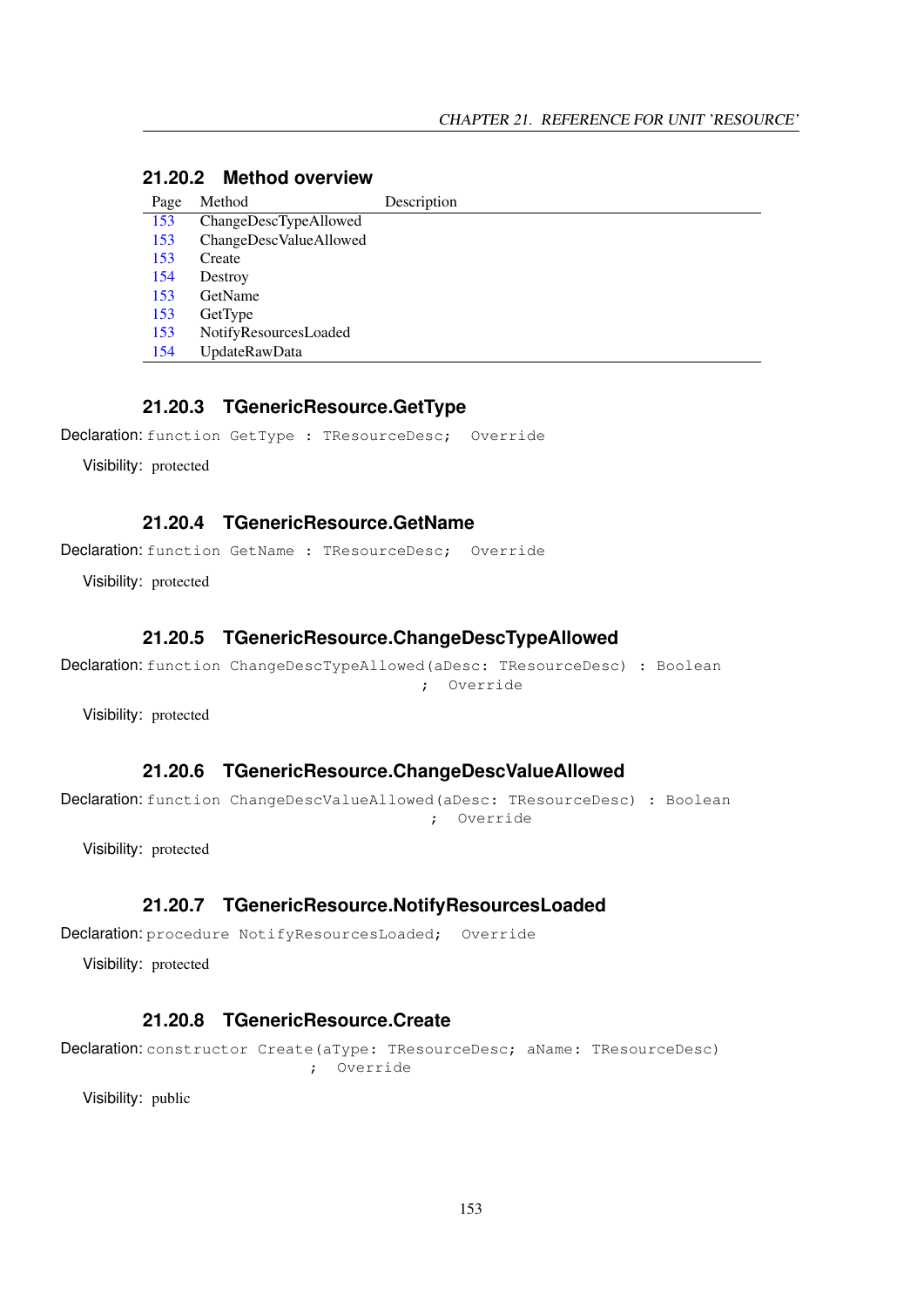#### <span id="page-154-0"></span>**21.20.9 TGenericResource.Destroy**

Declaration: destructor Destroy; Override

Visibility: public

#### <span id="page-154-1"></span>**21.20.10 TGenericResource.UpdateRawData**

Declaration: procedure UpdateRawData; Override

Visibility: public

#### 21.21 TResourceDesc

#### **21.21.1 Description**

This class represent a resource description (type or name).

Resources are identified by a type, name and (optionally) a language ID.

Type and name can be either a name (a string identifier) or an ID (an integer identifier in the range 0..65535).

Remark Unfortunately, *name* is used both to refer to a the name of the resource and both to the format of a resource description

#### Example:

Typically, a Windows executable has a main icon, which is a resource of type RT\_GROUP\_ICON [\(131\)](#page-130-0) (type is an ID) and name MAINICON (name is a name).

See also: TAbstractResource [\(135\)](#page-135-0)

#### **21.21.2 Method overview**

| Page | Method   | Description                                                                 |
|------|----------|-----------------------------------------------------------------------------|
| 155  | Assign   | Assigns the contents of another TResourceDesc object to this one            |
| 155  | Create   | Creates a new TResourceDesc object                                          |
| 155  | Equals   | Compares the contents of another TResourceDesc object to this one           |
| 154  | SetOwner | Protected method to let a resource set itself as owner of the TResourceDesc |

#### **21.21.3 Property overview**

|     |                |    | Page Properties Access Description               |
|-----|----------------|----|--------------------------------------------------|
|     | 156 DescType r |    | The type of the resource description             |
| 156 | -ID            | rw | The value of the resource description as an ID   |
| 155 | <b>Name</b>    | rw | The value of the resource description as a name. |

#### <span id="page-154-2"></span>**21.21.4 TResourceDesc.SetOwner**

Synopsis: Protected method to let a resource set itself as owner of the TResourceDesc

Declaration: procedure SetOwner(aOwner: TAbstractResource)

Visibility: protected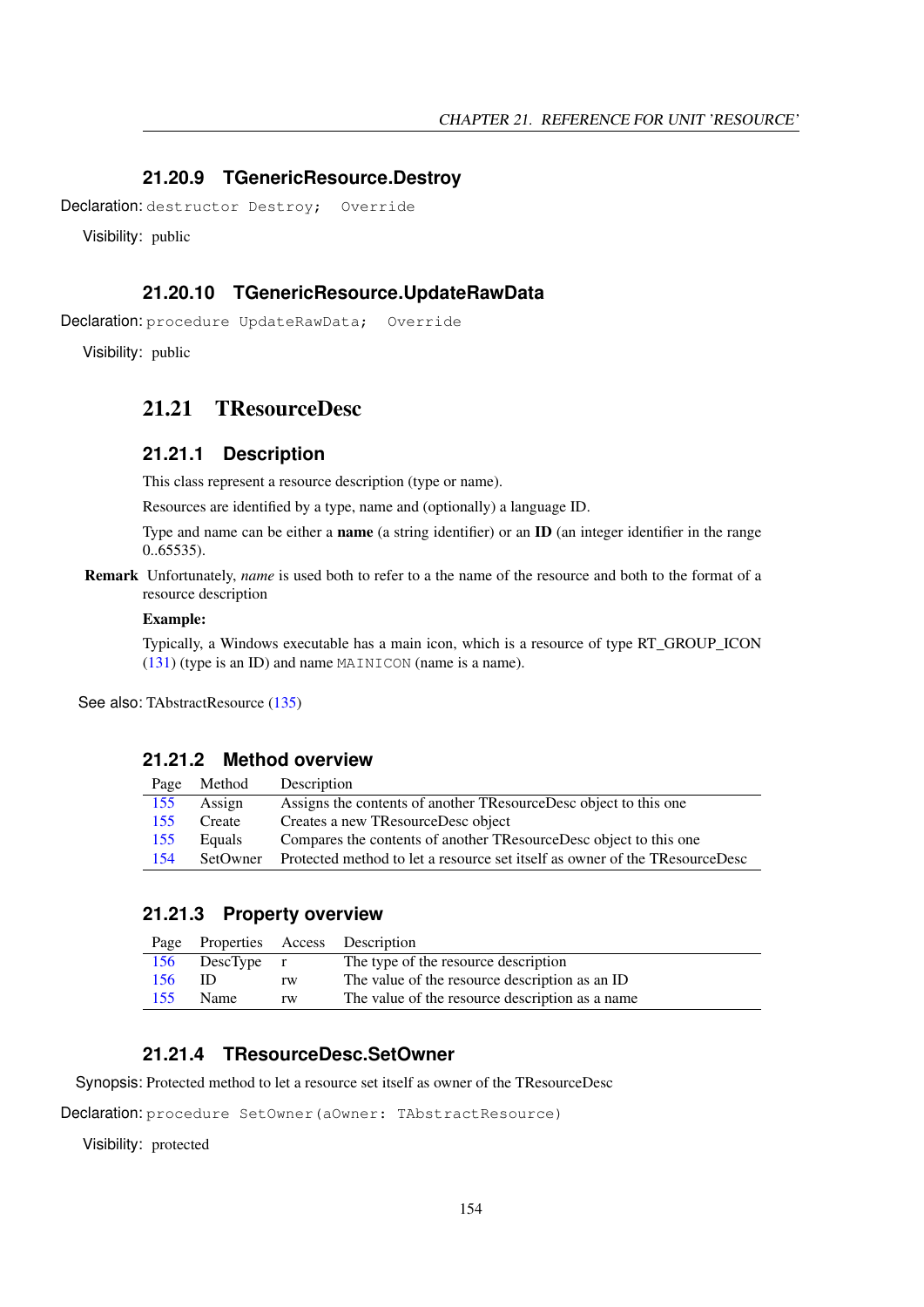#### <span id="page-155-1"></span>**21.21.5 TResourceDesc.Create**

Synopsis: Creates a new TResourceDesc object

```
Declaration: constructor Create; Overload
         constructor Create(const aID: TResID); Overload
         constructor Create(const aName: TResName); Overload
```
Visibility: public

Description: Creates a new TResourceDesc object.

Without arguments, resource description is of type dtName  $(133)$  and its name is empty.

If an argument is specified, resource description and name/id are set accordingly to the value passed as parameter.

#### <span id="page-155-0"></span>**21.21.6 TResourceDesc.Assign**

Synopsis: Assigns the contents of another TResourceDesc object to this one

Declaration: procedure Assign(aResourceDesc: TResourceDesc)

Visibility: public

Description: Assigns the contents of another TResourceDesc object to this one

Errors: If changing values is not permitted because owner resource doesn't allow it (e.g. because owner resource is a TBitmapResource [\(129\)](#page-129-0) and values other than RT\_BITMAP [\(131\)](#page-130-0) are not permitted for the resource type) an EResourceDescChangeNotAllowedException [\(133\)](#page-133-0) exception is raised.

#### <span id="page-155-2"></span>**21.21.7 TResourceDesc.Equals**

Synopsis: Compares the contents of another TResourceDesc object to this one

```
Declaration: function Equals(aResDesc: TResourceDesc) : Boolean
```
Visibility: public

#### <span id="page-155-3"></span>**21.21.8 TResourceDesc.Name**

Synopsis: The value of the resource description as a name

Declaration: Property Name : TResName

Visibility: public

Access: Read,Write

Description: Setting this property causes DescType [\(156\)](#page-156-1) to be dtName [\(133\)](#page-132-0)

When reading, if DescType [\(156\)](#page-156-1) is dtID [\(133\)](#page-132-0), the ID is returned as a string value.

See also: TResourceDesc.ID [\(156\)](#page-156-1), TResourceDesc.DescType (156)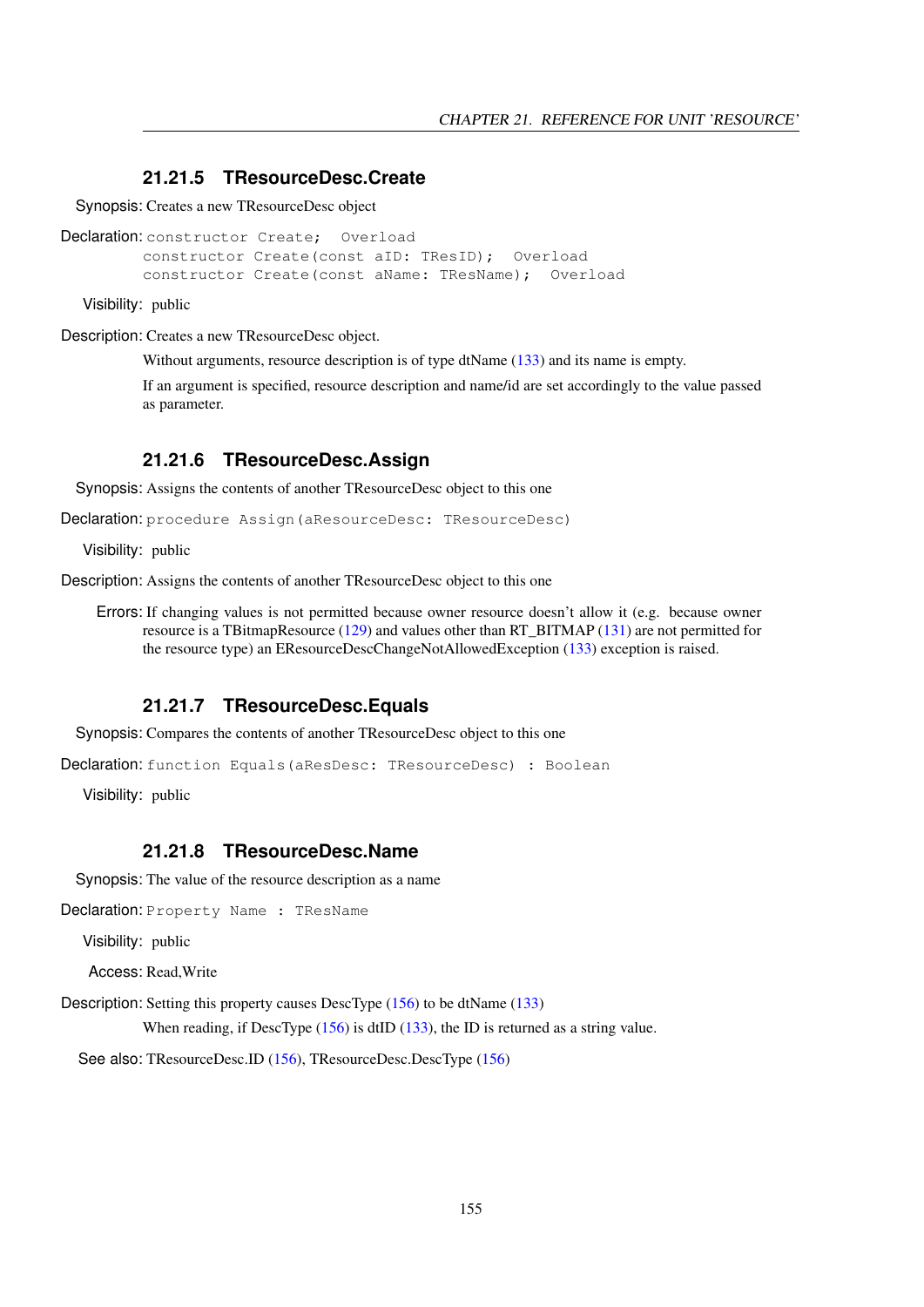#### <span id="page-156-2"></span>**21.21.9 TResourceDesc.ID**

Synopsis: The value of the resource description as an ID

Declaration: Property ID : TResID

Visibility: public

Access: Read,Write

Description: Setting this property causes DescType [\(156\)](#page-156-1) to be dtID [\(133\)](#page-132-0)

Remark When reading, if DescType [\(156\)](#page-156-1) is dtName [\(133\)](#page-132-0), an EResourceDescTypeException [\(134\)](#page-134-0) exception is raised.

See also: TResourceDesc.Name [\(155\)](#page-155-3), TResourceDesc.DescType [\(156\)](#page-156-1)

#### <span id="page-156-1"></span>**21.21.10 TResourceDesc.DescType**

Synopsis: The type of the resource description

Declaration: Property DescType : TDescType

Visibility: public

Access: Read

Description: When DescType is dtName [\(133\)](#page-132-0), resource description value is a name and can be accessed via Name [\(155\)](#page-155-3) property

> When DescType is dtID [\(133\)](#page-132-0), resource description value is an ID and can be accessed via ID [\(156\)](#page-156-2) property

See also: TResourceDesc.Name [\(155\)](#page-155-3), TResourceDesc.ID [\(156\)](#page-156-2), TDescType [\(133\)](#page-132-0)

## <span id="page-156-0"></span>21.22 TResources

#### **21.22.1 Description**

This class represents a format-independent view of a resource file. It holds a collection of resources (TAbstractResource [\(135\)](#page-135-0) descendants).

Typically, a TResource object is loaded from and written to a stream via format-dependent readers and writers, which are descendants of TAbstractResourceReader [\(145\)](#page-145-0) and TAbstractResourceWriter [\(150\)](#page-150-0), respectively.

Single resources can be added, removed, searched and modified: a resource compiler or editor probably will create resources, set their data, and add them to a TResources object which can then be written to file in the desired format.

This class also provides some class methods to register and find resource readers and writers: these classes, once registered, will be used by a TResources object when it is asked to load or save itself to a stream and the user didn't specify a reader or writer.

Remark Because of the copy-on-write mechanism of TAbstractResource [\(135\)](#page-135-0), care should be taken when loading resources, since by default resource data isn't immediately read from the stream: resources hold a reference to the original stream because they need it when their data is requested. For further information, see TResources.LoadFromStream [\(160\)](#page-160-0) and TResources.LoadFromFile [\(160\)](#page-160-1).

See also: TAbstractResource [\(135\)](#page-135-0), TAbstractResourceReader [\(145\)](#page-145-0), TAbstractResourceWriter [\(150\)](#page-150-0)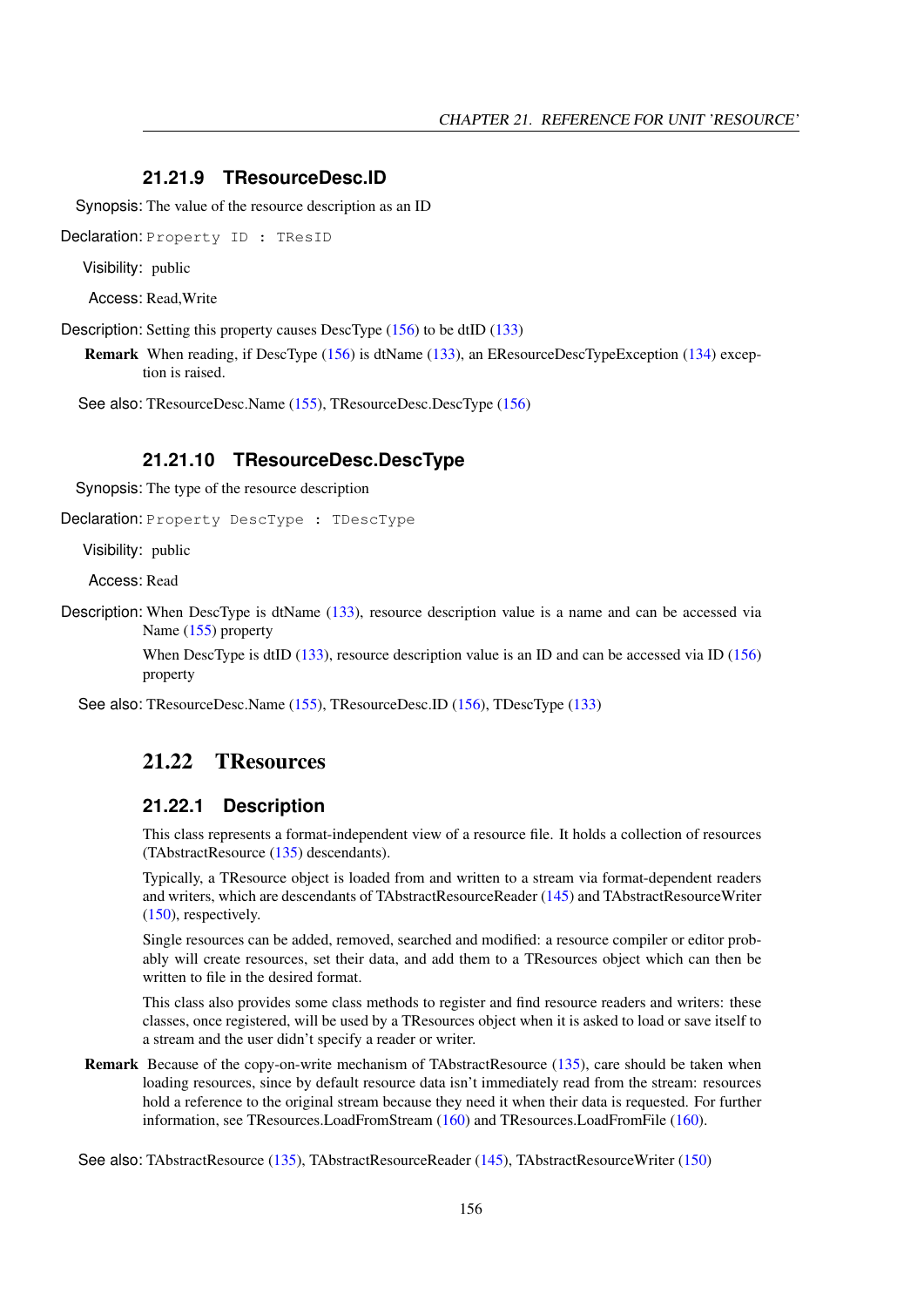| Page | Method                | Description                                                |
|------|-----------------------|------------------------------------------------------------|
| 157  | Add                   | Adds a resource                                            |
| 158  | AddAutoID             | Adds a resource and gives it a new autogenerated name      |
| 158  | Clear                 | Deletes all resources                                      |
| 157  | Create                | Creates a new TResources object                            |
| 157  | Destroy               | Destroys the object                                        |
| 158  | Find                  | Searches for a resource                                    |
| 159  | FindReader            | Searches for a suitable resource reader                    |
| 160  | LoadFromFile          | Loads the contents of the object from a file               |
| 160  | LoadFromStream        | Loads the contents of the object from a stream             |
| 159  | MoveFrom              | Moves all resources of another TResources object to itself |
| 161  | RegisterReader        | Registers a resource reader class                          |
| 161  | <b>RegisterWriter</b> | Registers a resource writer class                          |
| 159  | Remove                | Removes a resource                                         |
| 162  | WriteToFile           | Writes the contents of the object to a file.               |
| 162  | WriteToStream         | Writes the contents of the object to a stream              |

## **21.22.2 Method overview**

#### **21.22.3 Property overview**

|     | Page Properties Access Description |                                                       |
|-----|------------------------------------|-------------------------------------------------------|
| 163 | CacheData rw                       | Controls the copy-on-write behaviour of all resources |
| 162 | Count                              | The number of resources in the object                 |
| 163 | Items                              | Indexed array of resources in the object              |

#### <span id="page-157-1"></span>**21.22.4 TResources.Create**

Synopsis: Creates a new TResources object

```
Declaration: constructor Create
```
Visibility: public

#### <span id="page-157-2"></span>**21.22.5 TResources.Destroy**

Synopsis: Destroys the object

Declaration: destructor Destroy; Override

Visibility: public

Des Remark All resources are destroyed as well.

#### <span id="page-157-0"></span>**21.22.6 TResources.Add**

Synopsis: Adds a resource

Declaration: procedure Add (aResource: TAbstractResource)

Visibility: public

Description: This method adds aResource to the object, and sets itself as the owner list of the resource.

Errors: If a resource with the same type, name and language ID already exists, an EResourceDuplicateException [\(134\)](#page-134-1) exception is raised.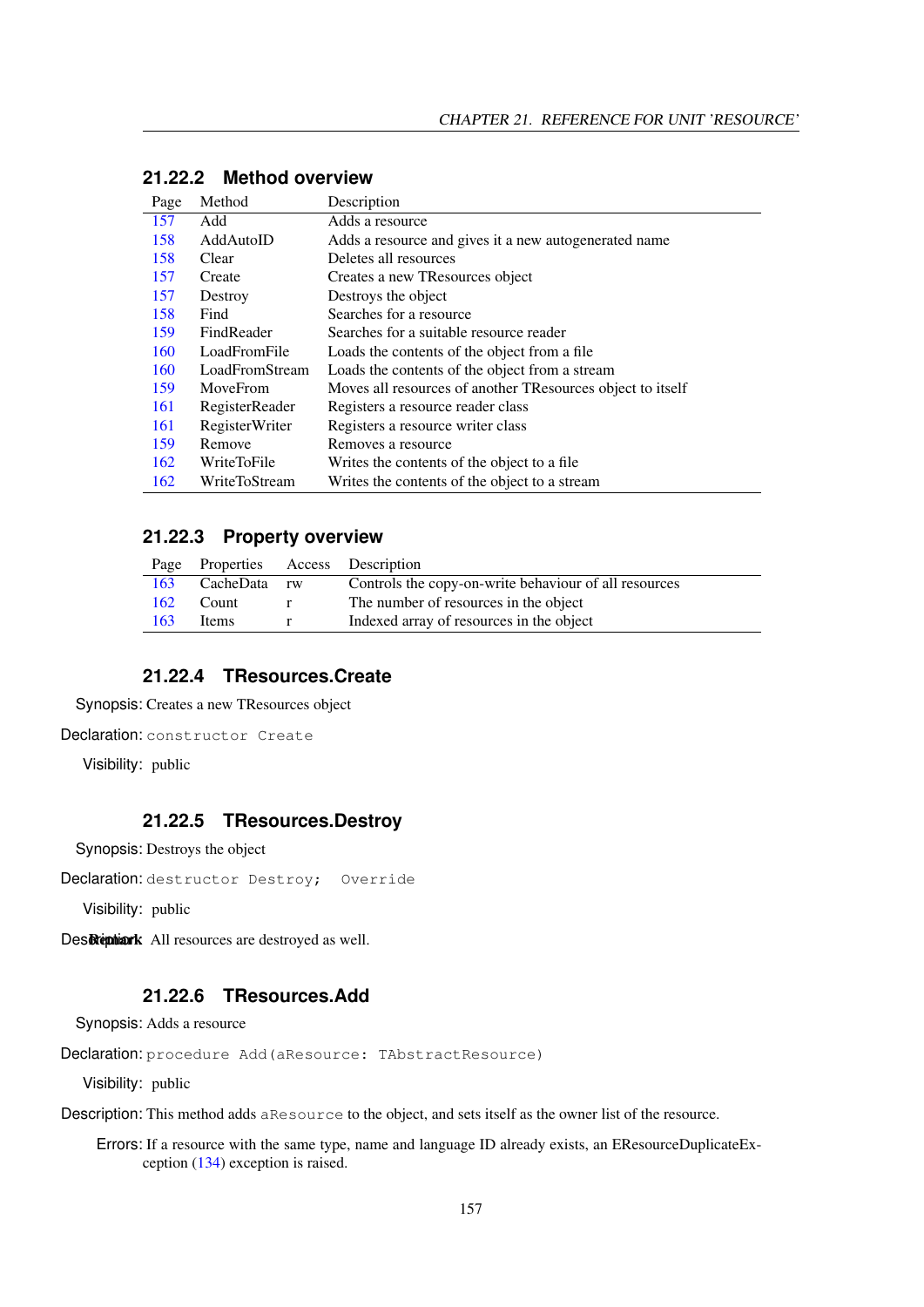See also: TResources.AddAutoID [\(158\)](#page-158-0)

#### <span id="page-158-0"></span>**21.22.7 TResources.AddAutoID**

Synopsis: Adds a resource and gives it a new autogenerated name

Declaration: function AddAutoID (aResource: TAbstractResource) : TResID

Visibility: public

Description: This method tries to find a spare ID to use as a name for the given resource, assigns it to the resource, and adds it.

> This method is useful when the name of the resource is not important. E.g. a group resource doesn't care about the names of its sub-resources, so it could use this method to ensure that its sub-resources don't clash with names of other sub-resources of the same type.

Errors: If there are no more free IDs for the resource type of the given resource (that is, when the number of resources of the same type of aResource with an ID name is equal to 65536) an ENoMoreFreeI-DsException [\(133\)](#page-133-1) exception is raised.

See also: TResources.Add [\(157\)](#page-157-0)

#### <span id="page-158-1"></span>**21.22.8 TResources.Clear**

Synopsis: Deletes all resources

Declaration: procedure Clear

Visibility: public

Description: This method empties the TResources object destroying all resources.

#### <span id="page-158-2"></span>**21.22.9 TResources.Find**

Synopsis: Searches for a resource

```
Declaration: function Find(aType: TResourceDesc; aName: TResourceDesc;
                      const aLangID: TLangID) : TAbstractResource; Overload
        function Find(aType: TResourceDesc; aName: TResourceDesc)
                       : TAbstractResource; Overload
        function Find(const aType: TResName; const aName: TResName;
                      const aLangID: TLangID) : TAbstractResource; Overload
        function Find(const aType: TResName; const aName: TResID;
                      const aLangID: TLangID) : TAbstractResource; Overload
        function Find(const aType: TResID; const aName: TResName;
                      const aLangID: TLangID) : TAbstractResource; Overload
        function Find(const aType: TResID; const aName: TResID;
                      const aLangID: TLangID) : TAbstractResource; Overload
        function Find(const aType: TResName; const aName: TResName)
                       : TAbstractResource; Overload
        function Find(const aType: TResName; const aName: TResID)
                       : TAbstractResource; Overload
        function Find(const aType: TResID; const aName: TResName)
                       : TAbstractResource; Overload
        function Find(const aType: TResID; const aName: TResID)
                       : TAbstractResource; Overload
```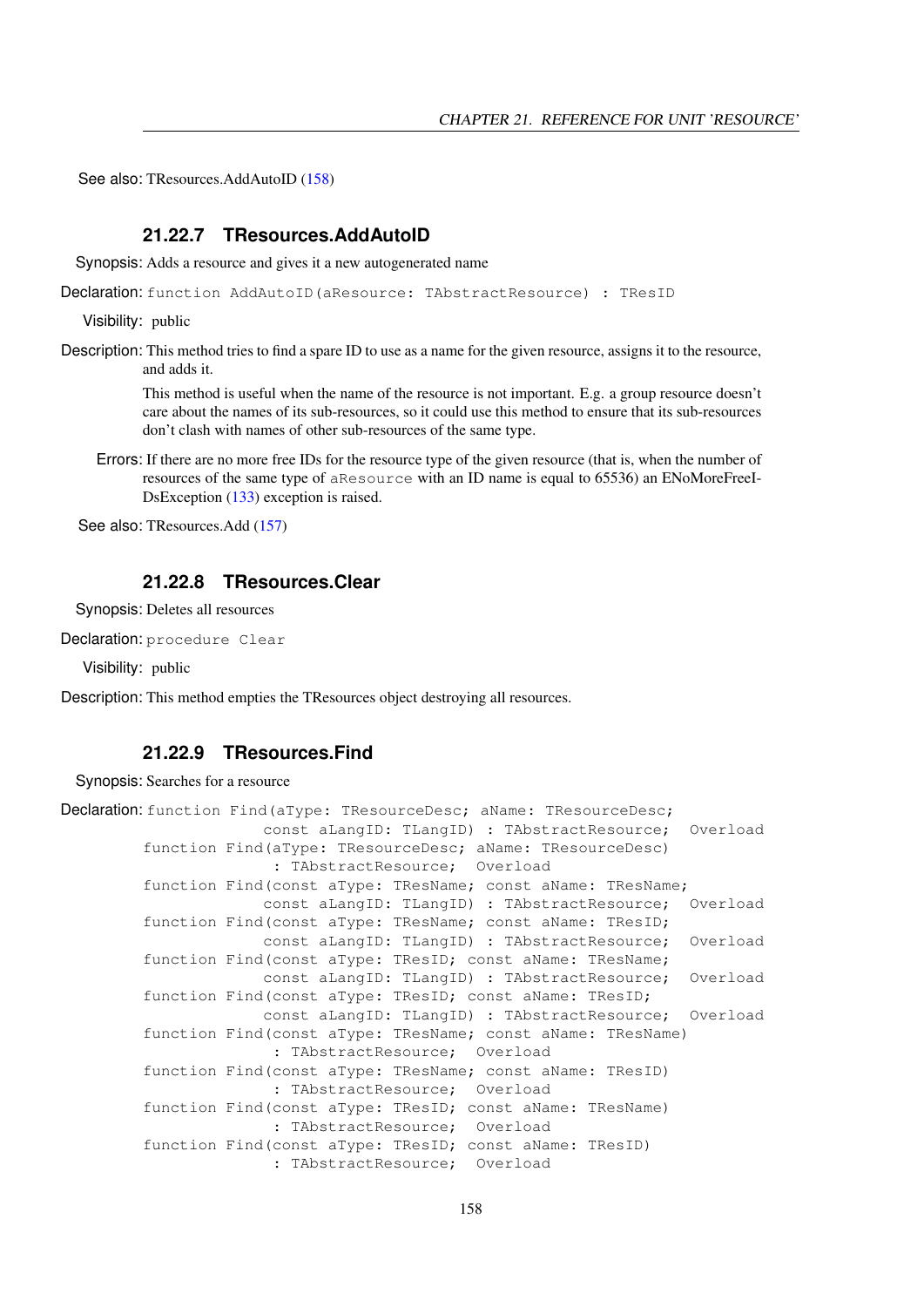Visibility: public

Description: This method searches for a resource with the given type and name. If a language ID is not provided, the first resource found that matches aType and aName is returned.

Errors: If the resource is not found, an EResourceNotFoundException [\(134\)](#page-134-2) exception is raised.

#### <span id="page-159-0"></span>**21.22.10 TResources.FindReader**

Synopsis: Searches for a suitable resource reader

```
Declaration: class function FindReader(aStream: TStream; aExtension: string)
                                    : TAbstractResourceReader
         class function FindReader(aStream: TStream) : TAbstractResourceReader
```
Visibility: public

Description: This method tries to find a resource reader able to read the stream passed as parameter.

If an extension is specified, only readers matching that extension are tried. The extension is caseinsensitive and includes the leading dot, unless the empty string is passed (which means "no extension", e.g. a unix executable, which doesn't have an extension).

If a suitable reader is found, an instance of that reader is returned.

Remark To make a resource reader class known, add that resource reader unit to the uses clause of your program.

Errors: If no suitable reader is found, an EResourceReaderNotFoundException [\(135\)](#page-135-3) exception is raised.

See also: TAbstractResourceReader [\(145\)](#page-145-0)

#### <span id="page-159-1"></span>**21.22.11 TResources.MoveFrom**

Synopsis: Moves all resources of another TResources object to itself

Declaration: procedure MoveFrom (aResources: TResources)

Visibility: public

- Description: This method takes all resources from object aResources and adds them to this object. aResources object is left empty.
	- Errors: If a resource with the same type, name and language ID already exists, an EResourceDuplicateException [\(134\)](#page-134-1) exception is raised.

See also: TResources.Add [\(157\)](#page-157-0)

#### <span id="page-159-2"></span>**21.22.12 TResources.Remove**

Synopsis: Removes a resource

```
Declaration: function Remove (aType: TResourceDesc; aName: TResourceDesc;
                        const aLangID: TLangID) : TAbstractResource; Overload
         function Remove(aType: TResourceDesc; aName: TResourceDesc)
                         : TAbstractResource; Overload
         function Remove(aResource: TAbstractResource) : TAbstractResource
                        ; Overload
         function Remove(aIndex: Integer) : TAbstractResource; Overload
```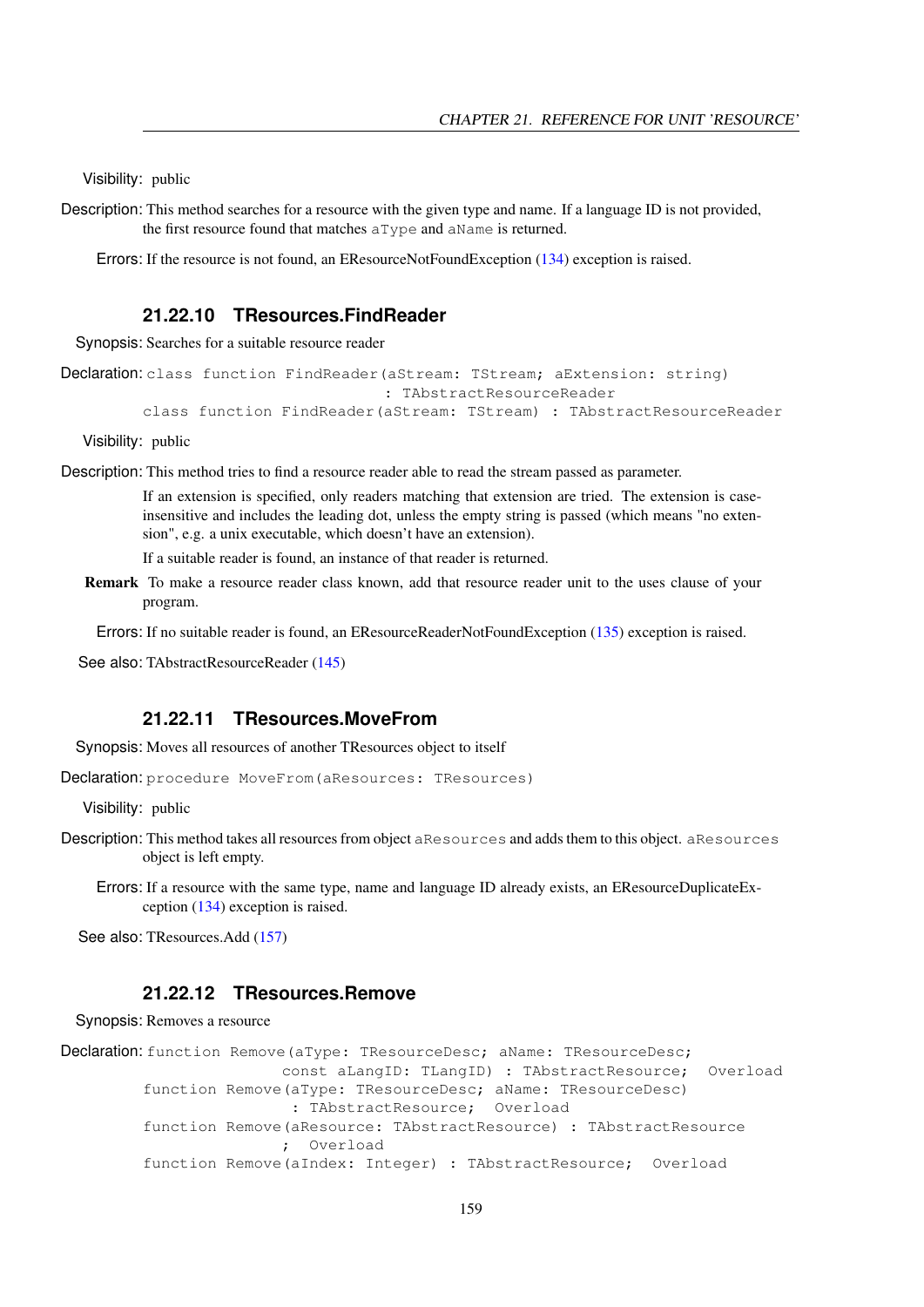Visibility: public

Description: This method searches for a resource based on passed parameters and removes it from the object. The removed resource is then returned.

Errors: If no matching resource is found, an EResourceNotFoundException [\(134\)](#page-134-2) exception is raised.

See also: TResources.Find [\(158\)](#page-158-2)

#### <span id="page-160-0"></span>**21.22.13 TResources.LoadFromStream**

Synopsis: Loads the contents of the object from a stream

```
Declaration: procedure LoadFromStream (aStream: TStream); Overload
         procedure LoadFromStream(aStream: TStream;
                                 aReader: TAbstractResourceReader); Overload
```
Visibility: public

Description: This method clears the TResources object and loads its contents from the stream passed as parameter.

If a reader is specified, that reader is used. Otherwise, the stream is probed to find a suitable reader.

- **Remark** If CacheData  $(163)$  is set to  $\tau$  rue, the stream will be used as the underlying stream of each resource RawData [\(144\)](#page-144-1) stream. This means that the stream must not be freed until all resources in the TResources object are freed: this happens when the TResources object is cleared or is loaded again from a different source. If you need to free the stream while there are still resources, disable the copy-on-write mechanism by setting CacheData  $(163)$  property to false.
	- Errors: If no reader is passed and probing fails, an EResourceReaderNotFoundException [\(135\)](#page-135-3) exception is raised.
- See also: TAbstractResourceReader [\(145\)](#page-145-0), TAbstractResource.RawData [\(144\)](#page-144-1), TAbstractResource.CacheData [\(144\)](#page-144-0), TResources.CacheData [\(163\)](#page-163-0), TResources.LoadFromFile [\(160\)](#page-160-1), TResources.Clear [\(158\)](#page-158-1), TResources.FindReader [\(159\)](#page-159-0)

#### <span id="page-160-1"></span>**21.22.14 TResources.LoadFromFile**

Synopsis: Loads the contents of the object from a file

```
Declaration: procedure LoadFromFile(aFileName: string); Overload
         procedure LoadFromFile(aFileName: string;
                               aReader: TAbstractResourceReader); Overload
```
Visibility: public

Description: This method clears the TResources object and loads its contents from the file passed as parameter.

If a reader is specified, that reader is used. Otherwise, the file is probed to find a suitable reader.

Remark If CacheData  $(163)$  is set to  $true$ , the file will be left open and used as the underlying stream of each resource RawData [\(144\)](#page-144-1) stream. This means that the file will be open until the TResources object is cleared or is loaded again from a different source. If you want the file to be closed while there are still resources, disable the copy-on-write mechanism by setting CacheData [\(163\)](#page-163-0) property to false.

#### Sample code

This code extracts resources from an exe file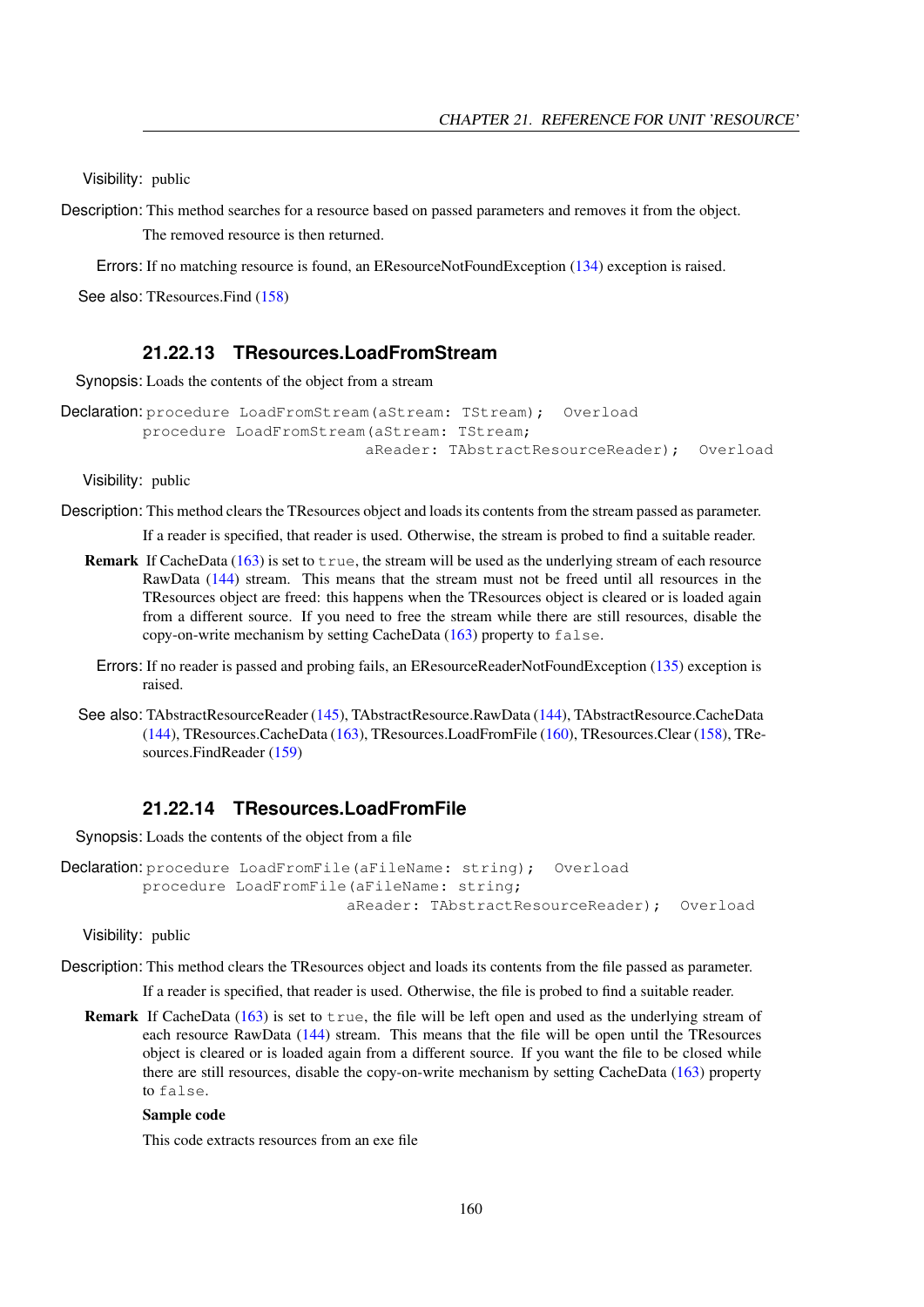```
var
 resources : TResources;
begin
 resources:=TResources.Create;
 resources.LoadFromFile('myexe.exe');
 resources.WriteToFile('myexe.res');
 resources.Free;
end;
```
- Errors: If no reader is passed and probing fails, an EResourceReaderNotFoundException [\(135\)](#page-135-3) exception is raised.
- See also: TAbstractResourceReader [\(145\)](#page-145-0), TAbstractResource.RawData [\(144\)](#page-144-1), TAbstractResource.CacheData [\(144\)](#page-144-0), TResources.CacheData [\(163\)](#page-163-0), TResources.LoadFromStream [\(160\)](#page-160-0), TResources.Clear [\(158\)](#page-158-1), TResources.FindReader [\(159\)](#page-159-0)

#### <span id="page-161-0"></span>**21.22.15 TResources.RegisterReader**

Synopsis: Registers a resource reader class

```
Declaration: class procedure RegisterReader(const aExtension: string;
                                        aClass: TResourceReaderClass)
```
Visibility: public

Description: This class method registers a resource reader class.

When registered, a class is known to TResources class, and can be used by FindReader [\(159\)](#page-159-0), Load-FromStream [\(160\)](#page-160-0) and LoadFromFile [\(160\)](#page-160-1) methods when probing.

Usually this method is called in the initialization section of the unit implementing a TAbstractResourceReader [\(145\)](#page-145-0) descendant.

A class can be registered multiple times, one for each extension it is able to read. Multiple class can be registered for the same extension (e.g. both a coff and a elf reader can be registered for the .o extension). The extension must include the leading dot unless the empty string is used (which means "no extension", e.g. a unix executable, which doesn't have an extension).

See also: TAbstractResourceReader [\(145\)](#page-145-0), TResources.FindReader [\(159\)](#page-159-0), TResources.LoadFromStream [\(160\)](#page-160-0), TResources.LoadFromFile [\(160\)](#page-160-1)

#### <span id="page-161-1"></span>**21.22.16 TResources.RegisterWriter**

Synopsis: Registers a resource writer class

```
Declaration: class procedure RegisterWriter(const aExtension: string;
                                        aClass: TResourceWriterClass)
```
Visibility: public

Description: This class method registers a resource writer class.

When registered, a class is known to TResources class, and can be used by WriteToFile [\(162\)](#page-162-1) method when probing.

Usually this method is called in the initialization section of the unit implementing a TAbstractResourceWriter [\(150\)](#page-150-0) descendant.

A class can be registered multiple times, one for each extension it is able to write. Multiple class can be registered for the same extension (e.g. both a coff and a elf writer can be registered for the .o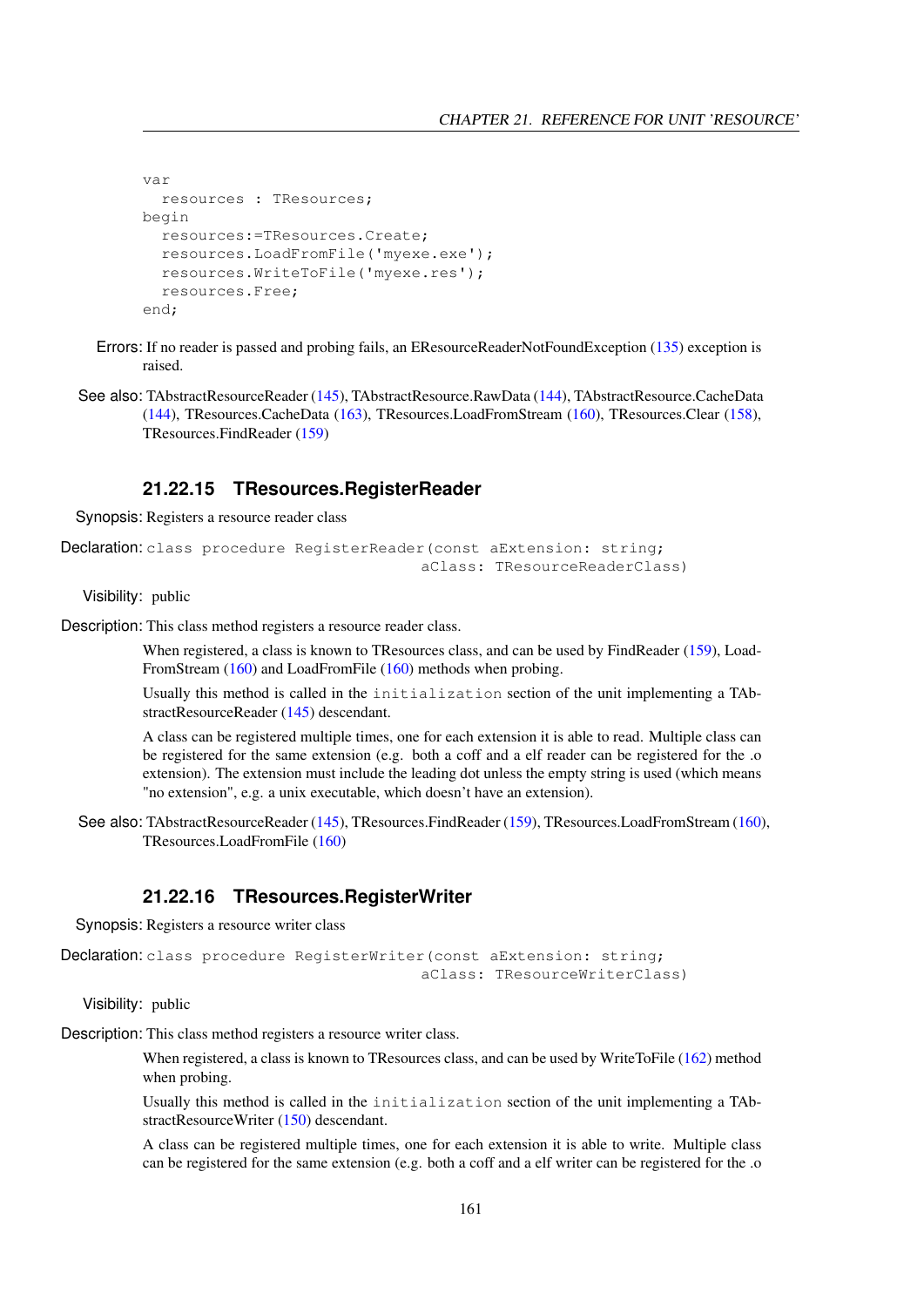extension) although only the first one found will be used when probing. The extension must include the leading dot unless the empty string is used (which means "no extension", e.g. a unix executable, which doesn't have an extension).

See also: TAbstractResourceWriter [\(150\)](#page-150-0), TResources.WriteToFile [\(162\)](#page-162-1)

#### <span id="page-162-0"></span>**21.22.17 TResources.WriteToStream**

Synopsis: Writes the contents of the object to a stream

```
Declaration: procedure WriteToStream (aStream: TStream;
                                  aWriter: TAbstractResourceWriter)
```
Visibility: public

Description: This method writes the contents of the object to a stream via the specified TAbstractResourceWriter [\(150\)](#page-150-0) descendant

See also: TAbstractResourceWriter [\(150\)](#page-150-0), TResources.WriteToFile [\(162\)](#page-162-1)

#### <span id="page-162-1"></span>**21.22.18 TResources.WriteToFile**

Synopsis: Writes the contents of the object to a file

```
Declaration: procedure WriteToFile(aFileName: string); Overload
         procedure WriteToFile(aFileName: string;
                              aWriter: TAbstractResourceWriter); Overload
```
Visibility: public

Description: This method writes the contents of the object to a file whose name is passed as parameter.

If a writer is specified, that writer is used. Otherwise, the first registered writer matching the file name extension is used.

Errors: If no writer is passed and no suitable writer is found, an EResourceWriterNotFoundException [\(135\)](#page-135-4) exception is raised.

See also: TAbstractResourceWriter [\(150\)](#page-150-0), TResources.WriteToStream [\(162\)](#page-162-0)

#### <span id="page-162-2"></span>**21.22.19 TResources.Count**

Synopsis: The number of resources in the object

```
Declaration: Property Count : LongWord
```
Visibility: public

Access: Read

See also: TResources.Items [\(163\)](#page-163-1)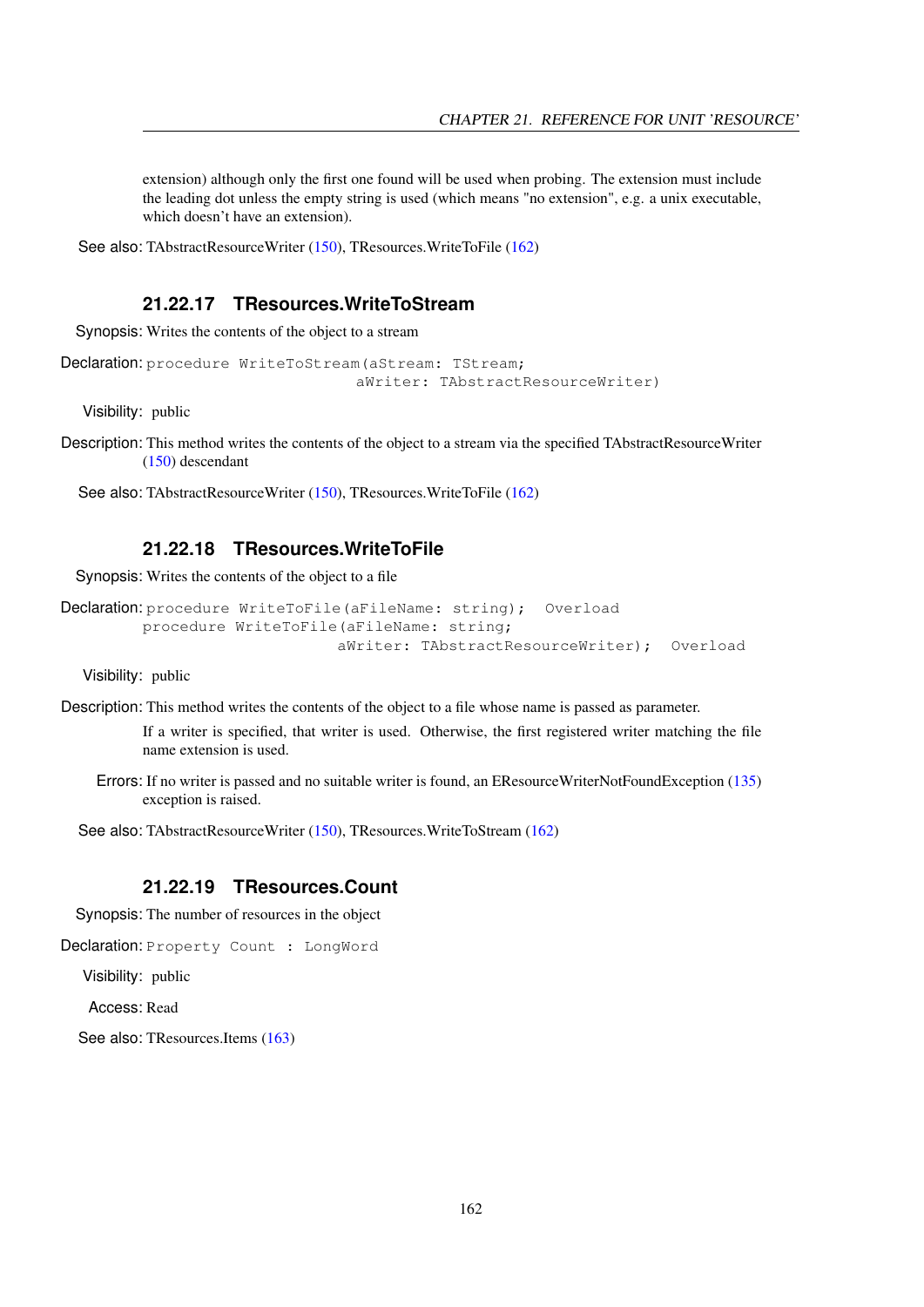#### <span id="page-163-1"></span>**21.22.20 TResources.Items**

Synopsis: Indexed array of resources in the object

Declaration: Property Items [Index: Integer]: TAbstractResource; default

Visibility: public

Access: Read

Description: This property can be used to access all resources in the object.

Remark This array is 0-based: valid elements range from 0 to Count [\(162\)](#page-162-2)-1.

See also: TResources.Count [\(162\)](#page-162-2), TAbstractResource [\(135\)](#page-135-0)

#### <span id="page-163-0"></span>**21.22.21 TResources.CacheData**

Synopsis: Controls the copy-on-write behaviour of all resources

Declaration: Property CacheData : Boolean

Visibility: public

Access: Read,Write

Description: Changing this property changes CacheData [\(144\)](#page-144-0) property of all resources contained in the object.

This property affects existing resources and resources that are added or loaded.

By default, CacheData is true.

See also: TAbstractResource.CacheData [\(144\)](#page-144-0), TAbstractResource.RawData [\(144\)](#page-144-1)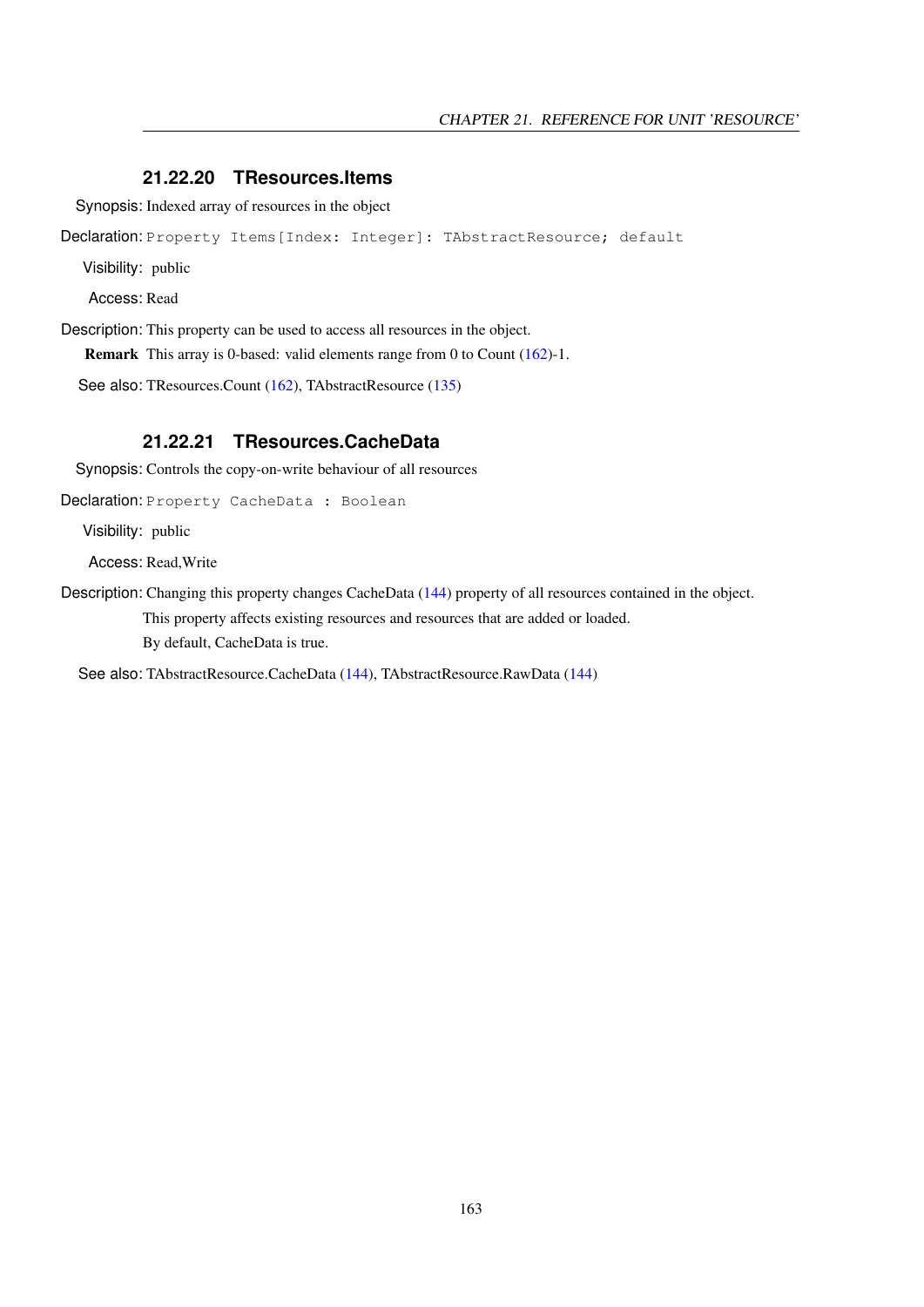## <span id="page-164-0"></span>Chapter 22

# Reference for unit 'resourcetree'

## 22.1 Used units

Table 22.1: Used units by unit 'resourcetree'

| Name     | Page |
|----------|------|
| Classes  | ??   |
| resource | 129  |
| sysutils | 77   |

## 22.2 Overview

This unit implements classes that represent an ordered tree of resources.

Such a tree is used internally by TResources [\(164\)](#page-164-0) to speed up operations, and by certain resource readers and writers that deal with resource formats where data is stored as ordered trees of resources. For this reason, only implementors of resource readers and writers should be interested in these classes.

A tree begins with a root node, which is an instance of TRootResTreeNode [\(171\)](#page-171-0). The root node contains type nodes, that contain name nodes, that contain language id nodes. Finally, a language id node contains a resource.

Each node contains its sub nodes in two lists: a Named list for nodes identified by a name (a string), and an ID list for nodes identified by an ID (an integer). In each list, nodes are sorted in ascending order.

Many resource formats (PECOFF, ELF, Mach-O, and external resource files) use this exact format to store resource information.

Remark When a tree is destroyed, the resources it references aren't destroyed.

## <span id="page-164-1"></span>22.3 TResourceTreeNode

#### **22.3.1 Description**

This class represents a node in a resource tree.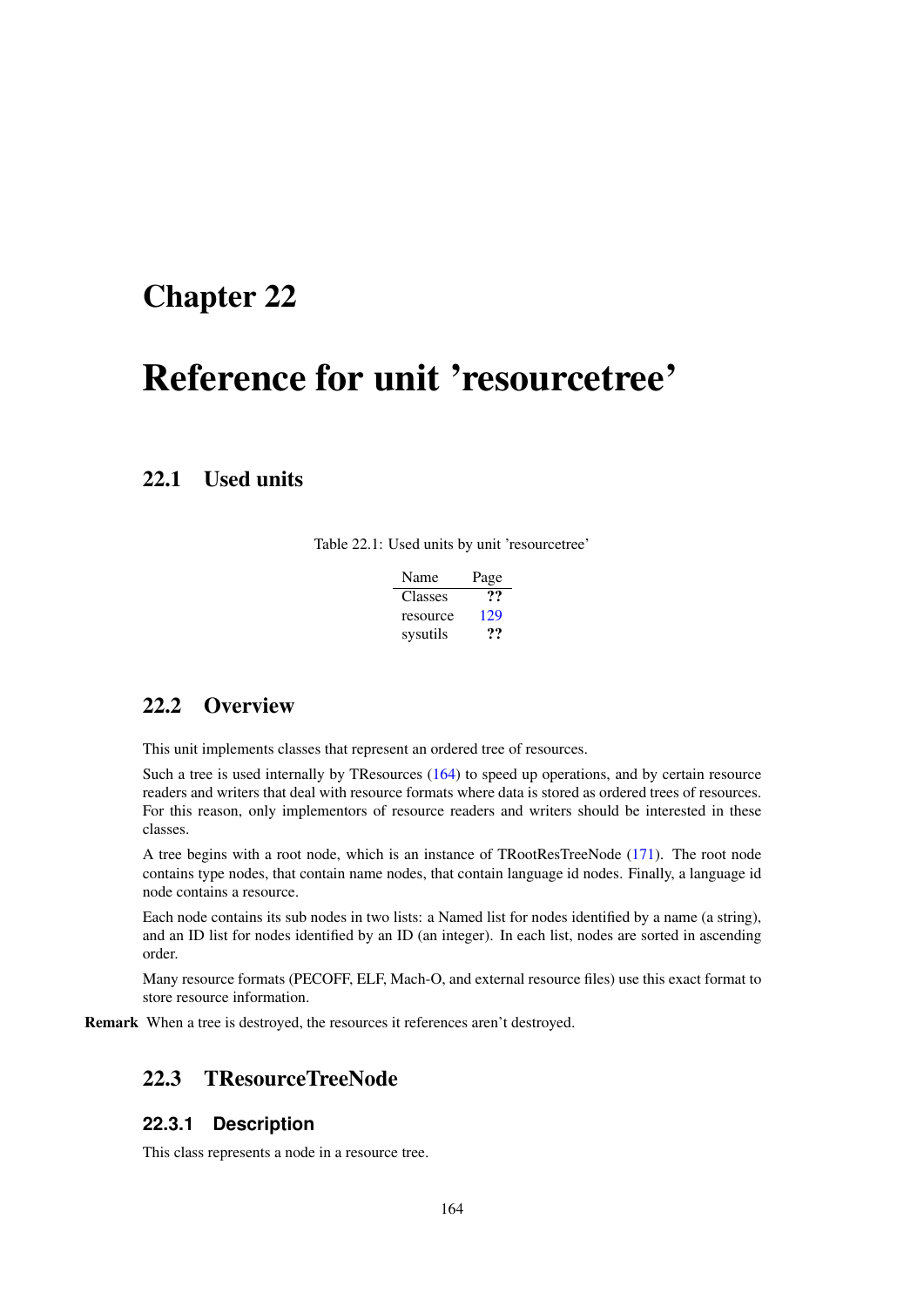Remark An object of this class should never be directly instantiated. To create a node, call CreateSubNode [\(167\)](#page-167-0) method of an already existing node.

|  |  | 22.3.2 Method overview |
|--|--|------------------------|
|--|--|------------------------|

| Page | Method                | Description                                  |
|------|-----------------------|----------------------------------------------|
| 166  | Add                   | Adds a new resource to the tree              |
| 167  | Clear                 | Destroys all sub nodes                       |
| 166  | Create                |                                              |
| 167  | <b>CreateResource</b> | Creates a new resource                       |
| 167  | CreateSubNode         | Creates a subnode                            |
| 166  | Destroy               | Destroys the object.                         |
| 168  | Find                  | Searches for a resource                      |
| 168  | FindFreeID            | Find a free ID to be used as a resource name |
| 166  | GetData               |                                              |
| 165  | GetIDCount            |                                              |
| 166  | GetIDEntry            |                                              |
| 165  | GetNamedCount         |                                              |
| 165  | GetNamedEntry         |                                              |
| 166  | InternalFind          |                                              |
| 168  | <b>IsLeaf</b>         | Reports whether the node is a leaf node.     |
| 167  | Remove                | Removes a resource from the tree             |

#### **22.3.3 Property overview**

| Page | Properties          | Access       | Description                                  |
|------|---------------------|--------------|----------------------------------------------|
| 171  | Data                | r            | The resource contained in this node          |
| 171  | <b>DataRVA</b>      | rw           | To be used by readers and writers            |
| 169  | <b>Desc</b>         | r            | The description of the node                  |
| 169  | <b>IDCount</b>      | r            | The number of ID sub nodes of the node       |
| 170  | <b>IDEntries</b>    | r            | Indexed array of ID sub nodes of the node    |
| 169  | NamedCount          | $\mathbf{r}$ | The number of named sub nodes of the node    |
| 169  | <b>NamedEntries</b> | $\mathbf{r}$ | Indexed array of named sub nodes of the node |
| 170  | <b>NameRVA</b>      | rw           | To be used by readers and writers            |
| 168  | Parent              | r            |                                              |
| 170  | SubDirRVA           | rw           | To be used by readers and writers            |

#### <span id="page-165-1"></span>**22.3.4 TResourceTreeNode.GetNamedCount**

Declaration: function GetNamedCount : LongWord

Visibility: protected

## <span id="page-165-2"></span>**22.3.5 TResourceTreeNode.GetNamedEntry**

Declaration: function GetNamedEntry(index: Integer) : TResourceTreeNode

Visibility: protected

## <span id="page-165-0"></span>**22.3.6 TResourceTreeNode.GetIDCount**

Declaration: function GetIDCount : LongWord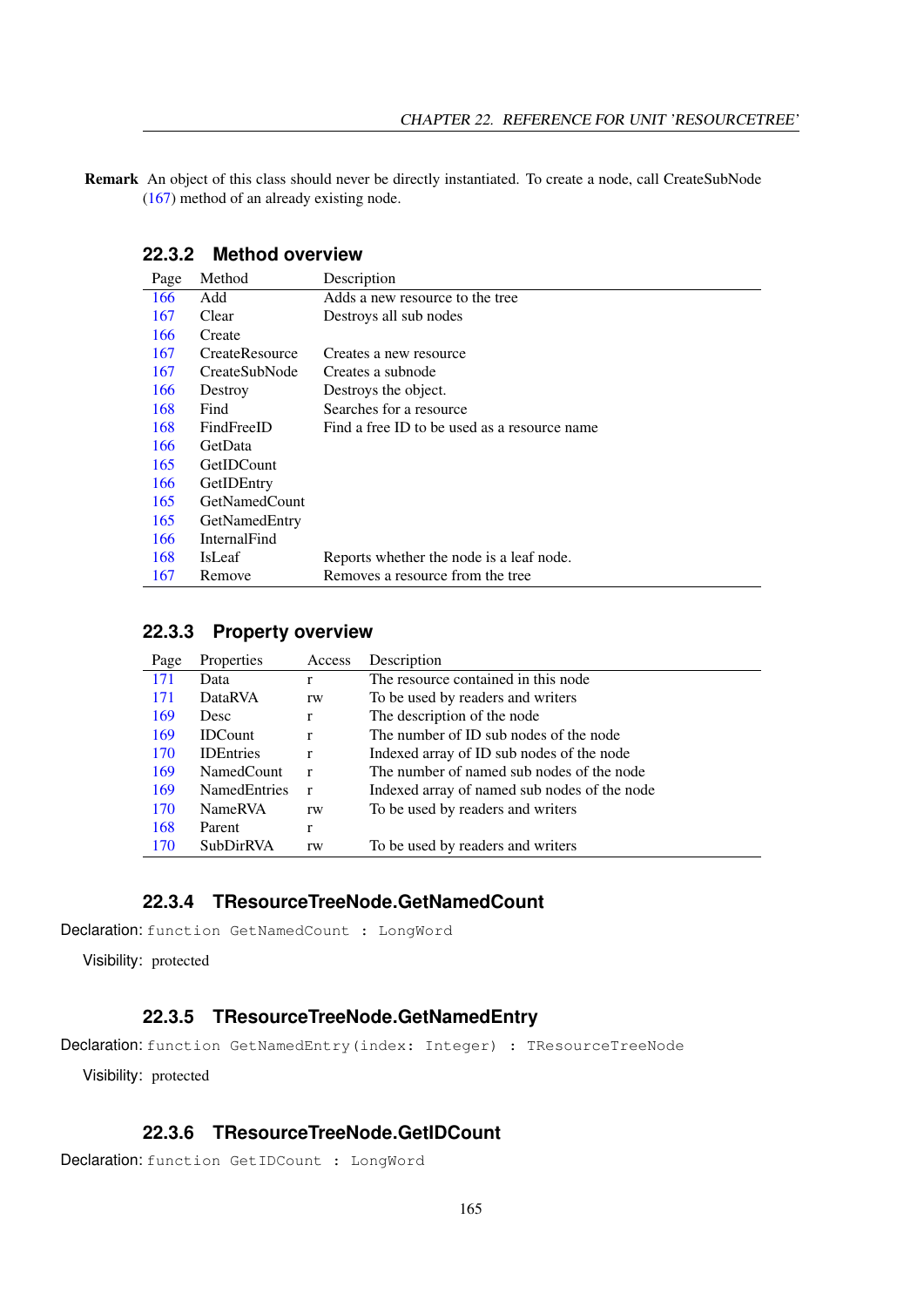Visibility: protected

#### <span id="page-166-4"></span>**22.3.7 TResourceTreeNode.GetIDEntry**

Declaration: function GetIDEntry(index: Integer) : TResourceTreeNode

Visibility: protected

#### <span id="page-166-3"></span>**22.3.8 TResourceTreeNode.GetData**

Declaration: function GetData : TAbstractResource: Virtual

Visibility: protected

#### <span id="page-166-5"></span>**22.3.9 TResourceTreeNode.InternalFind**

Declaration: function InternalFind(aList: TFPList; aDesc: TResourceDesc; out index: Integer) : Boolean; Overload function InternalFind(aList: TFPList; aLangID: TLangID; out index: Integer) : Boolean; Overload function InternalFind(aType: TResourceDesc; aName: TResourceDesc; const aLangID: TLangID; const noLangID: Boolean; const toDelete: Boolean) : TAbstractResource ; Virtual; Abstract; Overload

Visibility: protected

#### <span id="page-166-1"></span>**22.3.10 TResourceTreeNode.Create**

```
Declaration: constructor Create; Virtual; Overload
```
Visibility: protected

#### <span id="page-166-2"></span>**22.3.11 TResourceTreeNode.Destroy**

Synopsis: Destroys the object.

Declaration: destructor Destroy; Override

Visibility: public

Des Remark Only root nodes (instances of TRootResTreeNode [\(171\)](#page-171-0)) should be destroyed. Children nodes are destroyed by their parent when needed.

#### <span id="page-166-0"></span>**22.3.12 TResourceTreeNode.Add**

Synopsis: Adds a new resource to the tree

```
Declaration: procedure Add (aResource: TAbstractResource); Virtual; Abstract
```
Visibility: public

Description: This method adds a new resource to the tree, creating all needed sub nodes

Remark This method should only be called on root nodes (instances of TRootResTreeNode [\(171\)](#page-171-0)).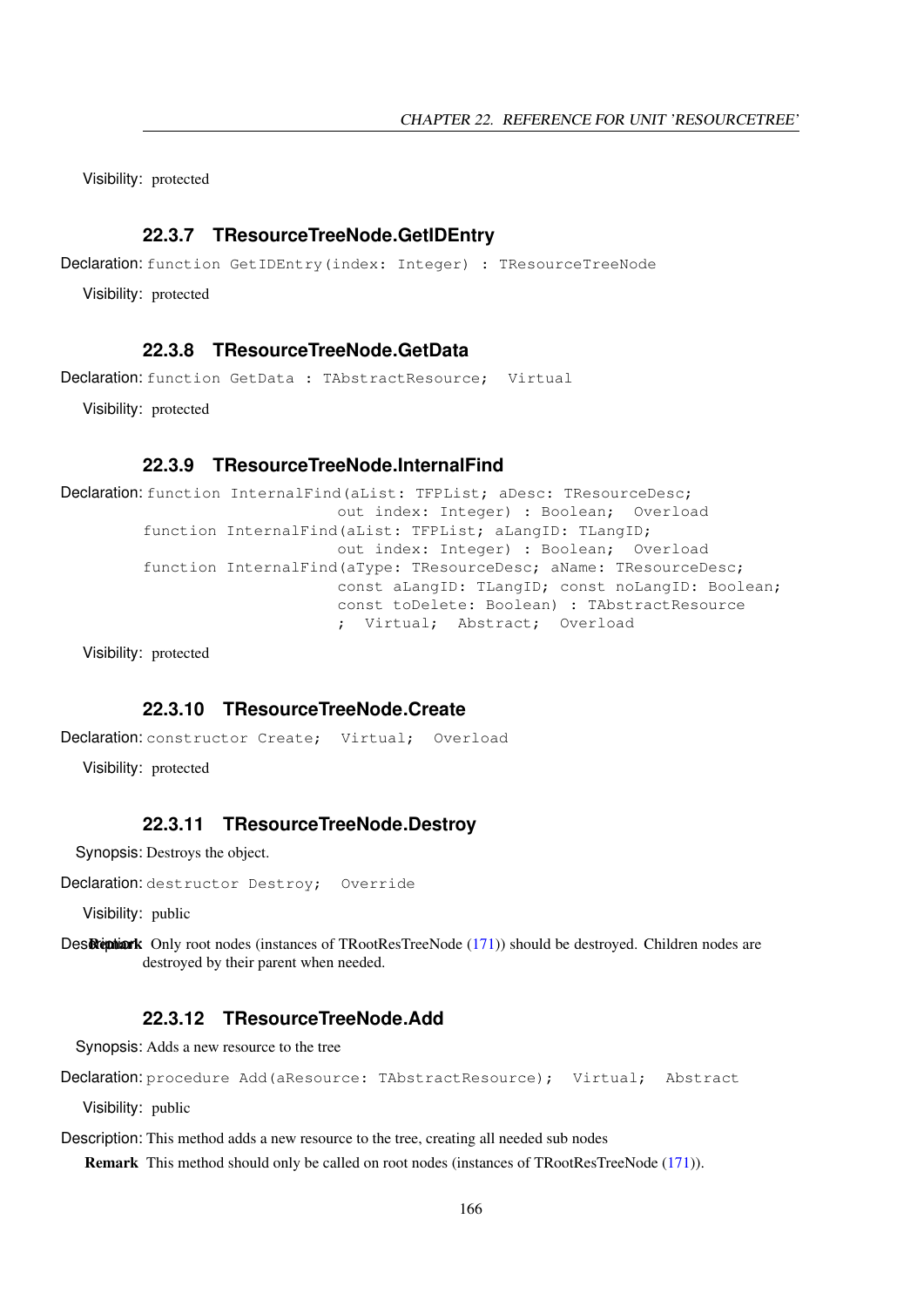Errors: If a resource with the same type, name and language ID already exists, an EResourceDuplicateException [\(164\)](#page-164-0) exception is raised.

See also: TResourceTreeNode.Remove [\(167\)](#page-167-3)

#### <span id="page-167-0"></span>**22.3.13 TResourceTreeNode.CreateSubNode**

Synopsis: Creates a subnode

```
Declaration: function CreateSubNode (aDesc: TResourceDesc) : TResourceTreeNode
                               ; Virtual; Abstract
```
Visibility: public

Description: This method creates a subnode, identified by the given resource description.

See also: TResourceTreeNode.Desc [\(169\)](#page-169-0)

#### <span id="page-167-2"></span>**22.3.14 TResourceTreeNode.CreateResource**

Synopsis: Creates a new resource

Declaration: function CreateResource : TAbstractResource; Virtual

Visibility: public

Description: This method creates a new resource.

A new resource is created and its type, name and language id are determined from the ancestor nodes in the tree hierarchy.

Usually CreateResource is called by resource readers that read files in which resources are stored as trees.

Remark This method is meaningful only when called on leaf nodes (language id nodes).

See also: TResourceTreeNode.IsLeaf [\(168\)](#page-168-2)

#### <span id="page-167-1"></span>**22.3.15 TResourceTreeNode.Clear**

Synopsis: Destroys all sub nodes

Declaration: procedure Clear

Visibility: public

Description: This method destroys all sub nodes of the node.

#### <span id="page-167-3"></span>**22.3.16 TResourceTreeNode.Remove**

Synopsis: Removes a resource from the tree

```
Declaration: function Remove (aType: TResourceDesc; aName: TResourceDesc)
                         : TAbstractResource; Overload
         function Remove(aType: TResourceDesc; aName: TResourceDesc;
                        const aLangID: TLangID) : TAbstractResource; Overload
```
Visibility: public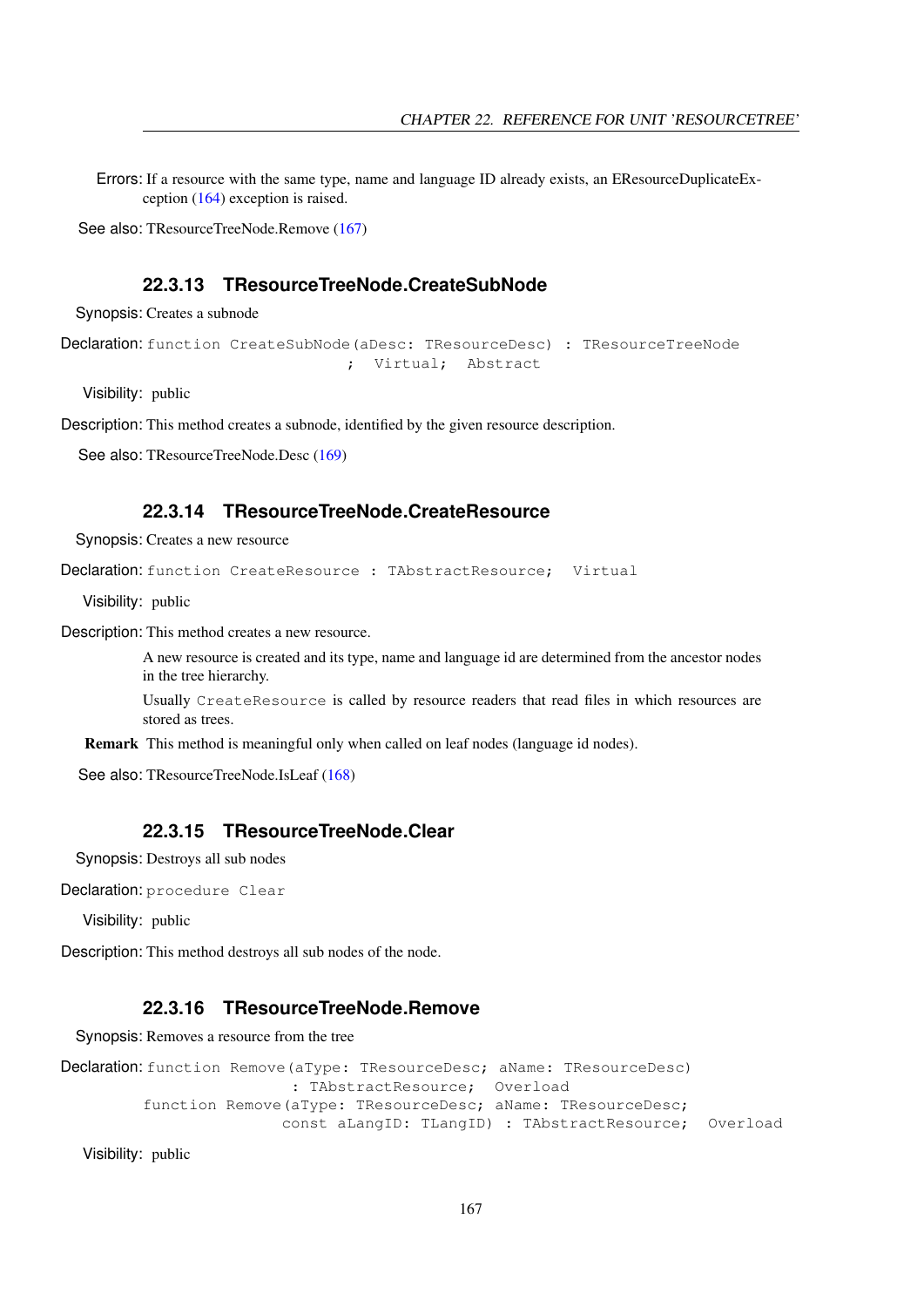Description: This method searches for the specified resource and removes it from the tree. If a language ID is not provided, the first resource found that matches aType and aName is returned. The removed resource is then returned.

If no resource is found,  $n \in I$  is returned.

Remark This method should only be called on root nodes (instances of TRootResTreeNode [\(171\)](#page-171-0)).

See also: TResourceTreeNode.Add [\(166\)](#page-166-0)

#### <span id="page-168-0"></span>**22.3.17 TResourceTreeNode.Find**

Synopsis: Searches for a resource

```
Declaration: function Find(aType: TResourceDesc; aName: TResourceDesc)
                       : TAbstractResource; Overload
         function Find(aType: TResourceDesc; aName: TResourceDesc;
                      const aLangID: TLangID) : TAbstractResource; Overload
```
Visibility: public

Description: This method searches for a resource with the given type and name in the tree. If a language ID is not provided, the first resource found that matches aType and aName is returned.

If no resource is found,  $n \in I$  is returned.

Remark This method should only be called on root nodes (instances of TRootResTreeNode [\(171\)](#page-171-0)).

#### <span id="page-168-1"></span>**22.3.18 TResourceTreeNode.FindFreeID**

Synopsis: Find a free ID to be used as a resource name

Declaration: function FindFreeID (aType: TResourceDesc) : TResID; Virtual

Visibility: public

Description: This method is used to find an available ID to be used as a name for a resource, given a resource type. It is used internally by AddAutoID [\(164\)](#page-164-0) method of TResources (164).

Remark This method should only be called on root nodes (instances of TRootResTreeNode [\(171\)](#page-171-0)).

Errors: If there are no free ids left for the given resource type, an ENoMoreFreeIDsException [\(164\)](#page-164-0) is raised.

#### <span id="page-168-2"></span>**22.3.19 TResourceTreeNode.IsLeaf**

Synopsis: Reports whether the node is a leaf node.

Declaration: function IsLeaf : Boolean; Virtual

Visibility: public

Description: Returns  $true$  if the node is a leaf node. A leaf node is a language ID node.

#### <span id="page-168-3"></span>**22.3.20 TResourceTreeNode.Parent**

Declaration: Property Parent : TResourceTreeNode

Visibility: protected

Access: Read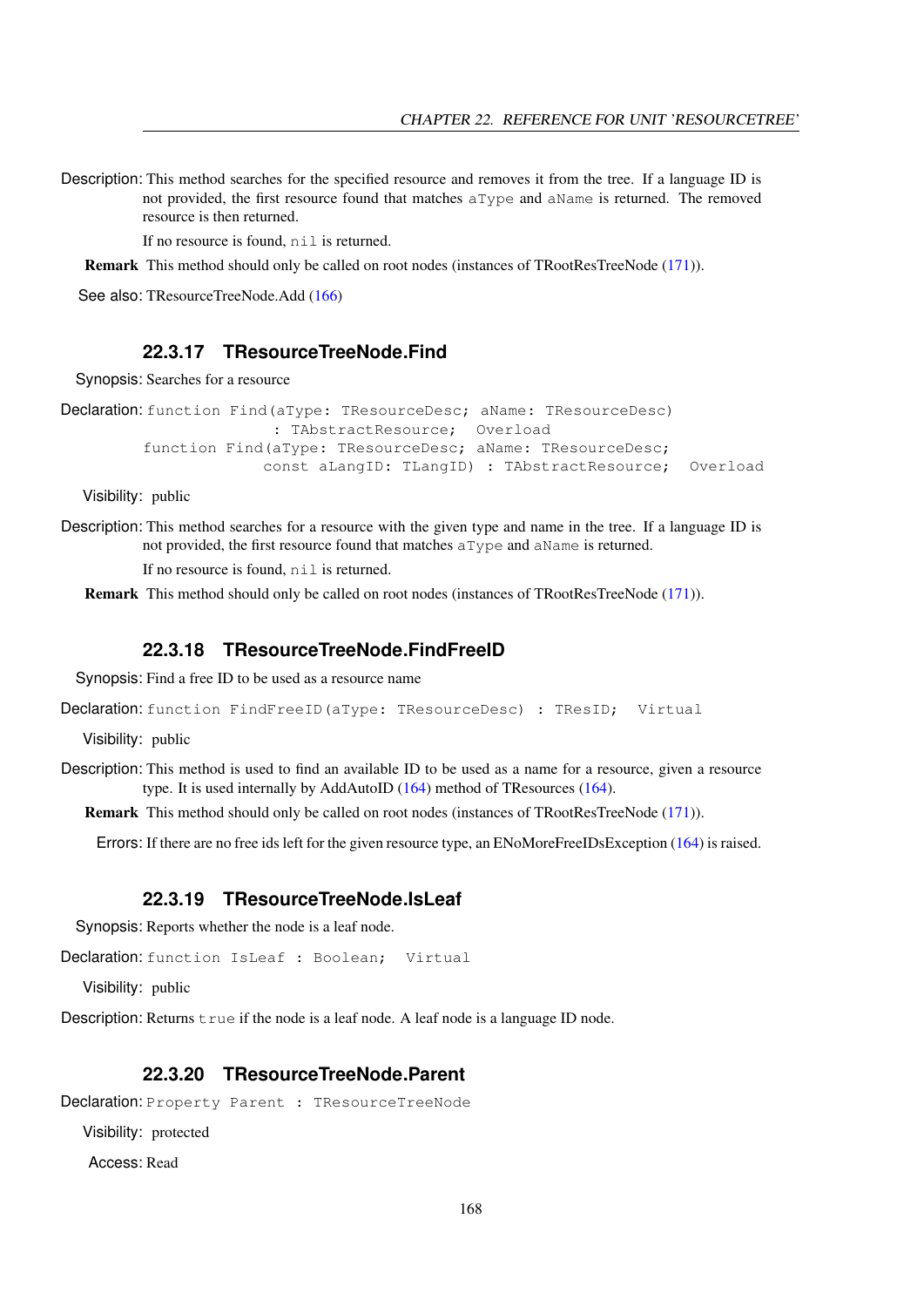#### <span id="page-169-0"></span>**22.3.21 TResourceTreeNode.Desc**

Synopsis: The description of the node

Declaration: Property Desc : TResourceDesc

Visibility: public

Access: Read

Description: The description of a node identifies that node. According to the type of the node, it can be a resource type, name or language id.

#### <span id="page-169-2"></span>**22.3.22 TResourceTreeNode.NamedCount**

Synopsis: The number of named sub nodes of the node

Declaration: Property NamedCount : LongWord

Visibility: public

Access: Read

See also: TResourceTreeNode.NamedEntries [\(169\)](#page-169-3), TResourceTreeNode.IDCount [\(169\)](#page-169-1)

#### <span id="page-169-3"></span>**22.3.23 TResourceTreeNode.NamedEntries**

Synopsis: Indexed array of named sub nodes of the node

Declaration: Property NamedEntries[index: Integer]: TResourceTreeNode

Visibility: public

Access: Read

Description: This property can be used to access all named sub nodes in the node.

Remark This array is 0-based: valid elements range from 0 to NamedCount [\(169\)](#page-169-2)-1.

See also: TResourceTreeNode.NamedCount [\(169\)](#page-169-2), TResourceTreeNode.IDEntries [\(170\)](#page-170-0)

#### <span id="page-169-1"></span>**22.3.24 TResourceTreeNode.IDCount**

Synopsis: The number of ID sub nodes of the node

Declaration: Property IDCount : LongWord

Visibility: public

Access: Read

See also: TResourceTreeNode.IDEntries [\(170\)](#page-170-0), TResourceTreeNode.NamedCount [\(169\)](#page-169-2)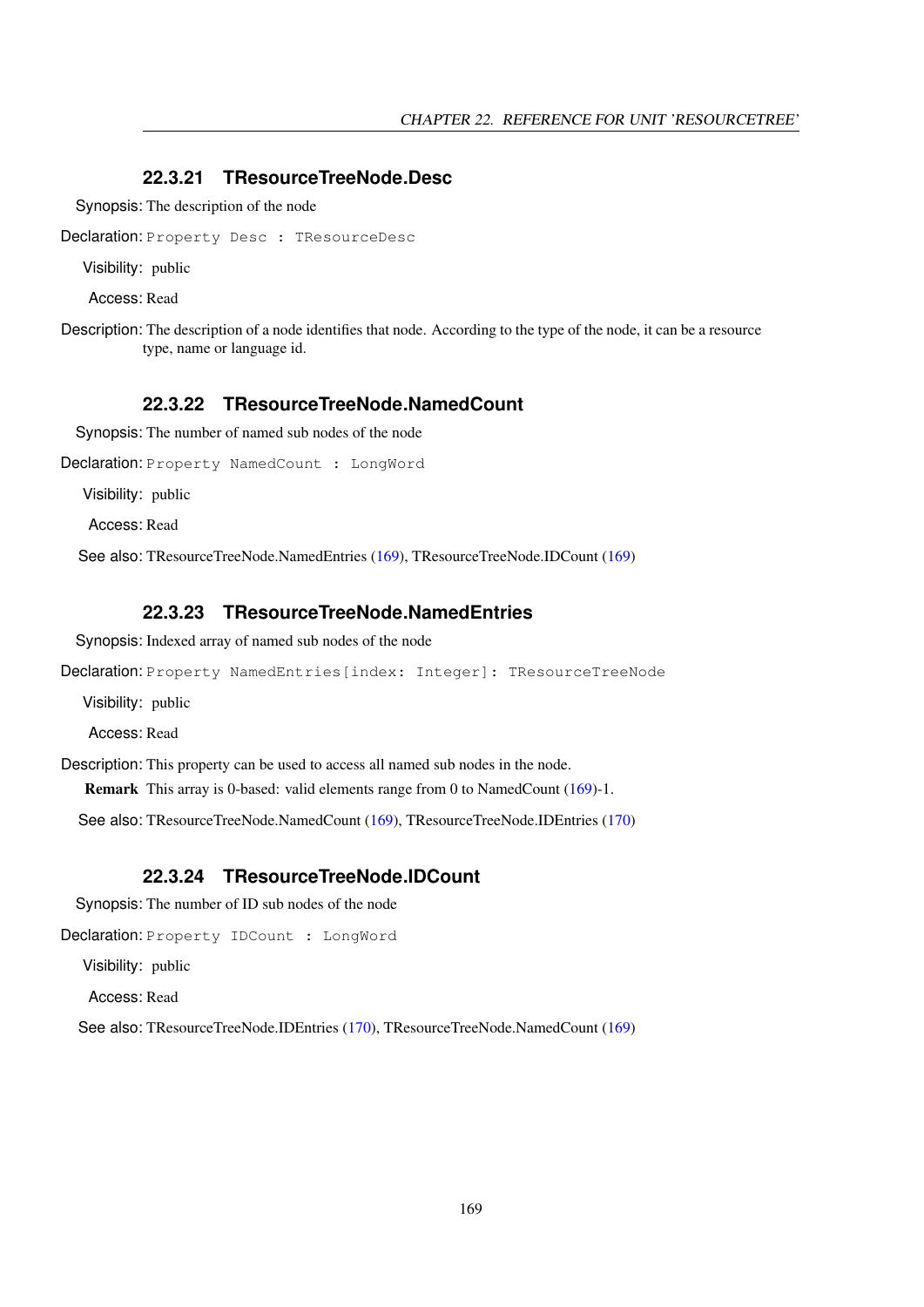#### <span id="page-170-0"></span>**22.3.25 TResourceTreeNode.IDEntries**

Synopsis: Indexed array of ID sub nodes of the node

Declaration: Property IDEntries[index: Integer]: TResourceTreeNode

Visibility: public

Access: Read

Description: This property can be used to access all ID sub nodes in the node.

Remark This array is 0-based: valid elements range from 0 to IDCount [\(169\)](#page-169-1)-1.

See also: TResourceTreeNode.IDCount [\(169\)](#page-169-1), TResourceTreeNode.NamedEntries [\(169\)](#page-169-3)

#### <span id="page-170-1"></span>**22.3.26 TResourceTreeNode.NameRVA**

Synopsis: To be used by readers and writers

Declaration: Property NameRVA : LongWord

Visibility: public

Access: Read,Write

- Description: This property can be freely used by resource readers and writers to store a file offset or address needed to load or write other data, since it isn't used by TResourceTreeNode [\(164\)](#page-164-1) or TResources [\(164\)](#page-164-0).
	- Remark Do not rely on the value of this property when accessing a new tree: other readers or writers could have changed it for their internal operations.

See also: TResourceTreeNode.SubDirRVA [\(170\)](#page-170-2), TResourceTreeNode.DataRVA [\(171\)](#page-171-2)

#### <span id="page-170-2"></span>**22.3.27 TResourceTreeNode.SubDirRVA**

Synopsis: To be used by readers and writers

Declaration: Property SubDirRVA : LongWord

Visibility: public

Access: Read,Write

- Description: This property can be freely used by resource readers and writers to store a file offset or address needed to load or write other data, since it isn't used by TResourceTreeNode [\(164\)](#page-164-1) or TResources [\(164\)](#page-164-0).
	- Remark Do not rely on the value of this property when accessing a new tree: other readers or writers could have changed it for their internal operations.

See also: TResourceTreeNode.NameRVA [\(170\)](#page-170-1), TResourceTreeNode.DataRVA [\(171\)](#page-171-2)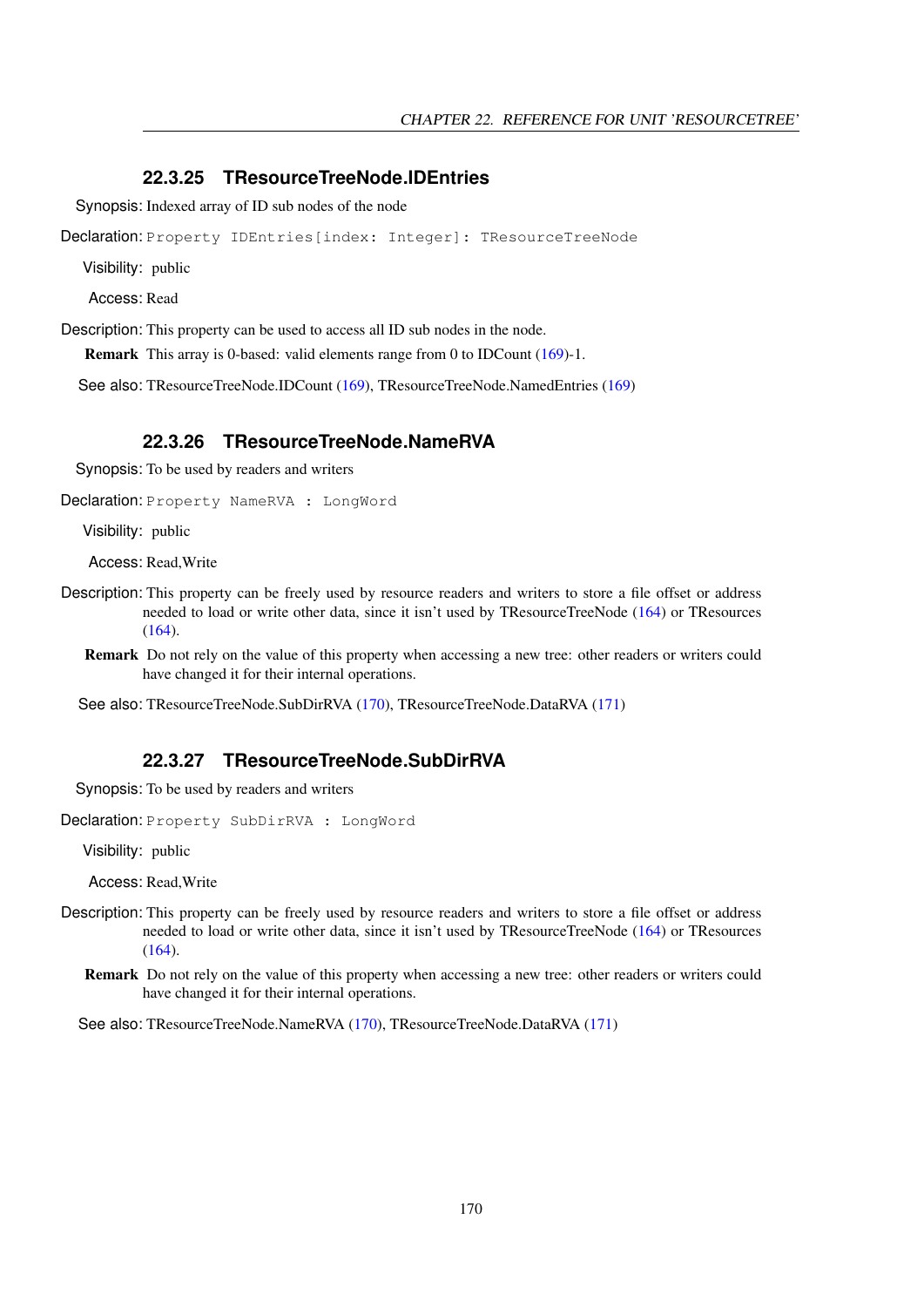#### <span id="page-171-2"></span>**22.3.28 TResourceTreeNode.DataRVA**

Synopsis: To be used by readers and writers

Declaration: Property DataRVA : LongWord

Visibility: public

Access: Read,Write

- Description: This property can be freely used by resource readers and writers to store a file offset or address needed to load or write other data, since it isn't used by TResourceTreeNode [\(164\)](#page-164-1) or TResources [\(164\)](#page-164-0).
	- Remark Do not rely on the value of this property when accessing a new tree: other readers or writers could have changed it for their internal operations.

See also: TResourceTreeNode.NameRVA [\(170\)](#page-170-1), TResourceTreeNode.SubDirRVA [\(170\)](#page-170-2)

#### <span id="page-171-1"></span>**22.3.29 TResourceTreeNode.Data**

Synopsis: The resource contained in this node

Declaration: Property Data : TAbstractResource

Visibility: public

Access: Read

Description: This property references the resource contained in this node.

Remark This property is meaningful only on leaf nodes (language id nodes).

See also: TResourceTreeNode.IsLeaf [\(168\)](#page-168-2)

## <span id="page-171-0"></span>22.4 TRootResTreeNode

#### **22.4.1 Description**

This node represents the root node of a resource tree.

It is the only node which must be created with its constructor: other nodes in the tree are automatically created when adding a resource, or calling CreateSubNode [\(167\)](#page-167-0) method of their parent.

Normally all search, add and delete operations on the tree are performed by calling methods of this node.

#### **22.4.2 Method overview**

| Page | Method              | Description             |
|------|---------------------|-------------------------|
| 172  | Add                 |                         |
| 172  | Create              | Creates a new root node |
| 172  | CreateSubNode       |                         |
| 172  | FindFreeID          |                         |
| 172  | <b>InternalFind</b> |                         |
|      |                     |                         |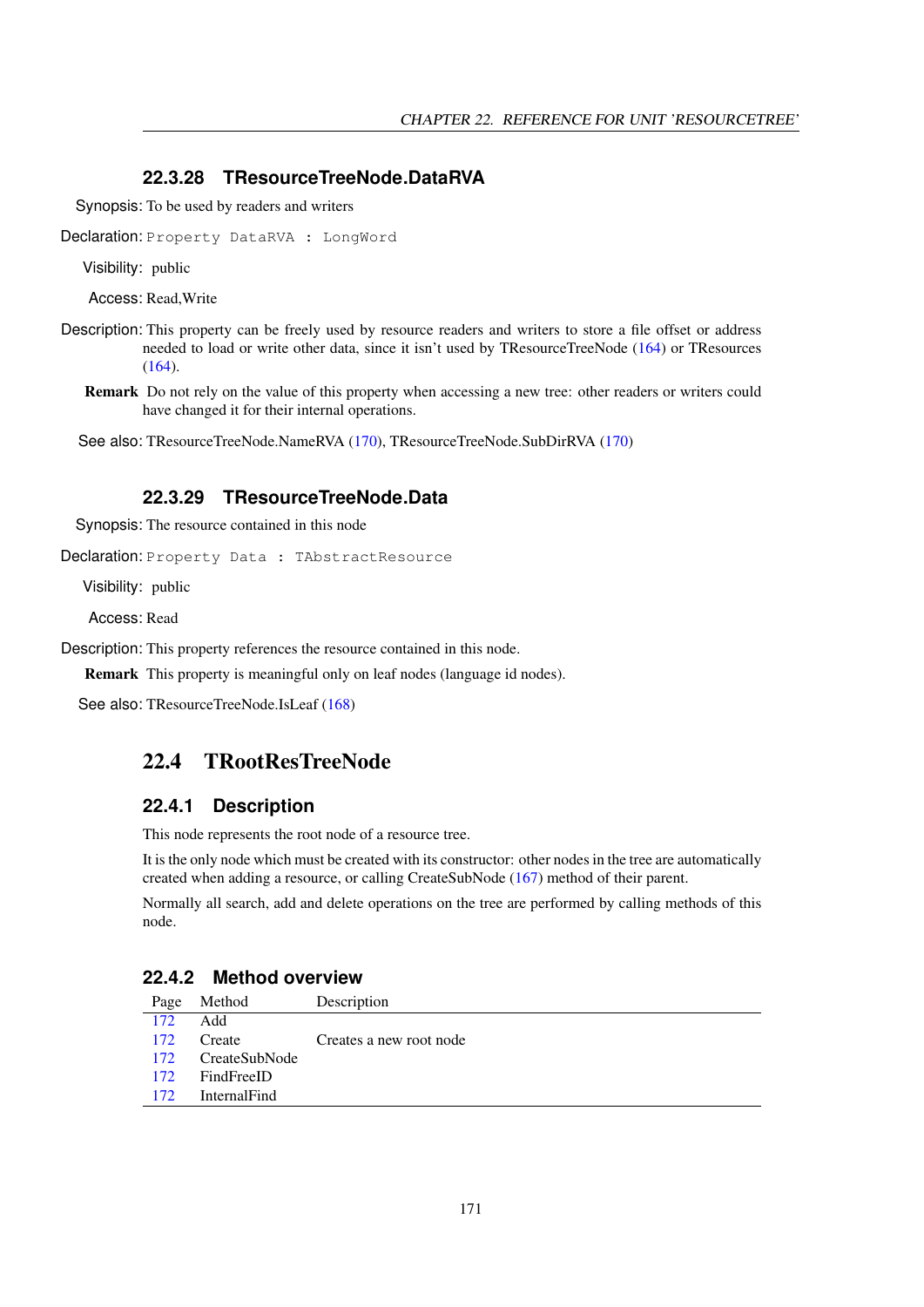#### <span id="page-172-4"></span>**22.4.3 TRootResTreeNode.InternalFind**

Declaration: function InternalFind(aType: TResourceDesc; aName: TResourceDesc; const aLangID: TLangID; const noLangID: Boolean; const toDelete: Boolean) : TAbstractResource ; Override

Visibility: protected

## <span id="page-172-1"></span>**22.4.4 TRootResTreeNode.Create**

Synopsis: Creates a new root node

Declaration: constructor Create; Override

Visibility: public

Description: This method creates a new tree, represented by a root node without children.

Other nodes in the tree are automatically created when adding a resource, or calling CreateSubNode [\(167\)](#page-167-0) method of their parent.

See also: TResourceTreeNode.CreateSubNode [\(167\)](#page-167-0), TResourceTreeNode.Add [\(166\)](#page-166-0)

#### <span id="page-172-2"></span>**22.4.5 TRootResTreeNode.CreateSubNode**

```
Declaration: function CreateSubNode(aDesc: TResourceDesc) : TResourceTreeNode
                                ; Override
```
Visibility: public

#### <span id="page-172-0"></span>**22.4.6 TRootResTreeNode.Add**

```
Declaration: procedure Add(aResource: TAbstractResource); Override
```
Visibility: public

#### <span id="page-172-3"></span>**22.4.7 TRootResTreeNode.FindFreeID**

```
Declaration: function FindFreeID(aType: TResourceDesc) : TResID; Override
```
Visibility: public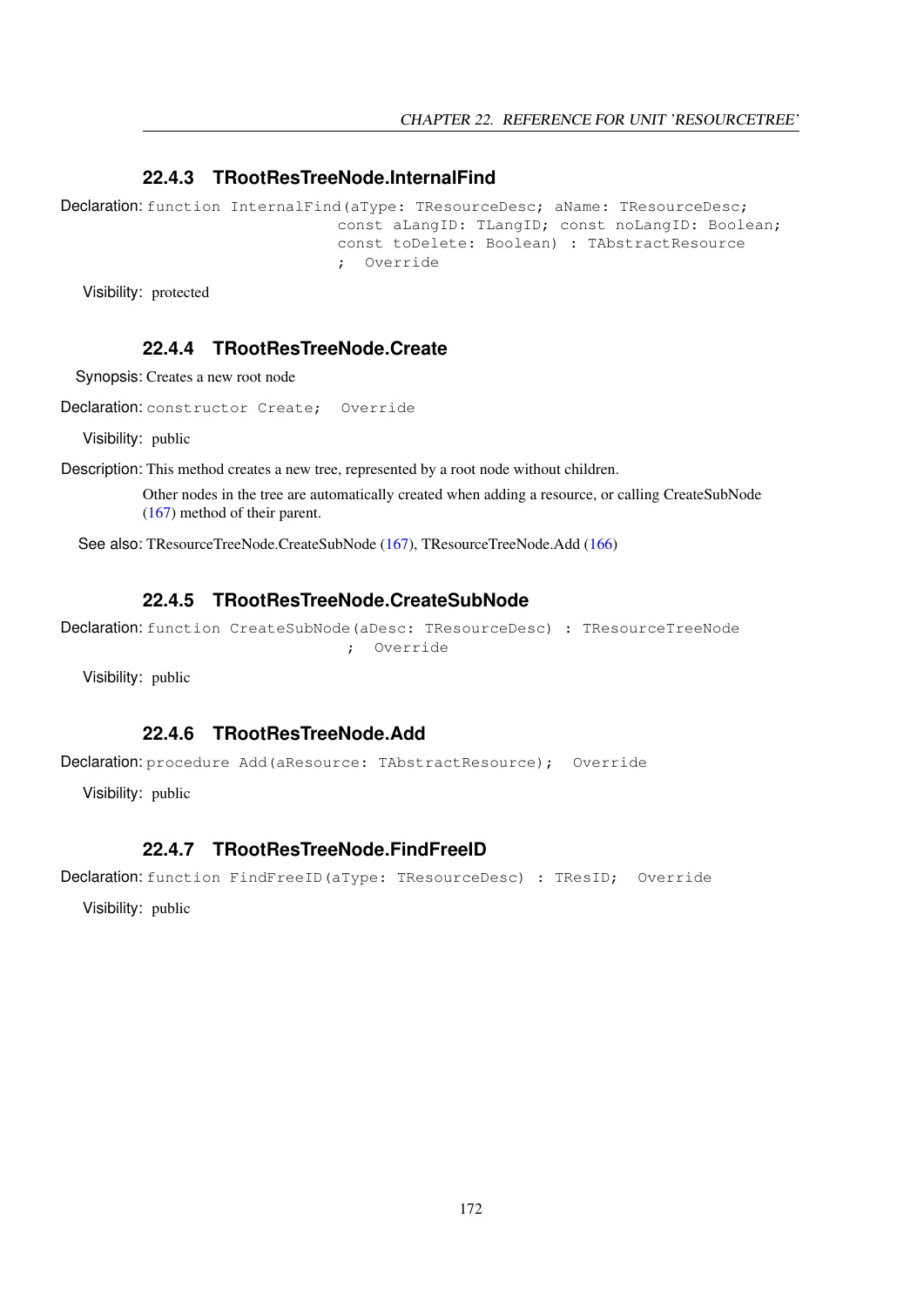## <span id="page-173-1"></span>Chapter 23

# Reference for unit 'resreader'

## 23.1 Used units

Table 23.1: Used units by unit 'resreader'

| Name     | Page |
|----------|------|
| Classes  | ??   |
| resource | 129  |
| sysutils | '''  |

## 23.2 Overview

This unit contains TResResourceReader [\(173\)](#page-173-0), a TAbstractResourceReader [\(173\)](#page-173-1) descendant that is able to read .res resource files.

Adding this unit to a program's uses clause registers class TResResourceReader [\(173\)](#page-173-0) with TResources [\(173\)](#page-173-1).

## <span id="page-173-0"></span>23.3 TResResourceReader

#### **23.3.1 Description**

This class provides a reader for .res resource files.

A .res file is a standard Windows file type that contains resources. This is not an object file format, so it's not suitable for being linked with other object files. For this reason, it is a good choice for a platform-independent format to store resources.

See also: TAbstractResourceReader [\(173\)](#page-173-1), TResResourceWriter [\(173\)](#page-173-1)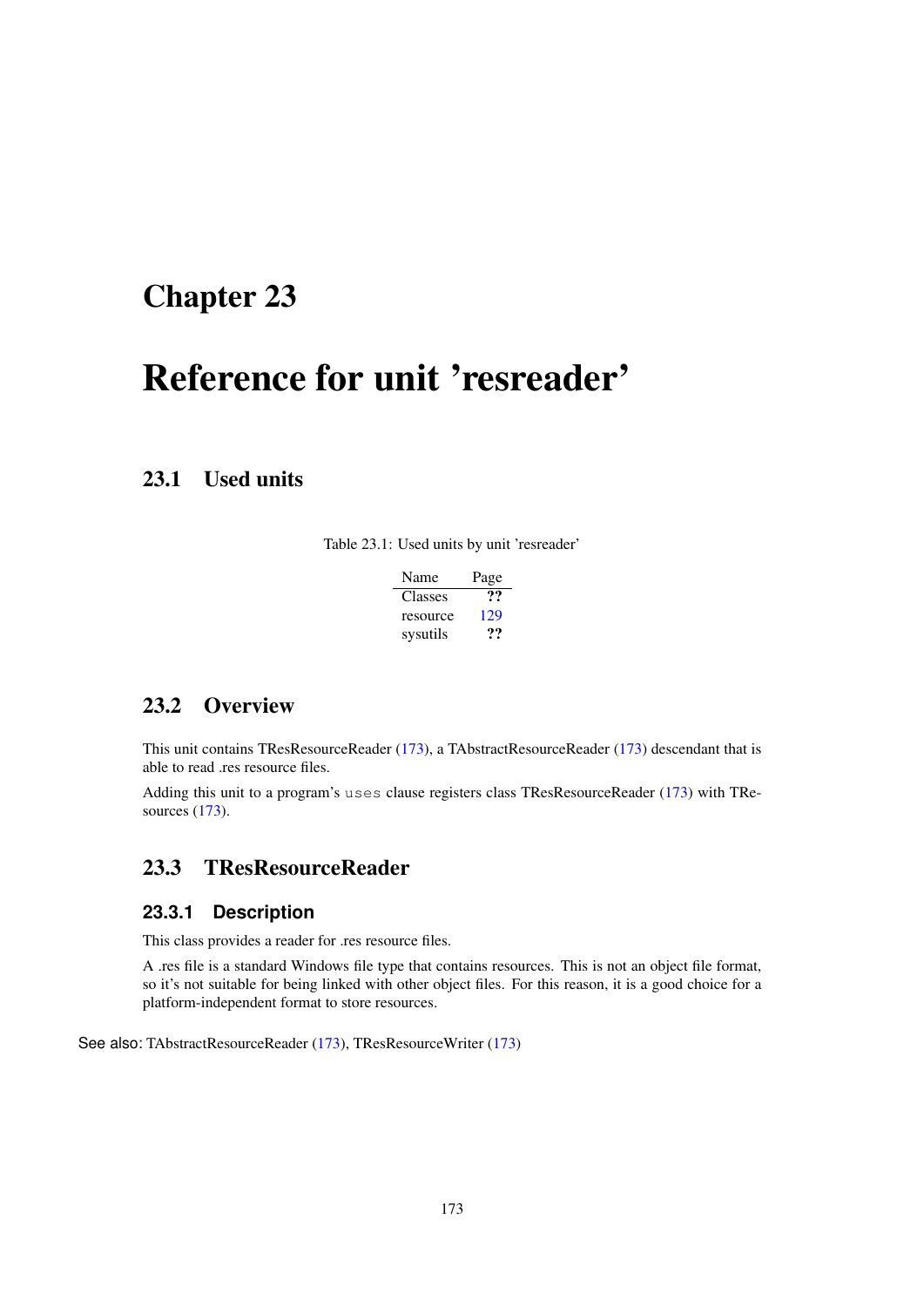## **23.3.2 Method overview**

| Page | Method         | Description |
|------|----------------|-------------|
| 174  | CheckMagic     |             |
| 174  | Create         |             |
| 174  | Destroy        |             |
| 174  | GetDescription |             |
| 174  | GetExtensions  |             |
| 174  | Load           |             |

## <span id="page-174-4"></span>**23.3.3 TResResourceReader.GetExtensions**

Declaration: function GetExtensions : string; Override

Visibility: protected

#### <span id="page-174-3"></span>**23.3.4 TResResourceReader.GetDescription**

Declaration: function GetDescription : string; Override

Visibility: protected

#### <span id="page-174-5"></span>**23.3.5 TResResourceReader.Load**

Declaration: procedure Load (aResources: TResources; aStream: TStream); Override Visibility: protected

## <span id="page-174-0"></span>**23.3.6 TResResourceReader.CheckMagic**

Declaration: function CheckMagic (aStream: TStream) : Boolean; Override

Visibility: protected

## <span id="page-174-1"></span>**23.3.7 TResResourceReader.Create**

Declaration: constructor Create; Override

Visibility: public

#### <span id="page-174-2"></span>**23.3.8 TResResourceReader.Destroy**

Declaration: destructor Destroy; Override

Visibility: public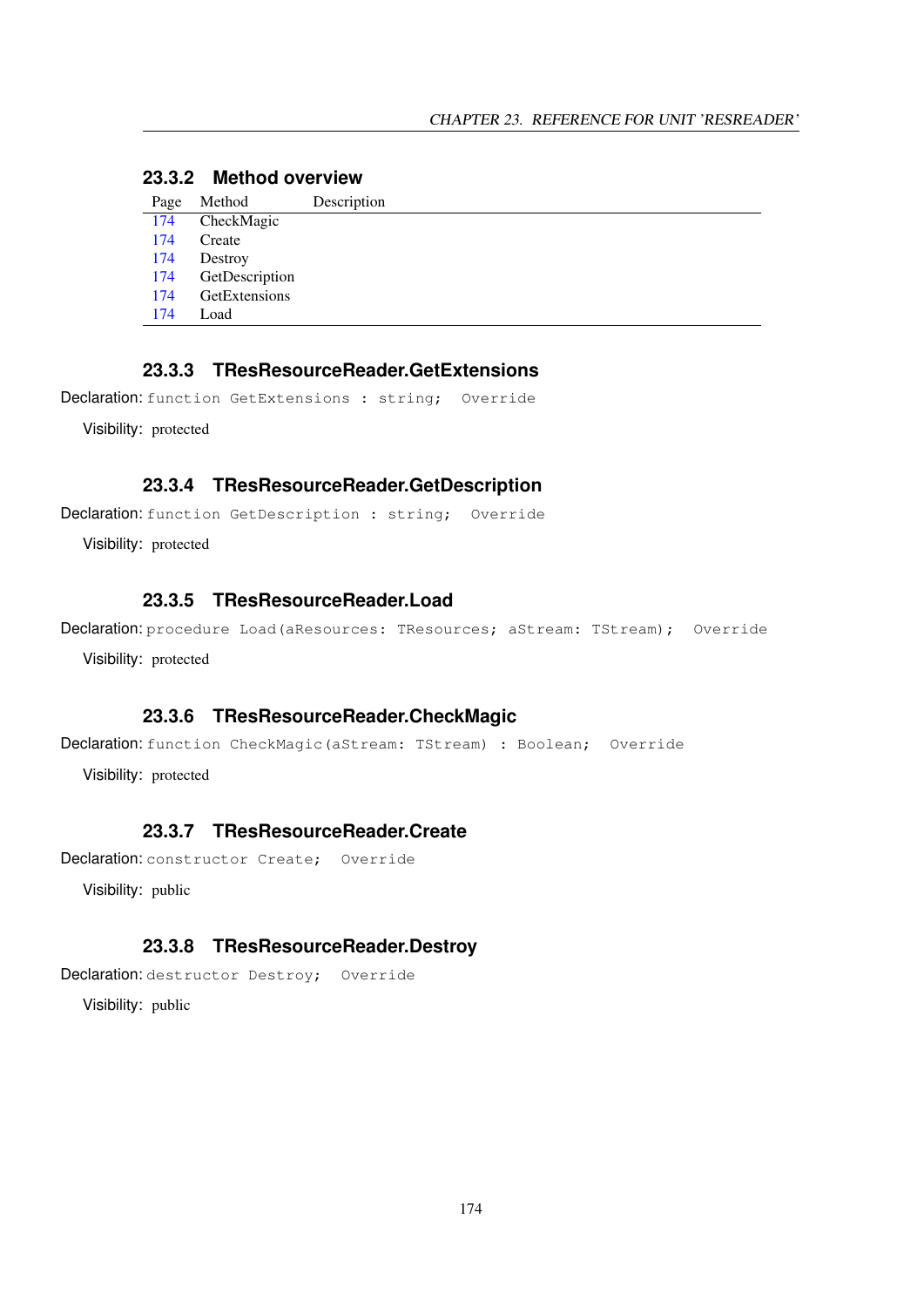## <span id="page-175-1"></span>Chapter 24

# Reference for unit 'reswriter'

## 24.1 Used units

Table 24.1: Used units by unit 'reswriter'

| Name     | Page |
|----------|------|
| Classes  | …    |
| resource | 129  |
| sysutils | .,., |

## 24.2 Overview

This unit contains TResResourceWriter [\(175\)](#page-175-0), a TAbstractResourceWriter [\(175\)](#page-175-1) descendant that is able to write .res resource files.

Adding this unit to a program's uses clause registers class TResResourceWriter [\(175\)](#page-175-0) with TResources [\(175\)](#page-175-1).

## <span id="page-175-0"></span>24.3 TResResourceWriter

#### **24.3.1 Description**

This class provides a writer for .res resource files.

A .res file is a standard Windows file type that contains resources. This is not an object file format, so it's not suitable for being linked with other object files. For this reason, it is a good choice for a platform-independent format to store resources.

See also: TAbstractResourceWriter [\(175\)](#page-175-1), TResResourceReader [\(175\)](#page-175-1)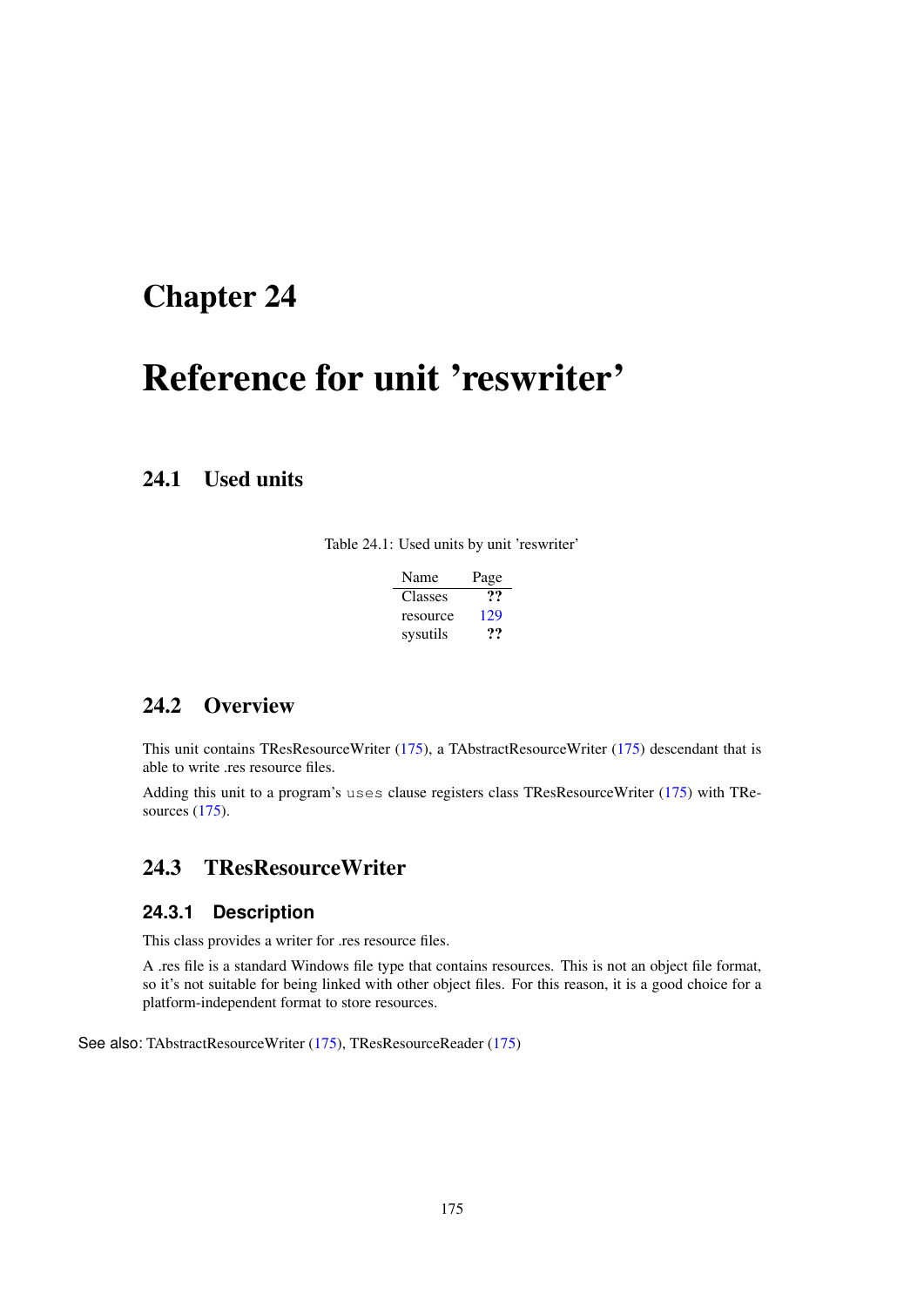## **24.3.2 Method overview**

|     | Page Method        | Description |
|-----|--------------------|-------------|
| 176 | Create             |             |
|     | 176 GetDescription |             |
| 176 | GetExtensions      |             |
| 176 | Write              |             |

## <span id="page-176-2"></span>**24.3.3 TResResourceWriter.GetExtensions**

Declaration: function GetExtensions : string; Override

Visibility: protected

#### <span id="page-176-1"></span>**24.3.4 TResResourceWriter.GetDescription**

```
Declaration: function GetDescription : string; Override
```
Visibility: protected

#### <span id="page-176-3"></span>**24.3.5 TResResourceWriter.Write**

Declaration: procedure Write(aResources: TResources; aStream: TStream); Override

Visibility: protected

## <span id="page-176-0"></span>**24.3.6 TResResourceWriter.Create**

Declaration: constructor Create; Override

Visibility: public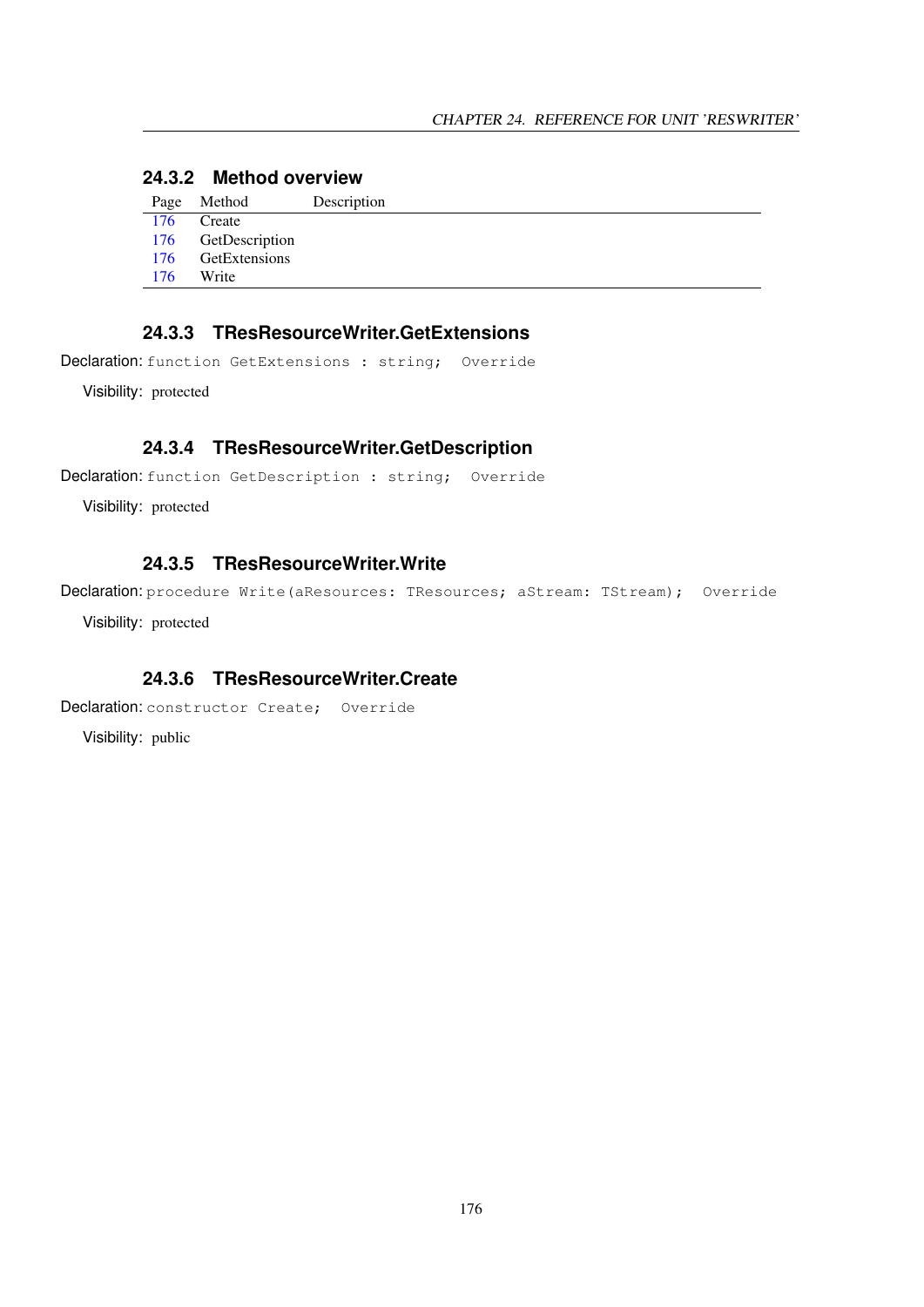## <span id="page-177-0"></span>Chapter 25

# Reference for unit 'stringtableresource'

25.1 Used units

Table 25.1: Used units by unit 'stringtableresource'

| Name     | Page |
|----------|------|
| Classes  | …    |
| resource | 129  |
| sysutils | 77   |

## 25.2 Overview

This unit contains TStringTableResource [\(178\)](#page-178-0), a TAbstractResource [\(177\)](#page-177-0) descendant specialized in handling resource of type RT\_STRING [\(177\)](#page-177-0).

Adding this unit to a program's uses clause registers class TStringTableResource [\(178\)](#page-178-0) for type RT\_STRING [\(177\)](#page-177-0) with TResourceFactory (177).

## 25.3 Constants, types and variables

#### **25.3.1 Resource strings**

SIndexOutOfBounds = 'String ID out of bounds: %d' SNameNotAllowed = 'Resource ID must be an ordinal in the range 1-4096'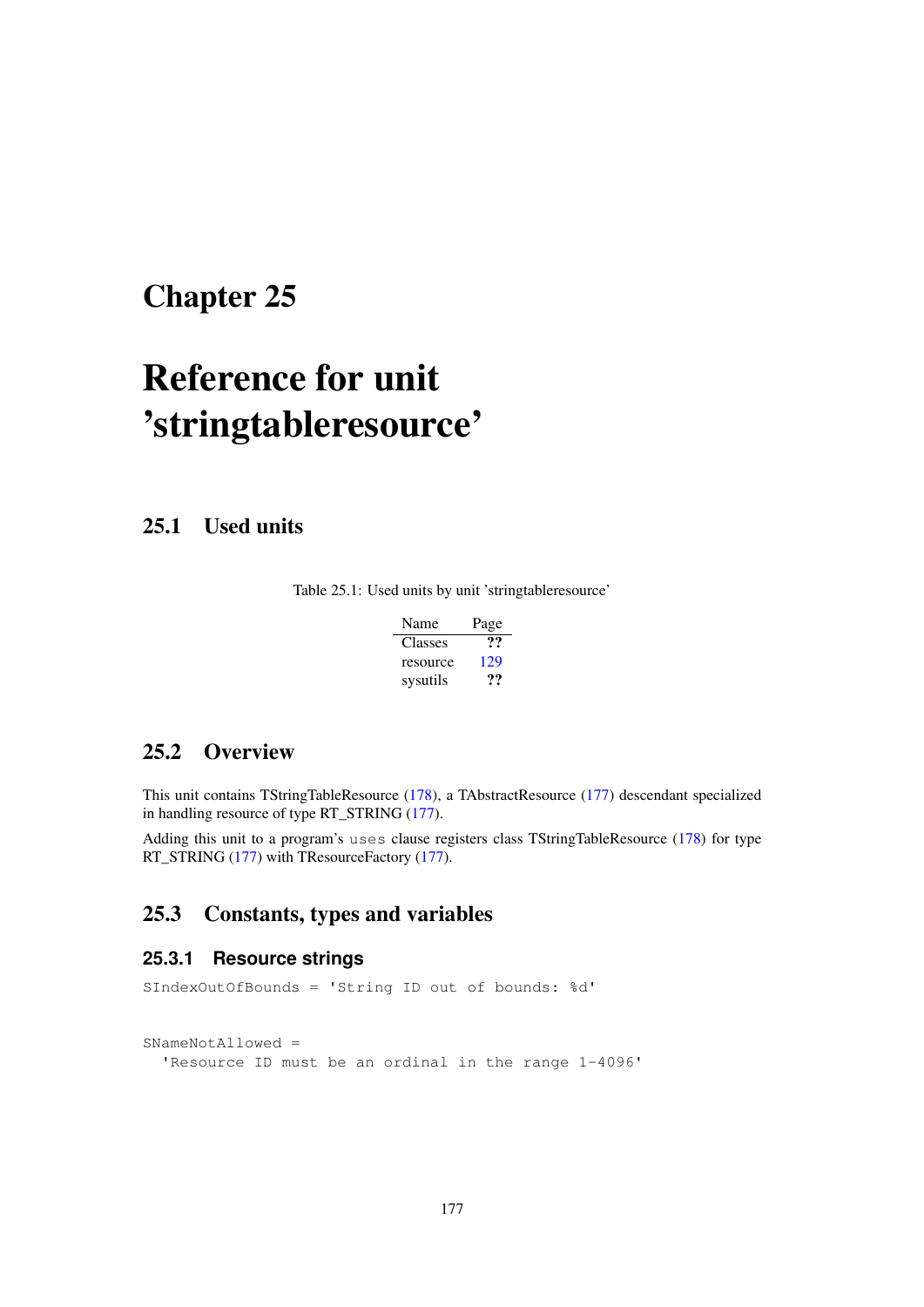## 25.4 EStringTableIndexOutOfBoundsException

#### **25.4.1 Description**

This exception is raised when the id specified to access a string of TStringTableResource.Strings [\(181\)](#page-181-0) property is not in the range TStringTableResource.FirstID [\(180\)](#page-180-0) - TStringTableResource.LastID [\(181\)](#page-181-1).

See also: TStringTableResource [\(178\)](#page-178-0), TStringTableResource.Strings [\(181\)](#page-181-0), TStringTableResource.FirstID [\(180\)](#page-180-0), TStringTableResource.LastID [\(181\)](#page-181-1)

## 25.5 EStringTableNameNotAllowedException

#### **25.5.1 Description**

This exception is raised by constructor TStringTableResource.Create [\(180\)](#page-180-1) if the name of the re-source isn't of type dtID [\(177\)](#page-177-0) and/or its name is not in the range 1-4096.

See also: TStringTableResource.Create [\(180\)](#page-180-1)

## 25.6 EStringTableResourceException

#### **25.6.1 Description**

Base class for string table resource-related exceptions

## <span id="page-178-0"></span>25.7 TStringTableResource

## **25.7.1 Description**

This class represents a resource of type RT\_STRING [\(177\)](#page-177-0).

A string table is a resource containing strings, identified by an integer id in the range 0-65535. A string table contains exactly 16 strings, and its name is an ID in the range 1-4096, determined by the highest 12 bits of the strings ID it contains, plus one. That is, a string table with 1 as name holds strings with IDs from 0 to 15, string table 2 contains strings with IDs from 16 to 31 and so on. There is no difference between an empty string and a non-existant string.

For these reasons, it is not possible to set the name of a string table: it is autogenerated from the value of FirstID [\(180\)](#page-180-0) property. Moreover, Count [\(181\)](#page-181-2) property is always 16.

Strings [\(181\)](#page-181-0) property is provided to access and modify individual strings.

Remark This class doesn't allow its type to be changed to anything else than RT\_BITMAP [\(177\)](#page-177-0). Its name can't be changed too. Attempts to do so result in a EResourceDescChangeNotAllowedException [\(177\)](#page-177-0).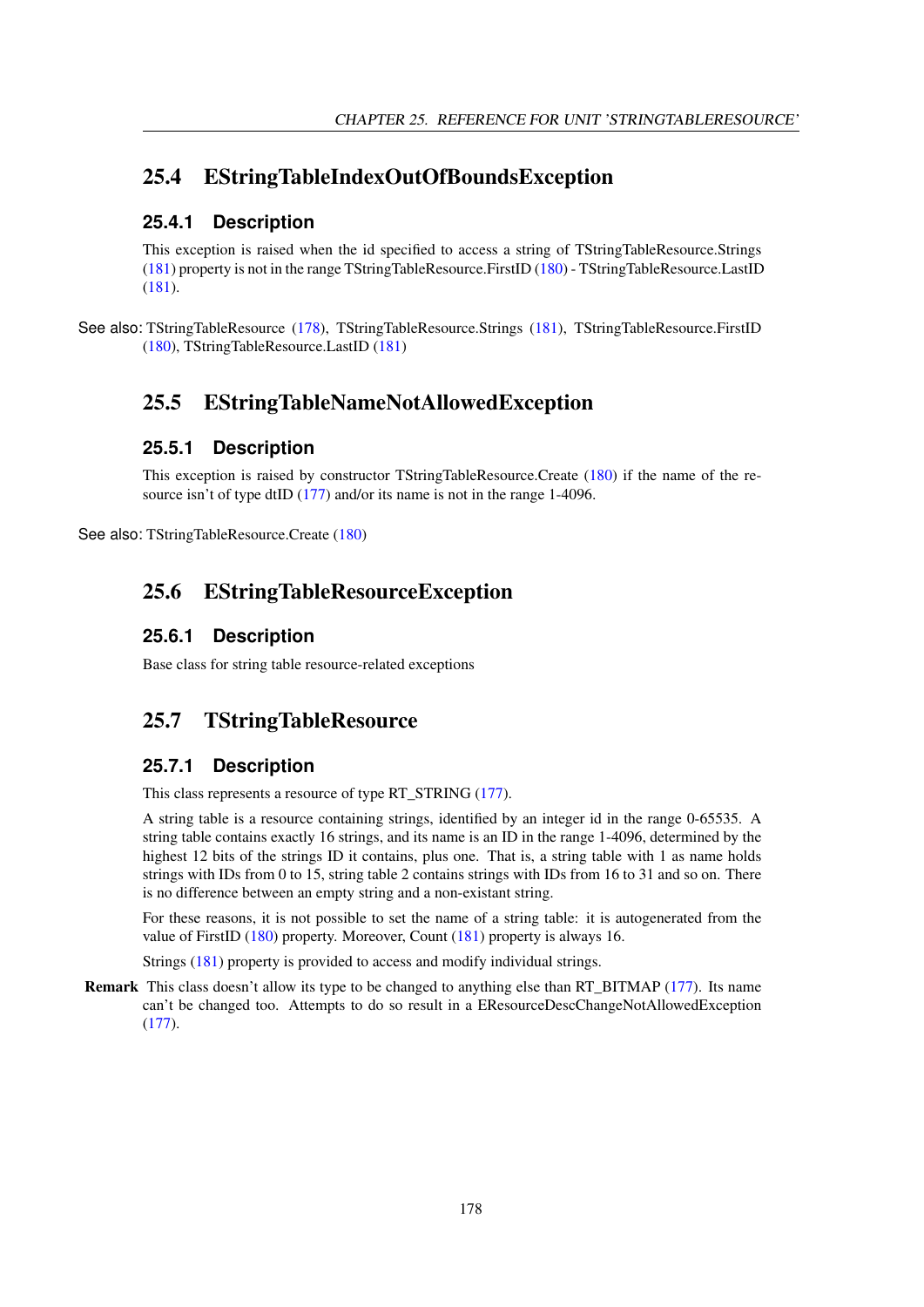| Page | Method                 | Description                         |
|------|------------------------|-------------------------------------|
| 179  | ChangeDescTypeAllowed  |                                     |
| 179  | ChangeDescValueAllowed |                                     |
| 180  | Create                 | Creates a new string table resource |
| 180  | Destroy                |                                     |
| 179  | <b>GetName</b>         |                                     |
| 179  | GetType                |                                     |
| 179  | NotifyResourcesLoaded  |                                     |
| 180  | <b>UpdateRawData</b>   |                                     |

## **25.7.2 Method overview**

#### **25.7.3 Property overview**

| Page |                |    | Properties Access Description                            |
|------|----------------|----|----------------------------------------------------------|
| 181  | Count          |    | The number of strings contained in the string table      |
| 180  | FirstID        | rw | The ID of first the string contained in the string table |
| 181  | LastID         |    | The ID of the last string contained in the string table  |
| 181  | <b>Strings</b> | rw | Indexed array of strings in the string table             |
|      |                |    |                                                          |

#### <span id="page-179-3"></span>**25.7.4 TStringTableResource.GetType**

Declaration: function GetType : TResourceDesc; Override

Visibility: protected

#### <span id="page-179-2"></span>**25.7.5 TStringTableResource.GetName**

Declaration: function GetName : TResourceDesc; Override

Visibility: protected

#### <span id="page-179-0"></span>**25.7.6 TStringTableResource.ChangeDescTypeAllowed**

Declaration: function ChangeDescTypeAllowed(aDesc: TResourceDesc) : Boolean ; Override

Visibility: protected

#### <span id="page-179-1"></span>**25.7.7 TStringTableResource.ChangeDescValueAllowed**

Declaration: function ChangeDescValueAllowed(aDesc: TResourceDesc) : Boolean ; Override

Visibility: protected

#### <span id="page-179-4"></span>**25.7.8 TStringTableResource.NotifyResourcesLoaded**

Declaration: procedure NotifyResourcesLoaded; Override

Visibility: protected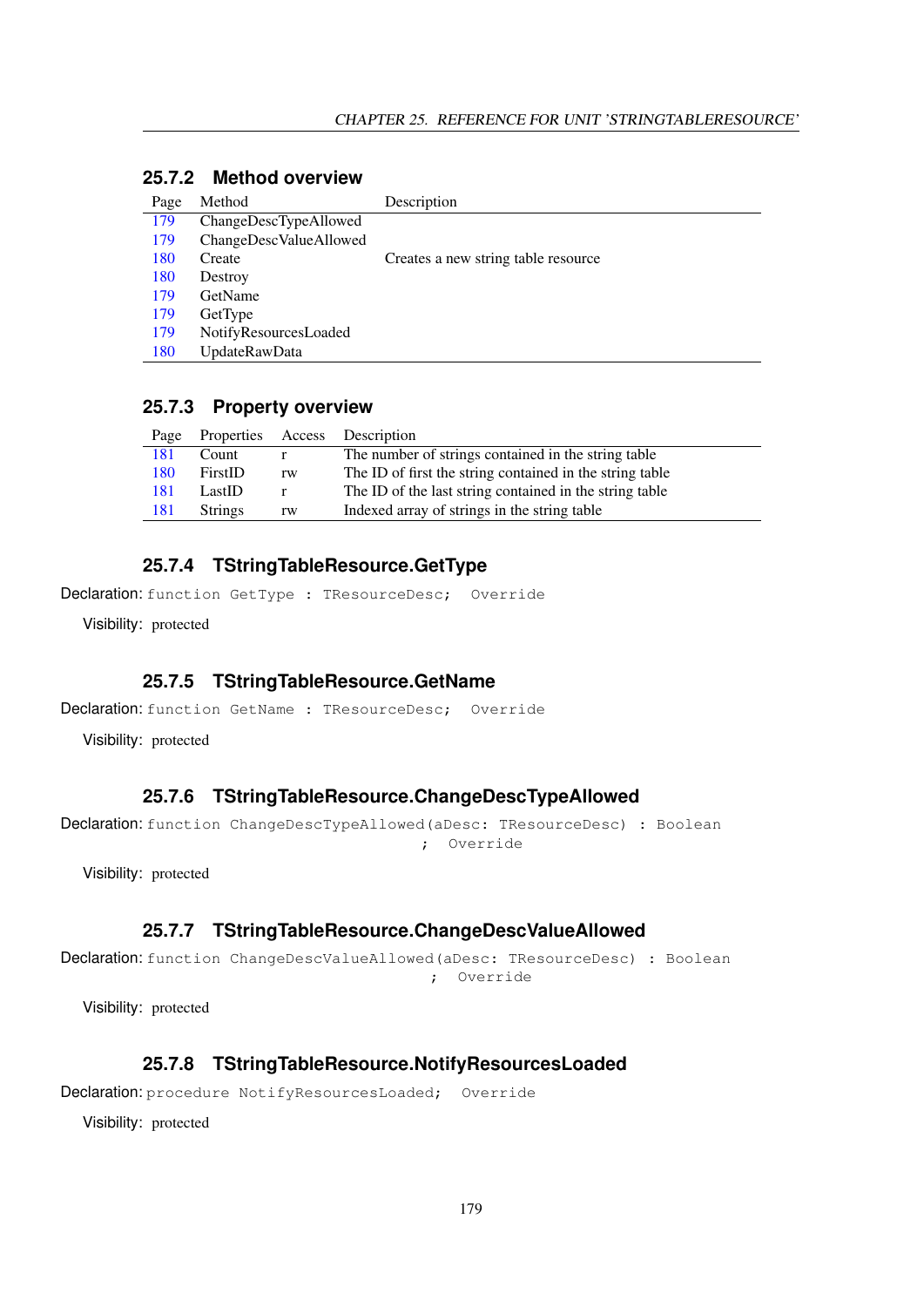#### **25.7.9 TStringTableResource.Create**

Synopsis: Creates a new string table resource

```
Declaration: constructor Create; Override
         constructor Create(aType: TResourceDesc; aName: TResourceDesc)
                           ; Override
```
Visibility: public

- Description: Please note that aType parameter is not used, since this class always uses RT\_STRING [\(177\)](#page-177-0) as type.
	- Remark aName must be a TResourceDesc [\(177\)](#page-177-0) of type dtID [\(177\)](#page-177-0) and its value must be in the range 1-4096, otherwise an EStringTableNameNotAllowedException [\(178\)](#page-178-0) exception is raised.
		- Errors: If aName is not of type dtID [\(177\)](#page-177-0) and/or its value isn't in the range 1-4096, an EStringTableNameNotAllowedException [\(178\)](#page-178-0) exception is raised.

See also: TStringTableResource.FirstID [\(180\)](#page-180-0)

#### **25.7.10 TStringTableResource.Destroy**

Declaration: destructor Destroy; Override

Visibility: public

#### **25.7.11 TStringTableResource.UpdateRawData**

```
Declaration: procedure UpdateRawData; Override
```
Visibility: public

#### <span id="page-180-0"></span>**25.7.12 TStringTableResource.FirstID**

Synopsis: The ID of first the string contained in the string table

Declaration: Property FirstID : Word

Visibility: public

Access: Read,Write

Description: This property holds the value of the ID of the first string of the table. It is a multiple of 16.

The name of the resource is determined by this property, so changing FirstID also changes the resource name.

Remark If an attempt of setting this property to an integer that isn't a multiple of 16 is made, the value is automatically corrected to the closest multiple of 16 less than the value specified (e.g. setting it to 36 sets it to 32).

See also: TStringTableResource [\(178\)](#page-178-1), TStringTableResource.LastID [\(181\)](#page-181-0), TStringTableResource.Strings [\(181\)](#page-181-1)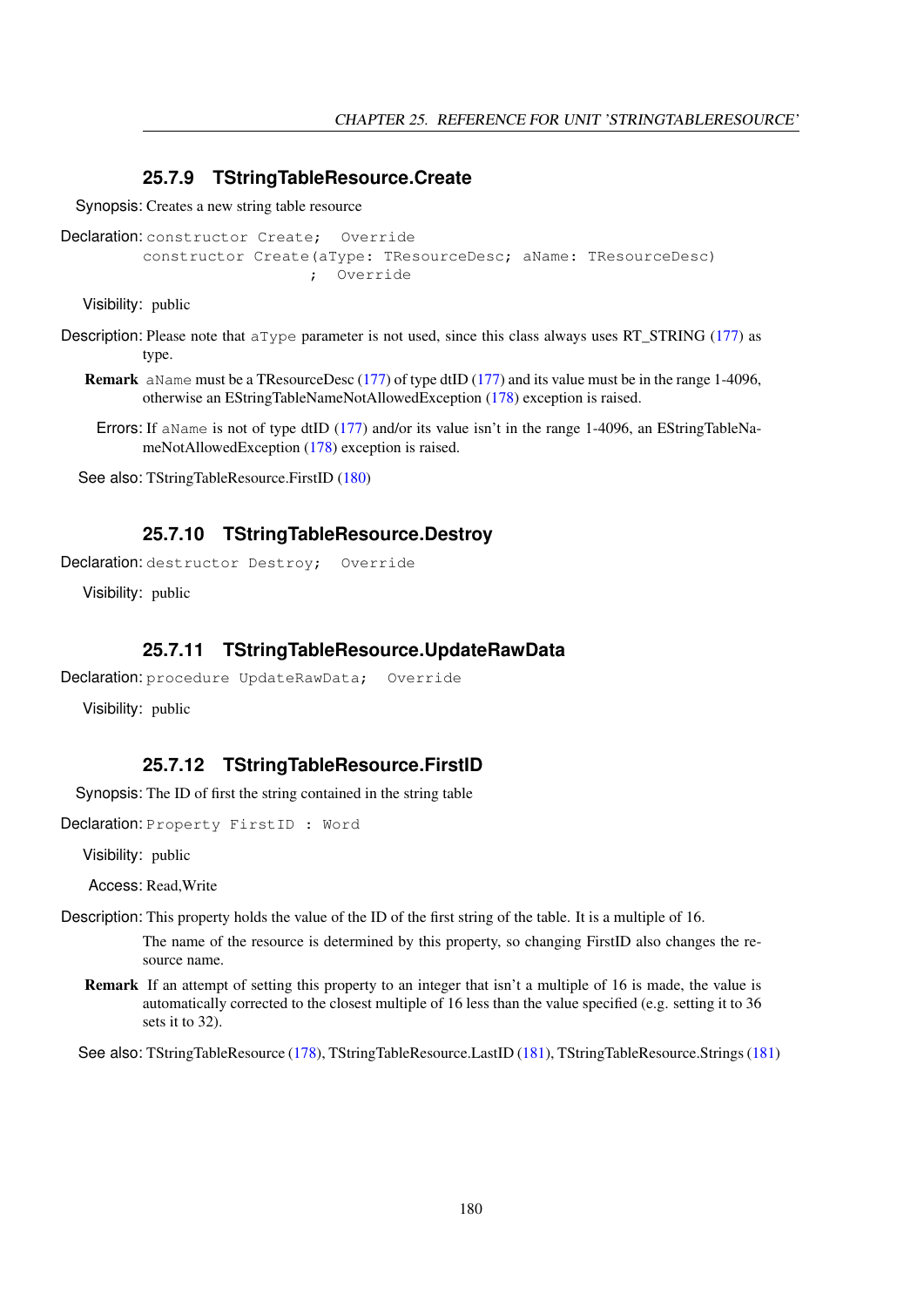#### <span id="page-181-0"></span>**25.7.13 TStringTableResource.LastID**

Synopsis: The ID of the last string contained in the string table

Declaration: Property LastID : Word

Visibility: public

Access: Read

Description: The value of this property is always FirstID [\(180\)](#page-180-0)+15.

See also: TStringTableResource [\(178\)](#page-178-1), TStringTableResource.FirstID [\(180\)](#page-180-0), TStringTableResource.Strings [\(181\)](#page-181-1)

#### **25.7.14 TStringTableResource.Count**

Synopsis: The number of strings contained in the string table

Declaration: Property Count : Integer

Visibility: public

Access: Read

Description: Since a string table resource always contains exactly 16 strings, this property is always 16

See also: TStringTableResource [\(178\)](#page-178-1), TStringTableResource.FirstID [\(180\)](#page-180-0)

#### <span id="page-181-1"></span>**25.7.15 TStringTableResource.Strings**

Synopsis: Indexed array of strings in the string table

Declaration: Property Strings[id: Word]: string; default

Visibility: public

Access: Read,Write

Description: This property can be used to access all strings in the object.

- Remark Strings are accessed by their ID: valid elements range from FirstID [\(180\)](#page-180-0) to LastID [\(181\)](#page-181-0). If the index specified isn't in this range, an EStringTableIndexOutOfBoundsException [\(178\)](#page-178-2) exception is raised.
- Remark If you need to access RawData [\(177\)](#page-177-0) after you modified strings, be sure to call UpdateRawData [\(177\)](#page-177-0) first. This isn't needed however when resource is written to a stream, since TResources [\(177\)](#page-177-0) takes care of it.

See also: TStringTableResource [\(178\)](#page-178-1), TStringTableResource.FirstID [\(180\)](#page-180-0), TStringTableResource.LastID [\(181\)](#page-181-0)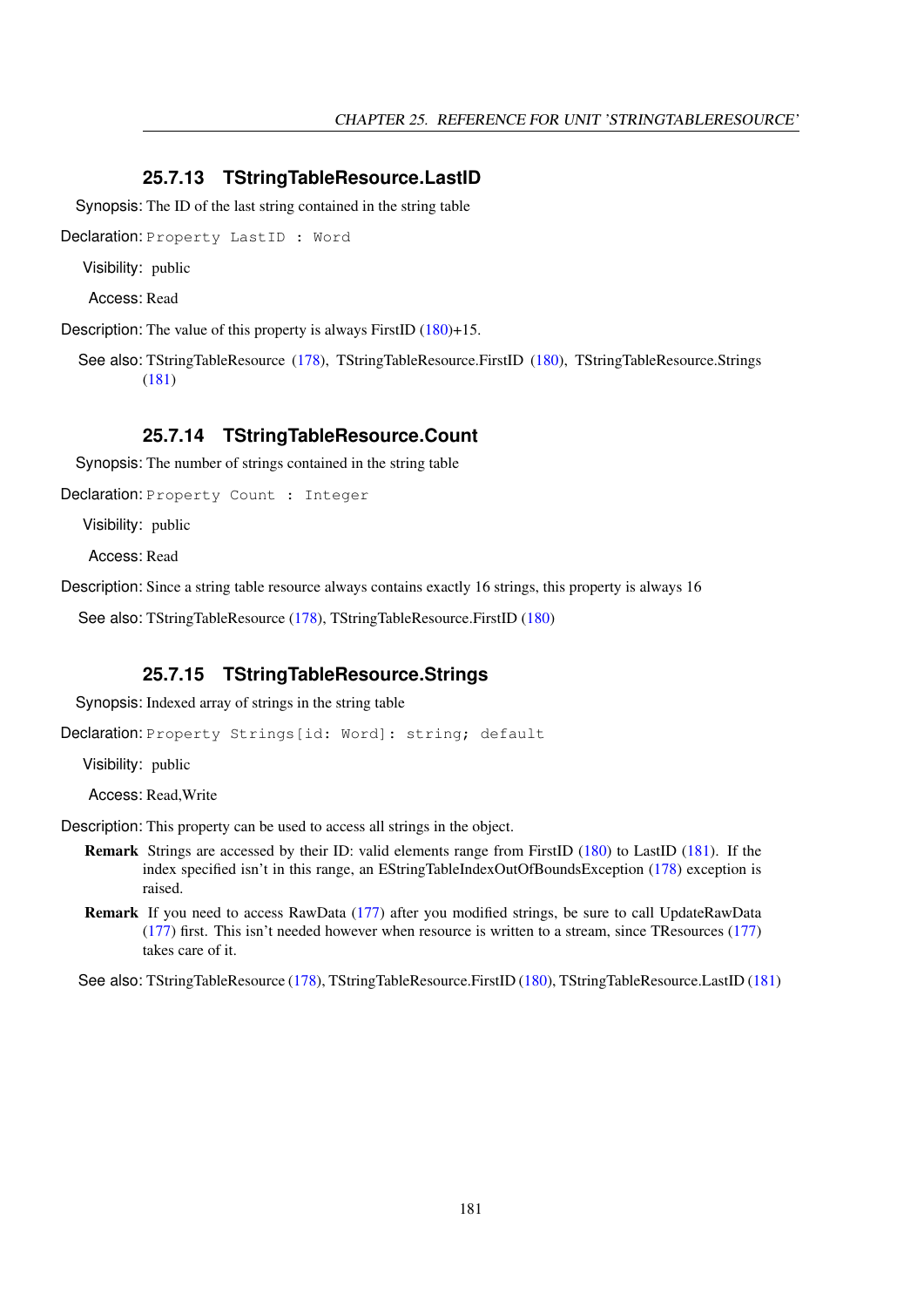# <span id="page-182-0"></span>Chapter 26

# Reference for unit 'versionconsts'

## 26.1 Overview

This unit contains constants used by TVersionResource [\(182\)](#page-182-0). Constants for TVersionFixedInfo.FileFlags [\(182\)](#page-182-0):

- VS\_FF\_DEBUG [\(187\)](#page-183-0).
- VS\_FF\_INFOINFERRED [\(187\)](#page-183-0).
- VS\_FF\_PATCHED [\(187\)](#page-183-0).
- VS\_FF\_PRERELEASE [\(187\)](#page-183-0).
- VS\_FF\_PRIVATEBUILD [\(187\)](#page-183-0).
- VS\_FF\_SPECIALBUILD [\(187\)](#page-183-0).

Constants for TVersionFixedInfo.FileOS [\(182\)](#page-182-0):

- VOS\_UNKNOWN [\(186\)](#page-183-0)
- VOS\_DOS [\(185\)](#page-183-0)
- VOS\_OS216 [\(186\)](#page-183-0)
- VOS\_OS232 [\(186\)](#page-183-0)
- VOS\_NT [\(186\)](#page-183-0)
- VOS\_\_WINDOWS16 [\(186\)](#page-183-0)
- VOS\_WINDOWS32 [\(186\)](#page-183-0)
- VOS\_PM16 [\(186\)](#page-183-0)
- VOS\_\_PM32 [\(186\)](#page-183-0)
- VOS\_DOS\_WINDOWS16 [\(185\)](#page-183-0)
- VOS\_DOS\_WINDOWS32 [\(186\)](#page-183-0)
- VOS\_OS216\_PM16 [\(186\)](#page-183-0)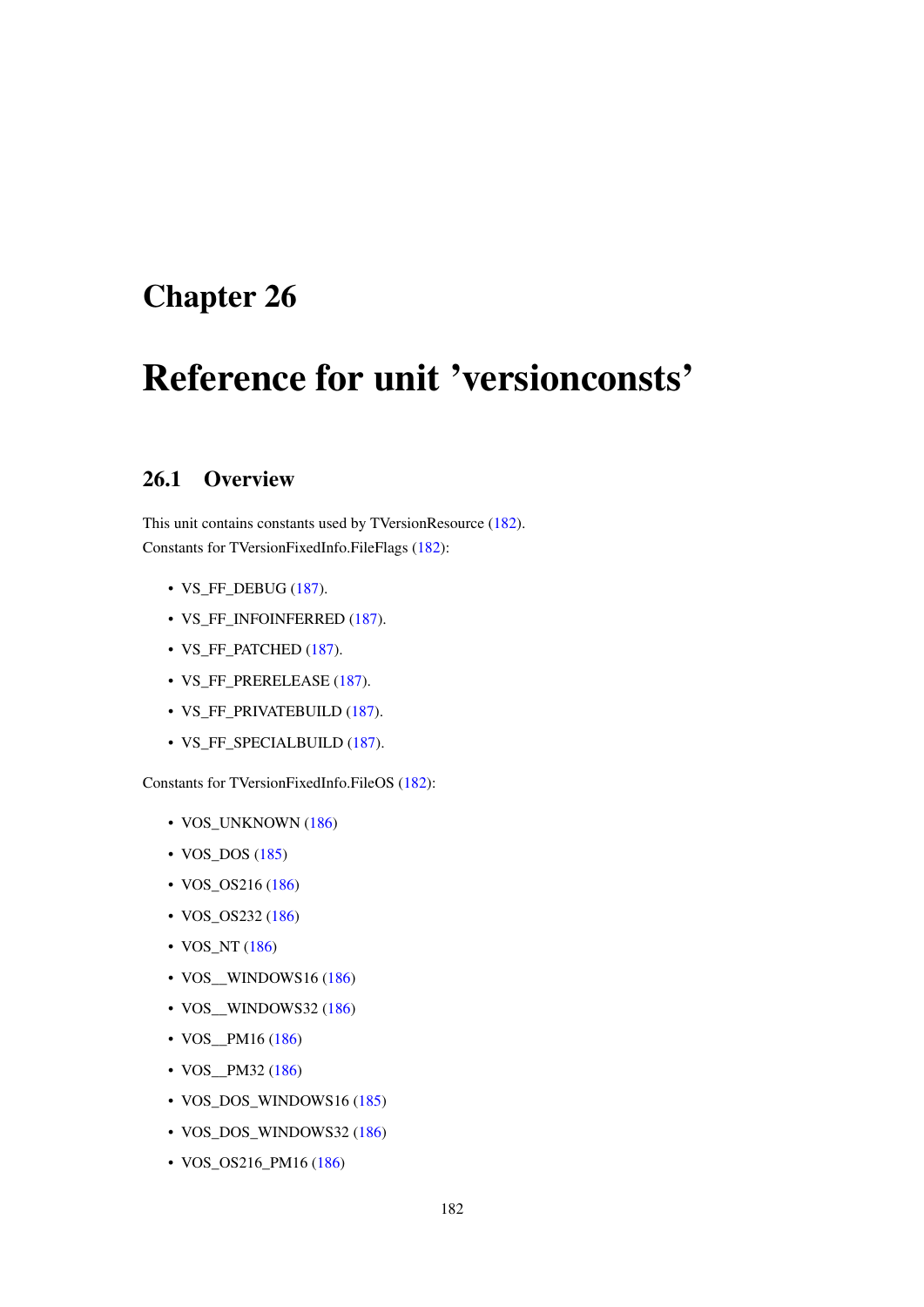- VOS\_OS232\_PM32 [\(186\)](#page-183-0)
- VOS\_NT\_WINDOWS32 [\(186\)](#page-183-0)

Constants for TVersionFixedInfo.FileType [\(182\)](#page-182-0):

- VFT\_UNKNOWN [\(185\)](#page-183-0)
- VFT\_APP  $(185)$
- VFT\_DLL [\(185\)](#page-183-0)
- VFT\_DRV [\(185\)](#page-183-0)
- VFT\_FONT [\(185\)](#page-183-0)
- VFT\_VXD [\(185\)](#page-183-0)
- VFT\_STATIC\_LIB [\(185\)](#page-183-0)

Constants for TVersionFixedInfo.FileSubType [\(182\)](#page-182-0):

- VFT2\_UNKNOWN [\(185\)](#page-183-0)
- VFT2 DRV COMM [\(183\)](#page-183-0)
- VFT2\_DRV\_PRINTER [\(184\)](#page-183-0)
- VFT2\_DRV\_KEYBOARD [\(184\)](#page-183-0)
- VFT2\_DRV\_LANGUAGE [\(184\)](#page-183-0)
- VFT2\_DRV\_DISPLAY [\(184\)](#page-183-0)
- VFT2\_DRV\_MOUSE [\(184\)](#page-183-0)
- VFT2\_DRV\_NETWORK [\(184\)](#page-183-0)
- VFT2\_DRV\_SYSTEM [\(184\)](#page-183-0)
- VFT2\_DRV\_INSTALLABLE [\(184\)](#page-183-0)
- VFT2\_DRV\_SOUND [\(184\)](#page-183-0)
- VFT2\_FONT\_RASTER [\(184\)](#page-183-0)
- VFT2\_FONT\_VECTOR [\(185\)](#page-183-0)
- VFT2\_FONT\_TRUETYPE [\(185\)](#page-183-0)

## 26.2 Constants, types and variables

#### <span id="page-183-0"></span>**26.2.1 Constants**

VFT2\_DRV\_COMM = \$0000000A

This constant is used for TVersionFixedInfo.FileSubType [\(182\)](#page-182-0) when TVersionFixedInfo.FileType [\(182\)](#page-182-0) is VFT\_DRV [\(185\)](#page-183-0).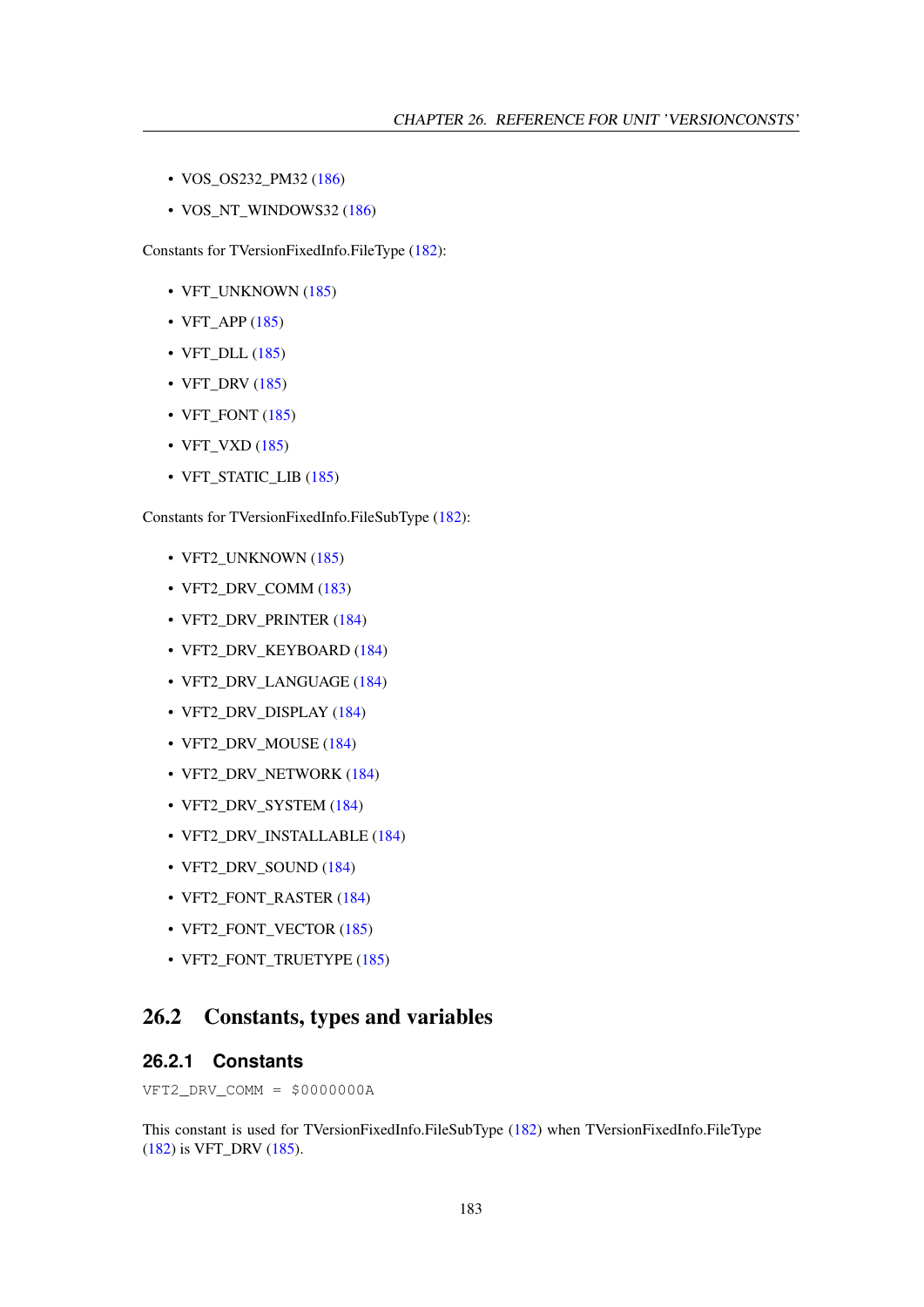VFT2 DRV DISPLAY =  $$00000004$ 

This constant is used for TVersionFixedInfo.FileSubType [\(182\)](#page-182-0) when TVersionFixedInfo.FileType [\(182\)](#page-182-0) is VFT\_DRV [\(185\)](#page-183-0).

VFT2\_DRV\_INSTALLABLE = \$00000008

This constant is used for TVersionFixedInfo.FileSubType [\(182\)](#page-182-0) when TVersionFixedInfo.FileType [\(182\)](#page-182-0) is VFT\_DRV [\(185\)](#page-183-0).

VFT2\_DRV\_KEYBOARD = \$00000002

This constant is used for TVersionFixedInfo.FileSubType [\(182\)](#page-182-0) when TVersionFixedInfo.FileType [\(182\)](#page-182-0) is VFT\_DRV [\(185\)](#page-183-0).

VFT2 DRV LANGUAGE =  $$00000003$ 

This constant is used for TVersionFixedInfo.FileSubType [\(182\)](#page-182-0) when TVersionFixedInfo.FileType [\(182\)](#page-182-0) is VFT\_DRV [\(185\)](#page-183-0).

VFT2\_DRV\_MOUSE = \$00000005

This constant is used for TVersionFixedInfo.FileSubType [\(182\)](#page-182-0) when TVersionFixedInfo.FileType [\(182\)](#page-182-0) is VFT\_DRV [\(185\)](#page-183-0).

VFT2\_DRV\_NETWORK = \$00000006

This constant is used for TVersionFixedInfo.FileSubType [\(182\)](#page-182-0) when TVersionFixedInfo.FileType [\(182\)](#page-182-0) is VFT\_DRV [\(185\)](#page-183-0).

VFT2\_DRV\_PRINTER = \$00000001

This constant is used for TVersionFixedInfo.FileSubType [\(182\)](#page-182-0) when TVersionFixedInfo.FileType [\(182\)](#page-182-0) is VFT\_DRV [\(185\)](#page-183-0).

VFT2\_DRV\_SOUND = \$00000009

This constant is used for TVersionFixedInfo.FileSubType [\(182\)](#page-182-0) when TVersionFixedInfo.FileType [\(182\)](#page-182-0) is VFT\_DRV [\(185\)](#page-183-0).

VFT2\_DRV\_SYSTEM = \$00000007

This constant is used for TVersionFixedInfo.FileSubType [\(182\)](#page-182-0) when TVersionFixedInfo.FileType [\(182\)](#page-182-0) is VFT\_DRV [\(185\)](#page-183-0).

VFT2\_FONT\_RASTER = \$00000001

This constant is used for TVersionFixedInfo.FileSubType [\(182\)](#page-182-0) when TVersionFixedInfo.FileType [\(182\)](#page-182-0) is VFT\_FONT [\(185\)](#page-183-0).

VFT2\_FONT\_TRUETYPE = \$00000003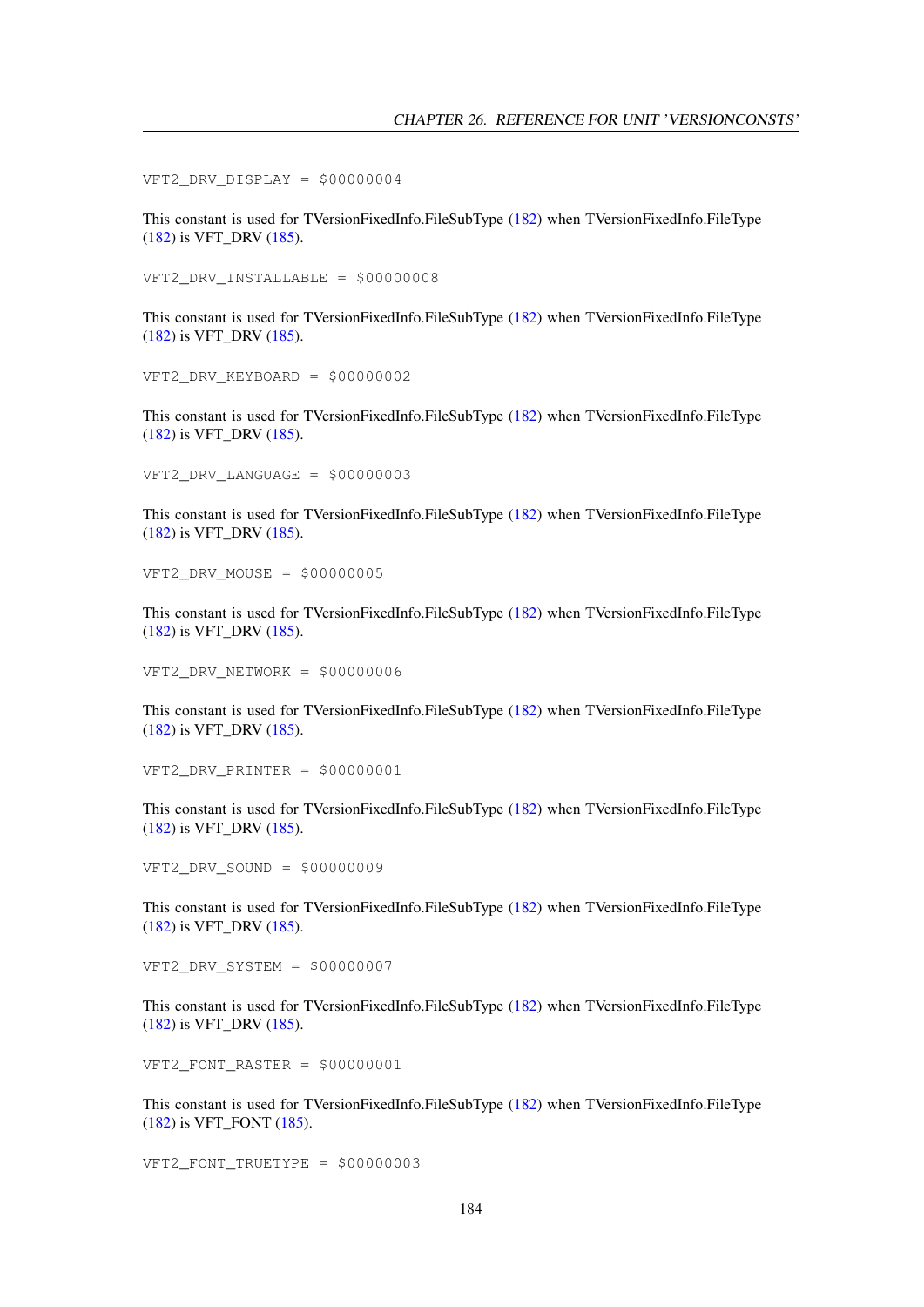This constant is used for TVersionFixedInfo.FileSubType [\(182\)](#page-182-0) when TVersionFixedInfo.FileType [\(182\)](#page-182-0) is VFT\_FONT [\(185\)](#page-183-0).

VFT2 FONT VECTOR =  $$00000002$ 

This constant is used for TVersionFixedInfo.FileSubType [\(182\)](#page-182-0) when TVersionFixedInfo.FileType [\(182\)](#page-182-0) is VFT\_FONT [\(185\)](#page-183-0).

VFT2\_UNKNOWN = \$00000000

This constant is used for TVersionFixedInfo.FileSubType [\(182\)](#page-182-0).

VFT\_APP = \$00000001

This constant is used for TVersionFixedInfo.FileType [\(182\)](#page-182-0).

VFT\_DLL = \$00000002

This constant is used for TVersionFixedInfo.FileType [\(182\)](#page-182-0).

VFT\_DRV = \$00000003

This constant is used for TVersionFixedInfo.FileType [\(182\)](#page-182-0). The device driver type is specified in TVersionFixedInfo.FileSubType [\(182\)](#page-182-0).

VFT\_FONT = \$00000004

This constant is used for TVersionFixedInfo.FileType [\(182\)](#page-182-0). The font driver type is specified in TVersionFixedInfo.FileSubType [\(182\)](#page-182-0).

VFT STATIC LIB =  $$00000007$ 

This constant is used for TVersionFixedInfo.FileType [\(182\)](#page-182-0).

VFT\_UNKNOWN = \$00000000

This constant is used for TVersionFixedInfo.FileType [\(182\)](#page-182-0).

VFT\_VXD = \$00000005

This constant is used for TVersionFixedInfo.FileType [\(182\)](#page-182-0).

VOS\_DOS = \$00010000

This constant is used for TVersionFixedInfo.FileOS [\(182\)](#page-182-0).

VOS\_DOS\_WINDOWS16 = \$00010001

This constant is used for TVersionFixedInfo.FileOS [\(182\)](#page-182-0).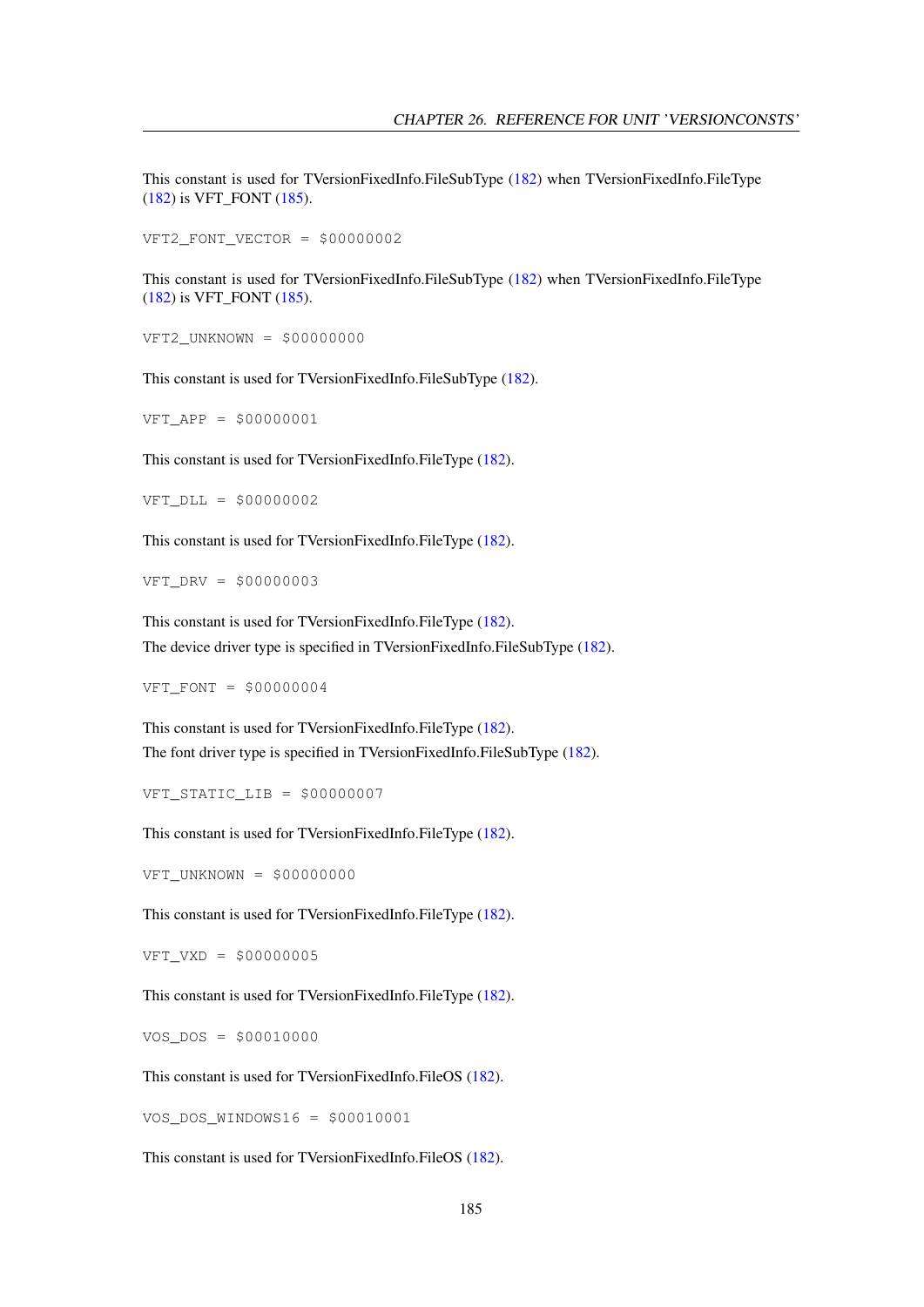VOS\_DOS\_WINDOWS32 = \$00010004

This constant is used for TVersionFixedInfo.FileOS [\(182\)](#page-182-0).

VOS\_NT = \$00040000

This constant is used for TVersionFixedInfo.FileOS [\(182\)](#page-182-0).

VOS\_NT\_WINDOWS32 = \$00040004

This constant is used for TVersionFixedInfo.FileOS [\(182\)](#page-182-0).

 $VOS_0S216 = $00020000$ 

This constant is used for TVersionFixedInfo.FileOS [\(182\)](#page-182-0).

VOS\_OS216\_PM16 = \$00020002

This constant is used for TVersionFixedInfo.FileOS [\(182\)](#page-182-0).

VOS\_OS232 = \$00030000

This constant is used for TVersionFixedInfo.FileOS [\(182\)](#page-182-0).

VOS\_OS232\_PM32 = \$00030003

This constant is used for TVersionFixedInfo.FileOS [\(182\)](#page-182-0).

VOS\_UNKNOWN = \$00000000

This constant is used for TVersionFixedInfo.FileOS [\(182\)](#page-182-0).

VOS\_\_BASE = \$00000000

This constant is used for TVersionFixedInfo.FileOS [\(182\)](#page-182-0).

VOS\_\_PM16 = \$00000002

This constant is used for TVersionFixedInfo.FileOS [\(182\)](#page-182-0).

VOS\_\_PM32 = \$00000003

This constant is used for TVersionFixedInfo.FileOS [\(182\)](#page-182-0).

VOS\_\_WINDOWS16 = \$00000001

This constant is used for TVersionFixedInfo.FileOS [\(182\)](#page-182-0).

VOS\_\_WINDOWS32 = \$00000004

This constant is used for TVersionFixedInfo.FileOS [\(182\)](#page-182-0).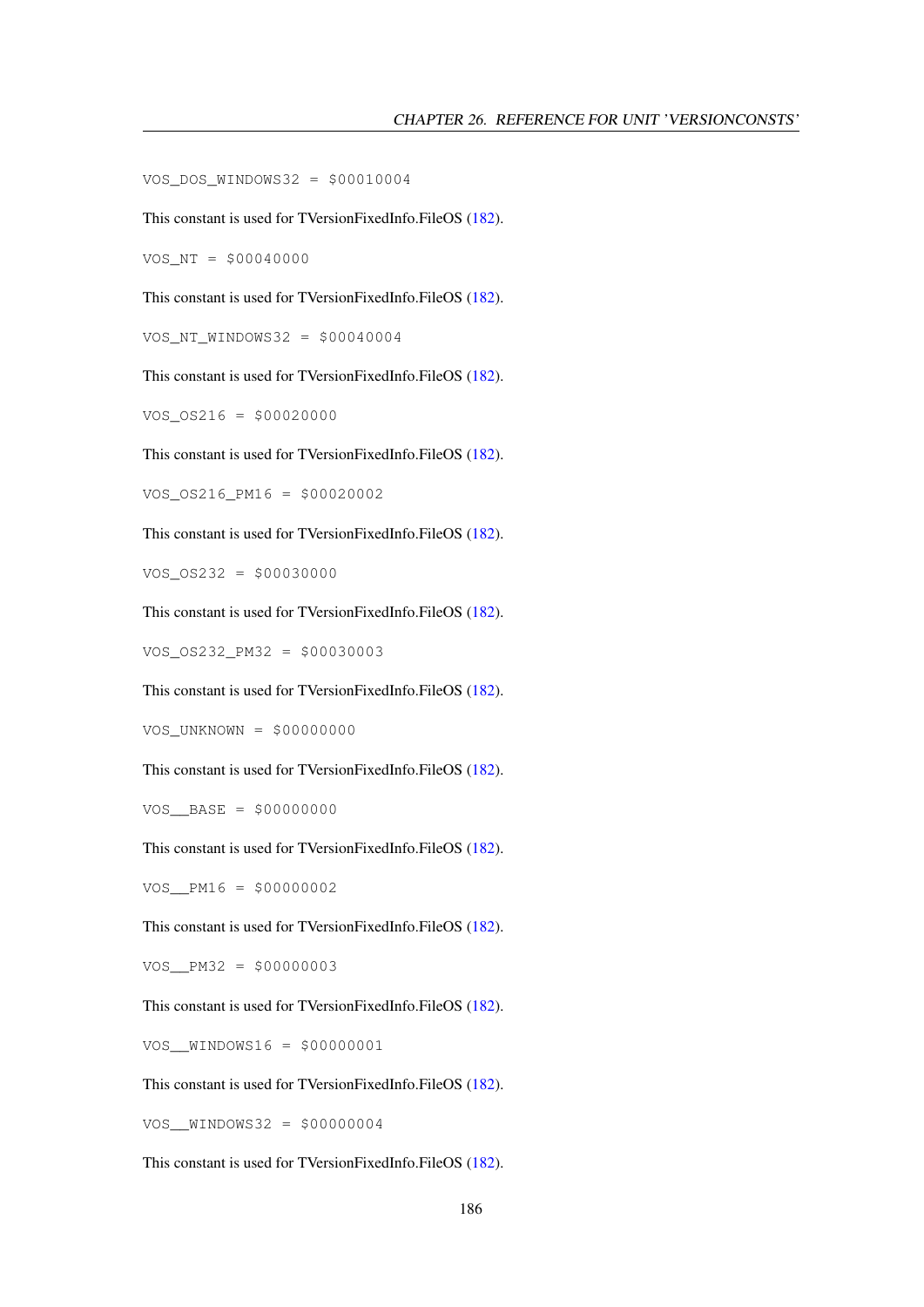VS\_FFI\_FILEFLAGSMASK = \$0000003F

This constant is used mainly for TVersionFixedInfo.FileFlagsMask [\(182\)](#page-182-0) to signal which bits are used in TVersionFixedInfo.FileFlags [\(182\)](#page-182-0) field.

VS\_FF\_DEBUG = \$00000001

This constant is used for TVersionFixedInfo.FileFlags [\(182\)](#page-182-0).

VS\_FF\_INFOINFERRED = \$00000010

This constant is used for TVersionFixedInfo.FileFlags [\(182\)](#page-182-0).

VS FF PATCHED =  $$00000004$ 

This constant is used for TVersionFixedInfo.FileFlags [\(182\)](#page-182-0).

VS FF PRERELEASE =  $$00000002$ 

This constant is used for TVersionFixedInfo.FileFlags [\(182\)](#page-182-0).

VS\_FF\_PRIVATEBUILD = \$00000008

This constant is used for TVersionFixedInfo.FileFlags [\(182\)](#page-182-0).

When this flag is set, a TVersionStringTable [\(182\)](#page-182-0) in TVersionResource.StringFileInfo [\(182\)](#page-182-0) should contain an item with PrivateBuild as key.

VS\_FF\_SPECIALBUILD = \$00000020

This constant is used for TVersionFixedInfo.FileFlags [\(182\)](#page-182-0).

When this flag is set, a TVersionStringTable [\(182\)](#page-182-0) in TVersionResource.StringFileInfo [\(182\)](#page-182-0) should contain an item with SpecialBuild as key.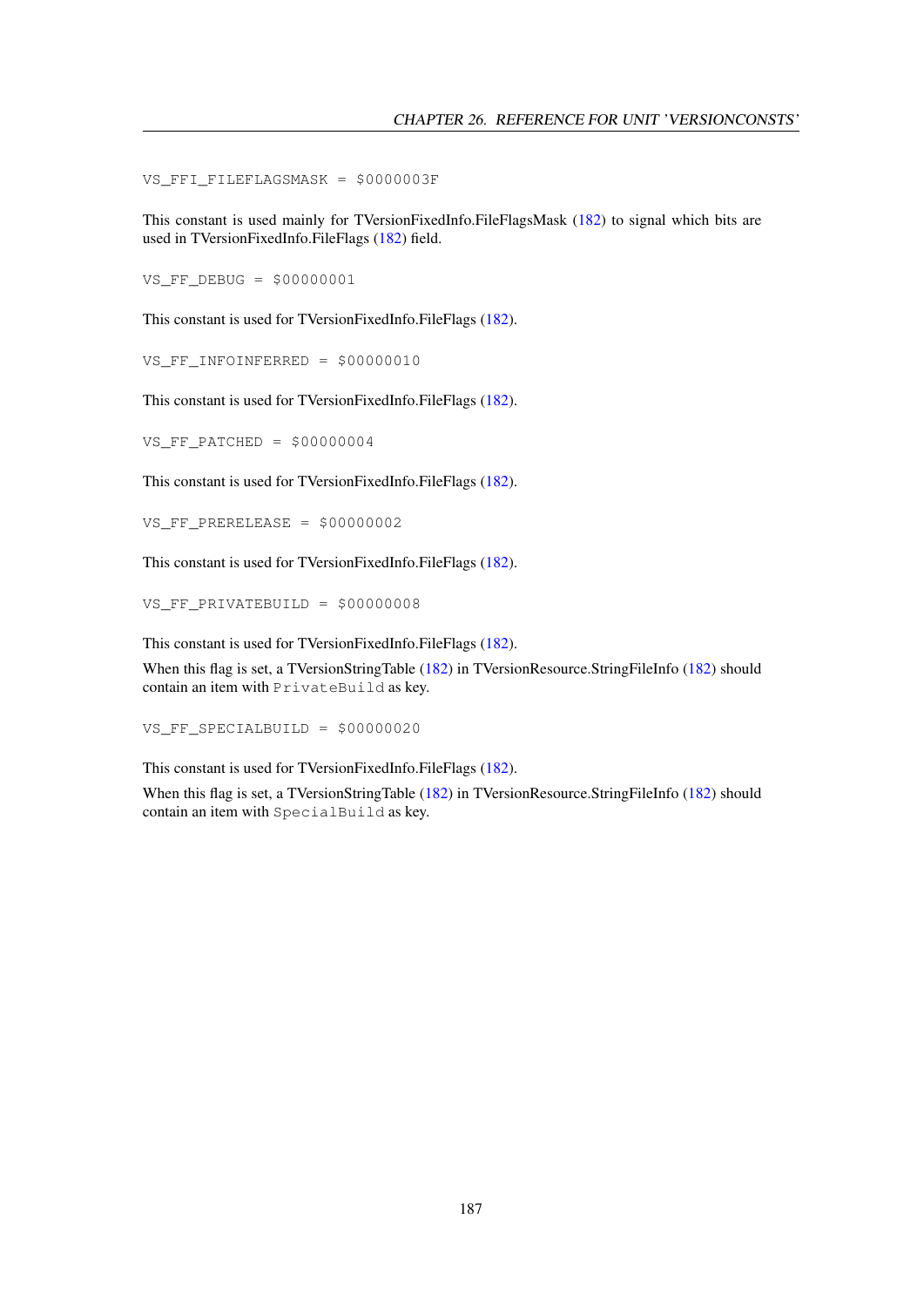## <span id="page-188-0"></span>Chapter 27

# Reference for unit 'versionresource'

## 27.1 Used units

| Name         | Page |
|--------------|------|
| Classes      | 77   |
| resource     | 129  |
| sysutils     | 77   |
| versiontypes | 193  |

## 27.2 Overview

This unit contains TVersionResource [\(189\)](#page-189-0), a TAbstractResource [\(188\)](#page-188-0) descendant specialized in handling resource of type RT\_VERSION [\(188\)](#page-188-0).

Adding this unit to a program's uses clause registers class TVersionResource [\(189\)](#page-189-0) for type RT\_VERSION [\(188\)](#page-188-0) with TResourceFactory [\(188\)](#page-188-0).

## 27.3 Constants, types and variables

## **27.3.1 Types**

## 27.4 TVerBlockHeader

```
TVerBlockHeader = packed record
 length : Word;
 vallength : Word
  ;
  valtype : Word;
  key : string;
end
```
This type is internally used by TVersionResource [\(189\)](#page-189-0)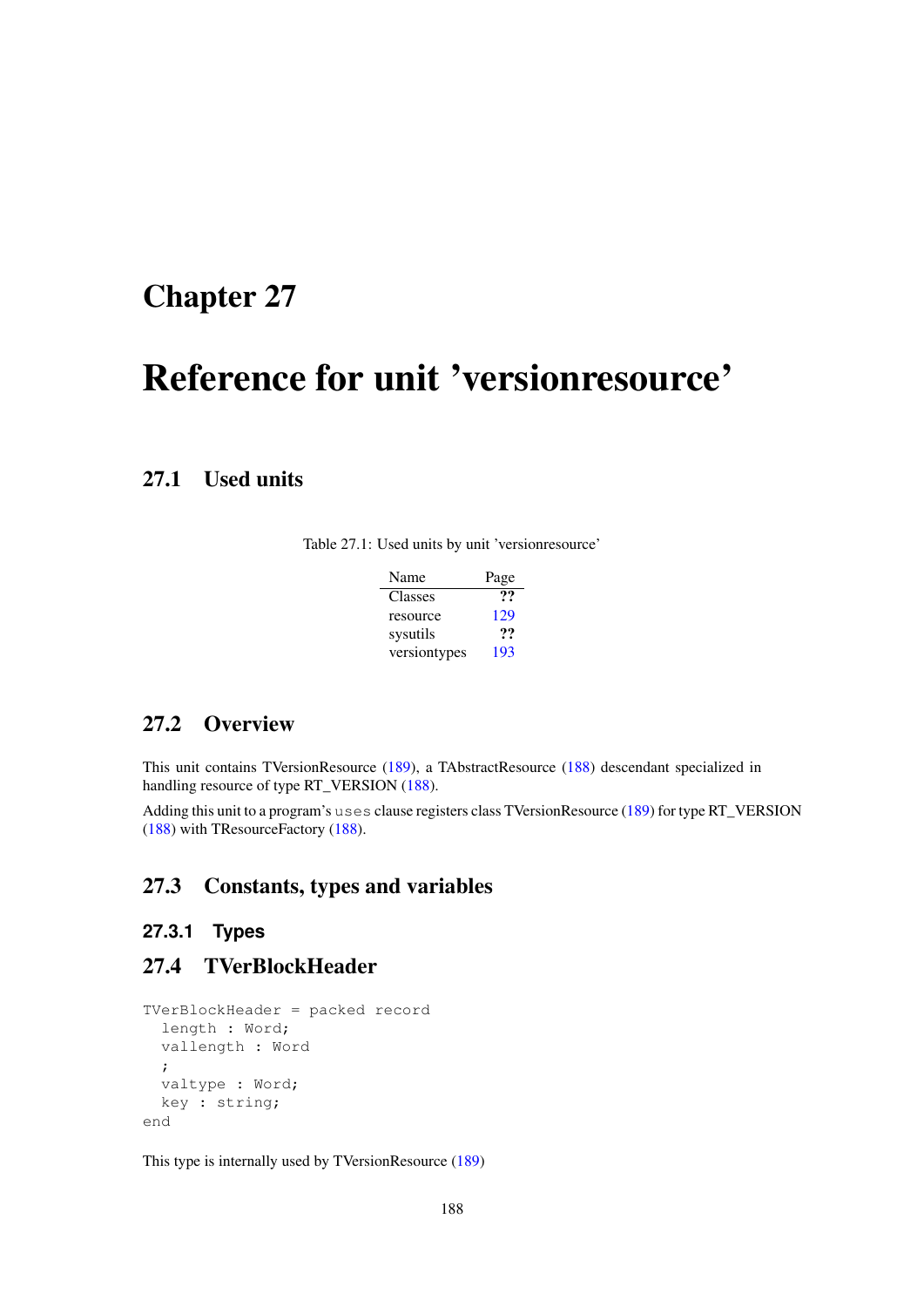## <span id="page-189-0"></span>27.5 TVersionResource

#### **27.5.1 Description**

This class represents a resource of type RT\_VERSION [\(188\)](#page-188-0).

A resource of this type provides version information for a Microsoft Windows executable or dll, which is shown when checking properties of a file in Windows Explorer.

Information is stored in FixedInfo [\(191\)](#page-191-0), StringFileInfo [\(191\)](#page-191-1) and VarFileInfo [\(192\)](#page-192-0).

- Remark This class doesn't allow its type to be changed to anything else than RT\_VERSION [\(188\)](#page-188-0), and its name to be different from 1. Attempts to do so result in a EResourceDescChangeNotAllowedException [\(188\)](#page-188-0).
- Remark If you need to access RawData [\(188\)](#page-188-0) after you modified something, be sure to call UpdateRawData [\(188\)](#page-188-0) first. This isn't needed however when resource is written to a stream, since TResources [\(188\)](#page-188-0) takes care of it.

#### Sample code

This code creates a version information resource

```
const
 myVersion : TFileProductVersion = (1,2,0,0);
var
  resources : TResources;
  aRes : TVersionResource;
  st : TVersionStringTable;
  ti : TVerTranslationInfo;
begin
  aRes:=TVersionResource.Create(nil,nil); //it's always RT_VERSION and 1 respectivel
  resources:=TResources.Create;
  resources.Add(aRes);
  aRes.FixedInfo.FileVersion:=myversion;
  aRes.FixedInfo.ProductVersion:=myversion;
  aRes.FixedInfo.FileFlagsMask:=VS_FFI_FILEFLAGSMASK;
  aRes.FixedInfo.FileFlags:=0;
  aRes.FixedInfo.FileOS:=VOS_NT_WINDOWS32;
  aRes.FixedInfo.FileType:=VFT_APP;
  aRes.FixedInfo.FileSubType:=0;
  aRes.FixedInfo.FileDate:=0;
  st:=TVersionStringTable.Create('041004B0'); //Italian, unicode codepage
  st.Add('CompanyName','Foo Corporation');
  st.Add('FileDescription','Foo suite core program');
  st.Add('FileVersion','1.2');
  st.Add('ProductVersion','1.2');
  aRes.StringFileInfo.Add(st);
  ti.language:=$0410; //Italian
  ti.codepage:=$04B0; //Unicode codepage
  aRes.VarFileInfo.Add(ti);
  resources.WriteToFile('myresource.res');
  resources.Free; //destroys aRes as well.
```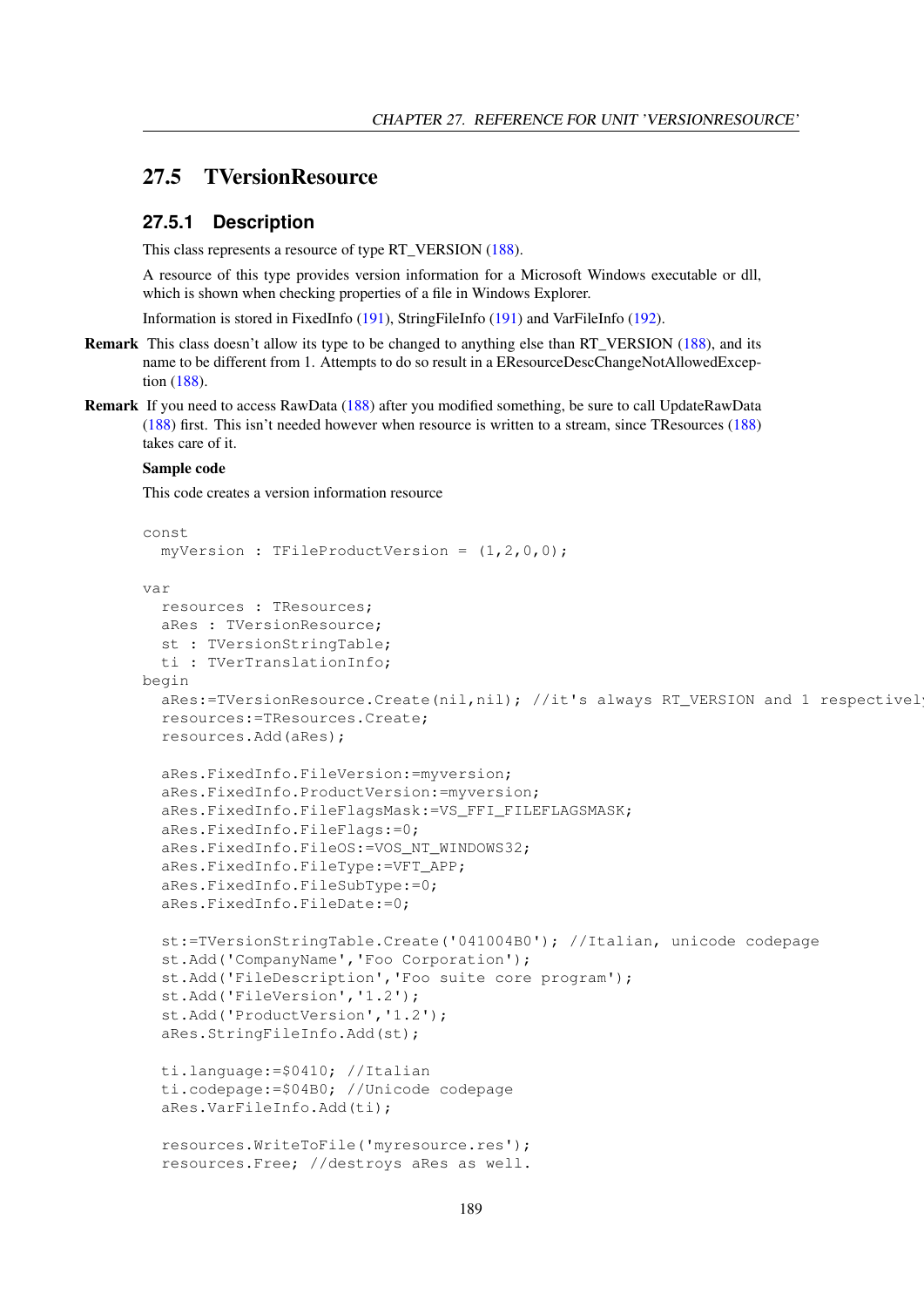end;

See also: TVersionResource.FixedInfo [\(191\)](#page-191-1), TVersionResource.StringFileInfo (191), TVersionResource.VarFileInfo [\(192\)](#page-192-0)

#### **27.5.2 Method overview**

| 190<br>ChangeDescTypeAllowed  |                                            |
|-------------------------------|--------------------------------------------|
| ChangeDescValueAllowed<br>190 |                                            |
| 191<br>Create                 | Creates a new version information resource |
| 191<br>Destroy                |                                            |
| GetName<br>190                |                                            |
| 190<br>GetType                |                                            |
| NotifyResourcesLoaded<br>191  |                                            |
| UpdateRawData<br>191          |                                            |

#### **27.5.3 Property overview**

| Page | Properties     | Access Description                               |
|------|----------------|--------------------------------------------------|
| 191  | FixedInfo      | Language independent part of version information |
| 191  | StringFileInfo | Language dependent part of version information   |
| 192  | VarFileInfo    | List of supported languages                      |

#### <span id="page-190-3"></span>**27.5.4 TVersionResource.GetType**

```
Declaration: function GetType : TResourceDesc; Override
```
Visibility: protected

### <span id="page-190-2"></span>**27.5.5 TVersionResource.GetName**

Declaration: function GetName : TResourceDesc; Override

Visibility: protected

#### <span id="page-190-0"></span>**27.5.6 TVersionResource.ChangeDescTypeAllowed**

```
Declaration: function ChangeDescTypeAllowed(aDesc: TResourceDesc) : Boolean
                                        ; Override
```
Visibility: protected

#### <span id="page-190-1"></span>**27.5.7 TVersionResource.ChangeDescValueAllowed**

```
Declaration: function ChangeDescValueAllowed(aDesc: TResourceDesc) : Boolean
                                         ; Override
```
Visibility: protected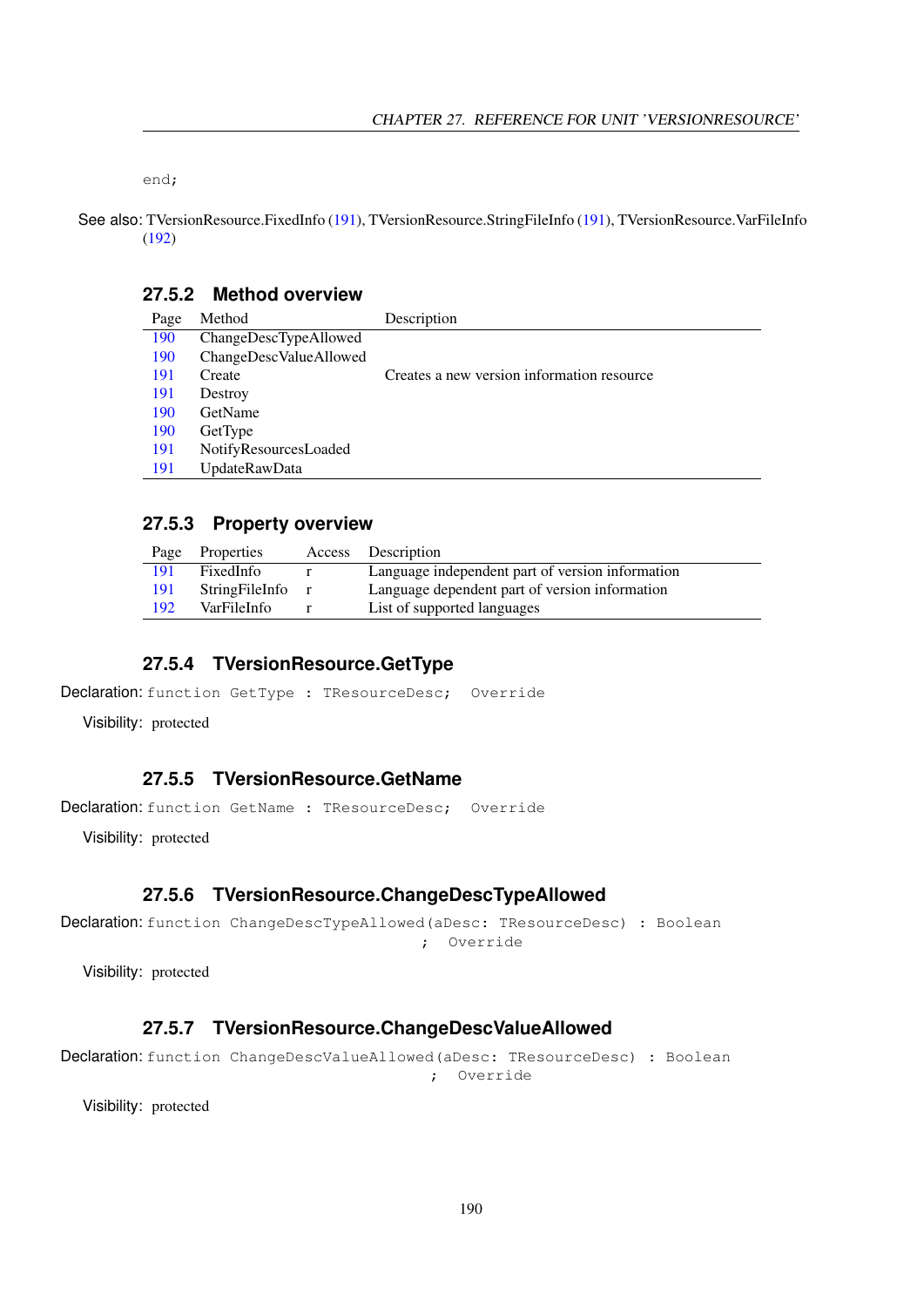#### <span id="page-191-4"></span>**27.5.8 TVersionResource.NotifyResourcesLoaded**

Declaration: procedure NotifyResourcesLoaded; Override

Visibility: protected

#### <span id="page-191-2"></span>**27.5.9 TVersionResource.Create**

Synopsis: Creates a new version information resource

Declaration: constructor Create; Override constructor Create(aType: TResourceDesc; aName: TResourceDesc) ; Override

Visibility: public

```
Description: Please note that aType and aName parameters are not used, since this class always uses RT_VERSION
            (188) as type and 1 as name.
```
#### <span id="page-191-3"></span>**27.5.10 TVersionResource.Destroy**

Declaration: destructor Destroy: Override

Visibility: public

#### <span id="page-191-5"></span>**27.5.11 TVersionResource.UpdateRawData**

```
Declaration: procedure UpdateRawData; Override
```
Visibility: public

#### <span id="page-191-0"></span>**27.5.12 TVersionResource.FixedInfo**

Synopsis: Language independent part of version information

Declaration: Property FixedInfo : TVersionFixedInfo

Visibility: public

Access: Read

See also: TVersionFixedInfo [\(188\)](#page-188-0)

#### <span id="page-191-1"></span>**27.5.13 TVersionResource.StringFileInfo**

Synopsis: Language dependent part of version information

Declaration: Property StringFileInfo : TVersionStringFileInfo

Visibility: public

Access: Read

See also: TVersionStringFileInfo [\(188\)](#page-188-0)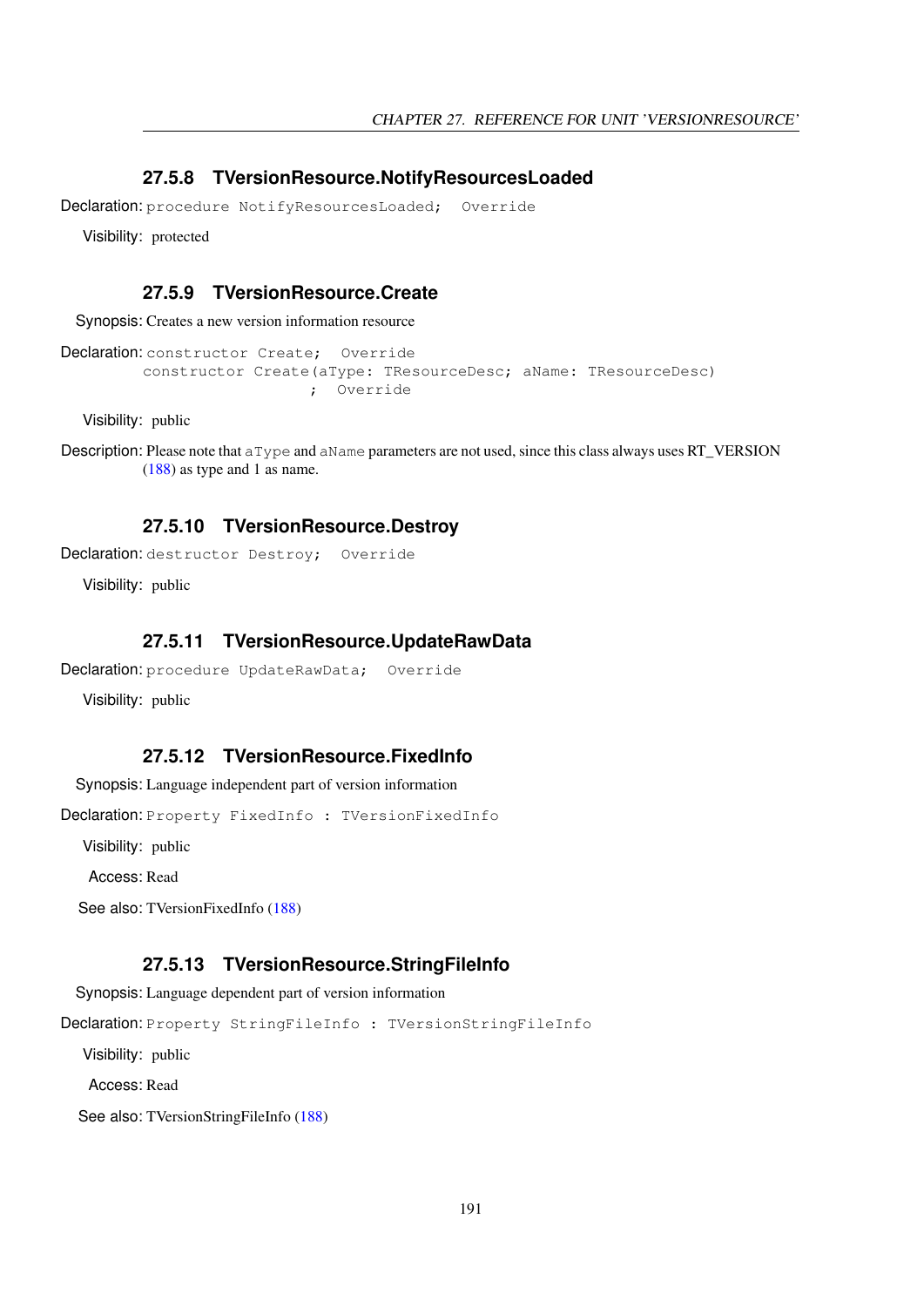#### <span id="page-192-0"></span>**27.5.14 TVersionResource.VarFileInfo**

Synopsis: List of supported languages

Declaration: Property VarFileInfo : TVersionVarFileInfo

Visibility: public

Access: Read

See also: TVersionVarFileInfo [\(188\)](#page-188-0)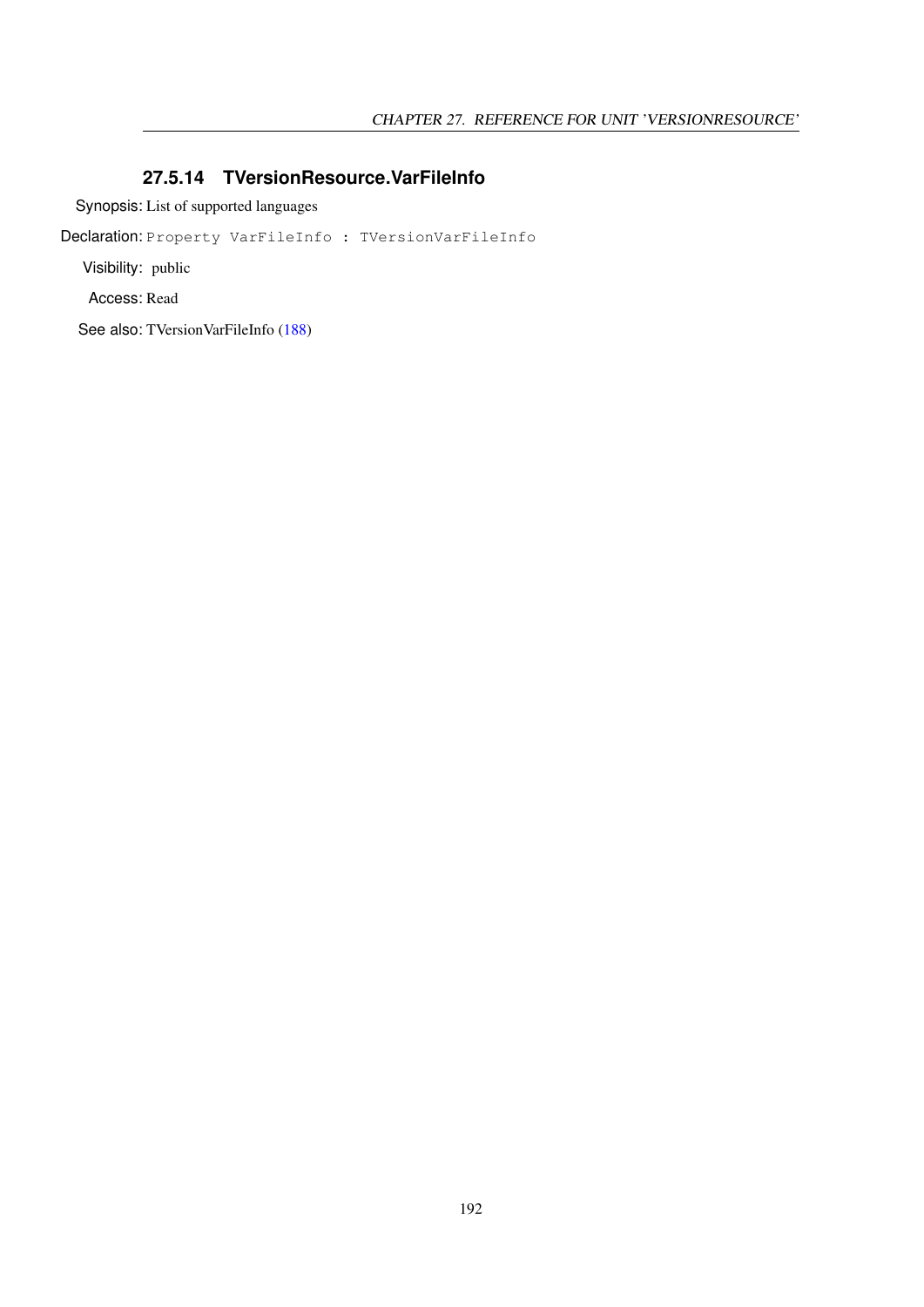# <span id="page-193-0"></span>Chapter 28

# Reference for unit 'versiontypes'

## 28.1 Used units

Table 28.1: Used units by unit 'versiontypes'

| Name     | Page |
|----------|------|
| Classes  | 77   |
| resource | 129  |
| sysutils | 77   |

## 28.2 Overview

This unit contains classes used by TVersionResource [\(193\)](#page-193-0).

## 28.3 Constants, types and variables

#### **28.3.1 Resource strings**

SVerStrTableDuplicateKey = 'Duplicate key ''%s''' SVerStrTableKeyNotFound = 'Key ''%s'' not found' SVerStrTableNameNotAllowed = 'Name ''%s'' is not a valid 8-cipher hex sequence'

## <span id="page-193-1"></span>**28.3.2 Types**

PVerTranslationInfo = ^TVerTranslationInfo

Pointer to a TVerTranslationInfo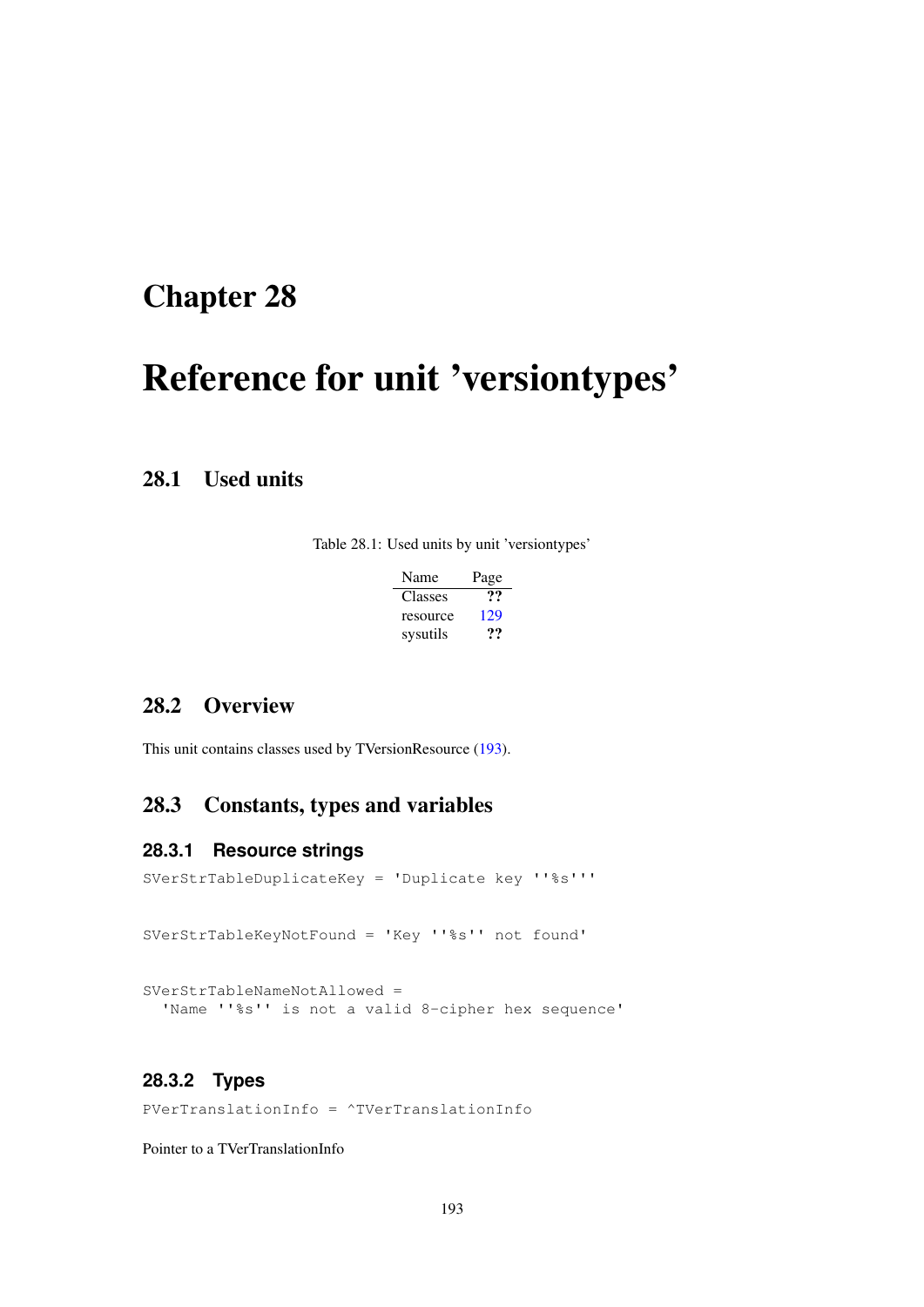Array = Array[0..3] of Word

This type is a 4-element array of words that is used to represent a file or product version.

Major version number is stored in the lowest word

Example

Product version 4.2.1.1200 can be represented this way

```
const
 myver : TFileProductVersion = (4,2,1,1200);
```
## <span id="page-194-3"></span>28.4 TVerTranslationInfo

```
TVerTranslationInfo = packed record
 language : Word;
 codepage
 : Word;
end
```
This record represents a language id - codepage pair that is used by TVersionVarFileInfo [\(205\)](#page-205-0).

## <span id="page-194-1"></span>28.5 EDuplicateKeyException

#### **28.5.1 Description**

This exception is raised when an attempt is made to add an item to a TVersionStringTable [\(201\)](#page-201-0) object and the specified key is already present.

See also: TVersionStringTable.Add [\(202\)](#page-202-0)

## <span id="page-194-2"></span>28.6 EKeyNotFoundException

#### **28.6.1 Description**

This exception is raised when the specified key is not found in the TVersionStringTable [\(201\)](#page-201-0) object.

See also: TVersionStringTable.Delete [\(203\)](#page-203-0), TVersionStringTable.Values [\(204\)](#page-204-0)

### <span id="page-194-0"></span>28.7 ENameNotAllowedException

#### **28.7.1 Description**

This exception is raised when an attempt is made to set Name [\(203\)](#page-203-1) property of TVersionStringTable [\(201\)](#page-201-0) with a string that isn't an 8-cipher hexadecimal string.

See also: TVersionStringTable.Create [\(202\)](#page-202-1), TVersionStringTable.Name [\(203\)](#page-203-1)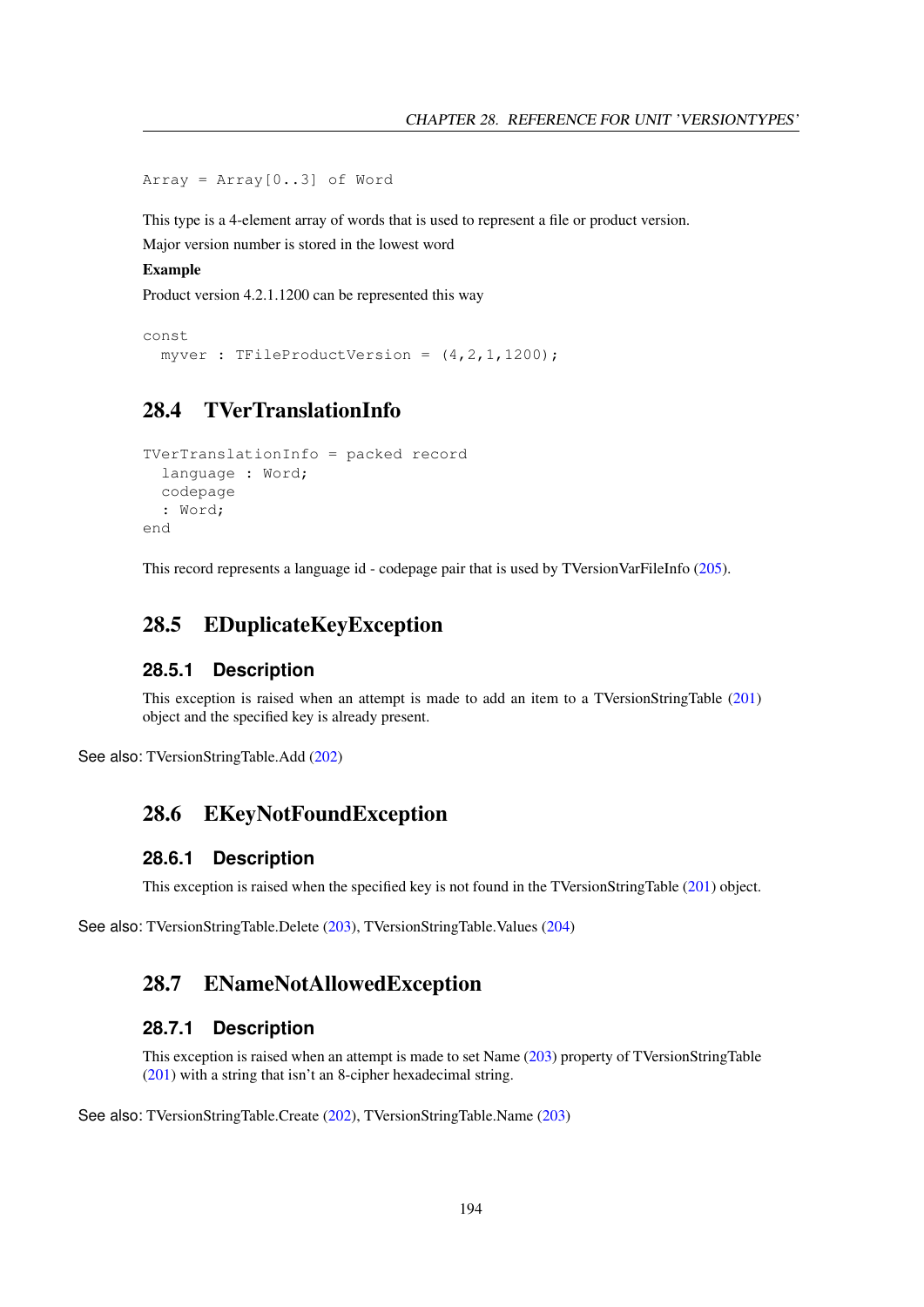## 28.8 EVersionStringTableException

#### **28.8.1 Description**

Base class for version string table - related exceptions

## 28.9 TVersionFixedInfo

#### **28.9.1 Description**

This class represents the language independent part of version information, and is always present in a version information resource.

See also: TVersionResource [\(193\)](#page-193-0), TVersionResource.FixedInfo [\(193\)](#page-193-0)

### **28.9.2 Method overview**

|     |        | Page Method Description |  |
|-----|--------|-------------------------|--|
| 195 | Create |                         |  |

#### **28.9.3 Property overview**

| Page | Properties            | Access | Description                                          |
|------|-----------------------|--------|------------------------------------------------------|
| 198  | FileDate              | rw     | The file creation timestamp.                         |
| 196  | FileFlags             | rw     | The file flags                                       |
| 196  | FileFlagsMask         | rw     | Mask for FileFlags                                   |
| 197  | FileOS                | rw     | The operating system the file was designed to run on |
| 198  | FileSubType           | rw     | Additional type information                          |
| 197  | FileType              | rw     | The type of the file.                                |
| 195  | <b>FileVersion</b>    | rw     | The file version                                     |
| 196  | <b>ProductVersion</b> | rw     | The product version                                  |

## <span id="page-195-0"></span>**28.9.4 TVersionFixedInfo.Create**

Declaration: constructor Create

Visibility: public

## <span id="page-195-1"></span>**28.9.5 TVersionFixedInfo.FileVersion**

Synopsis: The file version

Declaration: Property FileVersion : TFileProductVersion

Visibility: public

Access: Read,Write

See also: TFileProductVersion [\(194\)](#page-193-1)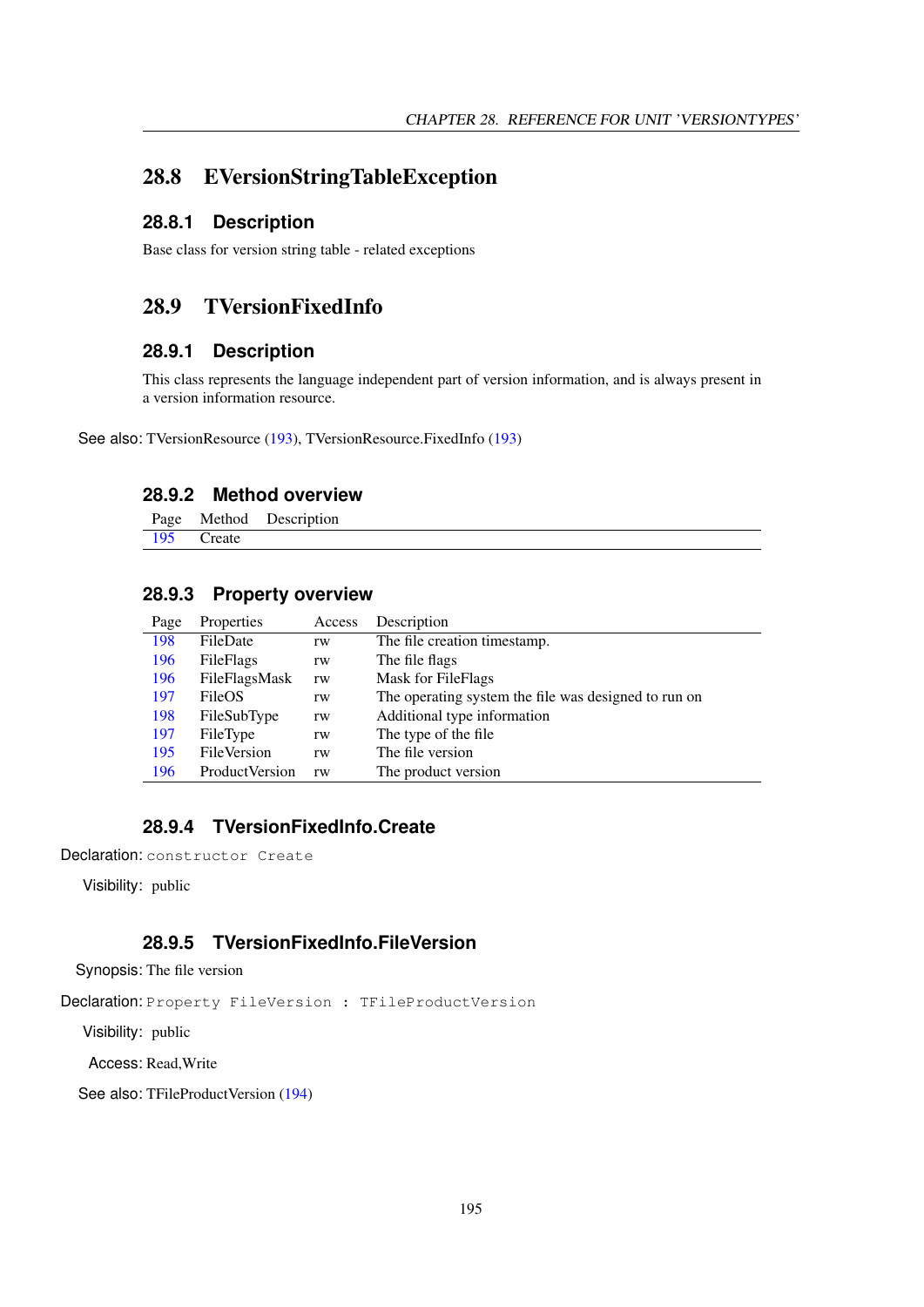#### <span id="page-196-2"></span>**28.9.6 TVersionFixedInfo.ProductVersion**

Synopsis: The product version

Declaration: Property ProductVersion : TFileProductVersion

Visibility: public

Access: Read,Write

See also: TFileProductVersion [\(194\)](#page-193-1)

#### <span id="page-196-1"></span>**28.9.7 TVersionFixedInfo.FileFlagsMask**

Synopsis: Mask for FileFlags

Declaration: Property FileFlagsMask : LongWord

Visibility: public

Access: Read,Write

Description: This property specifies which bits of FileFlags [\(196\)](#page-196-0) are valid. Usually it is VS\_FFI\_FILEFLAGSMASK [\(193\)](#page-193-0).

See also: TVersionFixedInfo.FileFlags [\(196\)](#page-196-0)

#### <span id="page-196-0"></span>**28.9.8 TVersionFixedInfo.FileFlags**

Synopsis: The file flags

Declaration: Property FileFlags : LongWord

Visibility: public

Access: Read,Write

Description: It is a combination of the following values:

 $\cdot$ VS FF DEBUG [\(193\)](#page-193-0). •VS\_FF\_INFOINFERRED [\(193\)](#page-193-0). •VS\_FF\_PATCHED [\(193\)](#page-193-0). •VS\_FF\_PRERELEASE [\(193\)](#page-193-0). •VS\_FF\_PRIVATEBUILD [\(193\)](#page-193-0). •VS\_FF\_SPECIALBUILD [\(193\)](#page-193-0).

See also: TVersionFixedInfo.FileFlagsMask [\(196\)](#page-196-1)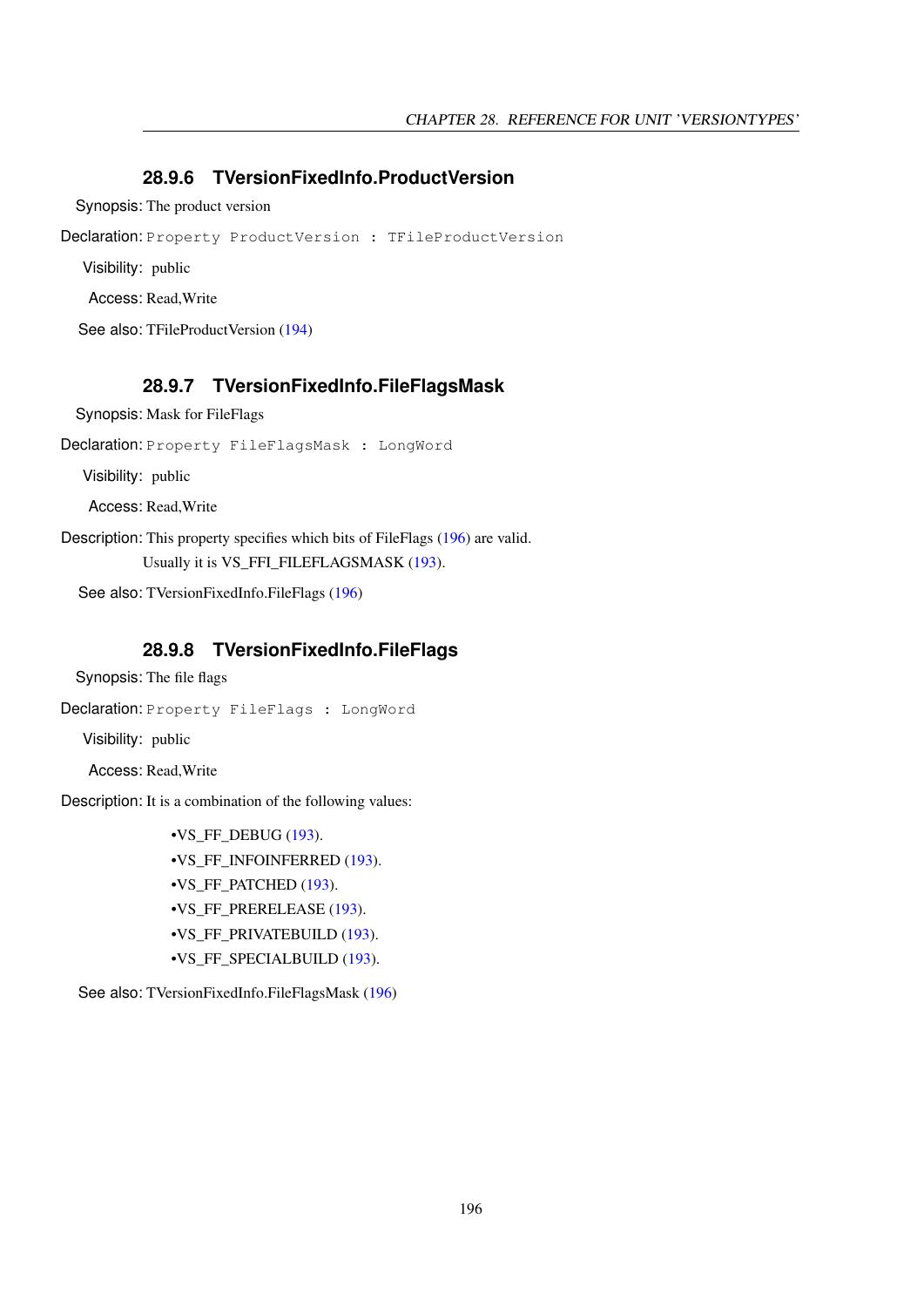#### <span id="page-197-0"></span>**28.9.9 TVersionFixedInfo.FileOS**

Synopsis: The operating system the file was designed to run on

Declaration: Property FileOS : LongWord

Visibility: public

Access: Read,Write

Description: It is one of the following values:

•VOS\_UNKNOWN [\(193\)](#page-193-0) •VOS\_DOS [\(193\)](#page-193-0) •VOS\_OS216 [\(193\)](#page-193-0) •VOS\_OS232 [\(193\)](#page-193-0)  $\cdot$ VOS NT [\(193\)](#page-193-0)

combined with one of the following values:

```
•VOS__WINDOWS16 (193)
•VOS__WINDOWS32 (193)
(193)
•VOS__PM32 (193)
```
Note: some predefined combinations do exist:

•VOS\_DOS\_WINDOWS16 [\(193\)](#page-193-0) •VOS\_DOS\_WINDOWS32 [\(193\)](#page-193-0) •VOS\_OS216\_PM16 [\(193\)](#page-193-0) •VOS\_OS232\_PM32 [\(193\)](#page-193-0) •VOS\_NT\_WINDOWS32 [\(193\)](#page-193-0)

#### <span id="page-197-1"></span>**28.9.10 TVersionFixedInfo.FileType**

Synopsis: The type of the file

Declaration: Property FileType : LongWord

Visibility: public

Access: Read,Write

Description: It can be one of the following values:

```
•VFT_UNKNOWN (193)
\cdot(193)
•VFT_DLL (193)
•VFT_DRV (193)
•VFT_FONT (193)
•VFT_VXD (193)
•VFT_STATIC_LIB (193)
```
See also: TVersionFixedInfo.FileSubType [\(198\)](#page-198-1)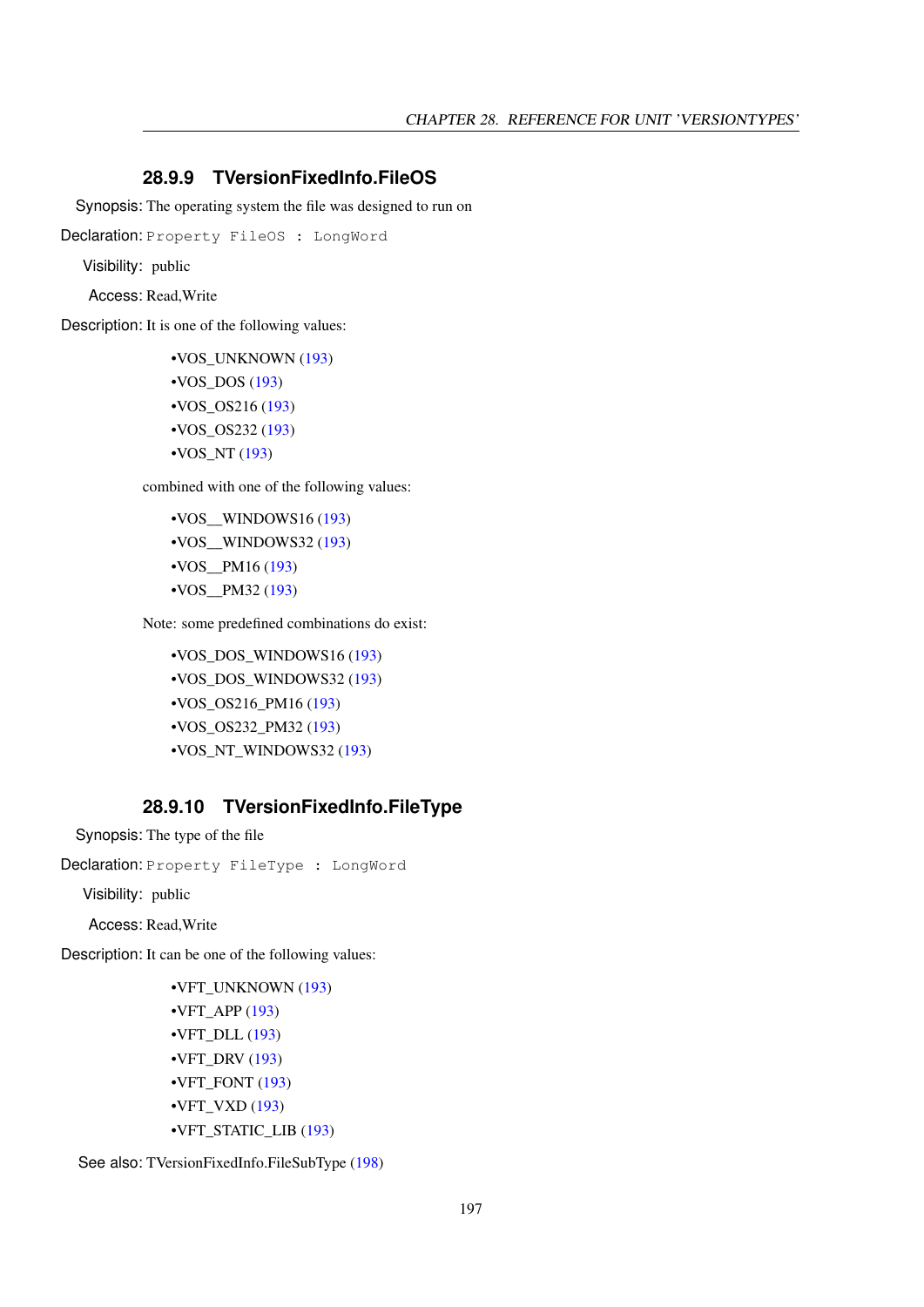#### <span id="page-198-1"></span>**28.9.11 TVersionFixedInfo.FileSubType**

Synopsis: Additional type information

Declaration: Property FileSubType : LongWord

Visibility: public

Access: Read,Write

Description: This property is meaningful only for some values of FileSubType [\(198\)](#page-198-1). For all other types, this property must be zero.

If FileSubType [\(198\)](#page-198-1) is VFT\_DRV [\(193\)](#page-193-0):

```
•VFT2_UNKNOWN (193)
•VFT2_DRV_COMM (193)
•VFT2_DRV_PRINTER (193)
•VFT2_DRV_KEYBOARD (193)
•VFT2_DRV_LANGUAGE (193)
•VFT2_DRV_DISPLAY (193)
•VFT2_DRV_MOUSE (193)
•VFT2_DRV_NETWORK (193)
•VFT2_DRV_SYSTEM (193)
•VFT2_DRV_INSTALLABLE (193)
•VFT2_DRV_SOUND (193)
```
If FileSubType  $(198)$  is VFT FONT  $(193)$ :

•VFT2\_UNKNOWN [\(193\)](#page-193-0) •VFT2\_FONT\_RASTER [\(193\)](#page-193-0) •VFT2\_FONT\_VECTOR [\(193\)](#page-193-0) •VFT2\_FONT\_TRUETYPE [\(193\)](#page-193-0)

See also: TVersionFixedInfo.FileType [\(197\)](#page-197-1)

#### <span id="page-198-0"></span>**28.9.12 TVersionFixedInfo.FileDate**

Synopsis: The file creation timestamp.

Declaration: Property FileDate : QWord

Visibility: public

Access: Read,Write

Description: It is a 64 bit timestamp.

## <span id="page-198-2"></span>28.10 TVersionStringFileInfo

#### **28.10.1 Description**

This class represents the language dependent part of version information.

It is a list of TVersionStringTable [\(201\)](#page-201-0) objects, each representing information for a specific languagecodepage combination.

See also: TVersionResource [\(193\)](#page-193-0), TVersionResource.StringFileInfo [\(193\)](#page-193-0), TVersionStringTable [\(201\)](#page-201-0)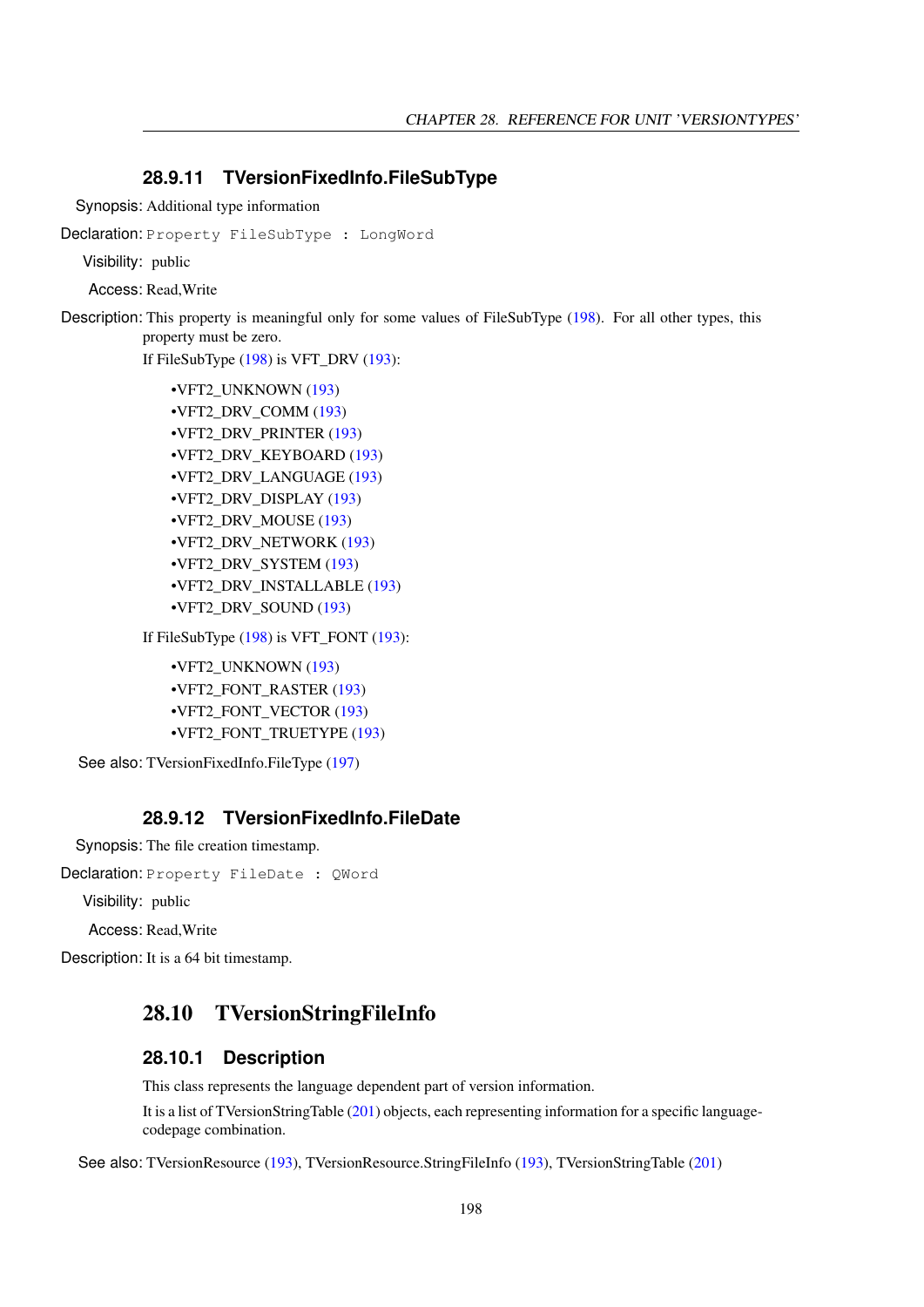| Page       | Method          | Description                           |
|------------|-----------------|---------------------------------------|
| 200        | Add             | Adds a new string table               |
| <b>200</b> | Clear           | Deletes all string tables in the list |
| 199        | Create          |                                       |
| <b>200</b> | Delete          | Deletes a string table                |
| 199        | Destroy         | Destroys the object                   |
| 199        | <b>GetCount</b> |                                       |
| 199        | GetItem         |                                       |
| 199        | SetItem         |                                       |

## **28.10.2 Method overview**

#### **28.10.3 Property overview**

|            |       |    | Page Properties Access Description           |
|------------|-------|----|----------------------------------------------|
| <b>200</b> | Count |    | The number of string tables in the object    |
| <b>200</b> | Items | rw | Indexed array of string tables in the object |

#### <span id="page-199-2"></span>**28.10.4 TVersionStringFileInfo.GetCount**

Declaration: function GetCount : Integer

Visibility: protected

#### <span id="page-199-3"></span>**28.10.5 TVersionStringFileInfo.GetItem**

Declaration: function GetItem(index: Integer) : TVersionStringTable

Visibility: protected

#### <span id="page-199-4"></span>**28.10.6 TVersionStringFileInfo.SetItem**

Declaration: procedure SetItem(index: Integer; aValue: TVersionStringTable)

Visibility: protected

#### <span id="page-199-0"></span>**28.10.7 TVersionStringFileInfo.Create**

Declaration: constructor Create

Visibility: public

#### <span id="page-199-1"></span>**28.10.8 TVersionStringFileInfo.Destroy**

Synopsis: Destroys the object

Declaration: destructor Destroy; Override

Visibility: public

Des Reption: All items are destroyed as well.

See also: TVersionStringFileInfo.Clear [\(200\)](#page-200-1)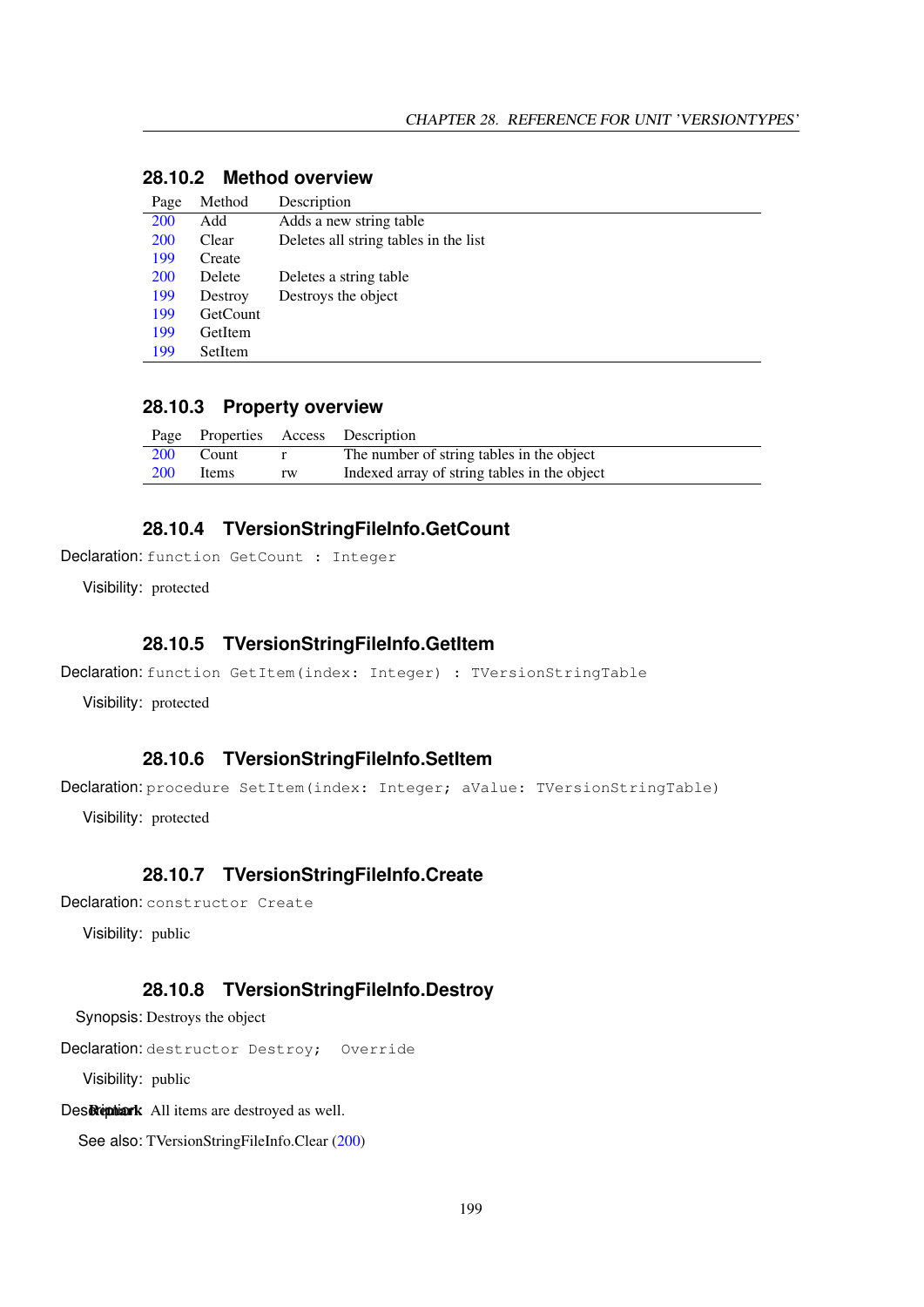#### <span id="page-200-0"></span>**28.10.9 TVersionStringFileInfo.Add**

Synopsis: Adds a new string table

Declaration: procedure Add(aStrTable: TVersionStringTable)

Visibility: public

See also: TVersionStringFileInfo.Delete [\(200\)](#page-200-2)

#### <span id="page-200-1"></span>**28.10.10 TVersionStringFileInfo.Clear**

Synopsis: Deletes all string tables in the list

Declaration: procedure Clear

Visibility: public

Description: This method empties the object. All string tables are freed.

See also: TVersionStringFileInfo.Delete [\(200\)](#page-200-2), TVersionStringFileInfo.Add [\(200\)](#page-200-0)

#### <span id="page-200-2"></span>**28.10.11 TVersionStringFileInfo.Delete**

Synopsis: Deletes a string table

```
Declaration: procedure Delete (const aIndex: Integer)
```
Visibility: public

Description: This method removes the string table identified by  $\alpha$ Index from the list. The string table is freed.

See also: TVersionStringFileInfo.Clear [\(200\)](#page-200-1), TVersionStringFileInfo.Add [\(200\)](#page-200-0)

#### <span id="page-200-3"></span>**28.10.12 TVersionStringFileInfo.Count**

Synopsis: The number of string tables in the object

Declaration: Property Count : Integer

Visibility: public

Access: Read

See also: TVersionStringFileInfo.Items [\(200\)](#page-200-4)

#### <span id="page-200-4"></span>**28.10.13 TVersionStringFileInfo.Items**

Synopsis: Indexed array of string tables in the object

Declaration: Property Items[index: Integer]: TVersionStringTable; default

Visibility: public

Access: Read,Write

Description: This property can be used to access all string tables in the object.

Remark This array is 0-based: valid elements range from 0 to Count [\(200\)](#page-200-3)-1.

See also: TVersionStringFileInfo.Count [\(200\)](#page-200-3), TVersionStringTable [\(201\)](#page-201-0)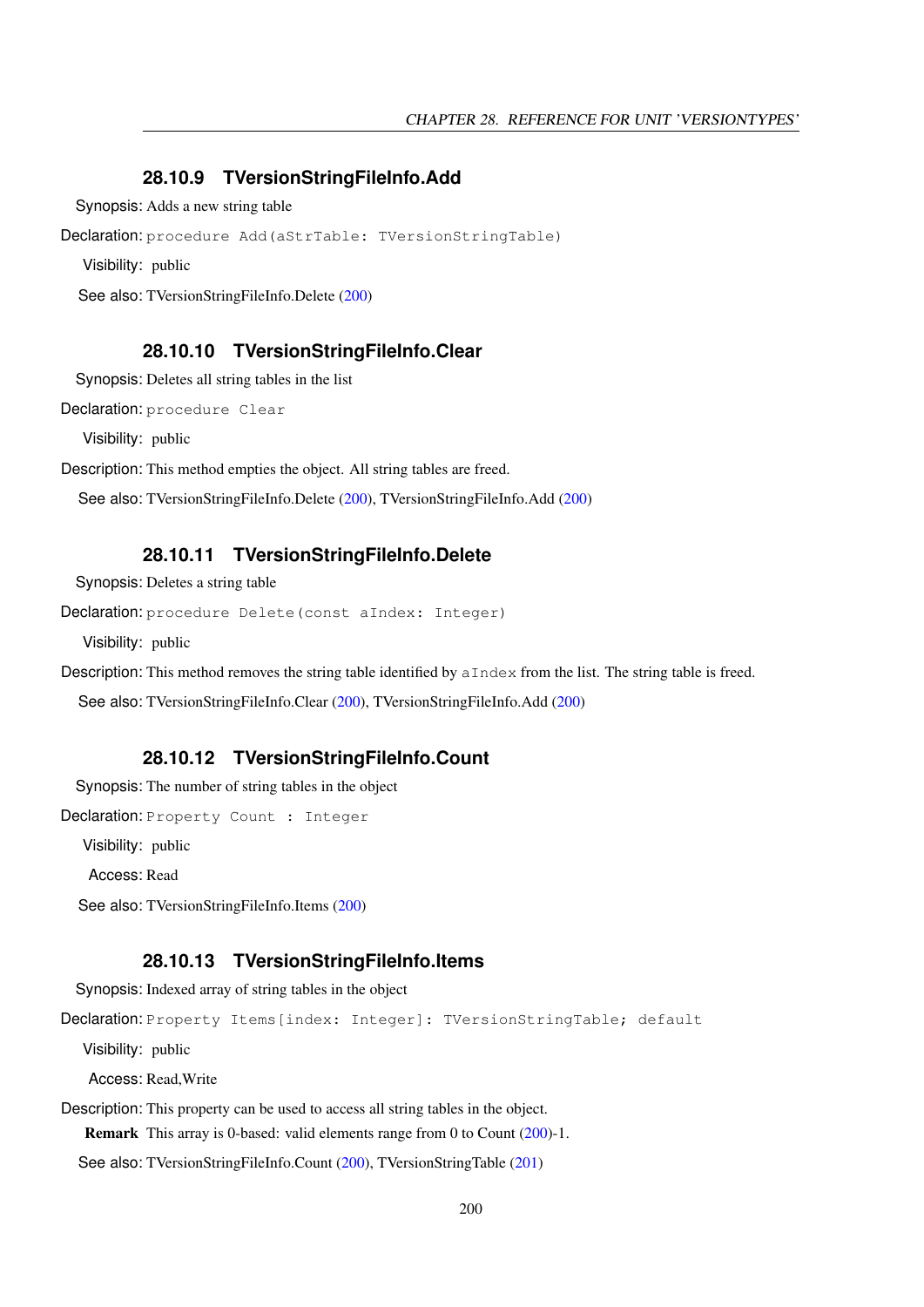## <span id="page-201-0"></span>28.11 TVersionStringTable

#### **28.11.1 Description**

This class represents version information for a specific language-codepage combination.

It is contained in a TVersionStringFileInfo [\(198\)](#page-198-2) object.

Information is stored as key-value pairs. The name of the string table specifies the language id codepage to which the object applies.

There are some predefined keys that Microsoft Windows searches for. They are:

- Comments
- CompanyName
- FileDescription
- FileVersion
- InternalName
- LegalCopyright
- LegalTrademarks
- OriginalFilename
- PrivateBuild (only if VS\_FF\_PRIVATEBUILD [\(193\)](#page-193-0) is set in TVersionFixedInfo.FileFlags [\(196\)](#page-196-0))
- ProductName
- ProductVersion
- SpecialBuild (only if VS\_FF\_SPECIALBUILD [\(193\)](#page-193-0) is set in TVersionFixedInfo.FileFlags [\(196\)](#page-196-0))
- See also: TVersionStringFileInfo [\(198\)](#page-198-2), TVersionStringTable.Name [\(203\)](#page-203-1), TVersionStringTable.Keys [\(204\)](#page-204-1), TVersionStringTable.Values [\(204\)](#page-204-0), TVersionStringTable.ValuesByIndex [\(204\)](#page-204-2)

#### **28.11.2 Method overview**

| Page       | Method        | Description                         |
|------------|---------------|-------------------------------------|
| 202        | Add           | Adds a new item to the string table |
| 203        | Clear         | Deletes all items                   |
| <b>202</b> | Create        | Creates a new string table          |
| 203        | <b>Delete</b> | Deletes an item                     |
| <b>202</b> | Destroy       | Destroys the string table           |

#### **28.11.3 Property overview**

| Page | Properties    | Access | Description                                    |
|------|---------------|--------|------------------------------------------------|
| 203  | Count         |        | The number of items in the object              |
| 204  | <b>Keys</b>   |        | Indexed array of keys in the object            |
| 203  | Name          |        | The name of the string table                   |
| 204  | Values        | rw     | Array of values in the object, accessed by key |
| 204  | ValuesByIndex | rw     | Indexed array of values in the object          |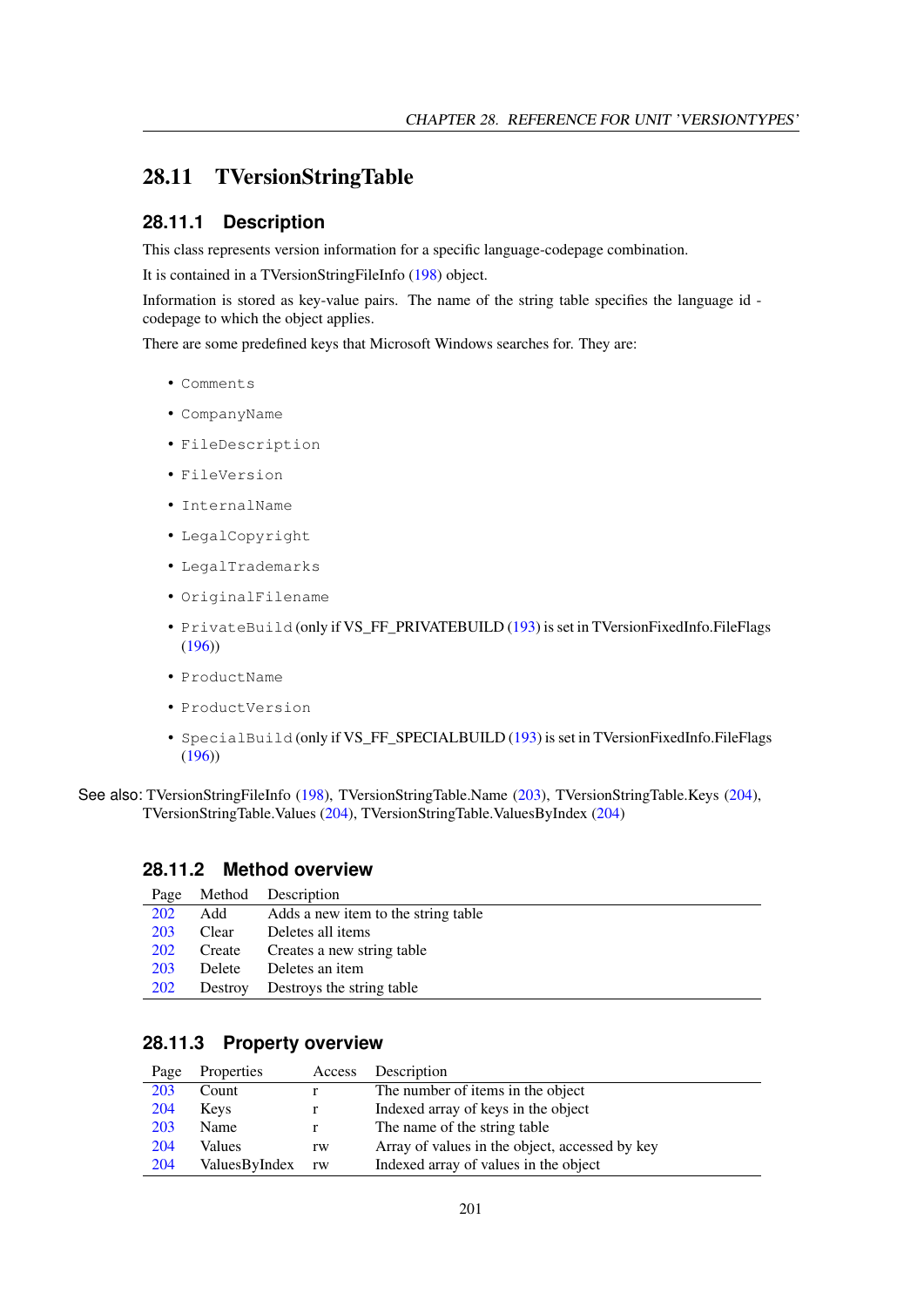#### <span id="page-202-1"></span>**28.11.4 TVersionStringTable.Create**

Synopsis: Creates a new string table

```
Declaration: constructor Create (const aName: string)
```
Visibility: public

Description: Creates a new string table with the name passed as aName parameter.

aName must be a hex representation of a 4-bytes unsigned number: first 4 ciphers represent the language id, and last 4 the codepage.

#### Sample code

This code creates a string table for Italian, with unicode codepage.

```
var
 st : TVersionStringTable;
begin
 //0410 = Italian//04B0 = unicode codepage
  st:=TVersionStringTable.Create('041004B0');
  //do something useful...
  st.Free;
end;
```
Errors: If name is not a valid 8-cipher hexadecimal string, an ENameNotAllowedException [\(194\)](#page-194-0) exception is raised.

See also: TVersionStringTable.Name [\(203\)](#page-203-1)

#### <span id="page-202-2"></span>**28.11.5 TVersionStringTable.Destroy**

Synopsis: Destroys the string table

```
Declaration: destructor Destroy; Override
```
Visibility: public

#### <span id="page-202-0"></span>**28.11.6 TVersionStringTable.Add**

Synopsis: Adds a new item to the string table

Declaration: procedure Add (const aKey: string; const aValue: string)

Visibility: public

Description: This methods adds a new key-value pair to the string table.

Note that some predefined keys do exist. See TVersionStringTable [\(201\)](#page-201-0) for further information.

Errors: If an item with the same key already exists, an EDuplicateKeyException [\(194\)](#page-194-1) exception is raised.

See also: TVersionStringTable [\(201\)](#page-201-0), TVersionStringTable.Keys [\(204\)](#page-204-1), TVersionStringTable.Values [\(204\)](#page-204-0), TVersionStringTable.ValuesByIndex [\(204\)](#page-204-2)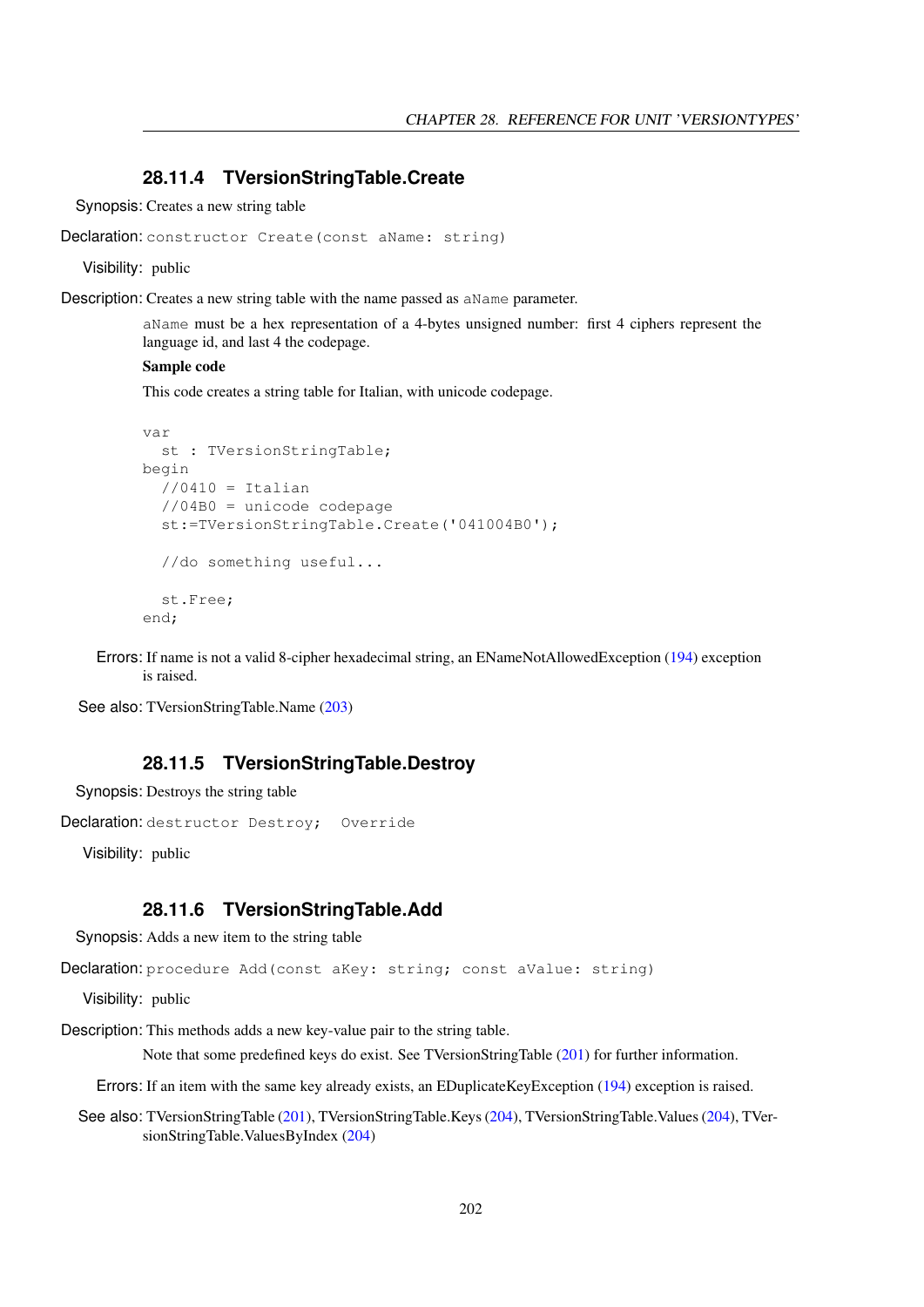#### <span id="page-203-2"></span>**28.11.7 TVersionStringTable.Clear**

Synopsis: Deletes all items

Declaration: procedure Clear

Visibility: public

Description: This method empties the object deleting all items.

See also: TVersionStringTable.Delete [\(203\)](#page-203-0)

#### <span id="page-203-0"></span>**28.11.8 TVersionStringTable.Delete**

Synopsis: Deletes an item

Declaration: procedure Delete (const aIndex: Integer); Overload procedure Delete(const aKey: string); Overload

Visibility: public

Description: The item to delete can be specified by its index or by its key.

Errors: If aKey is not found, an EKeyNotFoundException [\(194\)](#page-194-2) exception is raised.

See also: TVersionStringTable.Keys [\(204\)](#page-204-1), TVersionStringTable.Values [\(204\)](#page-204-0), TVersionStringTable.ValuesByIndex [\(204\)](#page-204-2)

#### <span id="page-203-1"></span>**28.11.9 TVersionStringTable.Name**

Synopsis: The name of the string table

Declaration: Property Name : string

Visibility: public

Access: Read

- Description: Name must be a hex representation of a 4-bytes unsigned number: first 4 ciphers represent the language id, and last 4 the codepage.
	- Errors: If an attempt is made to set Name with a string that isn't an 8-cipher hexadecimal string, an ENameNotAllowedException [\(194\)](#page-194-0) exception is raised.

See also: TVersionStringTable.Create [\(202\)](#page-202-1)

#### <span id="page-203-3"></span>**28.11.10 TVersionStringTable.Count**

Synopsis: The number of items in the object

Declaration: Property Count : Integer

Visibility: public

Access: Read

See also: TVersionStringTable.ValuesByIndex [\(204\)](#page-204-2)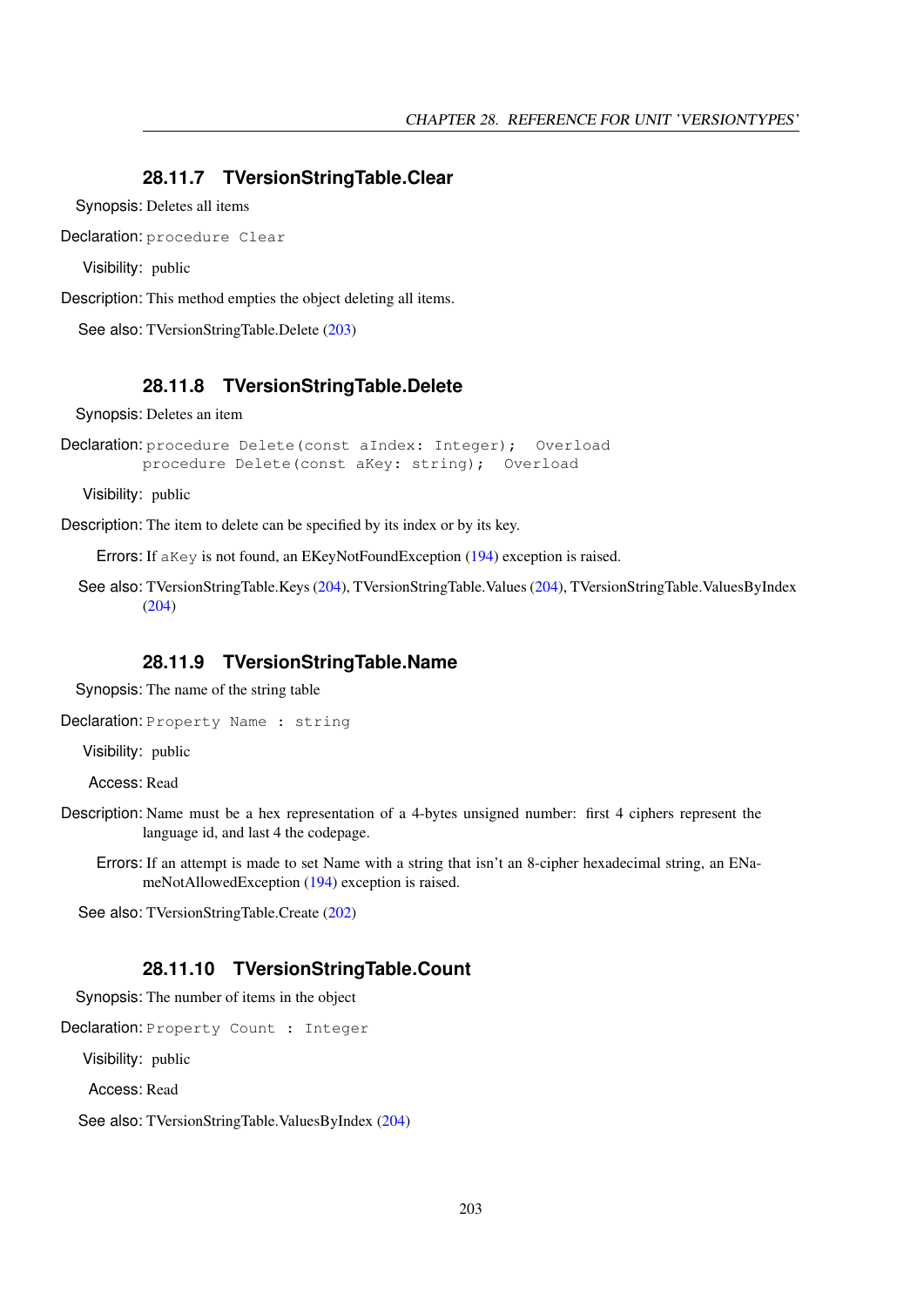#### <span id="page-204-1"></span>**28.11.11 TVersionStringTable.Keys**

Synopsis: Indexed array of keys in the object

Declaration: Property Keys[index: Integer]: string

Visibility: public

Access: Read

Description: This property can be used to access all keys in the object.

Values associated to keys are stored in ValuesByIndex [\(204\)](#page-204-2) property: a key and its value have the same index in the two properties.

Remark This array is 0-based: valid elements range from 0 to Count [\(203\)](#page-203-3)-1.

Note that some predefined keys do exist. See TVersionStringTable [\(201\)](#page-201-0) for further information.

See also: TVersionStringTable [\(201\)](#page-201-0), TVersionStringTable.Values [\(204\)](#page-204-0), TVersionStringTable.ValuesByIndex [\(204\)](#page-204-2)

#### <span id="page-204-2"></span>**28.11.12 TVersionStringTable.ValuesByIndex**

Synopsis: Indexed array of values in the object

Declaration: Property ValuesByIndex[index: Integer]: string

Visibility: public

Access: Read,Write

Description: This property can be used to access all values in the object.

Keys associated to values are stored in Keys [\(204\)](#page-204-1) property: a key and its value have the same index in the two properties.

Remark This array is 0-based: valid elements range from 0 to Count [\(203\)](#page-203-3)-1.

See also: TVersionStringTable.Keys [\(204\)](#page-204-0), TVersionStringTable.Values (204)

#### <span id="page-204-0"></span>**28.11.13 TVersionStringTable.Values**

Synopsis: Array of values in the object, accessed by key

Declaration: Property Values [Key: string]: string; default

Visibility: public

Access: Read,Write

Description: This property can be used to retrieve the value of an item when the corresponding key is known. If you need to iterate over all values of the string table, use ValuesByIndex [\(204\)](#page-204-2) instead. If the key is not found, an EKeyNotFoundException [\(194\)](#page-194-2) exception is raised.

See also: TVersionStringTable.Keys [\(204\)](#page-204-1), TVersionStringTable.ValuesByIndex [\(204\)](#page-204-2)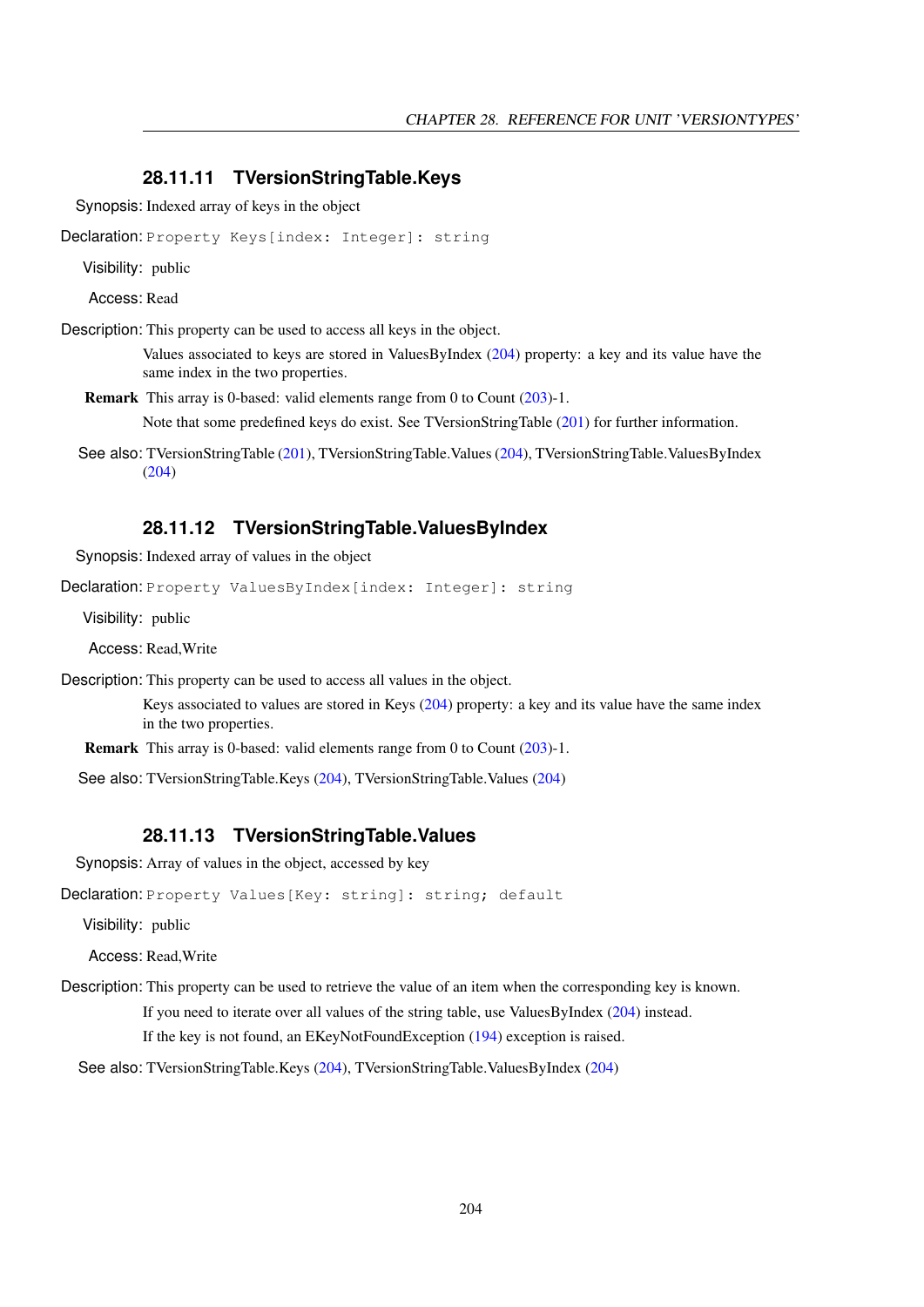## <span id="page-205-0"></span>28.12 TVersionVarFileInfo

#### **28.12.1 Description**

This class represents the language-codepage pairs that the program or dll supports. It can be used to avoid including several RT\_VERSION [\(193\)](#page-193-0) resources for each language-codepage supported.

It is a list of TVerTranslationInfo [\(194\)](#page-194-3) records.

See also: TVersionResource.VarFileInfo [\(193\)](#page-193-0), TVerTranslationInfo [\(194\)](#page-194-3)

#### **28.12.2 Method overview**

| Page       | Method   | Description                             |
|------------|----------|-----------------------------------------|
| 206        | Add      | Adds a new translation information item |
| <b>206</b> | Clear    | Deletes all items                       |
| 205        | Create   |                                         |
| 206        | Delete   | Deletes an item                         |
| 206        | Destroy  | Destroys the object                     |
| 205        | GetCount |                                         |
| 205        | GetItem  |                                         |
| 205        | SetItem  |                                         |

#### **28.12.3 Property overview**

|     |           |                               | Page Properties Access Description   |
|-----|-----------|-------------------------------|--------------------------------------|
|     | 206 Count | $\mathbf{r}$ and $\mathbf{r}$ | The number of items in the object    |
| 207 | Items     | rw                            | Indexed array of items in the object |

#### <span id="page-205-2"></span>**28.12.4 TVersionVarFileInfo.GetCount**

Declaration: function GetCount : Integer

Visibility: protected

#### <span id="page-205-3"></span>**28.12.5 TVersionVarFileInfo.GetItem**

Declaration: function GetItem(index: Integer) : TVerTranslationInfo

Visibility: protected

#### <span id="page-205-4"></span>**28.12.6 TVersionVarFileInfo.SetItem**

Declaration: procedure SetItem(index: Integer; aValue: TVerTranslationInfo)

Visibility: protected

## <span id="page-205-1"></span>**28.12.7 TVersionVarFileInfo.Create**

Declaration: constructor Create

Visibility: public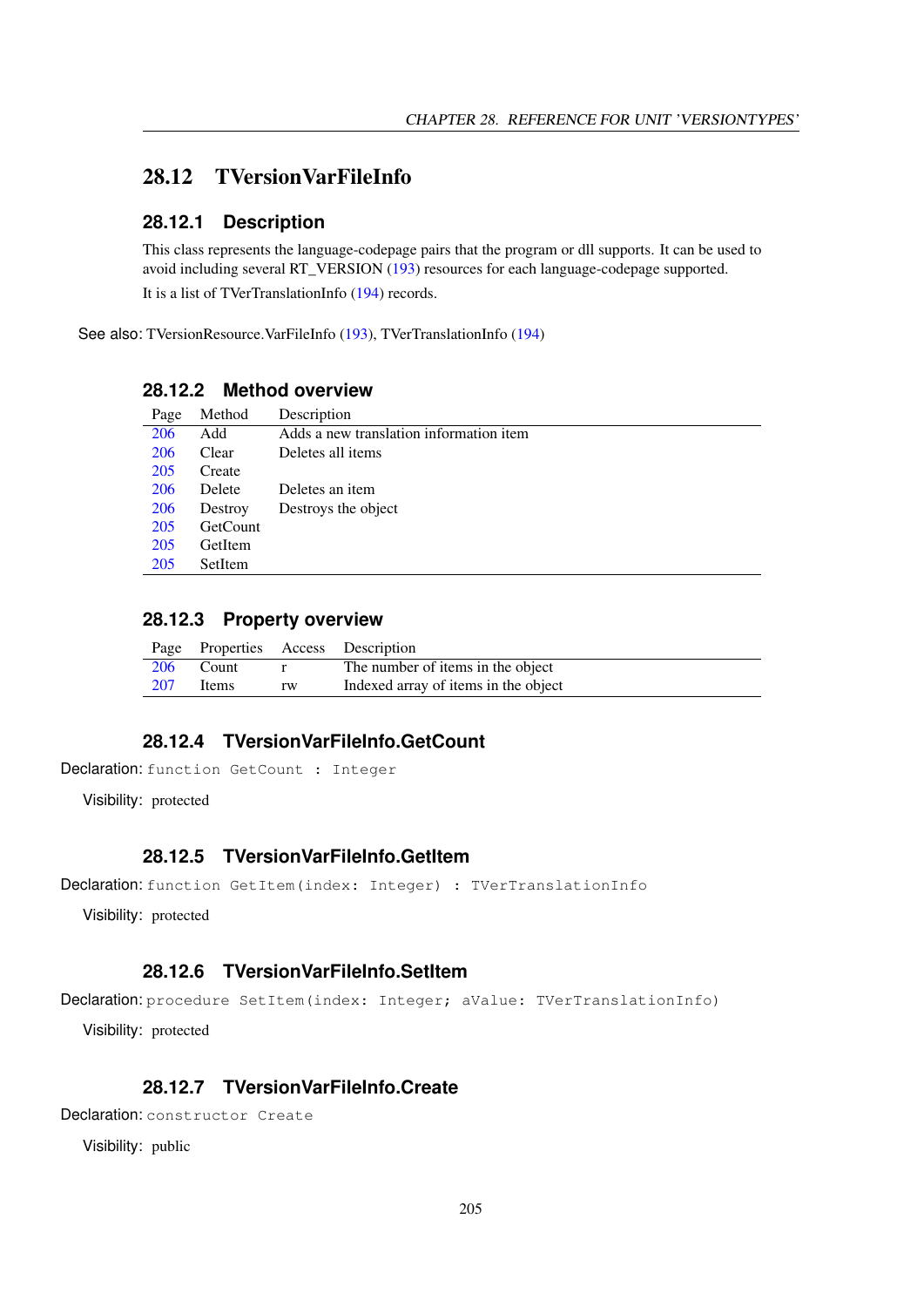#### <span id="page-206-3"></span>**28.12.8 TVersionVarFileInfo.Destroy**

Synopsis: Destroys the object

Declaration: destructor Destroy; Override

Visibility: public

Description: All items are destroyed as well.

See also: TVersionVarFileInfo.Clear [\(206\)](#page-206-1)

#### <span id="page-206-0"></span>**28.12.9 TVersionVarFileInfo.Add**

Synopsis: Adds a new translation information item

Declaration: procedure Add(aInfo: TVerTranslationInfo)

Visibility: public

See also: TVersionVarFileInfo.Items [\(207\)](#page-207-0)

#### <span id="page-206-1"></span>**28.12.10 TVersionVarFileInfo.Clear**

Synopsis: Deletes all items

Declaration: procedure Clear

Visibility: public

Description: This method empties the object deleting all items.

See also: TVersionVarFileInfo.Delete [\(206\)](#page-206-2)

#### <span id="page-206-2"></span>**28.12.11 TVersionVarFileInfo.Delete**

Synopsis: Deletes an item

Declaration: procedure Delete(const aIndex: Integer)

Visibility: public

See also: TVersionVarFileInfo.Items [\(207\)](#page-207-0)

## <span id="page-206-4"></span>**28.12.12 TVersionVarFileInfo.Count**

Synopsis: The number of items in the object

Declaration: Property Count : Integer

Visibility: public

Access: Read

See also: TVersionVarFileInfo.Items [\(207\)](#page-207-0)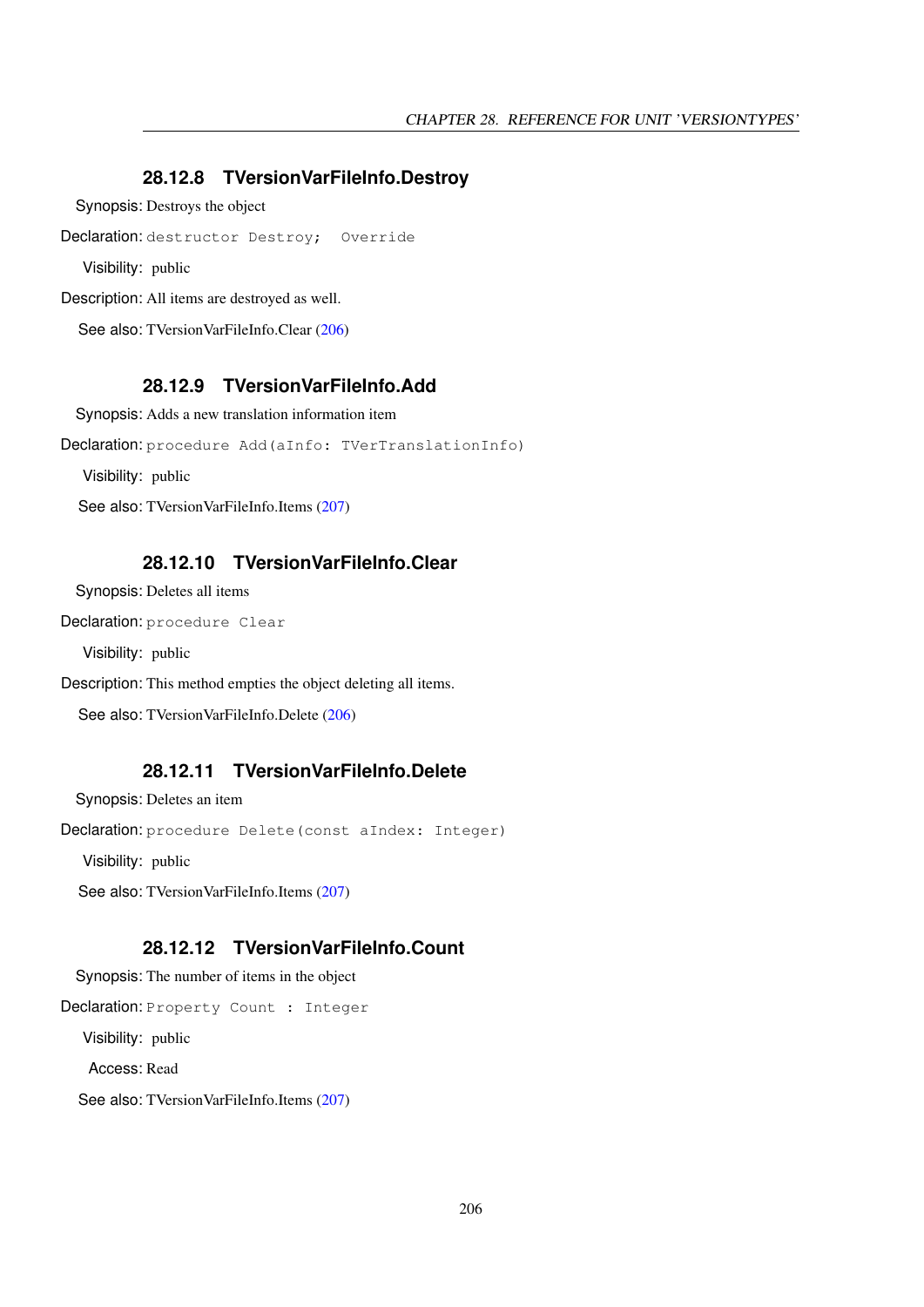#### <span id="page-207-0"></span>**28.12.13 TVersionVarFileInfo.Items**

Synopsis: Indexed array of items in the object

Declaration: Property Items[index: Integer]: TVerTranslationInfo; default

Visibility: public

Access: Read,Write

Description: This property can be used to access all translation information items in the object. Remark This array is 0-based: valid elements range from 0 to Count [\(206\)](#page-206-4)-1.

See also: TVersionVarFileInfo.Count [\(206\)](#page-206-4)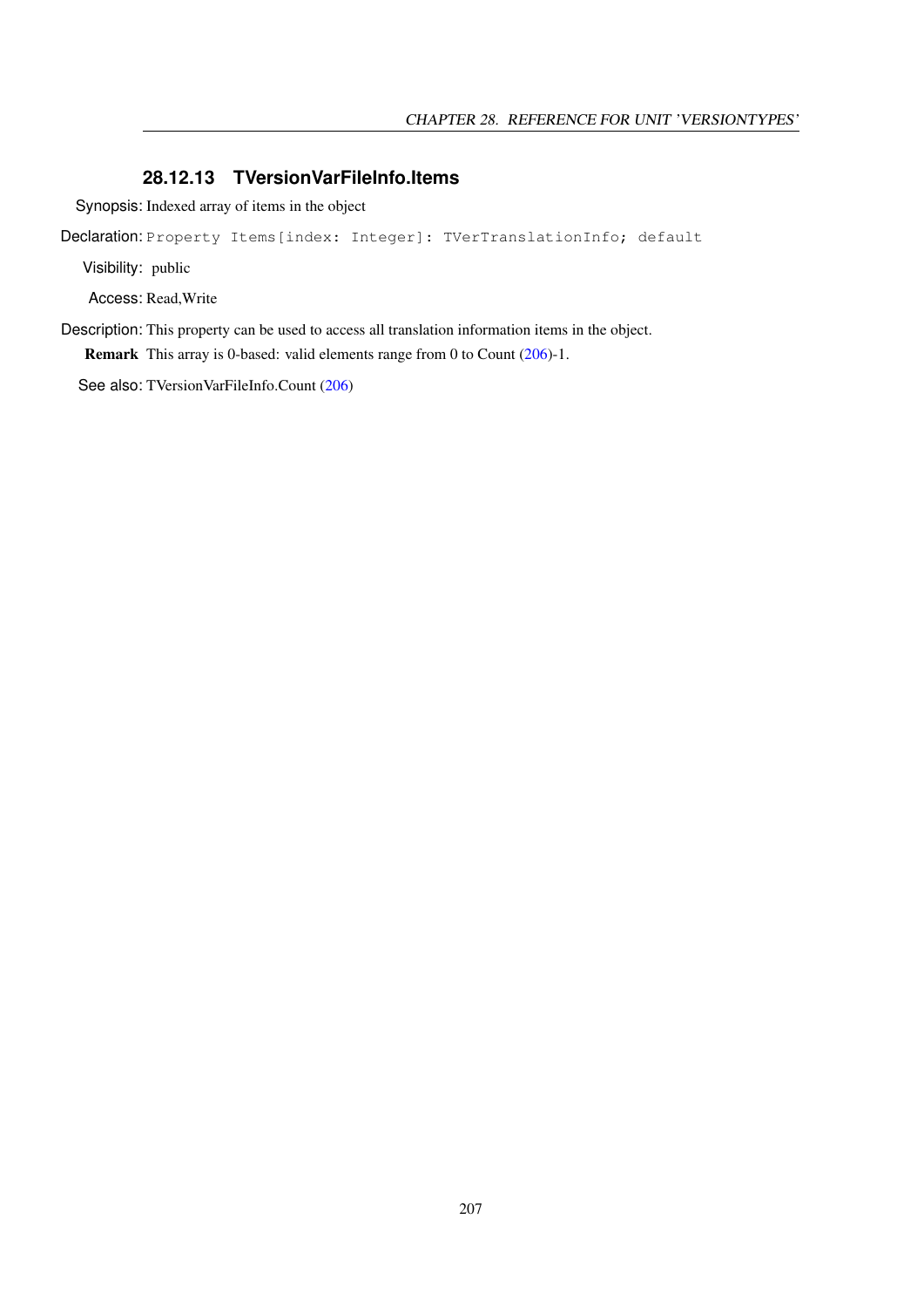## <span id="page-208-1"></span>Chapter 29

# Reference for unit 'winpeimagereader'

29.1 Used units

Table 29.1: Used units by unit 'winpeimagereader'

| Name       | Page |
|------------|------|
| Classes    | 99   |
| coffreader | 52   |
| resource   | 129  |
| sysutils   | …    |

## 29.2 Overview

This unit contains TWinPEImageResourceReader [\(208\)](#page-208-0), a TAbstractResourceReader [\(208\)](#page-208-1) descendant that is able to read Microsoft Windows PE image files (executables, dynamic link libraries and so on).

Adding this unit to a program's uses clause registers class TWinPEImageResourceReader [\(208\)](#page-208-0) with TResources [\(208\)](#page-208-1).

## <span id="page-208-0"></span>29.3 TWinPEImageResourceReader

#### **29.3.1 Description**

This class provides a reader for Microsoft Windows PE image files containing resources.

PE is the file format used by Microsoft Windows executables, dynamic link libraries and so on.

Remark This reader can only read full PE images, not COFF object files. Use TCoffResourceReader [\(208\)](#page-208-1) instead.

See also: TAbstractResourceReader [\(208\)](#page-208-1), TCoffResourceReader [\(208\)](#page-208-1)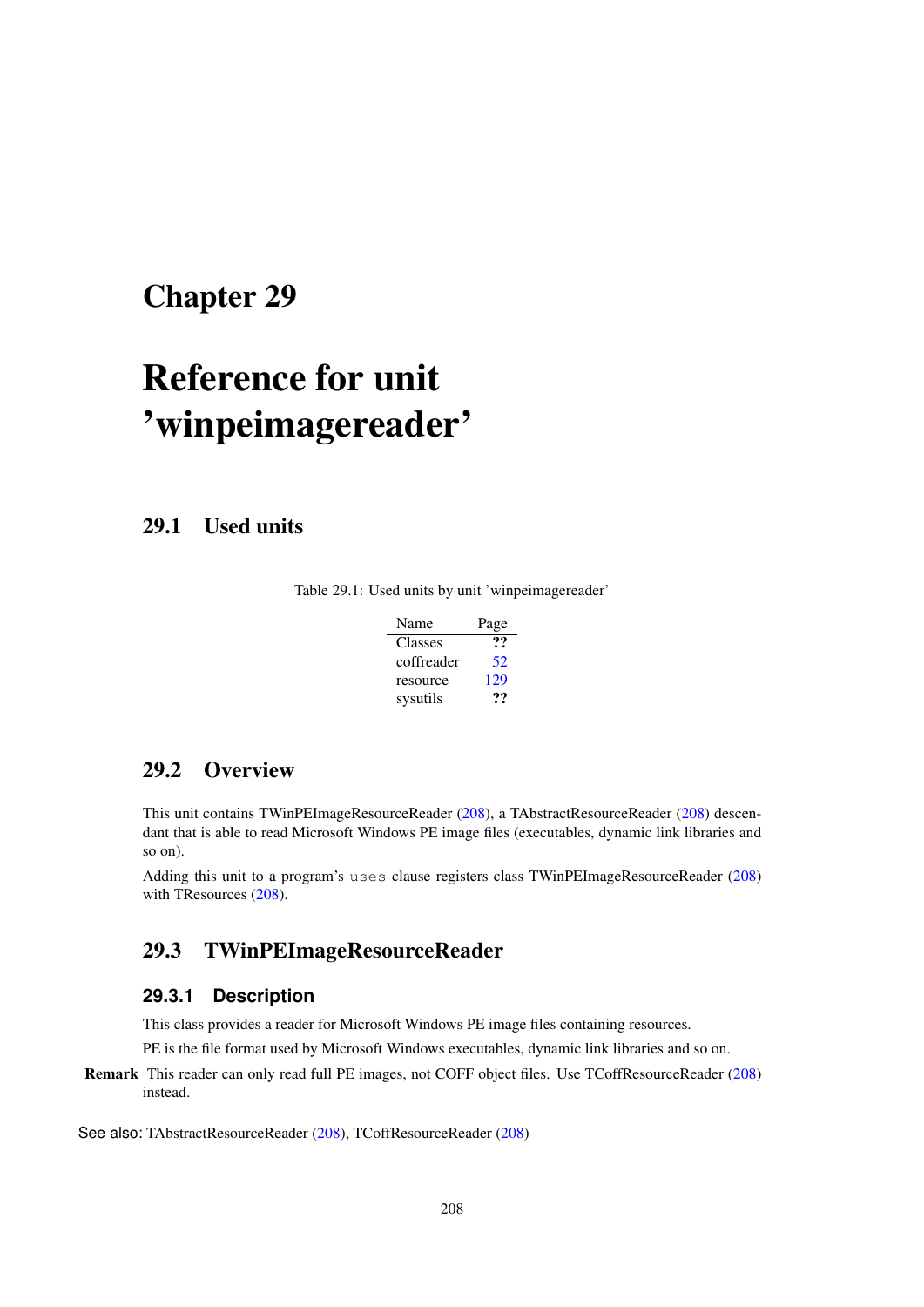|  | 29.3.2 Method overview |
|--|------------------------|
|  |                        |

| Page | Method           | Description |
|------|------------------|-------------|
| 209  | CheckDosStub     |             |
| 209  | CheckMagic       |             |
| 209  | CheckPESignature |             |
| 209  | Create           |             |
| 210  | Destroy          |             |
| 209  | GetDescription   |             |
| 209  | GetExtensions    |             |
| 209  | Load             |             |
|      |                  |             |

#### <span id="page-209-0"></span>**29.3.3 TWinPEImageResourceReader.CheckDosStub**

Declaration: function CheckDosStub(aStream: TStream) : Boolean

Visibility: protected

#### <span id="page-209-2"></span>**29.3.4 TWinPEImageResourceReader.CheckPESignature**

Declaration: function CheckPESignature (aStream: TStream) : Boolean

Visibility: protected

#### <span id="page-209-5"></span>**29.3.5 TWinPEImageResourceReader.GetExtensions**

```
Declaration: function GetExtensions : string; Override
```
Visibility: protected

#### <span id="page-209-4"></span>**29.3.6 TWinPEImageResourceReader.GetDescription**

Declaration: function GetDescription : string; Override

Visibility: protected

#### <span id="page-209-6"></span>**29.3.7 TWinPEImageResourceReader.Load**

Declaration: procedure Load (aResources: TResources; aStream: TStream); Override Visibility: protected

#### <span id="page-209-1"></span>**29.3.8 TWinPEImageResourceReader.CheckMagic**

Declaration: function CheckMagic(aStream: TStream) : Boolean; Override Visibility: protected

#### <span id="page-209-3"></span>**29.3.9 TWinPEImageResourceReader.Create**

Declaration: constructor Create; Override

Visibility: public